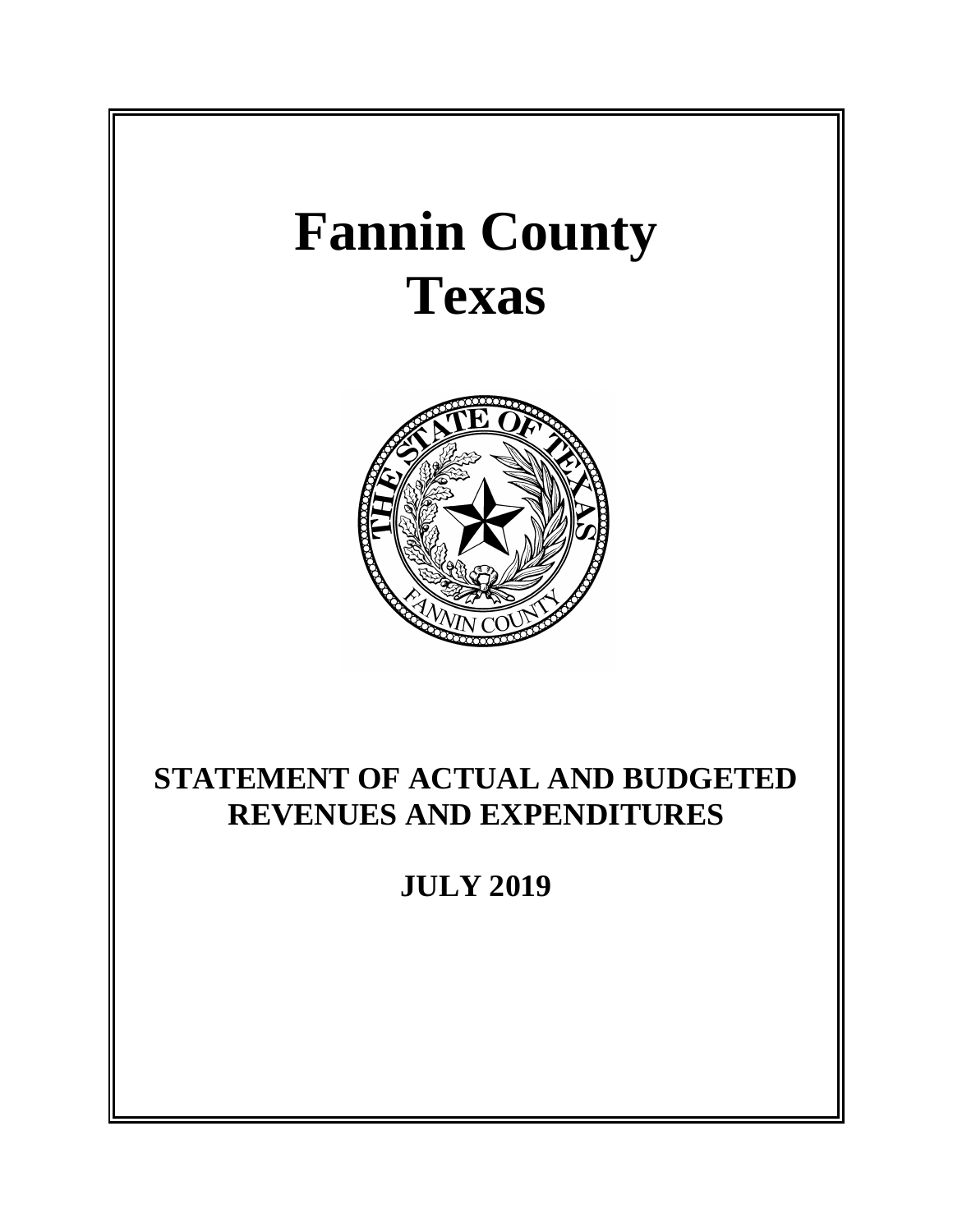|     | 08-07-2019**BUDGET ANALYSIS USAGE REPORT ** ASSET LIABILITY INCOME & EXPENSE<br>TIME: 07:14 AM - EFFECTIVE MONTH: 07 - FOR MONTH ENDING 7-31-19 |          |         |            |                                                                                 |               | PAGE<br>1<br>PREPARER: 0004                |
|-----|-------------------------------------------------------------------------------------------------------------------------------------------------|----------|---------|------------|---------------------------------------------------------------------------------|---------------|--------------------------------------------|
| ACT | NUM ACCOUNT-TITLE                                                                                                                               | ORIGINAL | AMENDED | ENCUMBERED | ACTIVITY<br>BUDGET-AMOUNT BUDGET-AMOUNT YEAR-TO-DATE YEAR-TO-DATE MONTH-TO-DATE | ACTIVITY      | CURRENT USED<br>BALANCE PCT                |
|     | REPORTING FUND: 0010 GENERAL FUND                                                                                                               |          |         |            |                                                                                 |               | EFFECTIVE MONTH - 07                       |
|     | 0100 PAYROLL                                                                                                                                    |          |         |            |                                                                                 |               |                                            |
|     | 0100 PAYROLL<br>----- -------                                                                                                                   |          |         |            |                                                                                 | -----------   | 182.87 19.23 182.87                        |
|     | PAYROLL                                                                                                                                         |          |         |            | 182.87                                                                          | 19.23         | 182.87                                     |
|     | 0103 CASH                                                                                                                                       |          |         |            |                                                                                 |               |                                            |
|     | 0100 GENERAL-COMBINED FUNDS CHECKING                                                                                                            |          |         |            |                                                                                 |               | 250, 462. 29 - 732, 416. 83 - 482, 234. 31 |
|     | 0110 BUSINESS MONEY FUND ACCOUNT                                                                                                                |          |         |            | 2, 015, 242. 25 3, 318. 30 2, 015, 242. 25                                      |               |                                            |
|     | 0175 TEXPOOL                                                                                                                                    |          |         |            | $1,224,838.77 - 6,600.25$ 3,378,944.21                                          |               |                                            |
|     | CASH                                                                                                                                            |          |         |            |                                                                                 | ------------  | 539,941.19 722,498.28- 5,876,420.77        |
|     | 0104 PETTY CASH                                                                                                                                 |          |         |            |                                                                                 |               |                                            |
|     | 0560 SHERIFF PETTY CASH                                                                                                                         |          |         |            | 0.00                                                                            | 0.00          | 200.00                                     |
|     | PETTY CASH                                                                                                                                      |          |         |            | 0.00                                                                            | 0.00          | 200.00                                     |
|     | 0105 CHANGE FUND                                                                                                                                |          |         |            |                                                                                 |               |                                            |
|     |                                                                                                                                                 |          |         |            |                                                                                 |               |                                            |
|     | 0003 COUNTY CLERK CHANGE FUND                                                                                                                   |          |         |            | 0.00                                                                            | 0.00          | 100.00                                     |
|     | 0075 CO.ATTORNEY CHANGE FUND                                                                                                                    |          |         |            | 0.00                                                                            | 0.00          | 0.00                                       |
|     | 0115 JURY CASH ON HAND<br>0450 DISTRICT CLK. CHANGE FUND                                                                                        |          |         |            | 0.00<br>0.00                                                                    | 0.00<br>0.00  | 1,000.00<br>50.00                          |
|     | 0455 JP#1 CASH ON HAND                                                                                                                          |          |         |            | 0.00                                                                            | 0.00          | 100.00                                     |
|     | 0457 JP#3 CASH ON HAND                                                                                                                          |          |         |            | 0.00                                                                            | 0.00          | 100.00                                     |
|     | 0499 TAX ASSESSOR CHANGE FUND                                                                                                                   |          |         |            | 0.00                                                                            | 0.00          | 1,400.00                                   |
|     |                                                                                                                                                 |          |         |            |                                                                                 |               |                                            |
|     | CHANGE FUND                                                                                                                                     |          |         |            | 0.00                                                                            | 0.00          | 2,750.00                                   |
|     | 0120 RECEIVABLES                                                                                                                                |          |         |            |                                                                                 |               |                                            |
|     | 0305 FINES RECEIVABLE                                                                                                                           |          |         |            | 0.00                                                                            | 0.00          | 6,362,503.45                               |
|     | 0306 ALLOWANCE FOR UNCOLLECTIBLES                                                                                                               |          |         |            | 0.00                                                                            | 0.00          | 1,820,597.35-                              |
|     | 0307 ALOWANCE FOR UNCOLLECTIBLES HOSPIT                                                                                                         |          |         |            | 0.00                                                                            | 0.00          | $100,000.00 -$                             |
|     | 0311 TAXES RECEIVABLE                                                                                                                           |          |         |            | 0.00                                                                            | 0.00          | 583,348.03                                 |
|     | 0312 DUE FROM OTHER GOVERNMENTS                                                                                                                 |          |         |            | 0.00                                                                            | 0.00          | 146,204.07                                 |
|     | 0313 DUE FROM OTHER FUNDS                                                                                                                       |          |         |            | 0.00                                                                            | 0.00          | 61,365.99                                  |
|     | 0314 ACCOUNTS RECEIVABLE                                                                                                                        |          |         |            | 0.00                                                                            | 0.00<br>----- | 148,570.00<br>---------                    |
|     | RECEIVABLES                                                                                                                                     |          |         |            | 0.00                                                                            | 0.00          | 5,381,394.19                               |
|     | 0133 ADVANCE TO FUND                                                                                                                            |          |         |            |                                                                                 |               |                                            |
|     | 0089 DUE FROM T.J.P.C.                                                                                                                          |          |         |            | 0.00                                                                            | 0.00          | 0.00                                       |
|     |                                                                                                                                                 |          |         |            |                                                                                 |               |                                            |
|     | ADVANCE TO FUND                                                                                                                                 |          |         |            | 0.00                                                                            | 0.00          | 0.00                                       |
|     | 0200 LIABILITY ACCOUNT                                                                                                                          |          |         |            |                                                                                 |               |                                            |
|     | 0097 DUE TO OTHER GOVERNMENTS-FINES                                                                                                             |          |         |            | 0.00                                                                            | 0.00          | 723,639.47                                 |
|     | 0099 DUE TO OTHERS-FINES                                                                                                                        |          |         |            | 0.00                                                                            | 0.00          | 2,476,621.92                               |
|     | 0150 ACCRUED SALARY PAYABLE                                                                                                                     |          |         |            | 0.00                                                                            | 0.00          | 150,403.37                                 |
|     |                                                                                                                                                 |          |         |            |                                                                                 |               |                                            |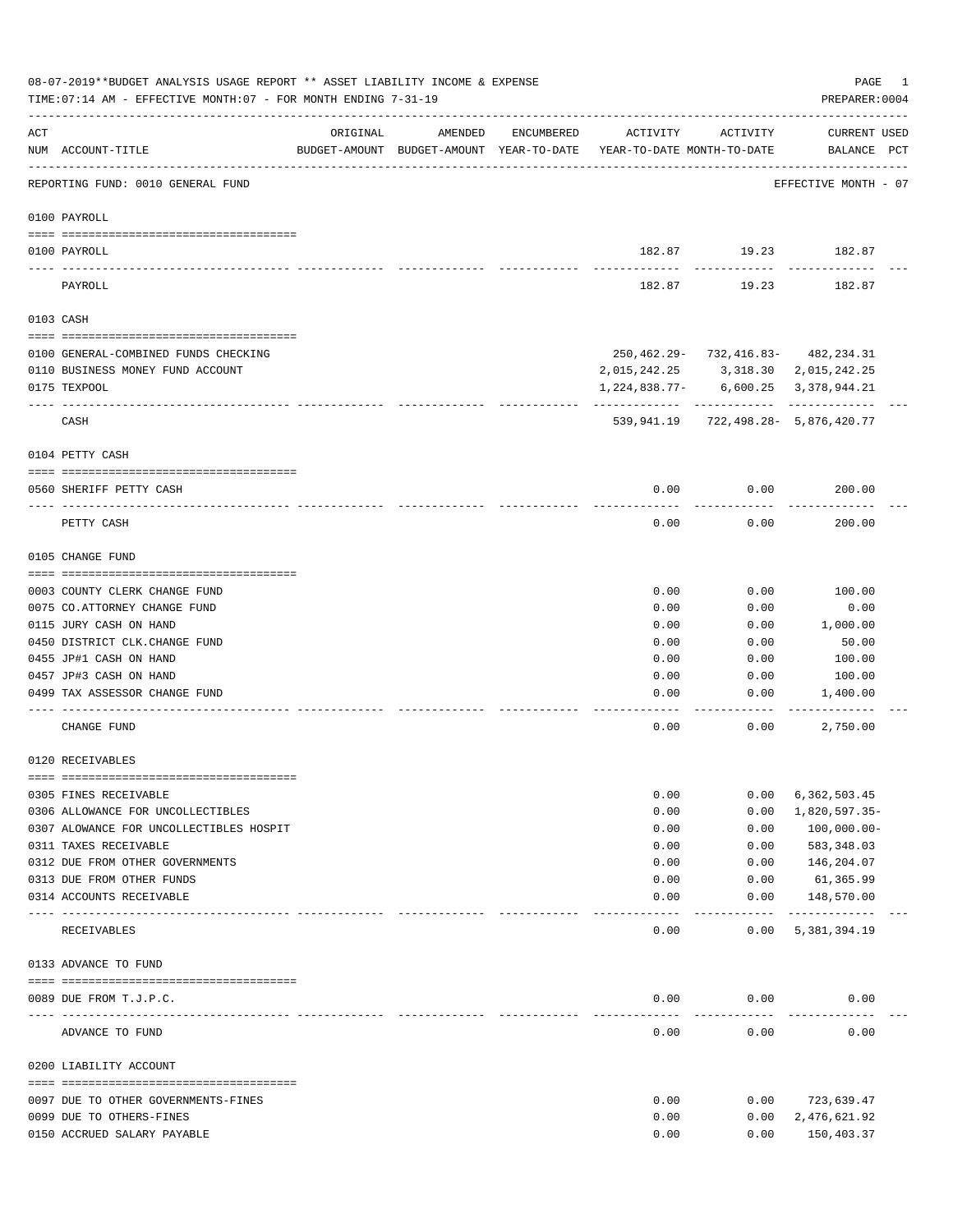|     | 08-07-2019**BUDGET ANALYSIS USAGE REPORT ** ASSET LIABILITY INCOME & EXPENSE<br>TIME: 07:14 AM - EFFECTIVE MONTH: 07 - FOR MONTH ENDING 7-31-19 |                           |                                                                               |            |                                        |                      | PAGE<br>PREPARER: 0004                        | 2              |
|-----|-------------------------------------------------------------------------------------------------------------------------------------------------|---------------------------|-------------------------------------------------------------------------------|------------|----------------------------------------|----------------------|-----------------------------------------------|----------------|
| ACT | NUM ACCOUNT-TITLE                                                                                                                               | ORIGINAL                  | AMENDED<br>BUDGET-AMOUNT BUDGET-AMOUNT YEAR-TO-DATE                           | ENCUMBERED | ACTIVITY<br>YEAR-TO-DATE MONTH-TO-DATE | ACTIVITY             | CURRENT USED<br>BALANCE PCT                   |                |
|     | REPORTING FUND: 0010 GENERAL FUND                                                                                                               |                           |                                                                               |            |                                        |                      | EFFECTIVE MONTH - 07                          |                |
|     | 0155 ACCRUED FRINGE BENEFITS                                                                                                                    |                           |                                                                               |            | 0.00                                   |                      | $0.00$ 67,427.05                              |                |
|     | 0200 DEFERRED TAX REVENUE                                                                                                                       |                           |                                                                               |            | 0.00                                   | 0.00                 | 556,989.63                                    |                |
|     | 0205 DEFERRED FINE REVENUE                                                                                                                      |                           |                                                                               |            | 0.00                                   | 0.00                 | 1,341,644.73                                  |                |
|     | 0900 SYSTEM ADDED LIABILITY LINE-ITEM                                                                                                           |                           |                                                                               |            | 0.00                                   | 0.00                 | 0.00                                          |                |
|     | 0910 SYSTEM ADDED LIABILITY LINE-ITEM                                                                                                           |                           |                                                                               |            | $338, 453.81 -$                        | 0.00                 | 338,453.81-                                   |                |
|     | LIABILITY ACCOUNT                                                                                                                               |                           |                                                                               |            | $338,453.81-$                          | 0.00                 | 4,978,272.36                                  |                |
|     | 0207 DUE TO FUND                                                                                                                                |                           |                                                                               |            |                                        |                      |                                               |                |
|     | 0070 DUE TO R.O.W.                                                                                                                              |                           |                                                                               |            | 0.00                                   | 0.00                 | 0.00                                          |                |
|     | 0089 DUE TO T.J.P.C.                                                                                                                            |                           |                                                                               |            | 0.00                                   | 0.00                 | 0.00                                          |                |
|     | 0090 DUE TO CJD                                                                                                                                 |                           |                                                                               |            | 0.00                                   | 0.00                 | 1,794.00                                      |                |
|     | 0970 DUE TO OTHER GOVERNMENTS                                                                                                                   |                           |                                                                               |            | 0.00                                   | 0.00                 | 0.00                                          |                |
|     | 0990 DUE TO OTHERS                                                                                                                              |                           |                                                                               |            | 0.00                                   | 0.00                 | 344.79                                        |                |
|     | DUE TO FUND                                                                                                                                     |                           |                                                                               |            | 0.00                                   | 0.00                 | 2,138.79                                      |                |
|     | 0225 LONG TERM LIABILITIES                                                                                                                      |                           |                                                                               |            |                                        |                      |                                               |                |
|     | 0510 TIME PYMT. WARRANTS ON COMPUTERS                                                                                                           |                           |                                                                               |            | 0.00                                   | 0.00                 | 0.00                                          |                |
|     | LONG TERM LIABILITIES                                                                                                                           |                           |                                                                               |            | 0.00                                   | 0.00                 | 0.00                                          |                |
|     | 0271 EQUITY ACCOUNT                                                                                                                             |                           |                                                                               |            |                                        |                      |                                               |                |
|     | 0200 EQUITY ACCOUNT                                                                                                                             |                           |                                                                               |            | 0.00                                   | 0.00                 | 5,401,958.81                                  |                |
|     | EQUITY ACCOUNT                                                                                                                                  |                           |                                                                               |            | 0.00                                   |                      | 0.00 5,401,958.81                             |                |
|     | 0300 CASH                                                                                                                                       |                           |                                                                               |            |                                        |                      |                                               |                |
|     | 0110 UNENCUMBERED FUND BALANCE                                                                                                                  | 1,992,882.71 1,992,882.71 |                                                                               |            | 0.00                                   |                      | $0.00 \quad 1,992,882.71$                     | 0 <sub>0</sub> |
|     | CASH                                                                                                                                            | . <u>.</u> .              | $1,992,882.71$ $1,992,882.71$ 0.00 0.00 0.00 1,992,882.71 00                  |            |                                        |                      |                                               |                |
|     | 0310 PROPERTY TAXES                                                                                                                             |                           |                                                                               |            |                                        |                      |                                               |                |
|     | 0110 CURRENT TAXES                                                                                                                              |                           | 8,066,365.09 8,066,365.09                                                     |            |                                        |                      | 8, 239, 279. 22 59, 064. 40 172, 914. 13+ 102 |                |
|     | 0120 DELINQUENT TAXES                                                                                                                           |                           | 150,000.00 150,000.00                                                         |            |                                        |                      | 201,091.55 23,874.19 51,091.55+134            |                |
|     | PROPERTY TAXES                                                                                                                                  |                           | 8, 216, 365.09 8, 216, 365.09 0.00 8, 440, 370.77 82, 938.59 224, 005.68+ 103 |            |                                        |                      |                                               |                |
|     | 0318 OTHER TAXES                                                                                                                                |                           |                                                                               |            |                                        |                      |                                               |                |
|     |                                                                                                                                                 |                           |                                                                               |            |                                        |                      |                                               |                |
|     | 0120 PAY N LIEU TAX/GRASSLAND                                                                                                                   | 16,000.00                 | 16,000.00                                                                     |            | 18,055.26                              |                      | 24,399.00-2,055.26+113                        |                |
|     | 0121 PAY N LIEU TAX/UPPER TRINITY                                                                                                               | 15,381.00                 | 15,381.00                                                                     |            | 12,705.80                              | 0.00                 | 2,675.20 83                                   |                |
|     | 0122 TAX ABATEMENT/APPLICATION                                                                                                                  | 0.00                      | 0.00                                                                          |            | 18,300.00                              | 0.00                 | 18,300.00+                                    |                |
|     | 0130 COURT COSTS/ARREST FEES                                                                                                                    | 280,000.00                | 280,000.00                                                                    |            |                                        | 115,678.46 12,883.63 | 164,321.54                                    | 41             |
|     | 0132 ATTORNEYS & DOCTORS                                                                                                                        | 14,000.00                 | 14,000.00                                                                     |            | 5,432.06                               | 328.84               | 8,567.94                                      | 39             |
|     | 0140 TAX ON MIXED DRINKS<br>0160 SALES TAX REVENUES                                                                                             | 12,000.00<br>750,000.00   | 12,000.00<br>750,000.00                                                       |            | 20,398.19<br>788,800.42                | 83,384.57            | 5,540.69 8,398.19+ 170<br>38,800.42+ 105      |                |
|     |                                                                                                                                                 | . <u>.</u> .              |                                                                               |            | -----------                            |                      | -----------                                   |                |
|     | OTHER TAXES                                                                                                                                     |                           | 1,087,381.00 1,087,381.00                                                     | 0.00       | 979,370.19                             | 77,738.73            | 108,010.81 90                                 |                |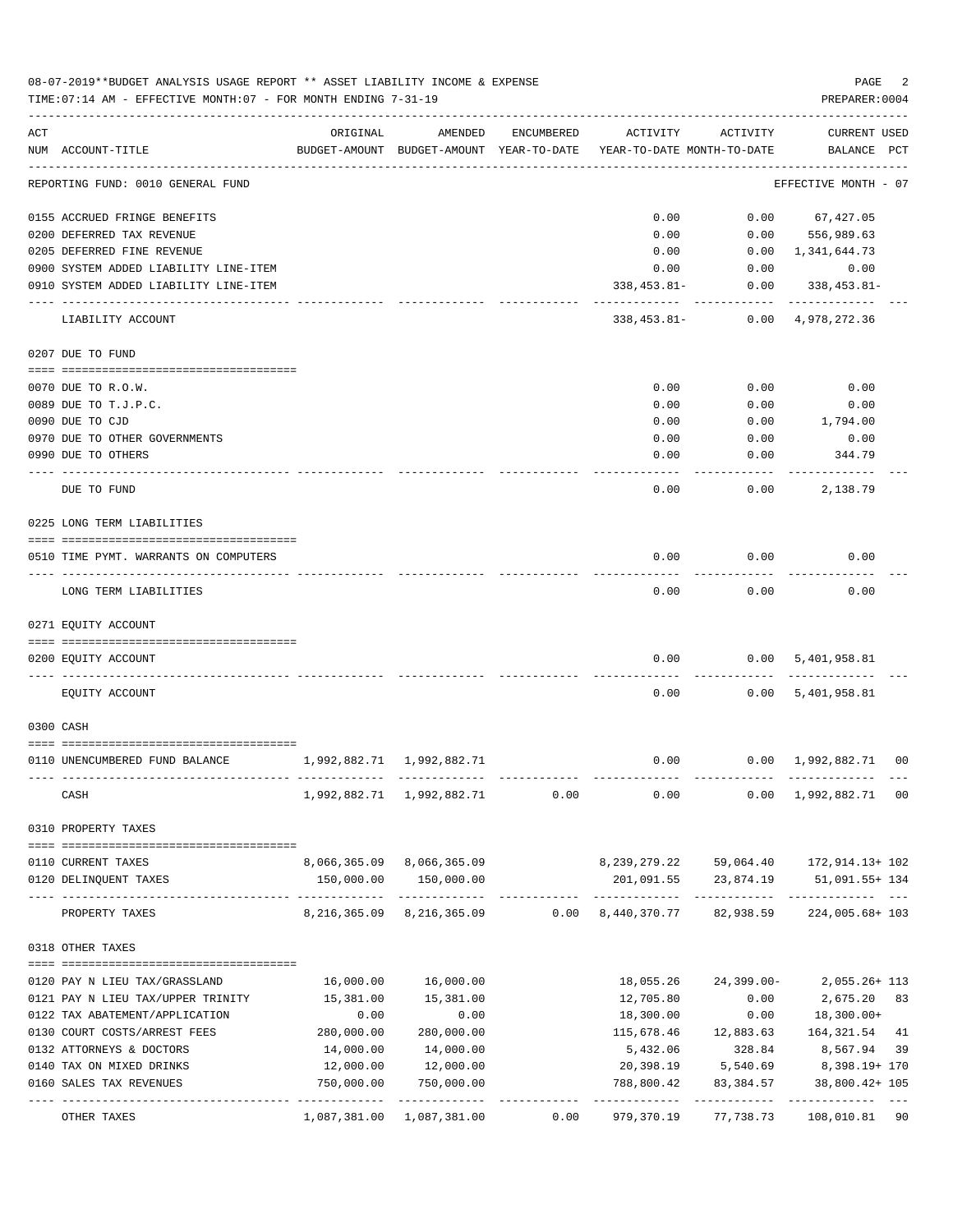|     | 08-07-2019**BUDGET ANALYSIS USAGE REPORT ** ASSET LIABILITY INCOME & EXPENSE<br>TIME: 07:14 AM - EFFECTIVE MONTH: 07 - FOR MONTH ENDING 7-31-19 |                      |                                                                                |            |                      |                      | PAGE<br>PREPARER: 0004                                                             | 3  |
|-----|-------------------------------------------------------------------------------------------------------------------------------------------------|----------------------|--------------------------------------------------------------------------------|------------|----------------------|----------------------|------------------------------------------------------------------------------------|----|
| ACT | NUM ACCOUNT-TITLE                                                                                                                               | ORIGINAL             | AMENDED<br>BUDGET-AMOUNT BUDGET-AMOUNT YEAR-TO-DATE YEAR-TO-DATE MONTH-TO-DATE | ENCUMBERED | ACTIVITY             | ACTIVITY             | CURRENT USED<br>BALANCE PCT                                                        |    |
|     | REPORTING FUND: 0010 GENERAL FUND                                                                                                               |                      |                                                                                |            |                      |                      | EFFECTIVE MONTH - 07                                                               |    |
|     | 0319 F.C. DETENTION CENTER                                                                                                                      |                      |                                                                                |            |                      |                      |                                                                                    |    |
|     | 0420 JAIL PAY PHONE COMMISSION                                                                                                                  |                      | 150,000.00 150,000.00                                                          |            |                      |                      | 147,850.40 6,266.56 2,149.60                                                       | 99 |
|     | 0429 SCHOLARSHIP FUNDS                                                                                                                          | 0.00                 | 0.00                                                                           |            | 0.00                 | 0.00                 | 0.00                                                                               |    |
|     | 0551 ANNUAL PAYMENT                                                                                                                             | 10,000.00            | 10,000.00                                                                      |            | 0.00                 |                      | 0.00 10,000.00                                                                     | 00 |
|     | 0552 MONTHLY MONITORING PAYMEN                                                                                                                  | 0.00                 | 0.00                                                                           |            | 0.00                 | 0.00                 | 0.00                                                                               |    |
|     | 0553 ADMINISTRATIVE FEE                                                                                                                         | 0.00                 | 0.00                                                                           |            |                      | $0.00$ $0.00$ $0.00$ |                                                                                    |    |
|     | 0554 REIMB.FOR CONFINEMENT EXP.                                                                                                                 | 0.00                 | 0.00                                                                           |            |                      | $0.00$ 0.00          | 0.00                                                                               |    |
|     | F.C. DETENTION CENTER                                                                                                                           |                      |                                                                                |            |                      |                      | $160,000.00$ $160,000.00$ 0.00 $147,850.40$ 6,266.56 $12,149.60$                   | 92 |
|     | 0320 LICENSES & PERMITS                                                                                                                         |                      |                                                                                |            |                      |                      |                                                                                    |    |
|     |                                                                                                                                                 |                      |                                                                                |            |                      |                      |                                                                                    |    |
|     | 0200 ALCOHLIC BEVERAGE LICENSE                                                                                                                  |                      | 1,500.00 1,500.00                                                              |            |                      |                      | 2,883.50 310.00 1,383.50+ 192                                                      |    |
|     | 0300 SEWAGE PERMITS/INSPECTIONS 100,000.00 100,000.00<br>0545 FOOD SERV. PERMITS/CLASSES                                                        | 0.00                 | 0.00                                                                           |            | 0.00                 | 0.00                 | 82,626.91   11,380.13   17,373.09<br>0.00                                          | 83 |
|     | 0546 \$5 COUNTY FEE/FOOD HANDLERS CLASS                                                                                                         | 0.00                 | 0.00                                                                           |            | 0.00                 | 0.00                 | 0.00                                                                               |    |
|     |                                                                                                                                                 |                      |                                                                                |            |                      | ----------           |                                                                                    |    |
|     | LICENSES & PERMITS                                                                                                                              |                      |                                                                                |            |                      |                      | $101,500.00$ $101,500.00$ $0.00$ $85,510.41$ $11,690.13$ $15,989.59$               | 84 |
|     | 0321 FEES OF TAX COLLECTOR                                                                                                                      |                      |                                                                                |            |                      |                      |                                                                                    |    |
|     | 0200 COMMISSIONS ON CAR REGIST                                                                                                                  |                      | 110,000.00    110,000.00                                                       |            |                      |                      | 91,431.90    11,087.70    18,568.10                                                | 83 |
|     | 0250 COMMISSION ON CAR TITLES                                                                                                                   | 45,000.00            | 45,000.00                                                                      |            |                      |                      | 39,200.00  4,425.00  5,800.00                                                      | 87 |
|     | 0251 COMM.ON SALES TAX COLLECTIONS 260,000.00 260,000.00                                                                                        |                      |                                                                                |            |                      |                      | 266,030.42   0.00   6,030.42+ 102                                                  |    |
|     | 0901 TAX CERTIFICATES                                                                                                                           | 7,500.00             | 7,500.00                                                                       |            |                      | 7,463.14 921.48      | 36.86 100                                                                          |    |
|     | FEES OF TAX COLLECTOR                                                                                                                           |                      |                                                                                |            |                      | -----------          | -----------<br>422,500.00  422,500.00   0.00  404,125.46  16,434.18  18,374.54  96 |    |
|     | 0330 GRANTS                                                                                                                                     |                      |                                                                                |            |                      |                      |                                                                                    |    |
|     | 0396 RIFLE RESISTANT BODY ARMOR 3439801                                                                                                         | 0.00                 | 0.00                                                                           |            |                      | $0.00$ 0.00          | 0.00                                                                               |    |
|     | 0403 TEAM REDEVELOPMENT TRAINING                                                                                                                | 0.00                 | 0.00                                                                           |            | 0.00                 | 0.00                 | 0.00                                                                               |    |
|     | 0437 INDIGENT DEFENSE GRANT                                                                                                                     | 34,000.00            | 34,000.00                                                                      |            | 34,939.75            | 8,819.50             | 939.75+ 103                                                                        |    |
|     | GRANTS                                                                                                                                          | 34,000.00            | 34,000.00                                                                      | 0.00       |                      | 34,939.75 8,819.50   | $939.75 + 103$                                                                     |    |
|     | 0340 FEES OF OFFICE                                                                                                                             |                      |                                                                                |            |                      |                      |                                                                                    |    |
|     | 0135 FAMILY PROTECTION FEE                                                                                                                      | 0.00                 | 0.00                                                                           |            | 1,832.63             | 286.30               | 1,832.63+                                                                          |    |
|     | 0400 COUNTY JUDGE FEES                                                                                                                          | 300.00               | 300.00                                                                         |            | 268.00               | 0.00                 | 32.00                                                                              | 89 |
|     | 0403 COUNTY CLERK FEES                                                                                                                          | 225,000.00           | 225,000.00                                                                     |            | 77,548.23            | 0.00                 | 147,451.77                                                                         | 34 |
|     | 0450 DISTRICT CLERK FEES                                                                                                                        | 85,000.00            | 85,000.00                                                                      |            | 55,006.15            | 11,657.24            | 29,993.85                                                                          | 65 |
|     | 0455 J. P. #1 FEES                                                                                                                              | 20,000.00            | 20,000.00                                                                      |            | 4,377.17             | 0.00                 | 15,622.83                                                                          | 22 |
|     | 0456 J. P. #2 FEES                                                                                                                              | 4,500.00             | 4,500.00                                                                       |            | 2,283.90             | 0.00                 | 2,216.10                                                                           | 51 |
|     | 0457 J. P. #3 FEES                                                                                                                              | 10,000.00            | 10,000.00                                                                      |            | 8,662.84             | 0.00                 | 1,337.16                                                                           | 87 |
|     | 0475 DISTRICT ATTORNEY FEES                                                                                                                     | 7,000.00             | 7,000.00                                                                       |            | 1,556.64             | 21.00                | 5,443.36                                                                           | 22 |
|     | 0480 BOND APPLICATION FEE                                                                                                                       | 0.00                 | 0.00                                                                           |            | 0.00                 | 0.00                 | 0.00                                                                               |    |
|     | 0484 ELECTION REIMBURSEMENTS                                                                                                                    | 0.00                 | 0.00                                                                           |            | 835.17               | 225.00               | $835.17+$                                                                          |    |
|     | 0551 CONSTABLE PCT. 1 FEES                                                                                                                      | 10,000.00            | 10,000.00                                                                      |            | 4,350.00             | 290.00               | 5,650.00                                                                           | 44 |
|     | 0552 CONSTABLE PCT. 2 FEES<br>0553 CONSTABLE PCT. 3 FEES                                                                                        | 3,000.00<br>2,000.00 | 3,000.00<br>2,000.00                                                           |            | 1,890.00<br>2,001.75 | 0.00<br>0.00         | 1,110.00<br>$1.75 + 100$                                                           | 63 |
|     | 0560 SHERIFF FEES                                                                                                                               | 45,000.00            | 45,000.00                                                                      |            | 23,457.86            | 2,095.16             | 21,542.14                                                                          | 52 |
|     | 0573 BOND SUPERVISION FEES                                                                                                                      | 60,000.00            | 60,000.00                                                                      |            | 59,278.00            | 5,820.00             | 722.00                                                                             | 99 |
|     | 0600 D.C.6TH COURT OF APPEALS FEE                                                                                                               | 1,500.00             | 1,500.00                                                                       |            | 1,303.67             | 256.21               | 196.33                                                                             | 87 |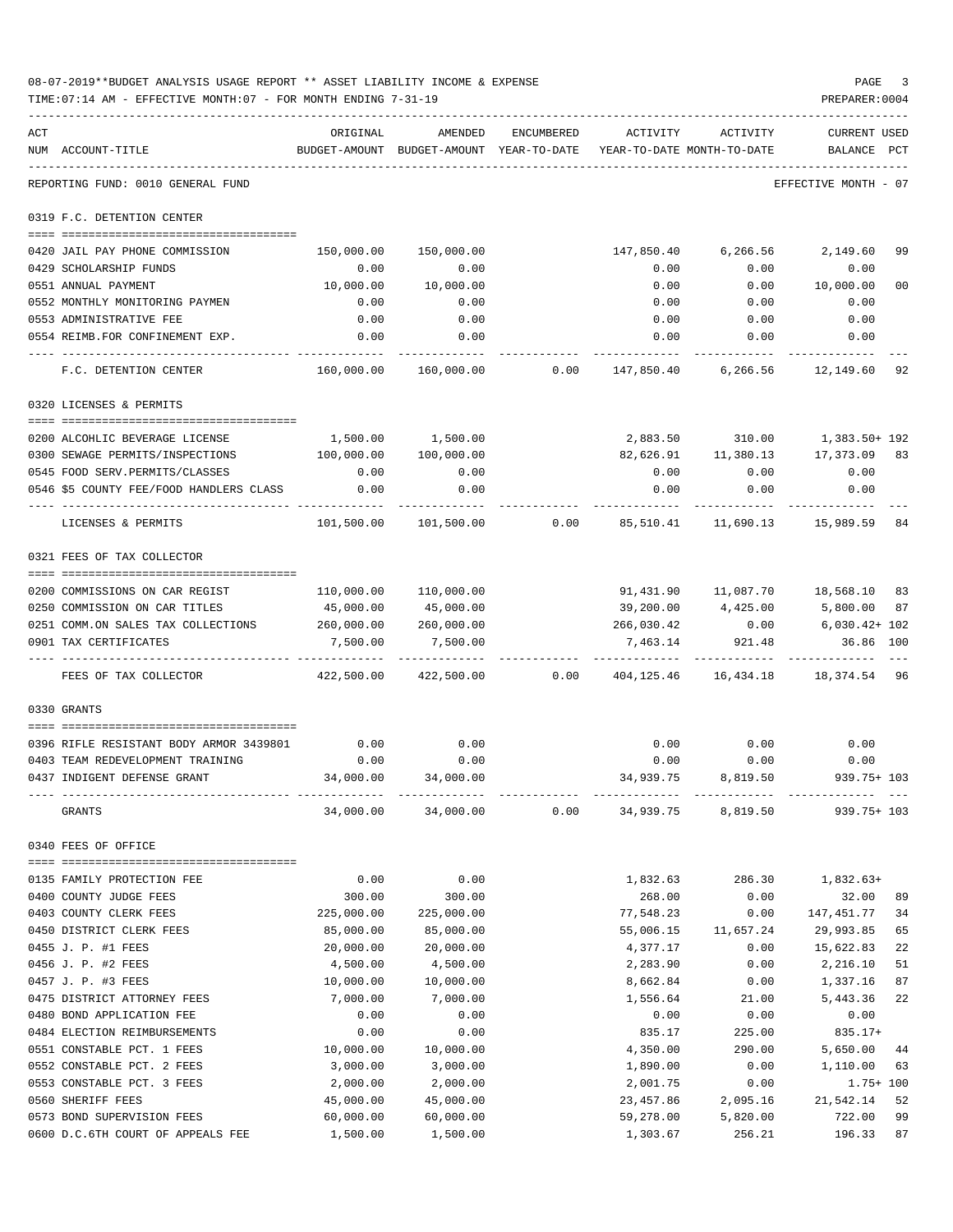## 08-07-2019\*\*BUDGET ANALYSIS USAGE REPORT \*\* ASSET LIABILITY INCOME & EXPENSE PAGE 4 TIME:07:14 AM - EFFECTIVE MONTH:07 - FOR MONTH ENDING 7-31-19 PREPARER:0004

| ACT | NUM ACCOUNT-TITLE                                           | ORIGINAL<br>BUDGET-AMOUNT | AMENDED<br>BUDGET-AMOUNT YEAR-TO-DATE | ENCUMBERED | ACTIVITY<br>YEAR-TO-DATE MONTH-TO-DATE | ACTIVITY                | CURRENT USED<br>BALANCE PCT |          |
|-----|-------------------------------------------------------------|---------------------------|---------------------------------------|------------|----------------------------------------|-------------------------|-----------------------------|----------|
|     |                                                             |                           |                                       |            |                                        |                         |                             |          |
|     | REPORTING FUND: 0010 GENERAL FUND                           |                           |                                       |            |                                        |                         | EFFECTIVE MONTH - 07        |          |
|     | 0601 C.C.6TH COURT OF APPEALS FEE                           | 800.00                    | 800.00                                |            | 240.00                                 | 0.00                    | 560.00                      | 30       |
|     | 0652 SUBDIVISION FEES                                       | 5,000.00                  | 5,000.00                              |            | 6,800.93                               | 395.00                  | 1,800.93+ 136               |          |
|     | 0653 ZONING APPLICATION FEES                                | 0.00                      | 0.00                                  |            | 450.00                                 | 0.00                    | 450.00+                     |          |
|     | 0654 FLOOD PLAIN FEES                                       | 0.00                      | 0.00                                  |            | 0.00                                   | 0.00                    | 0.00                        |          |
|     | 0655 BUILDING PERMITS                                       | 0.00                      | 0.00                                  |            | 0.00                                   | 0.00                    | 0.00                        |          |
|     | 0900 OTHER FEES                                             | 0.00                      | 0.00                                  |            | 0.00                                   | 0.00                    | 0.00                        |          |
|     | FEES OF OFFICE                                              | 479,100.00                | 479,100.00                            | 0.00       | 252,142.94                             | 21,045.91               | 226,957.06                  | 53       |
|     | 0350 FINES                                                  |                           |                                       |            |                                        |                         |                             |          |
|     |                                                             |                           |                                       |            |                                        |                         |                             |          |
|     | 0455 J. P. #1 FINES                                         | 8,000.00                  | 8,000.00                              |            | 1,414.70                               | 0.00                    | 6,585.30                    | 18       |
|     | 0456 J. P. #2 FINES                                         | 1,000.00                  | 1,000.00                              |            | 33.00                                  | 0.00                    | 967.00                      | 03       |
|     | 0457 J. P. #3 FINES<br>.                                    | 3,000.00                  | 3,000.00                              |            | 986.75                                 | 0.00                    | 2,013.25                    | 33       |
|     | FINES                                                       | 12,000.00                 | 12,000.00                             | 0.00       | 2,434.45                               | 0.00                    | 9,565.55                    | 20       |
|     | 0352 FINES & FORFEITURES                                    |                           |                                       |            |                                        |                         |                             |          |
|     |                                                             |                           |                                       |            |                                        |                         |                             |          |
|     | 0100 10% COMM.ON SURETY BAIL BOND FEE                       | 400.00                    | 400.00                                |            |                                        | 517.50 0.00 117.50+ 129 |                             |          |
|     | 0201 BOND FORFEITURES                                       | 200.00                    | 200.00                                |            | 6,955.00                               | 0.00                    | $6,755.00+478$              |          |
|     | FINES & FORFEITURES                                         | 600.00                    | 600.00                                | 0.00       | 7,472.50                               | 0.00                    | $6,872.50+245$              |          |
|     | 0360 INTEREST EARNINGS                                      |                           |                                       |            |                                        |                         |                             |          |
|     | 0100 INTEREST EARNINGS                                      | 40,000.00                 | 40,000.00                             |            |                                        | 77,259.67 7,277.08      | 37,259.67+ 193              |          |
|     | 0110 INTEREST EARNINGS BUSINESS MONEY F                     | 0.00                      | 0.00                                  |            | 15,242.25                              | 3,318.30                | $15,242.25+$                |          |
|     |                                                             |                           |                                       |            |                                        |                         |                             |          |
|     | INTEREST EARNINGS                                           | 40,000.00                 | 40,000.00                             | 0.00       | 92,501.92                              | 10,595.38               | 52,501.92+ 231              |          |
|     | 0364 SALE OF ASSETS LAND/BUILDING                           |                           |                                       |            |                                        |                         |                             |          |
|     | 0162 SALE OF ASSETS LAND/BUILDING                           | 1,000.00                  | 1,000.00                              |            | 0.00                                   |                         | $0.00$ 1,000.00             | 00       |
|     | 0163 SALE OF EQUIPMENT                                      | 0.00                      | 0.00                                  |            | 0.00                                   | 0.00                    | 0.00                        |          |
|     | SALE OF ASSETS LAND/BUILDING $1,000.00$ $1,000.00$ 0.00     |                           |                                       |            |                                        | 0.00<br>0.00            | 1,000.00 00                 |          |
|     | 0370 MISCELLANEOUS                                          |                           |                                       |            |                                        |                         |                             |          |
|     |                                                             |                           |                                       |            |                                        |                         |                             |          |
|     | 0100 KFYN-RADIO TOWER RENT                                  | 2,400.00                  | 2,400.00                              |            | 2,000.00                               | 200.00                  | 400.00                      | 83       |
|     | 0112 TOBACCO SETTLEMENT                                     | 18,000.00                 | 18,000.00                             |            | 21,046.50                              | 0.00                    | 3,046.50+ 117               |          |
|     | 0115 RENT- VERIZON TOWER                                    | 11,109.00                 | 11,109.00                             |            | 10,646.10                              | 1,064.61                | 462.90                      | 96       |
|     | 0120 CONTRIBUTION IHC TRUST                                 | 3,500.00                  | 3,500.00                              |            | 3,485.57                               | 0.00                    | 14.43 100                   |          |
|     | 0125 IHC STATE REIMBURSEMENT                                | 0.00                      | 0.00                                  |            | 0.00                                   | 0.00                    | 0.00                        |          |
|     | 0130 REFUNDS & MISCELLANEOUS                                | 9,500.00                  | 9,500.00                              |            | 9,608.23                               | 0.00                    | 108.23+ 101                 |          |
|     | 0131 AUTOMOBILE INSURANCE LOSS PAYMENTS                     | 0.00                      | 0.00                                  |            | 0.00                                   | 0.00                    | 0.00                        |          |
|     | 0132 PROPERTY INSURANCE LOSS PAYMENTS                       | 0.00                      | 0.00                                  |            | 154.82                                 | 0.00                    | $154.82+$                   |          |
|     | 0135 HEALTH INS. SURPLUS DISTRIBUTION                       | 0.00                      | 0.00                                  |            | 0.00                                   | 0.00                    | 0.00                        |          |
|     | 0139 STATE JUROR REIMB.FEE                                  | 25,000.00                 | 25,000.00                             |            | 12,478.00                              | 0.00                    | 12,522.00                   | 50       |
|     | 0143 D.A.SALARY REIMB.                                      | 27,500.00                 | 27,500.00                             |            | 18,333.32                              | 0.00                    | 9,166.68                    | 67       |
|     | 0144 CO. JUDGE COURT FEES SALARY REIMB.                     | 0.00<br>13,000.00         | 0.00                                  |            | 0.00                                   | 0.00                    | 0.00                        |          |
|     | 0147 UTILITIES REIMBURSEMENT<br>0151 ASST. DA LONGEVITY PAY | 4,400.00                  | 13,000.00<br>4,400.00                 |            | 12,071.82<br>3,480.00                  | 996.18<br>0.00          | 928.18<br>920.00            | 93<br>79 |
|     |                                                             |                           |                                       |            |                                        |                         |                             |          |

0152 HB 9 D.A. SUPPLEMENTAL FUNDS 3,500.00 3,500.00 3,598.10 359.81 98.10+ 103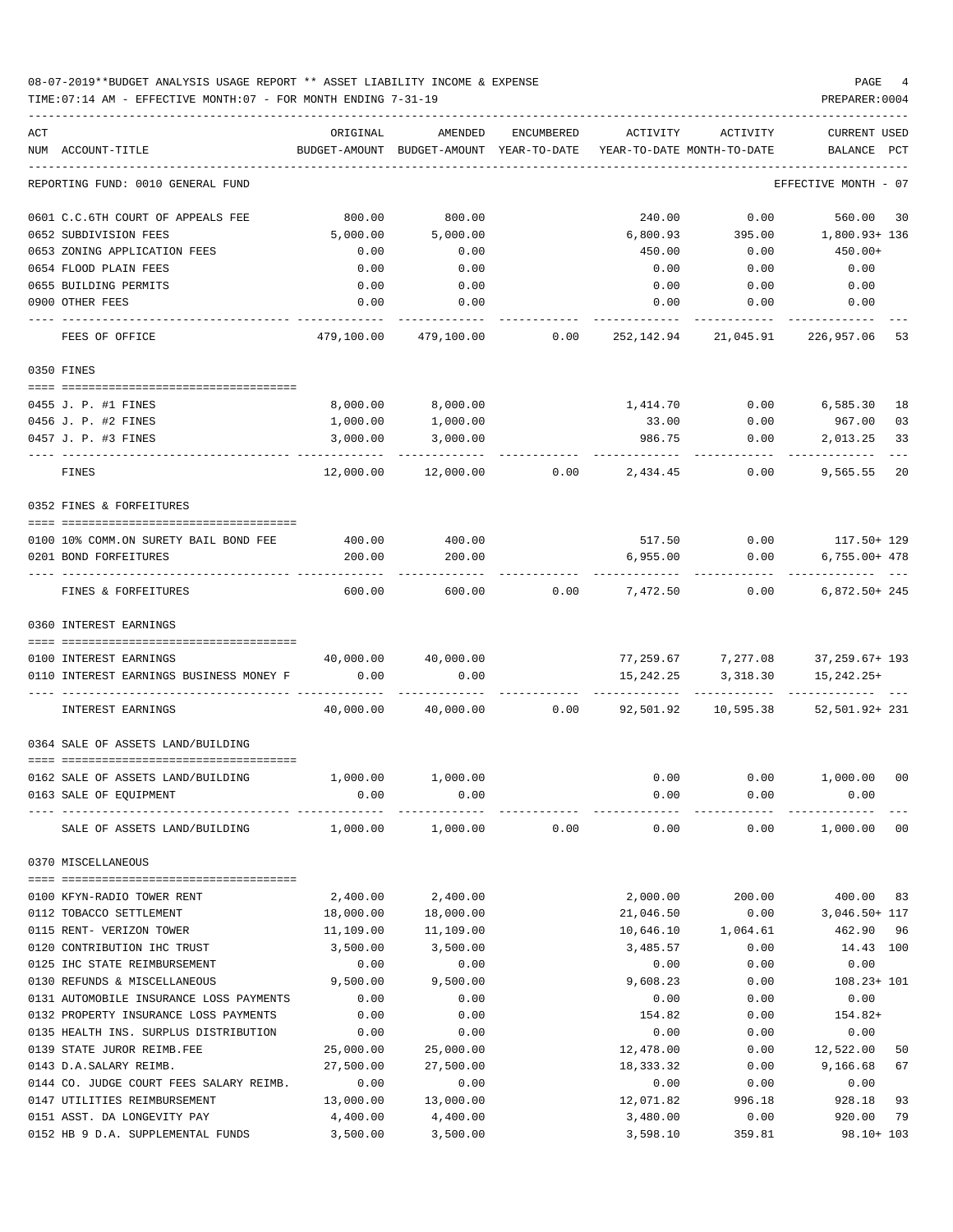| ACT<br>NUM ACCOUNT-TITLE              | ORIGINAL   | AMENDED<br>BUDGET-AMOUNT BUDGET-AMOUNT YEAR-TO-DATE | ENCUMBERED | ACTIVITY         | ACTIVITY<br>YEAR-TO-DATE MONTH-TO-DATE                       | CURRENT USED<br>BALANCE | PCT |
|---------------------------------------|------------|-----------------------------------------------------|------------|------------------|--------------------------------------------------------------|-------------------------|-----|
| REPORTING FUND: 0010 GENERAL FUND     |            |                                                     |            |                  |                                                              | EFFECTIVE MONTH - 07    |     |
| 0162 COURT REPORTER SERVICE FEE       | 5,000.00   | 5,000.00                                            |            | 4,631.05         | 768.61                                                       | 368.95                  | 93  |
| 0163 ADM.OF COURT JUSTICE 10% SB 1417 | 750.00     | 750.00                                              |            | 426.05           | 53.18                                                        | 323.95                  | 57  |
| 0164 TIME PAYMENT FEE 40% SB 1417     | 3,000.00   | 3,000.00                                            |            | 1,704.38         | 212.72                                                       | 1,295.62                | 57  |
| 0166 JUDICIAL SUPP.FEE(60 CENTS)      | 900.00     | 900.00                                              |            | 311.62           | 10.59                                                        | 588.38                  | 35  |
| 0167 JUROR REIMB.FEE                  | 6,000.00   | 6,000.00                                            |            | 2,068.48         | 71.71                                                        | 3,931.52                | 34  |
| 0408 COUNTY WELLNESS PROGRAM          | 3,000.00   | 3,000.00                                            |            | 881.48           | 0.00                                                         | 2,118.52                | 29  |
| 0410 CO CT AT LAW SUPPLEMENT          | 84,000.00  | 84,000.00                                           |            | 63,000.00        | 0.00                                                         | 21,000.00               | 75  |
| 0432 PROCEEDS OF SALE OF LIVESTOCK    | 0.00       | 10,478.94                                           |            | 10,478.94        | 2,435.66                                                     | $0.00$ 100              |     |
| 0450 DIST. CLK. PASSPORT PHOTO        | 760.00     | 760.00                                              |            | 1,420.00         | 280.00                                                       | 660.00+ 187             |     |
| 0453 REIMB.CEC ODYSSEY SAAS           | 21,593.00  | 21,593.00                                           |            | 16,194.75        | 5,398.25                                                     | 5,398.25                | 75  |
| 0509 CANDY MACHINE COMMISSION         | 0.00       | 0.00                                                |            | 94.56            | 0.00                                                         | $94.56+$                |     |
| 0510 DR. PEPPER COMMISSION            | 0.00       | 0.00                                                |            | 48.00            | 0.00                                                         | 48.00+                  |     |
| 0553 DONATION CONST.3 RADIO EQUIP.    | 0.00       | 0.00                                                |            | 0.00             | 0.00                                                         | 0.00                    |     |
| 0562 STATE REIMB.OFFENDER TRANSPORT   | 3,500.00   | 3,500.00                                            |            | 8,114.60         | 0.00                                                         | 4,614.60+232            |     |
| 0565 COCA-COLA COMMISSIONS            | 0.00       | 0.00                                                |            | 0.00             | 0.00                                                         | 0.00                    |     |
| MISCELLANEOUS                         |            | 246,412.00 256,890.94 0.00                          |            |                  | 206, 276.37 11, 851.32                                       | 50,614.57               | 80  |
| 0400 COUNTY JUDGE                     |            |                                                     |            |                  |                                                              |                         |     |
| 0101 SALARY ELECTED OFFICIAL          | 66,658.37  | 66,658.37                                           | 0.00       | 56,403.16        | 5,127.56                                                     | 10,255.21               | 85  |
| 0104 STATE PROBATE SALARY SUPPLEMENT  | 0.00       | 0.00                                                | 0.00       | 0.00             | 0.00                                                         | 0.00                    |     |
| 0105 SALARY SECRETARY                 | 39,121.56  | 39,121.56                                           | 0.00       | 25,883.11        | 2,250.84                                                     | 13,238.45               | 66  |
| 0201 SOCIAL SECURITY TAXES            | 6,930.36   | 6,930.36                                            | 0.00       | 5,170.59         | 488.46                                                       | 1,759.77                | 75  |
| 0202 GROUP HEALTH & DENTAL INSURANCE  | 22,950.24  | 22,838.53                                           | 0.00       | 11,984.07        | 984.32                                                       | 10,854.46               | 52  |
| 0203 RETIREMENT                       | 12,375.78  | 12,375.78                                           | 0.00       | 9,643.24         | 864.70                                                       | 2,732.54                | 78  |
| 0204 WORKERS' COMPENSATION            | 469.48     | 469.48                                              | 0.00       | 298.84           | 0.00                                                         | 170.64                  | 64  |
| 0205 MEDICARE TAX                     | 1,620.81   | 1,620.81                                            | 0.00       | 1,209.25         | 114.24                                                       | 411.56                  | 75  |
| 0225 TRAVEL ALLOWANCE                 | 3,600.00   | 3,600.00                                            | 0.00       | 3,000.00         | 300.00                                                       | 600.00                  | 83  |
| 0310 OFFICE SUPPLIES                  | 800.00     | 850.00                                              | 0.00       | 845.98           | 0.00                                                         | 4.02 100                |     |
| 0311 POSTAL EXPENSES                  | 200.00     | 200.00                                              | 0.00       | 176.07           | 1.50                                                         | 23.93                   | 88  |
| 0427 OUT OF COUNTY TRAVEL/TRAINING    | 4,000.00   | 4, 111. 71                                          | 0.00       | 4,341.71         | 455.00                                                       | 230.00- 106             |     |
| 0431 LOCAL TRAVEL                     | 0.00       | 0.00                                                | 0.00       | 0.00             | 0.00                                                         | 0.00                    |     |
| 0435 PRINTING                         | 200.00     | 200.00                                              | 0.00       | 72.50            | 0.00                                                         | 127.50                  | 36  |
| 0437 COURT REPORTER EXPENSE           | 0.00       | 0.00                                                | 0.00       | 0.00             | 0.00                                                         | 0.00                    |     |
| 0468 JUVENILE BOARD SALARY            | 2,400.00   | 2,400.00                                            | 0.00       | 2,000.00         | 200.00                                                       | 400.00 83               |     |
| 0480 BOND                             | 400.00     | 1,243.00                                            | 0.00       | 1,243.00         | 0.00                                                         | 0.00 100                |     |
| 0481 DUES                             | 0.00       | 0.00                                                | 0.00       | 0.00             | 0.00                                                         | 0.00                    |     |
| 0572 OFFICE EQUIPMENT                 | 800.00     | 800.00                                              | 0.00       | 217.00           | 0.00                                                         | 583.00                  | 27  |
| 0574 TECHNOLOGY                       | 0.00       | 0.00                                                | 0.00       | 0.00             | 0.00                                                         | 0.00                    |     |
| 0590 BOOKS                            | 0.00       | 0.00                                                | 0.00       | 0.00             | 0.00                                                         | 0.00                    |     |
| COUNTY JUDGE                          |            |                                                     |            |                  | 162,526.60 163,419.60 0.00 122,488.52 10,786.62 40,931.08 75 |                         |     |
| 0401 911 COORDINATOR                  |            |                                                     |            |                  |                                                              |                         |     |
| 0403 TCOG RURAL ADDRESSING            |            | 23,000.00 23,000.00                                 | 0.00       |                  | 23,000.00 0.00                                               | 0.00 100                |     |
| 911 COORDINATOR                       | 23,000.00  | 23,000.00                                           | 0.00       | 23,000.00        | 0.00                                                         | 0.00 100                |     |
| 0403 COUNTY CLERK                     |            |                                                     |            |                  |                                                              |                         |     |
| 0101 SALARY ELECTED OFFICIAL          |            | 58,237.97 58,237.97                                 |            | $0.00$ 49,278.24 | 4,479.84                                                     | 8,959.73                | 85  |
| 0104 SALARY DEPUTIES                  | 170,898.20 | 170,898.20                                          | 0.00       |                  | 140,550.03   11,459.41                                       | 30,348.17               | 82  |
| 0107 REGULAR-TEMP. PART-TIME          |            | 17,085.64 17,085.64                                 |            |                  | $0.00$ 15,019.33 1,352.52 2,066.31                           |                         | 88  |
|                                       |            |                                                     |            |                  |                                                              |                         |     |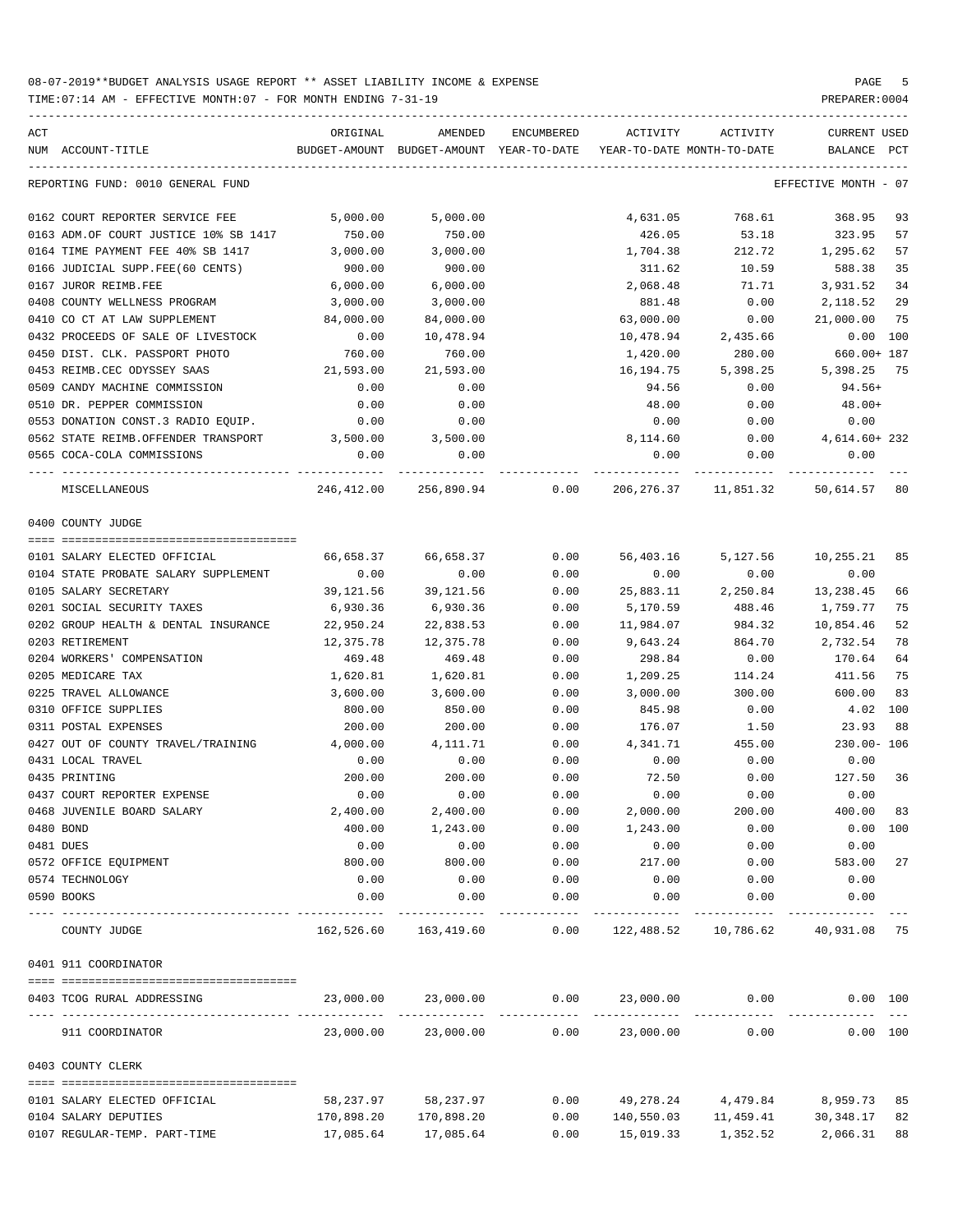| ACT | NUM ACCOUNT-TITLE                    | ORIGINAL  | AMENDED<br>BUDGET-AMOUNT BUDGET-AMOUNT YEAR-TO-DATE | ENCUMBERED | ACTIVITY        | ACTIVITY<br>YEAR-TO-DATE MONTH-TO-DATE | CURRENT USED<br>BALANCE | PCT            |
|-----|--------------------------------------|-----------|-----------------------------------------------------|------------|-----------------|----------------------------------------|-------------------------|----------------|
|     | REPORTING FUND: 0010 GENERAL FUND    |           |                                                     |            |                 |                                        | EFFECTIVE MONTH - 07    |                |
|     | 0201 SOCIAL SECURITY TAXES           | 15,280.63 | 15,280.63                                           | 0.00       | 11,389.92       | 955.20                                 | 3,890.71                | 75             |
|     | 0202 GROUP HEALTH & DENTAL INSURANCE | 80,325.84 | 80,325.84                                           | 0.00       | 66,938.20       | 5,737.56                               | 13,387.64               | 83             |
|     | 0203 RETIREMENT                      | 28,167.78 | 28,167.78                                           | 0.00       | 23,444.62       | 1,972.98                               | 4,723.16                | 83             |
|     | 0204 WORKERS COMPENSATION            | 1,035.14  | 1,035.14                                            | 0.00       | 681.14          | 0.00                                   | 354.00                  | 66             |
|     | 0205 MEDICARE TAX                    | 3,573.70  | 3,573.70                                            | 0.00       | 2,663.69        | 223.39                                 | 910.01                  | 75             |
|     | 0310 OFFICE SUPPLIES                 | 3,760.00  | 3,760.00                                            | 0.00       | 3,106.43        | 153.69                                 | 653.57                  | 83             |
|     | 0311 POSTAL EXPENSES                 | 1,500.00  | 1,500.00                                            | 0.00       | 1,495.37        | 245.40                                 | 4.63 100                |                |
|     | 0420 UTILITIES TELEPHONE             | 0.00      | 0.00                                                | 0.00       | 0.00            | 0.00                                   | 0.00                    |                |
|     | 0427 OUT OF COUNTY TRAVEL/TRAINING   | 4,000.00  | 4,000.00                                            | 0.00       | 4,609.32        | 107.82                                 | 609.32- 115             |                |
|     | 0431 LOCAL TRAVEL                    | 0.00      | 0.00                                                | 0.00       | 0.00            | 0.00                                   | 0.00                    |                |
|     | 0435 PRINTING                        | 1,400.00  | 2,217.00                                            | 0.00       | 1,087.00        | 0.00                                   | 1,130.00                | 49             |
|     | 0437 IMAGING/INDEXING                | 14,000.00 | 14,000.00                                           | 951.67     | 5,529.26        | 0.00                                   | 7,519.07                | 46             |
|     | 0480 BOND                            | 713.00    | 713.00                                              | 0.00       | 663.00          | 50.00                                  | 50.00                   | 93             |
|     | 0481 DUES                            | 225.00    | 225.00                                              | 0.00       | 175.00          | 175.00                                 | 50.00                   | 78             |
|     |                                      | 3,478.83  |                                                     |            |                 |                                        |                         | 00             |
|     | 0572 OFFICE EQUIPMENT                |           | 2,661.83                                            | 0.00       | 0.00            | 0.00                                   | 2,661.83                |                |
|     | COUNTY CLERK                         |           | 403,681.73    403,681.73    951.67                  |            |                 | 326,630.55 26,912.81 76,099.51 81      |                         |                |
|     | 0404 ELECTION                        |           |                                                     |            |                 |                                        |                         |                |
|     |                                      |           |                                                     |            |                 |                                        | 134.59                  |                |
|     | 0109 SALARY                          | 0.00      | 15,900.00                                           | 0.00       | 15,765.41       | 0.00                                   |                         | 99             |
|     | 0201 SOCIAL SECURITY TAXES           | 0.00      | 625.00                                              | 0.00       | 588.36          | 0.00                                   | 36.64                   | 94             |
|     | 0203 RETIREMENT                      | 0.00      | 0.00                                                | 0.00       | 0.00            | 0.00                                   | 0.00                    |                |
|     | 0205 MEDICARE TAX                    | 0.00      | 175.00                                              | 0.00       | 137.59          | 0.00                                   | 37.41                   | 79             |
|     | 0310 ELECTION SUPPLIES               | 4,000.00  | 3,700.00                                            | 0.00       | 2,737.25        | 0.00                                   | 962.75                  | 74             |
|     | 0311 POSTAGE                         | 8,500.00  | 7,515.00                                            | 0.00       | 1,501.66        | 127.63                                 | 6,013.34                | 20             |
|     | 0421 ELECTION INTERNET               | 0.00      | 985.00                                              | 75.98      | 754.59          | 0.00                                   | 154.43                  | 84             |
|     | 0423 CELL PHONE                      | 240.00    | 240.00                                              | 0.00       | 200.00          | 20.00                                  | 40.00                   | 83             |
|     | 0427 ELECTION TRAVEL/TRAINING        | 2,900.00  | 2,900.00                                            | 0.00       | 551.72          | 200.00                                 | 2,348.28                | 19             |
|     | 0428 EMPLOYEE TRAINING               | 0.00      | 0.00                                                | 0.00       | 0.00            | 0.00                                   | 0.00                    |                |
|     | 0429 DPS BACKGROUND CHECK            | 50.00     | 50.00                                               | 0.00       | 0.00            | 0.00                                   | 50.00                   | 0 <sub>0</sub> |
|     | 0430 BIDS AND NOTICES                | 600.00    | 600.00                                              | 0.00       | 318.48          | $16.50 -$                              | 281.52                  | 53             |
|     | 0442 PROFESSIONAL SERVICE/TRANSLATOR | 200.00    | 200.00                                              | 0.00       | 131.25          | 0.00                                   | 68.75                   | 66             |
|     | 0481 DUES                            | 0.00      | 300.00                                              | 0.00       | 300.00          | 0.00                                   | $0.00$ 100              |                |
|     | 0483 VOTER REGISTRATION              | 2,000.00  | 2,000.00                                            | 0.00       | 0.00            | 0.00                                   | 2,000.00                | 00             |
|     | 0485 ELECTION MAINT. AGREEMENT       | 15,911.00 | 15,911.00                                           | 0.00       | 16,077.67       | 0.00                                   | $166.67 - 101$          |                |
|     | 0573 ELECTION EQUIPMENT              | 2,402.79  | 2,402.79                                            | 0.00       | 0.00            | 0.00                                   | 2,402.79 00             |                |
|     | ELECTION                             | 36,803.79 | 53,503.79                                           |            | 75.98 39,063.98 | 331.13                                 | 14, 363. 83 73          |                |
|     | 0405 VETERANS'SERVICE                |           |                                                     |            |                 |                                        |                         |                |
|     |                                      |           |                                                     |            |                 |                                        |                         |                |
|     | 0102 SALARY APPOINTED OFFICIAL       | 38,816.00 | 38,816.00                                           | 0.00       | 32,844.24       | 2,985.84                               | 5,971.76                | 85             |
|     | 0201 SOCIAL SECURITY TAXES           | 2,406.59  | 2,406.59                                            | 0.00       | 2,006.72        | 182.16                                 | 399.87                  | 83             |
|     | 0202 GROUP HEALTH & DENTAL INSURANCE | 11,475.12 | 11, 475.12                                          | 0.00       | 9,562.60        | 956.26                                 | 1,912.52                | 83             |
|     | 0203 RETIREMENT                      | 4,440.55  | 4,440.55                                            | 0.00       | 3,756.93        | 340.68                                 | 683.62                  | 85             |
|     | 0204 WORKERS' COMPENSATION           | 163.03    | 163.03                                              | 0.00       | 107.22          | 0.00                                   | 55.81                   | 66             |
|     | 0205 MEDICARE TAX                    | 562.83    | 562.83                                              | 0.00       | 469.30          | 42.60                                  | 93.53                   | 83             |
|     | 0310 OFFICE SUPPLIES                 | 250.00    | 250.00                                              | 0.00       | 92.69           | 0.00                                   | 157.31                  | 37             |
|     | 0311 POSTAL EXPENSES                 | 200.00    | 200.00                                              | 0.00       | 50.00           | 0.00                                   | 150.00                  | 25             |
|     | 0427 OUT OF COUNTY TRAVEL/TRAINING   | 750.00    | 750.00                                              | 0.00       | 358.09          | 150.45                                 | 391.91                  | 48             |
|     | 0428 TRAINING/TUITION                | 500.00    | 500.00                                              | 0.00       | 0.00            | 0.00                                   | 500.00                  | 00             |
|     | 0435 PRINTING                        | 200.00    | 200.00                                              | 0.00       | 0.00            | 0.00                                   | 200.00                  | 00             |
|     | 0453 COMPUTER SOFTWARE               | 500.00    | 500.00                                              | 0.00       | 0.00            | 0.00                                   | 500.00                  | 0 <sub>0</sub> |
|     | 0572 OFFICE EQUIPMENT                | 750.00    | 750.00                                              | 0.00       | 704.99          | 0.00                                   | 45.01                   | 94             |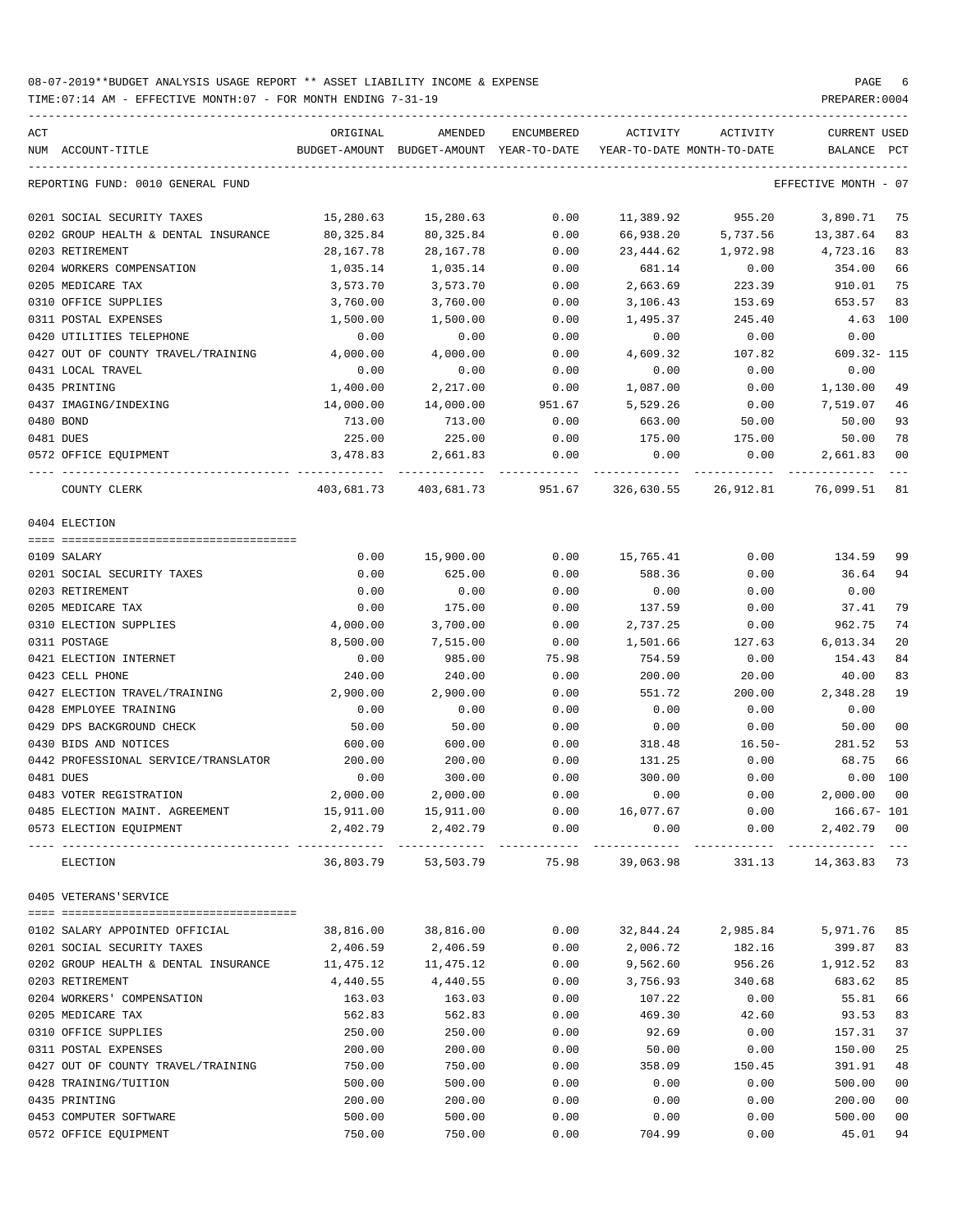| 08-07-2019**BUDGET ANALYSIS USAGE REPORT ** ASSET LIABILITY INCOME & EXPENSE |  |  |  |  |  |  |  |  | PAGE |  |
|------------------------------------------------------------------------------|--|--|--|--|--|--|--|--|------|--|
|------------------------------------------------------------------------------|--|--|--|--|--|--|--|--|------|--|

TIME:07:14 AM - EFFECTIVE MONTH:07 - FOR MONTH ENDING 7-31-19 PREPARER:0004

| ACT |                                     | ORIGINAL   | AMENDED                                  | ENCUMBERED | ACTIVITY                   | ACTIVITY | <b>CURRENT USED</b>  |                |
|-----|-------------------------------------|------------|------------------------------------------|------------|----------------------------|----------|----------------------|----------------|
|     | NUM ACCOUNT-TITLE                   |            | BUDGET-AMOUNT BUDGET-AMOUNT YEAR-TO-DATE |            | YEAR-TO-DATE MONTH-TO-DATE |          | BALANCE              | PCT            |
|     |                                     |            |                                          |            |                            |          |                      |                |
|     | REPORTING FUND: 0010 GENERAL FUND   |            |                                          |            |                            |          | EFFECTIVE MONTH - 07 |                |
|     |                                     |            |                                          |            |                            |          |                      |                |
|     |                                     |            |                                          |            |                            |          |                      |                |
|     | VETERANS ' SERVICE                  | 61,014.12  | 61,014.12                                | 0.00       | 49,952.78                  | 4,657.99 | 11,061.34            | -82            |
|     |                                     |            |                                          |            |                            |          |                      |                |
|     | 0406 EMERGENCY MANAGEMENT           |            |                                          |            |                            |          |                      |                |
|     |                                     |            |                                          |            |                            |          |                      |                |
|     | 0103 SALARY                         | 42,213.08  | 42, 213, 08                              | 0.00       | 28,610.92                  | 2,476.00 | 13,602.16            | 68             |
|     | 0107 SALARY TEMP./EXTRA             | 0.00       | 0.00                                     | 0.00       | 0.00                       | 0.00     | 0.00                 |                |
|     | 0201 SOCIAL SECURITY TAXES          | 2,646.97   | 2,646.97                                 | 0.00       | 1,793.27                   | 156.00   | 853.70               | 68             |
|     | 0202 GROUP HEALTH & DENTAL INS      | 11,475.12  | 11,475.12                                | 0.00       | 975.70                     | 2.54     | 10,499.42            | 09             |
|     | 0203 RETIREMENT                     | 4,829.18   | 4,829.18                                 | 0.00       | 3,274.36                   | 282.52   | 1,554.82             | 68             |
|     | 0204 WORKERS' COMPENSATION          | 179.31     | 179.31                                   | 0.00       | 74.84                      | 0.00     | 104.47               | 42             |
|     | 0205 MEDICARE TAX                   | 619.05     | 619.05                                   | 0.00       | 419.38                     | 36.48    | 199.67               | 68             |
|     | 0225 TRAVEL ALLOWANCE               | 0.00       | 0.00                                     | 0.00       | 0.00                       | 0.00     | 0.00                 |                |
|     | 0310 OFFICE SUPPLIES                | 150.00     | 150.00                                   | 0.00       | 109.25                     | 0.00     | 40.75                | 73             |
|     | 0311 POSTAL EXPENSE                 | 50.00      | 50.00                                    | 0.00       | 0.00                       | 0.00     | 50.00                | 00             |
|     | 0330 AUTO EXPENSE-GAS & OIL         | 1,000.00   | 1,000.00                                 | 0.00       | 775.11                     | 377.79   | 224.89               | 78             |
|     | 0421 EMERGENCY INTERNET             | 0.00       | 0.00                                     | 0.00       | 0.00                       | 0.00     | 0.00                 |                |
|     | 0422 R&M RADIO                      | 0.00       | 0.00                                     | 0.00       | 0.00                       | 0.00     | 0.00                 |                |
|     | 0423 CELL PHONE ALLOWANCE           | 480.00     | 480.00                                   | 0.00       | 360.00                     | 40.00    | 120.00               | 75             |
|     | 0427 OUT OF COUNTY TRAVEL/TRAINING  | 400.00     | 400.00                                   | 0.00       | 29.52                      | 0.00     | 370.48               | 07             |
|     | 0428 TRAINING & TUITION             | 0.00       | 0.00                                     | 0.00       | 0.00                       | 0.00     | 0.00                 |                |
|     | 0453 R&M EQUIPMENT                  | 0.00       | 0.00                                     | 0.00       | 0.00                       | 0.00     | 0.00                 |                |
|     | 0454 R&M AUTO                       | 375.00     | 375.00                                   | 0.00       | 933.65                     | 0.00     | 558.65-249           |                |
|     | 0487 TRAILER/AUTO INSURANCE         | 700.00     | 700.00                                   | 0.00       | 575.00                     | 0.00     | 125.00               | 82             |
|     | 0489 CODE RED EARLY WARNING SYSTEM  | 12,768.00  | 12,768.00                                | 0.00       | 12,768.00                  | 0.00     | $0.00$ 100           |                |
|     | 0490 911 RADIO TOWER BUILDING       | 500.00     | 500.00                                   | 0.00       | 0.00                       | 0.00     | 500.00               | 0 <sup>0</sup> |
|     | 0573 RADIO EQUIPMENT                | 0.00       | 0.00                                     | 0.00       | 0.00                       | 0.00     | 0.00                 |                |
|     |                                     |            |                                          |            |                            |          |                      |                |
|     | EMERGENCY MANAGEMENT                |            | 78,385.71 78,385.71                      | 0.00       | 50,699.00                  | 3,371.33 | 27,686.71 65         |                |
|     | 0409 NON-DEPARTMENTAL               |            |                                          |            |                            |          |                      |                |
|     |                                     |            |                                          |            |                            |          |                      |                |
|     | 0100 COMPENSATION PAY               | 0.00       | 0.00                                     | 0.00       | 0.00                       | 0.00     | 0.00                 |                |
|     | 0201 SOCIAL SECURITY TAXES          | 0.00       | 0.00                                     | 0.00       | 0.00                       | 0.00     | 0.00                 |                |
|     | 0203 RETIREMENT                     | 0.00       | 0.00                                     | 0.00       | 0.00                       | 0.00     | 0.00                 |                |
|     | 0204 WORKERS' COMPENSATION          | 1,000.00   | 1,000.00                                 | 0.00       | 831.72                     | 0.00     | 168.28               | 83             |
|     | 0205 MEDICARE TAX                   | 0.00       | 0.00                                     | 0.00       | 0.00                       | 0.00     | 0.00                 |                |
|     | 0206 UNEMPLOYMENT EXPENSE           | 0.00       | 0.00                                     | 0.00       | 0.00                       | 0.00     | 0.00                 |                |
|     | 0395 ERRORS AND OMISSIONS           | 500.00     | 500.00                                   | 0.00       | 0.00                       | 0.00     | 500.00               | 00             |
|     | 0399 CLAIMS SETTLEMENTS             | 5,000.00   | 5,000.00                                 | 0.00       | 4,140.74                   | 1,000.00 | 859.26               | 83             |
|     | 0400 LEGAL FEES                     | 20,000.00  | 20,000.00                                | 0.00       | 8,135.59                   | 6,071.94 | 11,864.41            | 41             |
|     | 0401 AUDIT EXPENSE                  | 34,000.00  | 34,000.00                                | 0.00       | 33,950.00                  | 0.00     | 50.00                | 100            |
|     | 0404 911 EMERGENCY SERVICE          | 8,917.00   | 8,917.00                                 | 0.00       | 6,687.75                   | 0.00     | 2,229.25             | 75             |
|     | 0406 TAX APPRAISAL DISTRICT         | 389,000.00 | 389,000.00                               | 0.00       | 470,697.58                 | 0.00     | 81,697.58- 121       |                |
|     | 0408 COUNTY WELLNESS PROGRAM        | 3,000.00   | 3,000.00                                 | 0.00       | 2,175.68                   | 414.90   | 824.32               | 73             |
|     | 0426 PROFESSIONAL FEES              | 30,000.00  | 30,000.00                                | 0.00       | 0.00                       | 0.00     | 30,000.00            | 0 <sub>0</sub> |
|     | 0430 BIDS & NOTICES                 | 1,800.00   | 1,800.00                                 | 0.00       | 2,855.20                   | 90.81    | $1,055.20 - 159$     |                |
|     | 0444 LAWN MAINTENANCE               | 0.00       | 0.00                                     | 0.00       | 0.00                       | 0.00     | 0.00                 |                |
|     | 0481 DUES                           | 9,700.00   | 9,700.00                                 | 0.00       | 5,351.71                   | 0.00     | 4,348.29             | 55             |
|     | 0483 PUBLIC OFFICIALS INS.          | 20,000.00  | 17,975.00                                | 0.00       | 14,896.80                  | 0.00     | 3,078.20             | 83             |
|     | 0484 GENERAL LIABILITY INSURANCE    | 8,000.00   | 8,000.00                                 | 0.00       | 6,828.00                   | 0.00     | 1,172.00             | 85             |
|     | 0485 WATER SUPPLY AGENCY            | 1,000.00   | 1,000.00                                 | 0.00       | 812.50                     | 0.00     | 187.50               | 81             |
|     | 0487 TCOG-REG. INTERLOCAL AGREEMENT | 0.00       | 0.00                                     | 0.00       | 0.00                       | 0.00     | 0.00                 |                |
|     | 0488 FANNIN RURAL RAIL DIST         | 0.00       | 0.00                                     | 0.00       | 0.00                       | 0.00     | 0.00                 |                |
|     |                                     |            |                                          |            |                            |          |                      |                |

0489 COURT COSTS/ARREST FEES  $240,000.00$   $240,000.00$   $0.00$   $159,270.54$   $60,131.67$   $80,729.46$   $66$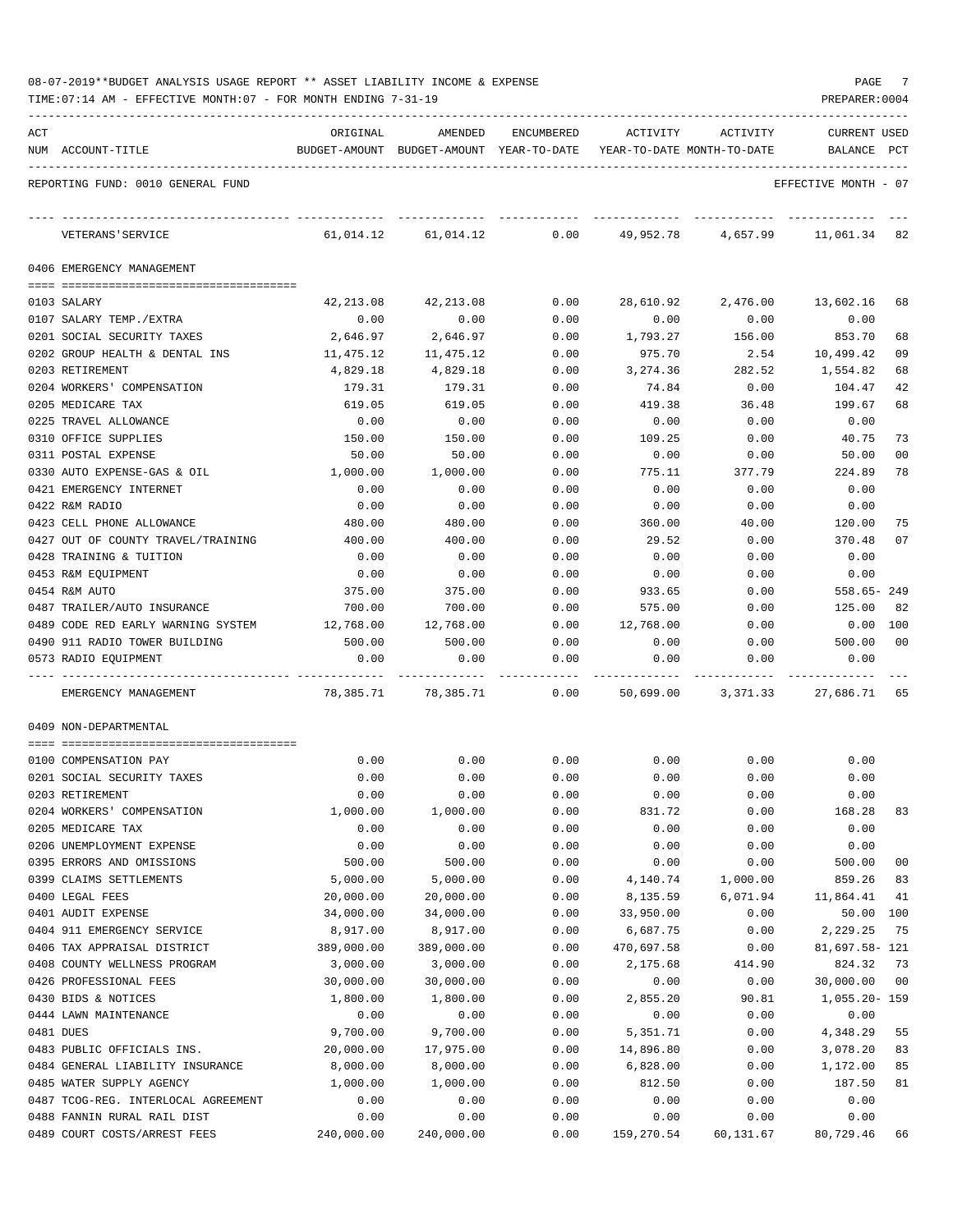| ACT                                     | ORIGINAL   | AMENDED                                  | ENCUMBERED                           | ACTIVITY                     | ACTIVITY                   | <b>CURRENT USED</b>                    |                |
|-----------------------------------------|------------|------------------------------------------|--------------------------------------|------------------------------|----------------------------|----------------------------------------|----------------|
| NUM ACCOUNT-TITLE                       |            | BUDGET-AMOUNT BUDGET-AMOUNT YEAR-TO-DATE |                                      |                              | YEAR-TO-DATE MONTH-TO-DATE | BALANCE<br>PCT                         |                |
|                                         |            |                                          |                                      |                              |                            |                                        |                |
| REPORTING FUND: 0010 GENERAL FUND       |            |                                          |                                      |                              |                            | EFFECTIVE MONTH - 07                   |                |
| 0490 MISCELLANEOUS                      | 312.00     | 312.00                                   | 0.00                                 | 0.00                         | 0.00                       | 312.00                                 | 00             |
| 0491 SULPHUR RIVER REGIONAL MOBILITY AU | 2,500.00   | 2,500.00                                 | 0.00                                 | 0.00                         | 0.00                       | 2,500.00                               | 00             |
| 0495 '98 JAIL BOND PAYMENT              | 0.00       | 0.00                                     | 0.00                                 | 0.00                         | 0.00                       | 0.00                                   |                |
| 0499 BANK SERVICE FEES                  | 8,675.00   | 8,675.00                                 | 0.00                                 | 7,075.00                     | $125.00 -$                 | 1,600.00                               | 82             |
| 0500 6TH COURT OF APPEALS FEE           | 2,700.00   | 2,700.00                                 | 0.00                                 | 2,188.67                     | 741.47                     | 511.33                                 | 81             |
| NON-DEPARTMENTAL                        | 786,104.00 | 784,079.00                               | 0.00                                 | 725,897.48                   | 68,325.79                  | $---$<br>58, 181. 52 93                |                |
| 0410 COUNTY COURT AT LAW                |            |                                          |                                      |                              |                            |                                        |                |
|                                         |            |                                          |                                      |                              |                            |                                        |                |
| 0101 SALARY ELECTED OFFICIAL            | 140,000.00 | 140,000.00                               | 0.00                                 | 118,461.64                   | 10,769.24                  | 21,538.36                              | 85             |
| 0103 SALARY COURT COORDINATOR           | 31,199.08  | 31,199.08                                | 0.00                                 | 26,294.12                    | 2,324.92                   | 4,904.96                               | 84             |
| 0110 SALARY COURT REPORTER              | 66,006.10  | 66,006.10                                | 0.00                                 | 55,499.20                    | 5,077.40                   | 10,506.90                              | 84             |
| 0130 BAILIFF                            | 39,308.41  | 39,308.41                                | 0.00                                 | 33,260.70                    | 3,023.70                   | 6,047.71                               | 85             |
| 0201 SOCIAL SECURITY TAXES              | 16,573.44  | 16,573.44                                | 0.00                                 | 14,516.03                    | 1,366.78                   | 2,057.41                               | 88             |
| 0202 GROUP HEALTH & DENTAL INS          | 40,162.92  | 40,162.92                                | 0.00                                 | 33,875.60                    | 3,387.56                   | 6,287.32                               | 84             |
| 0203 RETIREMENT                         | 31,907.71  | 31,907.71                                | 0.00                                 | 26,940.33                    | 2,441.24                   | 4,967.38                               | 84             |
| 0204 WORKERS COMPENSATION               | 1,171.44   | 1,171.44                                 | 0.00                                 | 770.50                       | 0.00                       | 400.94                                 | 66             |
| 0205 MEDICARE TAX                       | 4,044.25   | 4,044.25                                 | 0.00                                 | 3,459.30                     | 319.66                     | 584.95                                 | 86             |
| 0310 OFFICE SUPPLIES                    | 1,200.00   | 1,200.00                                 | 0.00                                 | 122.33                       | 0.00                       | 1,077.67                               | 10             |
| 0311 POSTAGE                            | 1,800.00   | 1,800.00                                 | 0.00                                 | 861.40                       | 68.50                      | 938.60                                 | 48             |
| 0315 COPIER RENTAL                      | 600.00     | 600.00                                   | 103.10                               | 753.46                       | 106.00                     | 256.56- 143                            |                |
| 0395 BAILIFF UNIFORMS                   | 0.00       | 0.00                                     | 0.00                                 | 0.00                         | 0.00                       | 0.00                                   |                |
| 0420 TELEPHONE                          | 2,400.00   | 2,400.00                                 |                                      | 1,741.84                     |                            | 658.16                                 | 73             |
|                                         |            |                                          | 0.00                                 |                              | 93.52                      |                                        |                |
| 0421 DSL INTERNET                       | 0.00       | 0.00                                     | 0.00                                 | 0.00                         | 0.00                       | 0.00                                   |                |
| 0424 INDIGENT ATTORNEY FEES             | 70,000.00  | 70,000.00                                | 1,375.00                             | 44,161.25                    | 6,300.00                   | 24, 463. 75                            | 65             |
| 0425 PROFESSIONAL SERVICES              | 2,250.00   | 2,250.00                                 | 0.00                                 | 825.00                       | 75.00                      | 1,425.00                               | 37             |
| 0427 OUT OF COUNTY TRAVEL/TRAINING      | 2,000.00   | 2,000.00                                 | 0.00                                 | 404.00                       | 0.00                       | 1,596.00                               | 20             |
| 0435 PRINTING                           | 250.00     | 250.00                                   | 0.00                                 | 0.00                         | 0.00                       | 250.00                                 | 00             |
| 0437 COURT REPORTER EXPENSE             | 6,000.00   | 6,000.00                                 | 0.00                                 | 4,150.00                     | 700.00                     | 1,850.00                               | 69             |
| 0439 WITNESS EXPENSE                    | 500.00     | 500.00                                   | 0.00                                 | 0.00                         | 0.00                       | 500.00                                 | 00             |
| 0453 R&M EQUIPMENT                      | 400.00     | 400.00                                   | 0.00                                 | 0.00                         | 0.00                       | 400.00                                 | 0 <sub>0</sub> |
| 0467 VISITING JUDGE                     | 1,000.00   | 1,000.00                                 | 0.00                                 | 2,188.14                     | 0.00                       | 1,188.14-219                           |                |
| 0468 JUVENILE BOARD SALARY              | 2,400.00   | 2,400.00                                 | 0.00                                 | 2,000.00                     | 200.00                     | 400.00                                 | 83             |
| 0480 BONDS                              | 350.00     | 1,243.00                                 | 0.00                                 | 1,243.00                     | 0.00                       | 0.00 100                               |                |
| 0481 DUES                               | 300.00     | 300.00                                   | 0.00                                 | 0.00                         | 0.00                       | 300.00                                 | 00             |
| 0572 OFFICE EQUIPMENT                   | 600.00     | 600.00                                   | 0.00                                 | 0.00                         | 0.00                       | 600.00                                 | 00             |
| 0574 TECHNOLOGY                         | 0.00       | 0.00                                     | 0.00                                 | 0.00                         | 0.00                       | 0.00                                   |                |
| 0590 BOOKS & PUBLICATIONS               | 250.00     | 250.00                                   | 0.00                                 | 0.00                         | 0.00                       | 250.00                                 | 00             |
| 0591 LEXIS NEXIS ONLINE LEGAL           | 62.00      | 62.00                                    | 0.00                                 | 62.00                        | 0.00                       | 0.00 100                               |                |
| COUNTY COURT AT LAW                     | 462,735.35 | -------------                            | -------------<br>463,628.35 1,478.10 | --------------<br>371,589.84 | _____________<br>36,253.52 | -----------<br>$- - -$<br>90,560.41 80 |                |
| 0425 COURT ADMINISTRATION               |            |                                          |                                      |                              |                            |                                        |                |
|                                         |            |                                          |                                      |                              |                            |                                        |                |
| 0201 SOCIAL SECURITY                    | 0.00       | 0.00                                     | 0.00                                 | 0.00                         | 0.00                       | 0.00                                   |                |
| 0205 MEDICARE TAX                       | 0.00       | 0.00                                     | 0.00                                 | 0.00                         | 0.00                       | 0.00                                   |                |
| 0311 JURY POSTAGE                       | 4,200.00   | 4,200.00                                 | 0.00                                 | 2,768.44                     | 200.00                     | 1,431.56                               | 66             |
| 0312 DISTRICT JURY SUPPLIES             | 1,000.00   | 1,000.00                                 | 0.00                                 | 504.44                       | 0.00                       | 495.56                                 | 50             |
| 0313 GRAND JURY EXPENSE                 | 5,000.00   | 5,000.00                                 | 536.00                               | 4,099.00                     | 753.26                     | 365.00                                 | 93             |
| 0314 PETIT JURY EXPENSE                 | 27,466.50  | 27,466.50                                | 0.00                                 | 17,660.00                    | 410.00                     | 9,806.50                               | 64             |
| 0316 COUNTY COURT JURY EXP.             | 0.00       | 0.00                                     | 0.00                                 | 0.00                         | 0.00                       | 0.00                                   |                |
| 0317 COURT REPORTER SUPPLIES            | 100.00     | 100.00                                   | 0.00                                 | 0.00                         | 0.00                       | 100.00                                 | 00             |
| 0318 J.P. JURY EXPENSE                  | 800.00     | 800.00                                   | 0.00                                 | 810.00                       | 150.00                     | $10.00 - 101$                          |                |
| 0319 CO.CT.@LAW JURY EXPENSE            | 5,000.00   | 5,000.00                                 | 0.00                                 | 898.77                       | 0.00                       | 4,101.23<br>18                         |                |
|                                         |            |                                          |                                      |                              |                            |                                        |                |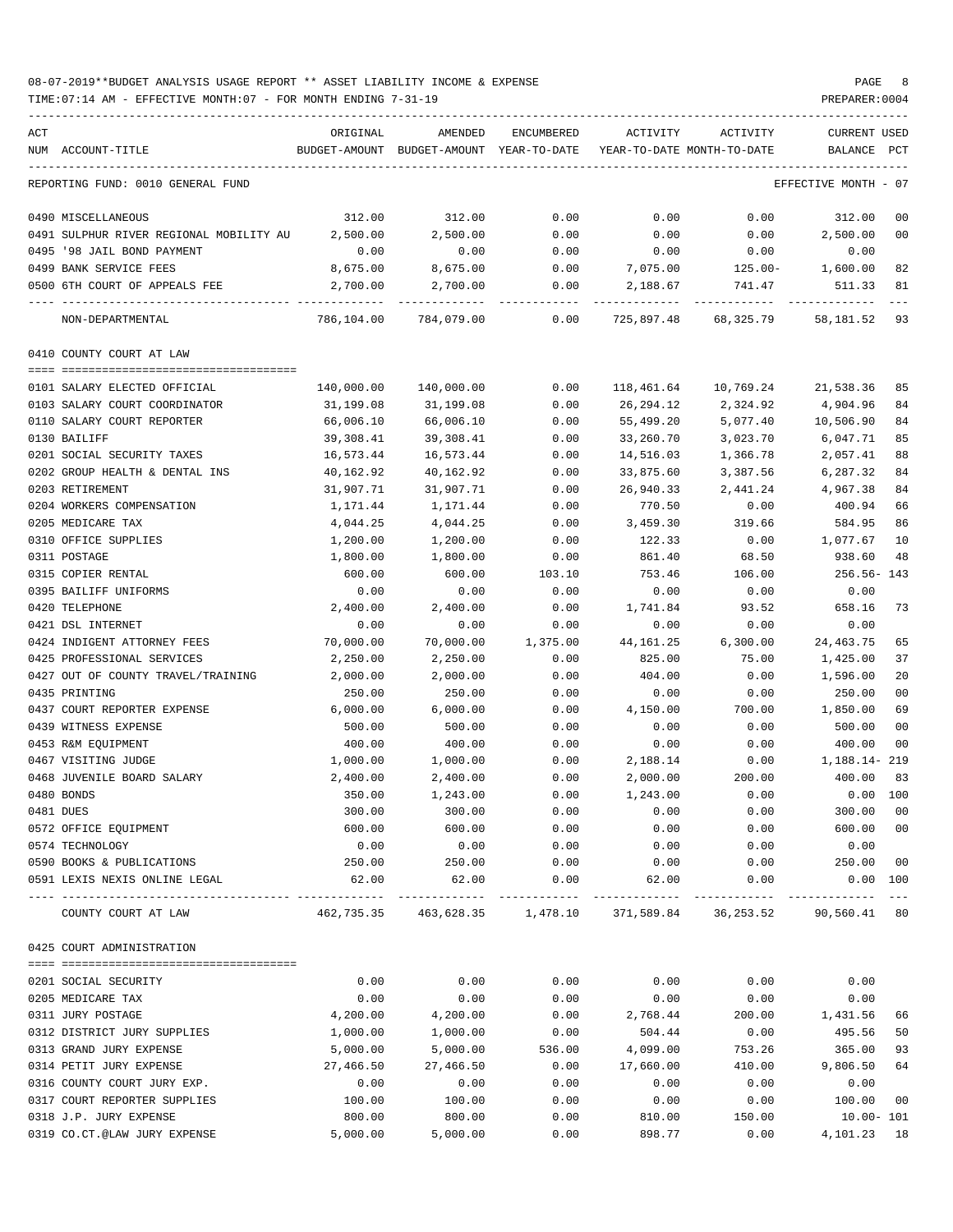| ACT                                     | ORIGINAL   | AMENDED                                  | ENCUMBERED | ACTIVITY              | ACTIVITY                   | CURRENT USED         |               |
|-----------------------------------------|------------|------------------------------------------|------------|-----------------------|----------------------------|----------------------|---------------|
| NUM ACCOUNT-TITLE                       |            | BUDGET-AMOUNT BUDGET-AMOUNT YEAR-TO-DATE |            |                       | YEAR-TO-DATE MONTH-TO-DATE | BALANCE              | PCT           |
| REPORTING FUND: 0010 GENERAL FUND       |            |                                          |            |                       |                            | EFFECTIVE MONTH - 07 |               |
| 0422 REGIONAL INDIGENT DEFENSE PROGRAM  | 18,056.00  | 18,056.00                                | 0.00       | 18,056.00             | 0.00                       | 0.00 100             |               |
| 0424 CO.CT. ATTORNEY FEES               | 8,000.00   | 8,000.00                                 | 618.75     | 4,879.25              | 300.00                     | 2,502.00             | 69            |
| 0425 CO.CT. PROFESSIONAL SERVICES       | 1,000.00   | 1,000.00                                 | 0.00       | 0.00                  | 0.00                       | 1,000.00             | 00            |
| 0426 COUNTY COURT SUPPLIES              | 0.00       | 0.00                                     | 0.00       | 0.00                  | 0.00                       | 0.00                 |               |
| 0435 PRINTING                           | 1,500.00   | 1,500.00                                 | 0.00       | 1,079.00              | 0.00                       | 421.00               | 72            |
| 0465 PHYSICAL EVID. ANALYSES            | 1,500.00   | 1,500.00                                 | 0.00       | 1,279.75              | 1,530.00                   | 220.25               | 85            |
| 0466 AUTOPSIES                          | 50,000.00  | 50,000.00                                | 587.75     | 39,012.75             | 2,475.00                   | 10,399.50            | 79            |
| 0467 VISITING JUDGE EXPENSE             | 2,000.00   | 2,000.00                                 | 0.00       | 377.86                | 44.94                      | 1,622.14             | 19            |
| COURT ADMINISTRATION                    | 125,622.50 | 125,622.50                               | 1,742.50   | 91,425.26             | 5,863.20                   | 32, 454. 74 74       |               |
| 0435 336TH DISTRICT COURT ADMINISTRATIO |            |                                          |            |                       |                            |                      |               |
| 0103 SALARY COURT COORDINATOR           | 36, 413.37 | 36,413.37                                | 0.00       | 30,253.54             | 2,719.95                   | 6,159.83             | 83            |
| 0110 SALARY COURT REPORTER              | 76,712.05  | 76,712.05                                | 0.00       | 59,707.33             | 1,154.34                   | 17,004.72            | 78            |
| 0130 BAILIFF                            | 40,236.95  | 40,236.95                                | 0.00       | 34,046.76             | 3,095.16                   | 6,190.19             | 85            |
| 0201 SOCIAL SECURITY                    | 9,731.67   | 9,731.67                                 | 0.00       | 8,046.34              | 748.73                     | 1,685.33             | 83            |
| 0202 GROUP HEALTH INSURANCE             | 34,425.36  | 34,425.36                                | 0.00       | 26,775.28             | 1,912.52                   | 7,650.08             | 78            |
| 0203 RETIREMENT                         | 17,956.50  | 17,956.50                                | 0.00       | 14,529.59             | 829.46                     | 3,426.91             | 81            |
| 0204 WORKERS COMPENSATION               | 644.12     | 644.12                                   | 0.00       | 423.66                | 0.00                       | 220.46               | 66            |
| 0205 MEDICARE                           | 2,275.95   | 2,275.95                                 | 0.00       | 1,881.88              | 175.12                     | 394.07               | 83            |
| 0310 OFFICE SUPPLIES                    | 1,800.00   | 1,800.00                                 | 0.00       | 1,635.49              | 760.88                     | 164.51               | 91            |
| 0311 DISTRICT JUDGE POSTAGE             | 400.00     | 400.00                                   | 0.00       | 98.49                 | 6.50                       | 301.51               | 25            |
| 0352 GPS/SCRAM MONITORS                 | 1,000.00   | 1,000.00                                 | 0.00       | 0.00                  | 0.00                       | 1,000.00             | 00            |
| 0395 BAILIFF UNIFORMS                   | 400.00     | 400.00                                   | 0.00       | 435.00                | 0.00                       | $35.00 - 109$        |               |
| 0421 LEXIS NEXIS ONLINE LEGAL           | 780.00     | 780.00                                   | 0.00       | 576.00                | 64.00                      | 204.00               | 74            |
| 0427 OUT OF CO TRAVEL/TRAINING          | 3,000.00   | 3,000.00                                 | 0.00       | 1,394.65              | 846.34                     | 1,605.35             | 46            |
| 0428 TRAINING/TUITION                   | 2,500.00   | 2,500.00                                 | 0.00       | 745.00                | 275.00                     | 1,755.00             | 30            |
| 0432 ATTORNEY FEES JUVENILE             | 20,000.00  | 20,000.00                                | 0.00       | 13,885.00             | 625.00                     | 6, 115.00            | 69            |
| 0433 ATTORNEY FEES DRUG CT              | 0.00       | 0.00                                     | 0.00       | 0.00                  | 0.00                       | 0.00                 |               |
| 0434 APPEAL COURT TRANSCRIPTS           | 40,000.00  | 40,000.00                                | 0.00       | 27,908.50             | 0.00                       | 12,091.50            | 70            |
| 0435 ATTORNEYS FEES APPEALS CT          | 20,000.00  | 20,000.00                                | 0.00       | 9,450.00              | 1,700.00                   | 10,550.00            | 47            |
| 0436 ATTORNEY FEES- CPS CASES           | 300,000.00 | 300,000.00                               | 9,172.05   | 274,428.58            | 25,200.40                  | 16,399.37            | 95            |
| 0437 ATTORNEY FEES                      | 200,000.00 | 200,000.00                               | 11,145.50  | 145,765.30            | 15,805.90                  | 43,089.20            | 78            |
| 0438 COURT REPORTER EXPENSE             | 10,000.00  | 10,000.00                                | 0.00       | 13,262.00             | 5,000.00                   | $3,262.00 - 133$     |               |
| 0439 INVESTIGATOR EXPENSE               | 10,000.00  | 10,000.00                                | 0.00       | 231.25                | 0.00                       | 9,768.75 02          |               |
| 0440 PHYSICIANS EXPENSE                 | 0.00       | 0.00                                     | 0.00       | 0.00                  | 0.00                       | 0.00                 |               |
| 0442 OTHER PROFESSIONAL SERV.           | 35,000.00  | 35,000.00                                | 350.00     | 9,236.75              | 2,950.00                   | 25, 413. 25          | 27            |
| 0468 JUVENILE BOARD SALARY              | 3,600.00   | 3,600.00                                 | 0.00       | 3,000.00              | 300.00                     | 600.00               | 83            |
| 0481 DUES                               | 771.00     | 771.00                                   | 0.00       | 235.00                | 0.00                       | 536.00               | 30            |
| 0572 OFFICE EQUIPMENT                   | 2,500.00   | 2,500.00                                 | 362.98     | 1,927.28              | 173.20                     | 209.74               | 92            |
| 0574 TECHNOLOGY                         | 5,300.00   | 5,300.00                                 | 0.00       | 0.00                  | 0.00                       | 5,300.00             | $00\,$        |
| 0590 DISTRICT JUDGE BOOKS               | 500.00     | 500.00                                   | 0.00       | 0.00<br>------------- | 0.00<br>.                  | 500.00               | 00<br>$- - -$ |
| 336TH DISTRICT COURT ADMINISTRATIO      |            | 875,946.97 875,946.97 21,030.53          |            |                       | 679,878.67 64,342.50       | 175,037.77 80        |               |
| 0450 DISTRICT CLERK                     |            |                                          |            |                       |                            |                      |               |
| 0101 SALARY ELECTED OFFICIAL            | 58,237.97  | 58,237.97                                | 0.00       | 49,278.24             | 4,479.84                   | 8,959.73             | 85            |
| 0103 SALARY ASST. DIST. CLERK           | 39,526.53  | 39,526.53                                | 0.00       | 33,411.30             | 3,006.30                   | 6,115.23             | 85            |
| 0104 SALARIES DEPUTIES                  | 157,943.85 | 157,943.85                               | 0.00       | 132,330.19            | 10,462.08                  | 25,613.66            | 84            |
| 0107 SALARY PART-TIME                   | 24, 193.05 | 24, 193.05                               | 0.00       | 20,309.88             | 1,860.56                   | 3,883.17             | 84            |
| 0201 SOCIAL SECURITY TAXES              | 17,353.89  | 17,353.89                                | 0.00       | 13,932.36             | 1,150.56                   | 3,421.53             | 80            |
| 0202 GROUP HEALTH & DENTAL INSURANCE    | 91,800.86  | 91,800.86                                | 0.00       | 78,413.32             | 7,171.95                   | 13,387.54            | 85            |
| 0203 RETIREMENT                         | 32,020.72  | 32,020.72                                | 0.00       | 26,919.09             | 2,260.16                   | 5,101.63             | 84            |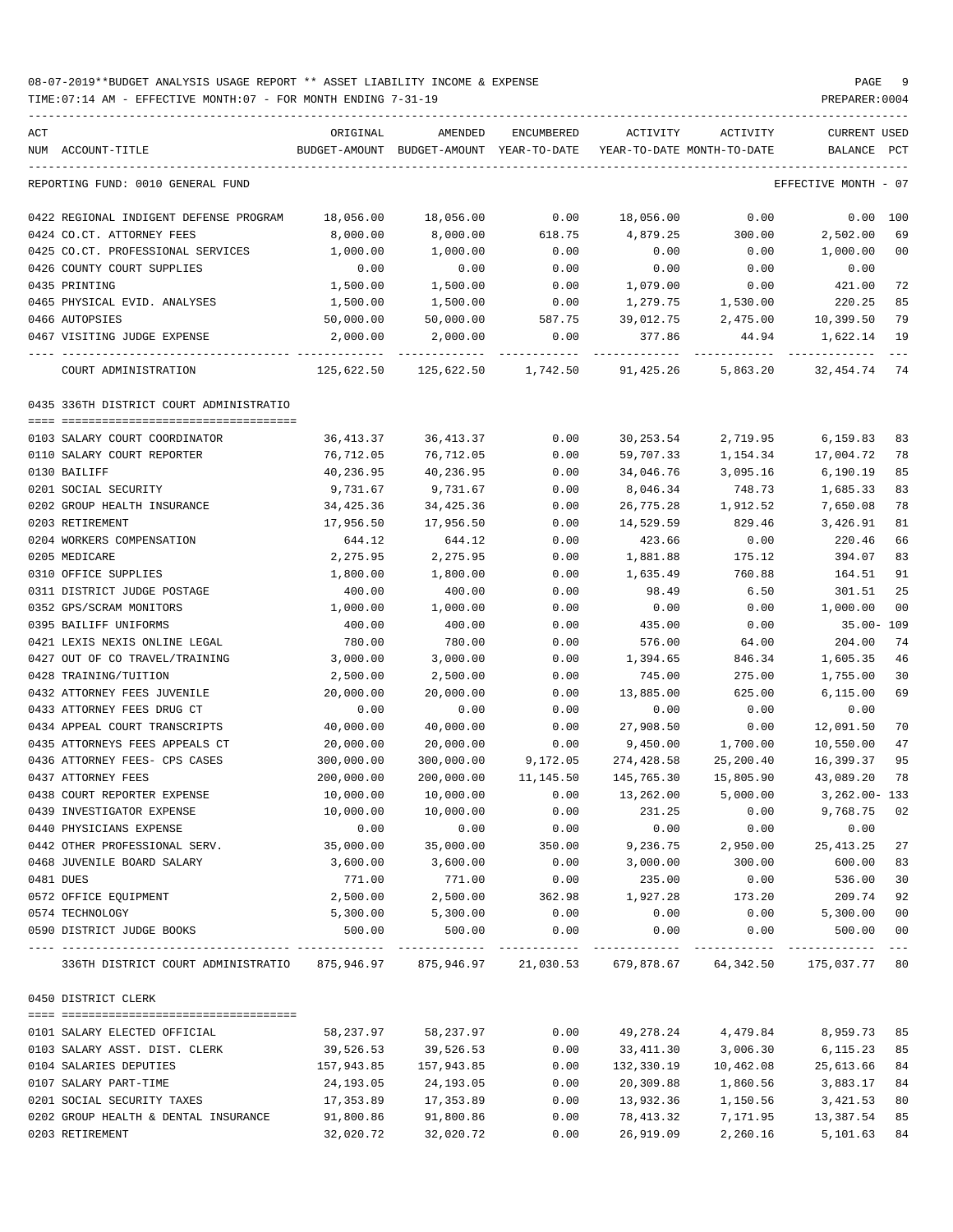| ACT<br>NUM ACCOUNT-TITLE             | ORIGINAL                                                                     | AMENDED<br>BUDGET-AMOUNT BUDGET-AMOUNT YEAR-TO-DATE | ENCUMBERED            | ACTIVITY  | ACTIVITY<br>YEAR-TO-DATE MONTH-TO-DATE | CURRENT USED<br>BALANCE | PCT |
|--------------------------------------|------------------------------------------------------------------------------|-----------------------------------------------------|-----------------------|-----------|----------------------------------------|-------------------------|-----|
| REPORTING FUND: 0010 GENERAL FUND    |                                                                              |                                                     |                       |           |                                        | EFFECTIVE MONTH - 07    |     |
| 0204 WORKERS COMPENSATION            | 1,175.59                                                                     | 1,175.59                                            | 0.00                  | 773.22    | 0.00                                   | 402.37                  | 66  |
| 0205 MEDICARE TAX                    | 4,058.57                                                                     | 4,058.57                                            | 0.00                  | 3,258.39  | 269.09                                 | 800.18                  | 80  |
| 0310 OFFICE SUPPLIES                 | 5,000.00                                                                     | 5,000.00                                            | 395.00                | 2,656.89  | 215.15                                 | 1,948.11                | 61  |
| 0311 POSTAL EXPENSES                 | 5,000.00                                                                     | 5,000.00                                            | 0.00                  | 2,849.53  | 186.10                                 | 2,150.47                | 57  |
| 0313 PASSPORT PHOTO SUPPLIES         | 1,500.00                                                                     | 1,500.00                                            | 0.00                  | 0.00      | 0.00                                   | 1,500.00                | 00  |
| 0315 COPIER RENTAL                   | 0.00                                                                         | 0.00                                                | 0.00                  | 0.00      | 0.00                                   | 0.00                    |     |
| 0353 COMPUTER EXPENSE                | 1,400.00                                                                     | 1,400.00                                            | 0.00                  | 0.00      | 0.00                                   | 1,400.00                | 00  |
| 0423 CELL PHONE                      | 0.00                                                                         | 0.00                                                | 0.00                  | 0.00      | 0.00                                   | 0.00                    |     |
| 0427 OUT OF COUNTY TRAVEL/TRAINING   | 5,500.00                                                                     | 5,500.00                                            | 0.00                  | 4,203.66  | 150.00                                 | 1,296.34                | 76  |
| 0428 EMPLOYEE TRAINING               | 0.00                                                                         | 0.00                                                | 0.00                  | 0.00      | 0.00                                   | 0.00                    |     |
| 0431 LOCAL TRAVEL                    | 0.00                                                                         | 0.00                                                | 0.00                  | 0.00      | 0.00                                   | 0.00                    |     |
| 0435 PRINTING                        | 3,000.00                                                                     | 3,000.00                                            | 207.63                | 1,327.67  | 1,286.17                               | 1,464.70                | 51  |
| 0480 BONDS                           | 628.00                                                                       | 628.00                                              | 0.00                  | 528.00    | 0.00                                   | 100.00                  | 84  |
| 0481 DUES                            | 225.00                                                                       | 225.00                                              | 0.00                  | 225.00    | 175.00                                 | 0.00 100                |     |
| 0572 OFFICE EQUIPMENT                | 1,000.00                                                                     | 1,000.00                                            | 0.00                  | 34.01-    | 0.00                                   | 1,034.01                | 03  |
|                                      |                                                                              |                                                     |                       |           |                                        |                         |     |
| DISTRICT CLERK                       | 449,564.03                                                                   | 449,564.03                                          | 602.63                |           | 370,382.73 32,672.96                   | 78,578.67 83            |     |
| 0455 JUSTICE OF PEACE PCT # 1        |                                                                              |                                                     |                       |           |                                        |                         |     |
| 0101 SALARY ELECTED OFFICIAL         | 44,483.43                                                                    | 44,483.43                                           | 0.00                  | 37,639.80 | 3,421.80                               | 6,843.63                | 85  |
| 0103 SALARY ASSISTANTS               | 62,603.86                                                                    | 62,603.86                                           |                       |           | 4,815.68                               | 9,631.38                | 85  |
|                                      |                                                                              |                                                     | 0.00                  | 52,972.48 | 518.46                                 |                         |     |
| 0201 SOCIAL SECURITY TAXES           | 6,788.21                                                                     | 6,788.21                                            | 0.00                  | 5,695.34  |                                        | 1,092.87                | 84  |
| 0202 GROUP HEALTH & DENTAL INSURANCE | 34,425.36                                                                    | 34,425.36                                           | 0.00                  | 28,687.80 | 2,868.78                               | 5,737.56                | 83  |
| 0203 RETIREMENT                      | 12,223.33                                                                    | 12,223.33                                           | 0.00                  | 10,364.65 | 939.88                                 | 1,858.68                | 85  |
| 0204 WORKERS' COMPENSATION           | 459.85                                                                       | 459.85                                              | 0.00                  | 295.16    | 0.00                                   | 164.69                  | 64  |
| 0205 MEDICARE TAX                    | 1,587.57                                                                     | 1,587.57                                            | 0.00                  | 1,331.84  | 121.24                                 | 255.73                  | 84  |
| 0225 TRAVEL ALLOWANCE                | 2,400.00                                                                     | 2,400.00                                            | 0.00                  | 2,000.00  | 200.00                                 | 400.00                  | 83  |
| 0310 OFFICE SUPPLIES                 | 850.00                                                                       | 850.00                                              | 0.00                  | 475.30    | 0.00                                   | 374.70                  | 56  |
| 0311 POSTAL EXPENSES                 | 1,200.00                                                                     | 1,200.00                                            | 0.00                  | 275.66    | 35.65                                  | 924.34                  | 23  |
| 0420 UTILITIES TELEPHONE             | 1,475.00                                                                     | 1,475.00                                            | 0.00                  | 1,153.10  | 127.12                                 | 321.90                  | 78  |
| 0422 R & M RADIO                     | 0.00                                                                         | 0.00                                                | 0.00                  | 0.00      | 0.00                                   | 0.00                    |     |
| 0423 CELL PHONE ALLOWANCE            | 240.00                                                                       | 240.00                                              | 0.00                  | 200.00    | 20.00                                  | 40.00                   | 83  |
| 0427 OUT OF COUNTY TRAVEL/TRAINING   | 4,680.00                                                                     | 4,680.00                                            | 884.88                | 1,867.30  | 166.56                                 | 1,927.82                | 59  |
| 0435 PRINTING                        | 400.00                                                                       | 400.00                                              | 0.00                  | 0.00      | 0.00                                   | 400.00                  | 00  |
| 0480 BOND                            | 343.00                                                                       | 343.00                                              | 0.00                  | 343.00    | 165.00                                 | 0.00 100                |     |
| 0481 DUES                            | 135.00                                                                       | 135.00                                              | 0.00                  | 135.00    | 0.00                                   | 0.00 100                |     |
| 0572 OFFICE EQUIPMENT                | 2,500.00                                                                     | 2,500.00                                            | 0.00                  | 1,826.96  | 0.00                                   | 673.04 73               |     |
| 0573 RADIO EQUIPMENT                 | 0.00                                                                         | 0.00                                                | 0.00                  | 0.00      | 0.00                                   | 0.00                    |     |
| 0574 TECHNOLOGY                      | 0.00                                                                         | 0.00                                                | 0.00<br>------------- | 0.00      | 0.00                                   | 0.00<br>--------------  |     |
| JUSTICE OF PEACE PCT # 1             | $176,794.61$ $176,794.61$ $884.88$ $145,263.39$ $13,400.17$ $30,646.34$ $83$ |                                                     |                       |           |                                        |                         |     |
| 0456 JUSTICE OF PEACE PCT # 2        |                                                                              |                                                     |                       |           |                                        |                         |     |
|                                      |                                                                              |                                                     |                       |           |                                        |                         |     |
| 0101 SALARY ELECTED OFFICIAL         | 44,483.43                                                                    | 44,483.43                                           | 0.00                  | 37,639.80 | 3,421.80                               | 6,843.63                | 85  |
| 0104 SALARY DEPUTY                   | 39,525.13                                                                    | 39,525.13                                           | 0.00                  | 33,444.40 | 3,040.40                               | 6,080.73                | 85  |
| 0201 SOCIAL SECURITY TAXES           | 5,372.21                                                                     | 5,372.21                                            | 0.00                  | 4,543.66  | 414.30                                 | 828.55                  | 85  |
| 0202 GROUP HEALTH & DENTAL INSURANCE | 22,950.24                                                                    | 22,950.24                                           | 0.00                  | 19,106.20 | 1,910.62                               | 3,844.04                | 83  |
| 0203 RETIREMENT                      | 9,610.58                                                                     | 9,610.58                                            | 0.00                  | 8,130.89  | 737.32                                 | 1,479.69                | 85  |
| 0204 WORKERS' COMPENSATION           | 363.92                                                                       | 363.92                                              | 0.00                  | 232.08    | 0.00                                   | 131.84                  | 64  |
| 0205 MEDICARE TAX                    | 1,256.40                                                                     | 1,256.40                                            | 0.00                  | 1,062.50  | 96.88                                  | 193.90                  | 85  |
| 0225 TRAVEL ALLOWANCE                | 2,400.00                                                                     | 2,400.00                                            | 0.00                  | 2,000.00  | 200.00                                 | 400.00                  | 83  |
| 0310 OFFICE SUPPLIES                 | 700.00                                                                       | 700.00                                              | 0.00                  | 367.81    | 0.00                                   | 332.19                  | 53  |
| 0311 POSTAL EXPENSES                 | 350.00                                                                       | 350.00                                              | 0.00                  | 274.64    | 0.00                                   | 75.36                   | 78  |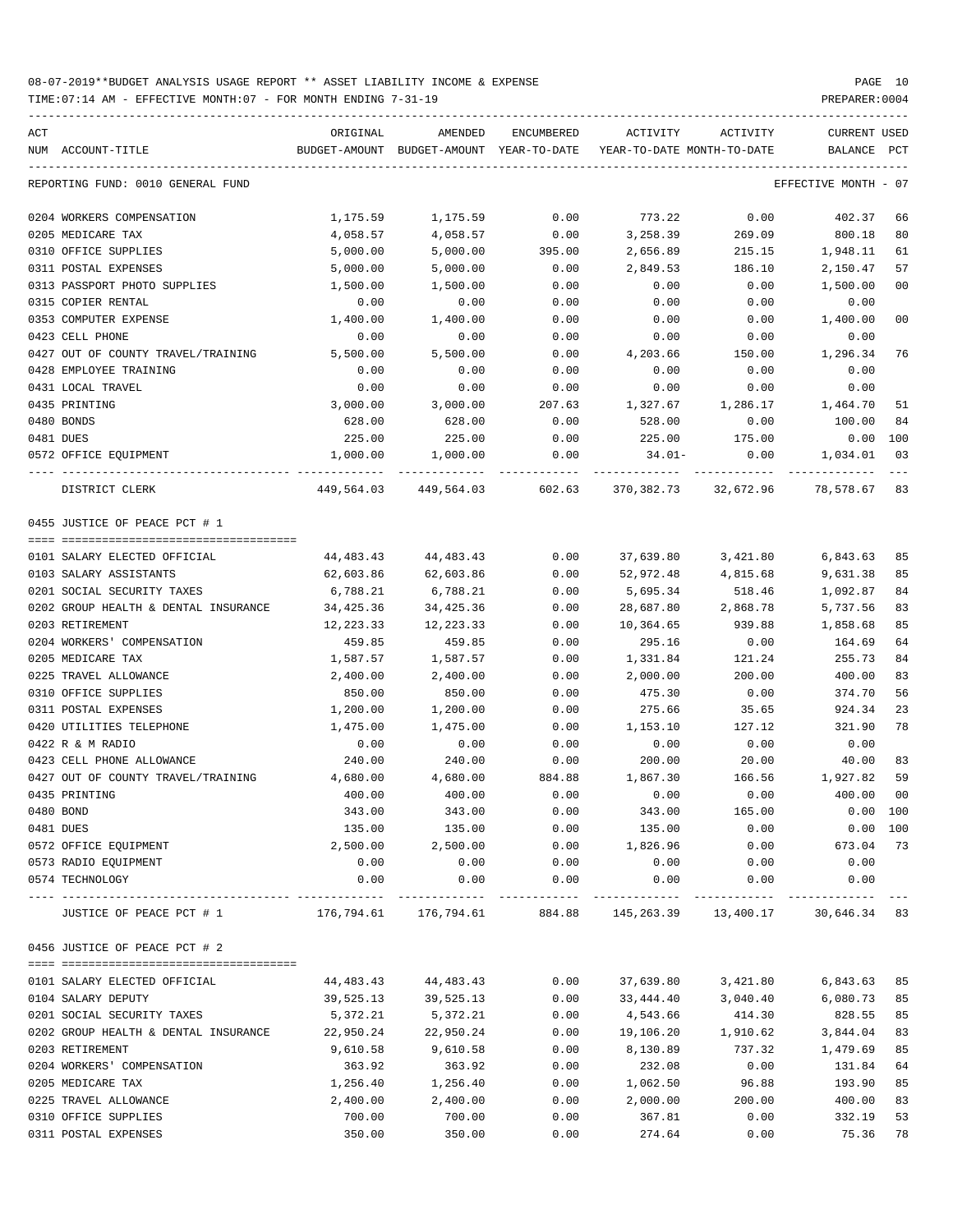| ACT                                    | ORIGINAL                     | AMENDED                                  | ENCUMBERED | ACTIVITY    | ACTIVITY                   | CURRENT USED         |     |
|----------------------------------------|------------------------------|------------------------------------------|------------|-------------|----------------------------|----------------------|-----|
| NUM ACCOUNT-TITLE                      |                              | BUDGET-AMOUNT BUDGET-AMOUNT YEAR-TO-DATE |            |             | YEAR-TO-DATE MONTH-TO-DATE | BALANCE              | PCT |
| REPORTING FUND: 0010 GENERAL FUND      |                              |                                          |            |             |                            | EFFECTIVE MONTH - 07 |     |
| 0420 UTILITIES TELEPHONE               | 1,200.00                     | 1,200.00                                 | 0.00       | 1,059.57    | 127.12                     | 140.43               | 88  |
| 0421 DSL LINE                          | 1,000.00                     | 1,000.00                                 | 0.00       | 722.55      | 81.95                      | 277.45               | 72  |
| 0422 R & M RADIO                       | 100.00                       | 100.00                                   | 0.00       | 0.00        | 0.00                       | 100.00               | 00  |
| 0423 CELL PHONE ALLOWANCE              | 240.00                       | 240.00                                   | 0.00       | 200.00      | 20.00                      | 40.00                | 83  |
| 0427 OUT OF COUNTY TRAVEL/TRAINING     | 4,500.00                     | 4,500.00                                 | 84.00      | 3,489.81    | 0.00                       | 926.19               | 79  |
| 0435 PRINTING                          | 200.00                       | 200.00                                   | 0.00       | 61.92       | 0.00                       | 138.08               | 31  |
| 0460 OFFICE RENTAL                     | 4,200.00                     | 4,200.00                                 | 0.00       | 3,500.00    | 350.00                     | 700.00               | 83  |
| 0480 BOND                              | 278.00                       | 278.00                                   | 0.00       | 278.00      | 0.00                       | 0.00                 | 100 |
| 0481 DUES                              | 95.00                        | 95.00                                    | 0.00       | 95.00       | 0.00                       | 0.00                 | 100 |
| 0572 OFFICE EQUIPMENT                  | 1,400.00                     | 1,225.00                                 | 0.00       | 1,078.58    | 80.99                      | 146.42               | 88  |
| 0573 RADIO EQUIPMENT                   | 1,000.00                     | 1,175.00                                 | 0.00       | 1,175.00    | 0.00                       | $0.00$ 100           |     |
| 0574 TECHNOLOGY                        | 0.00                         | 0.00                                     | 0.00       | 0.00        | 0.00                       | 0.00                 |     |
| JUSTICE OF PEACE PCT # 2               |                              |                                          | 84.00      |             | 118,462.41 10,481.38       | 22,678.50 84         |     |
| 0457 JUSTICE OF THE PEACE # 3          |                              |                                          |            |             |                            |                      |     |
| 0101 SALARY ELECTED OFFICIAL           | 44,483.43                    | 44,483.43                                | 0.00       | 37,639.80   | 3,421.80                   | 6,843.63             | 85  |
| 0103 SALARY ASSISTANT                  | 28,000.00                    | 28,000.00                                | 0.00       | 22,451.04   | 2,104.79                   | 5,548.96             | 80  |
| 0201 SOCIAL SECURITY TAXES             | 4,657.65                     | 4,657.65                                 | 0.00       | 3,862.13    | 356.29                     | 795.52               | 83  |
| 0202 GROUP HEALTH & DENTAL INSURANCE   | 22,950.24                    | 22,950.24                                | 0.00       | 19,125.20   | 1,912.52                   | 3,825.04             | 83  |
| 0203 RETIREMENT                        | 8,292.10                     | 8,292.10                                 | 0.00       | 6,873.47    | 630.58                     | 1,418.63             | 83  |
| 0204 WORKERS' COMPENSATION             | 315.52                       | 315.52                                   | 0.00       | 200.24      | 0.00                       | 115.28               | 63  |
| 0205 MEDICARE TAX                      | 1,089.29                     | 1,089.29                                 | 0.00       | 903.26      | 83.33                      | 186.03               | 83  |
| 0225 TRAVEL ALLOWANCE                  | 2,400.00                     | 2,400.00                                 | 0.00       | 2,000.00    | 200.00                     | 400.00               | 83  |
| 0310 OFFICE SUPPLIES                   | 500.00                       | 500.00                                   | 0.00       | 257.51      | 96.75                      | 242.49               | 52  |
| 0311 POSTAL EXPENSES                   | 250.00                       | 250.00                                   | 0.00       | 138.00      | 38.00                      | 112.00               | 55  |
| 0420 UTILITIES TELEPHONE               | 200.00                       | 200.00                                   | 0.00       | 200.00      | 0.00                       | 0.00                 | 100 |
| 0423 CELL PHONE ALLOWANCE              | 240.00                       | 240.00                                   | 0.00       | 200.00      | 20.00                      | 40.00                | 83  |
| 0427 OUT OF COUNTY TRAVEL/TRAINING     | 2,000.00                     | 2,000.00                                 | 84.00      | 735.24      | 100.00                     | 1,180.76             | 41  |
| 0435 PRINTING                          | 250.00                       | 250.00                                   | 23.00      | 57.25       | 0.00                       | 169.75               | 32  |
| 0460 OFFICE RENTAL                     | 2,500.00                     | 2,500.00                                 | 0.00       | 2,291.63    | 208.33                     | 208.37               | 92  |
| 0480 BOND                              | 228.00                       | 228.00                                   | 0.00       | 228.00      | 0.00                       | $0.00$ 100           |     |
| 0481 DUES                              | 60.00                        | 60.00                                    | 0.00       | 60.00       | 0.00                       | 0.00                 | 100 |
| 0572 OFFICE EQUIPMENT                  | 1,500.00                     | 1,500.00                                 | 0.00       | 0.00        | 0.00                       | 1,500.00             | 00  |
| 0574 TECHNOLOGY                        | 0.00                         | 0.00                                     | 0.00       | 0.00        | 0.00                       | 0.00                 |     |
| JUSTICE OF THE PEACE # 3               | ------------- -------------- | 119,916.23 119,916.23                    | 107.00     |             | 97,222.77 9,172.39         | 22,586.46 81         |     |
| 0475 DISTRICT & CO. ATTORNEY           |                              |                                          |            |             |                            |                      |     |
|                                        |                              |                                          |            |             |                            |                      |     |
| 0101 DA. SALARY SUPPLEMENT             | 5,000.00                     | 5,000.00                                 | 0.00       | 4,230.82    | 384.62                     | 769.18               | 85  |
| 0102 HB 9 D.A. SUPPLEMENTAL FUNDS      | 3,640.00                     | 3,640.00                                 | 0.00       | 3,080.00    | 280.00                     | 560.00               | 85  |
| 0103 SALARY ASSISTANT D.A.             | 325,362.54                   | 325, 362.54                              | 0.00       | 258,421.82  | 23,465.72                  | 66,940.72            | 79  |
| 0104 ASST. DA LONGEVITY PAY            | 4,760.00                     | 4,760.00                                 | 0.00       | 4,000.00    | 420.00                     | 760.00               | 84  |
| 0105 SALARIES SECRETARIES              | 183,451.04                   | 183,451.04                               | 0.00       | 155,227.82  | 14,111.62                  | 28, 223. 22          | 85  |
| 0106 DA SALARY REIMB. GC CH 46         | 27,500.00                    | 27,500.00                                | 0.00       | 23, 263.06  | 2,118.46                   | 4,236.94             | 85  |
| 0107 SALARY TEMP./EXTRA                | 0.00                         | 0.00                                     | 0.00       | 0.00        | 0.00                       | 0.00                 |     |
| 0108 INVESTIGATOR CRIMES AGAINST WOMEN | 0.00                         | 0.00                                     | 0.00       | 0.00        | 0.00                       | 0.00                 |     |
| 0109 INVESTIGATOR                      | 60,403.53                    | 60,403.53                                | 0.00       | 51,110.84   | 4,646.44                   | 9,292.69             | 85  |
| 0110 DISCOVERY CLERK                   | 36,171.21                    | 36, 171. 21                              | 0.00       | 29, 215. 20 | 2,782.40                   | 6,956.01             | 81  |
| 0201 SOCIAL SECURITY TAXES             | 40,092.20                    | 40,092.20                                | 0.00       | 31,418.22   | 2,892.30                   | 8,673.98             | 78  |
| 0202 GROUP HEALTH INSURANCE            | 126,226.32                   | 126,226.32                               | 0.00       | 103,745.09  | 10,517.66                  | 22,481.23            | 82  |
| 0203 RETIREMENT                        | 73,935.38                    | 73,935.38                                | 0.00       | 60,458.23   | 5,500.68                   | 13, 477. 15          | 82  |
| 0204 WORKERS' COMPENSATION             | 1,898.84                     | 1,898.84                                 | 0.00       | 1,268.22    | 0.00                       | 630.62               | 67  |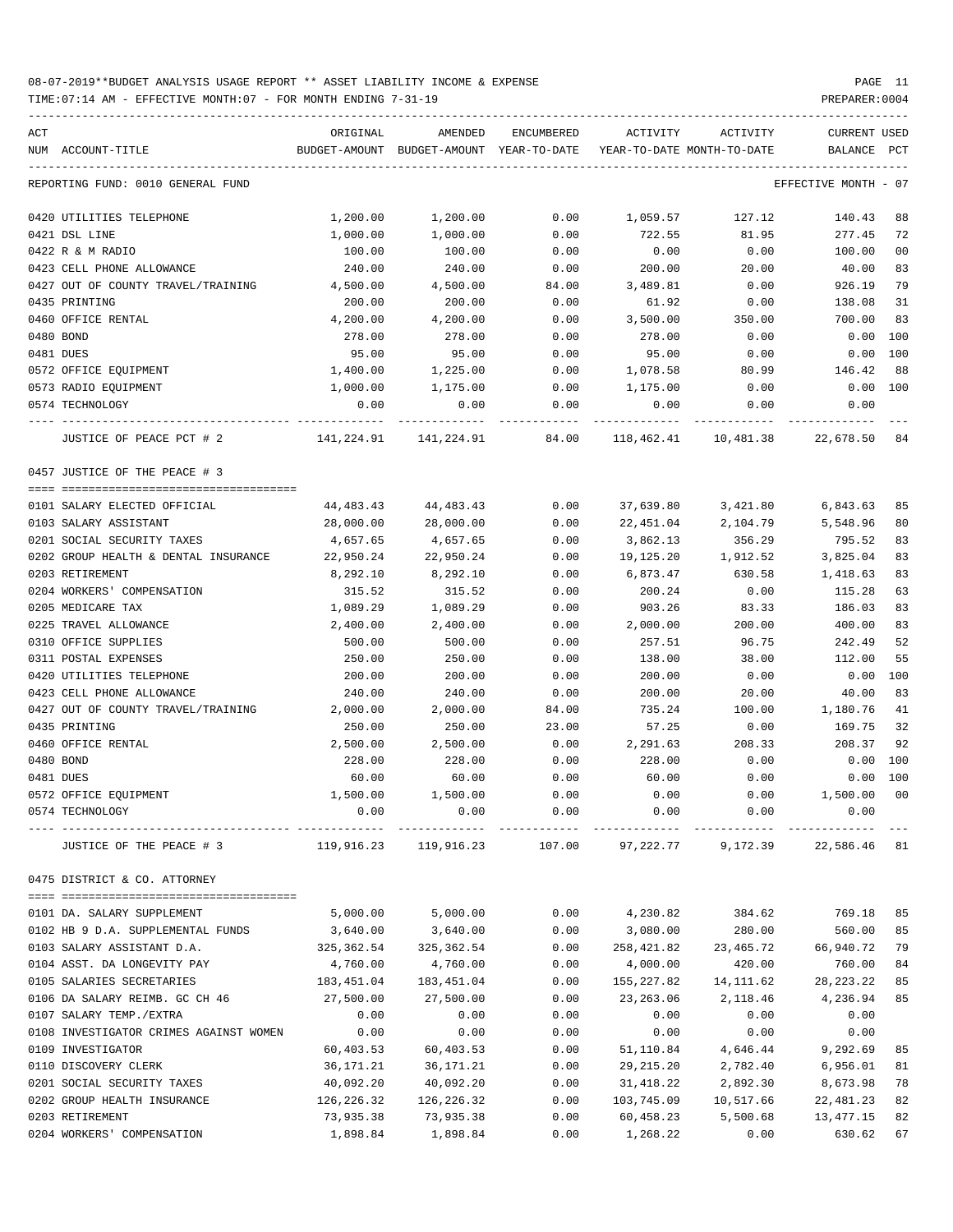TIME:07:14 AM - EFFECTIVE MONTH:07 - FOR MONTH ENDING 7-31-19 PREPARER:0004

| ACT           |                                      | ORIGINAL   | AMENDED                                                             | ENCUMBERED           | ACTIVITY   | ACTIVITY             | <b>CURRENT USED</b>     |                |
|---------------|--------------------------------------|------------|---------------------------------------------------------------------|----------------------|------------|----------------------|-------------------------|----------------|
|               | NUM ACCOUNT-TITLE                    |            | BUDGET-AMOUNT BUDGET-AMOUNT YEAR-TO-DATE YEAR-TO-DATE MONTH-TO-DATE |                      |            |                      | BALANCE PCT             |                |
|               |                                      |            |                                                                     |                      |            |                      |                         |                |
|               | REPORTING FUND: 0010 GENERAL FUND    |            |                                                                     |                      |            |                      | EFFECTIVE MONTH - 07    |                |
|               | 0205 MEDICARE TAX                    | 9,376.40   | 9,376.40                                                            | 0.00                 | 7,347.74   | 676.42               | 2,028.66                | 78             |
|               | 0225 TRAVEL ALLOWANCE                | 0.00       | 0.00                                                                | 0.00                 | 0.00       | 0.00                 | 0.00                    |                |
|               | 0310 OFFICE SUPPLIES                 | 8,000.00   | 8,340.97                                                            | 185.26               | 8,026.06   | 412.81               | 129.65                  | 98             |
|               | 0311 POSTAL EXPENSES                 | 3,000.00   | 3,000.00                                                            | 0.00                 | 780.20     | 64.56                | 2,219.80                | 26             |
|               | 0315 COPIER EXPENSE                  | 1,500.00   | 1,500.00                                                            | 108.57               | 1,013.34   | 113.77               | 378.09                  | 75             |
|               | 0421 INTERNET/ONLINE LEGAL RE        | 8,400.00   | 8,400.00                                                            | 0.00                 | 6,438.96   | 715.44               | 1,961.04                | 77             |
|               | 0422 INVESTIGATOR CELL PHONE         | 360.00     | 360.00                                                              | 0.00                 | 300.00     | 30.00                | 60.00                   | 83             |
|               | 0427 OUT OF COUNTY TRAVEL/TRAINING   | 9,000.00   | 9,000.00                                                            | 0.00                 | 5,358.65   | 1,524.12             | 3,641.35                | 60             |
|               | 0428 TRAINING/TUITION                | 8,000.00   | 7,659.03                                                            | 0.00                 | 1,165.00   | 0.00                 | 6,494.03                | 15             |
|               | 0431 LOCAL TRAVEL                    | 0.00       | 0.00                                                                | 0.00                 | 0.00       | 0.00                 | 0.00                    |                |
| 0435 PRINTING |                                      | 1,500.00   | 1,500.00                                                            | 0.00                 | 99.55      | 0.00                 | 1,400.45                | 07             |
|               | 0438 CT.REPORTER-TRANSCRIPTS         | 8,750.00   | 8,750.00                                                            | 235.00               | 3,593.00   | 75.00                | 4,922.00                | 44             |
|               | 0439 WITNESS EXPENSE                 | 5,000.00   | 5,000.00                                                            | 0.00                 | 40.00      | 1,062.20-            | 4,960.00                | 01             |
|               | 0465 PHYS. EVIDENCE ANALYSIS         | 4,000.00   | 4,000.00                                                            | 0.00                 | 81.32      | 0.00                 | 3,918.68                | 02             |
|               | 0469 DPS TESTING                     | 0.00       | 0.00                                                                | 0.00                 | 0.00       | 0.00                 | 0.00                    |                |
| 0480 BOND     |                                      |            |                                                                     |                      |            |                      |                         | 90             |
|               |                                      | 365.00     | 365.00                                                              | 0.00                 | 328.06     | 165.00               | 36.94                   |                |
| 0481 DUES     |                                      | 3,000.00   | 3,000.00                                                            | 0.00                 | 1,483.00   | 0.00                 | 1,517.00                | 49             |
|               | 0572 OFFICE EQUIPMENT                | 3,000.00   | 3,000.00                                                            | 374.00               | 1,467.54   | 0.00                 | 1,158.46                | 61             |
|               | 0574 TECHNOLOGY                      | 2,000.00   | 2,000.00                                                            | 0.00                 | 1,984.25   | 0.00                 | 15.75                   | 99             |
| 0590 BOOKS    |                                      | 750.00     | 750.00                                                              | 0.00                 | 575.30     | 0.00                 | 174.70                  | 77             |
|               | DISTRICT & CO. ATTORNEY              |            | 964,442.46 964,442.46 902.83                                        |                      |            | 765,521.29 69,834.82 | 198,018.34              | 79             |
|               | 0495 COUNTY AUDITOR                  |            |                                                                     |                      |            |                      |                         |                |
|               |                                      |            |                                                                     |                      |            |                      |                         |                |
|               | 0102 SALARY APPOINTED OFFICIAL       | 72,658.37  | 72,658.37                                                           | 0.00                 | 61,480.10  | 5,589.10             | 11,178.27               | 85             |
|               | 0103 SALARIES ASSISTANTS             | 126,237.62 | 124,657.99                                                          | 0.00                 | 102,947.88 | 9,582.38             | 21,710.11               | 83             |
|               | 0201 SOCIAL SECURITY TAXES           | 12,331.55  | 12,331.55                                                           | 0.00                 | 10,064.69  | 932.81               | 2,266.86                | 82             |
|               | 0202 GROUP HEALTH & DENTAL INSURANCE | 45,900.48  | 45,900.48                                                           | 0.00                 | 38,076.53  | 3,825.04             | 7,823.95                | 83             |
|               | 0203 RETIREMENT                      |            | 22,753.70                                                           |                      |            |                      |                         | 83             |
|               |                                      | 22,753.70  |                                                                     | 0.00                 | 18,809.31  | 1,731.07             | 3,944.39                |                |
|               | 0204 WORKERS COMPENSATION            | 835.36     | 835.36                                                              | 0.00                 | 549.44     | 0.00                 | 285.92                  | 66             |
|               | 0205 MEDICARE TAX                    | 2,883.99   | 2,883.99                                                            | 0.00                 | 2,353.70   | 218.14               | 530.29                  | 82             |
|               | 0310 OFFICE SUPPLIES                 | 900.00     | 900.00                                                              | 0.00                 | 753.04     | 0.00                 | 146.96                  | 84             |
|               | 0353 COMPUTER SOFTWARE MAINTENANCE   | 2,810.00   | 5,225.00                                                            | 0.00                 | 5,041.00   | 0.00                 | 184.00                  | 96             |
|               | 0427 OUT OF COUNTY TRAVEL/TRAINING   | 3,500.00   | 5,079.63                                                            | 0.00                 | 3,349.48   | 0.00                 | 1,730.15                | 66             |
|               | 0431 LOCAL TRAVEL                    | 0.00       | 0.00                                                                | 0.00                 | 0.00       | 0.00                 | 0.00                    |                |
| 0435 PRINTING |                                      | 50.00      | 143.00                                                              | 0.00                 | 143.00     | 0.00                 | 0.00 100                |                |
|               | 0452 R & M EQUIPMENT                 | 500.00     | 500.00                                                              | 0.00                 | 0.00       | 0.00                 | 500.00                  | 0 <sub>0</sub> |
| 0480 BOND     |                                      | 286.00     | 385.00                                                              | 0.00                 | 385.00     | 0.00                 | 0.00 100                |                |
| 0481 DUES     |                                      | 590.00     | 398.00                                                              | 0.00                 | 295.00     | 0.00                 | 103.00                  | 74             |
|               | 0572 OFFICE EQUIPMENT                | 1,300.00   | 1,300.00                                                            | 0.00<br>____________ | 472.98     | 0.00                 | 827.02<br>------------- | 36             |
|               | COUNTY AUDITOR                       |            | 293,537.07 295,952.07                                               | 0.00                 |            | 244,721.15 21,878.54 | 51,230.92 83            |                |
|               | 0496 COUNTY PURCHASING               |            |                                                                     |                      |            |                      |                         |                |
|               |                                      |            |                                                                     |                      |            |                      |                         |                |
|               | 0103 SALARY PURCHASING AGENT         | 51,695.70  | 50,280.13                                                           | 0.00                 | 31,029.85  | 3,976.52             | 19,250.28               | 62             |
|               | 0201 SOCIAL SECURITY TAXES           | 3,227.45   | 3,227.45                                                            | 0.00                 | 1,919.26   | 244.24               | 1,308.19                | 59             |
|               | 0202 GROUP HEALTH INSURANCE          | 11,475.12  | 11,475.12                                                           | 0.00                 | 6,866.81   | 956.26               | 4,608.31                | 60             |
|               | 0203 RETIREMENT                      | 5,913.99   | 5,913.99                                                            | 0.00                 | 3,546.41   | 453.72               | 2,367.58                | 60             |
|               | 0204 WORKERS' COMPENSATION           | 218.63     | 218.63                                                              | 0.00                 | 101.04     | 0.00                 | 117.59                  | 46             |
|               | 0205 MEDICARE TAX                    | 754.81     | 754.81                                                              | 0.00                 | 448.87     | 57.12                | 305.94                  | 59             |
|               | 0310 OFFICE SUPPLIES                 | 400.00     | 499.59                                                              | 0.00                 | 489.84     | 99.59                | 9.75                    | 98             |
|               | 0353 COMPUTER SOFTWARE MAINTENANCE   | 350.00     | 655.00                                                              | 0.00                 | 655.00     | 0.00                 | 0.00 100                |                |
|               |                                      |            |                                                                     |                      |            |                      |                         |                |

0421 CELL PHONE 360.00 360.00 0.00 240.00 30.00 120.00 67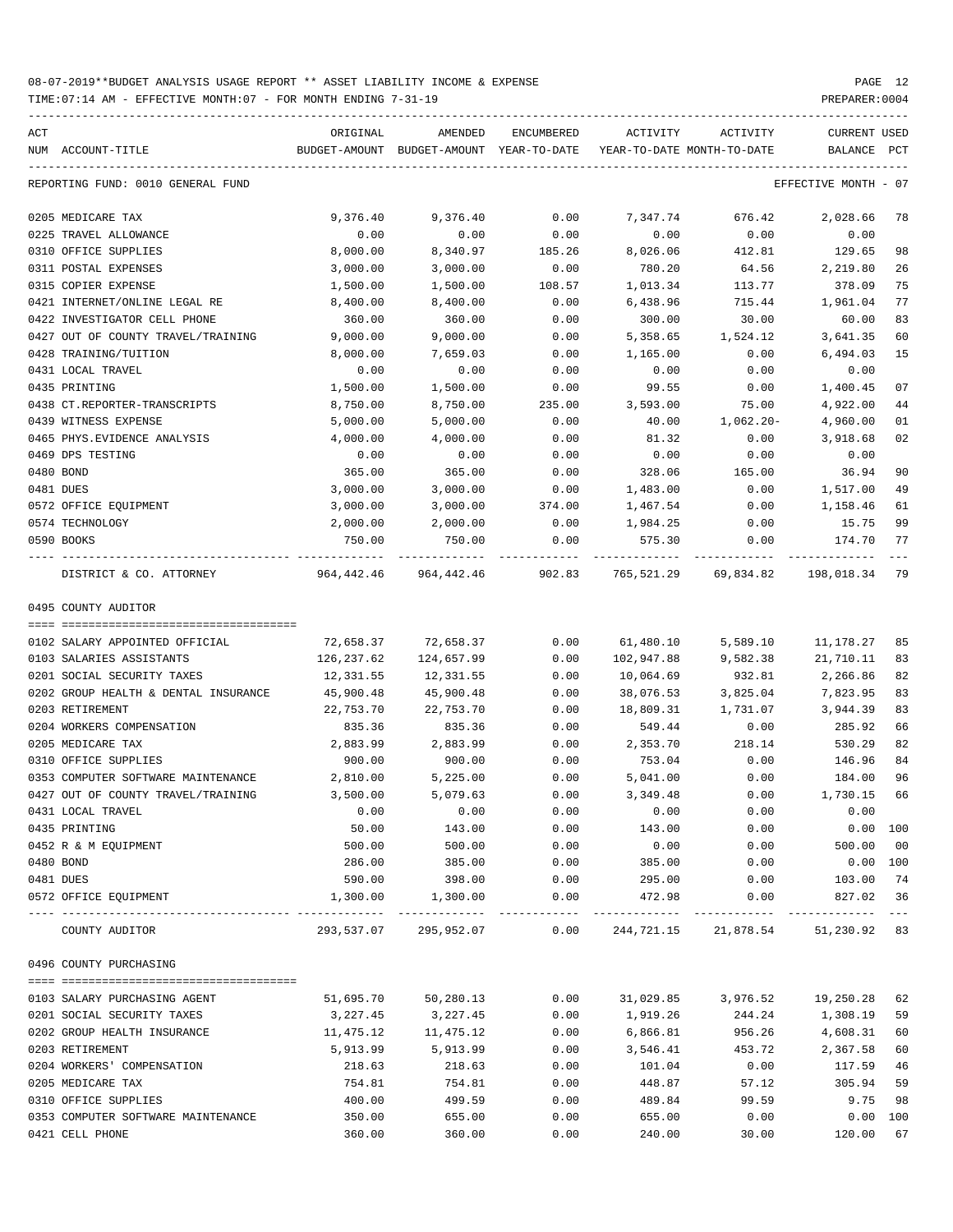TIME:07:14 AM - EFFECTIVE MONTH:07 - FOR MONTH ENDING 7-31-19 PREPARER:0004

| ACT<br>NUM ACCOUNT-TITLE                             | ORIGINAL              | AMENDED             | ENCUMBERED    | ACTIVITY<br>BUDGET-AMOUNT BUDGET-AMOUNT YEAR-TO-DATE YEAR-TO-DATE MONTH-TO-DATE | ACTIVITY           | <b>CURRENT USED</b><br>BALANCE PCT |                      |
|------------------------------------------------------|-----------------------|---------------------|---------------|---------------------------------------------------------------------------------|--------------------|------------------------------------|----------------------|
| REPORTING FUND: 0010 GENERAL FUND                    |                       |                     |               |                                                                                 |                    | EFFECTIVE MONTH - 07               |                      |
|                                                      |                       |                     |               |                                                                                 |                    |                                    |                      |
| 0427 OUT OF COUNTY TRAVEL                            | 2,000.00              | 3,722.98            | 0.00          | 3,722.98                                                                        | 514.05             |                                    | $0.00$ 100           |
| 0431 LOCAL TRAVEL                                    | 0.00                  | 0.00                | 0.00          | 0.00                                                                            | 0.00               | 0.00                               |                      |
| 0435 PRINTING                                        | 70.00                 | 66.00               | 0.00          | 18.00                                                                           | 0.00               | 48.00                              | 27                   |
| 0452 R & M EQUIPMENT<br>0480 BOND                    | 0.00<br>0.00          | 0.00                | 0.00<br>0.00  | 0.00                                                                            | 0.00               | 0.00<br>0.00 100                   |                      |
| 0481 DUES                                            | 450.00                | 93.00<br>454.00     | 0.00          | 93.00<br>454.00                                                                 | 0.00<br>100.00     |                                    | 0.00 100             |
| 0572 OFFICE EQUIPMENT                                | 500.00                | 0.00                | 0.00          | 0.00                                                                            | 0.00               | 0.00                               |                      |
| COUNTY PURCHASING                                    |                       | 77,415.70 77,720.70 | 0.00          |                                                                                 | 49,585.06 6,431.50 | 28,135.64                          | 64                   |
| 0497 COUNTY TREASURER                                |                       |                     |               |                                                                                 |                    |                                    |                      |
| 0101 SALARY ELECTED OFFICIAL                         | 58,237.97             | 58,237.97           | 0.00          | 49,278.24                                                                       | 4,479.84           | 8,959.73                           | 85                   |
| 0103 SALARY ASSISTANT                                | 47,000.00             | 47,000.00           | 0.00          | 39,769.18                                                                       | 3,615.38           | 7,230.82                           | 85                   |
| 0201 SOCIAL SECURITY TAXES                           | 6,524.75              | 6,524.75            | 0.00          | 4,258.04                                                                        | 375.72             | 2,266.71                           | 65                   |
| 0202 GROUP HEALTH & DENTAL INSURANCE                 | 22,950.24             | 22,950.24           | 0.00          | 19,120.80                                                                       | 1,911.64           | 3,829.44                           | 83                   |
| 0203 RETIREMENT                                      | 12,039.22             | 12,039.22           | 0.00          | 10,185.74                                                                       | 923.66             | 1,853.48                           | 85                   |
| 0204 WORKERS' COMPENSATION                           | 442.00                | 442.00              | 0.00          | 290.72                                                                          | 0.00               | 151.28                             | 66                   |
| 0205 MEDICARE TAX                                    | 1,525.95              | 1,525.95            | 0.00          | 995.74                                                                          | 87.86              | 530.21                             | 65                   |
| 0310 OFFICE SUPPLIES                                 | 200.00                | 353.00              | 161.41        | 185.68                                                                          | 40.99              | 5.91                               | 98                   |
| 0427 OUT OF COUNTY TRAVEL/TRAINING                   | 1,500.00              | 1,500.00            | 0.00          | 1,249.37                                                                        | 0.00               | 250.63                             | 83                   |
| 0431 LOCAL TRAVEL                                    | 0.00                  | 0.00                | 0.00          | 0.00                                                                            | 0.00               | 0.00                               |                      |
| 0435 PRINTING                                        | 200.00                | 200.00              | 0.00          | 60.00<br>0.00                                                                   | 0.00               | 140.00                             | 30<br>0 <sub>0</sub> |
| 0452 R&M EQUIPMENT<br>0453 COMPUTER SOFTWARE MAINTEN | 250.00<br>1,300.00    | 97.00<br>2,410.00   | 0.00<br>0.00  | 2,314.00                                                                        | 0.00<br>0.00       | 97.00<br>96.00                     | 96                   |
| 0480 BOND                                            | 271.00                | 271.00              | 0.00          | 271.00                                                                          | 0.00               | 0.00                               | 100                  |
| 0481 DUES                                            | 175.00                | 175.00              | 0.00          | 175.00                                                                          | 0.00               | 0.00 100                           |                      |
| 0572 OFFICE EQUIPMENT                                | 0.00                  | 0.00                | 0.00          | 0.00                                                                            | 0.00               | 0.00                               |                      |
| 0574 TECHNOLOGY                                      | 0.00                  | 0.00                | 0.00          | 0.00                                                                            | 0.00               | 0.00                               |                      |
| COUNTY TREASURER                                     | 152,616.13 153,726.13 |                     |               | 161.41 128,153.51 11,435.09                                                     |                    | 25,411.21                          | 83                   |
| 0499 TAX ASSESSOR-COLLECTOR                          |                       |                     |               |                                                                                 |                    |                                    |                      |
| 0101 SALARIES ELECTED OFFICIAL                       | 58,237.97             |                     |               | 58, 237.97 0.00 49, 278.24 4, 479.84                                            |                    | 8,959.73                           | 85                   |
| 0103 SALARIES ASSISTANTS                             | 40,712.36             | 40,712.36           | 0.00          | 34,448.92                                                                       | 3,131.72           | 6,263.44                           | 85                   |
| 0104 SALARIES DEPUTIES                               | 97,746.15             | 97,746.15           | 0.00          | 82,708.34                                                                       | 7,518.94           | 15,037.81                          | 85                   |
| 0107 SALARY TEMP./EXTRA                              | 14,678.12             | 14,678.12           | 0.00          | 9,172.68                                                                        | 1,093.88           | 5,505.44                           | 62                   |
| 0201 SOCIAL SECURITY TAXES                           | 13,105.23             | 13,105.23           | 0.00          | 10,184.41                                                                       | 936.42             | 2,920.82                           | 78                   |
| 0202 GROUP HEALTH & DENTAL INSURANCE                 | 57,375.60             | 57,375.60           | 0.00          | 47,813.00                                                                       | 4,781.30           | 9,562.60                           | 83                   |
| 0203 RETIREMENT                                      | 24, 181. 25           | 24, 181. 25         | 0.00          | 20,086.10                                                                       | 1,851.18           | 4,095.15                           | 83                   |
| 0204 WORKERS COMPENSATION                            | 887.77                | 887.77              | 0.00          | 576.34                                                                          | 0.00               | 311.43                             | 65                   |
| 0205 MEDICARE TAX                                    | 3,064.93              | 3,064.93            | 0.00          | 2,381.63                                                                        | 218.98             | 683.30                             | 78                   |
| 0225 LEONARD OFFICE TRAVEL                           | 900.00                | 900.00              | 0.00          | 442.00                                                                          | 0.00               | 458.00                             | 49                   |
| 0310 OFFICE SUPPLIES                                 | 1,300.00              | 1,300.00            | 51.60         | 817.20                                                                          | 121.27             | 431.20                             | 67                   |
| 0311 POSTAL EXPENSES<br>0315 COPIER EXPENSE          | 6,500.00<br>500.00    | 6,500.00<br>500.00  | 0.00<br>95.52 | 2,643.96<br>682.88                                                              | 35.75<br>102.37    | 3,856.04<br>278.40- 156            | 41                   |
| 0420 TELEPHONE LEONARD OFFICE                        | 735.00                | 735.00              | 0.00          | 752.55                                                                          | 105.93             | $17.55 - 102$                      |                      |
| 0423 CELL PHONE                                      | 0.00                  | 0.00                | 0.00          | 0.00                                                                            | 0.00               | 0.00                               |                      |
| 0427 OUT OF COUNTY TRAVEL/TRAINING                   | 4,500.00              | 4,500.00            | 0.00          | 4,589.87                                                                        | 1,674.40           | 89.87- 102                         |                      |
| 0435 PRINTING                                        | 250.00                | 250.00              | 0.00          | 96.15                                                                           | 0.00               | 153.85                             | 38                   |
| 0460 LEONARD OFFICE RENT                             | 1,200.00              | 1,200.00            | 0.00          | 1,000.00                                                                        | 100.00             | 200.00                             | 83                   |
| 0480 BOND                                            | 368.00                | 368.00              | 368.00        | 0.00                                                                            | 0.00               |                                    | 0.00 100             |
| 0481 DUES                                            | 175.00                | 175.00              | 0.00          | 175.00                                                                          | 0.00               |                                    | 0.00 100             |

0572 OFFICE EQUIPMENT 700.00 700.00 0.00 668.71 0.00 31.29 96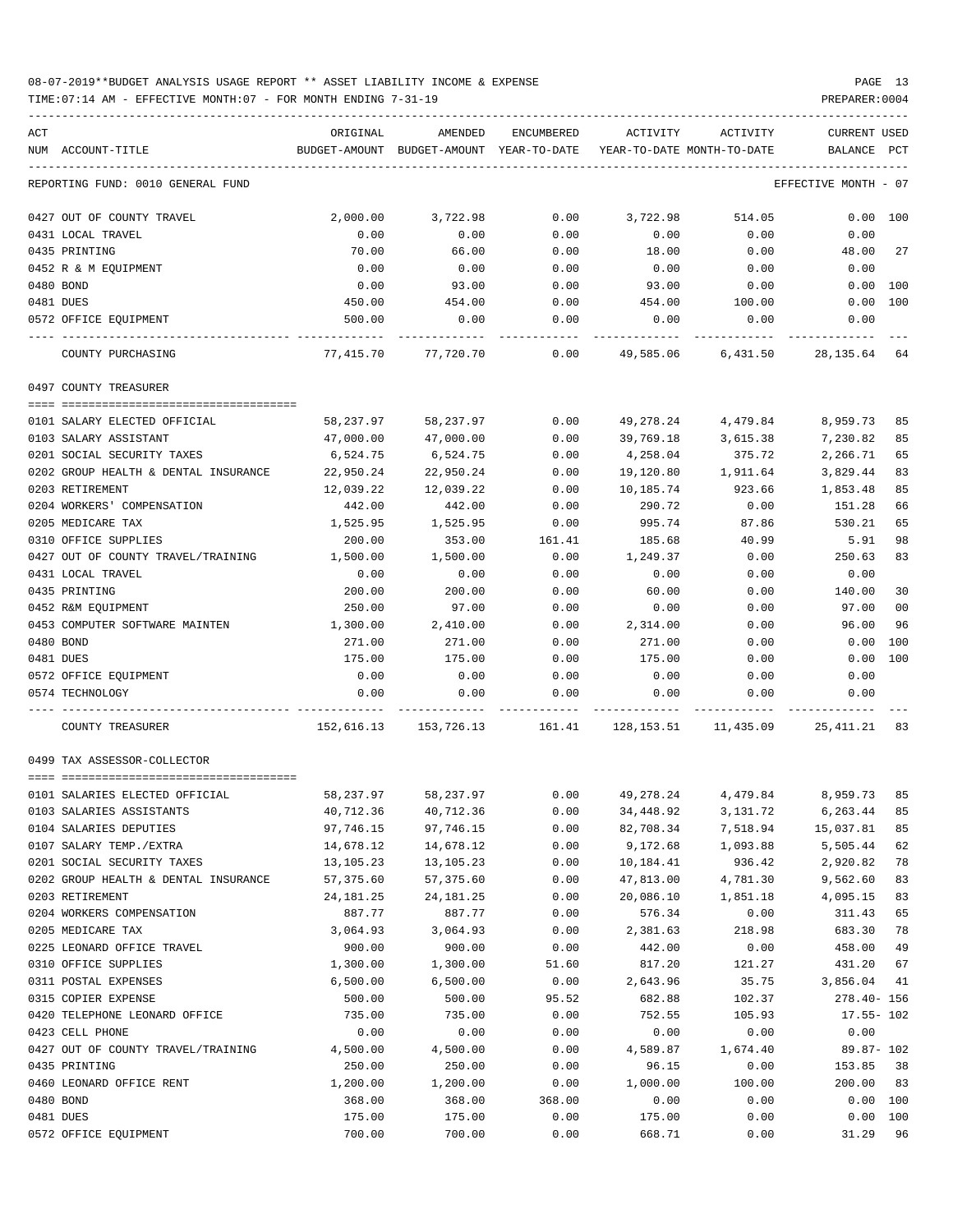TIME:07:14 AM - EFFECTIVE MONTH:07 - FOR MONTH ENDING 7-31-19 PREPARER:0004

| ACT |                                                     | ORIGINAL       | AMENDED                                                             | ENCUMBERED     | ACTIVITY         | ACTIVITY           | <b>CURRENT USED</b>  |                |
|-----|-----------------------------------------------------|----------------|---------------------------------------------------------------------|----------------|------------------|--------------------|----------------------|----------------|
|     | NUM ACCOUNT-TITLE                                   |                | BUDGET-AMOUNT BUDGET-AMOUNT YEAR-TO-DATE YEAR-TO-DATE MONTH-TO-DATE |                |                  |                    | BALANCE PCT          |                |
|     | REPORTING FUND: 0010 GENERAL FUND                   |                |                                                                     |                |                  |                    | EFFECTIVE MONTH - 07 |                |
|     | 0574 TECHNOLOGY                                     | 0.00           | 0.00                                                                | 0.00           | 0.00             | 0.00               | 0.00                 |                |
|     | TAX ASSESSOR-COLLECTOR                              | 327,117.38     | 327,117.38                                                          | 515.12         | 268,517.98       | 26,151.98          | 58,084.28            | 82             |
|     | 0503 COMPUTER/IT DEPT.                              |                |                                                                     |                |                  |                    |                      |                |
|     | 0103 SALARY-TECHNICIAN                              | 41,257.02      | 41,257.02                                                           | 0.00           | 34,909.82        | 3,173.62           | 6,347.20             | 85             |
|     | 0107 PART TIME TECHNICIAN                           | 19,502.02      | 19,502.02                                                           | 0.00           | 15,970.77        | 1,430.16           | 3,531.25             | 82             |
|     | 0201 SOCIAL SECURITY                                | 3,767.06       | 3,767.06                                                            | 0.00           | 2,975.19         | 267.23             | 791.87               | 79             |
|     | 0202 GROUP HEALTH INSURANCE                         | 11,475.12      | 11,475.12                                                           | 0.00           | 9,562.60         | 956.26             | 1,912.52             | 83             |
|     | 0203 RETIREMENT                                     | 6,950.83       | 6,950.83                                                            | 0.00           | 5,820.09         | 525.30             | 1,130.74             | 84             |
|     | 0204 WORKERS COMPENSATION                           | 322.41         | 322.41                                                              | 0.00           | 207.00           | 0.00               | 115.41               | 64             |
|     | 0205 MEDICARE TAX                                   | 881.01         | 881.01                                                              | 0.00           | 695.73           | 62.49              | 185.28               | 79             |
|     | 0225 TRAVEL ALLOWANCE                               | 828.00         | 828.00                                                              | 0.00           | 690.00           | 69.00              | 138.00               | 83             |
|     | 0310 OFFICE SUPPLIES                                | 200.00         | 200.00                                                              | 0.00           | 43.48            | 43.48              | 156.52               | 22             |
|     | 0421 CELL PHONE ALLOWANCE                           | 414.00         | 414.00                                                              | 0.00           | 345.00           | 34.50              | 69.00                | 83             |
|     | 0423 EMERGENCY INTERNET                             | 0.00           | 455.88                                                              | 37.99          | 314.95           | 0.00               | 102.94               | 77             |
|     | 0427 OUT OF COUNTY TRAVEL/TRAINING<br>0435 PRINTING | 900.00         | 900.00                                                              | 0.00           | 0.00             | 0.00               | 900.00               | 0 <sub>0</sub> |
|     | 0453 R&M COMPUTER/TRAINING                          | 0.00<br>0.00   | 0.00<br>0.00                                                        | 0.00<br>0.00   | 0.00<br>0.00     | 0.00<br>0.00       | 0.00<br>0.00         |                |
|     | 0572 OFFICE EQUIPMENT                               | 3,550.00       | 3,094.12                                                            | 0.00           | 1,264.78         | 0.00               | 1,829.34             | 41             |
|     | 0574 COMPUTER/WEB SOFTWARE                          | 3,000.00       | 3,000.00                                                            | 0.00           | 2,094.75         | 0.00               | 905.25               | 70             |
|     | 0576 COUNTY COMPUTER REPLACEMENT                    | 40,000.00      | 40,000.00                                                           | 0.00           | 2,281.96         | 215.12             | 37,718.04            | 06             |
|     |                                                     |                |                                                                     |                |                  |                    |                      |                |
|     | COMPUTER/IT DEPT.                                   |                |                                                                     |                |                  | 77,176.12 6,777.16 | 55,833.36            | 58             |
|     | 0509 CONTINGENCY                                    |                |                                                                     |                |                  |                    |                      |                |
|     | 0475 CONTINGENCY                                    | 250,000.00     | 199,129.00                                                          | 0.00           | 0.00             | 0.00               | 199,129.00           | 00             |
|     | CONTINGENCY                                         |                | 250,000.00 199,129.00                                               | 0.00           | 0.00             | 0.00               | 199,129.00           | 00             |
|     | 0510 COURTHOUSE                                     |                |                                                                     |                |                  |                    |                      |                |
|     | 0107 REGULAR TEMP. - PART TIME                      | 0.00           | 0.00                                                                | 0.00           | 0.00             | 0.00               | 0.00                 |                |
|     | 0115 SALARY JANITOR                                 | 39,527.92      | 39,527.92                                                           | 0.00           | 33,446.60        | 3,040.60           | 6,081.32             | 85             |
|     | 0201 SOCIAL SECURITY TAXES                          | 2,450.73       | 2,450.73                                                            | 0.00           | 2,044.12         | 185.56             | 406.61               | 83             |
|     | 0202 GROUP HEALTH & DENTAL INSURANCE                | 11,475.12      | 11,475.12                                                           | 0.00           | 9,562.60         | 956.26             | 1,912.52             | 83             |
|     | 0203 RETIREMENT                                     | 4,521.99       | 4,521.99                                                            | 0.00           | 3,825.86         | 346.94             | 696.13               | 85             |
|     | 0204 WORKERS' COMPENSATION                          | 1,628.55       | 1,628.55                                                            | 0.00           | 1,492.34         | 0.00               | 136.21               | 92             |
|     | 0205 MEDICARE TAX                                   | 573.15         | 573.15                                                              | 0.00           | 478.08           | 43.40              | 95.07                | 83             |
|     | 0310 OFFICE SUPPLIES                                | 4,000.00       | 4,000.00                                                            | 68.28          | 3,279.62         | 293.64             | 652.10               | 84             |
|     | 0311 POSTAL EXPENSE                                 | 9,000.00       | 9,000.00                                                            | 0.00           | 4,485.56         | 961.76-            | 4,514.44             | 50             |
|     | 0315 COPIER RENTAL                                  | 4,300.00       | 4,300.00                                                            | 565.46         | 3,351.25         | 405.56             | 383.29               | 91             |
|     | 0316 EMPLOYEE AWARDS BANQUET                        | 2,500.00       | 2,500.00                                                            | 0.00           | 2,462.00         | 0.00               | 38.00                | 98             |
|     | 0330 AUTO EXPENSE-GAS AND OIL                       | 700.00         | 700.00                                                              | 0.00           | 503.09           | 184.09             | 196.91               | 72             |
|     | 0332 JANITOR SUPPLIES                               | 0.00           | 0.00                                                                | 0.00           | 0.00             | 0.00               | 0.00                 |                |
|     | 0353 R&M COMPUTER                                   | 0.00           | 0.00                                                                | 0.00           | 0.00             | 0.00               | 0.00                 |                |
|     | 0420 TELEPHONE                                      | 0.00           | 0.00                                                                | 0.00           | 0.00             | 0.00               | 0.00                 |                |
|     | 0421 INTERNET LINES<br>0423 CELL PHONE              | 0.00<br>340.00 | 0.00                                                                | 0.00           | 0.00             | 0.00               | 0.00                 | 77             |
|     | 0440 UTILITIES ELECTRICITY                          | 7,000.00       | 340.00<br>2,000.00                                                  | 26.52<br>37.58 | 235.57<br>825.67 | 0.00<br>44.91      | 77.91<br>1,136.75    | 43             |
|     | 0441 UTILITIES GAS                                  | 0.00           | 0.00                                                                | 0.00           | 0.00             | 0.00               | 0.00                 |                |
|     | 0442 UTILITIES WATER                                | 3,600.00       | 3,600.00                                                            | 0.00           | 1,962.10         | 0.00               | 1,637.90             | 55             |

0443 TRASH PICK-UP 1,000.00 1,000.00 0.00 656.64 0.00 343.36 66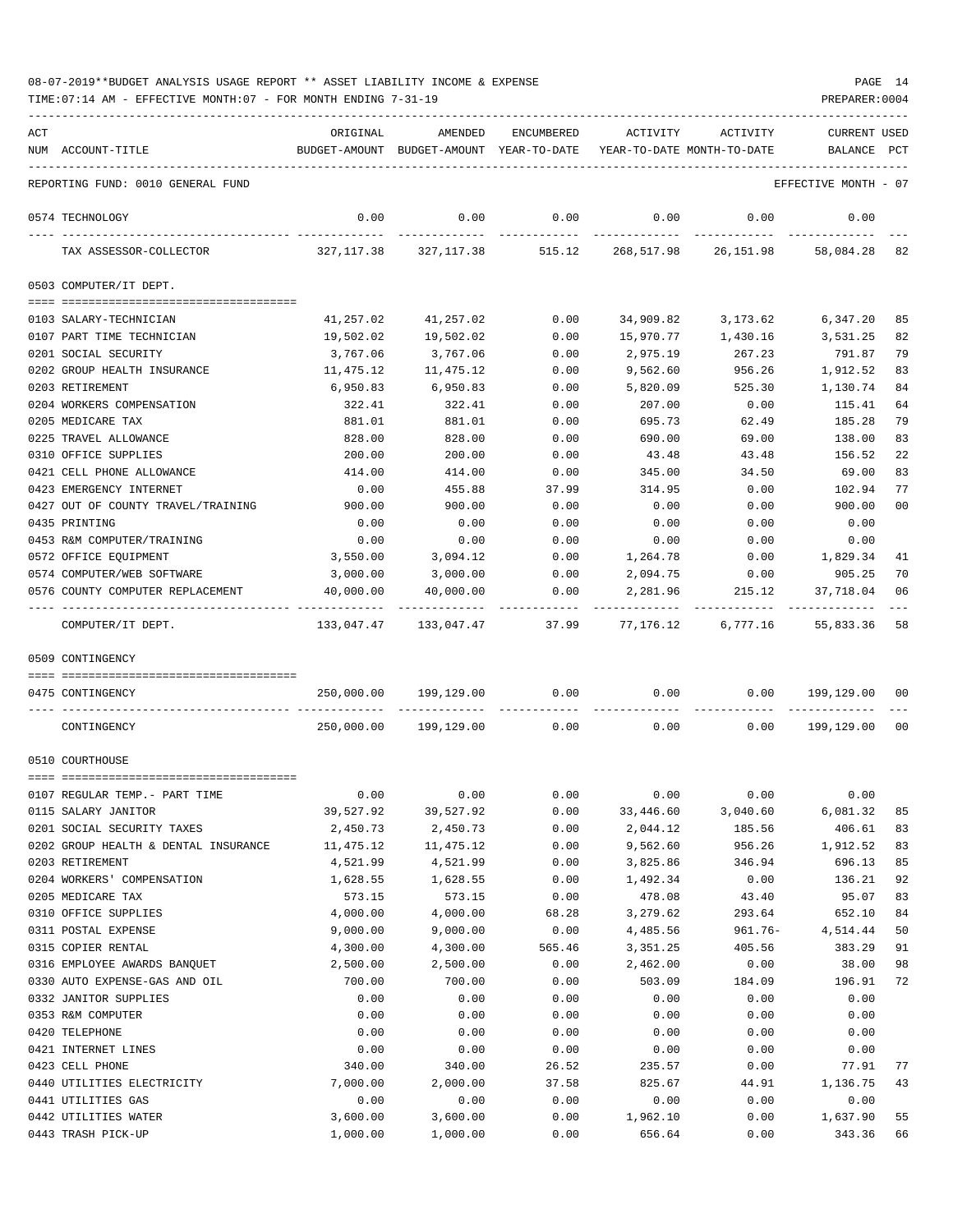TIME:07:14 AM - EFFECTIVE MONTH:07 - FOR MONTH ENDING 7-31-19 PREPARER:0004

| ACT<br>NUM ACCOUNT-TITLE          | ORIGINAL   | AMENDED<br>BUDGET-AMOUNT BUDGET-AMOUNT YEAR-TO-DATE | ENCUMBERED               | ACTIVITY   | ACTIVITY<br>YEAR-TO-DATE MONTH-TO-DATE | CURRENT USED<br>BALANCE | PCT            |
|-----------------------------------|------------|-----------------------------------------------------|--------------------------|------------|----------------------------------------|-------------------------|----------------|
|                                   |            |                                                     |                          |            |                                        |                         |                |
| REPORTING FUND: 0010 GENERAL FUND |            |                                                     |                          |            |                                        | EFFECTIVE MONTH - 07    |                |
| 0445 AIR CONDITIONER MAINTENANCE  | 0.00       | 0.00                                                | 0.00                     | 0.00       | 0.00                                   | 0.00                    |                |
| 0446 ELEVATOR MAINTENANCE CONTR   | 0.00       | 0.00                                                | 0.00                     | 0.00       | 0.00                                   | 0.00                    |                |
| 0450 R & M BUILDINGS              | 0.00       | 0.00                                                | 0.00                     | 0.00       | 0.00                                   | 0.00                    |                |
| 0453 COMPUTER SOFTWARE MAINTEN    | 165,000.00 | 155,322.00                                          | 0.00                     | 113,295.49 | 5,398.25                               | 42,026.51               | 73             |
| 0463 RENTAL PERSONNEL PAGER       | 0.00       | 0.00                                                | 0.00                     | 0.00       | 0.00                                   | 0.00                    |                |
| 0482 FIRE INSURANCE               | 16,500.00  | 27,011.00                                           | 0.00                     | 27,011.00  | 0.00                                   | 0.00 100                |                |
| 0500 LAND                         | 0.00       | 0.00                                                | 0.00                     | 0.00       | 0.00                                   | 0.00                    |                |
| 0530 PERMANENT IMPROVEMENTS       | 0.00       | 0.00                                                | 0.00                     | 0.00       | 0.00                                   | 0.00                    |                |
| 0572 OFFICE EQUIPMENT             | 0.00       | 0.00                                                | 0.00                     | 0.00       | 0.00                                   | 0.00                    |                |
| 0573 ODYSSEY SOFTWARE/EQUIPMENT   | 0.00       | 0.00                                                | 0.00                     | 0.00       | 0.00                                   | 0.00                    |                |
| 0574 TECHNOLOGY                   | 1,323.00   | 1,323.00                                            | 0.00                     | 0.00       | 0.00                                   | 1,323.00                | 00             |
| 0575 LAND/BUILDING                | 0.00       | 0.00                                                | 0.00                     | 0.00       | 0.00                                   | 0.00                    |                |
| 0577 JANITOR EQUIPMENT            | 1,000.00   | 544.00                                              | 0.00                     | 0.00       | 0.00                                   | 544.00                  | 0 <sup>0</sup> |
| COURTHOUSE                        |            | 276,440.46 271,817.46                               | 697.84                   | 208,917.59 | 9,937.45                               | 62,202.03               | 77             |
| 0511 COUNTY OFFICE BUILDING       |            |                                                     |                          |            |                                        |                         |                |
|                                   |            |                                                     |                          |            |                                        |                         |                |
| 0115 SALARY JANITOR               | 3,304.49   | 3,304.49                                            | 0.00                     | 4,179.51   | 377.20                                 | 875.02- 126             |                |
| 0201 SOCIAL SECURITY TAXES        | 204.88     | 204.88                                              | 0.00                     | 259.10     | 23.38                                  | 54.22- 126              |                |
| 0203 RETIREMENT                   | 378.03     | 378.03                                              | 0.00                     | 477.97     | 43.04                                  | $99.94 - 126$           |                |
| 0204 WORKER' COMPENSATION         | 136.14     | 136.14                                              | 0.00                     | 124.78     | 0.00                                   | 11.36                   | 92             |
| 0205 MEDICARE TAX                 | 47.92      | 47.92                                               | 0.00                     | 60.59      | 5.47                                   | $12.67 - 126$           |                |
| 0225 JANITOR TRAVEL               | 175.00     | 175.00                                              | 0.00                     | 125.14     | 51.50                                  | 49.86                   | 72             |
| 0332 JANITOR SUPPLIES             | 1,000.00   | 1,000.00                                            | 96.21                    | 927.52     | 148.22                                 | $23.73 - 102$           |                |
| 0440 UTILITIES ELECTRICITY        | 5,000.00   | 5,000.00                                            | 429.75                   | 3,014.42   | 407.13                                 | 1,555.83                | 69             |
| 0441 UTILITIES GAS                | 1,000.00   | 1,000.00                                            | 0.00                     | 704.18     | 48.25                                  | 295.82                  | 70             |
| 0442 UTILITIES WATER              | 1,000.00   | 1,000.00                                            | 0.00                     | 804.37     | 54.28                                  | 195.63                  | 80             |
| 0443 TRASH PICK-UP SERVICE        | 480.00     | 480.00                                              | 0.00                     | 369.36     | 41.04                                  | 110.64                  | 77             |
| 0444 LAWN MAINTENANCE             | 0.00       | 0.00                                                | 0.00                     | 0.00       | 0.00                                   | 0.00                    |                |
| 0450 R & M BUILDING               | 9,000.00   | 9,000.00                                            | 387.00                   | 7,744.86   | 6,530.00                               | 868.14                  | 90             |
| 0482 FIRE INSURANCE               | 1,000.00   | 1,000.00                                            | 0.00                     | 951.00     | 0.00                                   | 49.00                   | 95             |
| 0535 BUILDINGS                    | 0.00       | 0.00                                                | 0.00                     | 0.00       | 0.00                                   | 0.00                    |                |
| COUNTY OFFICE BUILDING            | 22,726.46  | 22,726.46                                           | 912.96                   | 19,742.80  | 7,729.51                               | 2,070.70                | 91             |
| 0512 CO-OP OFFICE BUILDING        |            |                                                     |                          |            |                                        |                         |                |
|                                   |            |                                                     |                          |            |                                        |                         |                |
| 0332 JANITOR SUPPLIES             | 500.00     |                                                     |                          |            | $500.00$ 0.00 $196.05$ 42.68 303.95    |                         | 39             |
| 0440 UTILITIES ELECTRICITY        | 6,000.00   |                                                     | 6,000.00 358.89 4,159.91 |            |                                        | $0.00$ 1,481.20         | 75             |
| 0442 UTILITIES WATER              | 700.00     | 700.00                                              | 0.00                     | 554.89     | 58.95                                  | 145.11                  | 79             |
| 0450 R&M BUILDING                 | 1,000.00   | 1,000.00                                            | 0.00                     | 898.00     | 100.00                                 | 102.00                  | 90             |
| 0482 FIRE INSURANCE               | 1,400.00   | 1,400.00                                            | 0.00                     | 1,321.00   | 0.00                                   | 79.00                   | 94             |
| 0535 BUILDINGS                    | 0.00       | 0.00                                                | 0.00                     | 0.00       | 0.00<br>----------                     | 0.00                    |                |
| CO-OP OFFICE BUILDING             |            | 9,600.00 9,600.00                                   | 358.89                   | 7,129.85   | 201.63                                 | 2, 111.26 78            |                |
| 0513 COURTHOUSE SOUTH ANNEX       |            |                                                     |                          |            |                                        |                         |                |
| 0115 SALARY JANITOR               |            | 13,209.04 13,209.04                                 |                          |            | $0.00$ $8,843.63$ $537.51$ $4,365.41$  |                         | 67             |
| 0201 SOCIAL SECURITY TAXES        | 818.96     | 818.96                                              | 0.00                     | 548.32     | 33.33                                  | 270.64                  | 67             |
| 0203 RETIREMENT                   | 1,511.11   | 1,511.11                                            | 0.00                     | 1,012.02   | 61.33                                  | 499.09                  | 67             |
| 0204 WORKERS' COMPENSATION        | 544.21     | 544.21                                              | 0.00                     | 498.68     | 0.00                                   | 45.53                   | 92             |
| 0205 MEDICARE TAX                 | 191.53     | 191.53                                              | 0.00                     | 128.19     | 7.79                                   | 63.34                   | 67             |
|                                   |            |                                                     |                          |            |                                        |                         |                |

0311 SOUTH ANNEX POSTAGE 0.00 0.00 0.00 0.00 0.00 0.00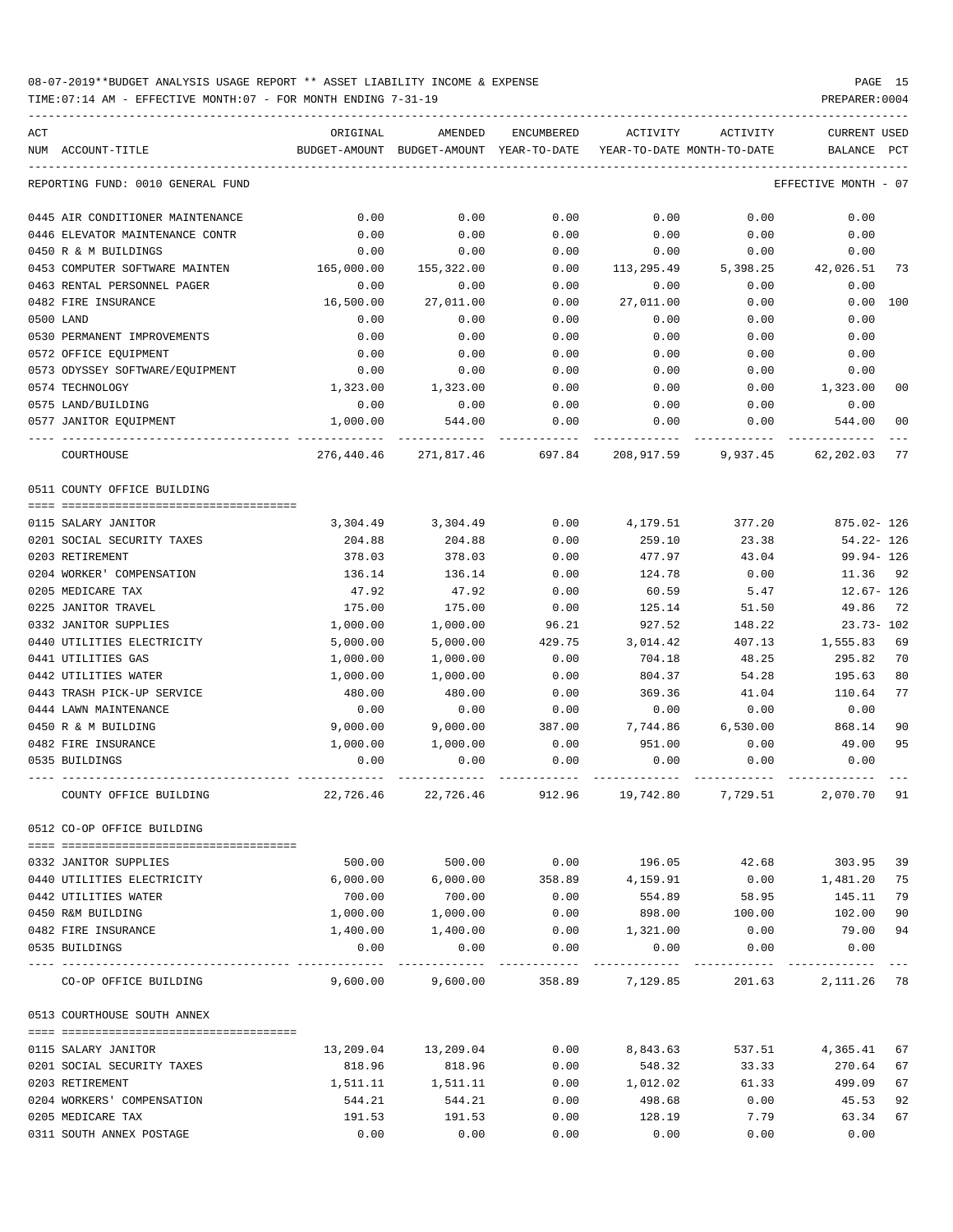TIME:07:14 AM - EFFECTIVE MONTH:07 - FOR MONTH ENDING 7-31-19 PREPARER:0004

| ACT |                                   | ORIGINAL                                                            | AMENDED   | ENCUMBERED | ACTIVITY  | ACTIVITY                                                         | CURRENT USED         |    |
|-----|-----------------------------------|---------------------------------------------------------------------|-----------|------------|-----------|------------------------------------------------------------------|----------------------|----|
|     | NUM ACCOUNT-TITLE                 | BUDGET-AMOUNT BUDGET-AMOUNT YEAR-TO-DATE YEAR-TO-DATE MONTH-TO-DATE |           |            |           |                                                                  | BALANCE PCT          |    |
|     | REPORTING FUND: 0010 GENERAL FUND |                                                                     |           |            |           |                                                                  | EFFECTIVE MONTH - 07 |    |
|     | 0315 COPIER RENTAL                | 1,500.00                                                            | 1,500.00  | 108.79     | 986.40    | 112.80                                                           | 404.81               | 73 |
|     | 0332 JANITOR SUPPLIES             | 2,000.00                                                            | 2,000.00  | 129.04     | 1,055.82  | 74.18                                                            | 815.14               | 59 |
|     | 0420 TELEPHONE                    | 5,500.00                                                            | 5,500.00  | 0.00       | 3,751.89  | 214.45                                                           | 1,748.11             | 68 |
|     | 0421 INTERNET                     | 3,500.00                                                            | 3,500.00  | 0.00       | 2,739.40  | 2,739.40                                                         | 760.60               | 78 |
|     | 0440 UTILITIES ELECTRICITY        | 6,000.00                                                            | 6,000.00  | 593.90     | 3,476.42  | 0.00                                                             | 1,929.68             | 68 |
|     | 0441 UTILITIES GAS                | 1,300.00                                                            | 1,300.00  | 49.96      | 903.48    | 54.46                                                            | 346.56               | 73 |
|     | 0442 UTILITIES WATER              | 1,300.00                                                            | 1,300.00  | 0.00       | 838.25    | 90.74                                                            | 461.75               | 64 |
|     | 0443 TRASH PICKUP SERVICE         | 1,000.00                                                            | 1,000.00  | 0.00       | 738.72    | 82.08                                                            | 261.28               | 74 |
|     | 0444 LAWN MAINTENANCE             | 0.00                                                                | 0.00      | 0.00       | 0.00      | 0.00                                                             | 0.00                 |    |
|     | 0450 R&M BUILDING                 | 5,000.00                                                            | 20,850.00 | 0.00       | 18,611.62 | 17,613.90                                                        | 2,238.38             | 89 |
|     | 0455 PARKING LOT                  | 0.00                                                                | 0.00      | 0.00       | 0.00      | 0.00                                                             | 0.00                 |    |
|     | 0482 FIRE INSURANCE               | 2,300.00                                                            | 2,300.00  | 0.00       | 2,420.00  | 0.00                                                             | 120.00- 105          |    |
|     | 0531 ANNEX                        | 0.00                                                                | 0.00      | 0.00       | 0.00      | 0.00                                                             | 0.00                 |    |
|     | COURTHOUSE SOUTH ANNEX            | 45,674.85                                                           |           |            |           | -----------<br>61,524.85 881.69 46,552.84 21,621.97 14,090.32 77 |                      |    |
|     | 0514 CITY HALL ANNEX              |                                                                     |           |            |           |                                                                  |                      |    |
|     | 0421 TELEPHONE/INTERNET           |                                                                     |           |            |           | $4,400.00$ $4,400.00$ $78.94$ $3,071.21$ $315.22$ $1,249.85$     |                      | 72 |
|     | CITY HALL ANNEX                   |                                                                     |           |            |           | 4,400.00 4,400.00 78.94 3,071.21 315.22 1,249.85                 |                      | 72 |
|     | 0515 WINDOM CO.BLDG.              |                                                                     |           |            |           |                                                                  |                      |    |
|     |                                   |                                                                     |           |            |           |                                                                  |                      |    |
|     | 0440 UTILITIES ELECTRICITY        | 1,500.00                                                            | 1,500.00  | 240.93     | 624.25    | 290.99                                                           | 634.82               | 58 |
|     | 0441 UTILITIES GAS                | 700.00                                                              | 700.00    | 0.00       | 428.20    | 48.64                                                            | 271.80               | 61 |
|     | 0442 UTILITIES WATER              | 0.00                                                                | 0.00      | 0.00       | 0.00      | 0.00                                                             | 0.00                 |    |
|     | 0444 LAWN MAINTENANCE             | 800.00                                                              | 800.00    | 0.00       | 400.00    | 0.00                                                             | 400.00               | 50 |
|     | 0450 R&M BUILDING                 | 1,000.00                                                            | 1,000.00  | 0.00       | 753.75    | 528.75                                                           | 246.25               | 75 |
|     | 0482 FIRE INSURANCE               | 1,600.00                                                            | 1,600.00  | 0.00       | 1,611.00  | 0.00                                                             | 11.00-101            |    |
|     | 0501 PEST CONTROL                 | 120.00                                                              | 120.00    | 0.00       | 65.00     | 0.00                                                             | 55.00                | 54 |
|     | WINDOM CO.BLDG.                   |                                                                     |           |            |           | 5,720.00 5,720.00 240.93 3,882.20 868.38 1,596.87                |                      | 72 |
|     | 0516 AGRILIFE EXTENSION BUILDING  |                                                                     |           |            |           |                                                                  |                      |    |
|     | 0115 SALARY JANITOR               | 2,643.42                                                            | 2,643.42  | 0.00       | 2,079.33  | 179.17                                                           | 564.09               | 79 |
|     | 0201 SOCIAL SECURITY TAXES        | 163.89                                                              | 163.89    | 0.00       | 128.96    | 11.11                                                            | 34.93                | 79 |
|     | 0203 RETIREMENT                   | 302.41                                                              | 302.41    | 0.00       | 237.74    | 20.44                                                            | 64.67                | 79 |
|     | 0204 WORKERS' COMPENSATION        | 108.91                                                              | 108.91    | 0.00       | 99.78     | 0.00                                                             | 9.13                 | 92 |
|     | 0205 MEDICARE TAX                 | 38.33                                                               | 38.33     | 0.00       | 30.18     | 2.60                                                             | 8.15                 | 79 |
|     | 0225 JANITOR TRAVEL               | 250.00                                                              | 250.00    | 0.00       | 181.61    | 73.08                                                            | 68.39                | 73 |
|     | 0332 JANITOR SUPPLIES             | 500.00                                                              | 500.00    | 29.66      | 396.98    | 46.13                                                            | 73.36                | 85 |
|     | 0420 TELEPHONE                    | 0.00                                                                | 0.00      | 0.00       | 0.00      | 0.00                                                             | 0.00                 |    |
|     | 0440 UTILITIES ELECTRICITY        | 5,000.00                                                            | 5,000.00  | 272.72     | 3,616.32  | 0.00                                                             | 1,110.96             | 78 |
|     | 0441 UTILITIES GAS                | 0.00                                                                | 0.00      | 0.00       | 0.00      | 0.00                                                             | 0.00                 |    |
|     | 0442 UTILITIES WATER              | 650.00                                                              | 650.00    | 0.00       | 501.24    | 54.28                                                            | 148.76               | 77 |
|     | 0443 TRASH PICKUP SERVICE         | 0.00                                                                | 0.00      | 0.00       | 0.00      | 0.00                                                             | 0.00                 |    |
|     | 0444 LAWN MAINTENANCE             | 0.00                                                                | 0.00      | 0.00       | 0.00      | 0.00                                                             | 0.00                 |    |
|     | 0450 R&M BUILDING                 | 600.00                                                              | 600.00    | 0.00       | 233.00    | 67.00                                                            | 367.00               | 39 |
|     | 0482 FIRE INSURANCE               | 1,000.00                                                            | 1,000.00  | 0.00       | 971.00    | 0.00                                                             | 29.00                | 97 |
|     | 0530 BUILDING REMODEL             | 0.00                                                                | 0.00      | 0.00       | 0.00      | 0.00                                                             | 0.00                 |    |
|     | 0535 BUILDING CONSTRUCTION        | 0.00                                                                | 0.00      | 0.00       | 0.00      | 0.00                                                             | 0.00                 |    |

0572 OFFICE EQUIPMENT 0.00 0.00 0.00 0.00 0.00 0.00 ---- ---------------------------------- ------------- ------------- ------------ ------------- ------------ ------------- ---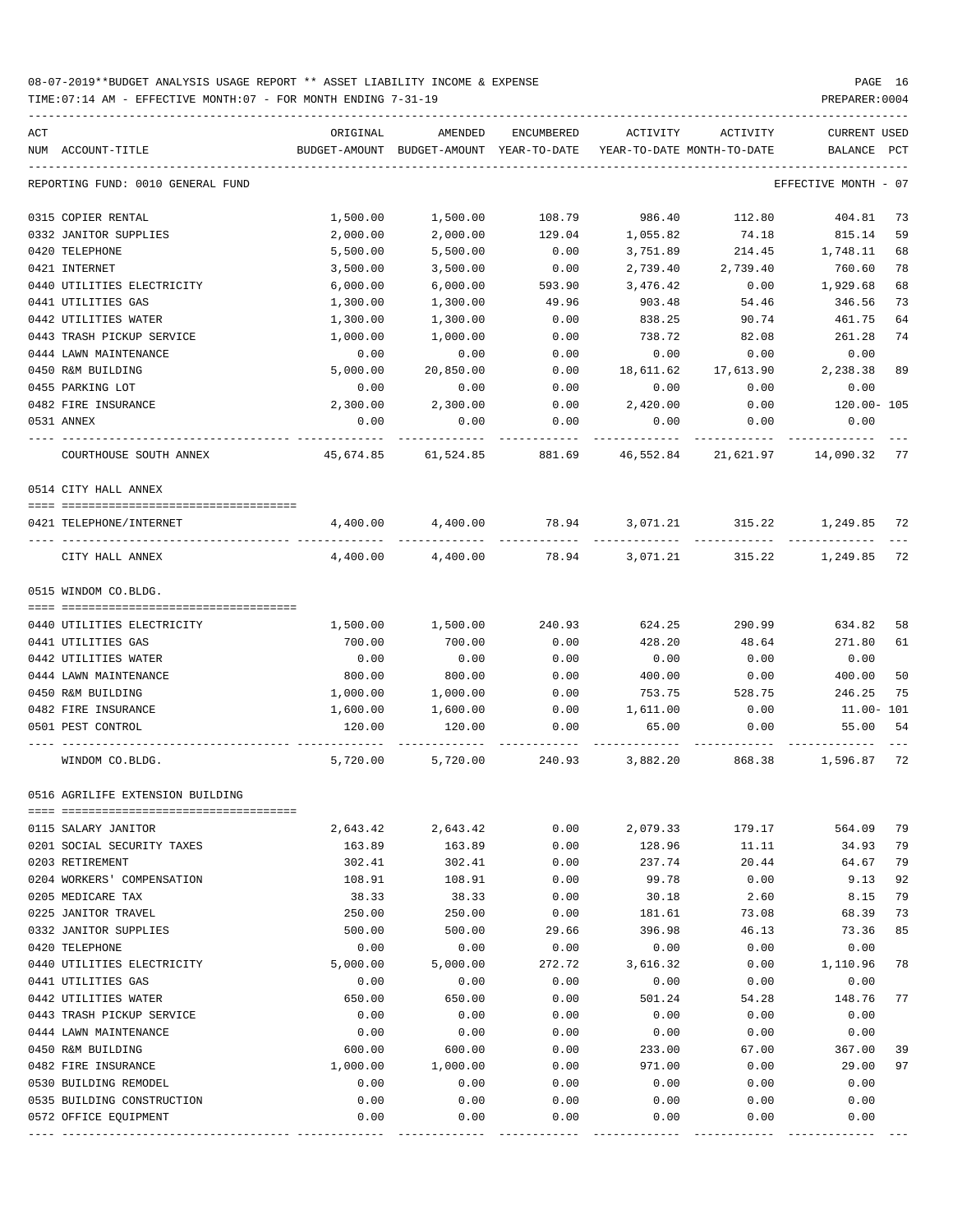| ACT |                                                   | ORIGINAL                                             | AMENDED                                                             | ENCUMBERED   | ACTIVITY                    | ACTIVITY                            | <b>CURRENT USED</b>  |          |
|-----|---------------------------------------------------|------------------------------------------------------|---------------------------------------------------------------------|--------------|-----------------------------|-------------------------------------|----------------------|----------|
|     | NUM ACCOUNT-TITLE                                 |                                                      | BUDGET-AMOUNT BUDGET-AMOUNT YEAR-TO-DATE YEAR-TO-DATE MONTH-TO-DATE |              |                             |                                     | BALANCE PCT          |          |
|     | REPORTING FUND: 0010 GENERAL FUND                 |                                                      |                                                                     |              |                             |                                     | EFFECTIVE MONTH - 07 |          |
|     | AGRILIFE EXTENSION BUILDING                       | $11,256.96$ $11,256.96$ $302.38$ $8,476.14$ $453.81$ |                                                                     |              |                             |                                     | 2,478.44 78          |          |
|     | 0517 COURTHOUSE EAST ANNEX                        |                                                      |                                                                     |              |                             |                                     |                      |          |
|     | 0535 BUILDING                                     | 0.00                                                 | 0.00                                                                | 0.00         |                             | $0.00$ 0.00                         | 0.00                 |          |
|     | COURTHOUSE EAST ANNEX                             | 0.00                                                 | 0.00                                                                | 0.00         | 0.00                        | 0.00                                | 0.00                 |          |
|     | 0518 COUNTY OFFICES RELOCATION                    |                                                      |                                                                     |              |                             |                                     |                      |          |
|     |                                                   |                                                      |                                                                     |              |                             |                                     |                      |          |
|     | 0311 POSTAL EXPENSES                              |                                                      | 344.00 344.00                                                       |              |                             | $0.00$ $346.00$ $0.00$ $2.00 - 101$ |                      |          |
|     | 0332 JANITOR SUPPLIES                             | 4,500.00                                             | 4,500.00                                                            | 0.00         |                             | 2,331.09 186.83                     | 2,168.91             | 52       |
|     | 0420 UTILITIES TELEPHONE                          | 19,900.00                                            | 19,900.00                                                           | 0.00         | 11,953.25                   | 635.46                              | 7,946.75             | 60       |
|     | 0421 INTERNET SERVICES                            | 11,300.00                                            | 11,300.00<br>31,600.00                                              | 0.00         | 8,733.84                    | 1,473.65-                           | 2,566.16             | 77       |
|     | 0440 UTILITIES ELECTRICITY                        | 31,600.00                                            |                                                                     | 507.04       | 16,413.42                   | 729.67<br>120.07                    | 14,679.54            | 54       |
|     | 0441 UTILITIES GAS                                | 4,400.00                                             | 4,400.00                                                            | 48.59        | 2,432.23                    |                                     | 1,919.18             | 56       |
|     | 0442 UTILITIES WATER<br>0443 TRASH PICKUP SERVICE | 6,400.00<br>1,935.00                                 | 6,400.00<br>1,935.00                                                | 0.00<br>0.00 |                             | 3,583.16 240.88                     | 2,816.84<br>626.58   | 56<br>68 |
|     | 0450 R & M BUILDING                               | 12,000.00                                            | 12,000.00                                                           | 0.00         | 1,308.42 145.38<br>6,914.49 | 75.00                               | 5,085.51             | 58       |
|     | 0460 MOVING EXPENSES                              | 0.00                                                 | 0.00                                                                | 0.00         | 0.00                        | 0.00                                | 0.00                 |          |
|     | 0470 OFFICE SPACE LEASE                           | 121,200.00                                           | 121,200.00                                                          | 0.00         | 109,925.00                  | 10,100.00                           | 11,275.00            | 91       |
|     | 0483 ALARM MONITORING                             | 900.00                                               | 900.00                                                              | 0.00         | 885.60                      | 0.00                                | 14.40                | 98       |
|     | 0484 CLEANING SERVICES                            | 0.00                                                 | 0.00                                                                | 0.00         | 0.00                        | 0.00                                | 0.00                 |          |
|     | 0501 PEST CONTROL                                 | 1,340.00                                             | 1,340.00                                                            | 0.00         | 695.00                      | 0.00                                | 645.00               | 52       |
|     |                                                   |                                                      |                                                                     |              |                             |                                     |                      |          |
|     | COUNTY OFFICES RELOCATION                         |                                                      | 215,819.00 215,819.00 555.63 165,521.50 10,759.64 49,741.87         |              |                             |                                     |                      | 77       |
|     | 0519 GOVERNMENT BUILDING                          |                                                      |                                                                     |              |                             |                                     |                      |          |
|     | 0165 CONSTRUCTION                                 |                                                      | $200,000.00$ $200,000.00$ $0.00$ $0.00$ $0.00$ $0.00$               |              |                             |                                     | 200,000.00           | 00       |
|     |                                                   |                                                      |                                                                     |              |                             |                                     |                      |          |
|     | GOVERNMENT BUILDING                               |                                                      | 200,000.00 200,000.00                                               | 0.00         | 0.00                        | 0.00                                | 200,000.00 00        |          |
|     | 0520 LAKE FANNIN                                  |                                                      |                                                                     |              |                             |                                     |                      |          |
|     | 0484 GENERAL LIABILITY INSURANCE                  | 0.00                                                 | 2,025.00                                                            | 0.00         | 2,025.00                    | 0.00                                |                      | 0.00 100 |
|     |                                                   |                                                      |                                                                     |              |                             |                                     |                      |          |
|     | LAKE FANNIN                                       | 0.00                                                 | 2,025.00                                                            | 0.00         | 2,025.00                    | 0.00                                |                      | 0.00 100 |
|     | 0540 AMBULANCE SERVICE                            |                                                      |                                                                     |              |                             |                                     |                      |          |
|     | 0417 AMBULANCE SERVICE                            | 540,000.00                                           | 540,000.00                                                          | 0.00         | 450,000.00                  | 90,000.00                           | 90,000.00 83         |          |
|     | AMBULANCE SERVICE                                 | 540,000.00                                           | 540,000.00                                                          | 0.00         | 450,000.00                  | 90,000.00                           | 90,000.00 83         |          |
|     | 0543 FIRE PROTECTION                              |                                                      |                                                                     |              |                             |                                     |                      |          |
|     |                                                   |                                                      |                                                                     |              |                             |                                     |                      |          |
|     | 0416 FIRE PROTECTION SERVICE                      | 84,000.00                                            | 84,000.00                                                           | 21,000.00    | 63,000.00                   | 0.00                                | $0.00$ 100           |          |
|     | 0422 R&M RADIO/TOWER                              | 700.00                                               | 700.00                                                              | 0.00         | 0.00                        | 0.00                                | 700.00 00            |          |
|     | 0440 UTILITIES ELECTRICITY                        | 0.00                                                 | 0.00                                                                | 0.00         | 0.00                        | 0.00                                | 0.00                 |          |
|     | 0447 REPEATER SERVICE CONTRACT                    | 8,507.60                                             | 8,507.60                                                            | 0.00         | 8,507.60                    | 0.00                                | 0.00                 | 100      |
|     | 0490 FCC RADIO LICENSE                            | 0.00                                                 | 0.00                                                                | 0.00         | 0.00                        | 0.00                                | 0.00                 |          |
|     | FIRE PROTECTION                                   | 93,207.60                                            | 93,207.60                                                           | 21,000.00    | 71,507.60                   | 0.00                                | 700.00               | 99       |
|     |                                                   |                                                      |                                                                     |              |                             |                                     |                      |          |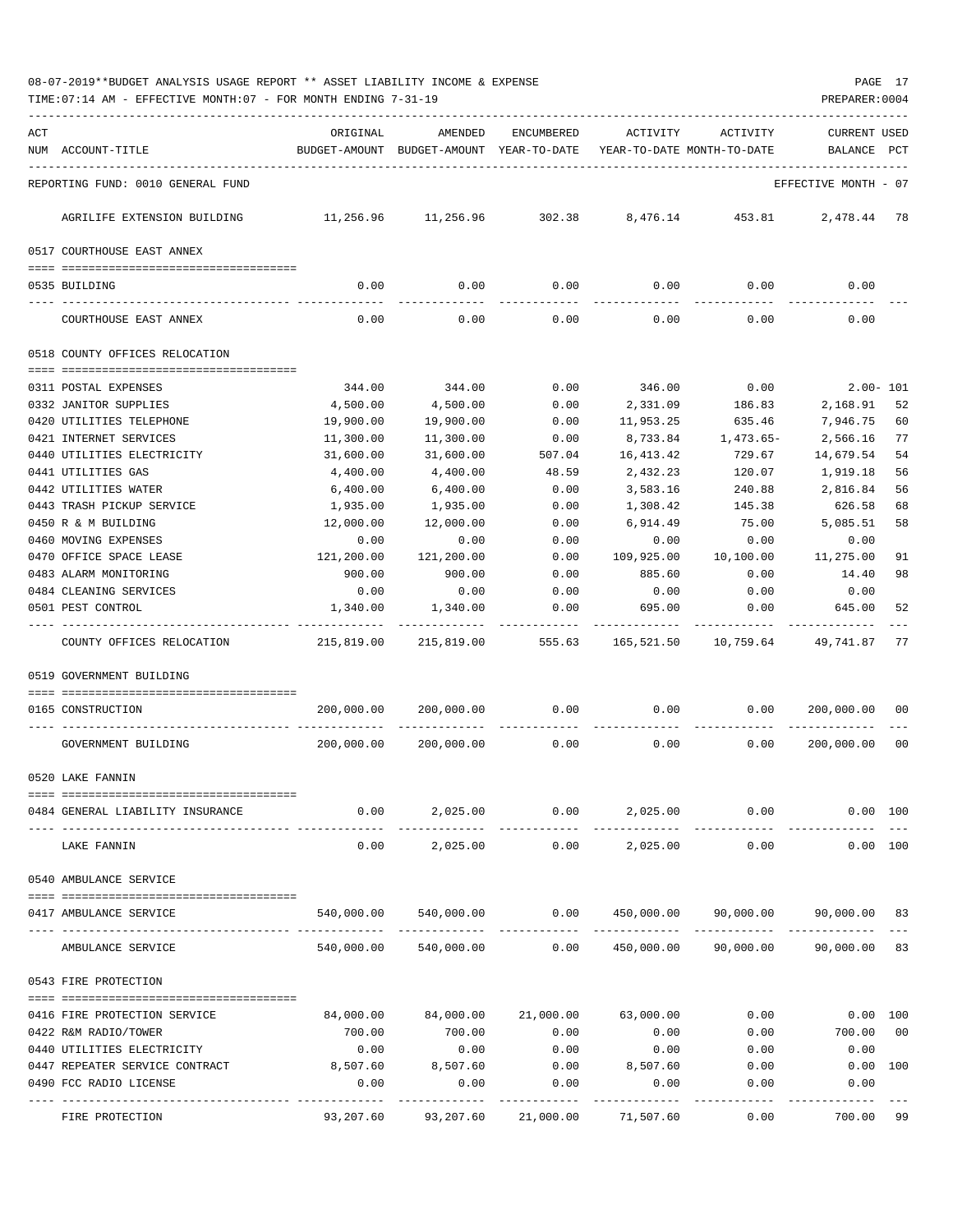| 08-07-2019**BUDGET ANALYSIS USAGE REPORT ** ASSET LIABILITY INCOME & EXPENSE | PAGE 18        |
|------------------------------------------------------------------------------|----------------|
| TIME:07:14 AM - EFFECTIVE MONTH:07 - FOR MONTH ENDING 7-31-19                | PREPARER: 0004 |

| ACT<br>NUM ACCOUNT-TITLE                                   | ORIGINAL                                                       | AMENDED<br>BUDGET-AMOUNT BUDGET-AMOUNT YEAR-TO-DATE YEAR-TO-DATE MONTH-TO-DATE | ENCUMBERED | ACTIVITY  | ACTIVITY                                                            | CURRENT USED<br>BALANCE | $_{\rm PCT}$ |
|------------------------------------------------------------|----------------------------------------------------------------|--------------------------------------------------------------------------------|------------|-----------|---------------------------------------------------------------------|-------------------------|--------------|
|                                                            |                                                                |                                                                                |            |           |                                                                     |                         |              |
| REPORTING FUND: 0010 GENERAL FUND                          |                                                                |                                                                                |            |           |                                                                     | EFFECTIVE MONTH - 07    |              |
| 0551 CONSTABLE PRECINCT # 1                                |                                                                |                                                                                |            |           |                                                                     |                         |              |
| 0101 SALARY ELECTED OFFICIAL                               |                                                                | 33, 154.57 33, 154.57                                                          | 0.00       |           | 28,053.96 2,550.36                                                  | 5,100.61                | 85           |
| 0201 SOCIAL SECURITY TAXES                                 | 2,204.38                                                       | 2,204.38                                                                       | 0.00       | 1,729.12  | 157.10                                                              | 475.26                  | 78           |
| 0202 GROUP HEALTH & DENTAL INSURANCE                       | 5,737.56                                                       | 5,737.56                                                                       | 0.00       | 4,374.80  | 437.48                                                              | 1,362.76                | 76           |
| 0203 RETIREMENT                                            | 3,792.88                                                       | 3,792.88                                                                       | 0.00       | 3,208.76  | 290.98                                                              | 584.12                  | 85           |
| 0204 WORKERS' COMPENSATION                                 | 878.20                                                         | 878.20                                                                         | 0.00       | 589.22    | 0.00                                                                | 288.98                  | 67           |
| 0205 MEDICARE TAX                                          | 515.54                                                         | 515.54                                                                         | 0.00       | 404.38    | 36.74                                                               | 111.16                  | 78           |
| 0310 OFFICE SUPPLIES                                       | 50.00                                                          | 50.00                                                                          | 0.00       | 0.00      | 0.00                                                                | 50.00                   | 00           |
| 0311 POSTAL EXPENSES                                       | 300.00                                                         | 300.00                                                                         | 0.00       | 105.12    | 26.70                                                               | 194.88                  | 35           |
| 0330 AUTO EXPENSE-GAS AND OIL                              | 1,625.00                                                       | 1,625.00                                                                       | 0.00       | 1,008.06  | 338.72                                                              | 616.94                  | 62           |
| 0421 ONLINE RESEARCH/ACCURINT                              | 600.00                                                         | 600.00                                                                         | 0.00       | 450.00    | 50.00                                                               | 150.00                  | 75           |
| 0422 R & M RADIO                                           | 200.00                                                         | 200.00                                                                         | 0.00       | 0.00      | 0.00                                                                | 200.00                  | 00           |
| 0427 TRAVEL EXPENSE                                        | 2,400.00                                                       | 2,400.00                                                                       | 0.00       | 2,000.00  | 200.00                                                              | 400.00                  | 83           |
| 0435 PRINTING                                              | 50.00                                                          | 50.00                                                                          | 0.00       | 0.00      | 0.00                                                                | 50.00                   | 00           |
| 0480 BOND                                                  | 178.00                                                         | 178.00                                                                         | 0.00       | 92.50     | 0.00                                                                | 85.50                   | 52           |
| 0488 LAW ENFORCEMENT PROF. INS                             | 525.00                                                         | 525.00                                                                         | 0.00       | 483.00    | 0.00                                                                | 42.00                   | 92           |
| 0572 EQUIPMENT                                             | 0.00                                                           | 0.00                                                                           | 0.00       | 0.00      | 0.00                                                                | 0.00                    |              |
| 0574 TECHNOLOGY                                            | 0.00                                                           | 0.00                                                                           | 0.00       | 0.00      | 0.00                                                                | 0.00                    |              |
| CONSTABLE PRECINCT # 1                                     | 52,211.13   52,211.13   0.00   42,498.92   4,088.08   9,712.21 |                                                                                |            |           |                                                                     |                         | 81           |
| 0552 CONSTABLE PRECINCT #2                                 |                                                                |                                                                                |            |           |                                                                     |                         |              |
|                                                            |                                                                |                                                                                | 0.00       |           |                                                                     |                         | 85           |
| 0101 SALARY ELECTED OFFICIAL<br>0201 SOCIAL SECURITY TAXES | 16,099.05                                                      | 16,099.05                                                                      | 0.00       | 968.58    | 13,622.18 1,238.38 2,476.87                                         | 178.36                  | 84           |
| 0202 GROUP HEALTH & DENTAL INSURANCE                       | 1,146.94<br>11,475.12                                          | 1,146.94<br>11,475.12                                                          | 0.00       | 9,562.60  | 89.18<br>956.26                                                     | 1,912.52                | 83           |
| 0203 RETIREMENT                                            | 1,841.73                                                       | 1,841.73                                                                       | 0.00       | 1,558.22  | 141.30                                                              | 283.51                  | 85           |
| 0204 WORKERS' COMPENSATION                                 | 456.93                                                         | 456.93                                                                         | 0.00       | 286.10    | 0.00                                                                | 170.83                  | 63           |
| 0205 MEDICARE TAX                                          | 268.24                                                         | 268.24                                                                         | 0.00       | 226.56    | 20.86                                                               | 41.68                   | 84           |
| 0310 OFFICE SUPPLIES                                       | 100.00                                                         | 100.00                                                                         | 0.00       | 0.00      | 0.00                                                                | 100.00                  | 00           |
| 0311 POSTAL EXPENSES                                       | 600.00                                                         | 600.00                                                                         | 0.00       | 0.00      | 0.00                                                                | 600.00                  | 00           |
| 0330 AUTO EXPENSE-GAS AND OIL                              | 1,400.00                                                       | 1,400.00                                                                       | 0.00       | 283.36    | 140.73                                                              | 1,116.64                | 20           |
| 0422 R & M RADIO                                           | 164.00                                                         | 164.00                                                                         | 0.00       | 0.00      | 0.00                                                                | 164.00                  | 00           |
| 0427 TRAVEL EXPENSE                                        | 2,400.00                                                       | 2,400.00                                                                       | 0.00       | 2,050.27  | 250.27                                                              | 349.73                  | 85           |
| 0428 TRAINING/TUITION/TRAVEL                               | 228.00                                                         | 228.00                                                                         | 0.00       | 0.00      | 0.00                                                                | 228.00                  | 00           |
| 0435 PRINTING                                              | 100.00                                                         | 100.00                                                                         | 0.00       | 77.00     | 0.00                                                                | 23.00                   | 77           |
| 0454 R&M AUTO                                              | 0.00                                                           | 0.00                                                                           | 0.00       | 0.00      | 0.00                                                                | 0.00                    |              |
| 0480 BOND                                                  | 178.00                                                         | 178.00                                                                         | 0.00       | 177.50    | 0.00                                                                | 0.50                    | 100          |
| 0487 AUTO INSURANCE                                        | 0.00                                                           | 0.00                                                                           | 0.00       | 0.00      | 0.00                                                                | 0.00                    |              |
| 0488 LAW ENFOREMENT PROF. INS.                             | 550.00                                                         | 550.00                                                                         | 0.00       | 483.00    | 0.00                                                                | 67.00                   | 88           |
| 0573 RADIO EQUIPMENT                                       | 445.00                                                         | 445.00                                                                         | 0.00       | 0.00      | 0.00                                                                | 445.00                  | $00\,$       |
| 0574 TECHNOLOGY                                            | 0.00                                                           | 0.00                                                                           | 0.00       | 0.00      | 0.00                                                                | 0.00                    |              |
| CONSTABLE PRECINCT #2                                      |                                                                |                                                                                |            |           | $37,453.01$ $37,453.01$ $0.00$ $29,295.37$ $2,836.98$ $8,157.64$ 78 |                         |              |
| 0553 CONSTABLE PRECINCT # 3                                |                                                                |                                                                                |            |           |                                                                     |                         |              |
|                                                            |                                                                |                                                                                |            |           |                                                                     |                         |              |
| 0101 SALARY ELECTED OFFICIAL                               | 14,310.57                                                      | 14,310.57                                                                      | 0.00       | 12,109.02 | 1,100.82                                                            | 2,201.55                | 85           |
| 0201 SOCIAL SECURITY TAXES                                 | 1,036.06                                                       | 1,036.06                                                                       | 0.00       | 874.86    | 80.66                                                               | 161.20                  | 84           |
| 0202 GROUP HEALTH & DENTAL INSURANCE                       | 11,475.12                                                      | 11,475.12                                                                      | 0.00       | 9,562.60  | 956.26                                                              | 1,912.52                | 83           |
| 0203 RETIREMENT                                            | 1,637.13                                                       | 1,637.13                                                                       | 0.00       | 1,385.10  | 125.60                                                              | 252.03                  | 85           |
| 0204 WORKERS' COMPENSATION                                 | 412.75                                                         | 412.75                                                                         | 0.00       | 254.34    | 0.00                                                                | 158.41                  | 62           |
| 0205 MEDICARE TAX                                          | 242.30                                                         | 242.30                                                                         | 0.00       | 204.56    | 18.86                                                               | 37.74                   | 84           |
| 0310 OFFICE SUPPLIES                                       | 100.00                                                         | 100.00                                                                         | 0.00       | 0.00      | 0.00                                                                | 100.00                  | 00           |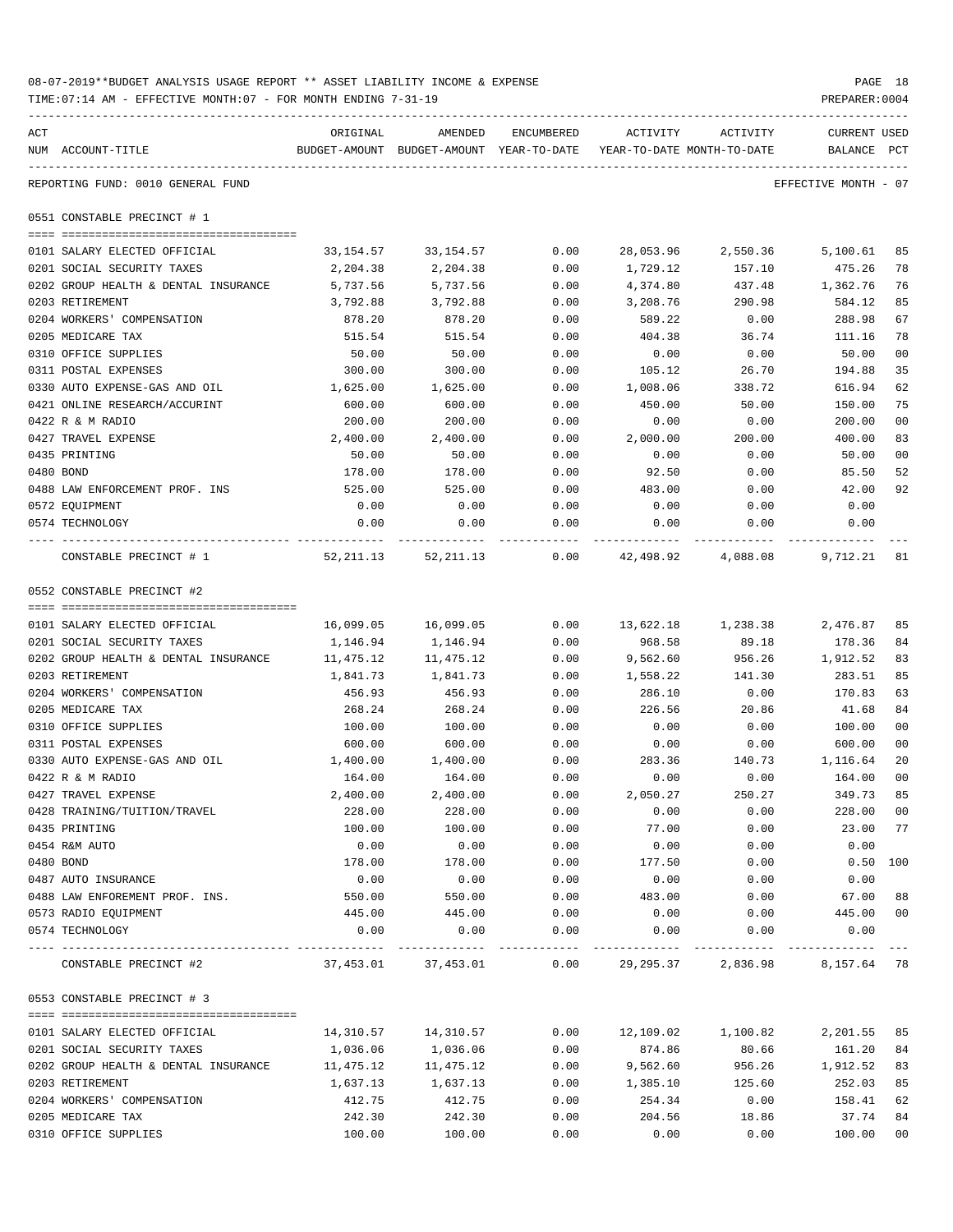TIME:07:14 AM - EFFECTIVE MONTH:07 - FOR MONTH ENDING 7-31-19 PREPARER:0004

| ACT                                     | ORIGINAL   | AMENDED                                  | ENCUMBERED | ACTIVITY   | ACTIVITY                   | CURRENT USED         |                |
|-----------------------------------------|------------|------------------------------------------|------------|------------|----------------------------|----------------------|----------------|
| NUM ACCOUNT-TITLE                       |            | BUDGET-AMOUNT BUDGET-AMOUNT YEAR-TO-DATE |            |            | YEAR-TO-DATE MONTH-TO-DATE | BALANCE              | PCT            |
| REPORTING FUND: 0010 GENERAL FUND       |            |                                          |            |            |                            | EFFECTIVE MONTH - 07 |                |
| 0311 POSTAL EXPENSES                    | 600.00     | 600.00                                   | 0.00       | 0.00       | 0.00                       | 600.00               | 00             |
| 0330 AUTO EXPENSE-GAS AND OIL           | 1,400.00   | 1,400.00                                 | 0.00       | 0.00       | 0.00                       | 1,400.00             | 0 <sub>0</sub> |
| 0427 TRAVEL EXPENSE                     | 2,400.00   | 2,400.00                                 | 0.00       | 2,000.00   | 200.00                     | 400.00               | 83             |
| 0435 PRINTING                           | 100.00     | 100.00                                   | 0.00       | 0.00       | 0.00                       | 100.00               | 0 <sub>0</sub> |
| 0453 COMPUTER SOFTWARE                  | 0.00       | 0.00                                     | 0.00       | 0.00       | 0.00                       | 0.00                 |                |
| 0480 BOND                               | 0.00       | 0.00                                     | 0.00       | 0.00       | 0.00                       | 0.00                 |                |
| 0488 LAW ENFORCEMENT PROF. INS          | 550.00     | 550.00                                   | 0.00       | 483.00     | 0.00                       | 67.00                | 88             |
| 0572 OFFICE EQUIPMENT                   | 0.00       | 0.00                                     | 0.00       | 0.00       | 0.00                       | 0.00                 |                |
| 0573 RADIO EQUIPMENT                    | 0.00       | 0.00                                     | 0.00       | 0.00       | 0.00                       | 0.00                 |                |
| 0574 TECHNOLOGY                         | 0.00       | 0.00                                     | 0.00       | 0.00       | 0.00                       | 0.00                 |                |
| CONSTABLE PRECINCT # 3                  |            | 34, 263. 93 34, 263. 93                  | 0.00       | 26,873.48  | 2,482.20                   | 7,390.45             | 78             |
| 0555 ANIMAL CONTROL OFFICER             |            |                                          |            |            |                            |                      |                |
| 0441 ANIMAL CONTROL OFFICER/SERVICES    |            | 4,000.00 4,000.00                        | 0.00       | 963.51     | 0.00                       | 3,036.49             | 24             |
| ANIMAL CONTROL OFFICER                  | 4,000.00   | 4,000.00                                 | 0.00       | 963.51     | 0.00                       | 3,036.49             | 24             |
| 0560 COUNTY SHERIFF                     |            |                                          |            |            |                            |                      |                |
|                                         |            |                                          |            |            |                            |                      |                |
| 0101 SALARY ELECTED OFFICIAL            | 59,993.98  | 59,993.98                                | 0.00       | 50,764.12  | 4,614.92                   | 9,229.86             | 85             |
| 0102 ADMINISTRATIVE SECRETARY           | 41,935.55  | 41,935.55                                | 0.00       | 35,484.02  | 3,225.82                   | 6,451.53             | 85             |
| 0103 CHIEF DEPUTY                       | 46,293.35  | 46,293.35                                | 0.00       | 39,171.22  | 3,561.02                   | 7,122.13             | 85             |
| 0104 SALARIES DEPUTIES                  | 611,209.39 | 611,209.39                               | 0.00       | 506,723.12 | 49,970.11                  | 104,486.27           | 83             |
| 0107 PT RECORDS/EVIDENCE CLERKS         | 14,522.79  | 14,522.79                                | 0.00       | 10,872.79  | 1,093.88                   | 3,650.00             | 75             |
| 0108 COMPENSATION PAY                   | 0.00       | 0.00                                     | 0.00       | 0.00       | 0.00                       | 0.00                 |                |
| 0109 INVESTIGATOR-CRIMES AGAINST CHILDR | 34,780.26  | 34,780.26                                | 0.00       | 29,429.40  | 2,675.40                   | 5,350.86             | 85             |
| 0110 JAIL ADMINISTRATOR                 | 35,475.26  | 35,475.26                                | 0.00       | 30,017.46  | 2,728.86                   | 5,457.80             | 85             |
| 0111 LIEUTENANT                         | 42,084.77  | 42,084.77                                | 0.00       | 35,610.30  | 3,237.30                   | 6,474.47             | 85             |
| 0113 TRANSPORT OFFICER                  | 35,823.39  | 35,823.39                                | 0.00       | 30,312.04  | 2,755.64                   | 5,511.35             | 85             |
| 0114 PROF. STANDARDS OFFICER            | 0.00       | 0.00                                     | 0.00       | 0.00       | 0.00                       | 0.00                 |                |
| 0120 SALARY DISPATCHER                  | 205,022.07 | 205,022.07                               | 0.00       | 174,592.24 | 17,681.44                  | 30,429.83            | 85             |
| 0201 SOCIAL SECURITY TAXES              | 70,098.49  | 70,098.49                                | 0.00       | 57,829.59  | 5,629.03                   | 12,268.90            | 82             |
| 0202 GROUP HEALTH INSURANCE             | 344,253.60 | 344, 253.60                              | 0.00       | 277,314.74 | 23,906.50                  | 66,938.86            | 81             |
| 0203 RETIREMENT                         | 128,944.91 | 128,944.91                               | 0.00       | 107,866.09 | 10,445.18                  | 21,078.82            | 84             |
| 0204 WORKERS' COMPENSATION              | 21,467.46  | 16,467.46                                | 0.00       | 16,102.82  | 0.00                       | 364.64               | 98             |
| 0205 MEDICARE TAX                       | 16,394.00  | 16,394.00                                | 0.00       | 13,525.56  | 1,316.57                   | 2,868.44             | 83             |
| 0206 UNEMPLOYMENT EXPENSE               | 3,000.00   | 4,047.74                                 | 0.00       | 7,786.04   | 3,738.30                   | 3,738.30- 192        |                |
| 0250 EMPLOYEE PHYSICALS                 | 1,000.00   | 1,000.00                                 | 0.00       | 346.00     | 0.00                       | 654.00               | 35             |
| 0310 OFFICE SUPPLIES                    | 8,000.00   | 8,000.00                                 | 276.34     | 7,717.02   | 388.09                     | 6.64 100             |                |
| 0311 POSTAL EXPENSES                    | 1,700.00   | 2,450.00                                 | 0.00       | 2,250.45   | 113.69                     | 199.55               | 92             |
| 0315 SHERIFF COPIER RENTAL              | 0.00       | 0.00                                     | 0.00       | 0.00       | 0.00                       | 0.00                 |                |
| 0320 WEAPONS SUPPLIES                   | 0.00       | 2,487.00                                 | 0.00       | 2,487.00   | 0.00                       | 0.00 100             |                |
| 0321 PATROL SUPPLIES                    | 0.00       | 396.00                                   | 0.00       | 396.00     | 0.00                       | 0.00 100             |                |
| 0330 AUTO EXPENSE GAS & OIL             | 84,000.00  | 75,887.15                                | 0.00       | 47,077.72  | 4,658.27                   | 28,809.43            | 62             |
| 0332 SHERIFF JANITOR SUPPLIES           | 1,250.00   | 1,250.00                                 | 0.00       | 847.34     | 0.00                       | 402.66               | 68             |
| 0395 UNIFORMS/OTHER                     | 4,900.00   | 4,900.00                                 | 708.71     | 4,427.09   | 239.95                     | $235.80 - 105$       |                |
| 0419 SHERIFF CELL PHONE                 | 1,080.00   | 712.50                                   | 0.00       | 400.00     | 40.00                      | 312.50               | 56             |
| 0420 TELEPHONE                          | 14,400.00  | 14,400.00                                | 0.00       | 13,451.51  | 2,132.90                   | 948.49               | 93             |
| 0421 CELL PHONE                         | 2,400.00   | 2,400.00                                 | 0.00       | 1,275.00   | 125.00                     | 1,125.00             | 53             |
| 0422 R & M RADIO                        | 1,055.00   | 1,055.00                                 | 0.00       | 0.00       | 0.00                       | 1,055.00             | 0 <sub>0</sub> |
| 0425 PROFESSIONAL SERVICES/INTERPRETER  | 0.00       | 50.00                                    | 0.00       | 50.00      | 0.00                       | 0.00 100             |                |
| 0427 OUT OF COUNTY TRAVEL/TRAINING      | 4,000.00   | 4,090.18                                 | 0.00       | 4,130.87   | 40.69                      | $40.69 - 101$        |                |

0428 PRISONER TRANSPORT 4,500.00 10,500.00 0.00 8,825.76 2,853.53 1,674.24 84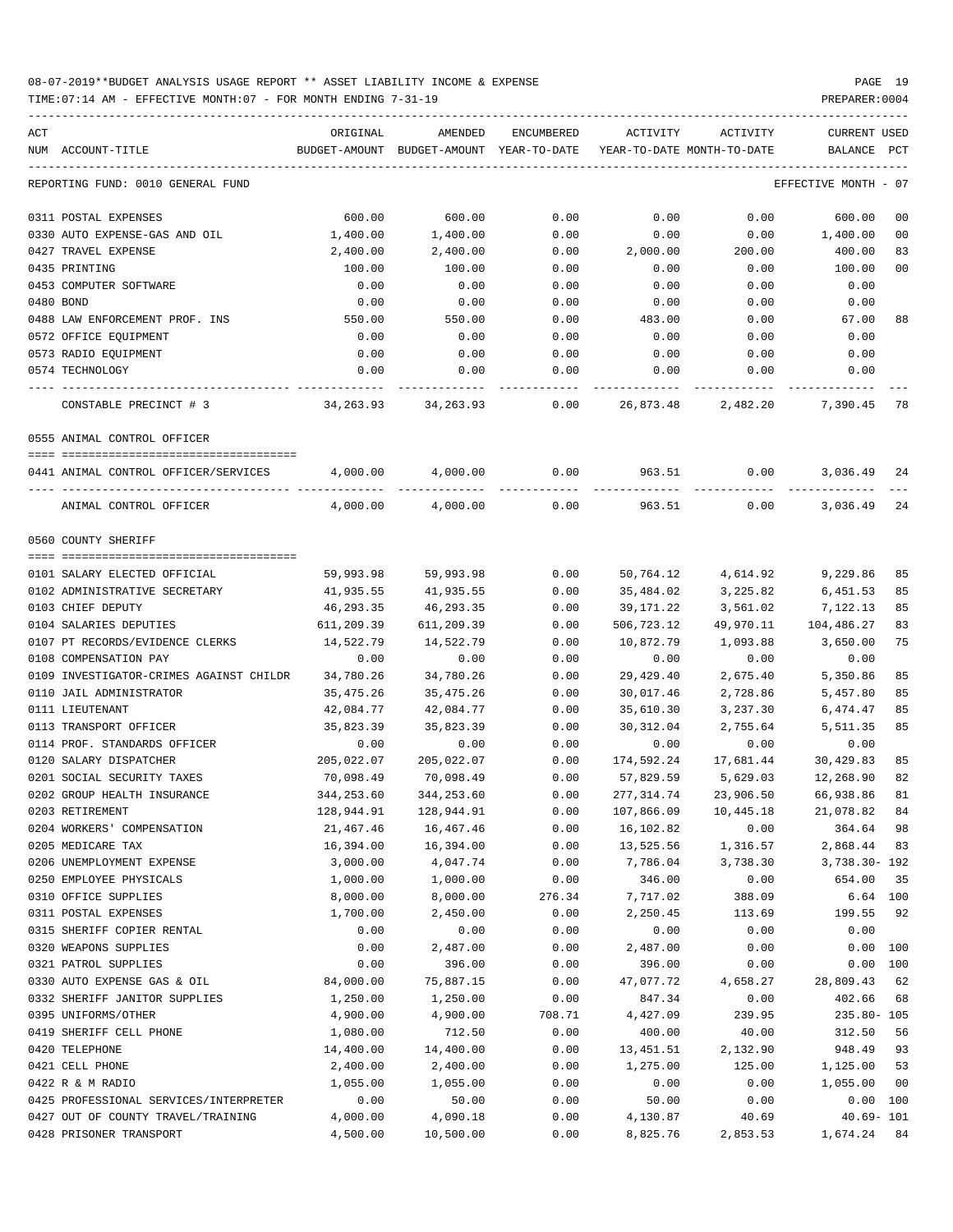TIME:07:14 AM - EFFECTIVE MONTH:07 - FOR MONTH ENDING 7-31-19 PREPARER:0004

| ACT | NUM ACCOUNT-TITLE                       | ORIGINAL   | AMENDED<br>BUDGET-AMOUNT BUDGET-AMOUNT YEAR-TO-DATE        | ENCUMBERED                         | ACTIVITY                  | ACTIVITY<br>YEAR-TO-DATE MONTH-TO-DATE                                   | CURRENT USED<br>BALANCE PCT |     |
|-----|-----------------------------------------|------------|------------------------------------------------------------|------------------------------------|---------------------------|--------------------------------------------------------------------------|-----------------------------|-----|
|     |                                         |            |                                                            |                                    |                           |                                                                          |                             |     |
|     | REPORTING FUND: 0010 GENERAL FUND       |            |                                                            |                                    |                           |                                                                          | EFFECTIVE MONTH - 07        |     |
|     | 0430 BIDS AND NOTICES                   | 500.00     | 518.05                                                     | 0.00                               | 518.05                    | 0.00                                                                     | 0.00 100                    |     |
|     | 0432 IMPOUNDMENT OF ESTRAY LIVESTOCK    | 1,500.00   | 14,996.44                                                  | 0.00                               | 22,866.50                 | 0.00                                                                     | 7,870.06- 152               |     |
|     | 0435 PRINTING                           | 1,000.00   | 1,000.00                                                   | 0.00                               | 546.94                    | 0.00                                                                     | 453.06                      | 55  |
|     | 0440 UTILITIES ELECTRICITY              | 0.00       | 0.00                                                       | 0.00                               | 0.00                      | 0.00                                                                     | 0.00                        |     |
|     | 0442 UTILITIES WATER                    | 3,700.00   | 3,700.00                                                   | 0.00                               | 1,228.77                  | 131.66                                                                   | 2,471.23                    | 33  |
|     | 0443 SHERIFF TRASH PICKUP               | 1,325.00   | 1,325.00                                                   | 0.00                               | 906.24                    | 113.28                                                                   | 418.76                      | 68  |
|     | 0444 INTERNET SERVICE                   | 3,600.00   | 3,600.00                                                   | 0.00                               | 1,953.04                  | 220.81                                                                   | 1,646.96                    | 54  |
|     | 0445 AIR CONDITIONER MAINTENANCE        | 0.00       | 0.00                                                       | 0.00                               | 0.00                      | 0.00                                                                     | 0.00                        |     |
|     | 0447 REPEATER SERVICE CONTRACT          | 0.00       | 0.00                                                       | 0.00                               | 0.00                      | 0.00                                                                     | 0.00                        |     |
|     | 0450 SHERIFF OFF. R&M BLDG.             | 27,000.00  | 27,000.00                                                  | 0.00                               | 23,979.24                 | 194.64                                                                   | 3,020.76                    | 89  |
|     | 0452 R & M EQUIPMENT                    | 0.00       | 0.00                                                       | 0.00                               | 0.00                      | 0.00                                                                     | 0.00                        |     |
|     | 0453 TYLER/CAD MAINTENANCE              | 0.00       | 14,678.00                                                  | 0.00                               | 14,678.00                 | 0.00                                                                     | 0.00 100                    |     |
|     | 0454 R & M AUTOMOBILES                  | 32,000.00  | 32,000.00                                                  | 666.85                             | 20,265.15                 | 1,716.69                                                                 | 11,068.00                   | 65  |
|     | 0480 BOND                               | 80.00      | 80.00                                                      | 0.00                               | 80.00                     | 0.00                                                                     | 0.00 100                    |     |
|     | 0482 FIRE INSURANCE                     | 400.00     | 400.00                                                     | 0.00                               | 267.00                    | 0.00                                                                     | 133.00                      | 67  |
|     | 0487 AUTOMOBILE INSURANCE               | 10,000.00  | 9,170.95                                                   | 0.00                               | 9,162.00                  | 0.00                                                                     | 8.95 100                    |     |
|     | 0488 LAW ENFORCEMENT INSURANCE          | 13,000.00  | 14,490.00                                                  | 0.00                               | 14,490.00                 | 0.00                                                                     | 0.00                        | 100 |
|     | 0571 HWY. PATROL RADAR EOUIPMENT        | 0.00       | 0.00                                                       | 0.00                               | 0.00                      | 0.00                                                                     | 0.00                        |     |
|     | 0572 OFFICE EQUIPMENT                   | 5,500.00   | 4,780.00                                                   | 0.00                               | 3,413.70                  | 1,272.70                                                                 | 1,366.30                    | 71  |
|     | 0573 RADIO EQUIPMENT                    | 0.00       | 0.00                                                       | 0.00                               | 0.00                      | 0.00                                                                     | 0.00                        |     |
|     | 0574 TECHNOLOGY                         | 3,200.00   | 3,200.00                                                   | 0.00                               | 1,543.98                  | 0.00                                                                     | 1,656.02                    | 48  |
|     | 0575 AUTOMOBILES                        | 87,500.00  | 87,500.00                                                  | 0.00                               | 84,335.00                 | 0.00                                                                     | 3,165.00                    | 96  |
|     | 0579 WEAPONS                            | 0.00       | 2,332.93                                                   | 0.00                               | 2,332.93                  | 0.00                                                                     | 0.00                        | 100 |
|     | 0630 AUTO NOTE PMT-PRINCIPAL            | 0.00       | 0.00                                                       | 0.00                               | 0.00                      | 0.00                                                                     | 0.00                        |     |
|     | 0670 AUTO NOTE PMT-INTEREST             | 0.00       | 0.00                                                       | 0.00                               | 0.00                      | 0.00                                                                     | 0.00                        |     |
|     |                                         |            |                                                            |                                    |                           |                                                                          |                             |     |
|     | COUNTY SHERIFF                          |            | 2,029,889.27 2,057,696.21 1,651.90 1,719,649.85 150,821.87 |                                    |                           |                                                                          | 336,394.46                  | 84  |
|     | 0562 RIFLE RESISTANT BODY ARMOR 3439801 |            |                                                            |                                    |                           |                                                                          |                             |     |
|     | 0396 BODY ARMOR                         | 0.00       | 0.00                                                       | 0.00                               | 0.00                      | 0.00                                                                     | 0.00                        |     |
|     |                                         |            |                                                            |                                    |                           |                                                                          |                             |     |
|     | RIFLE RESISTANT BODY ARMOR 3439801 0.00 |            | 0.00                                                       | 0.00                               | 0.00                      | 0.00                                                                     | 0.00                        |     |
|     | 0565 JAIL OPERATIONS                    |            |                                                            |                                    |                           |                                                                          |                             |     |
|     |                                         |            |                                                            |                                    |                           |                                                                          |                             |     |
|     | 0380 PRISONER HOUSING                   |            | 2,100,000.00 2,100,000.00                                  |                                    | $0.00 \quad 1,451,225.00$ | 169,700.00                                                               | 648,775.00                  | 69  |
|     | 0400 PRISONER TRANSPORT/GUARD           | 20,000.00  | 20,000.00                                                  | 0.00                               | 7,534.40                  | 1,795.64                                                                 | 12,465.60                   | 38  |
|     | 0405 PRISONER MEDICAL                   | 100,000.00 | 100,000.00                                                 |                                    | 4,818.05 72,610.25        | 816.67                                                                   | 22,571.70                   | 77  |
|     | 0429 SCHOLARSHIP AWARDS                 | 0.00       | 0.00                                                       | 0.00                               | 0.00                      | 0.00                                                                     | 0.00                        |     |
|     | 0442 CR4200 UTILITY WATER               | 0.00       | 0.00                                                       | 0.00                               | 0.00                      | 0.00                                                                     | 0.00                        |     |
|     | 0450 R&M BUILDING                       | 5,000.00   | 5,000.00                                                   | 0.00                               | 0.00                      | 0.00                                                                     | 5,000.00                    | 00  |
|     | 0482 FIRE INSURANCE                     | 0.00       | 0.00                                                       | 0.00                               | 0.00                      | 0.00                                                                     | 0.00                        |     |
|     | 0491 JUSTICE ASSISTANCE GRANT           | 0.00       | 0.00                                                       | 0.00                               | 0.00                      | 0.00                                                                     | 0.00                        |     |
|     | 0500 LAND                               | 0.00       | 0.00                                                       | 0.00                               | 0.00                      | 0.00                                                                     | 0.00                        |     |
|     | 0532 JAIL                               | 0.00       | 0.00                                                       | 0.00<br>------------ ------------- | 0.00<br>-------------     | 0.00<br>_____________                                                    | 0.00                        |     |
|     | JAIL OPERATIONS                         |            |                                                            |                                    |                           | 2,225,000.00 2,225,000.00 4,818.05 1,531,369.65 172,312.31 688,812.30 69 |                             |     |
|     | 0570 ADULT PROBATION                    |            |                                                            |                                    |                           |                                                                          |                             |     |
|     |                                         |            |                                                            |                                    |                           |                                                                          |                             |     |
|     | 0420 TELEPHONE                          | 2,400.00   | 2,400.00                                                   | 0.00                               | 1,718.20                  | 85.59                                                                    | 681.80                      | 72  |
|     | 0421 TELEPHONE SYSTEM INSTALLATION      | 0.00       | 0.00                                                       | 0.00                               | 0.00                      | 0.00                                                                     | 0.00                        |     |
|     | 0572 OFFICE EQUIPMENT                   | 0.00       | 0.00                                                       | 0.00                               | 0.00                      | 0.00                                                                     | 0.00                        |     |

---- ---------------------------------- ------------- ------------- ------------ ------------- ------------ ------------- ---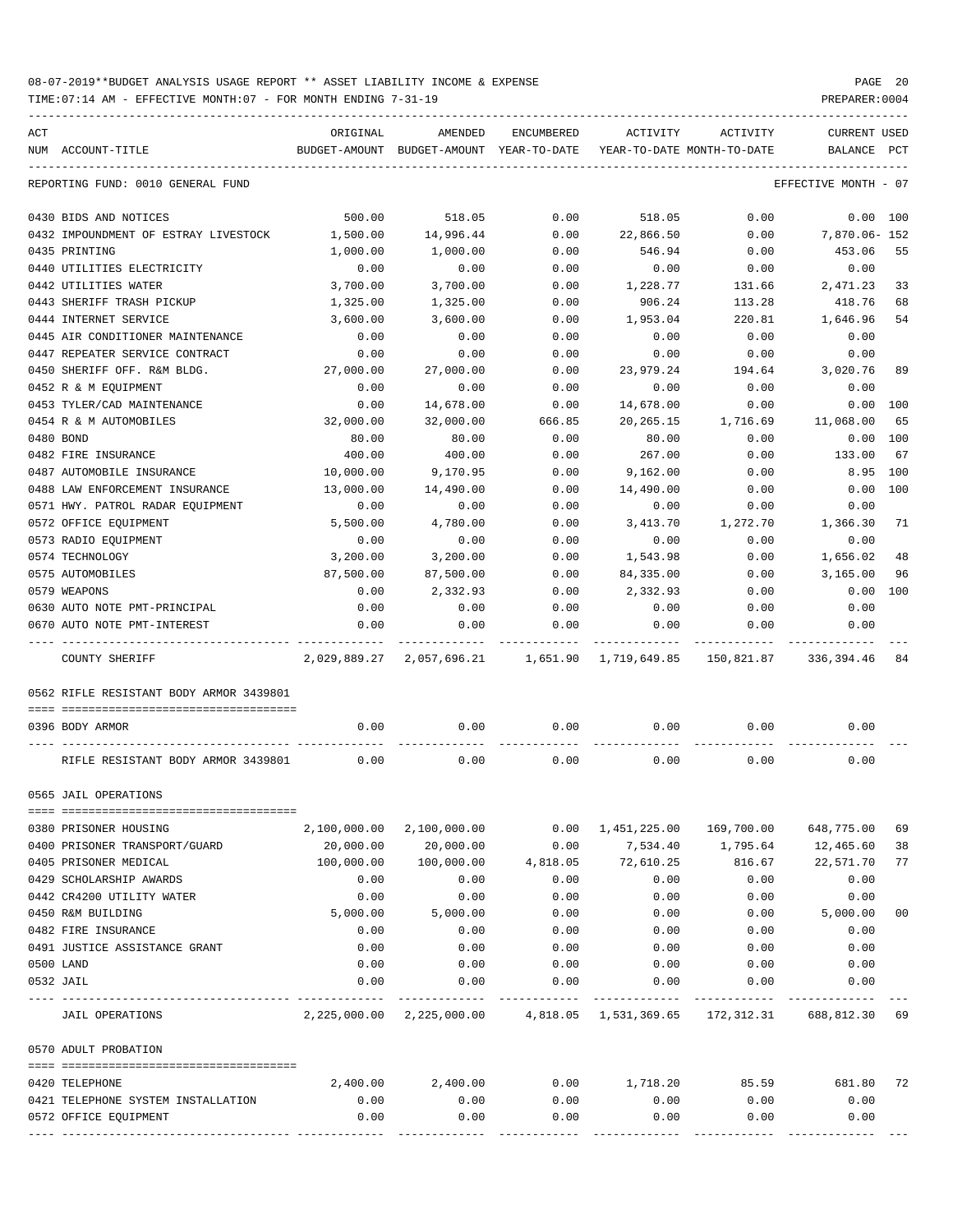TIME:07:14 AM - EFFECTIVE MONTH:07 - FOR MONTH ENDING 7-31-19 PREPARER:0004

| ACT | NUM ACCOUNT-TITLE                                                    | ORIGINAL         | AMENDED<br>BUDGET-AMOUNT BUDGET-AMOUNT YEAR-TO-DATE YEAR-TO-DATE MONTH-TO-DATE | ENCUMBERED   | ACTIVITY           | ACTIVITY           | <b>CURRENT USED</b><br>BALANCE PCT                                     |                |
|-----|----------------------------------------------------------------------|------------------|--------------------------------------------------------------------------------|--------------|--------------------|--------------------|------------------------------------------------------------------------|----------------|
|     |                                                                      |                  |                                                                                |              |                    |                    |                                                                        |                |
|     | REPORTING FUND: 0010 GENERAL FUND                                    |                  |                                                                                |              |                    |                    | EFFECTIVE MONTH - 07                                                   |                |
|     | ADULT PROBATION                                                      | 2,400.00         | 2,400.00                                                                       | 0.00         | 1,718.20           | 85.59              | 681.80                                                                 | -72            |
|     | 0573 BOND SUPERVISION                                                |                  |                                                                                |              |                    |                    |                                                                        |                |
|     |                                                                      |                  |                                                                                |              |                    |                    |                                                                        |                |
|     | 0103 SALARY-BOND SUPERVISOR                                          | 40,855.97        | 39,601.39                                                                      | 0.00         |                    | 33,957.55 2,821.92 | 5,643.84                                                               | 86             |
|     | 0201 SOCIAL SECURITY TAXES                                           | 2,533.07         | 2,438.05                                                                       | 0.00         | 2,091.97           | 173.04             | 346.08                                                                 | 86             |
|     | 0202 GROUP HEALTH INSURANCE                                          | 11,475.12        | 11,475.12                                                                      | 0.00         | 9,562.60           | 956.26             | 1,912.52                                                               | 83             |
|     | 0203 RETIREMENT<br>0204 WORKERS' COMPENSATION                        | 4,673.92         | 4,528.42<br>112.86                                                             | 0.00<br>0.00 | 3,884.46<br>112.86 | 321.98<br>0.00     | 643.96<br>$0.00$ 100                                                   | 86             |
|     | 0205 MEDICARE TAX                                                    | 171.60<br>592.41 | 592.41                                                                         | 0.00         | 489.21             | 40.46              | 103.20                                                                 | 83             |
|     | 0310 OFFICE SUPPLIES                                                 | 575.00           | 406.36                                                                         | 0.00         | 406.36             | 76.13              | 0.00                                                                   | 100            |
|     | 0311 POSTAL EXPENSES                                                 | 24.50            | 24.50                                                                          | 0.00         | 0.00               | 0.00               | 24.50                                                                  | 00             |
|     | 0313 DRUG TESTING SUPPLIES                                           | 650.00           | 562.50                                                                         | 0.00         | 562.50             | 0.00               | 0.00                                                                   | 100            |
|     | 0340 EVALUATIONS                                                     | 200.00           | 0.00                                                                           | 0.00         | 0.00               | 0.00               | 0.00                                                                   |                |
|     | 0353 COMPUTER EXPENSE                                                | 0.00             | 2,100.08                                                                       | 0.00         | 2,100.08           | 2,100.08           |                                                                        | 0.00 100       |
|     | 0420 TELEPHONE                                                       | 840.00           | 699.90                                                                         | 0.00         | 590.50             | 22.48              | 109.40                                                                 | 84             |
|     | 0427 OUT OF COUNTY TRAVEL/TRAINING                                   | 0.00             | 0.00                                                                           | 0.00         | 0.00               | 0.00               | 0.00                                                                   |                |
|     | 0453 COMPUTER SOFTWARE                                               | 1,284.00         | 1,284.00                                                                       | 0.00         | 1,177.00           | 107.00             | 107.00                                                                 | 92             |
|     | 0480 BOND                                                            | 0.00             | 50.00                                                                          | 0.00         | 50.00              | 50.00              | $0.00$ 100                                                             |                |
|     | 0481 DUES                                                            | 0.00             | 0.00                                                                           | 0.00         | 0.00               | 0.00               | 0.00                                                                   |                |
|     | BOND SUPERVISION                                                     |                  |                                                                                |              |                    |                    | 63,875.59   63,875.59      0.00   54,985.09   6,669.35    8,890.50  86 |                |
|     |                                                                      |                  |                                                                                |              |                    |                    |                                                                        |                |
|     | 0575 JUVENILE PROBATION                                              |                  |                                                                                |              |                    |                    |                                                                        |                |
|     |                                                                      |                  |                                                                                |              |                    |                    |                                                                        |                |
|     | 0311 POSTAGE                                                         | 0.00             | 0.00                                                                           | 0.00         | 23.77              | 6.45               | $23.77-$                                                               |                |
|     | 0315 COPIER RENTAL                                                   | 0.00             | 0.00                                                                           | 29.46        | 24.43              | 24.43              | $53.89-$                                                               |                |
|     | 0408 DETENTION OPERATING COST                                        | 0.00             | 0.00                                                                           | 0.00         | 0.00               | 0.00               | 0.00                                                                   |                |
|     | 0415 RESIDENTIAL PLACEMENT                                           | 0.00             | 0.00                                                                           | 0.00         | 0.00               | 0.00               | 0.00                                                                   |                |
|     | 0416 COUNSELING SERVICES                                             | 0.00             | 0.00                                                                           | 0.00         | 0.00               | 0.00               | 0.00                                                                   |                |
|     | 0420 TELEPHONE                                                       | 0.00             | 0.00                                                                           | 0.00         | 0.00               | 0.00               | 0.00                                                                   |                |
|     | 0427 TRAVEL & TRAINING<br>0995 JUVENILE PROBATION FUNDING 160,000.00 | 0.00             | 0.00<br>160,000.00                                                             | 0.00<br>0.00 | 0.00<br>160,000.00 | 0.00<br>0.00       | 0.00                                                                   | 0.00 100       |
|     |                                                                      |                  |                                                                                |              |                    |                    |                                                                        |                |
|     | JUVENILE PROBATION                                                   | 160,000.00       | 160,000.00                                                                     | 29.46        | 160,048.20         | 30.88              | 77.66- 100                                                             |                |
|     | 0590 ENVIRONMENTAL DEVELOPMENT                                       |                  |                                                                                |              |                    |                    |                                                                        |                |
|     | 0104 SALARIES DEPUTIES                                               | 16,441.28        | 16, 441.28                                                                     | 0.00         | 11,466.06          | 1,504.68           | 4,975.22                                                               | 70             |
|     | 0107 SALARY TEMP/EXTRA                                               | 17,427.35        | 17,427.35                                                                      | 0.00         | 10,950.79          | 0.00               | 6,476.56                                                               | 63             |
|     | 0151 SALARY HEALTH INSPECTOR                                         | 39,787.10        | 39,787.10                                                                      | 0.00         | 33,665.94          | 3,060.54           | 6,121.16                                                               | 85             |
|     | 0201 SOCIAL SECURITY TAXES                                           | 4,566.66         | 4,566.66                                                                       | 0.00         | 3,365.80           | 271.80             | 1,200.86                                                               | 74             |
|     | 0202 GROUP HEALTH & DENTAL INSURANCE                                 | 17,212.68        | 17,212.68                                                                      | 0.00         | 13,005.07          | 1,434.38           | 4,207.61                                                               | 76             |
|     | 0203 RETIREMENT                                                      | 8,426.22         | 8,426.22                                                                       | 0.00         | 6,413.37           | 520.88             | 2,012.85                                                               | 76             |
|     | 0204 WORKERS' COMPENSATION                                           | 349.14           | 349.14                                                                         | 0.00         | 196.10             | 0.00               | 153.04                                                                 | 56             |
|     | 0205 MEDICARE TAX                                                    | 1,068.01         | 1,068.01                                                                       | 0.00         | 787.12             | 63.56              | 280.89                                                                 | 74             |
|     | 0310 OFFICE SUPPLIES                                                 | 700.00           | 700.00                                                                         | 96.80        | 500.85             | 0.00               | 102.35                                                                 | 85             |
|     | 0311 POSTAL EXPENSE                                                  | 1,450.00         | 1,450.00                                                                       | 0.00         | 1,159.17           | 130.45             | 290.83                                                                 | 80             |
|     | 0315 COPIER RENTAL                                                   | 450.00           | 450.00                                                                         | 76.31        | 573.02             | 76.28              | 199.33-144                                                             |                |
|     | 0330 AUTO EXPENSE GAS & OIL                                          | 1,500.00         | 1,500.00                                                                       | 0.00         | 865.99             | 57.00              | 634.01                                                                 | 58             |
|     | 0420 TELEPHONE                                                       | 750.00           | 750.00                                                                         | 0.00         | 541.21             | 42.89              | 208.79                                                                 | 72             |
|     | 0427 OUT OF COUNTY TRAVEL/TRAINING                                   | 600.00           | 600.00                                                                         | 0.00         | 387.98             | 0.00               | 212.02                                                                 | 65             |
|     | 0435 PRINTING                                                        | 100.00           | 100.00                                                                         | 0.00         | 0.00               | 0.00               | 100.00                                                                 | 0 <sub>0</sub> |
|     | 0453 SOFTWARE MAINTENANCE SAFE                                       | 400.00           | 400.00                                                                         | 0.00         | 400.00             | 0.00               |                                                                        | 0.00 100       |

0454 R&M AUTO 1,000.00 1,000.00 0.00 324.61 0.00 675.39 32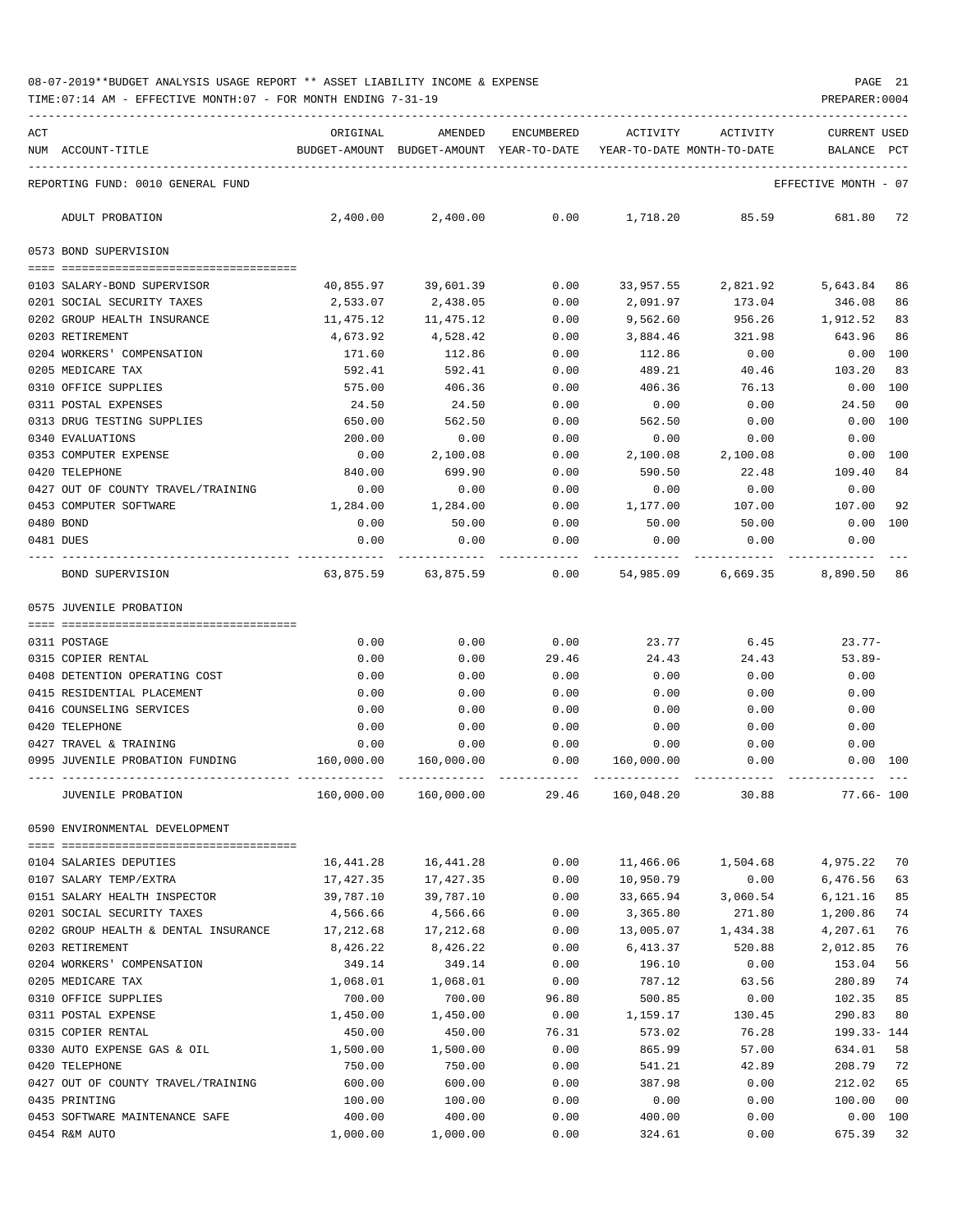TIME:07:14 AM - EFFECTIVE MONTH:07 - FOR MONTH ENDING 7-31-19 PREPARER:0004

| ACT | NUM ACCOUNT-TITLE                       | ORIGINAL   | AMENDED                                  | ENCUMBERED | ACTIVITY<br>YEAR-TO-DATE MONTH-TO-DATE | ACTIVITY           | <b>CURRENT USED</b>  |                |
|-----|-----------------------------------------|------------|------------------------------------------|------------|----------------------------------------|--------------------|----------------------|----------------|
|     |                                         |            | BUDGET-AMOUNT BUDGET-AMOUNT YEAR-TO-DATE |            |                                        |                    | BALANCE PCT          |                |
|     | REPORTING FUND: 0010 GENERAL FUND       |            |                                          |            |                                        |                    | EFFECTIVE MONTH - 07 |                |
|     | 0467 VISITING HEALTH INSPECTOR          | 300.00     | 300.00                                   | 0.00       | 0.00                                   | 0.00               | 300.00               | 00             |
|     | 0480 BOND                               | 302.56     | 401.56                                   | 0.00       | 299.56                                 | 0.00               | 102.00               | 75             |
|     | 0481 DUES                               | 160.00     | 61.00                                    | 0.00       | 0.00                                   | 0.00               | 61.00                | 0 <sub>0</sub> |
|     | 0487 AUTOMOBILE INSURANCE               | 350.00     | 350.00                                   | 0.00       | 183.00                                 | 0.00               | 167.00               | 52             |
|     | 0572 OFFICE EQUIPMENT                   | 500.00     | 500.00                                   | 0.00       | 235.19                                 | 0.00               | 264.81               | 47             |
|     | 0574 TECHNOLOGY                         | 0.00       | 0.00                                     | 0.00       | 0.00                                   | 0.00               | 0.00                 |                |
|     | 0575 AUTOMOBILE/PICKUP                  | 0.00       | 0.00                                     | 0.00       | 0.00                                   | 0.00               | 0.00                 |                |
|     | ENVIRONMENTAL DEVELOPMENT               | 113,841.00 | 113,841.00                               | 173.11     |                                        | 85,320.83 7,162.46 | 28,347.06            | 75             |
|     | 0591 FANNIN CO DEVELOPMENT SERV.        |            |                                          |            |                                        |                    |                      |                |
|     | 0110 SALARY FLOOD PLAIN ADMINISTRATOR   | 35,274.00  | 35,274.00                                | 0.00       | 28,490.49                              | 2,713.38           | 6,783.51             | 81             |
|     | 0201 SOCIAL SECURITY TAXES              | 2,186.99   | 2,186.99                                 | 0.00       | 1,627.42                               | 153.60             | 559.57               | 74             |
|     | 0202 GROUP HEALTH & DENTAL INSURANCE    | 11,475.12  | 11,475.12                                | 0.00       | 9,084.47                               | 956.26             | 2,390.65             | 79             |
|     | 0203 RETIREMENT                         | 4,035.35   | 4,035.35                                 | 0.00       | 3,258.12                               | 309.60             | 777.23               | 81             |
|     | 0204 WORKERS' COMPENSATION              | 148.15     | 148.15                                   | 0.00       | 93.70                                  | 0.00               | 54.45                | 63             |
|     | 0205 MEDICARE TAX                       | 511.47     | 511.47                                   | 0.00       | 380.58                                 | 35.92              | 130.89               | 74             |
|     | 0310 OFFICE SUPPLIES                    | 700.00     | 677.21                                   | 48.99      | 573.93                                 | 0.00               | 54.29                | 92             |
|     | 0311 POSTAL EXPENSE                     | 500.00     | 500.00                                   | 0.00       | 50.00                                  | 0.00               | 450.00               | 10             |
|     | 0330 AUTO EXPENSE GAS & OIL             | 1,500.00   | 1,500.00                                 | 0.00       | 290.84                                 | 167.83             | 1,209.16             | 19             |
|     | 0420 TELEPHONE                          | 750.00     | 750.00                                   | 0.00       | 444.46                                 | 42.89              | 305.54               | 59             |
|     | 0427 OUT OF COUNTY TRAVEL/TRAINING      | 2,000.00   | 2,000.00                                 | 0.00       | 15.00                                  | 0.00               | 1,985.00             | 01             |
|     | 0435 PRINTING                           | 100.00     | 100.00                                   | 0.00       | 0.00                                   | 0.00               | 100.00               | 0 <sub>0</sub> |
|     | 0453 SOFTWARE MAINTENANCE               | 0.00       | 0.00                                     | 0.00       | 0.00                                   | 0.00               | 0.00                 |                |
|     | 0454 R&M AUTO                           | 1,000.00   | 1,000.00                                 | 0.00       | 306.31                                 | 0.00               | 693.69               | 31             |
|     | 0480 BOND                               | 50.00      | 50.00                                    | 0.00       | 50.00                                  | 0.00               | 0.00                 | 100            |
|     | 0481 DUES                               | 0.00       | 0.00                                     | 0.00       | 0.00                                   | 0.00               | 0.00                 |                |
|     | 0487 AUTOMOBILE INSURANCE               | 225.00     | 192.38                                   | 0.00       | 0.00                                   | 0.00               | 192.38               | 0 <sub>0</sub> |
|     | 0572 OFFICE EQUIPMENT                   | 800.00     | 822.79                                   | 0.00       | 822.79                                 | 0.00               | 0.00                 | 100            |
|     | 0574 TECHNOLOGY                         | 2,100.00   | 2,132.62                                 | 0.00       | 2,132.62                               | 0.00               | 0.00                 | 100            |
|     | 0575 AUTOMOBILE                         | 22,500.00  | 22,500.00                                | 0.00       | 22,500.00                              | 0.00               | 0.00 100             |                |
|     | FANNIN CO DEVELOPMENT SERV.             | 85,856.08  | 85,856.08                                | 48.99      |                                        | 70,120.73 4,379.48 | 15,686.36            | 82             |
|     | 0640 COUNTY SERVICES                    |            |                                          |            |                                        |                    |                      |                |
|     | 0410 FANNIN CO. CHILDRENS CTR           | 7,000.00   | 7,000.00                                 | 0.00       | 7,000.00                               | 0.00               | 0.00 100             |                |
|     | 0411 FANNIN CO. WELFARE BOARD           | 6,000.00   | 6,000.00                                 | 0.00       | 6,000.00                               | 0.00               | 0.00                 | 100            |
|     | 0412 FANNIN CO. HISTORICAL SOC          | 4,500.00   | 4,500.00                                 | 0.00       | 4,500.00                               | 0.00               | 0.00 100             |                |
|     | 0413 TEXOMA COMMUNITY CENTER(M.H.M.R.)  | 22,500.00  | 22,500.00                                | 0.00       | 22,500.00                              | 22,500.00          | 0.00                 | 100            |
|     | 0414 FANNIN COUNTY CRISIS CENTER        | 5,000.00   | 5,000.00                                 | 0.00       | 5,000.00                               | 5,000.00           | 0.00                 | 100            |
|     | 0415 TAPS PUBLIC TRANSIT                | 5,000.00   | 5,000.00                                 | 0.00       | 5,000.00                               | 0.00               | 0.00                 | 100            |
|     | 0416 TRI-COUNTY SNAP                    | 2,103.00   | 2,103.00                                 | 0.00       | 2,103.00                               | 0.00               | 0.00                 | 100            |
|     | 0417 OPEN ARMS SHELTER                  | 0.00       | 0.00                                     | 0.00       | 0.00                                   | 0.00               | 0.00                 |                |
|     | 0418 FANNIN CO COMMUNITY MINISTRIES, IN | 0.00       | 0.00                                     | 0.00       | 0.00                                   | 0.00               | 0.00                 |                |
|     | 0440 UTILITIES ELECTRICITY              | 9,000.00   | 9,000.00                                 | 764.51     | 5,164.14                               | 694.08             | 3,071.35             | 66             |
|     | 0441 UTILITIES GAS                      | 2,200.00   | 2,200.00                                 | 0.00       | 1,521.30                               | 40.11              | 678.70               | 69             |
|     | 0442 UTILITIES WATER                    | 3,500.00   | 3,500.00                                 | 0.00       | 3,007.20                               | 302.77             | 492.80               | 86             |
|     | 0443 TRASH PICK-UP                      | 500.00     | 500.00                                   | 0.00       | 369.36                                 | 41.04              | 130.64               | 74             |
|     | 0450 R & M BUILDINGS (TDHS)             | 0.00       | 0.00                                     | 0.00       | 0.00                                   | 0.00               | 0.00                 |                |
|     | 0482 FIRE INSURANCE                     | 2,300.00   | 2,300.00                                 | 0.00       | 2,329.00                               | 0.00               | 29.00- 101           |                |
|     | 0493 DHS PARKING LOT                    | 0.00       | 0.00                                     | 0.00       | 0.00                                   | 0.00               | 0.00                 |                |
|     | 0575 LAKE FANNIN                        | 0.00       | 0.00                                     | 0.00       | 0.00                                   | 0.00               | 0.00                 |                |

---- ---------------------------------- ------------- ------------- ------------ ------------- ------------ ------------- ---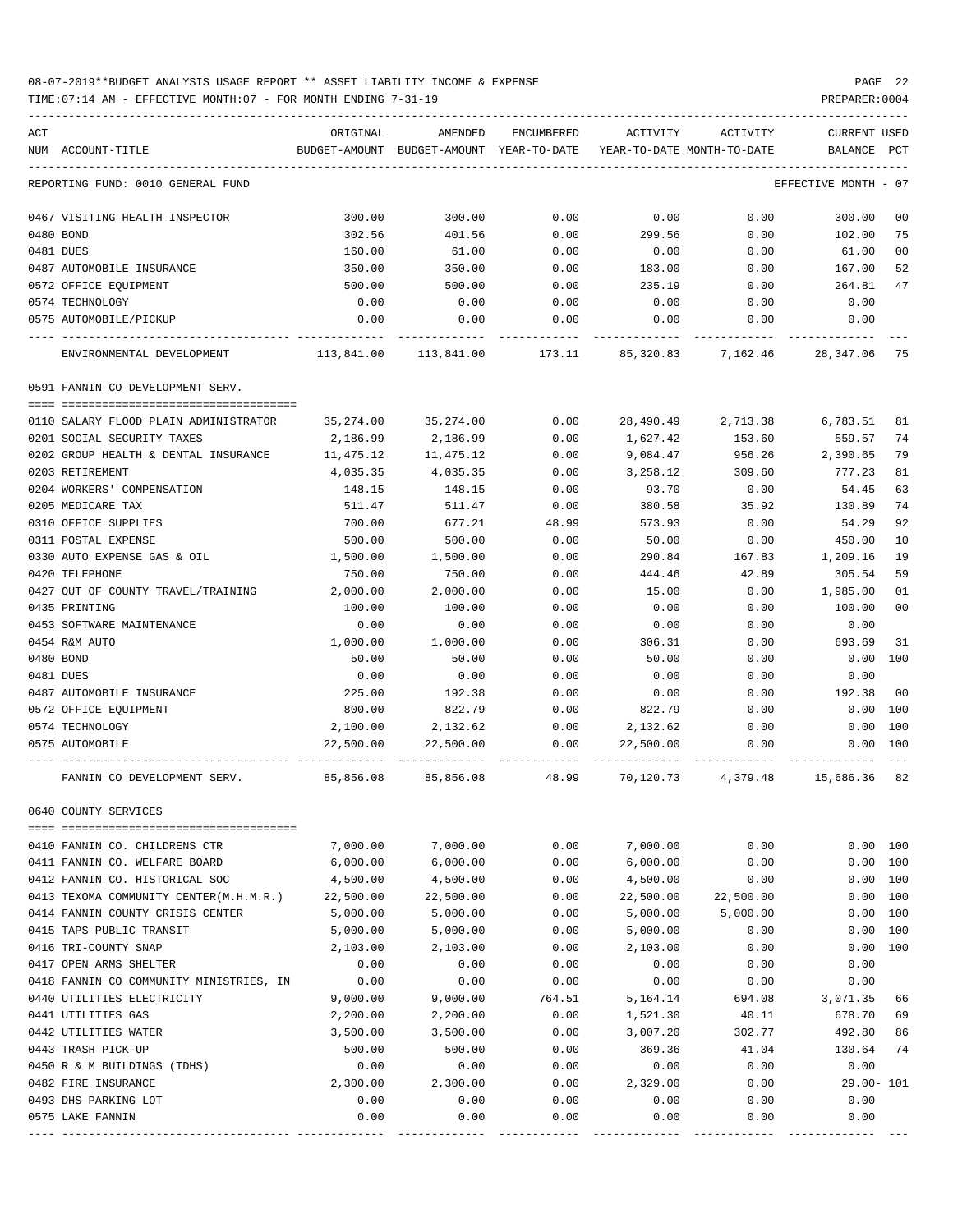| ACT<br>NUM ACCOUNT-TITLE                            | ORIGINAL              | AMENDED<br>BUDGET-AMOUNT BUDGET-AMOUNT YEAR-TO-DATE | ENCUMBERED            | ACTIVITY              | ACTIVITY<br>YEAR-TO-DATE MONTH-TO-DATE | <b>CURRENT USED</b><br>BALANCE | $_{\rm PCT}$   |
|-----------------------------------------------------|-----------------------|-----------------------------------------------------|-----------------------|-----------------------|----------------------------------------|--------------------------------|----------------|
|                                                     |                       |                                                     |                       |                       |                                        |                                |                |
| REPORTING FUND: 0010 GENERAL FUND                   |                       |                                                     |                       |                       |                                        | EFFECTIVE MONTH - 07           |                |
| COUNTY SERVICES                                     | 69,603.00             | 69,603.00                                           | 764.51                | 64,494.00             | 28,578.00                              | 4,344.49                       | 94             |
| 0641 HEALTH OFFICER                                 |                       |                                                     |                       |                       |                                        |                                |                |
| 0102 SALARY APPOINTED OFFICIAL                      | 2,400.00              | 2,400.00                                            | 0.00                  | 2,000.00              | 200.00                                 | 400.00                         | 83             |
| HEALTH OFFICER                                      | 2,400.00              | 2,400.00                                            | 0.00                  | 2,000.00              | 200.00                                 | 400.00                         | 83             |
| 0645 INDIGENT CARE                                  |                       |                                                     |                       |                       |                                        |                                |                |
|                                                     |                       |                                                     |                       |                       |                                        |                                |                |
| 0102 SALARY IHC DIRECTOR                            | 40,982.67             | 40,982.67                                           | 0.00                  | 34,677.72             | 3,152.52                               | 6,304.95                       | 85<br>70       |
| 0107 SALARY ASSISTANT<br>0201 SOCIAL SECURITY TAX   | 16,441.28<br>3,560.29 | 16,441.28<br>3,560.29                               | 0.00<br>0.00          | 11,466.06<br>2,805.87 | 1,504.68<br>282.62                     | 4,975.22<br>754.42             | 79             |
| 0202 GROUP HEALTH INSURANCE                         | 17,212.68             | 17,212.68                                           | 0.00                  | 13,005.21             | 1,434.40                               | 4,207.47                       | 76             |
| 0203 RETIREMENT                                     | 6,569.30              | 6,569.30                                            | 0.00                  | 5,275.46              | 531.38                                 | 1,293.84                       | 80             |
| 0204 WORKER'S COMP                                  | 241.18                | 241.18                                              | 0.00                  | 147.58                | 0.00                                   | 93.60                          | 61             |
| 0205 MEDICARE TAX                                   | 832.65                | 832.65                                              | 0.00                  | 656.23                | 66.10                                  | 176.42                         | 79             |
| 0210 TOTAL SALARY & BENEFITS                        | 85,840.05             | 85,840.05                                           | 0.00                  | 68,034.13             | 6,971.70                               | 17,805.92                      | $- - -$<br>79  |
| 0310 OFFICE SUPPLIES                                | 650.00                | 650.00                                              | 0.00                  | 151.19                | 0.00                                   | 498.81                         | 23             |
| 0311 POSTAL EXPENSE                                 | 275.00                | 275.00                                              | 0.00                  | 1.65                  | 1.65                                   | 273.35                         | 01             |
| 0330 BIDS & NOTICES                                 | 125.00                | 125.00                                              | 0.00                  | 0.00                  | 0.00                                   | 125.00                         | 0 <sub>0</sub> |
| 0353 COMPUTER EXPENSE                               | 12,708.00             | 12,708.00                                           | 0.00                  | 11,649.00             | 1,059.00                               | 1,059.00                       | 92             |
| 0390 SUBSCRIPTIONS                                  | 0.00                  | 0.00                                                | 0.00                  | 0.00                  | 0.00                                   | 0.00                           |                |
| 0399 SUBTOTAL OFFICE EXPENSE                        | 13,758.00             | 13,758.00                                           | 0.00                  | 11,801.84             | 1,060.65                               | 1,956.16                       | 86             |
| 0404 COBRA/INSURANCE                                | 0.00                  | 0.00                                                | 0.00                  | 0.00                  | 0.00                                   | 0.00                           |                |
| 0407 INELIGIBLE IHC EXPENSE                         | 0.00                  | 0.00                                                | 0.00                  | 0.00                  | 0.00                                   | 0.00                           |                |
| 0409 DIABETIC SUPPLIES                              | 4,000.00              | 4,000.00                                            | 0.00                  | 616.32                | 0.00                                   | 3,383.68                       | 15             |
| 0410 CERT. REG. NURSE ANES.                         | 1,000.00              | 1,000.00                                            | 0.00                  | 0.00                  | 0.00                                   | 1,000.00                       | 0 <sub>0</sub> |
| 0411 PHYSICIAN, NON-EMERGENCY                       | 15,000.00             | 15,000.00                                           | 0.00                  | 9,521.69              | 0.00                                   | 5,478.31                       | 63             |
| 0412 PRESCRIPTIONS, DRUGS                           | 20,000.00             | 20,000.00                                           | 0.00                  | 6,598.03              | 0.00                                   | 13,401.97                      | 33             |
| 0413 HOSPITAL, INPATIENT                            | 50,000.00             | 50,000.00                                           | 0.00                  | 9,868.71              | 0.00                                   | 40,131.29                      | 20             |
| 0414 HOSPITAL, OUTPATIENT<br>0415 LABORATORY/ X-RAY | 60,000.00             | 60,000.00                                           | 0.00                  | 46,843.36<br>268.50   | 0.00                                   | 13, 156. 64 78                 |                |
| 0416 SKILLED NURSING FACILITY                       | 4,000.00<br>0.00      | 4,000.00<br>0.00                                    | 0.00<br>0.00          | 0.00                  | 0.00<br>0.00                           | 3,731.50<br>0.00               | 07             |
| 0417 FAMILY PLANNING                                | 0.00                  | 0.00                                                | 0.00                  | 0.00                  | 0.00                                   | 0.00                           |                |
| 0418 FED. QUALIFIED HEALTH CENTER                   | 10,000.00             | 10,000.00                                           | 0.00                  | 1,677.42              | 0.00                                   | 8,322.58                       | 17             |
| 0419 COUNSELING SERVICE                             | 0.00                  | 0.00                                                | 0.00                  | 0.00                  | 0.00                                   | 0.00                           |                |
| 0420 RURAL HEALTH CLINIC                            | 0.00                  | 0.00                                                | 0.00                  | 0.00                  | 0.00                                   | 0.00                           |                |
| 0421 STATE HOSPITAL CONTRACTS                       | 0.00                  | 0.00                                                | 0.00                  | 0.00                  | 0.00                                   | 0.00                           |                |
| 0422 AMBULATORY SURGICAL CENTE                      | 1,000.00              | 1,000.00                                            | 0.00                  | 0.00                  | 0.00                                   | 1,000.00                       | 00             |
| 0423 MEDICAL EQUIP. PURCHASE                        | 1,000.00              | 1,000.00                                            | 0.00                  | 0.00                  | 0.00                                   | 1,000.00                       | 00             |
| 0425 TOTAL MEDICAL/IHC                              |                       |                                                     | 0.00                  | 75,394.03             | 0.00                                   | 90,605.97 45                   |                |
| 0427 OUT OF COUNTY TRAVEL/TRAINING                  | 365.00                | 365.00                                              | 0.00                  | 0.00                  | 0.00                                   | 365.00                         | 00             |
| 0435 PRINTING                                       | 0.00                  | 0.00                                                | 0.00                  | 0.00                  | 0.00                                   | 0.00                           |                |
| 0440 TELEPHONE                                      | 1,400.00              | 1,400.00                                            | 0.00                  | 1,034.00              | 85.78                                  | 366.00                         | 74             |
| 0441 DSL LINE                                       | 720.00                | 720.00                                              | 78.94                 | 591.70                | 35.94                                  | 49.36                          | 93             |
| 0499 SERVICES & OTHER CHARGES                       | 2,485.00              | -------------<br>2,485.00                           | ------------<br>78.94 | 1,625.70              | ----------------------------<br>121.72 | 780.36                         | 69             |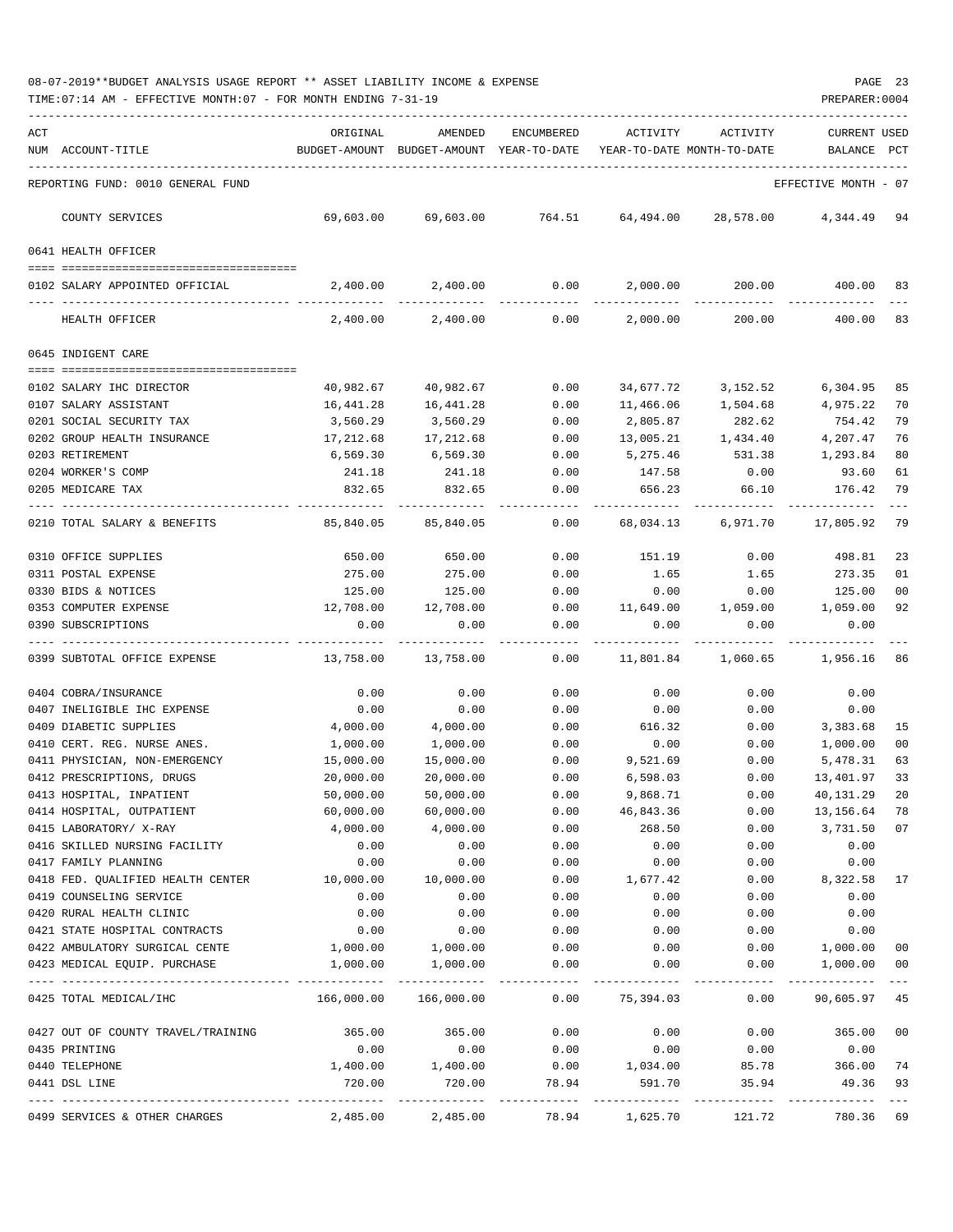| 08-07-2019**BUDGET ANALYSIS USAGE REPORT ** ASSET LIABILITY INCOME & EXPENSE |  |  |  |  |  | PAGE | 24 |
|------------------------------------------------------------------------------|--|--|--|--|--|------|----|
|                                                                              |  |  |  |  |  |      |    |

| ACT | NUM ACCOUNT-TITLE                                           | ORIGINAL             | AMENDED<br>BUDGET-AMOUNT BUDGET-AMOUNT YEAR-TO-DATE YEAR-TO-DATE MONTH-TO-DATE | <b>ENCUMBERED</b>     | ACTIVITY                  | ACTIVITY                 | <b>CURRENT USED</b><br>BALANCE PCT |          |
|-----|-------------------------------------------------------------|----------------------|--------------------------------------------------------------------------------|-----------------------|---------------------------|--------------------------|------------------------------------|----------|
|     | REPORTING FUND: 0010 GENERAL FUND                           |                      |                                                                                |                       |                           |                          | EFFECTIVE MONTH - 07               |          |
|     | 0574 TECHNOLOGY                                             | 0.00                 | 0.00                                                                           | 0.00                  | 0.00                      | 0.00                     | 0.00                               |          |
|     | 0599 CAPITAL OUTLAY                                         | 0.00                 | ---------<br>0.00                                                              | --------<br>0.00      | 0.00                      | 0.00                     | 0.00                               |          |
|     | INDIGENT CARE                                               | 268,083.05           | ------------<br>268,083.05                                                     | ------------<br>78.94 | ----------<br>156,855.70  | ------------<br>8,154.07 | 111,148.41                         | 59       |
|     | 0665 COUNTY AGENTS                                          |                      |                                                                                |                       |                           |                          |                                    |          |
|     |                                                             |                      |                                                                                |                       |                           |                          |                                    |          |
|     | 0105 SALARY SECRETARY                                       | 26,736.90            | 26,736.90                                                                      | 0.00                  | 22,623.48                 | 2,056.68                 | 4,113.42                           | 85       |
|     | 0107 REGULAR-TEMP. PART-TIME                                | 0.00                 | 0.00                                                                           | 0.00                  | 0.00                      | 0.00                     | 0.00                               |          |
|     | 0150 CO. AGENTS SALARIES                                    | 48,611.67            | 48,611.67                                                                      | 0.00                  | 41,640.72                 | 3,785.52                 | 6,970.95                           | 86       |
|     | 0201 SOCIAL SECURITY TAXES                                  | 4,746.01             | 4,746.01                                                                       | 0.00                  | 3,523.42                  | 316.12                   | 1,222.59                           | 74       |
|     | 0202 GROUP HEALTH & DENTAL INSURANCE                        | 11,475.12            | 11,475.12                                                                      | 0.00                  | 9,562.60                  | 956.26                   | 1,912.52                           | 83       |
|     | 0203 RETIREMENT                                             | 3,058.70             | 3,058.70                                                                       | 0.00                  | 2,587.77                  | 234.66                   | 470.93                             | 85       |
|     | 0204 WORKERS' COMPENSATION                                  | 112.30               | 112.30                                                                         | 0.00                  | 73.86                     | 0.00                     | 38.44                              | 66       |
|     | 0205 MEDICARE TAX                                           | 1,109.95             | 1,109.95                                                                       | 0.00                  | 823.90                    | 73.92                    | 286.05                             | 74       |
|     | 0310 OFFICE SUPPLIES                                        | 1,100.00             | 1,100.00                                                                       | 0.00                  | 897.50                    | 9.40                     | 202.50                             | 82       |
|     | 0311 POSTAL EXPENSE                                         | 300.00               | 300.00                                                                         | 0.00                  | 250.00                    | 0.00                     | 50.00                              | 83       |
|     | 0315 COPIER RENTAL                                          | 1,500.00<br>500.00   | 1,500.00<br>500.00                                                             | 127.45                | 1,111.70                  | 122.32                   | 260.85                             | 83       |
|     | 0335 PROGRAM SUPPLIES                                       |                      |                                                                                | 0.00                  | 0.00                      | 0.00                     | 500.00                             | 00       |
|     | 0420 TELEPHONE                                              | 1,800.00             | 1,800.00                                                                       | 0.00                  | 1,436.59                  | 127.12                   | 363.41                             | 80       |
|     | 0421 CELL PHONE ALLOWANCE                                   | 1,800.00             | 1,800.00                                                                       | 0.00                  | 1,500.00                  | 150.00                   | 300.00                             | 83<br>67 |
|     | 0422 CABLE INTERNET                                         | 672.00               | 672.00                                                                         | 59.15                 | 392.00                    | 0.00                     | 220.85                             |          |
|     | 0427 IN/OUT CO.TRAVEL/TRAINING-AG.                          | 4,000.00             | 4,000.00                                                                       | 0.00                  | 1,620.74                  | 1,272.13                 | 2,379.26                           | 41<br>73 |
|     | 0428 IN/OUT CO.TRAVEL/TRAINING-F.C.S.                       | 4,000.00<br>4,000.00 | 4,000.00<br>4,000.00                                                           | 0.00<br>0.00          | 2,920.98<br>2,299.28      | 472.12<br>1,513.34       | 1,079.02<br>1,700.72               | 57       |
|     | 0429 IN/OUT CO.TRAVEL/TRAINING-4-H<br>0572 OFFICE EQUIPMENT | 0.00                 | 0.00                                                                           |                       |                           |                          | 0.00                               |          |
|     |                                                             | 0.00                 |                                                                                | 0.00                  | 0.00                      | 0.00                     |                                    |          |
|     | 0574 TECHNOLOGY                                             |                      | 0.00                                                                           | 0.00                  | 0.00                      | 0.00                     | 0.00                               |          |
|     | COUNTY AGENTS                                               | 115,522.65           | 115,522.65                                                                     | 186.60                | 93,264.54                 | 11,089.59                | 22,071.51 81                       |          |
|     | 0696 DONATIONS & ALLOCATIONS                                |                      |                                                                                |                       |                           |                          |                                    |          |
|     | 0491 SOIL & WATER CONSERVATION                              | 1,000.00             | 1,000.00                                                                       | 0.00                  | 1,000.00                  | 0.00                     | $0.00$ 100                         |          |
|     | 0492 INDIGENT BURIAL                                        | 2,000.00             | 2,000.00                                                                       | 0.00                  | 1,500.00                  | 0.00                     | 500.00                             | 75       |
|     | 0494 FLOOD CONTROL SITE MAINTENANCE                         | 0.00                 | 0.00                                                                           | 0.00                  | 0.00                      | 0.00                     | 0.00                               |          |
|     | DONATIONS & ALLOCATIONS                                     | 3,000.00             | 3,000.00                                                                       | 0.00                  | 2,500.00                  | 0.00                     | 500.00                             | 83       |
|     |                                                             |                      |                                                                                |                       |                           |                          |                                    |          |
|     | 0999 ACCOUNTS PAYABLE                                       |                      |                                                                                |                       |                           |                          |                                    |          |
|     |                                                             |                      |                                                                                |                       |                           |                          |                                    |          |
|     | 0100 A/P CLEARING ACCOUNT                                   |                      |                                                                                |                       | 0.00                      | 0.00                     | 0.00                               |          |
|     | ACCOUNTS PAYABLE                                            |                      |                                                                                |                       | 0.00                      | 0.00                     | 0.00                               |          |
|     | GENERAL FUND                                                |                      |                                                                                |                       |                           |                          |                                    |          |
|     | INCOME TOTALS                                               |                      | 12,793,740.80    12,804,219.74                                                 |                       | 10,652,995.16             |                          | 247,380.30 2,151,224.58            | 83       |
|     | EXPENSE TOTALS                                              |                      | 12, 793, 740.80 12, 804, 219.74                                                |                       | 61, 355.46 9, 774, 417.29 | 969,859.35               | 2,968,446.99                       | 77       |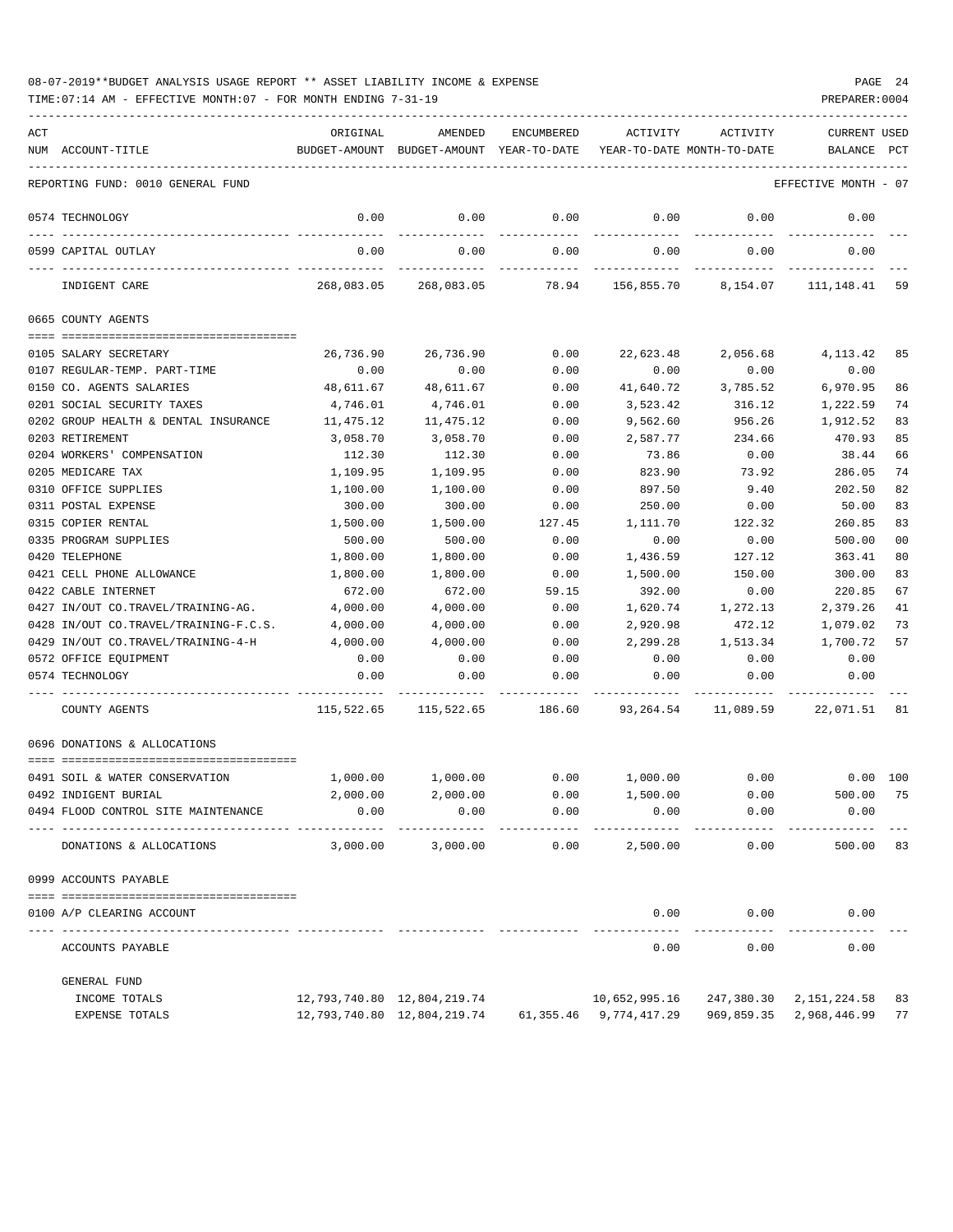|     | 08-07-2019**BUDGET ANALYSIS USAGE REPORT ** ASSET LIABILITY INCOME & EXPENSE<br>TIME: 07:14 AM - EFFECTIVE MONTH: 07 - FOR MONTH ENDING 7-31-19 |           |                                                     |            |                                        |                                      | PAGE 25<br>PREPARER: 0004            |    |
|-----|-------------------------------------------------------------------------------------------------------------------------------------------------|-----------|-----------------------------------------------------|------------|----------------------------------------|--------------------------------------|--------------------------------------|----|
| ACT | NUM ACCOUNT-TITLE                                                                                                                               | ORIGINAL  | AMENDED<br>BUDGET-AMOUNT BUDGET-AMOUNT YEAR-TO-DATE | ENCUMBERED | ACTIVITY<br>YEAR-TO-DATE MONTH-TO-DATE | ACTIVITY                             | <b>CURRENT USED</b><br>BALANCE PCT   |    |
|     | ----------------------------------<br>REPORTING FUND: 0011 COURTHOUSE SECURITY                                                                  |           |                                                     |            |                                        |                                      | EFFECTIVE MONTH - 07                 |    |
|     | 0100 PAYROLL                                                                                                                                    |           |                                                     |            |                                        |                                      |                                      |    |
|     | 0100 PAYROLL                                                                                                                                    |           |                                                     |            | 0.00                                   | 0.00                                 | 0.00                                 |    |
|     | ---- ----<br>PAYROLL                                                                                                                            |           |                                                     |            | 0.00                                   | -------<br>0.00                      | 0.00                                 |    |
|     | 0102 A/P CLEARING                                                                                                                               |           |                                                     |            |                                        |                                      |                                      |    |
|     | 0100 A/P CLEARING                                                                                                                               |           |                                                     |            | 0.00                                   | 0.00                                 | 0.00                                 |    |
|     | A/P CLEARING                                                                                                                                    |           |                                                     |            | 0.00                                   | 0.00                                 | 0.00                                 |    |
|     | 0103 CASH                                                                                                                                       |           |                                                     |            |                                        |                                      |                                      |    |
|     | 0100 C.H. SECURITY-COMBINED FUNDS CKING                                                                                                         |           |                                                     |            |                                        |                                      | 21, 288.16 - 438.06 107, 127.45      |    |
|     | CASH                                                                                                                                            |           |                                                     |            |                                        | ------------<br>$21,288.16 - 438.06$ | . <u>.</u><br>107,127.45             |    |
|     | 0120 RECEIVABLES                                                                                                                                |           |                                                     |            |                                        |                                      |                                      |    |
|     | 0313 DUE FROM OTHER FUNDS                                                                                                                       |           |                                                     |            | 0.00                                   |                                      | $0.00$ 1,125.43                      |    |
|     | RECEIVABLES                                                                                                                                     |           |                                                     |            | 0.00                                   | ---------                            | .<br>$0.00$ 1,125.43                 |    |
|     | 0200 SYSTEM ADDED LIABILITY DEPARTMENT                                                                                                          |           |                                                     |            |                                        |                                      |                                      |    |
|     | 0910 SYSTEM ADDED LIABILITY LINE-ITEM                                                                                                           |           |                                                     |            | 0.00                                   | 0.00                                 | 0.00                                 |    |
|     | SYSTEM ADDED LIABILITY DEPARTMENT                                                                                                               |           |                                                     |            | 0.00                                   | 0.00                                 | 0.00                                 |    |
|     | 0271 EQUITY ACCOUNT                                                                                                                             |           |                                                     |            |                                        |                                      |                                      |    |
|     | 0200 EQUITY ACCOUNT                                                                                                                             |           |                                                     |            |                                        |                                      | $0.00$ $0.00$ $129,541.04$           |    |
|     | EQUITY ACCOUNT                                                                                                                                  |           |                                                     |            | 0.00                                   |                                      | $0.00$ 129,541.04                    |    |
|     | 0300 CASH                                                                                                                                       |           |                                                     |            |                                        |                                      |                                      |    |
|     | 0111 BEGINNING CASH BALANCE                                                                                                                     |           | 68,984.00 68,984.00                                 |            |                                        |                                      | $0.00$ $0.00$ $68,984.00$ 00         |    |
|     | CASH                                                                                                                                            | 68,984.00 | 68,984.00                                           | 0.00       | --------------<br>0.00                 | -----------                          | -------------<br>$0.00$ 68,984.00 00 |    |
|     | 0340 FEES OF OFFICE                                                                                                                             |           |                                                     |            |                                        |                                      |                                      |    |
|     | 0600 COUNTY CLERK FEES                                                                                                                          | 7,000.00  | 7,000.00                                            |            |                                        | 2,943.57 0.00                        | 4,056.43                             | 42 |
|     | 0650 DISTRICT CLERK FEES                                                                                                                        | 2,200.00  | 2,200.00                                            |            |                                        | 2, 141.59 413.55                     | 58.41                                | 97 |
|     | 0651 JUSTICE OF PEACE FEES                                                                                                                      | 2,100.00  | 2,100.00<br>-------------                           |            | 1,087.28<br>_____________              | 0.00                                 | 1,012.72                             | 52 |
|     | FEES OF OFFICE                                                                                                                                  |           | $11,300.00$ $11,300.00$ 0.00                        |            | 6,172.44                               | 413.55                               | 5,127.56                             | 55 |
|     | 0360 INTEREST EARNINGS                                                                                                                          |           |                                                     |            |                                        |                                      |                                      |    |
|     | 0100 INTEREST EARNINGS                                                                                                                          | 0.00      | 0.00<br>$- - - - -$                                 |            |                                        | ------------                         | 199.20 24.51 199.20+                 |    |
|     | INTEREST EARNINGS                                                                                                                               | 0.00      | 0.00                                                | 0.00       | 199.20                                 | 24.51                                | 199.20+                              |    |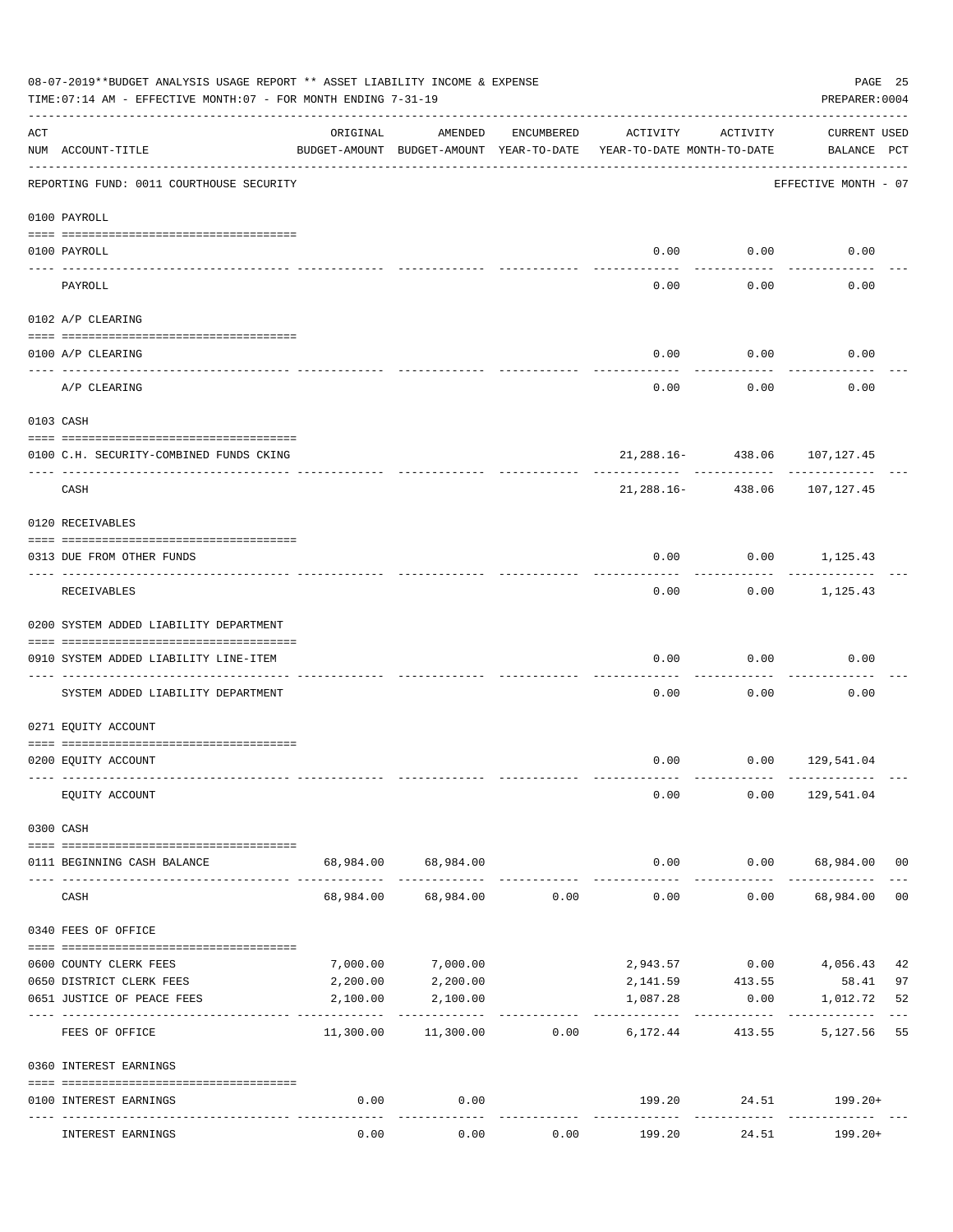|     | 08-07-2019**BUDGET ANALYSIS USAGE REPORT ** ASSET LIABILITY INCOME & EXPENSE<br>TIME: 07:14 AM - EFFECTIVE MONTH: 07 - FOR MONTH ENDING 7-31-19 |                                                                     |                                                                  |            |           |                              | PREPARER: 0004               | PAGE 26 |
|-----|-------------------------------------------------------------------------------------------------------------------------------------------------|---------------------------------------------------------------------|------------------------------------------------------------------|------------|-----------|------------------------------|------------------------------|---------|
| ACT |                                                                                                                                                 | ORIGINAL                                                            | AMENDED                                                          | ENCUMBERED | ACTIVITY  | ACTIVITY                     | <b>CURRENT USED</b>          |         |
|     | NUM ACCOUNT-TITLE                                                                                                                               | BUDGET-AMOUNT BUDGET-AMOUNT YEAR-TO-DATE YEAR-TO-DATE MONTH-TO-DATE |                                                                  |            |           |                              | BALANCE PCT                  |         |
|     | REPORTING FUND: 0011 COURTHOUSE SECURITY                                                                                                        |                                                                     |                                                                  |            |           |                              | EFFECTIVE MONTH - 07         |         |
|     | 0435 COURTHOUSE SECURITY PART TIME                                                                                                              |                                                                     |                                                                  |            |           |                              |                              |         |
|     | 0107 PART TIME                                                                                                                                  |                                                                     | $35,500.00$ $35,500.00$ $0.00$ 0.00 0.00 35,500.00 00            |            |           |                              |                              |         |
|     | COURTHOUSE SECURITY PART TIME $35,500.00$ $35,500.00$ 0.00 0.00 0.00 0.00 35,500.00 00                                                          |                                                                     |                                                                  |            |           |                              | _____________                |         |
|     | 0510 COURTHOUSE SECURITY EQUIP                                                                                                                  |                                                                     |                                                                  |            |           |                              |                              |         |
|     | 0571 EQUIPMENT                                                                                                                                  |                                                                     | $44,784.00$ $44,784.00$ $0.00$ $27,659.80$ $0.00$ $17,124.20$ 62 |            |           |                              |                              |         |
|     | COURTHOUSE SECURITY EQUIP 44,784.00 44,784.00 0.00 27,659.80 0.00 17,124.20 62                                                                  |                                                                     |                                                                  |            |           | -------------- ------------- | _____________                |         |
|     | 0560 BAILIFF                                                                                                                                    |                                                                     |                                                                  |            |           |                              |                              |         |
|     |                                                                                                                                                 |                                                                     |                                                                  |            |           |                              |                              |         |
|     | 0130 SALARY/BAILIFF                                                                                                                             | 0.00                                                                | 0.00                                                             | 0.00       | 0.00      |                              | 0.00<br>0.00                 |         |
|     | 0201 SOCIAL SECURITY                                                                                                                            | 0.00                                                                | 0.00                                                             | 0.00       | 0.00      | 0.00                         | 0.00                         |         |
|     | 0203 RETIREMENT                                                                                                                                 | 0.00                                                                | 0.00                                                             | 0.00       | 0.00      | 0.00                         | 0.00                         |         |
|     | 0204 WORKER'S COMPENSATION                                                                                                                      | 0.00                                                                | 0.00                                                             | 0.00       | 0.00      | 0.00                         | 0.00                         |         |
|     | 0205 MEDICARE                                                                                                                                   | 0.00                                                                | 0.00                                                             | 0.00       |           | $0.00$ 0.00                  | 0.00                         |         |
|     | 0427 BAILIFF CONT.ED./OUT OF COUNTY                                                                                                             | 0.00                                                                | 0.00                                                             | 0.00       | 0.00      | 0.00                         | 0.00                         |         |
|     | BAILIFF                                                                                                                                         | 0.00                                                                | 0.00                                                             | 0.00       | 0.00      | 0.00                         | 0.00                         |         |
|     | COURTHOUSE SECURITY                                                                                                                             |                                                                     |                                                                  |            |           |                              |                              |         |
|     | INCOME TOTALS                                                                                                                                   |                                                                     | 80,284.00 80,284.00                                              |            |           |                              | 6,371.64 438.06 73,912.36 08 |         |
|     | <b>EXPENSE TOTALS</b>                                                                                                                           | 80,284.00                                                           | 80,284.00                                                        | 0.00       | 27,659.80 | 0.00                         | 52,624.20                    | 34      |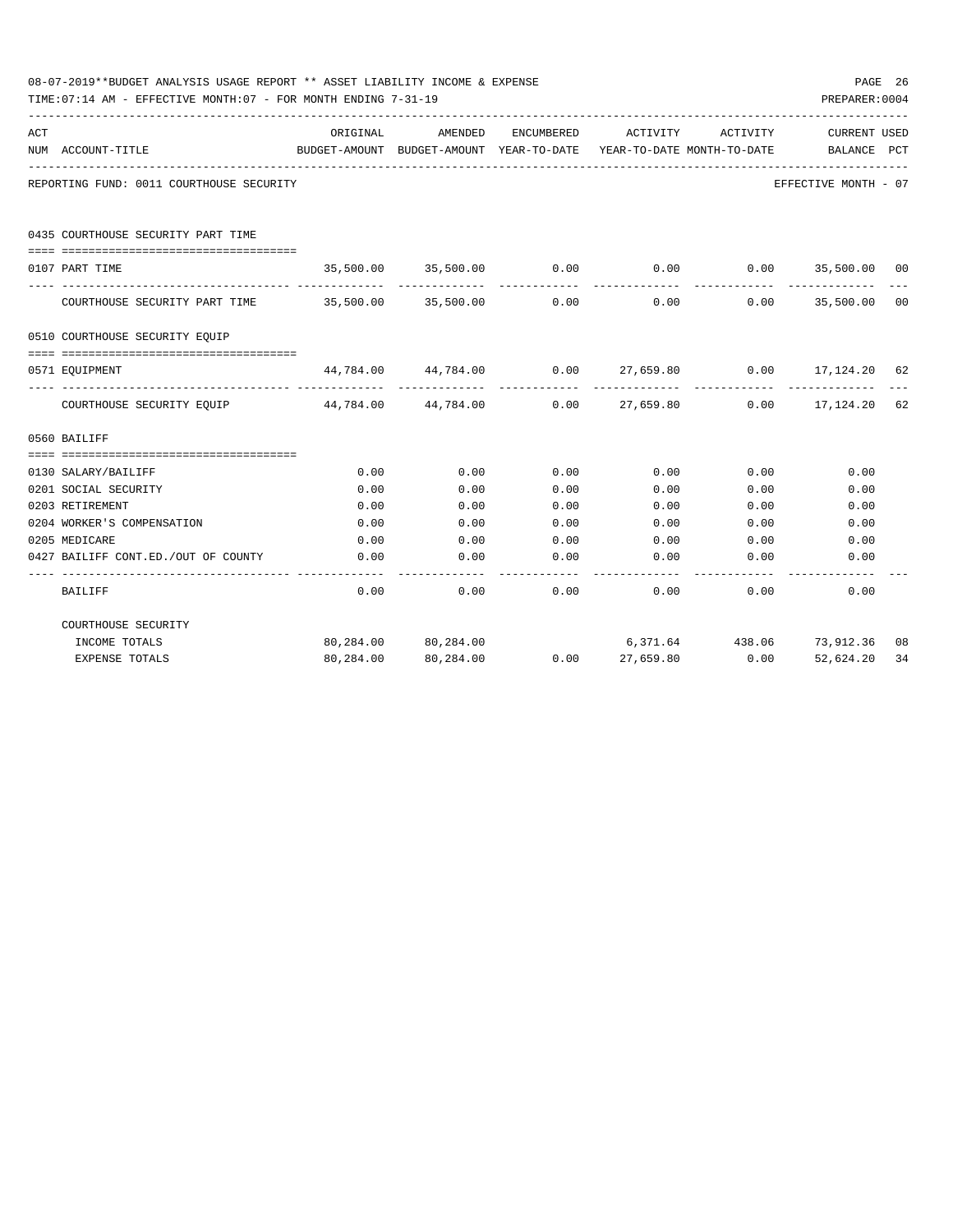|     | 08-07-2019**BUDGET ANALYSIS USAGE REPORT ** ASSET LIABILITY INCOME & EXPENSE<br>TIME: 07:14 AM - EFFECTIVE MONTH: 07 - FOR MONTH ENDING 7-31-19 |                                                      |                        |                   |                                        |                                                    | PAGE 27<br>PREPARER: 0004          |                |
|-----|-------------------------------------------------------------------------------------------------------------------------------------------------|------------------------------------------------------|------------------------|-------------------|----------------------------------------|----------------------------------------------------|------------------------------------|----------------|
| ACT | NUM ACCOUNT-TITLE                                                                                                                               | ORIGINAL<br>BUDGET-AMOUNT BUDGET-AMOUNT YEAR-TO-DATE | AMENDED                | ENCUMBERED        | ACTIVITY<br>YEAR-TO-DATE MONTH-TO-DATE | ACTIVITY                                           | <b>CURRENT USED</b><br>BALANCE PCT |                |
|     | REPORTING FUND: 0012 CO.CLK.VITAL STAT.FEE                                                                                                      |                                                      |                        |                   |                                        |                                                    | EFFECTIVE MONTH - 07               |                |
|     | 0102 A/P CLEARING                                                                                                                               |                                                      |                        |                   |                                        |                                                    |                                    |                |
|     | 0100 A/P CLEARING                                                                                                                               |                                                      |                        |                   | 0.00                                   | 0.00                                               | 0.00                               |                |
|     | ---- ----------<br>A/P CLEARING                                                                                                                 |                                                      |                        |                   | 0.00                                   | 0.00                                               | 0.00                               |                |
|     | 0103 CASH                                                                                                                                       |                                                      |                        |                   |                                        |                                                    |                                    |                |
|     | 0100 CO.CLK.VITAL STAT.-COMB.FUNDS CKIN                                                                                                         |                                                      |                        |                   |                                        | 2,991.67- 1,122.42- 2,768.00                       |                                    |                |
|     | CASH                                                                                                                                            |                                                      |                        |                   |                                        | $2,991.67 - 1,122.42 - 2,768.00$                   |                                    |                |
|     | 0120 RECEIVABLES                                                                                                                                |                                                      |                        |                   |                                        |                                                    |                                    |                |
|     | 0313 DUE FROM OTHER FUNDS                                                                                                                       |                                                      |                        |                   | 0.00                                   | 0.00                                               | 84.00                              |                |
|     | RECEIVABLES                                                                                                                                     |                                                      |                        |                   | 0.00                                   | 0.00                                               | 84.00                              |                |
|     | 0200 SYSTEM ADDED LIABILITY DEPARTMENT                                                                                                          |                                                      |                        |                   |                                        |                                                    |                                    |                |
|     | 0910 SYSTEM ADDED LIABILITY LINE-ITEM                                                                                                           |                                                      |                        |                   | 0.00                                   | 0.00                                               | 0.00                               |                |
|     | SYSTEM ADDED LIABILITY DEPARTMENT                                                                                                               |                                                      |                        |                   | 0.00                                   | 0.00                                               | 0.00                               |                |
|     | 0271 EQUITY ACCOUNT                                                                                                                             |                                                      |                        |                   |                                        |                                                    |                                    |                |
|     | 0200 EQUITY ACCOUNT                                                                                                                             |                                                      |                        |                   | 0.00                                   | 0.00                                               | 5,843.67                           |                |
|     | EQUITY ACCOUNT                                                                                                                                  |                                                      |                        |                   | 0.00                                   | 0.00                                               | 5,843.67                           |                |
|     | 0300 CASH                                                                                                                                       |                                                      |                        |                   |                                        |                                                    |                                    |                |
|     | 0112 BEGINNING CASH BALANCE                                                                                                                     |                                                      | 3,500.00 3,500.00      |                   | 0.00                                   | $0.00$ 3,500.00                                    |                                    | 0 <sup>0</sup> |
|     | CASH                                                                                                                                            |                                                      | 3,500.00 3,500.00 0.00 |                   | 0.00                                   | 0.00                                               | 3,500.00                           | 0 <sub>0</sub> |
|     | 0360 INTEREST EARNINGS                                                                                                                          |                                                      |                        |                   |                                        |                                                    |                                    |                |
|     | 0100 INTEREST EARNINGS                                                                                                                          | 0.00                                                 | 0.00                   |                   | 7.95                                   | 0.93                                               | $7.95+$                            |                |
|     | INTEREST EARNINGS                                                                                                                               | 0.00                                                 | .<br>0.00              | 0.00              | -------------<br>7.95                  | ------------<br>0.93                               | $7.95+$                            |                |
|     | 0370 MISCELLANEOUS INCOME                                                                                                                       |                                                      |                        |                   |                                        |                                                    |                                    |                |
|     | 0134 CO. CLK. VITAL STAT. FEE                                                                                                                   | 500.00                                               | 500.00                 |                   | 308.00                                 |                                                    | $0.00$ 192.00                      | 62             |
|     | MISCELLANEOUS INCOME                                                                                                                            | 500.00                                               | 500.00                 | 0.00              | 308.00                                 | 0.00                                               | 192.00                             | 62             |
|     | 0403 CO.CLK. VITAL STATS.                                                                                                                       |                                                      |                        |                   |                                        |                                                    |                                    |                |
|     | 0310 OFFICE SUPPLIES                                                                                                                            |                                                      |                        |                   |                                        | 3,000.00 2,830.72 0.00 2,037.66 1,123.35 793.06 72 |                                    |                |
|     | 0427 OUT OF COUNTY TRAVEL                                                                                                                       | 1,000.00                                             |                        |                   |                                        | $1,169.28$ $0.00$ $1,269.96$ $0.00$ $100.68$ $109$ |                                    |                |
|     | 0574 COMPUTER EQUIPMENT                                                                                                                         | 0.00                                                 | 0.00<br>----------     | 0.00<br>--------- | 0.00<br>----------                     | 0.00<br>.                                          | 0.00<br>----------                 |                |
|     | CO.CLK. VITAL STATS.                                                                                                                            | 4,000.00                                             | 4,000.00               | 0.00              |                                        | 3,307.62 1,123.35                                  | 692.38 83                          |                |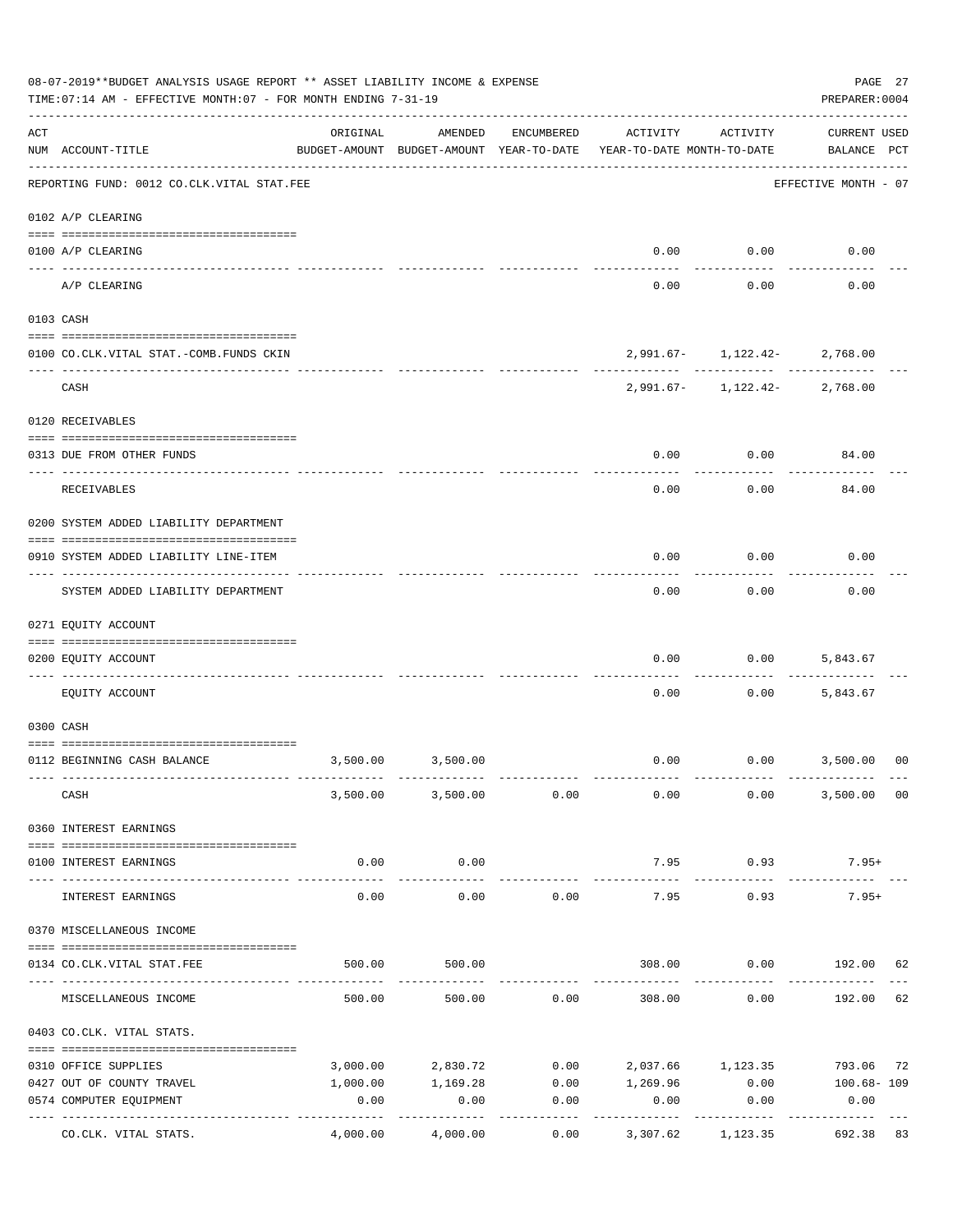| 08-07-2019**BUDGET ANALYSIS USAGE REPORT ** ASSET LIABILITY INCOME & EXPENSE<br>TIME: 07:14 AM - EFFECTIVE MONTH: 07 - FOR MONTH ENDING 7-31-19 |                           |                          |                            |                    |                                        | PREPARER: 0004                 | PAGE 28    |
|-------------------------------------------------------------------------------------------------------------------------------------------------|---------------------------|--------------------------|----------------------------|--------------------|----------------------------------------|--------------------------------|------------|
| ACT<br>NUM<br>ACCOUNT-TITLE                                                                                                                     | ORIGINAL<br>BUDGET-AMOUNT | AMENDED<br>BUDGET-AMOUNT | ENCUMBERED<br>YEAR-TO-DATE | ACTIVITY           | ACTIVITY<br>YEAR-TO-DATE MONTH-TO-DATE | <b>CURRENT USED</b><br>BALANCE | <b>PCT</b> |
| REPORTING FUND: 0012 CO.CLK.VITAL STAT.FEE                                                                                                      |                           |                          |                            |                    |                                        | EFFECTIVE MONTH - 07           |            |
| CO. CLK. VITAL STAT. FEE<br>INCOME TOTALS<br><b>EXPENSE TOTALS</b>                                                                              | 4,000.00<br>4,000.00      | 4,000.00<br>4,000.00     | 0.00                       | 315.95<br>3,307.62 | 0.93<br>1,123.35                       | 3,684.05<br>692.38             | 08<br>83   |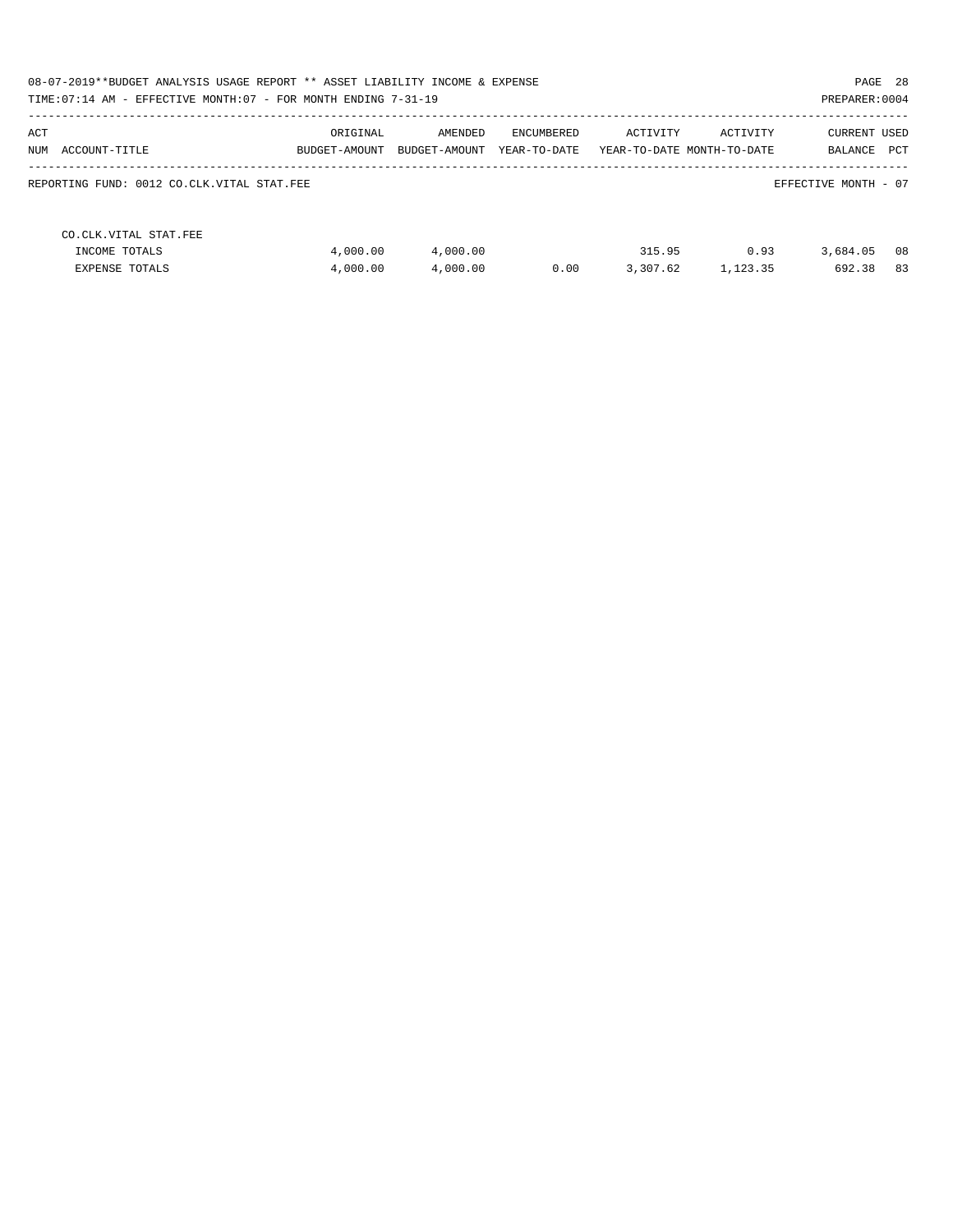|     | 08-07-2019**BUDGET ANALYSIS USAGE REPORT ** ASSET LIABILITY INCOME & EXPENSE<br>TIME: 07:14 AM - EFFECTIVE MONTH: 07 - FOR MONTH ENDING 7-31-19 |                      |                                                     |            |                     |                                        | PAGE 29<br>PREPARER: 0004                 |
|-----|-------------------------------------------------------------------------------------------------------------------------------------------------|----------------------|-----------------------------------------------------|------------|---------------------|----------------------------------------|-------------------------------------------|
| ACT | NUM ACCOUNT-TITLE                                                                                                                               | ORIGINAL             | AMENDED<br>BUDGET-AMOUNT BUDGET-AMOUNT YEAR-TO-DATE | ENCUMBERED | ACTIVITY            | ACTIVITY<br>YEAR-TO-DATE MONTH-TO-DATE | <b>CURRENT USED</b><br>BALANCE PCT        |
|     | REPORTING FUND: 0013 BAIL BONDS TRUST FUND                                                                                                      |                      |                                                     |            |                     |                                        | EFFECTIVE MONTH - 07                      |
|     | 0102 A/P CLEARING                                                                                                                               |                      |                                                     |            |                     |                                        |                                           |
|     | 0100 A/P CLEARING<br>---- ---------                                                                                                             |                      |                                                     |            | 0.00                | 0.00                                   | 0.00                                      |
|     | A/P CLEARING                                                                                                                                    |                      |                                                     |            | 0.00                | 0.00                                   | 0.00                                      |
|     | 0103 CASH                                                                                                                                       |                      |                                                     |            |                     |                                        |                                           |
|     | 0113 SURETY BAIL BOND FEE                                                                                                                       |                      |                                                     |            |                     |                                        | 1,125.00 1,125.00 6,045.00                |
|     |                                                                                                                                                 |                      |                                                     |            |                     | ----------                             |                                           |
|     | CASH                                                                                                                                            |                      |                                                     |            |                     |                                        | 1,125.00 1,125.00 6,045.00                |
|     | 0207 DUE TO FUND                                                                                                                                |                      |                                                     |            |                     |                                        |                                           |
|     | 0097 DUE TO OTHER GOVERNMENTS                                                                                                                   |                      |                                                     |            | 0.00                | 0.00                                   | 5,100.00                                  |
|     | DUE TO FUND                                                                                                                                     |                      |                                                     |            | 0.00                | 0.00                                   | 5,100.00                                  |
|     | 0271 EQUITY ACCOUNT                                                                                                                             |                      |                                                     |            |                     |                                        |                                           |
|     | 0200 EQUITY ACCOUNT                                                                                                                             |                      |                                                     |            | 0.00                | 0.00                                   | 180.00-                                   |
|     | EQUITY ACCOUNT                                                                                                                                  |                      |                                                     |            | 0.00                | 0.00                                   | 180.00-                                   |
|     | 0300 CASH                                                                                                                                       |                      |                                                     |            |                     |                                        |                                           |
|     | 0113 BEGINNING CASH BALANCE                                                                                                                     | 0.00                 | 0.00                                                |            | 0.00                | 0.00                                   | 0.00                                      |
|     | CASH                                                                                                                                            | 0.00                 | 0.00                                                | 0.00       | 0.00                | 0.00                                   | 0.00                                      |
|     | 0345 BONDS                                                                                                                                      |                      |                                                     |            |                     |                                        |                                           |
|     | 0113 SURETY BAIL BOND FEE                                                                                                                       | 4,000.00             | 4,000.00                                            |            |                     |                                        | 6,300.00 1,125.00 2,300.00+ 158           |
|     | <b>BONDS</b>                                                                                                                                    |                      | 4,000.00 4,000.00                                   |            |                     |                                        | $0.00$ 6,300.00 1,125.00 2,300.00+158     |
|     | 0370 MISCELLANEOUS                                                                                                                              |                      |                                                     |            |                     |                                        |                                           |
|     | 0130 REFUNDS & MISCELLANEOUS                                                                                                                    | 0.00                 | 0.00                                                |            | 0.00                | 0.00                                   | 0.00                                      |
|     | 0132 TEMPORARY BOND SECURITY                                                                                                                    | 0.00                 | 0.00                                                |            | 0.00                | 0.00                                   | 0.00                                      |
|     | MISCELLANEOUS                                                                                                                                   | 0.00                 | ----------<br>0.00                                  | 0.00       | -----------<br>0.00 | ---------<br>0.00                      | 0.00                                      |
|     | 0498 BAIL BOND FEE EXPENSE                                                                                                                      |                      |                                                     |            |                     |                                        |                                           |
|     | 0489 10% TO STATE COMPTROLLER                                                                                                                   |                      | 4,000.00 4,000.00                                   |            |                     |                                        | $0.00$ $5,175.00$ $0.00$ $1,175.00$ $129$ |
|     | BAIL BOND FEE EXPENSE                                                                                                                           | 4,000.00             | 4,000.00                                            | 0.00       |                     | 5,175.00 0.00                          | 1,175.00- 129                             |
|     | BAIL BONDS TRUST FUND                                                                                                                           |                      |                                                     |            |                     |                                        |                                           |
|     | INCOME TOTALS<br>EXPENSE TOTALS                                                                                                                 | 4,000.00<br>4,000.00 | 4,000.00<br>4,000.00                                | 0.00       | 5,175.00            | 6,300.00 1,125.00<br>0.00              | 2,300.00+ 158<br>1,175.00- 129            |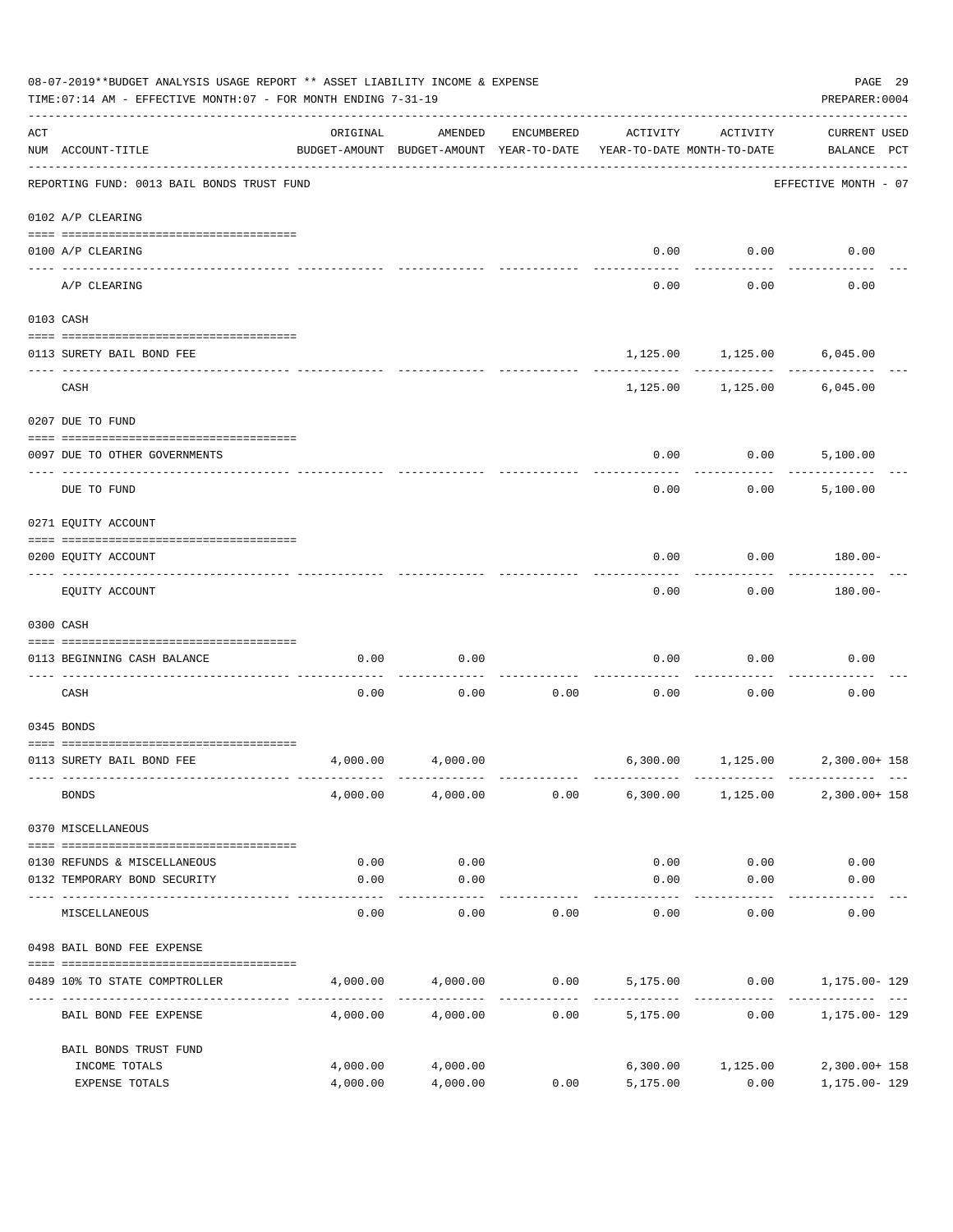|     | 08-07-2019**BUDGET ANALYSIS USAGE REPORT ** ASSET LIABILITY INCOME & EXPENSE<br>TIME: 07:14 AM - EFFECTIVE MONTH: 07 - FOR MONTH ENDING 7-31-19 |                           |                                                                                |                |                 |              | PAGE 30<br>PREPARER: 0004          |                         |
|-----|-------------------------------------------------------------------------------------------------------------------------------------------------|---------------------------|--------------------------------------------------------------------------------|----------------|-----------------|--------------|------------------------------------|-------------------------|
| ACT | NUM ACCOUNT-TITLE                                                                                                                               | ORIGINAL                  | AMENDED<br>BUDGET-AMOUNT BUDGET-AMOUNT YEAR-TO-DATE YEAR-TO-DATE MONTH-TO-DATE | ENCUMBERED     | ACTIVITY        | ACTIVITY     | <b>CURRENT USED</b><br>BALANCE PCT |                         |
|     | REPORTING FUND: 0014 JUSTICE CT. BLDG. SECURITY                                                                                                 |                           |                                                                                |                |                 |              | EFFECTIVE MONTH - 07               |                         |
|     | 0102 A/P CLEARING                                                                                                                               |                           |                                                                                |                |                 |              |                                    |                         |
|     | 0100 A/P CLEARING                                                                                                                               |                           |                                                                                |                | 0.00            | 0.00         | 0.00                               |                         |
|     | A/P CLEARING                                                                                                                                    |                           |                                                                                |                | 0.00            | 0.00         | 0.00                               |                         |
|     | 0103 CASH                                                                                                                                       |                           |                                                                                |                |                 |              |                                    |                         |
|     | 0100 JUST.CT.BLDG.SEC.-COMB.FUNDS CKING                                                                                                         |                           |                                                                                |                | 362.45          |              | $0.00$ 17,495.28                   |                         |
|     | ---------------------------------                                                                                                               |                           |                                                                                |                |                 |              |                                    |                         |
|     | CASH                                                                                                                                            |                           |                                                                                |                | 362.45          | 0.00         | 17,495.28                          |                         |
|     | 0120 RECEIVABLES                                                                                                                                |                           |                                                                                |                |                 |              |                                    |                         |
|     | 0313 DUE FROM OTHER FUNDS                                                                                                                       |                           |                                                                                |                | 0.00            | 0.00         | 66.77                              |                         |
|     |                                                                                                                                                 |                           |                                                                                |                |                 |              |                                    |                         |
|     | RECEIVABLES                                                                                                                                     |                           |                                                                                |                | 0.00            | 0.00         | 66.77                              |                         |
|     | 0200 SYSTEM ADDED LIABILITY DEPT.                                                                                                               |                           |                                                                                |                |                 |              |                                    |                         |
|     | 0910 SYSTEM ADDED LIABILITY LINE-ITEM                                                                                                           |                           |                                                                                |                | 0.00            | 0.00         | 0.00                               |                         |
|     | SYSTEM ADDED LIABILITY DEPT.                                                                                                                    |                           |                                                                                |                | 0.00            | 0.00         | 0.00                               |                         |
|     | 0271 EQUITY ACCOUNT                                                                                                                             |                           |                                                                                |                |                 |              |                                    |                         |
|     | 0200 EQUITY ACCOUNT                                                                                                                             |                           |                                                                                |                | 0.00            | 0.00         | 17,199.60                          |                         |
|     | ----- ----------<br>EOUITY ACCOUNT                                                                                                              |                           |                                                                                |                | 0.00            | 0.00         | ---------<br>17,199.60             |                         |
|     | 0300 CASH                                                                                                                                       |                           |                                                                                |                |                 |              |                                    |                         |
|     |                                                                                                                                                 |                           |                                                                                |                |                 |              |                                    |                         |
|     | 0114 BEGINNING CASH                                                                                                                             | 2,850.00                  | 2,850.00                                                                       |                | 0.00            | 0.00         | 2,850.00                           | 00                      |
|     | CASH                                                                                                                                            | 2,850.00                  | 2,850.00                                                                       | 0.00           | 0.00            | 0.00         | 2,850.00                           | 0 <sub>0</sub>          |
|     | 0370 MISCELLANEOUS INCOME                                                                                                                       |                           |                                                                                |                |                 |              |                                    |                         |
|     |                                                                                                                                                 |                           |                                                                                |                |                 |              |                                    |                         |
|     | 0455 JP1 SECURITY FEE<br>0456 JP2 SECURITY FEE                                                                                                  | 300.00<br>150.00          | 300.00<br>150.00                                                               |                | 120.29<br>30.50 | 0.00<br>0.00 | 179.71<br>119.50                   | 40<br>20                |
|     | 0457 JP3 SECURITY FEE                                                                                                                           | 200.00                    | 200.00                                                                         |                | 211.66          | 0.00         | 11.66+ 106                         |                         |
|     | MISCELLANEOUS INCOME                                                                                                                            | 650.00                    | 650.00                                                                         | 0.00           | 362.45          | 0.00         | 287.55                             | 56                      |
|     | 0435 JUSTICE CT.BLDG.EXP.                                                                                                                       |                           |                                                                                |                |                 |              |                                    |                         |
|     | 0320 JP1 SECURITY EXPENSE                                                                                                                       | 1,000.00                  | 1,000.00                                                                       | 0.00           | 0.00            |              | 0.00 1,000.00                      | 0 <sub>0</sub>          |
|     | 0321 JP2 SECURITY EXPENSE                                                                                                                       | 1,000.00                  | 1,000.00                                                                       | 0.00           | 0.00            | 0.00         | 1,000.00                           | 0 <sub>0</sub>          |
|     | 0322 JP3 SECURITY EXPENSE                                                                                                                       | 1,500.00<br>------------- | 1,500.00<br>----------                                                         | 0.00           | 0.00            | 0.00         | 1,500.00<br>-----------            | 0 <sub>0</sub><br>$---$ |
|     | JUSTICE CT.BLDG.EXP.                                                                                                                            | 3,500.00                  | 3,500.00                                                                       | ------<br>0.00 | 0.00            | 0.00         | 3,500.00                           | 0 <sub>0</sub>          |
|     | JUSTICE CT.BLDG.SECURITY                                                                                                                        |                           |                                                                                |                |                 |              |                                    |                         |
|     | INCOME TOTALS                                                                                                                                   | 3,500.00                  | 3,500.00                                                                       |                | 362.45          | 0.00         | 3,137.55                           | 10                      |
|     | EXPENSE TOTALS                                                                                                                                  | 3,500.00                  | 3,500.00                                                                       | 0.00           | 0.00            | 0.00         | 3,500.00                           | 0 <sub>0</sub>          |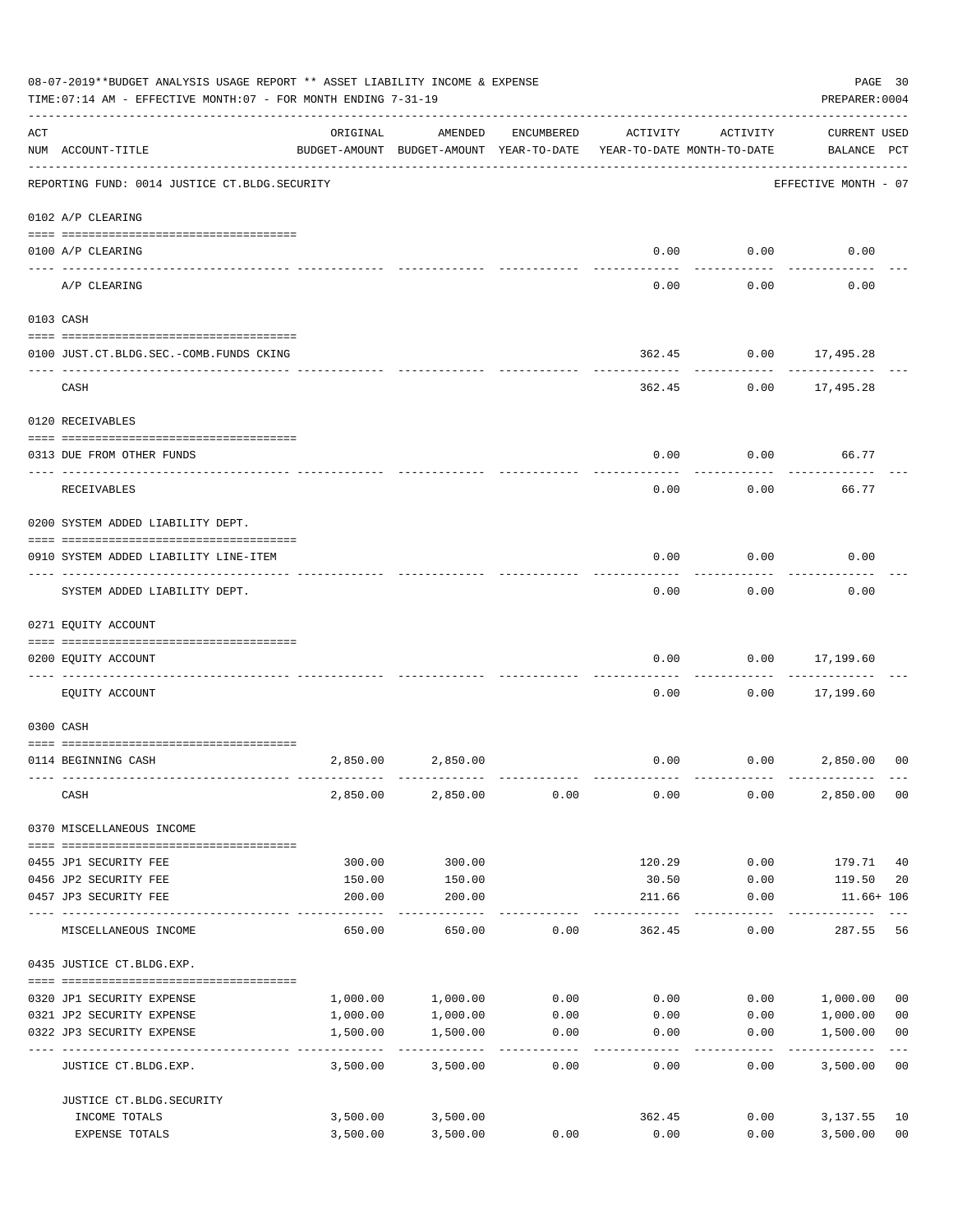|     | 08-07-2019**BUDGET ANALYSIS USAGE REPORT ** ASSET LIABILITY INCOME & EXPENSE<br>TIME: 07:14 AM - EFFECTIVE MONTH: 07 - FOR MONTH ENDING 7-31-19 |          |                                                     |            |                                        |                    | PREPARER: 0004                  | PAGE 31        |
|-----|-------------------------------------------------------------------------------------------------------------------------------------------------|----------|-----------------------------------------------------|------------|----------------------------------------|--------------------|---------------------------------|----------------|
| ACT | NUM ACCOUNT-TITLE                                                                                                                               | ORIGINAL | AMENDED<br>BUDGET-AMOUNT BUDGET-AMOUNT YEAR-TO-DATE | ENCUMBERED | ACTIVITY<br>YEAR-TO-DATE MONTH-TO-DATE | ACTIVITY           | CURRENT USED<br>BALANCE PCT     |                |
|     | ----------------------------------<br>REPORTING FUND: 0016 CO.JUDGE EXCESS SUPP.                                                                |          |                                                     |            |                                        |                    | EFFECTIVE MONTH - 07            |                |
|     | 0102 A/P CLEARING                                                                                                                               |          |                                                     |            |                                        |                    |                                 |                |
|     | 0100 A/P CLEARING                                                                                                                               |          |                                                     |            | 0.00                                   | 0.00               | 0.00                            |                |
|     | ---- -------<br>A/P CLEARING                                                                                                                    |          |                                                     |            | 0.00                                   | 0.00               | 0.00                            |                |
|     | 0103 CASH                                                                                                                                       |          |                                                     |            |                                        |                    |                                 |                |
|     | 0100 CO.JUDGE EXCESS SUPP.-COMB.FUND CK                                                                                                         |          |                                                     |            | 0.00                                   |                    | $0.00$ 17,624.67                |                |
|     | CASH                                                                                                                                            |          |                                                     |            | 0.00                                   |                    | -----------<br>$0.00$ 17,624.67 |                |
|     | 0200 SYSTEM ADDED LIABILITY DEPARTMENT                                                                                                          |          |                                                     |            |                                        |                    |                                 |                |
|     | 0910 SYSTEM ADDED LIABILITY LINE-ITEM                                                                                                           |          |                                                     |            | 0.00                                   | 0.00               | 0.00                            |                |
|     | SYSTEM ADDED LIABILITY DEPARTMENT                                                                                                               |          |                                                     |            | 0.00                                   | 0.00               | 0.00                            |                |
|     | 0271 EQUITY ACCOUNT                                                                                                                             |          |                                                     |            |                                        |                    |                                 |                |
|     | 0200 EQUITY ACCOUNT                                                                                                                             |          |                                                     |            | 0.00                                   |                    | $0.00$ 17,624.67                |                |
|     | EQUITY ACCOUNT                                                                                                                                  |          |                                                     |            | 0.00                                   |                    | $0.00$ 17,624.67                |                |
|     | 0300 CASH                                                                                                                                       |          |                                                     |            |                                        |                    |                                 |                |
|     | 0116 BEGINNING CASH BALANCE                                                                                                                     | 1,000.00 | 1,000.00                                            |            | 0.00                                   | 0.00               | 1,000.00                        | 00             |
|     | CASH                                                                                                                                            | 1,000.00 | 1,000.00                                            | 0.00       | ------------- -------------<br>0.00    | ----------<br>0.00 | 1,000.00                        | 00             |
|     | 0370 MISCELLANEOUS INCOME                                                                                                                       |          |                                                     |            |                                        |                    |                                 |                |
|     | 0149 CO. JUDGE EXCESS SUPP.                                                                                                                     |          | 500.00 500.00                                       |            | 0.00                                   |                    | $0.00$ 500.00 00                |                |
|     | MISCELLANEOUS INCOME                                                                                                                            | 500.00   | 500.00                                              | 0.00       | 0.00                                   | 0.00               | 500.00                          | 0 <sub>0</sub> |
|     | 0400 CO. JUDGE EXCESS SUPP.                                                                                                                     |          |                                                     |            |                                        |                    |                                 |                |
|     | 0310 OFFICE SUPPLIES                                                                                                                            | 300.00   | 300.00                                              | 0.00       | 0.00                                   | 0.00               | 300.00                          | 0 <sub>0</sub> |
|     | 0427 OUT OF COUNTY TRAVEL                                                                                                                       | 500.00   | 500.00                                              | 0.00       | 0.00                                   | 0.00               | 500.00                          | 0 <sub>0</sub> |
|     | 0572 OFFICE EQUIPMENT                                                                                                                           | 400.00   | 400.00                                              | 0.00       | 0.00                                   | 0.00               | 400.00                          | 0 <sub>0</sub> |
|     | 0590 COUNTY JUDGE BOOKS                                                                                                                         | 300.00   | 300.00                                              | 0.00       | 0.00                                   | 0.00               | 300.00                          | 0 <sub>0</sub> |
|     | CO. JUDGE EXCESS SUPP.                                                                                                                          | 1,500.00 | 1,500.00                                            | 0.00       | 0.00                                   | 0.00               | 1,500.00                        | 0 <sub>0</sub> |
|     | CO.JUDGE EXCESS SUPP.                                                                                                                           |          |                                                     |            |                                        |                    |                                 |                |
|     | INCOME TOTALS                                                                                                                                   | 1,500.00 | 1,500.00                                            |            | 0.00                                   | 0.00               | 1,500.00                        | 0 <sub>0</sub> |
|     | EXPENSE TOTALS                                                                                                                                  | 1,500.00 | 1,500.00                                            | 0.00       | 0.00                                   | 0.00               | 1,500.00                        | 0 <sub>0</sub> |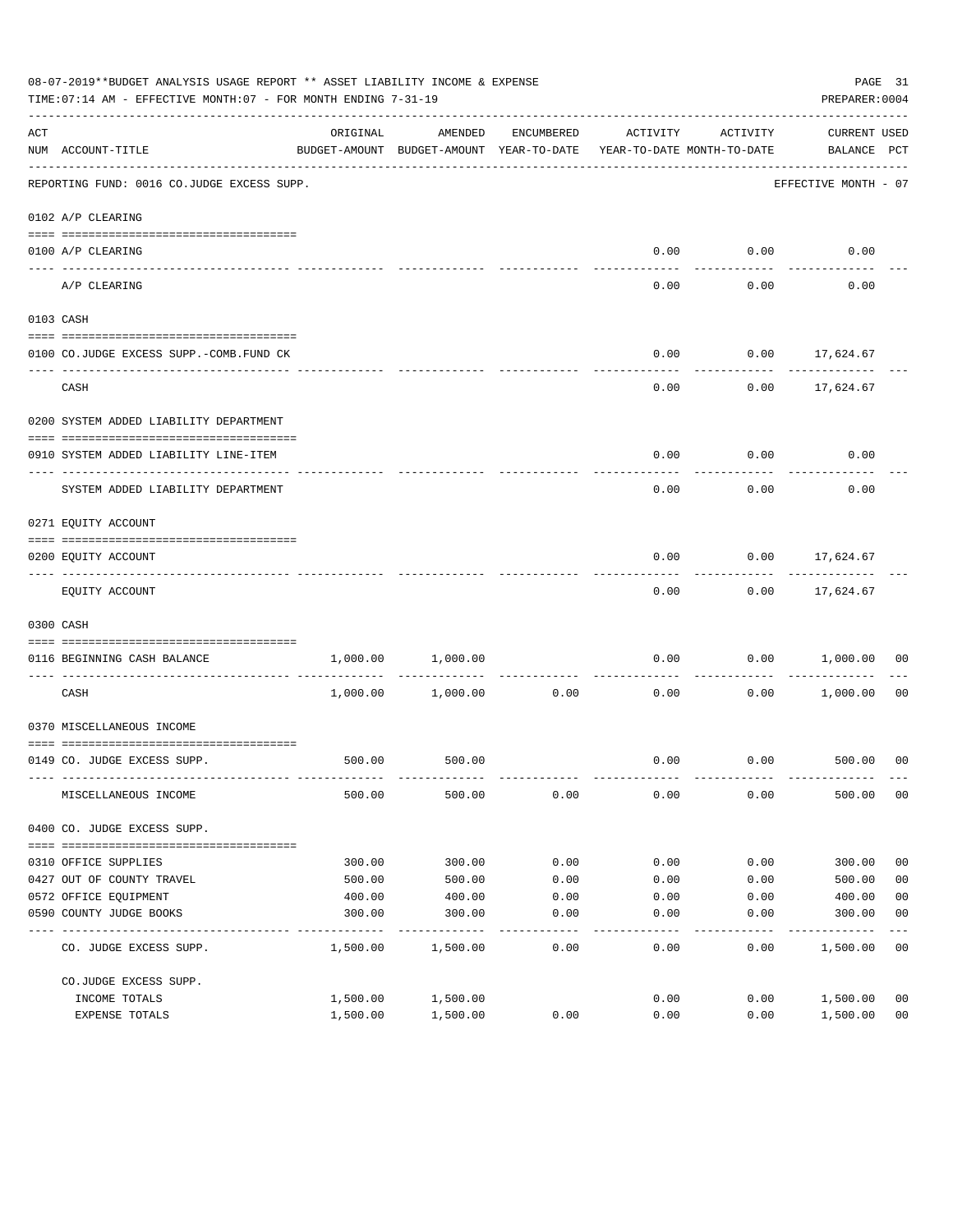|     | 08-07-2019**BUDGET ANALYSIS USAGE REPORT ** ASSET LIABILITY INCOME & EXPENSE<br>TIME: 07:14 AM - EFFECTIVE MONTH: 07 - FOR MONTH ENDING 7-31-19 |          |                                                                                |            |                          |                    | PREPARER: 0004                     | PAGE 32        |
|-----|-------------------------------------------------------------------------------------------------------------------------------------------------|----------|--------------------------------------------------------------------------------|------------|--------------------------|--------------------|------------------------------------|----------------|
| ACT | NUM ACCOUNT-TITLE                                                                                                                               | ORIGINAL | AMENDED<br>BUDGET-AMOUNT BUDGET-AMOUNT YEAR-TO-DATE YEAR-TO-DATE MONTH-TO-DATE | ENCUMBERED | ACTIVITY                 | ACTIVITY           | <b>CURRENT USED</b><br>BALANCE PCT |                |
|     | --------------------------------------<br>REPORTING FUND: 0017 PROBATE JUDGES EDUCATION                                                         |          |                                                                                |            |                          |                    | EFFECTIVE MONTH - 07               |                |
|     | 0102 A/P CLEARING                                                                                                                               |          |                                                                                |            |                          |                    |                                    |                |
|     | 0100 A/P CLEARING<br>_____ _____________                                                                                                        |          |                                                                                |            | 0.00                     | 0.00               | 0.00                               |                |
|     | A/P CLEARING                                                                                                                                    |          |                                                                                |            | 0.00                     | 0.00               | 0.00                               |                |
|     | 0103 CASH                                                                                                                                       |          |                                                                                |            |                          |                    |                                    |                |
|     | 0100 PROB.JUDGES ED.-COMB. FUNDS CKING                                                                                                          |          |                                                                                |            | 925.33                   |                    | $0.00$ 4,852.50                    |                |
|     | CASH                                                                                                                                            |          |                                                                                |            | 925.33                   |                    | 0.00<br>4,852.50                   |                |
|     | 0120 RECEIVABLES                                                                                                                                |          |                                                                                |            |                          |                    |                                    |                |
|     | 0313 DUE FROM OTHER FUNDS                                                                                                                       |          |                                                                                |            | 0.00                     | 0.00               | 25.00                              |                |
|     | RECEIVABLES                                                                                                                                     |          |                                                                                |            | 0.00                     | 0.00               | 25.00                              |                |
|     | 0271 EQUITY ACCOUNT                                                                                                                             |          |                                                                                |            |                          |                    |                                    |                |
|     | 0200 EQUITY ACCOUNT                                                                                                                             |          |                                                                                |            | 0.00                     | 0.00               | 3,952.17                           |                |
|     | EQUITY ACCOUNT                                                                                                                                  |          |                                                                                |            | 0.00                     |                    | 0.00<br>3,952.17                   |                |
|     | 0300 CASH                                                                                                                                       |          |                                                                                |            |                          |                    |                                    |                |
|     | 0117 BEGINNING CASH BALANCE                                                                                                                     | 1,000.00 | 1,000.00                                                                       |            | 0.00                     | 0.00               | 1,000.00                           | 00             |
|     | ------------------------------<br>CASH                                                                                                          |          | 1,000.00 1,000.00                                                              | 0.00       | 0.00                     | 0.00               | 1,000.00                           | 0 <sub>0</sub> |
|     | 0340 FEES OF OFFICE                                                                                                                             |          |                                                                                |            |                          |                    |                                    |                |
|     | 0131 PROBATE JUDGES EDUCATION                                                                                                                   | 600.00   | 600.00                                                                         |            |                          |                    | 150.00 0.00 450.00                 | 25             |
|     | FEES OF OFFICE                                                                                                                                  | 600.00   | 600.00                                                                         | 0.00       | 150.00                   | 0.00               | 450.00                             | 25             |
|     | 0370 MISCELLANEOUS                                                                                                                              |          |                                                                                |            |                          |                    |                                    |                |
|     | 0130 REFUNDS & MISCELLANEOUS                                                                                                                    | 0.00     | 0.00                                                                           |            | 775.33                   | 0.00               | $775.33+$                          |                |
|     | MISCELLANEOUS                                                                                                                                   | 0.00     | -----------<br>0.00                                                            | 0.00       | --------------<br>775.33 | ----------<br>0.00 | $775.33+$                          |                |
|     | 0400 PROBATE JUDGES EDUCATION                                                                                                                   |          |                                                                                |            |                          |                    |                                    |                |
|     | 0427 OUT OF COUNTY TRAVEL                                                                                                                       | 1,600.00 | 1,600.00                                                                       | 0.00       | 0.00                     |                    | $0.00$ 1,600.00 00                 |                |
|     | PROBATE JUDGES EDUCATION                                                                                                                        |          | 1,600.00 1,600.00                                                              | 0.00       | 0.00                     |                    | 0.00 1,600.00                      | 0 <sub>0</sub> |
|     | PROBATE JUDGES EDUCATION                                                                                                                        |          |                                                                                |            |                          |                    |                                    |                |
|     | INCOME TOTALS                                                                                                                                   | 1,600.00 | 1,600.00                                                                       |            | 925.33                   | 0.00               | 674.67                             | 58             |
|     | EXPENSE TOTALS                                                                                                                                  | 1,600.00 | 1,600.00                                                                       | 0.00       | 0.00                     | 0.00               | 1,600.00                           | 0 <sub>0</sub> |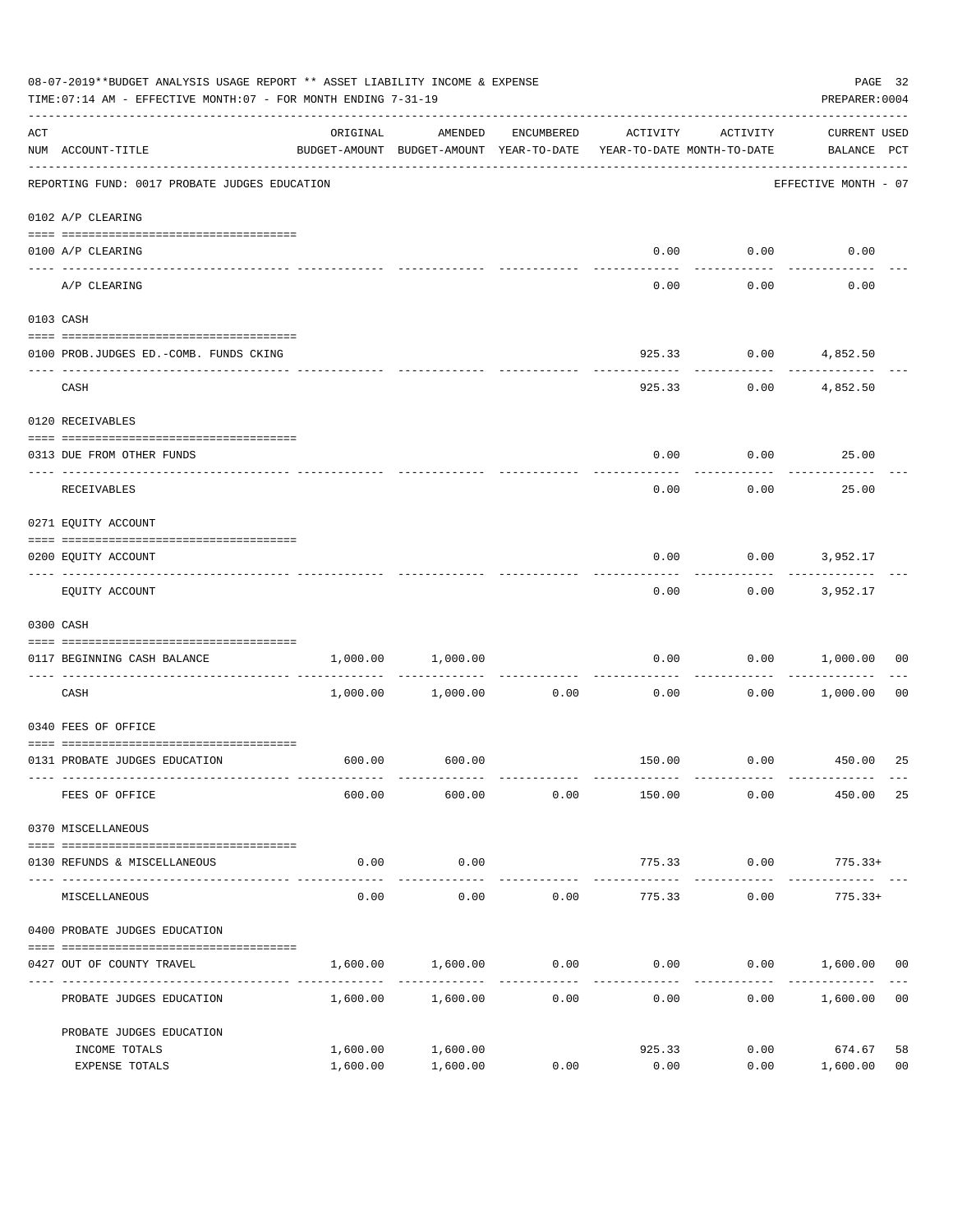|     | 08-07-2019**BUDGET ANALYSIS USAGE REPORT ** ASSET LIABILITY INCOME & EXPENSE<br>TIME: 07:14 AM - EFFECTIVE MONTH: 07 - FOR MONTH ENDING 7-31-19 |           |                                                     |               |                                        |                                                         | PAGE 33<br>PREPARER: 0004          |    |
|-----|-------------------------------------------------------------------------------------------------------------------------------------------------|-----------|-----------------------------------------------------|---------------|----------------------------------------|---------------------------------------------------------|------------------------------------|----|
| ACT | NUM ACCOUNT-TITLE                                                                                                                               | ORIGINAL  | AMENDED<br>BUDGET-AMOUNT BUDGET-AMOUNT YEAR-TO-DATE | ENCUMBERED    | ACTIVITY<br>YEAR-TO-DATE MONTH-TO-DATE | ACTIVITY                                                | <b>CURRENT USED</b><br>BALANCE PCT |    |
|     | REPORTING FUND: 0018 CO.CLERK RECORD MNGMT.                                                                                                     |           |                                                     |               |                                        |                                                         | EFFECTIVE MONTH - 07               |    |
|     | 0100 PAYROLL                                                                                                                                    |           |                                                     |               |                                        |                                                         |                                    |    |
|     | 0100 PAYROLL                                                                                                                                    |           |                                                     |               | 0.00                                   | 0.00                                                    | 0.00                               |    |
|     | PAYROLL                                                                                                                                         |           |                                                     |               | 0.00                                   | 0.00                                                    | 0.00                               |    |
|     | 0102 A/P CLEARING                                                                                                                               |           |                                                     |               |                                        |                                                         |                                    |    |
|     | 0100 A/P CLEARING                                                                                                                               |           |                                                     |               | 0.00                                   | 0.00                                                    | 0.00                               |    |
|     | A/P CLEARING                                                                                                                                    |           |                                                     |               | 0.00                                   | 0.00                                                    | 0.00                               |    |
|     | 0103 CASH                                                                                                                                       |           |                                                     |               |                                        |                                                         |                                    |    |
|     | 0100 CO.CLK.REC.MNGMT.-COMB.FUNDS CKING                                                                                                         |           |                                                     |               |                                        | 29, 284, 44- 4, 444, 09- 45, 931, 79                    |                                    |    |
|     | _________________________________<br>CASH                                                                                                       |           |                                                     |               | 29,284.44-                             | -------- ------------ ----------<br>4,444.09- 45,931.79 |                                    |    |
|     | 0120 RECEIVABLES                                                                                                                                |           |                                                     |               |                                        |                                                         |                                    |    |
|     | 0313 DUE FROM OTHER FUNDS                                                                                                                       |           |                                                     |               | 0.00                                   | 0.00                                                    | 6,194.83                           |    |
|     | RECEIVABLES                                                                                                                                     |           |                                                     |               | 0.00                                   | 0.00                                                    | 6,194.83                           |    |
|     | 0200 SYSTEM ADDED LIABILITY DEPARTMENT                                                                                                          |           |                                                     |               |                                        |                                                         |                                    |    |
|     | 0150 ACCRUED SALARY PAYABLE                                                                                                                     |           |                                                     |               | 0.00                                   | 0.00                                                    | 1,123.70                           |    |
|     | 0155 ACCRUED FRINGE BENEFITS                                                                                                                    |           |                                                     |               | 0.00                                   | 0.00                                                    | 629.81                             |    |
|     | 0910 SYSTEM ADDED LIABILITY LINE-ITEM                                                                                                           |           |                                                     |               | 0.00                                   | 0.00                                                    | 0.00                               |    |
|     | SYSTEM ADDED LIABILITY DEPARTMENT                                                                                                               |           |                                                     |               | 0.00                                   | 0.00                                                    | 1,753.51                           |    |
|     | 0271 EQUITY ACCOUNT                                                                                                                             |           |                                                     |               |                                        |                                                         |                                    |    |
|     | 0200 EQUITY ACCOUNT                                                                                                                             |           |                                                     |               | 0.00                                   |                                                         | $0.00$ 79,657.55                   |    |
|     | EQUITY ACCOUNT                                                                                                                                  |           |                                                     |               | 0.00                                   | 0.00                                                    | 79,657.55                          |    |
|     | 0300 CASH                                                                                                                                       |           |                                                     |               |                                        |                                                         |                                    |    |
|     | 0118 BEGINNING CASH BALANCE                                                                                                                     |           | 45,808.59 45,808.59<br>______________               | ------------- | 0.00<br>$- - - - - -$                  | ----------                                              | $0.00$ 45,808.59 00<br>___________ |    |
|     | CASH                                                                                                                                            |           | 45,808.59 45,808.59 0.00                            |               | 0.00                                   | 0.00                                                    | 45,808.59 00                       |    |
|     | 0360 INTEREST EARNINGS                                                                                                                          |           |                                                     |               |                                        |                                                         |                                    |    |
|     | 0100 INTEREST EARNINGS                                                                                                                          | 0.00      | 0.00                                                |               |                                        | 107.46 11.57 107.46+                                    |                                    |    |
|     | INTEREST EARNINGS                                                                                                                               | 0.00      | 0.00                                                | 0.00          | 107.46                                 | 11.57                                                   | 107.46+                            |    |
|     | 0370 MISCELLANEOUS INCOME                                                                                                                       |           |                                                     |               |                                        |                                                         |                                    |    |
|     | 0130 REFUNDS & MISCELLANEOUS                                                                                                                    | 0.00      | 0.00                                                |               | 0.00                                   | 0.00                                                    | 0.00                               |    |
|     | 0133 CO. CLERK PRESERVE REC FEE                                                                                                                 | 55,000.00 | 55,000.00                                           |               | 24,308.38                              | 0.00                                                    | 30,691.62                          | 44 |
|     |                                                                                                                                                 |           |                                                     |               |                                        | -------------                                           | --------------                     |    |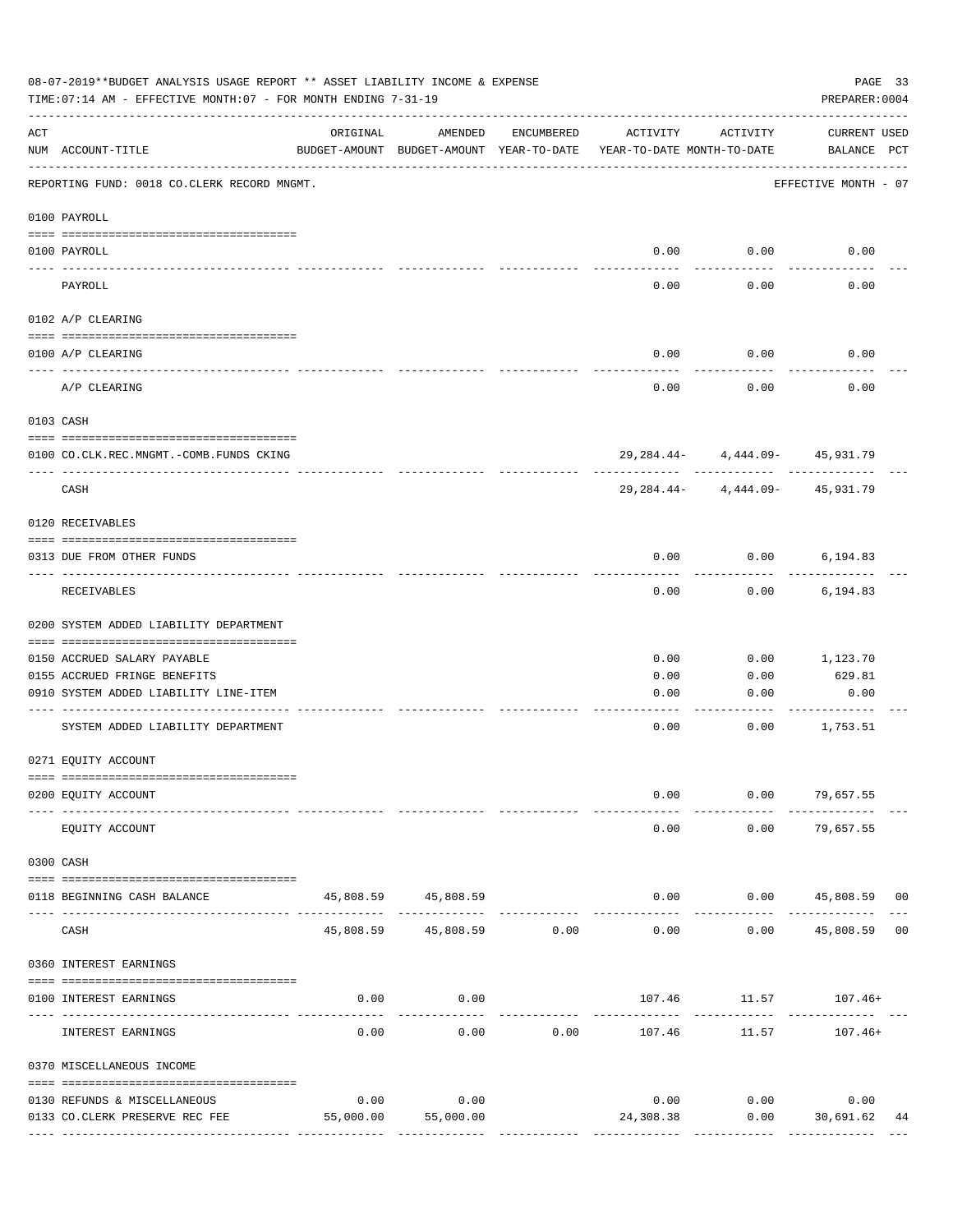| ACT | BUDGET-AMOUNT BUDGET-AMOUNT YEAR-TO-DATE YEAR-TO-DATE MONTH-TO-DATE<br>NUM ACCOUNT-TITLE<br>------------------------------------ | ORIGINAL                     | AMENDED                                                                 |      | ENCUMBERED ACTIVITY ACTIVITY   |       | CURRENT USED<br>BALANCE PCT    |    |
|-----|----------------------------------------------------------------------------------------------------------------------------------|------------------------------|-------------------------------------------------------------------------|------|--------------------------------|-------|--------------------------------|----|
|     | REPORTING FUND: 0018 CO.CLERK RECORD MNGMT.                                                                                      |                              |                                                                         |      |                                |       | EFFECTIVE MONTH - 07           |    |
|     | MISCELLANEOUS INCOME                                                                                                             |                              | 55,000.00 55,000.00 0.00 24,308.38 0.00 30,691.62 44                    |      |                                |       |                                |    |
|     | 0402 CO.CLERK RECORD MNGMT.                                                                                                      |                              |                                                                         |      |                                |       |                                |    |
|     | 0103 SALARY ASSISTANT                                                                                                            |                              | 28,364.04 28,364.04                                                     | 0.00 |                                |       | 25,302.00 2,552.60 3,062.04 89 |    |
|     | 0107 SALARY TEMP/EXTRA                                                                                                           | 0.00                         | 0.00                                                                    | 0.00 |                                |       | $0.00$ $0.00$ $0.00$ $0.00$    |    |
|     | 0201 SOCIAL SECURITY TAXES                                                                                                       | 1,758.57 1,758.57            |                                                                         | 0.00 | 1,284.04 142.96 474.53         |       |                                | 73 |
|     | 0202 GROUP HEALTH INSURANCE                                                                                                      | 11,475.12 11,475.12          |                                                                         | 0.00 | 9,562.60                       |       | 956.26 1,912.52                | 83 |
|     | 0203 RETIREMENT                                                                                                                  |                              | 3,244.85 3,244.85                                                       | 0.00 | 2,893.89                       |       | 291.25 350.96                  | 89 |
|     | 0204 WORKERS COMPENSATION                                                                                                        | 119.13                       | 119.13                                                                  | 0.00 | 78.36                          | 0.00  | 40.77                          | 66 |
|     | 0205 MEDICARE TAX                                                                                                                |                              | 411.28 411.28                                                           | 0.00 | 300.23                         | 33.43 | 111.05                         | 73 |
|     | 0310 OFFICE SUPPLIES                                                                                                             |                              | 800.00 800.00                                                           | 0.00 | 0.00                           | 0.00  | 800.00                         | 00 |
|     | 0312 IMAGING SYSTEM                                                                                                              |                              | $51,204.00$ $51,204.00$ $1,725.00$ $13,800.00$ $0.00$ $35,679.00$       |      |                                |       |                                | 30 |
|     | 0315 COPIER MAINTENANCE                                                                                                          | 435.60                       | 435.60                                                                  | 0.00 | 479.16                         |       | 479.16 43.56-110               |    |
|     | 0420 TELEPHONE                                                                                                                   | 0.00                         | 0.00                                                                    | 0.00 | 0.00                           | 0.00  | 0.00                           |    |
|     | 0437 DIGITAL IMAGING OF MICROFILM                                                                                                | 0.00                         | 0.00                                                                    | 0.00 | 0.00                           | 0.00  | 0.00                           |    |
|     | 0453 COMPUTER SOFTWARE                                                                                                           | 0.00                         | 0.00                                                                    | 0.00 | 0.00                           | 0.00  | 0.00                           |    |
|     | 0490 CO.CLERK MISCELLANEOUS                                                                                                      | $1,496.00$ $1,496.00$ $0.00$ |                                                                         |      | $0.00$ $0.00$ $1,496.00$       |       |                                | 00 |
|     | 0574 COMPUTER EQUIPMENT                                                                                                          |                              | 1,500.00 1,500.00 0.00                                                  |      | $0.00$ $0.00$ $1,500.00$ $00$  |       |                                |    |
|     | CO.CLERK RECORD MNGMT. 45,383.31 55                                                                                              |                              |                                                                         |      |                                |       |                                |    |
|     | CO.CLERK RECORD MNGMT.                                                                                                           |                              |                                                                         |      |                                |       |                                |    |
|     | INCOME TOTALS                                                                                                                    |                              | 100,808.59 100,808.59                                                   |      | 24, 415.84 11.57 76, 392.75 24 |       |                                |    |
|     | <b>EXPENSE TOTALS</b>                                                                                                            |                              | $100,808.59$ $100,808.59$ $1,725.00$ $53,700.28$ $4,455.66$ $45,383.31$ |      |                                |       |                                | 55 |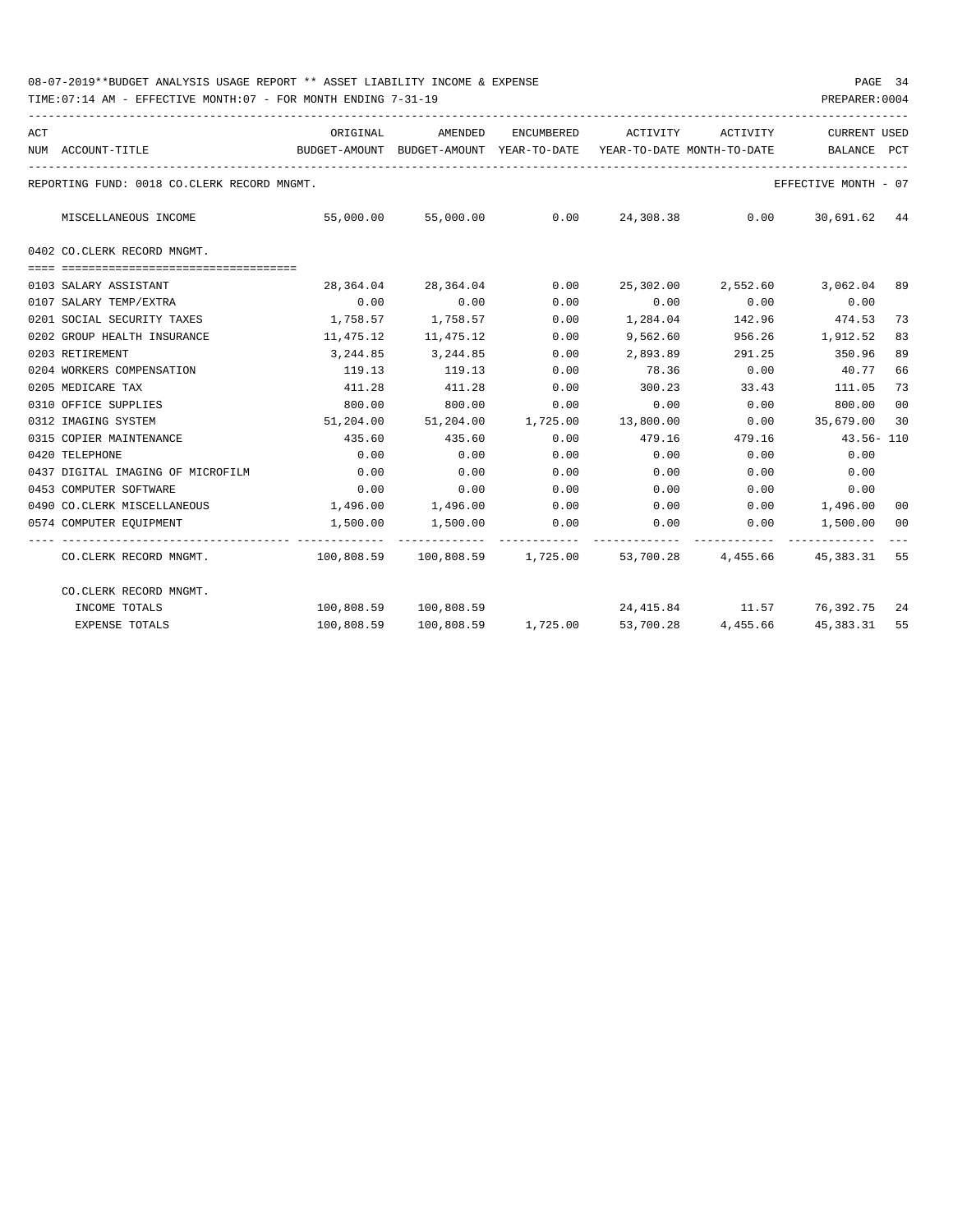|           | 08-07-2019**BUDGET ANALYSIS USAGE REPORT ** ASSET LIABILITY INCOME & EXPENSE<br>PAGE 35<br>TIME: 07:14 AM - EFFECTIVE MONTH: 07 - FOR MONTH ENDING 7-31-19<br>PREPARER: 0004 |          |                                                     |               |                                        |                             |                                     |  |  |  |  |
|-----------|------------------------------------------------------------------------------------------------------------------------------------------------------------------------------|----------|-----------------------------------------------------|---------------|----------------------------------------|-----------------------------|-------------------------------------|--|--|--|--|
| ACT       | NUM ACCOUNT-TITLE                                                                                                                                                            | ORIGINAL | AMENDED<br>BUDGET-AMOUNT BUDGET-AMOUNT YEAR-TO-DATE | ENCUMBERED    | ACTIVITY<br>YEAR-TO-DATE MONTH-TO-DATE | ACTIVITY                    | <b>CURRENT USED</b><br>BALANCE PCT  |  |  |  |  |
|           | REPORTING FUND: 0019 DIST.CLK.RECORDS MNGMT.                                                                                                                                 |          |                                                     |               |                                        |                             | EFFECTIVE MONTH - 07                |  |  |  |  |
|           | 0100 PAYROLL                                                                                                                                                                 |          |                                                     |               |                                        |                             |                                     |  |  |  |  |
| ---- ---- | 0100 PAYROLL                                                                                                                                                                 |          |                                                     |               | 0.00                                   | 0.00                        | 0.00                                |  |  |  |  |
|           | PAYROLL                                                                                                                                                                      |          |                                                     |               | 0.00                                   | 0.00                        | 0.00                                |  |  |  |  |
|           | 0102 A/P CLEARING                                                                                                                                                            |          |                                                     |               |                                        |                             |                                     |  |  |  |  |
|           | 0100 A/P CLEARING                                                                                                                                                            |          |                                                     |               | 0.00                                   | 0.00                        | 0.00                                |  |  |  |  |
|           | A/P CLEARING                                                                                                                                                                 |          |                                                     |               | 0.00                                   | 0.00                        | 0.00                                |  |  |  |  |
|           | 0103 CASH                                                                                                                                                                    |          |                                                     |               |                                        |                             |                                     |  |  |  |  |
|           | 0100 DIST.CLK.REC.MNGMT-COMB.FUNDS CKIN                                                                                                                                      |          |                                                     |               |                                        | 2, 244.74 471.36 13, 271.05 |                                     |  |  |  |  |
|           | CASH                                                                                                                                                                         |          |                                                     |               | 2,244.74                               | 471.36                      | .<br>13,271.05                      |  |  |  |  |
|           | 0120 RECEIVABLES                                                                                                                                                             |          |                                                     |               |                                        |                             |                                     |  |  |  |  |
|           | 0313 DUE FROM OTHER FUNDS                                                                                                                                                    |          |                                                     |               | 0.00                                   | 0.00                        | 186.65                              |  |  |  |  |
|           | RECEIVABLES                                                                                                                                                                  |          |                                                     |               | 0.00                                   | 0.00                        | 186.65                              |  |  |  |  |
|           | 0200 LIABILITY ACCOUNT                                                                                                                                                       |          |                                                     |               |                                        |                             |                                     |  |  |  |  |
|           | 0150 ACCRUED SALARY PAYABLE                                                                                                                                                  |          |                                                     |               | 0.00                                   | 0.00                        | 0.01                                |  |  |  |  |
|           | 0155 ACCRUED FRINGE BENEFITS                                                                                                                                                 |          |                                                     |               | 0.00                                   | 0.00                        | 0.00                                |  |  |  |  |
|           | 0910 SYSTEM ADDED LIABILITY LINE-ITEM                                                                                                                                        |          |                                                     |               | 0.00                                   | 0.00                        | 0.00                                |  |  |  |  |
|           | LIABILITY ACCOUNT                                                                                                                                                            |          |                                                     |               | 0.00                                   | 0.00                        | 0.01                                |  |  |  |  |
|           | 0271 EQUITY ACCOUNT                                                                                                                                                          |          |                                                     |               |                                        |                             |                                     |  |  |  |  |
|           | 0200 EQUITY ACCOUNT                                                                                                                                                          |          |                                                     |               | 0.00                                   |                             | $0.00$ 11, 212.95                   |  |  |  |  |
|           | EQUITY ACCOUNT                                                                                                                                                               |          |                                                     |               | 0.00                                   | 0.00                        | 11,212.95                           |  |  |  |  |
|           | 0300 CASH                                                                                                                                                                    |          |                                                     |               |                                        |                             |                                     |  |  |  |  |
|           | 0119 BEGINNING CASH BALANCE                                                                                                                                                  |          | 4,000.00 4,000.00                                   | ------------  | --------------                         | 0.00<br>------------        | $0.00$ 4,000.00 00<br>------------- |  |  |  |  |
|           | CASH                                                                                                                                                                         | 4,000.00 |                                                     | 4,000.00 0.00 | 0.00                                   | 0.00                        | 4,000.00 00                         |  |  |  |  |
|           | 0360 INTEREST EARNINGS                                                                                                                                                       |          |                                                     |               |                                        |                             |                                     |  |  |  |  |
|           | 0100 INTEREST EARNINGS                                                                                                                                                       | 0.00     | 0.00                                                |               |                                        | 21.33 2.92                  | $21.33+$                            |  |  |  |  |
|           | INTEREST EARNINGS                                                                                                                                                            | 0.00     | 0.00                                                | 0.00          | 21.33                                  | ---------<br>2.92           | $21.33+$                            |  |  |  |  |
|           | 0370 MISCELLEANEOUS INCOME                                                                                                                                                   |          |                                                     |               |                                        |                             |                                     |  |  |  |  |
|           |                                                                                                                                                                              |          |                                                     |               |                                        |                             |                                     |  |  |  |  |
|           | 0136 DIST.CLK.PRES.REC.FEE                                                                                                                                                   |          | 2,000.00 2,000.00                                   | -----------   |                                        | 2, 223.41 468.44            | $223.41 + 111$                      |  |  |  |  |
|           | MISCELLEANEOUS INCOME                                                                                                                                                        | 2,000.00 | 2,000.00                                            | 0.00          | 2,223.41                               | 468.44                      | $223.41 + 111$                      |  |  |  |  |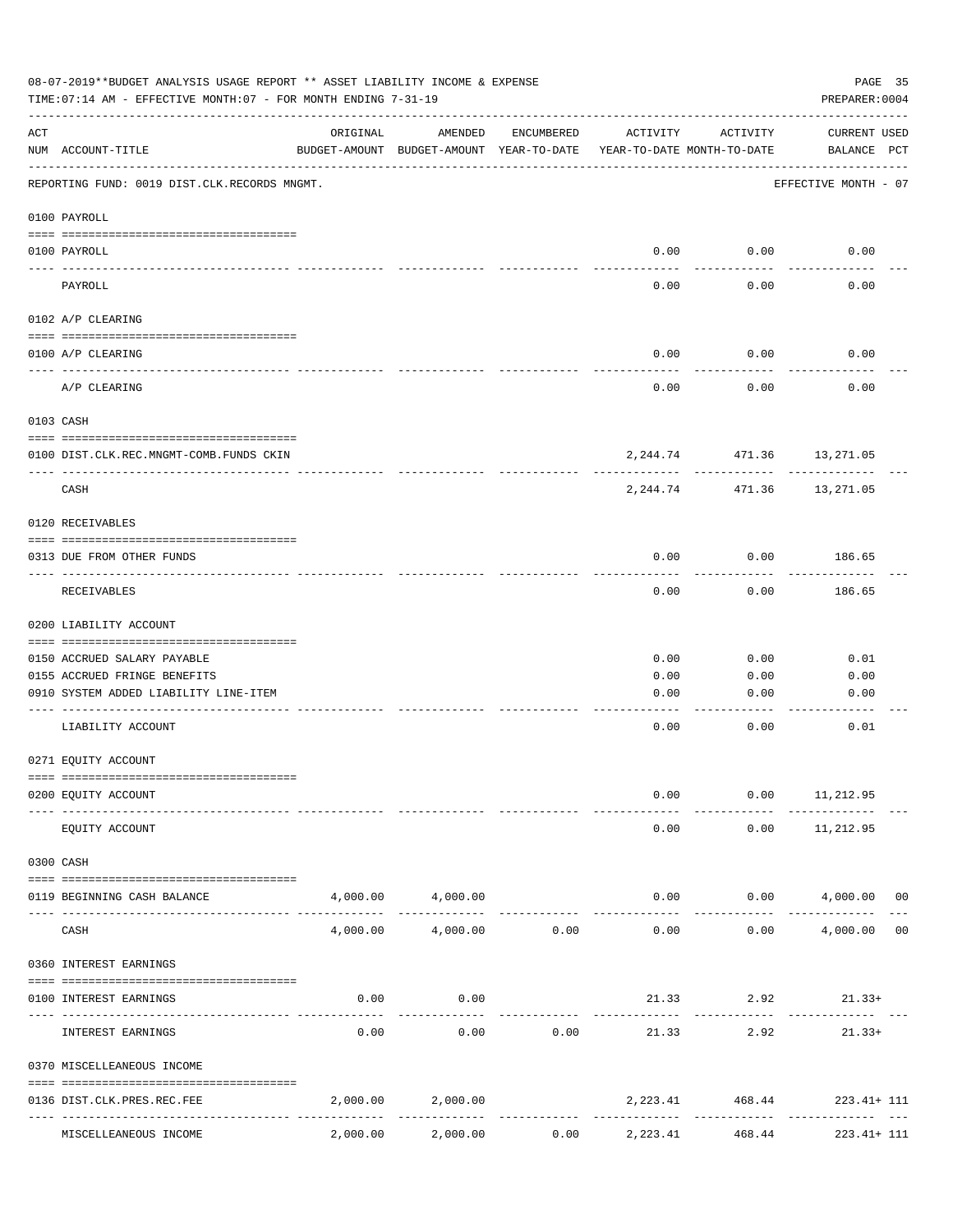| 08-07-2019**BUDGET ANALYSIS USAGE REPORT ** ASSET LIABILITY INCOME & EXPENSE | PAGE 36        |
|------------------------------------------------------------------------------|----------------|
| TIME:07:14 AM - EFFECTIVE MONTH:07 - FOR MONTH ENDING 7-31-19                | PREPARER: 0004 |

| ACT                                          | ORIGINAL                                                            | AMENDED                    | ENCUMBERED    | ACTIVITY                    | ACTIVITY     | <b>CURRENT USED</b>  |     |
|----------------------------------------------|---------------------------------------------------------------------|----------------------------|---------------|-----------------------------|--------------|----------------------|-----|
| NUM ACCOUNT-TITLE                            | BUDGET-AMOUNT BUDGET-AMOUNT YEAR-TO-DATE YEAR-TO-DATE MONTH-TO-DATE |                            |               |                             |              | BALANCE              | PCT |
| REPORTING FUND: 0019 DIST.CLK.RECORDS MNGMT. |                                                                     |                            |               |                             |              | EFFECTIVE MONTH - 07 |     |
| 0450 DIST.CLERK REC. MNGMT.                  |                                                                     |                            |               |                             |              |                      |     |
| ================================             |                                                                     |                            |               |                             |              |                      |     |
| 0107 SALARY TEMP/EXTRA                       | 0.00                                                                | 0.00                       | 0.00          | 0.00                        | 0.00         | 0.00                 |     |
| 0201 SOCIAL SECURITY TAXES                   | 0.00                                                                | 0.00                       | 0.00          | 0.00                        | 0.00         | 0.00                 |     |
| 0203 RETIREMENT                              | 0.00                                                                | 0.00                       | 0.00          | 0.00                        | 0.00         | 0.00                 |     |
| 0204 WORKERS COMPENSATION                    | 0.00                                                                | 0.00                       | 0.00          | 0.00                        | 0.00         | 0.00                 |     |
| 0205 MEDICARE TAX                            | 0.00                                                                | 0.00                       | 0.00          | 0.00                        | 0.00         | 0.00                 |     |
| 0310 OFFICE SUPPLIES                         | 1,000.00                                                            | 1,000.00                   | 0.00          | 0.00                        | 0.00         | 1,000.00             | 00  |
| 0400 RECORDS STORAGE SHELVING                | 0.00                                                                | 0.00                       | 0.00          | 0.00                        | 0.00         | 0.00                 |     |
| 0435 PRINTING                                | 0.00                                                                | 0.00                       | 0.00          | 0.00                        | 0.00         | 0.00                 |     |
| 0572 OFFICE EQUIPMENT                        | 5,000.00                                                            |                            | 5,000.00 0.00 |                             | 0.00<br>0.00 | 5,000.00 00          |     |
| DIST.CLERK REC. MNGMT.                       |                                                                     | $6,000.00$ $6,000.00$ 0.00 |               | 0.00                        | 0.00         | 6,000.00             | 00  |
| DIST.CLK.RECORDS MNGMT.                      |                                                                     |                            |               |                             |              |                      |     |
| INCOME TOTALS                                | 6.000.00                                                            | 6,000.00                   |               | 2, 244, 74 471, 36          |              | 3,755.26 37          |     |
| <b>EXPENSE TOTALS</b>                        | 6.000.00                                                            | 6.000.00                   |               | $0.00$ $0.00$ $0.00$ $0.00$ |              | 6.000.00             | 00  |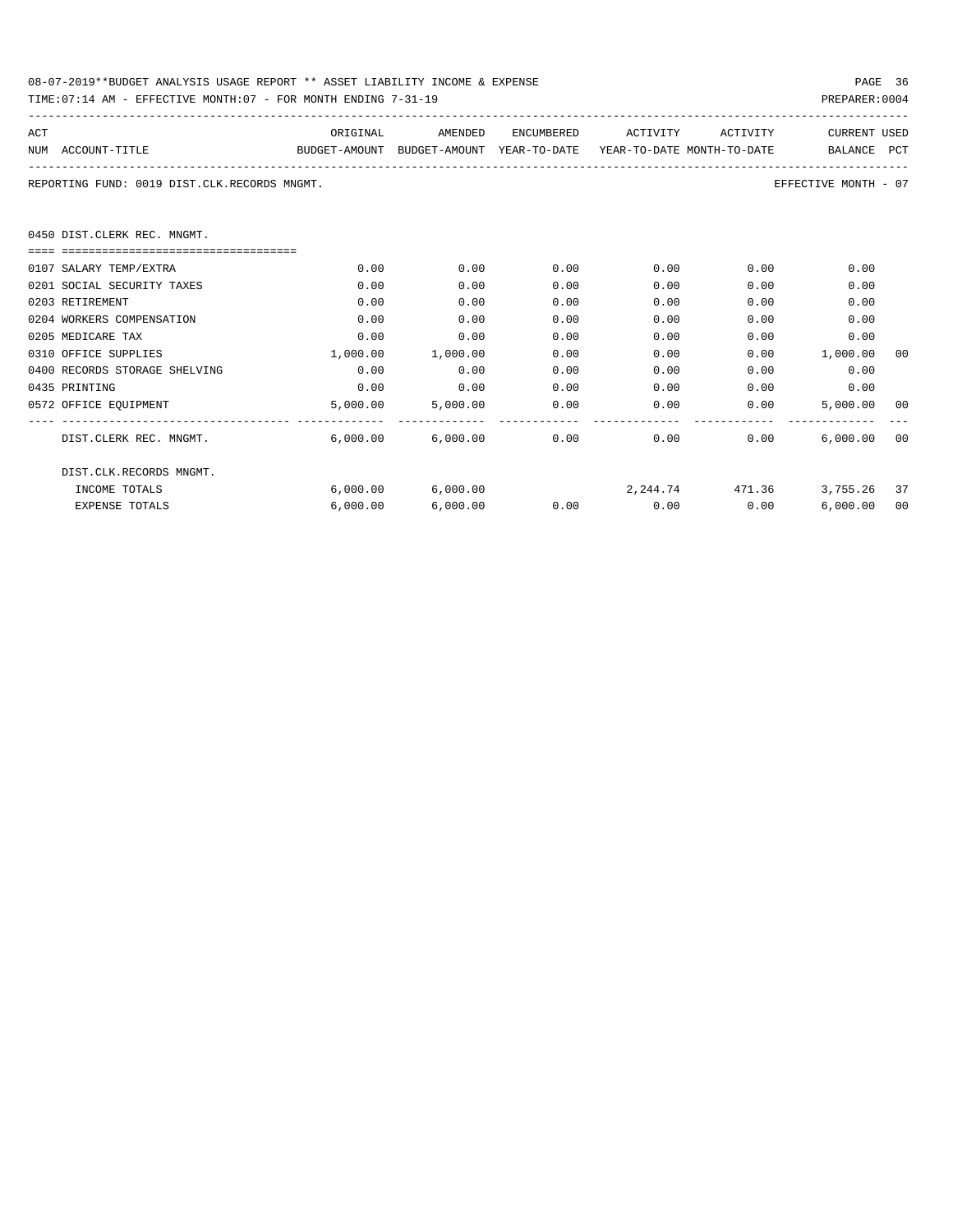|     | 08-07-2019**BUDGET ANALYSIS USAGE REPORT ** ASSET LIABILITY INCOME & EXPENSE<br>TIME: 07:14 AM - EFFECTIVE MONTH: 07 - FOR MONTH ENDING 7-31-19 |           |                                                     |                      |                                        |                        | PAGE 37<br>PREPARER: 0004       |
|-----|-------------------------------------------------------------------------------------------------------------------------------------------------|-----------|-----------------------------------------------------|----------------------|----------------------------------------|------------------------|---------------------------------|
| ACT | NUM ACCOUNT-TITLE                                                                                                                               | ORIGINAL  | AMENDED<br>BUDGET-AMOUNT BUDGET-AMOUNT YEAR-TO-DATE | ENCUMBERED           | ACTIVITY<br>YEAR-TO-DATE MONTH-TO-DATE | ACTIVITY               | CURRENT USED<br>BALANCE PCT     |
|     | REPORTING FUND: 0020 COUNTY OFFICES REC.MNGMT.                                                                                                  |           |                                                     |                      |                                        |                        | EFFECTIVE MONTH - 07            |
|     | 0100 PAYROLL                                                                                                                                    |           |                                                     |                      |                                        |                        |                                 |
|     | 0100 PAYROLL                                                                                                                                    |           |                                                     |                      | 0.00                                   | 0.00                   | 0.00                            |
|     | ---- -------<br>PAYROLL                                                                                                                         |           |                                                     |                      | 0.00                                   | 0.00                   | 0.00                            |
|     | 0102 A/P CLEARING                                                                                                                               |           |                                                     |                      |                                        |                        |                                 |
|     | 0100 A/P CLEARING                                                                                                                               |           |                                                     |                      | 0.00                                   | 0.00                   | 0.00                            |
|     | A/P CLEARING                                                                                                                                    |           |                                                     |                      | 0.00                                   | 0.00                   | 0.00                            |
|     | 0103 CASH                                                                                                                                       |           |                                                     |                      |                                        |                        |                                 |
|     | 0100 CO.OFF.REC.MNGMT-COMB. FUNDS CKING                                                                                                         |           |                                                     |                      |                                        |                        | 3, 191. 21 668. 47 48, 266. 15  |
|     | CASH                                                                                                                                            |           |                                                     |                      | 3,191.21                               | ----------<br>668.47   | ---------<br>48,266.15          |
|     | 0120 RECEIVABLES                                                                                                                                |           |                                                     |                      |                                        |                        |                                 |
|     | 0313 DUE FROM OTHER FUNDS                                                                                                                       |           |                                                     |                      | 0.00                                   |                        | $0.00$ 1,023.27                 |
|     | RECEIVABLES                                                                                                                                     |           |                                                     |                      | 0.00                                   | 0.00                   | 1,023.27                        |
|     | 0200 SYSTEM ADDED LIABILITY DEPARTMENT                                                                                                          |           |                                                     |                      |                                        |                        |                                 |
|     | 0150 ACCRUED SALARY PAYABLE                                                                                                                     |           |                                                     |                      | 0.00                                   | 0.00                   | 316.17                          |
|     | 0155 ACCRUED FRINGE BENEFITS                                                                                                                    |           |                                                     |                      | 0.00                                   | 0.00                   | 58.74                           |
|     | 0910 SYSTEM ADDED LIABILITY LINE-ITEM                                                                                                           |           |                                                     |                      | 0.00                                   | 0.00                   | 0.00                            |
|     | SYSTEM ADDED LIABILITY DEPARTMENT                                                                                                               |           |                                                     |                      | 0.00                                   | 0.00                   | --------<br>374.91              |
|     | 0271 EQUITY ACCOUNT                                                                                                                             |           |                                                     |                      |                                        |                        |                                 |
|     | 0200 EQUITY ACCOUNT                                                                                                                             |           |                                                     |                      | 0.00                                   |                        | $0.00$ 45,723.30                |
|     | EQUITY ACCOUNT                                                                                                                                  |           |                                                     |                      | 0.00                                   | 0.00                   | 45,723.30                       |
|     | 0300 CASH                                                                                                                                       |           |                                                     |                      |                                        |                        |                                 |
|     | 0120 BEGINNING CASH BALANCE                                                                                                                     | 0.00      | 0.00                                                |                      | 0.00                                   | 0.00                   | 0.00                            |
|     | CASH                                                                                                                                            | 0.00      | -------<br>0.00                                     | 0.00                 | 0.00                                   | 0.00                   | 0.00                            |
|     | 0360 INTEREST EARNINGS                                                                                                                          |           |                                                     |                      |                                        |                        |                                 |
|     | 0100 INTEREST EARNINGS                                                                                                                          | 0.00      | 0.00                                                |                      |                                        | 81.87 10.95            | $81.87+$                        |
|     | INTEREST EARNINGS                                                                                                                               | 0.00      | 0.00                                                | 0.00                 | 81.87                                  | 10.95                  | $81.87+$                        |
|     | 0370 MISCELLENEOUS INCOME                                                                                                                       |           |                                                     |                      |                                        |                        |                                 |
|     | 0135 CO.OFFICE REC.MNGMT.FEE                                                                                                                    |           | 13,463.88 13,463.88                                 |                      |                                        |                        | 6,229.75 823.52 7,234.13<br>46  |
|     | ----------------<br>MISCELLENEOUS INCOME                                                                                                        | 13,463.88 | -------------<br>13,463.88                          | ------------<br>0.00 | -------------<br>6,229.75              | ------------<br>823.52 | -------------<br>7,234.13<br>46 |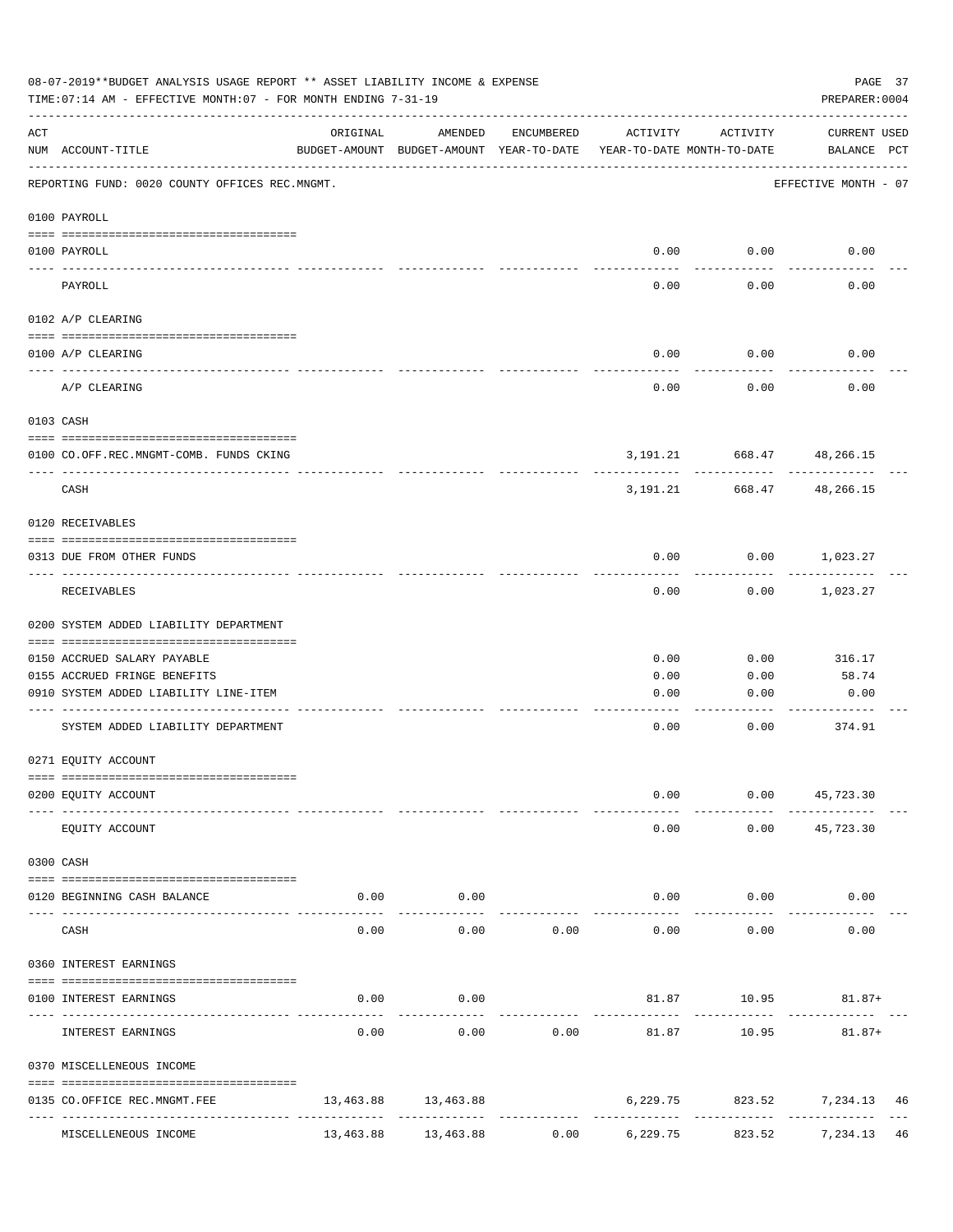| 08-07-2019**BUDGET ANALYSIS USAGE REPORT ** ASSET LIABILITY INCOME & EXPENSE |  |  |  |  | PAGE 38 |  |
|------------------------------------------------------------------------------|--|--|--|--|---------|--|
|                                                                              |  |  |  |  |         |  |

| ACT |                                                                                          | ORIGINAL | AMENDED           |      | ENCUMBERED ACTIVITY ACTIVITY                                     |        | CURRENT USED         |     |
|-----|------------------------------------------------------------------------------------------|----------|-------------------|------|------------------------------------------------------------------|--------|----------------------|-----|
|     | NUM ACCOUNT-TITLE<br>BUDGET-AMOUNT BUDGET-AMOUNT YEAR-TO-DATE YEAR-TO-DATE MONTH-TO-DATE |          |                   |      |                                                                  |        | BALANCE PCT          |     |
|     |                                                                                          |          |                   |      |                                                                  |        |                      |     |
|     | REPORTING FUND: 0020 COUNTY OFFICES REC.MNGMT.                                           |          |                   |      |                                                                  |        | EFFECTIVE MONTH - 07 |     |
|     |                                                                                          |          |                   |      |                                                                  |        |                      |     |
|     | 0449 COUNTY OFFICES REC.MNGMT.                                                           |          |                   |      |                                                                  |        |                      |     |
|     |                                                                                          |          |                   |      |                                                                  |        |                      |     |
|     | 0103 SALARY ASSISTANT                                                                    |          | $0.00$ 0.00       | 0.00 | 0.00                                                             |        | $0.00$ 0.00          |     |
|     | 0107 SALARY TEMP./EXTRA                                                                  |          | 8,295.44 8,295.44 | 0.00 | 0.00                                                             |        | $0.00$ 8,295.44      | 00  |
|     | 0201 SOCIAL SECURITY TAXES                                                               | 514.32   | 514.32            | 0.00 | 0.00                                                             | 0.00   | 514.32               | 00  |
|     | 0202 GROUP HEALTH INSURANCE                                                              | 0.00     | 0.00              | 0.00 | 0.00                                                             | 0.00   | 0.00                 |     |
|     | 0203 RETIREMENT                                                                          | 949.00   | 949.00            | 0.00 | 0.00                                                             | 0.00   | 949.00               | 00  |
|     | 0204 WORKERS COMPENSATION                                                                | 34.84    | 34.84             | 0.00 | 0.00                                                             | 0.00   | 34.84                | 00  |
|     | 0205 MEDICARE TAX                                                                        | 120.28   | 120.28            | 0.00 | 0.00                                                             |        | 0.00<br>120.28       | 00  |
|     | 0310 OFFICE SUPPLIES                                                                     | 0.00     | 0.00              | 0.00 | 0.00                                                             | 0.00   | 0.00                 |     |
|     | 0350 RECORDS DISPOSAL                                                                    | 2,000.00 |                   |      | 2,000.00 162.60 1,570.41                                         | 166.00 | 266.99               | 87  |
|     | 0400 RECORDS STORAGE SHELVING                                                            | 0.00     | 0.00              | 0.00 | 0.00                                                             |        | 0.00<br>0.00         |     |
|     | 0453 COMPUTER SOFTWARE MAINTENANCE 1,550.00 1,550.00                                     |          |                   |      | $0.00$ 1,550.00 0.00                                             |        | 0.00 100             |     |
|     | 0460 EQUIPMENT RENTAL                                                                    | 0.00     | 0.00              |      | $0.00$ $0.00$ $0.00$ $0.00$                                      |        | 0.00                 |     |
|     | 0574 COMPUTER EQUIPMENT                                                                  | 0.00     | 0.00              | 0.00 | $0.00$ 0.00                                                      |        | 0.00                 |     |
|     | COUNTY OFFICES REC.MNGMT. 463.88 13,463.88 162.60 3,120.41 166.00 10,180.87              |          |                   |      |                                                                  |        |                      | -24 |
|     | COUNTY OFFICES REC.MNGMT.                                                                |          |                   |      |                                                                  |        |                      |     |
|     | INCOME TOTALS                                                                            |          |                   |      | 13,463.88 13,463.88 6,311.62 834.47 7,152.26 47                  |        |                      |     |
|     | <b>EXPENSE TOTALS</b>                                                                    |          |                   |      | $13,463.88$ $13,463.88$ $162.60$ $3,120.41$ $166.00$ $10,180.87$ |        |                      | 24  |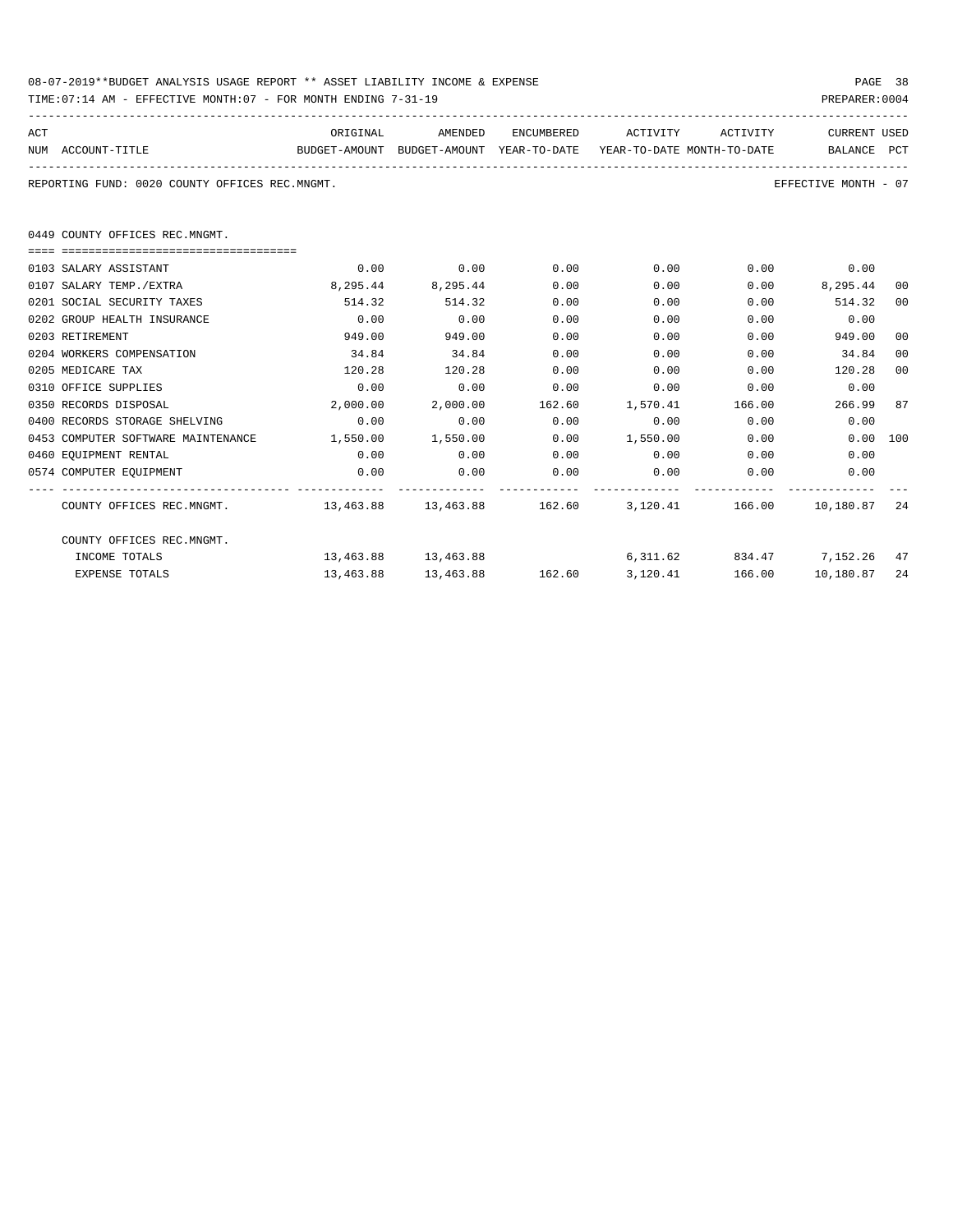|     | 08-07-2019**BUDGET ANALYSIS USAGE REPORT ** ASSET LIABILITY INCOME & EXPENSE<br>TIME: 07:14 AM - EFFECTIVE MONTH: 07 - FOR MONTH ENDING 7-31-19 |          |         |               |                                                                                 |                                                 | PAGE 39<br>PREPARER: 0004          |  |
|-----|-------------------------------------------------------------------------------------------------------------------------------------------------|----------|---------|---------------|---------------------------------------------------------------------------------|-------------------------------------------------|------------------------------------|--|
| ACT | NUM ACCOUNT-TITLE                                                                                                                               | ORIGINAL | AMENDED | ENCUMBERED    | ACTIVITY<br>BUDGET-AMOUNT BUDGET-AMOUNT YEAR-TO-DATE YEAR-TO-DATE MONTH-TO-DATE | ACTIVITY                                        | <b>CURRENT USED</b><br>BALANCE PCT |  |
|     | REPORTING FUND: 0021 FANNIN CO. R & B #1 FUND                                                                                                   |          |         |               |                                                                                 |                                                 | EFFECTIVE MONTH - 07               |  |
|     | 0100 PAYROLL                                                                                                                                    |          |         |               |                                                                                 |                                                 |                                    |  |
|     | 0100 PAYROLL<br>---- ----                                                                                                                       |          |         |               | 0.00<br>$---$                                                                   | 0.00<br>-------                                 | 0.00                               |  |
|     | PAYROLL                                                                                                                                         |          |         |               | 0.00                                                                            | 0.00                                            | 0.00                               |  |
|     | 0102 A/P CLEARING                                                                                                                               |          |         |               |                                                                                 |                                                 |                                    |  |
|     | 0100 A/P CLEARING                                                                                                                               |          |         |               | 0.00                                                                            | 0.00                                            | 0.00                               |  |
|     | A/P CLEARING                                                                                                                                    |          |         |               | 0.00                                                                            | 0.00                                            | 0.00                               |  |
|     | 0103 CASH                                                                                                                                       |          |         |               |                                                                                 |                                                 |                                    |  |
|     |                                                                                                                                                 |          |         |               |                                                                                 |                                                 |                                    |  |
|     | 0100 R&B#1-COMBINED FUNDS CHECKING<br>0175 TEXPOOL                                                                                              |          |         |               | 370.71                                                                          | 15, 572. 22 24, 122. 60 - 117, 427. 82<br>35.28 | 18,063.62                          |  |
|     | CASH                                                                                                                                            |          |         |               |                                                                                 | 15,942.93 24,087.32- 135,491.44                 |                                    |  |
|     | 0120 RECEIVABLES                                                                                                                                |          |         |               |                                                                                 |                                                 |                                    |  |
|     | 0311 TAXES RECEIVABLE                                                                                                                           |          |         |               | 0.00                                                                            | 0.00                                            | 31,539.44                          |  |
|     | 0312 DUE FROM OTHER GOVERNMENTS                                                                                                                 |          |         |               | 0.00                                                                            | 0.00                                            | 8,402.82                           |  |
|     | 0313 DUE FROM OTHER FUNDS                                                                                                                       |          |         |               | 0.00                                                                            | 0.00                                            | 3,155.88                           |  |
|     | 0315 INVENTORY ASSET                                                                                                                            |          |         |               | 0.00<br>----                                                                    | 0.00<br>-----                                   | 9,596.02<br>----------             |  |
|     | RECEIVABLES                                                                                                                                     |          |         |               | 0.00                                                                            | 0.00                                            | 52,694.16                          |  |
|     | 0200 LIABILITY ACCOUNT                                                                                                                          |          |         |               |                                                                                 |                                                 |                                    |  |
|     | 0150 ACCRUED SALARY PAYABLE                                                                                                                     |          |         |               | 0.00                                                                            | 0.00                                            | 11,400.30                          |  |
|     | 0155 ACCRUED FRINGE BENEFITS                                                                                                                    |          |         |               | 0.00                                                                            | 0.00                                            | 5,267.57                           |  |
|     | 0200 DEFERRED TAX REVENUE                                                                                                                       |          |         |               | 0.00                                                                            | 0.00                                            | 30,023.03                          |  |
|     | 0900 SYSTEM ADDED LIABILITY LINE-ITEM                                                                                                           |          |         |               | 0.00                                                                            | 0.00                                            | 0.00                               |  |
|     | 0910 SYSTEM ADDED LIABILITY LINE-ITEM                                                                                                           |          |         |               | $19,574.66-$                                                                    | 0.00                                            | 19,574.66-                         |  |
|     | LIABILITY ACCOUNT                                                                                                                               |          |         |               | 19,574.66-                                                                      | ------------<br>0.00                            | 27, 116.24                         |  |
|     | 0207 DUE TO FUND                                                                                                                                |          |         |               |                                                                                 |                                                 |                                    |  |
|     | 0070 DUE TO RIGHT OF WAY                                                                                                                        |          |         |               | 0.00                                                                            | 0.00                                            | 0.00                               |  |
|     | 0131 DUE TO RD. DIST. 17A                                                                                                                       |          |         |               | 0.00                                                                            | 0.00                                            | 0.00                               |  |
|     | ----------------------- -----------<br>DUE TO FUND                                                                                              |          |         |               | 0.00                                                                            | 0.00                                            | 0.00                               |  |
|     | 0231 LOANS                                                                                                                                      |          |         |               |                                                                                 |                                                 |                                    |  |
|     | 0100 LOAN BSB EQUIPMENT                                                                                                                         |          |         |               | 0.00                                                                            | 0.00                                            | 0.00                               |  |
|     | LOANS                                                                                                                                           |          |         |               | 0.00                                                                            | 0.00                                            | 0.00                               |  |
|     | 0271 EQUITY ACCOUNT                                                                                                                             |          |         |               |                                                                                 |                                                 |                                    |  |
|     |                                                                                                                                                 |          |         |               |                                                                                 |                                                 |                                    |  |
|     | 0200 EQUITY ACCOUNTY                                                                                                                            |          |         | ------------- | 0.00<br>-------------                                                           | 0.00<br>-------------                           | 125,551.77<br>-------------        |  |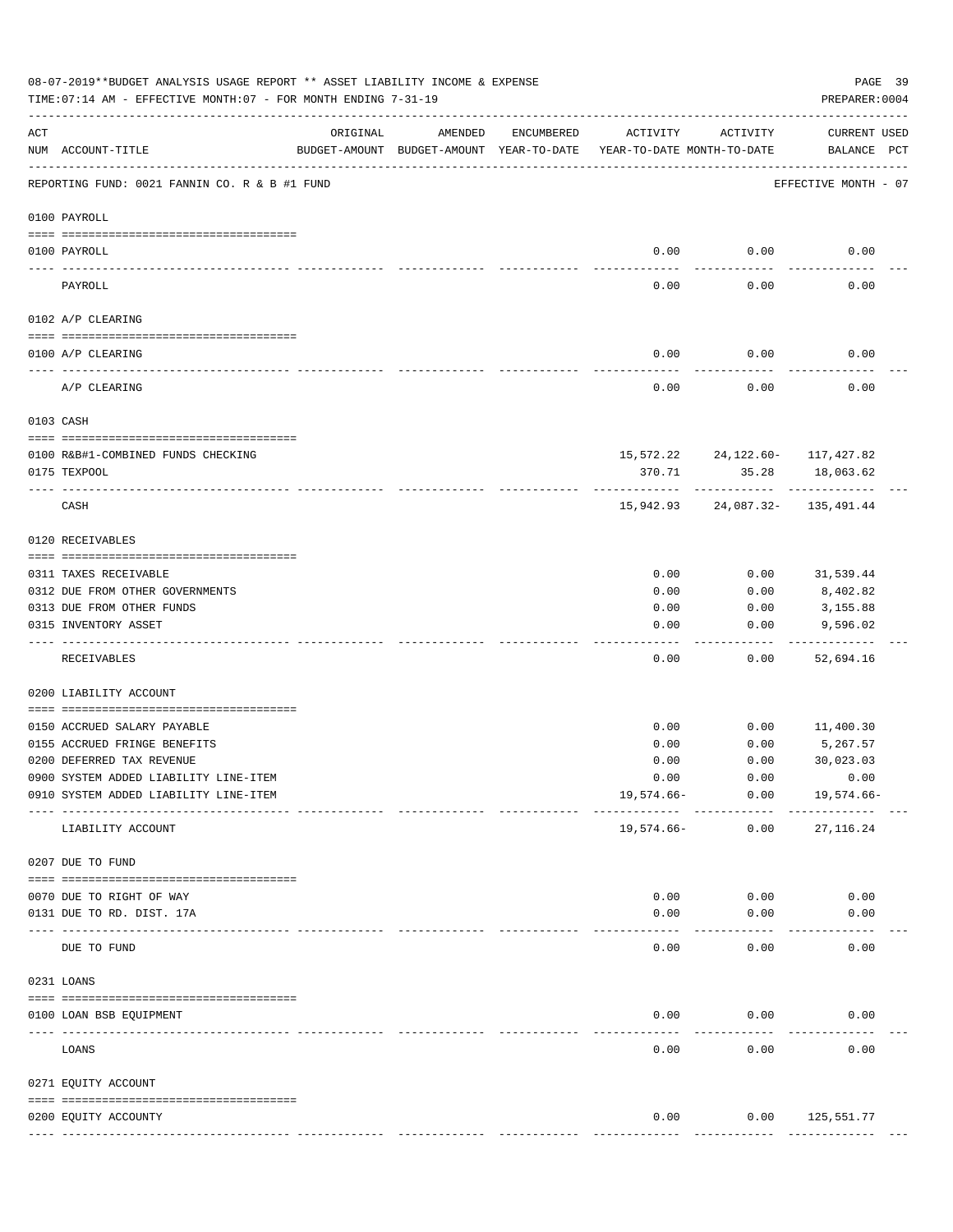|     | 08-07-2019**BUDGET ANALYSIS USAGE REPORT ** ASSET LIABILITY INCOME & EXPENSE<br>TIME: 07:14 AM - EFFECTIVE MONTH: 07 - FOR MONTH ENDING 7-31-19 |                                                      |                                           |                  |                                        |                            | PAGE 40<br>PREPARER: 0004                                                          |  |
|-----|-------------------------------------------------------------------------------------------------------------------------------------------------|------------------------------------------------------|-------------------------------------------|------------------|----------------------------------------|----------------------------|------------------------------------------------------------------------------------|--|
| ACT | NUM ACCOUNT-TITLE                                                                                                                               | ORIGINAL<br>BUDGET-AMOUNT BUDGET-AMOUNT YEAR-TO-DATE | AMENDED                                   | ENCUMBERED       | ACTIVITY<br>YEAR-TO-DATE MONTH-TO-DATE | ACTIVITY                   | <b>CURRENT USED</b><br>BALANCE PCT                                                 |  |
|     | REPORTING FUND: 0021 FANNIN CO. R & B #1 FUND                                                                                                   |                                                      |                                           |                  |                                        |                            | EFFECTIVE MONTH - 07                                                               |  |
|     | EQUITY ACCOUNT                                                                                                                                  |                                                      |                                           |                  |                                        | $0.00$ $0.00$ $125,551.77$ |                                                                                    |  |
|     | 0300 TOTAL REV/TRANSFERS                                                                                                                        |                                                      |                                           |                  |                                        |                            |                                                                                    |  |
|     | 0121 BEGINNING CASH BALANCE                                                                                                                     | 162,984.29 162,984.29                                |                                           |                  |                                        |                            | $0.00$ $0.00$ $162,984.29$ 00                                                      |  |
|     | TOTAL REV/TRANSFERS                                                                                                                             |                                                      |                                           |                  |                                        |                            | $162,984.29$ $162,984.29$ $0.00$ $0.00$ $0.00$ $162,984.29$<br>00                  |  |
|     | 0310 PROPERTY TAXES                                                                                                                             |                                                      |                                           |                  |                                        |                            |                                                                                    |  |
|     | 0110 CURRENT TAXES                                                                                                                              |                                                      | 488,734.52 488,734.52                     |                  |                                        |                            | 475,048.08 3,576.21 13,686.44 97                                                   |  |
|     | 0120 DELINQUENT TAXES                                                                                                                           | 10,000.00                                            | 10,000.00                                 |                  |                                        | 11,762.74 1,445.53         | 1,762.74+ 118                                                                      |  |
|     | PROPERTY TAXES                                                                                                                                  | ------------                                         | -----------<br>498,734.52 498,734.52 0.00 |                  | -------------                          | ------------               | ------------<br>486,810.82 5,021.74 11,923.70 98                                   |  |
|     | 0318 OTHER TAXES                                                                                                                                |                                                      |                                           |                  |                                        |                            |                                                                                    |  |
|     |                                                                                                                                                 |                                                      | 1,500.00 1,500.00                         |                  |                                        |                            | 1,726.53 0.00 226.53+ 115                                                          |  |
|     | 0120 PAY N LIEU TAX/GRASSLAND<br>0121 PAY N LIEU TAX/UPPER TRINITY                                                                              | 0.00                                                 | 0.00                                      |                  |                                        | 873.41 0.00                | $873.41+$                                                                          |  |
|     | 0160 SALES TAX REVENUES                                                                                                                         | 41,000.00                                            | 41,000.00                                 |                  | 45,341.90                              | 4,793.12                   | 4,341.90+ 111                                                                      |  |
|     | OTHER TAXES                                                                                                                                     | . <u>.</u><br>42,500.00                              |                                           | $42,500.00$ 0.00 |                                        |                            | 47,941.84  4,793.12  5,441.84+ 113                                                 |  |
|     | 0321 FEES OF TAX COLLECTOR                                                                                                                      |                                                      |                                           |                  |                                        |                            |                                                                                    |  |
|     | 0200 CAR REGISTRATION/SALES TAX                                                                                                                 | 100,000.00    100,000.00                             |                                           |                  |                                        |                            | 73,448.04   0.00   26,551.96   73                                                  |  |
|     | 0300 COUNTY'S ADDITIONAL \$10                                                                                                                   | 50,000.00                                            | 50,000.00                                 |                  |                                        | 59,092.05 7,129.07         | 9,092.05+ 118                                                                      |  |
|     | FEES OF TAX COLLECTOR                                                                                                                           |                                                      |                                           |                  |                                        | ------------               | 150,000.00 150,000.00      0.00      132,540.09      7,129.07      17,459.91    88 |  |
|     | 0330 GRANTS                                                                                                                                     |                                                      |                                           |                  |                                        |                            |                                                                                    |  |
|     |                                                                                                                                                 |                                                      |                                           |                  |                                        |                            |                                                                                    |  |
|     | 0200 FEMA GRANT                                                                                                                                 | 0.00                                                 | 0.00                                      |                  |                                        | $0.00$ $0.00$ $0.00$       |                                                                                    |  |
|     | GRANTS                                                                                                                                          | 0.00                                                 | 0.00                                      | 0.00             | 0.00                                   | 0.00                       | 0.00                                                                               |  |
|     | 0350 FINES                                                                                                                                      |                                                      |                                           |                  |                                        |                            |                                                                                    |  |
|     | 0403 COUNTY CLERK FINES                                                                                                                         | 7,000.00                                             | 7,000.00                                  |                  |                                        |                            | 1,015.50   0.00   5,984.50   15                                                    |  |
|     | 0450 DISTRICT CLERK FINES                                                                                                                       | 7,000.00                                             | 7,000.00                                  |                  |                                        | 7,728.22 2,182.15          | 728.22+ 110                                                                        |  |
|     | 0455 J. P. #1 FINES                                                                                                                             | 4,100.00                                             | 4,100.00                                  |                  | 1,647.74                               |                            | $0.00$ 2,452.26<br>40                                                              |  |
|     | 0456 J. P. #2 FINES                                                                                                                             | 2,000.00                                             | 2,000.00                                  |                  | 1,359.47                               | 0.00                       | 640.53<br>68                                                                       |  |
|     | 0457 J. P. #3 FINES                                                                                                                             | 2,500.00                                             | 2,500.00                                  |                  | 2,663.82                               | 0.00                       | 163.82+ 107                                                                        |  |
|     | FINES                                                                                                                                           | 22,600.00                                            | 22,600.00                                 |                  |                                        | $0.00$ 14,414.75 2,182.15  | 8,185.25 64                                                                        |  |
|     | 0360 INTEREST EARNINGS                                                                                                                          |                                                      |                                           |                  |                                        |                            |                                                                                    |  |
|     | 0100 INTEREST EARNINGS                                                                                                                          | 300.00                                               | 300.00                                    |                  |                                        | 669.47 67.72               | 369.47+ 223                                                                        |  |
|     | INTEREST EARNINGS                                                                                                                               | 300.00                                               | -------------<br>300.00                   | 0.00             | --------------<br>669.47               | ------------<br>67.72      | .<br>$369.47 + 223$                                                                |  |
|     | 0364 SALE OF EQUIPMENT                                                                                                                          |                                                      |                                           |                  |                                        |                            |                                                                                    |  |
|     | 0162 LAND/BUILDING                                                                                                                              | 0.00                                                 | 0.00                                      |                  | 0.00                                   | 0.00                       | 0.00                                                                               |  |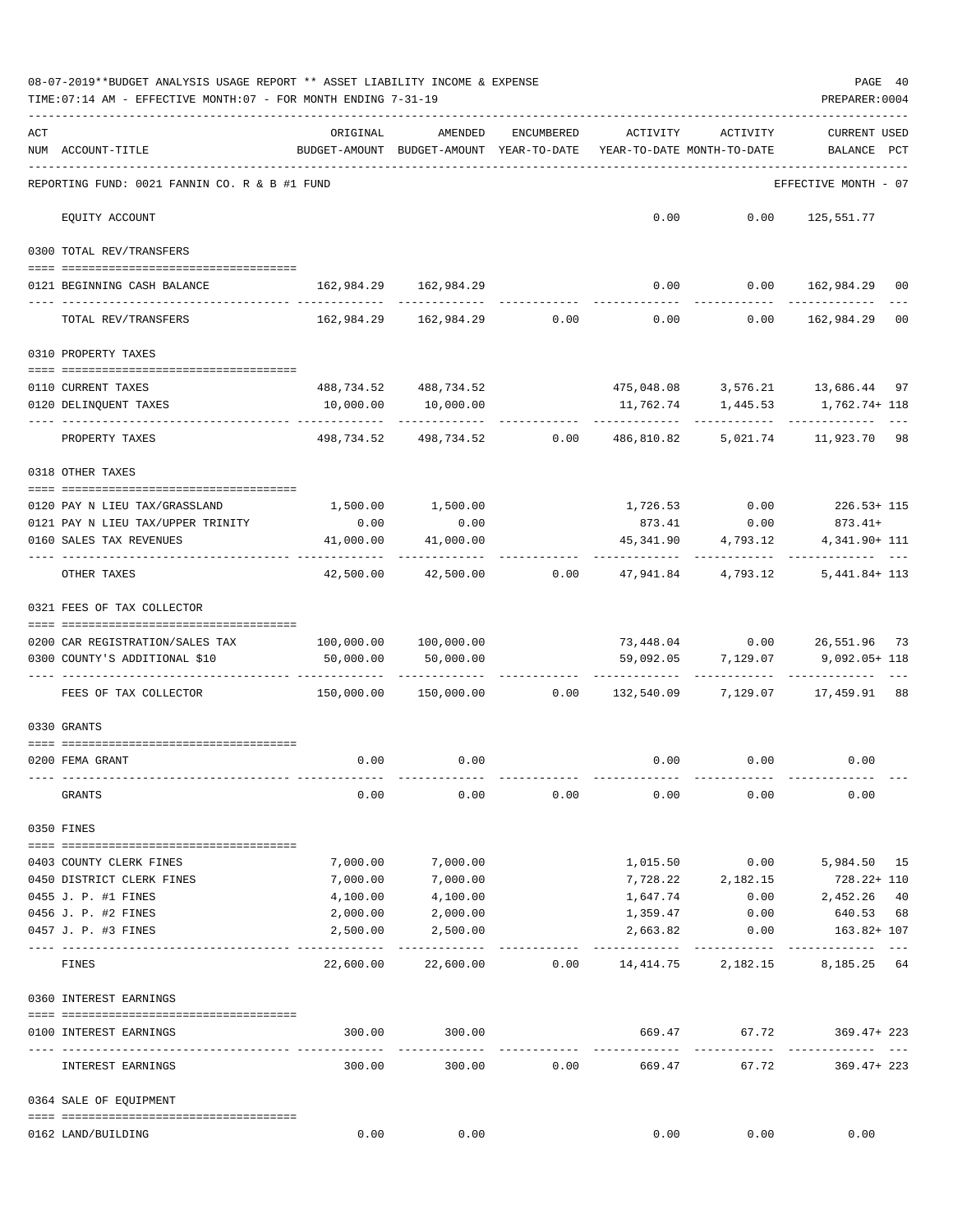| ACT |                                               | ORIGINAL      | <b>AMENDED</b>             | <b>ENCUMBERED</b>   | ACTIVITY                   | ACTIVITY                                                        | <b>CURRENT USED</b> |      |
|-----|-----------------------------------------------|---------------|----------------------------|---------------------|----------------------------|-----------------------------------------------------------------|---------------------|------|
|     | NUM ACCOUNT-TITLE                             | BUDGET-AMOUNT | BUDGET-AMOUNT YEAR-TO-DATE |                     | YEAR-TO-DATE MONTH-TO-DATE |                                                                 | BALANCE             | PCT  |
|     |                                               |               |                            |                     |                            |                                                                 |                     |      |
|     | REPORTING FUND: 0021 FANNIN CO. R & B #1 FUND |               |                            |                     |                            |                                                                 | EFFECTIVE MONTH     | - 07 |
|     | 0163 SALE OF EQUIPMENT                        | 10,000.00     | 10,000.00                  |                     | 3,375.00                   | 0.00                                                            | 6,625.00            | 34   |
|     | SALE OF EQUIPMENT                             | 10,000.00     | 10,000.00                  | 0.00                | 3,375.00                   | 0.00                                                            | 6,625.00            | -34  |
|     | 0370 MISCELLANEOUS REVENUES                   |               |                            |                     |                            |                                                                 |                     |      |
|     |                                               |               |                            |                     |                            |                                                                 |                     |      |
|     | 0100 PROPERTY LEASE                           | 0.00          | 0.00                       |                     | 0.00                       | 0.00                                                            | 0.00                |      |
|     | 0120 STATE LATERAL ROAD                       | 15,000.00     | 15,000.00                  |                     | 8,468.06                   | 0.00                                                            | 6,531.94            | 56   |
|     | 0125 TDT. WEIGHT FEES                         | 11,000.00     | 11,000.00                  |                     | 20,669.19                  | 0.00                                                            | $9,669.19 + 188$    |      |
|     | 0130 REFUNDS & MISCELLANEOUS                  | 3,000.00      | 3,000.00                   |                     | 91.80                      | 0.00                                                            | 2,908.20            | 03   |
|     | 0140 PROCEEDS OF LOAN                         | 0.00          | 0.00                       |                     | 0.00                       | 0.00                                                            | 0.00                |      |
|     | 0145 REIMBURSEMENT OF MATERIALS               | 12,000.00     | 12,000.00                  |                     | 11,436.41                  | 2,728.00                                                        | 563.59              | 95   |
|     | MISCELLANEOUS REVENUES                        | 41,000.00     | 41,000.00                  | 0.00                | 40,665.46                  | 2,728.00                                                        | 334.54              | 99   |
|     | 0509 CONTINGENCY                              |               |                            |                     |                            |                                                                 |                     |      |
|     |                                               |               |                            |                     |                            |                                                                 |                     |      |
|     | 0475 CONTINGENCY                              | 20,000.00     | 0.00                       | 0.00                | 0.00                       | 0.00                                                            | 0.00                |      |
|     | CONTINGENCY                                   | 20,000.00     | 0.00                       | 0.00                | 0.00                       | 0.00                                                            | 0.00                |      |
|     | 0621 ROAD & BRIDGE 1                          |               |                            |                     |                            |                                                                 |                     |      |
|     |                                               |               |                            |                     |                            |                                                                 |                     |      |
|     | 0100 COMPENSATION PAY                         | 0.00          | 0.00                       | 0.00                | 0.00                       | 0.00                                                            | 0.00                |      |
|     | 0101 SALARY ELECTED OFFICIAL                  | 62,720.97     | 62,720.97                  | 0.00                | 53,071.70                  | 4,824.70                                                        | 9,649.27            | 85   |
|     | 0105 SALARY SECRETARY                         | 0.00          | 0.00                       | 0.00                | 0.00                       | 0.00                                                            | 0.00                |      |
|     | 0106 SALARY PRECINCT EMPLOYEES                | 187,242.88    | 187, 242.88                | 0.00                | 141,131.78                 | 12,969.43                                                       | 46, 111.10          | 75   |
|     | 0107 REGULAR-TEMP. PART-TIME                  | 0.00          | 0.00                       | 0.00                | 0.00                       | 0.00                                                            | 0.00                |      |
|     | 0108 SALARY-FOREMAN                           | 44,784.01     | 44,784.01                  | 0.00                | 37,974.99                  | 3,344.48                                                        | 6,809.02            | 85   |
|     | 0199 TOTAL SALARIES                           | 294,747.86    | 294,747.86                 | 0.00                | 232,178.47                 | 21, 138.61                                                      | 62,569.39           | 79   |
|     | 0201 SOCIAL SECURITY TAXES                    | 18,311.57     | 18,311.57                  | 0.00                | 14,063.09                  | 1,276.86                                                        | 4,248.48            | 77   |
|     | 0202 GROUP HEALTH INSURANCE                   | 80,325.84     | 80,325.84                  | 0.00                | 65,728.42                  | 6,668.30                                                        | 14,597.42           | 82   |
|     | 0203 RETIREMENT                               | 33,719.16     | 33,719.16                  | 0.00                | 26,558.86                  | 2,411.92                                                        | 7,160.30            | 79   |
|     | 0204 WORKERS' COMPENSATION                    |               | 9,729.75 9,729.75          | 0.00                | 7,287.46                   | 0.00                                                            | 2,442.29 75         |      |
|     | 0205 MEDICARE TAX                             |               | 4, 282.54 4, 282.54        |                     | $0.00$ 3,288.84 298.61     |                                                                 | 993.70 77           |      |
|     | 0206 UNEMPLOYMENT EXPENSE                     | 0.00          | 0.00                       | 0.00                | 0.00                       | 0.00                                                            | 0.00                |      |
|     |                                               |               |                            | -------------       |                            |                                                                 |                     |      |
|     | 0299 TOTAL EMPLOYEE BENEFITS                  |               | 146,368.86 146,368.86      | 0.00                | 116,926.67                 | 10,655.69                                                       | 29,442.19           | 80   |
|     | 0314 EMPLOYEE PHYSICALS/DOT TESTING           | 450.00        | 450.00                     | 0.00                | 270.00                     |                                                                 | $0.00$ 180.00       | 60   |
|     | 0340 SHOP SUPPLIES                            | 3,000.00      | 3,000.00 0.00              |                     | 1,283.64                   |                                                                 | 92.66 1,716.36      | 43   |
|     | 0341 R & B MAT. ROCK & GRAVEL                 | 120,000.00    |                            | 140,000.00 5,376.87 | 130,278.75                 | 879.25                                                          | 4,344.38            | 97   |
|     | 0342 R & B MAT. CULVERTS                      | 25,000.00     | 45,000.00                  | 1,130.40            | 32,243.60                  | 6,257.88                                                        | 11,626.00           | 74   |
|     | 0343 R & B MAT. HARDWRE & LUMB                | 2,042.14      | 2,042.14                   | 0.00                | 185.35                     | 0.00                                                            | 1,856.79            | 09   |
|     | 0344 R & B MAT ASPHALT /RD OIL                | 80,000.00     | 80,000.00                  | 0.00                |                            | 61,733.62  1,850.00  18,266.38                                  |                     | 77   |
|     | 0345 CHEMICALS                                | 0.00          | 0.00                       | 0.00                | 0.00                       | 0.00                                                            | 0.00                |      |
|     | 0346 CETRZ EXPENDITURES                       | 0.00          | 0.00                       | 0.00                | 0.00                       | 0.00                                                            | 0.00                |      |
|     | 0350 DEBRIS REMOVAL                           | 0.00          | 0.00                       | 0.00                | 0.00                       | 0.00                                                            | 0.00                |      |
|     | 0399 TOTAL R&B MATERIAL                       |               | -----------                |                     | ------------               | 230,492.14 270,492.14 6,507.27 225,994.96 9,079.79 37,989.91 86 |                     |      |
|     |                                               |               |                            |                     |                            |                                                                 |                     |      |
|     | 0400 LEGAL FEES                               | 0.00          | 0.00                       | 0.00                | 0.00                       | 0.00                                                            | 0.00                |      |
|     | 0420 UTILITY TELEPHONE                        | 725.00        | 725.00                     | 0.00                | 609.70                     | 61.61                                                           | 115.30              | 84   |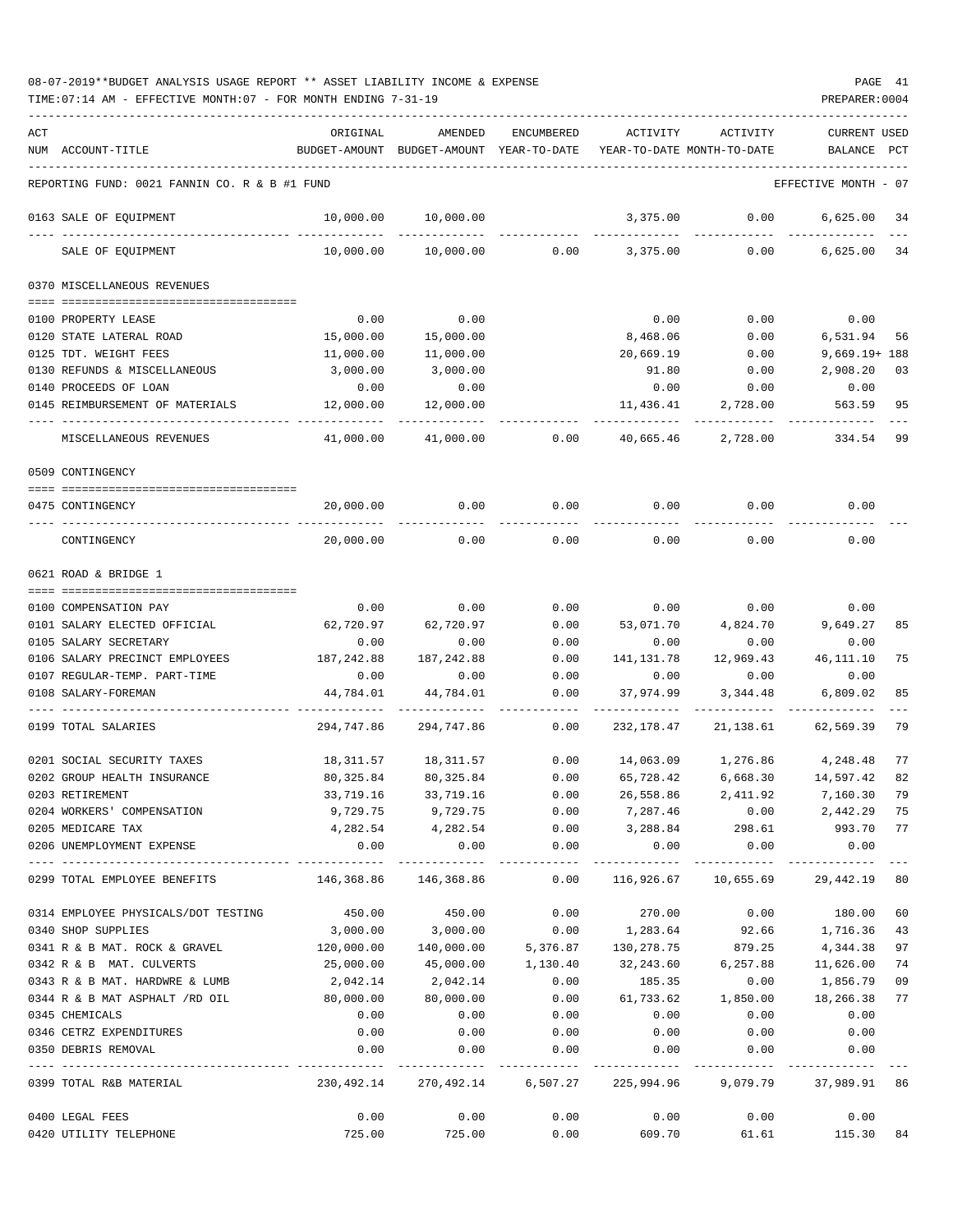| ACT                                           | ORIGINAL  | AMENDED                                  | ENCUMBERED | ACTIVITY  | ACTIVITY                                                          | <b>CURRENT USED</b> |      |
|-----------------------------------------------|-----------|------------------------------------------|------------|-----------|-------------------------------------------------------------------|---------------------|------|
| NUM ACCOUNT-TITLE                             |           | BUDGET-AMOUNT BUDGET-AMOUNT YEAR-TO-DATE |            |           | YEAR-TO-DATE MONTH-TO-DATE                                        | BALANCE             | PCT  |
| REPORTING FUND: 0021 FANNIN CO. R & B #1 FUND |           |                                          |            |           |                                                                   | EFFECTIVE MONTH     | - 07 |
| 0421 CELL PHONE ALLOWANCE                     | 600.00    | 600.00                                   | 0.00       | 500.00    | 50.00                                                             | 100.00              | 83   |
| 0423 INTERNET SERVICE                         | 0.00      | 0.00                                     | 0.00       | 0.00      | 0.00                                                              | 0.00                |      |
| 0427 OUT OF COUNTY TRAVEL/TRAINING            | 1,435.58  | 1,435.58                                 | 0.00       | 781.96    | 0.00                                                              | 653.62              | 54   |
| 0430 BIDS, NOTICES & PERMITS                  | 800.00    | 800.00                                   | 0.00       | 187.63    | 30.27                                                             | 612.37              | 23   |
| 0435 PRINTING                                 | 100.00    | 100.00                                   | 0.00       | 0.00      | 0.00                                                              | 100.00              | 00   |
| 0440 UTILITY ELECTRICITY                      | 1,600.00  | 1,600.00                                 | 50.61      | 709.99    | 0.00                                                              | 839.40              | 48   |
| 0442 UTILITY WATER                            | 250.00    | 250.00                                   | 16.58      | 156.41    | 18.79                                                             | 77.01               | 69   |
| 0443 TRASH DUMPSTER PICKUP                    | 1,000.00  | 1,000.00                                 | 74.97      | 674.73    | 74.97                                                             | 250.30              | 75   |
| 0447 REPEATER SERVICE CONTRACT                | 708.97    | 708.97                                   | 0.00       | 708.97    | 0.00                                                              | 0.00                | 100  |
| 0450 R & M BUILDING                           | 300.00    | 300.00                                   | 0.00       | 15.00     | 15.00                                                             | 285.00              | 05   |
| 0453 COMPUTER SOFTWARE                        | 912.50    | 912.50                                   | 0.00       | 0.00      | 0.00                                                              | 912.50              | 00   |
| 0457 R & M MACHINERY GAS & OIL                | 51,000.00 | 51,000.00                                | 0.00       | 28,807.75 | 922.79                                                            | 22, 192. 25         | 56   |
| 0458 R & M MACHINERY PARTS                    | 30,000.00 | 35,000.00                                | 42.49      | 34,208.08 | 2,760.22                                                          | 749.43              | 98   |
| 0459 R & M MACH. TIRES & TUBES                | 20,000.00 | 14,654.20                                | 1,412.00   | 5,006.88  | 75.00                                                             | 8,235.32            | 44   |
| 0460 EQUIPMENT RENTAL/LEASE                   | 0.00      | 0.00                                     | 0.00       | 0.00      | 0.00                                                              | 0.00                |      |
| 0480 BOND                                     | 0.00      | 0.00                                     | 0.00       | 0.00      | 0.00                                                              | 0.00                |      |
| 0481 DUES                                     | 0.00      | 0.00                                     | 0.00       | 0.00      | 0.00                                                              | 0.00                |      |
| 0482 INSURANCE                                | 4,500.00  | 4,845.80                                 | 0.00       | 4,845.80  | 0.00                                                              | 0.00                | 100  |
| 0485 PRISONER SUPPLIES                        | 0.00      | 0.00                                     | 0.00       | 0.00      | 0.00                                                              | 0.00                |      |
|                                               |           |                                          |            |           |                                                                   |                     |      |
| 0488 FANNIN RURAL RAIL DISTRICT               | 0.00      | 0.00                                     | 0.00       | 0.00      | 0.00                                                              | 0.00                |      |
| 0490 MISCELLANEOUS                            | 1,000.00  | 1,000.00                                 | 0.00       | 106.30    | 0.00                                                              | 893.70              | 11   |
| 0491 SOIL & WATER CONSERVATION                | 250.00    | 250.00                                   | 0.00       | 250.00    | 0.00                                                              | 0.00                | 100  |
| 0492 TDRA FLOOD CASH MATCH                    | 0.00      | 0.00                                     | 0.00       | 0.00      | 0.00                                                              | 0.00                |      |
| 0494 FLOOD CONTROL SITE MAINTENANCE           | 5,500.00  | 5,500.00                                 | 0.00       | 5,500.00  | 0.00                                                              | 0.00                | 100  |
| 0495 PIPELINE SALES TAX REIMBURSEMENT         | 0.00      | 0.00                                     | 0.00       | 0.00      | 0.00                                                              | 0.00                |      |
| 0496 TCOG HAZARDOUS WASTEMATCH                | 1,250.00  | 1,250.00                                 | 0.00       | 0.00      | 0.00                                                              | 1,250.00            | 00   |
| 0499 TOTAL SER.& OTHER CHARGES                |           |                                          |            |           | 4,008.65                                                          | 37,266.20           | 69   |
| 0500 LAND                                     |           |                                          |            | 0.00      | 0.00                                                              | 0.00                |      |
| 0535 BUILDING                                 |           |                                          |            | 0.00      | 0.00                                                              | 0.00                |      |
| 0570 COMPUTER EQUIPMENT                       | 300.00    | 300.00                                   | 0.00       | 0.00      | 0.00                                                              | 300.00              | 00   |
| 0571 PURCHASE OF MACH./EQUIP.                 | 99,000.00 | 79,000.00                                | 0.00       | 20,000.00 | 0.00                                                              | 59,000.00           | 25   |
| 0573 RADIO EQUIPMENT                          | 0.00      | 0.00                                     | 0.00       | 0.00      | 0.00                                                              | 0.00                |      |
| 0575 LAND AND BUILDING                        | 0.00      | 0.00                                     | 0.00       | 0.00      | 0.00                                                              | 0.00                |      |
| 0599 CAPITAL OUTLAY                           | 99,300.00 | 79,300.00                                | 0.00       | 20,000.00 | 0.00                                                              | 59,300.00 25        |      |
| 0630 NOTE PAYMENT                             | 0.00      | 0.00                                     | 0.00       | 0.00      | 0.00                                                              | 0.00                |      |
| 0670 NOTE PAYMENT-INTEREST                    | 0.00      | 0.00                                     | 0.00       | 0.00      | 0.00                                                              | 0.00                |      |
| 0695 SURVEYING                                | 0.00      | 0.00                                     | 0.00       | 0.00      | 0.00                                                              | 0.00                |      |
| ROAD & BRIDGE 1                               |           |                                          |            |           | 892,840.91 912,840.91 8,103.92 678,169.30 44,882.74 226,567.69 75 |                     |      |
| 0625 ADMINISTRATIVE OFFICE R&B #1             |           |                                          |            |           |                                                                   |                     |      |
|                                               |           |                                          |            |           |                                                                   |                     |      |
| 0105 SALARY SECRETARY                         | 9,881.28  | 9,881.28                                 | 0.00       | 8,361.10  | 760.10                                                            | 1,520.18            | 85   |
| 0201 SOCIAL SECURITY TAXES                    | 612.64    | 612.64                                   | 0.00       | 374.08    | 32.82                                                             | 238.56              | 61   |
| 0202 GROUP HEALTH INSURANCE                   | 2,868.78  | 2,868.78                                 | 0.00       | 2,390.80  | 239.08                                                            | 477.98              | 83   |
| 0203 RETIREMENT                               | 1,130.42  | 1,130.42                                 | 0.00       | 956.38    | 86.74                                                             | 174.04              | 85   |
| 0204 WORKERS' COMPENSATION                    | 41.50     | 41.50                                    | 0.00       | 27.30     | 0.00                                                              | 14.20               | 66   |
| 0205 MEDICARE TAX                             | 143.28    | 143.28                                   | 0.00       | 87.12     | 7.64                                                              | 56.16               | 61   |
| 0310 OFFICE SUPPLIES                          | 100.00    | 100.00                                   | 0.00       | 93.80     | 0.00                                                              | 6.20                | 94   |
| 0311 POSTAL EXPENSES                          | 0.00      | 0.00                                     | 0.00       | 0.00      | 0.00                                                              | 0.00                |      |
| 0353 COMPUTER EXPENSE                         | 500.00    | 500.00                                   | 0.00       | 439.96    | 0.00                                                              | 60.04               | 88   |
|                                               |           |                                          |            |           |                                                                   |                     |      |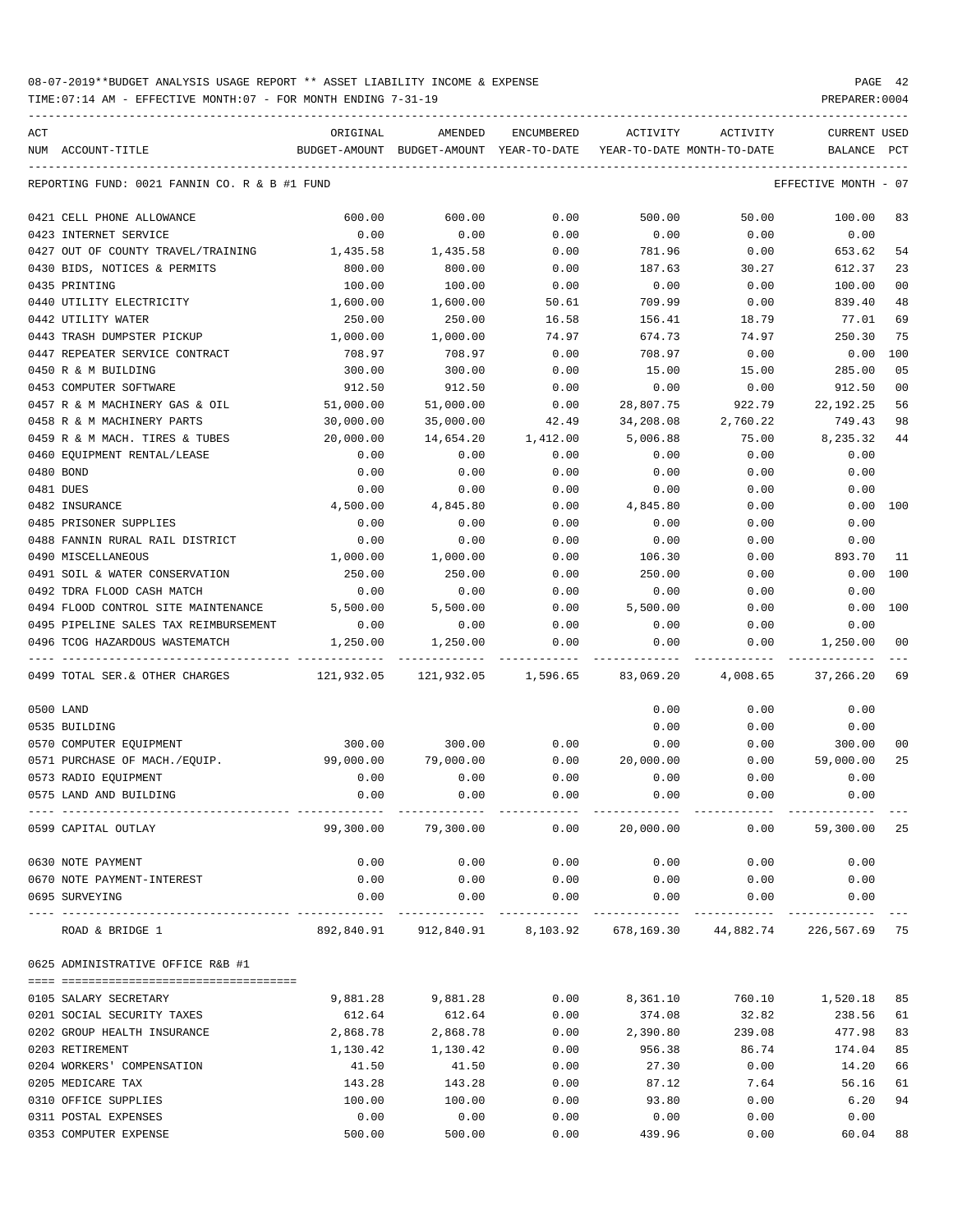| ACT |                                               | ORIGINAL      | AMENDED       | ENCUMBERED   | ACTIVITY   | ACTIVITY                   | <b>CURRENT USED</b>  |     |
|-----|-----------------------------------------------|---------------|---------------|--------------|------------|----------------------------|----------------------|-----|
| NUM | ACCOUNT-TITLE                                 | BUDGET-AMOUNT | BUDGET-AMOUNT | YEAR-TO-DATE |            | YEAR-TO-DATE MONTH-TO-DATE | BALANCE              | PCT |
|     |                                               |               |               |              |            |                            |                      |     |
|     | REPORTING FUND: 0021 FANNIN CO. R & B #1 FUND |               |               |              |            |                            | EFFECTIVE MONTH - 07 |     |
|     |                                               |               |               |              |            |                            |                      |     |
|     | 0427 OUT OF COUNTY TRAVEL                     | 0.00          | 0.00          | 0.00         | 0.00       | 0.00                       | 0.00                 |     |
|     | 0480 BOND                                     | 0.00          | 0.00          | 0.00         | 0.00       | 0.00                       | 0.00                 |     |
|     | 0572 OFFICE EQUIPMENT                         | 0.00          | 0.00          | 0.00         | 0.00       | 0.00                       | 0.00                 |     |
|     | 0574 COMPUTER EQUIPMENT                       | 0.00          | 0.00          | 0.00         | 0.00       | 0.00                       | 0.00                 |     |
|     |                                               |               |               |              |            |                            |                      |     |
|     | ADMINISTRATIVE OFFICE R&B #1                  | 15,277.90     | 15,277.90     | 0.00         | 12,730.54  | 1,126.38                   | 2,547.36             | 83  |
|     |                                               |               |               |              |            |                            |                      |     |
|     | FANNIN CO. R & B #1 FUND                      |               |               |              |            |                            |                      |     |
|     | INCOME TOTALS                                 | 928,118.81    | 928,118.81    |              | 726,417.43 | 21,921.80                  | 201,701.38           | 78  |
|     | <b>EXPENSE TOTALS</b>                         | 928,118.81    | 928,118.81    | 8,103.92     | 690,899.84 | 46,009.12                  | 229, 115.05          | 75  |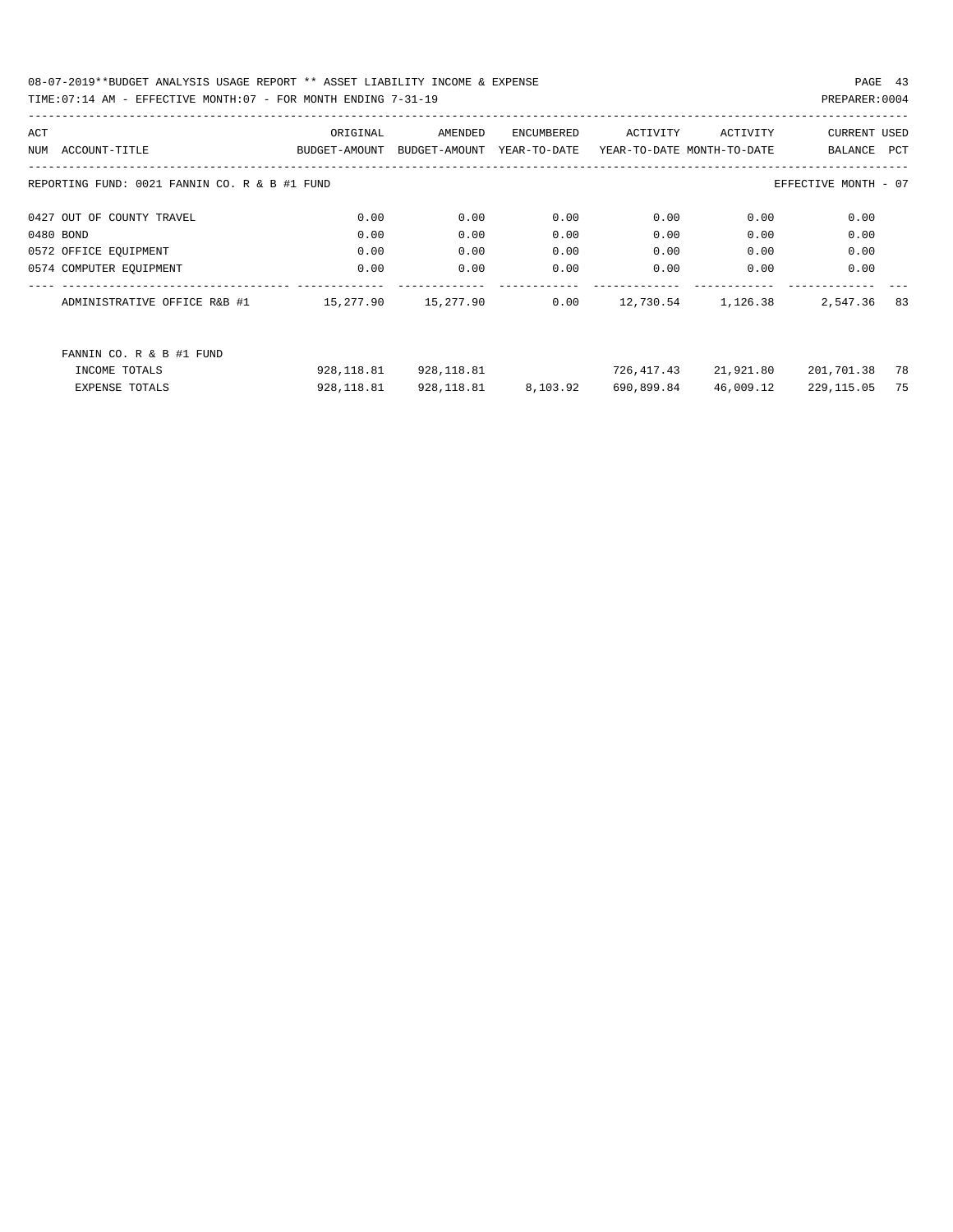|           | 08-07-2019**BUDGET ANALYSIS USAGE REPORT ** ASSET LIABILITY INCOME & EXPENSE<br>TIME: 07:14 AM - EFFECTIVE MONTH: 07 - FOR MONTH ENDING 7-31-19 |           |                                                     |            |                                        |                                                  | PAGE 44<br>PREPARER: 0004   |                |
|-----------|-------------------------------------------------------------------------------------------------------------------------------------------------|-----------|-----------------------------------------------------|------------|----------------------------------------|--------------------------------------------------|-----------------------------|----------------|
| ACT       | NUM ACCOUNT-TITLE                                                                                                                               | ORIGINAL  | AMENDED<br>BUDGET-AMOUNT BUDGET-AMOUNT YEAR-TO-DATE | ENCUMBERED | ACTIVITY<br>YEAR-TO-DATE MONTH-TO-DATE | ACTIVITY                                         | CURRENT USED<br>BALANCE PCT |                |
|           | REPORTING FUND: 0022 FANNIN CO. R & B #2 FUND                                                                                                   |           |                                                     |            |                                        |                                                  | EFFECTIVE MONTH - 07        |                |
|           | 0100 PAYROLL                                                                                                                                    |           |                                                     |            |                                        |                                                  |                             |                |
|           | 0100 PAYROLL                                                                                                                                    |           |                                                     |            | 0.00                                   | 0.00                                             | 0.00                        |                |
|           | PAYROLL                                                                                                                                         |           |                                                     |            | 0.00                                   | 0.00                                             | 0.00                        |                |
|           | 0102 A/P CLEARING                                                                                                                               |           |                                                     |            |                                        |                                                  |                             |                |
|           | 0100 A/P CLEARING                                                                                                                               |           |                                                     |            | 0.00                                   | 0.00                                             | 0.00                        |                |
|           | A/P CLEARING                                                                                                                                    |           |                                                     |            | 0.00                                   | 0.00                                             | 0.00                        |                |
|           | 0103 CASH                                                                                                                                       |           |                                                     |            |                                        |                                                  |                             |                |
|           |                                                                                                                                                 |           |                                                     |            |                                        |                                                  |                             |                |
|           | 0100 R&B#2- COMBINED FUNDS CHECKING<br>0175 TEXPOOL                                                                                             |           |                                                     |            | 5,303.81                               | 204, 334.41 54, 635.94- 299, 401.21<br>504.66    | 258,354.18                  |                |
|           | CASH                                                                                                                                            |           |                                                     |            |                                        | ------------<br>209,638.22 54,131.28- 557,755.39 |                             |                |
|           | 0120 RECEIVABLES                                                                                                                                |           |                                                     |            |                                        |                                                  |                             |                |
|           | 0311 TAXES RECEIVABLE                                                                                                                           |           |                                                     |            | 0.00                                   | 0.00                                             | 35,406.18                   |                |
|           | 0312 DUE FROM OTHER GOVERNMENT                                                                                                                  |           |                                                     |            | 0.00                                   | 0.00                                             | 9,319.86                    |                |
|           | 0313 DUE FROM OTHER FUNDS                                                                                                                       |           |                                                     |            | 0.00                                   | 0.00                                             | 3,676.18                    |                |
|           | 0315 INVENTORY ASSET                                                                                                                            |           |                                                     |            | 0.00                                   | 0.00<br>-----                                    | 43,974.52<br>----------     |                |
|           | RECEIVABLES                                                                                                                                     |           |                                                     |            | 0.00                                   | 0.00                                             | 92,376.74                   |                |
|           | 0200 LIABILITY ACCOUNT                                                                                                                          |           |                                                     |            |                                        |                                                  |                             |                |
|           | 0150 ACCRUED SALARY PAYABLE                                                                                                                     |           |                                                     |            | 0.00                                   | 0.00                                             | 10,957.40                   |                |
|           | 0155 ACCRUED FRINGE BENEFITS                                                                                                                    |           |                                                     |            | 0.00                                   | 0.00                                             | 5,609.02                    |                |
|           | 0200 DEFERRED TAX REVENUE                                                                                                                       |           |                                                     |            | 0.00                                   | 0.00                                             | 33,639.77                   |                |
|           | 0900 SYSTEM ADDED LIABILITY LINE-ITEM                                                                                                           |           |                                                     |            | 0.00                                   | 0.00                                             | 0.00                        |                |
|           | 0910 SYSTEM ADDED LIABILITY LINE-ITEM                                                                                                           |           |                                                     |            |                                        | $2,573.26 - 0.00$<br>------------                | $2,573.26 -$                |                |
|           | LIABILITY ACCOUNT                                                                                                                               |           |                                                     |            | $2,573.26-$                            |                                                  | $0.00$ $47,632.93$          |                |
|           | 0207 DUE TO FUND                                                                                                                                |           |                                                     |            |                                        |                                                  |                             |                |
|           | 0070 DUE TO RIGHT OF WAY                                                                                                                        |           |                                                     |            |                                        | $0.00$ $0.00$                                    | 0.00                        |                |
| $- - - -$ | DUE TO FUND                                                                                                                                     |           |                                                     |            | -----<br>0.00                          | ----------<br>0.00                               | 0.00                        |                |
|           | 0271 EQUITY ACCOUNT                                                                                                                             |           |                                                     |            |                                        |                                                  |                             |                |
|           | 0200 EQUITY ACCOUNT                                                                                                                             |           |                                                     |            |                                        | $0.00$ $0.00$ $390,287.72$                       |                             |                |
|           | EQUITY ACCOUNT                                                                                                                                  |           |                                                     |            | 0.00                                   | ---------                                        | $0.00$ 390, 287.72          |                |
|           | 0300 TOTAL REV/TRANSFERS                                                                                                                        |           |                                                     |            |                                        |                                                  |                             |                |
|           | 0122 BEGINNING CASH BALANCE                                                                                                                     |           | 19,487.52 19,487.52                                 |            | 0.00                                   |                                                  | $0.00$ 19,487.52            | 00             |
|           | TOTAL REV/TRANSFERS                                                                                                                             | 19,487.52 | 19,487.52                                           | 0.00       | 0.00                                   | 0.00                                             | 19,487.52                   | 0 <sub>0</sub> |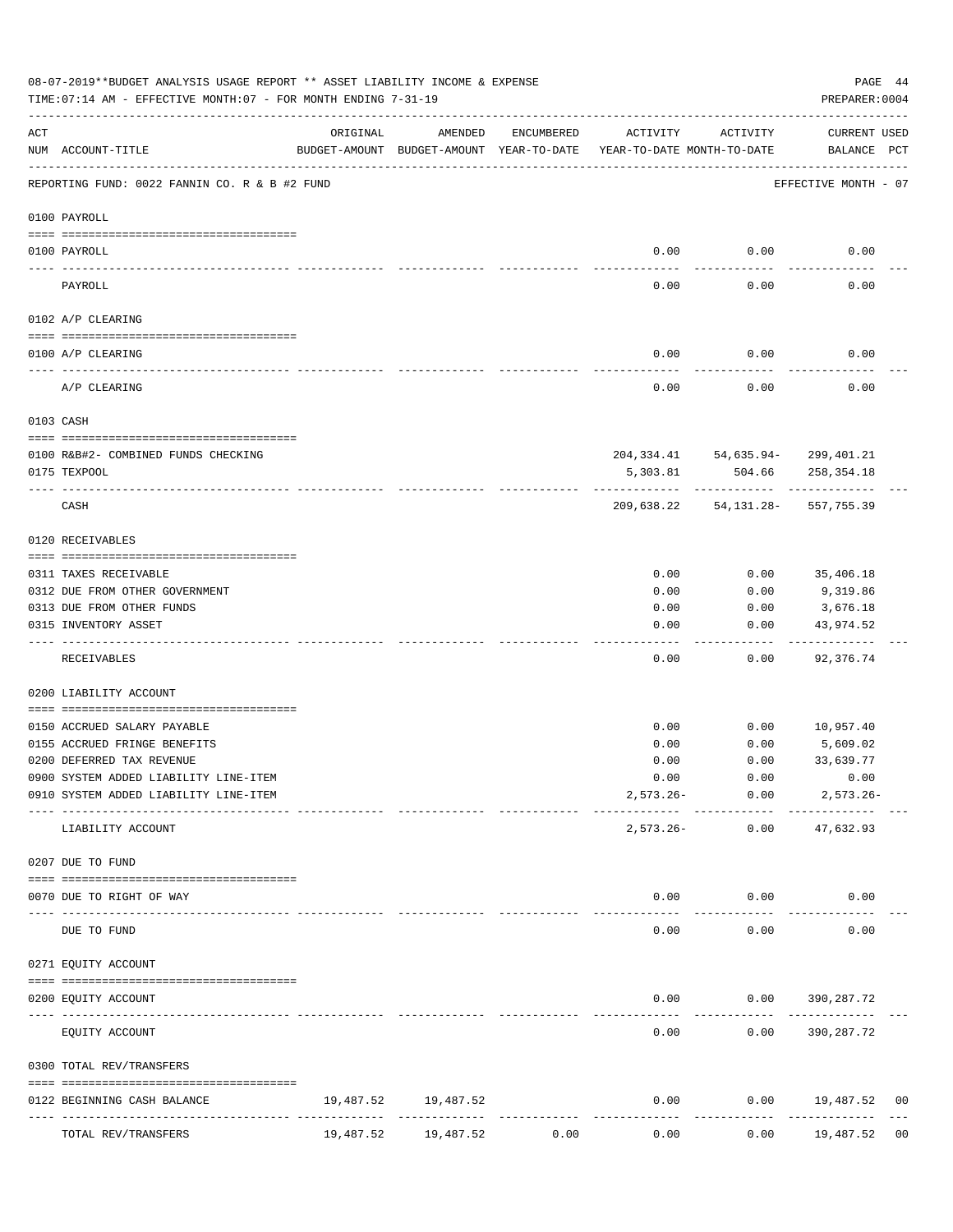|     | TIME: 07:14 AM - EFFECTIVE MONTH: 07 - FOR MONTH ENDING 7-31-19    |                                                                                 |                                             |            |                                    |                            | PREPARER: 0004                                              |  |
|-----|--------------------------------------------------------------------|---------------------------------------------------------------------------------|---------------------------------------------|------------|------------------------------------|----------------------------|-------------------------------------------------------------|--|
| ACT | NUM ACCOUNT-TITLE                                                  | ORIGINAL<br>BUDGET-AMOUNT BUDGET-AMOUNT YEAR-TO-DATE YEAR-TO-DATE MONTH-TO-DATE | AMENDED                                     | ENCUMBERED |                                    | ACTIVITY ACTIVITY          | CURRENT USED<br>BALANCE PCT                                 |  |
|     | REPORTING FUND: 0022 FANNIN CO. R & B #2 FUND                      |                                                                                 |                                             |            |                                    |                            | EFFECTIVE MONTH - 07                                        |  |
|     | 0310 PROPERTY TAXES                                                |                                                                                 |                                             |            |                                    |                            |                                                             |  |
|     | 0110 CURRENT TAXES                                                 |                                                                                 |                                             |            |                                    |                            | 569,310.52 569,310.52 553,368.16 4,165.81 15,942.36 97      |  |
|     | 0120 DELINQUENT TAXES                                              |                                                                                 | 12,000.00   12,000.00                       |            |                                    |                            | 13,702.04 1,683.85 1,702.04+114                             |  |
|     | PROPERTY TAXES                                                     |                                                                                 |                                             |            |                                    |                            | 581,310.52 581,310.52 0.00 567,070.20 5,849.66 14,240.32 98 |  |
|     | 0318 OTHER TAXES                                                   |                                                                                 |                                             |            |                                    |                            |                                                             |  |
|     |                                                                    |                                                                                 |                                             |            |                                    |                            |                                                             |  |
|     | 0120 PAY N LIEU TAX/GRASSLAND<br>0121 PAY N LIEU TAX/UPPER TRINITY | 0.00                                                                            | 1,700.00 1,700.00<br>0.00                   |            |                                    |                            | 2,011.18 0.00 311.18+118<br>$1,017.41+$                     |  |
|     | 0160 SALES TAX REVENUES                                            | 48,000.00                                                                       | 48,000.00                                   |            | 1,017.41                           | 0.00<br>52,817.29 5,583.35 | 4,817.29+ 110                                               |  |
|     | OTHER TAXES                                                        |                                                                                 | 49,700.00 49,700.00 0.00 55,845.88 5,583.35 |            |                                    |                            | . <u>.</u><br>$6, 145.88 + 112$                             |  |
|     | 0321 FEES OF TAX COLLECTOR                                         |                                                                                 |                                             |            |                                    |                            |                                                             |  |
|     |                                                                    |                                                                                 |                                             |            |                                    |                            |                                                             |  |
|     | 0200 CAR REGISTRATION/SALES TAX                                    | 80,000.00 80,000.00                                                             |                                             |            | 85, 557. 27 0.00                   |                            | $5,557.27+107$                                              |  |
|     | 0300 COUNTY'S ADDITIONAL \$10                                      | 65,000.00                                                                       | 65,000.00                                   |            | 68,834.20                          | 8,304.39                   | 3,834.20+ 106                                               |  |
|     | FEES OF TAX COLLECTOR                                              | $145,000.00$ $145,000.00$ $0.00$ $154,391.47$ $8,304.39$                        |                                             |            |                                    |                            | $9,391.47+106$                                              |  |
|     | 0330 GRANTS                                                        |                                                                                 |                                             |            |                                    |                            |                                                             |  |
|     | 0200 FEMA GRANT                                                    | 0.00                                                                            | 0.00                                        |            |                                    |                            | $0.00$ $0.00$ $0.00$ $0.00$                                 |  |
|     |                                                                    |                                                                                 |                                             |            |                                    |                            |                                                             |  |
|     | GRANTS                                                             | 0.00                                                                            |                                             |            | $0.00$ $0.00$ $0.00$ $0.00$ $0.00$ |                            | 0.00                                                        |  |
|     | 0350 FINES                                                         |                                                                                 |                                             |            |                                    |                            |                                                             |  |
|     | 0403 COUNTY CLERK FINES                                            |                                                                                 | 8,500.00 8,500.00                           |            |                                    |                            | 1,182.91 0.00 7,317.09 14                                   |  |
|     | 0450 DISTRICT CLERK FINES                                          | 8,500.00                                                                        | 8,500.00                                    |            |                                    | 9,002.34 2,541.92          | $502.34 + 106$                                              |  |
|     | 0455 J. P. #1 FINES                                                | 4,750.00                                                                        | 4,750.00                                    |            | 1,919.41                           | 0.00                       | 2,830.59 40                                                 |  |
|     | 0456 J. P. #2 FINES                                                | 2,000.00                                                                        | 2,000.00                                    |            | 1,583.60                           | 0.00                       | 416.40 79                                                   |  |
|     | 0457 J. P. #3 FINES                                                | 2,750.00                                                                        | 2,750.00<br>. <u>.</u>                      |            |                                    |                            | 3,103.00   0.00   353.00+ 113<br>-------------              |  |
|     | FINES                                                              | 26,500.00                                                                       |                                             |            |                                    |                            | 9,708.74 63                                                 |  |
|     | 0360 INTEREST EARNINGS                                             |                                                                                 |                                             |            |                                    |                            |                                                             |  |
|     | 0100 INTEREST EARNINGS                                             |                                                                                 | 3,500.00 3,500.00                           |            |                                    |                            | 5,451.96 585.92 1,951.96+156                                |  |
|     | INTEREST EARNINGS                                                  |                                                                                 |                                             |            |                                    |                            | 3,500.00 3,500.00 0.00 5,451.96 585.92 1,951.96 156         |  |
|     | 0364 SALE OF EQUIPMENT                                             |                                                                                 |                                             |            |                                    |                            |                                                             |  |
|     | --------------------------------------<br>0163 SALE OF EQUIPMENT   |                                                                                 | 5,000.00 5,000.00                           |            |                                    |                            | 17,572.50 0.00 12,572.50+351                                |  |
|     | SALE OF EQUIPMENT                                                  |                                                                                 |                                             |            |                                    |                            | 5,000.00 5,000.00 0.00 17,572.50 0.00 12,572.50 + 351       |  |
|     | 0370 MISCELLANEOUS REVENUES                                        |                                                                                 |                                             |            |                                    |                            |                                                             |  |
|     | 0120 STATE LATERAL ROAD                                            | 20,000.00                                                                       | 20,000.00                                   |            | 9,864.17                           |                            | $0.00$ 10,135.83 49                                         |  |
|     | 0125 TDT WEIGHT FEES                                               |                                                                                 | 13,000.00 13,000.00                         |            | 24,076.87                          |                            | $0.00$ 11,076.87+185                                        |  |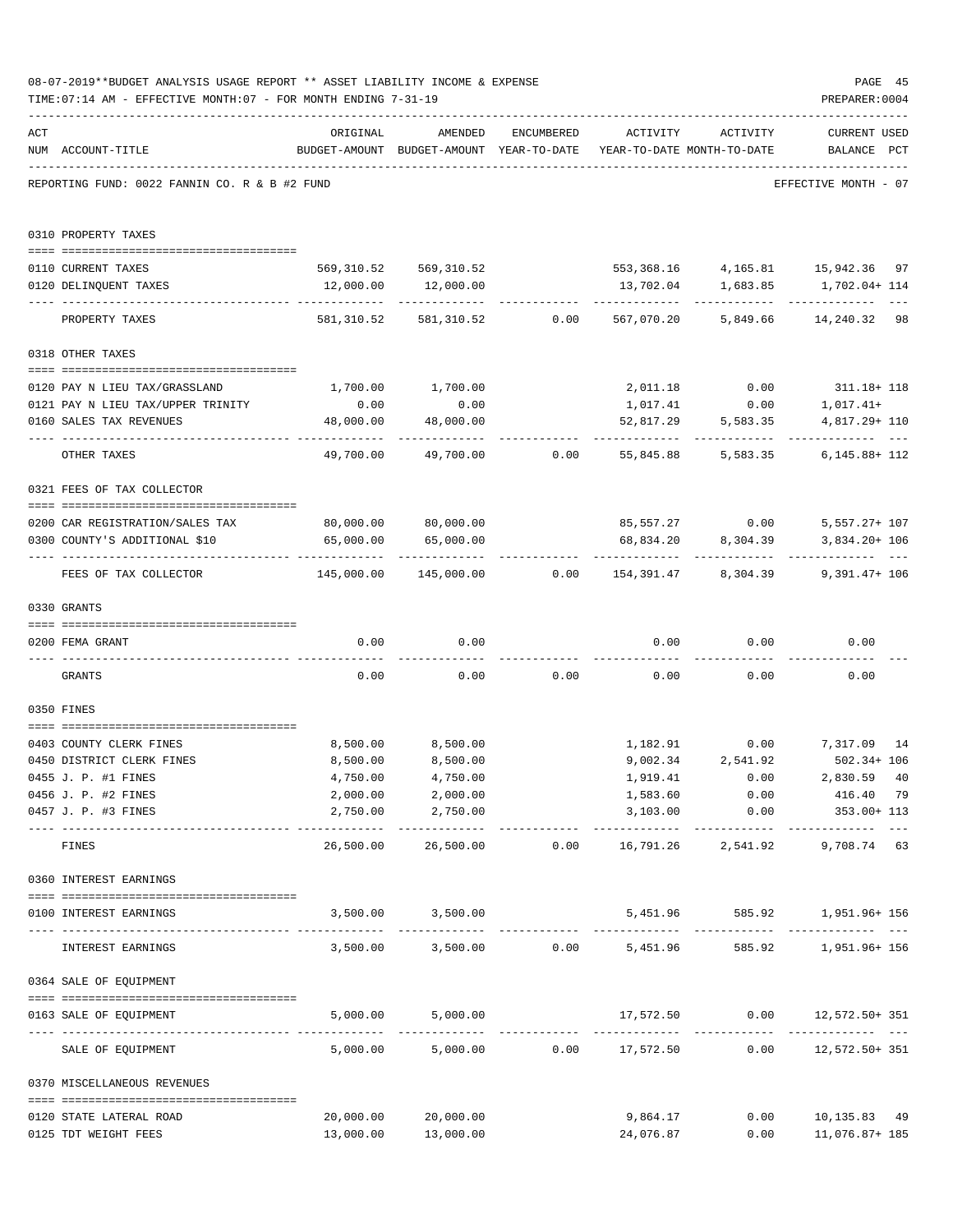| ACT<br>NUM ACCOUNT-TITLE                      | ORIGINAL<br>BUDGET-AMOUNT                                     | AMENDED<br>BUDGET-AMOUNT YEAR-TO-DATE | ENCUMBERED | ACTIVITY   | ACTIVITY<br>YEAR-TO-DATE MONTH-TO-DATE | <b>CURRENT USED</b><br>BALANCE | PCT      |
|-----------------------------------------------|---------------------------------------------------------------|---------------------------------------|------------|------------|----------------------------------------|--------------------------------|----------|
|                                               |                                                               |                                       |            |            |                                        |                                |          |
| REPORTING FUND: 0022 FANNIN CO. R & B #2 FUND |                                                               |                                       |            |            |                                        | EFFECTIVE MONTH - 07           |          |
| 0130 REFUNDS & MISCELLANEOUS                  | 0.00                                                          | 0.00                                  |            | 504.00     | 504.00                                 | $504.00+$                      |          |
| 0131 AUTOMOBILE INSURANCE LOSS PAYMENT        | 0.00                                                          | 0.00                                  |            | 0.00       | 0.00                                   | 0.00                           |          |
| 0140 PROCEEDS OF LOAN                         | 0.00                                                          | 0.00                                  |            | 0.00       | 0.00                                   | 0.00                           |          |
| 0145 REIMBURSEMENT OF MATERIALS               | 7,000.00                                                      | 7,000.00                              |            | 14,142.34  | 1,062.90                               | 7,142.34+202                   |          |
| 0150 TRENTON HIGH MEADOWS SUBDIVISION         | 4,000.00                                                      | 4,000.00                              |            | 7,000.00   | 0.00                                   | 3,000.00+ 175                  |          |
| MISCELLANEOUS REVENUES                        | 44,000.00                                                     | 44,000.00                             | 0.00       | 55,587.38  | 1,566.90                               | 11,587.38+ 126                 |          |
| 0509 CONTINGENCY                              |                                                               |                                       |            |            |                                        |                                |          |
| 0475 CONTINGENCY                              | 10,000.00                                                     | 10,000.00                             | 0.00       | 0.00       | 0.00                                   | 10,000.00 00                   |          |
|                                               |                                                               |                                       |            |            |                                        |                                |          |
| CONTINGENCY                                   | 10,000.00                                                     | 10,000.00                             | 0.00       | 0.00       | 0.00                                   | 10,000.00                      | 00       |
| 0622 ROAD & BRIDGE 2                          |                                                               |                                       |            |            |                                        |                                |          |
| 0100 COMPENSATION PAY                         | 0.00                                                          | 0.00                                  | 0.00       |            | $0.00$ 0.00                            | 0.00                           |          |
| 0101 SALARY ELECTED OFFICIAL                  | 62,720.97                                                     | 62,720.97                             | 0.00       | 53,071.70  | 4,824.70 9,649.27                      |                                | 85       |
| 0105 SALARY SECRETARY                         | 0.00                                                          | 0.00                                  | 0.00       | 0.00       | 0.00                                   | 0.00                           |          |
| 0106 SALARY PRECINCT EMPLOYEES                | 223,167.69                                                    | 223, 167.69                           | 0.00       | 187,439.22 | 17,234.52                              | 35,728.47                      | 84       |
| 0107 REGULAR-TEMP. PART-TIME                  | 0.00                                                          | 0.00                                  | 0.00       | 0.00       | 0.00                                   | 0.00                           |          |
| 0199 TOTAL SALARIES                           | 285,888.66                                                    | 285,888.66                            | 0.00       | 240,510.92 | 22,059.22                              | 45,377.74                      | 84       |
| 0201 SOCIAL SECURITY TAXES                    | 17,762.30                                                     | 17,762.30                             | 0.00       | 14,318.99  | 1,308.50                               | 3,443.31                       | 81       |
| 0202 GROUP HEALTH INSURANCE                   | 91,800.96                                                     | 91,800.96                             | 0.00       | 76,500.80  | 7,650.08                               | 15,300.16                      | 83       |
| 0203 RETIREMENT                               | 32,705.66                                                     | 32,705.66                             | 0.00       | 27,510.10  | 2,516.98                               | 5,195.56                       | 84       |
| 0204 WORKERS' COMPENSATION                    | 9,374.50                                                      | 9,374.50                              | 0.00       | 7,018.26   | 0.00                                   | 2,356.24                       | 75       |
| 0205 MEDICARE TAX                             | 4,154.09                                                      | 4,154.09                              | 0.00       | 3,348.70   | 306.02                                 | 805.39                         | 81       |
| 0206 UNEMPLOYMENT EXPENSE                     | 0.00                                                          | 0.00                                  | 0.00       | 0.00       | 0.00                                   | 0.00                           |          |
| 0299 TOTAL EMPLOYEE BENEFITS                  | 155,797.51                                                    | 155,797.51                            | 0.00       | 128,696.85 | 11,781.58                              | 27,100.66                      | 83       |
| 0312 CONTRACT LABOR                           | 0.00                                                          | 0.00                                  | 0.00       | 0.00       | 0.00                                   | 0.00                           |          |
| 0314 EMPLOYEE PHYSICALS/DOT TESTING           | 400.00                                                        | 400.00                                | 0.00       | 340.00     | 40.00                                  | 60.00                          | 85       |
| 0340 SHOP SUPPLIES                            |                                                               | $4,000.00$ $4,000.00$                 | 84.96      |            | 2,670.33 304.70                        | 1,244.71                       | 69       |
| 0341 R & B MAT. ROCK & GRAVEL                 | 146,307.00                                                    | 146,307.00                            | 0.00       | 110,856.78 |                                        | 15,665.88 35,450.22 76         |          |
| 0342 R & B MAT. CULVERTS                      | 15,000.00                                                     | 15,340.81                             | 0.00       | 15,340.81  | 5,267.55                               |                                | 0.00 100 |
| 0343 R & B MAT. HARDWRE & LUMB                | 6,000.00                                                      | 6,000.00                              | 0.00       | 38.50      | $0.00$ 5,961.50                        |                                | 01       |
| 0344 R & B MAT. ASPHALT/RD OIL 42,000.00      |                                                               | 46,000.00                             | 0.00       | 3,528.32   | 2,857.32 42,471.68 08                  |                                |          |
| 0345 CHEMICALS                                | 1,000.00                                                      | 68.78                                 | 0.00       | 0.00       | 0.00                                   | 68.78                          | $00\,$   |
| 0346 CETRZ EXPENDITURES                       | 0.00                                                          | 0.00                                  | 0.00       | 0.00       | 0.00                                   | 0.00                           |          |
| 0350 DEBRIS REMOVAL                           | 0.00                                                          | 0.00                                  | 0.00       | 0.00       | 0.00                                   | 0.00                           |          |
| 0395 UNIFORMS                                 | 2,800.00                                                      | 2,800.00                              | 0.00       | 2,628.34   | 270.02                                 | 171.66 94                      |          |
| 0399 TOTAL R&B MATERIALS                      | 217,507.00 220,916.59 84.96 135,403.08 24,405.47 85,428.55 61 |                                       |            |            |                                        |                                |          |
| 0400 LEGAL FEES                               | 0.00                                                          | 0.00                                  | 0.00       | 0.00       | 0.00                                   | 0.00                           |          |
| 0420 UTILITY TELEPHONE                        | 1,900.00                                                      | 1,900.00                              | 0.00       | 1,414.54   | 167.73                                 | 485.46 74                      |          |
| 0421 CELL PHONE ALLOWANCE                     | 600.00                                                        | 600.00                                | 0.00       | 500.00     | 50.00                                  | 100.00 83                      |          |
| 0427 OUT OF COUNTY TRAVEL/TRAINING            | 800.00                                                        | 2,390.41                              | 0.00       | 2,390.41   | 0.00                                   | $0.00$ 100                     |          |
| 0430 BIDS, NOTICES & PERMITS                  | 1,000.00                                                      | 1,000.00                              | 0.00       | 119.37     | 30.27                                  | 880.63                         | 12       |
| 0435 PRINTING                                 | 100.00                                                        | 100.00                                | 0.00       | 75.00      | 0.00                                   | 25.00                          | 75       |
| 0440 UTILITY ELECTRICITY                      | 2,000.00                                                      | 2,000.00                              | 0.00       | 1,295.39   | 136.21                                 | 704.61                         | 65       |
| 0441 UTILITY GAS                              | 750.00                                                        | 750.00                                | 0.00       | 692.88     | 49.51                                  | 57.12                          | 92       |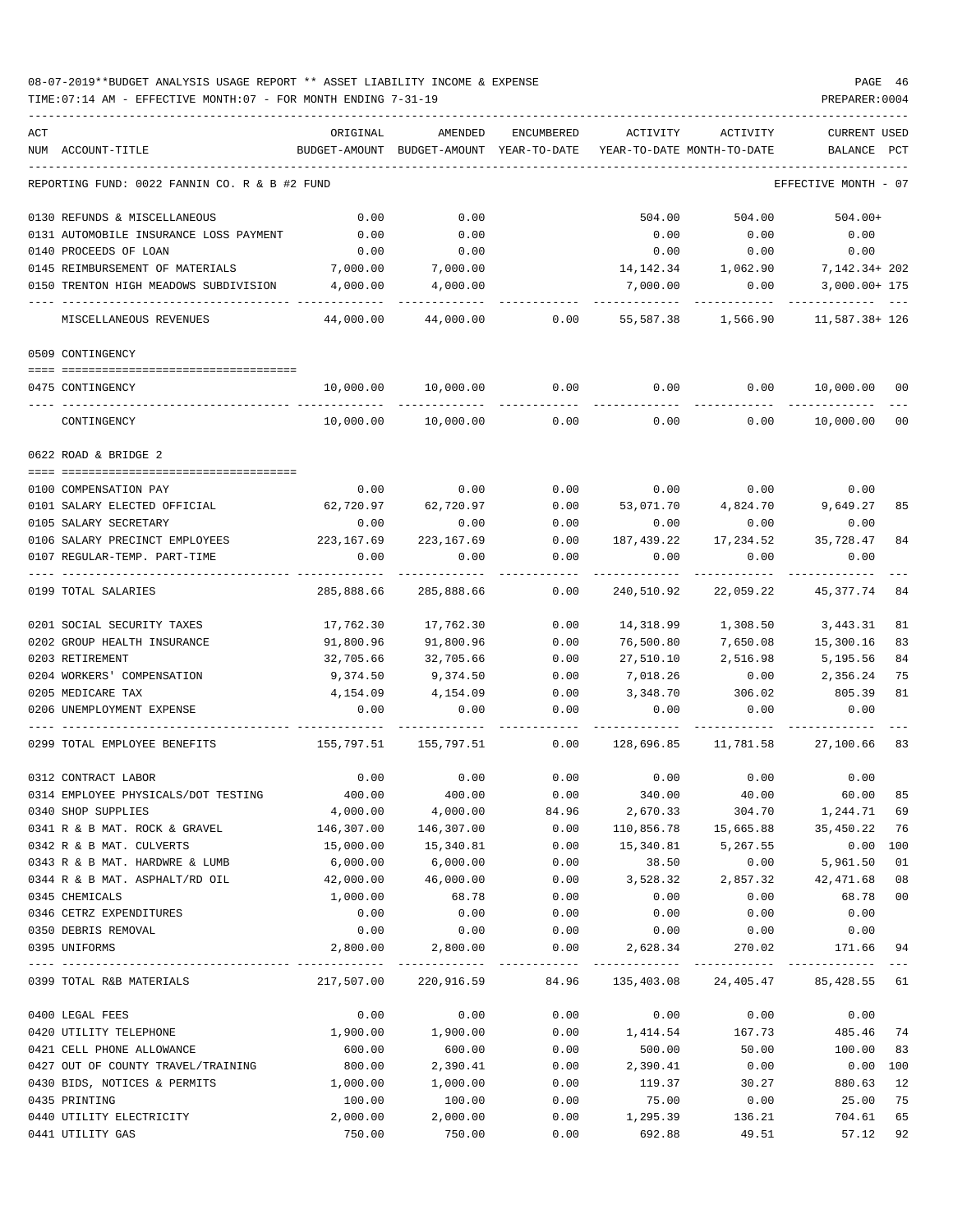| ACT |                                                  | ORIGINAL     | AMENDED                                  | <b>ENCUMBERED</b> | <b>ACTIVITY</b>            | ACTIVITY     | CURRENT USED            |     |
|-----|--------------------------------------------------|--------------|------------------------------------------|-------------------|----------------------------|--------------|-------------------------|-----|
|     | NUM ACCOUNT-TITLE                                |              | BUDGET-AMOUNT BUDGET-AMOUNT YEAR-TO-DATE |                   | YEAR-TO-DATE MONTH-TO-DATE |              | <b>BALANCE</b>          | PCT |
|     |                                                  |              |                                          |                   |                            |              |                         |     |
|     | REPORTING FUND: 0022 FANNIN CO. R & B #2 FUND    |              |                                          |                   |                            |              | EFFECTIVE MONTH - 07    |     |
|     | 0442 UTILITY WATER                               | 940.00       | 940.00                                   | 0.00              | 704.16                     | 78.24        | 235.84                  | 75  |
|     | 0443 TRASH PICKUP                                | 1,300.00     | 1,300.00                                 | 0.00              | 661.50                     | 0.00         | 638.50                  | 51  |
|     | 0447 REPEATER SERVICE CONTRACT                   | 708.97       | 708.97                                   | 0.00              | 708.97                     | 0.00         | 0.00                    | 100 |
|     | 0450 R&M BUILDING                                | 2,000.00     | 2,000.00                                 | 0.00              | 125.00                     | 125.00       | 1,875.00                | 06  |
|     | 0453 COMPUTER SOFTWARE                           | 0.00         | 0.00                                     | 0.00              | 0.00                       | 0.00         | 0.00                    |     |
|     | 0457 R & M MACHINERY GAS & OIL                   | 70,000.00    | 70,000.00                                | 0.00              | 59, 354.47                 | 8,276.32     | 10,645.53               | 85  |
|     | 0458 R & M MACHINERY PARTS                       | 25,000.00    | 75,000.00                                | 0.00              | 55,340.13                  | 7,646.51     | 19,659.87               | 74  |
|     | 0459 R & M MACH. TIRES & TUBES                   | 15,000.00    | 15,000.00                                | 2,640.00          | 6,961.29                   | 2,631.00     | 5,398.71                | 64  |
|     | 0460 EQUIPMENT RENTAL/LEASE                      | 0.00         | 0.00                                     | 0.00              | 0.00                       | 0.00         | 0.00                    |     |
|     | 0480 BOND                                        | 178.00       | 178.00                                   | 0.00              | 178.00                     | 0.00         | 0.00                    | 100 |
|     | 0481 DUES                                        | 0.00         | 0.00                                     | 0.00              | 0.00                       | 0.00         | 0.00                    |     |
|     | 0482 INSURANCE                                   | 8,500.00     | 8,500.00                                 | 0.00              | 8,320.80                   | 0.00         | 179.20                  | 98  |
|     | 0485 PRISONER SUPPLIES                           | 0.00         | 0.00                                     | 0.00              | 0.00                       | 0.00         | 0.00                    |     |
|     | 0488 FANNIN RURAL RAIL DISTRICT                  | 0.00         | 0.00                                     | 0.00              | 0.00                       | 0.00         | 0.00                    |     |
|     | 0490 MISCELLANEOUS                               | 1,000.00     | 0.00                                     | 0.00              | 0.00                       | 0.00         | 0.00                    |     |
|     | 0491 SOIL & WATER CONSERVATION                   | 250.00       | 250.00                                   | 0.00              | 250.00                     | 0.00         | 0.00                    | 100 |
|     | 0492 TDRA FLOOD CASH MATCH                       | 0.00         | 0.00                                     | 0.00              | 0.00                       | 0.00         | 0.00                    |     |
|     | 0493 TRENTON HIGH MEADOWS SUBDIVISION            | 4,000.00     | 0.00                                     | 0.00              | 0.00                       | 0.00         | 0.00                    |     |
|     | 0494 FLOOD CONTROL SITE MAINTENANCE              | 4,000.00     | 4,000.00                                 | 0.00              | 4,000.00                   | 0.00         | 0.00                    | 100 |
|     | 0495 PIPELINE SALES TAX REIMBURSEMENT            | 0.00         | 0.00                                     | 0.00              | 0.00                       | 0.00         | 0.00                    |     |
|     | 0496 TCOG HAZARDOUS WASTEMATCH                   | 0.00         | 0.00                                     | 0.00              | 0.00                       | 0.00         | 0.00                    |     |
|     | 0499 TOTAL SER.& OTHER CHARGES                   |              |                                          |                   | 143,091.91                 | 19,190.79    | 40,885.47               | 78  |
|     | 0500 LAND                                        |              |                                          |                   | 0.00                       | 0.00         | 0.00                    |     |
|     | 0535 BUILDING                                    |              |                                          |                   | 0.00                       | 0.00         | 0.00                    |     |
|     | 0562 LAND/BUILDING                               | 0.00         | 0.00                                     | 0.00              | 0.00                       | 0.00         | 0.00                    |     |
|     | 0570 COMPUTER EQUIPMENT                          | 0.00         | 0.00                                     | 0.00              | 0.00                       | 0.00         | 0.00                    |     |
|     | 0571 PURCHASE OF MACH./EQUIP.                    | 50,000.00    | 0.00                                     | 0.00              | 0.00                       | 0.00         | 0.00                    |     |
|     | 0573 RADIO EQUIPMENT                             | 0.00         | 0.00                                     | 0.00              | 0.00                       | 0.00         | 0.00                    |     |
|     | 0575 LAND/BUILDING                               |              |                                          |                   | 0.00                       | 0.00         | 0.00                    |     |
|     | 0580 PRECINCT BRIDGE                             | 0.00         | 0.00                                     | 0.00              | 0.00                       | 0.00         | 0.00                    |     |
|     | 0599 CAPITAL OUTLAY                              | 50,000.00    | 0.00                                     | 0.00              | 0.00                       | 0.00         | 0.00                    |     |
|     | ROAD & BRIDGE 2                                  |              | 849, 220. 14 849, 220. 14                | 2,724.96          | 647,702.76                 |              | 77,437.06 198,792.42 77 |     |
|     | 0625 ADMINISTRATIVE OFFICE R&B #2                |              |                                          |                   |                            |              |                         |     |
|     | 0105 SALARY SECRETARY                            | 9,881.28     | 9,881.28                                 | 0.00              | 8,361.10                   | 760.10       | 1,520.18                | 85  |
|     | 0201 SOCIAL SECURITY TAXES                       | 612.64       | 612.64                                   | 0.00              | 373.92                     | 32.80        | 238.72                  | 61  |
|     | 0202 GROUP HEALTH INSURANCE                      | 2,868.78     | 2,868.78                                 | 0.00              | 2,390.60                   | 239.06       | 478.18                  | 83  |
|     | 0203 RETIREMENT                                  | 1,130.42     | 1,130.42                                 | 0.00              | 956.37                     | 86.72        | 174.05                  | 85  |
|     |                                                  |              |                                          |                   |                            | 0.00         |                         | 66  |
|     | 0204 WORKERS' COMPENSATION                       | 41.50        | 41.50                                    | 0.00              | 27.30                      |              | 14.20                   |     |
|     | 0205 MEDICARE TAX<br>0310 OFFICE SUPPLIES        | 143.28       | 143.28                                   | 0.00              | 87.54                      | 7.68         | 55.74                   | 61  |
|     |                                                  | 100.00       | 160.00                                   | 0.00              | 159.61                     | 0.00         | 0.39                    | 100 |
|     | 0311 POSTAL EXPENSES                             | 0.00         | 0.00                                     | 0.00              | 0.00                       | 0.00         | 0.00                    |     |
|     | 0353 COMPUTER EXPENSE                            | 500.00       | 440.00                                   | 0.00              | 439.97                     | 0.00         | 0.03                    | 100 |
|     | 0427 OUT OF COUNTY TRAVEL                        | 0.00         | 0.00                                     | 0.00              | 0.00                       | 0.00         | 0.00                    |     |
|     | 0480 BOND                                        | 0.00         | 0.00                                     | 0.00              | 0.00                       | 0.00         | 0.00                    |     |
|     | 0572 OFFICE EQUIPMENT<br>0574 COMPUTER EQUIPMENT | 0.00<br>0.00 | 0.00<br>0.00                             | 0.00<br>0.00      | 0.00<br>0.00               | 0.00<br>0.00 | 0.00<br>0.00            |     |
|     |                                                  |              |                                          |                   |                            |              |                         |     |
|     | ADMINISTRATIVE OFFICE R&B #2                     | 15,277.90    | 15,277.90                                | 0.00              | 12,796.41                  | 1,126.36     | 2,481.49                | 84  |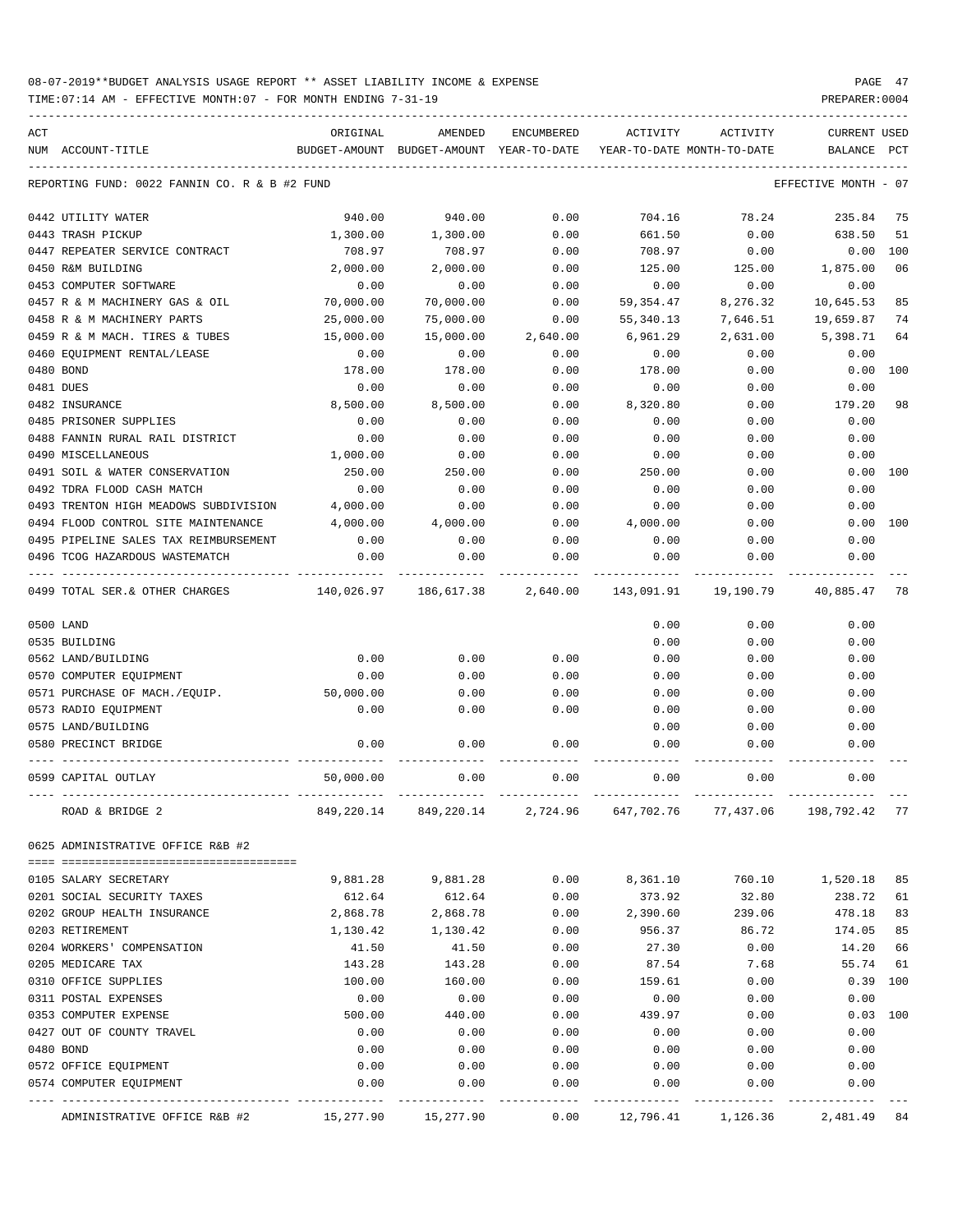| 08-07-2019**BUDGET ANALYSIS USAGE REPORT ** ASSET LIABILITY INCOME & EXPENSE<br>TIME: 07:14 AM - EFFECTIVE MONTH: 07 - FOR MONTH ENDING 7-31-19 |               |               |              |            |                            | PAGE 48<br>PREPARER: 0004 |      |
|-------------------------------------------------------------------------------------------------------------------------------------------------|---------------|---------------|--------------|------------|----------------------------|---------------------------|------|
| ACT                                                                                                                                             | ORIGINAL      | AMENDED       | ENCUMBERED   | ACTIVITY   | ACTIVITY                   | <b>CURRENT USED</b>       |      |
| NUM ACCOUNT-TITLE                                                                                                                               | BUDGET-AMOUNT | BUDGET-AMOUNT | YEAR-TO-DATE |            | YEAR-TO-DATE MONTH-TO-DATE | BALANCE                   | PCT  |
| REPORTING FUND: 0022 FANNIN CO. R & B #2 FUND                                                                                                   |               |               |              |            |                            | EFFECTIVE MONTH - 07      |      |
| FANNIN CO. R & B #2 FUND                                                                                                                        |               |               |              |            |                            |                           |      |
| INCOME TOTALS                                                                                                                                   | 874,498.04    | 874,498.04    |              | 872,710.65 | 24,432.14                  | 1,787.39                  | 100  |
| EXPENSE TOTALS                                                                                                                                  | 874,498.04    | 874,498.04    | 2,724.96     | 660,499.17 | 78,563.42                  | 211,273.91                | - 76 |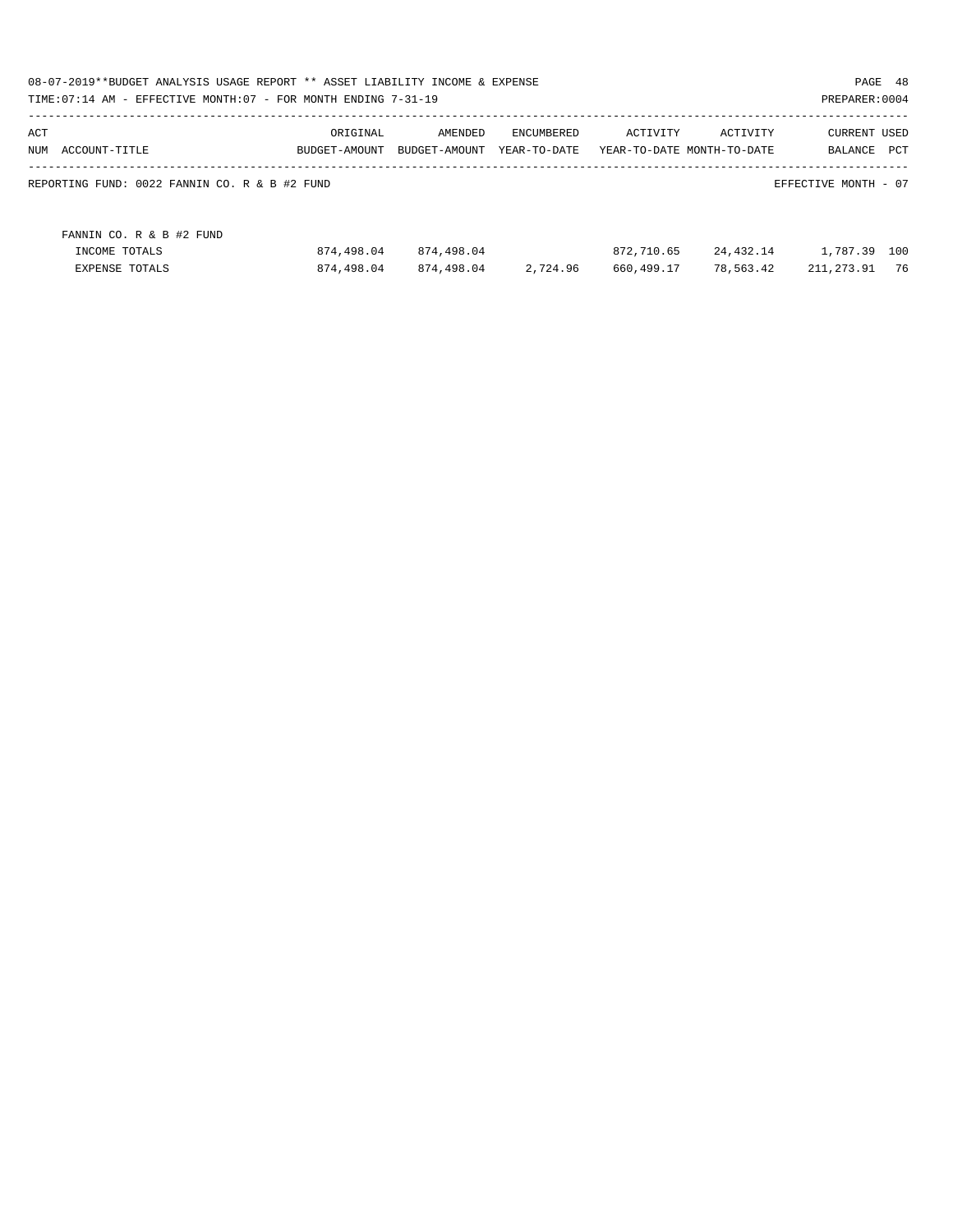|           | 08-07-2019**BUDGET ANALYSIS USAGE REPORT ** ASSET LIABILITY INCOME & EXPENSE<br>TIME: 07:14 AM - EFFECTIVE MONTH: 07 - FOR MONTH ENDING 7-31-19 |                                                                                 |                     |               |              |                      | PREPARER: 0004                   | PAGE 49 |
|-----------|-------------------------------------------------------------------------------------------------------------------------------------------------|---------------------------------------------------------------------------------|---------------------|---------------|--------------|----------------------|----------------------------------|---------|
| ACT       | NUM ACCOUNT-TITLE                                                                                                                               | ORIGINAL<br>BUDGET-AMOUNT BUDGET-AMOUNT YEAR-TO-DATE YEAR-TO-DATE MONTH-TO-DATE | AMENDED             | ENCUMBERED    | ACTIVITY     | ACTIVITY             | CURRENT USED<br>BALANCE PCT      |         |
|           | REPORTING FUND: 0023 FANNIN CO. R & B #3 FUND                                                                                                   |                                                                                 |                     |               |              |                      | EFFECTIVE MONTH - 07             |         |
|           | 0100 PAYROLL                                                                                                                                    |                                                                                 |                     |               |              |                      |                                  |         |
|           | 0100 PAYROLL                                                                                                                                    |                                                                                 |                     |               |              | $0.00$ 0.00          | 0.00                             |         |
| ---- ---- | PAYROLL                                                                                                                                         |                                                                                 |                     |               | 0.00         | 0.00                 | 0.00                             |         |
|           | 0102 A/P CLEARING                                                                                                                               |                                                                                 |                     |               |              |                      |                                  |         |
|           | 0100 A/P CLEARING                                                                                                                               |                                                                                 |                     |               | 0.00         | 0.00                 | 0.00                             |         |
|           | A/P CLEARING                                                                                                                                    |                                                                                 |                     |               | 0.00         | 0.00                 | 0.00                             |         |
|           | 0103 CASH                                                                                                                                       |                                                                                 |                     |               |              |                      |                                  |         |
|           |                                                                                                                                                 |                                                                                 |                     |               |              |                      |                                  |         |
|           | 0100 R&B#3-COMBINED FUNDS CHECKING                                                                                                              |                                                                                 |                     |               |              |                      | 116,786.23 28,011.13- 482,134.91 |         |
|           | 0175 TEXPOOL                                                                                                                                    |                                                                                 |                     |               | 15,221.39-   | 423.32               | 216,724.22                       |         |
|           | CASH                                                                                                                                            |                                                                                 |                     |               |              | -----------          | 101,564.84 27,587.81- 698,859.13 |         |
|           | 0120 RECEIVABLES                                                                                                                                |                                                                                 |                     |               |              |                      |                                  |         |
|           | 0311 TAXES RECEIVABLE                                                                                                                           |                                                                                 |                     |               | 0.00         | 0.00                 | 53,118.05                        |         |
|           | 0312 DUE FROM OTHER GOVERNMENTS                                                                                                                 |                                                                                 |                     |               | 0.00         | 0.00                 | 14,682.25                        |         |
|           | 0313 DUE FROM OTHER FUNDS                                                                                                                       |                                                                                 |                     |               | 0.00         | 0.00                 | 5,514.25                         |         |
|           | 0315 INVENTORY                                                                                                                                  |                                                                                 |                     |               | 0.00         | 0.00                 | 66,704.86                        |         |
|           |                                                                                                                                                 |                                                                                 |                     |               |              |                      | ----------                       |         |
|           | RECEIVABLES                                                                                                                                     |                                                                                 |                     |               | 0.00         | 0.00                 | 140,019.41                       |         |
|           | 0200 LIABILITY ACCOUNT                                                                                                                          |                                                                                 |                     |               |              |                      |                                  |         |
|           | 0150 ACCRUED SALARY PAYABLE                                                                                                                     |                                                                                 |                     |               | 0.00         |                      | $0.00$ 10,785.65                 |         |
|           | 0155 ACCRUED FRINGE BENEFITS                                                                                                                    |                                                                                 |                     |               |              | 0.00                 | 5,606.58                         |         |
|           | 0200 DEFERRED TAX REVENUE                                                                                                                       |                                                                                 |                     |               | 0.00<br>0.00 | 0.00                 | 50,468.42                        |         |
|           | 0900 SYSTEM ADDED LIABILITY LINE-ITEM                                                                                                           |                                                                                 |                     |               | 0.00         | 0.00                 | 0.00                             |         |
|           | 0910 SYSTEM ADDED LIABILITY LINE-ITEM                                                                                                           |                                                                                 |                     |               | 12,481.81-   | 0.00                 | 12,481.81-                       |         |
|           | LIABILITY ACCOUNT                                                                                                                               |                                                                                 |                     |               | 12,481.81-   | ------------<br>0.00 | 54, 378.84                       |         |
|           | 0205 SHORT-TERM LOAN                                                                                                                            |                                                                                 |                     |               |              |                      |                                  |         |
|           |                                                                                                                                                 |                                                                                 |                     |               |              |                      |                                  |         |
|           | 0571 SHORT-TERM LOAN/EQUIPMENT                                                                                                                  | 0.00                                                                            | 0.00<br>$- - - - -$ | 0.00<br>----- | 0.00         | 0.00                 | 0.00                             |         |
|           | SHORT-TERM LOAN                                                                                                                                 | 0.00                                                                            | 0.00                | 0.00          | 0.00         | 0.00                 | 0.00                             |         |
|           | 0231 LOANS                                                                                                                                      |                                                                                 |                     |               |              |                      |                                  |         |
|           | 0571 LOAN OF CAPITAL EQUIP. PURCHASE                                                                                                            |                                                                                 |                     |               | 0.00         | 0.00                 | 0.00                             |         |
|           | LOANS                                                                                                                                           |                                                                                 |                     |               | 0.00         | 0.00                 | 0.00                             |         |
|           | 0271 EQUITY ACCOUNT                                                                                                                             |                                                                                 |                     |               |              |                      |                                  |         |
|           | 0200 EQUITY ACCOUNT                                                                                                                             |                                                                                 |                     |               | 0.00         | 0.00                 | 670,453.05                       |         |
|           | ---- -----------<br>EQUITY ACCOUNT                                                                                                              |                                                                                 |                     |               | 0.00         | 0.00                 | .<br>670, 453.05                 |         |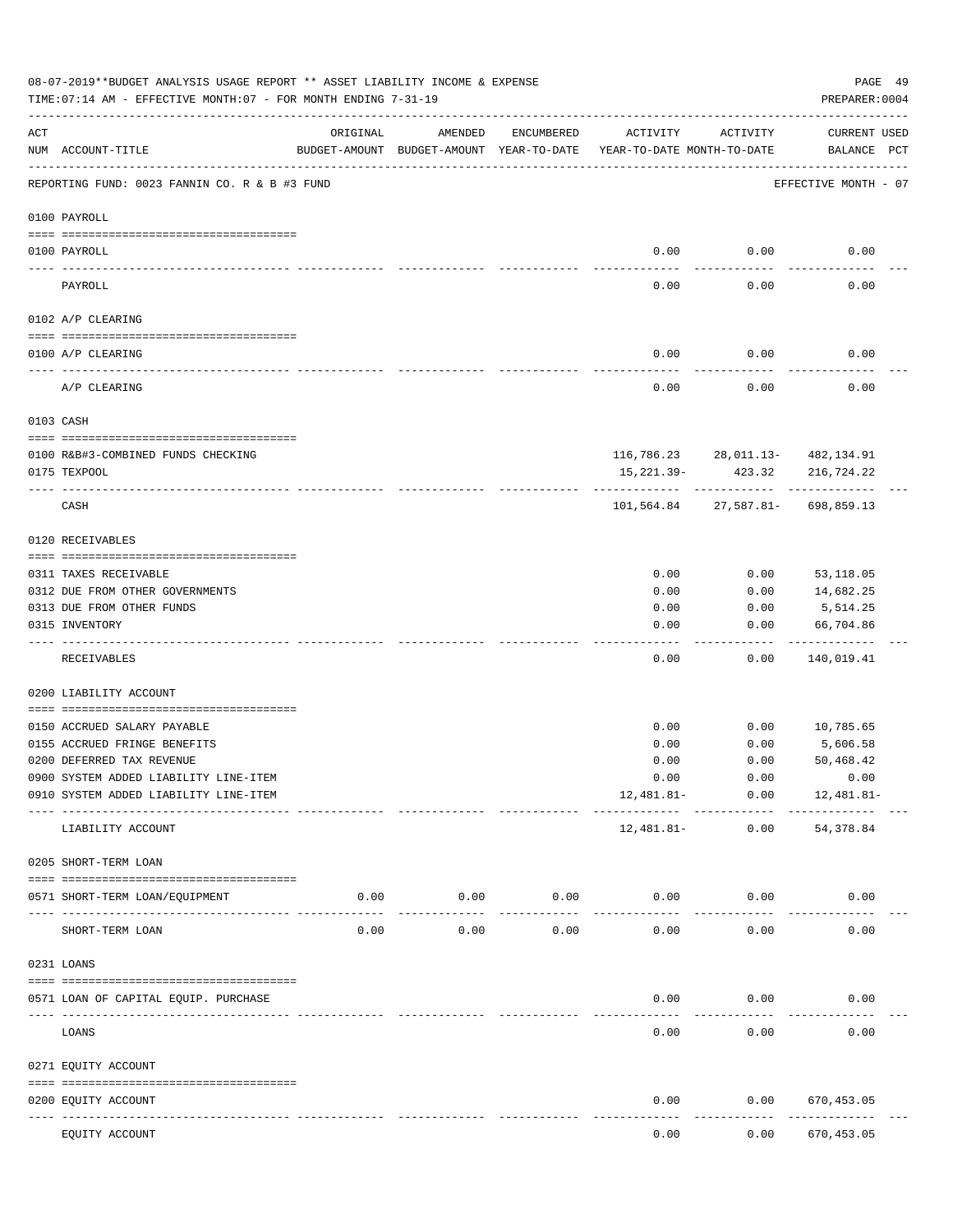|     | 08-07-2019**BUDGET ANALYSIS USAGE REPORT ** ASSET LIABILITY INCOME & EXPENSE<br>TIME: 07:14 AM - EFFECTIVE MONTH: 07 - FOR MONTH ENDING 7-31-19 |                                                                                                              |                                                       |               |          |                              | PAGE 50<br>PREPARER: 0004                                  |                |
|-----|-------------------------------------------------------------------------------------------------------------------------------------------------|--------------------------------------------------------------------------------------------------------------|-------------------------------------------------------|---------------|----------|------------------------------|------------------------------------------------------------|----------------|
| ACT | NUM ACCOUNT-TITLE                                                                                                                               | ORIGINAL<br>BUDGET-AMOUNT BUDGET-AMOUNT YEAR-TO-DATE YEAR-TO-DATE MONTH-TO-DATE                              | AMENDED                                               |               |          | ENCUMBERED ACTIVITY ACTIVITY | <b>CURRENT USED</b><br>BALANCE PCT                         |                |
|     | REPORTING FUND: 0023 FANNIN CO. R & B #3 FUND                                                                                                   |                                                                                                              |                                                       |               |          |                              | EFFECTIVE MONTH - 07                                       |                |
|     | 0300 CASH                                                                                                                                       |                                                                                                              |                                                       |               |          |                              |                                                            |                |
|     | 0123 BEGINNING CASH BALANCE                                                                                                                     |                                                                                                              | 33,636.95 171,900.27                                  |               |          |                              | $0.00$ $0.00$ $171,900.27$ 00                              |                |
|     | CASH                                                                                                                                            |                                                                                                              |                                                       |               |          |                              | $33,636.95$ $171,900.27$ $0.00$ $0.00$ $0.00$ $171,900.27$ | 0 <sub>0</sub> |
|     | 0310 PROPERTY TAXES                                                                                                                             |                                                                                                              |                                                       |               |          |                              |                                                            |                |
|     |                                                                                                                                                 |                                                                                                              |                                                       |               |          |                              |                                                            |                |
|     | 0110 CURRENT TAXES                                                                                                                              |                                                                                                              | 853,966.45 853,966.45                                 |               |          |                              | 830,052.13 6,248.71 23,914.32 97                           |                |
|     | 0120 DELINQUENT TAXES                                                                                                                           |                                                                                                              | 16,500.00 16,500.00                                   |               |          |                              | 20,552.99 2,525.76 4,052.99+125<br>-------------           |                |
|     | PROPERTY TAXES                                                                                                                                  | 870,466.45                                                                                                   |                                                       |               |          |                              | 870,466.45   0.00   850,605.12   8,774.47   19,861.33   98 |                |
|     | 0318 OTHER TAXES                                                                                                                                |                                                                                                              |                                                       |               |          |                              |                                                            |                |
|     | 0120 PAY N LIEU TAX/GRASSLAND                                                                                                                   |                                                                                                              | 2,500.00 2,500.00                                     |               |          |                              | $3,016.78$ 0.00 516.78+ 121                                |                |
|     | 0121 PAY N LIEU TAX/UPPER TRINITY                                                                                                               | 0.00                                                                                                         | 0.00                                                  |               |          |                              | $1,526.12$ 0.00 $1,526.12+$                                |                |
|     | 0160 SALES TAX REVENUES                                                                                                                         | 75,000.00                                                                                                    | 75,000.00                                             |               |          | 79,225.91 8,375.02           | 4, 225. 91+ 106                                            |                |
|     | OTHER TAXES                                                                                                                                     | ---------                                                                                                    | 77,500.00   77,500.00     0.00   83,768.81   8,375.02 |               |          |                              | $6,268.81+108$                                             |                |
|     | 0321 FEES OF TAX COLLECTOR                                                                                                                      |                                                                                                              |                                                       |               |          |                              |                                                            |                |
|     | 0200 CAR REGISTRATION/SALES TAX 125,000.00 125,000.00                                                                                           |                                                                                                              |                                                       |               |          |                              | 128,335.87   0.00   3,335.87+ 103                          |                |
|     | 0300 COUNTY'S ADDITIONAL \$10                                                                                                                   | 95,000.00                                                                                                    | 95,000.00                                             |               |          | 103, 251.34 12, 456.58       | 8,251.34+ 109                                              |                |
|     | FEES OF TAX COLLECTOR                                                                                                                           | -------------- --------------<br>220,000.00   220,000.00      0.00   231,587.21   12,456.58   11,587.21+ 105 |                                                       |               |          |                              | --------------                                             |                |
|     | 0330 GRANTS                                                                                                                                     |                                                                                                              |                                                       |               |          |                              |                                                            |                |
|     |                                                                                                                                                 |                                                                                                              |                                                       |               |          |                              |                                                            |                |
|     | 0200 FEMA GRANT<br>------------------- ------------                                                                                             | 0.00                                                                                                         | 0.00                                                  |               |          |                              | $0.00$ 0.00 0.00<br>-------------                          |                |
|     | GRANTS                                                                                                                                          | 0.00                                                                                                         | 0.00                                                  | 0.00          | 0.00     | 0.00                         | 0.00                                                       |                |
|     | 0350 FINES                                                                                                                                      |                                                                                                              |                                                       |               |          |                              |                                                            |                |
|     | 0403 COUNTY CLERK FINES                                                                                                                         | 12,000.00                                                                                                    | 12,000.00                                             |               |          |                              | 1,774.38 0.00 10,225.62                                    | 15             |
|     | 0450 DISTRICT CLERK FINES                                                                                                                       | 15,000.00                                                                                                    | 15,000.00                                             |               |          |                              | 13,503.54 3,812.87 1,496.46                                | 90             |
|     | 0455 J. P. #1 FINES                                                                                                                             | 7,000.00                                                                                                     | 7,000.00                                              |               | 2,879.10 | 0.00                         | 4,120.90                                                   | 41             |
|     | 0456 J. P. #2 FINES                                                                                                                             | 3,000.00                                                                                                     | 3,000.00                                              |               | 2,375.38 | 0.00                         | 624.62                                                     | 79             |
|     | 0457 J. P. #3 FINES                                                                                                                             | 4,000.00                                                                                                     | 4,000.00                                              |               | 4,654.45 | 0.00                         | 654.45+ 116                                                |                |
|     | FINES                                                                                                                                           |                                                                                                              | 41,000.00 41,000.00 0.00 25,186.85 3,812.87           |               |          |                              | 15,813.15 61                                               |                |
|     | 0360 INTEREST EARNINGS                                                                                                                          |                                                                                                              |                                                       |               |          |                              |                                                            |                |
|     | 0100 INTEREST EARNINGS                                                                                                                          |                                                                                                              | 2,000.00 2,000.00                                     |               |          | 5,302.42 540.36              | $3,302.42+265$                                             |                |
|     | INTEREST EARNINGS                                                                                                                               | 2,000.00                                                                                                     |                                                       | 2,000.00 0.00 | 5,302.42 | -------------<br>540.36      | $\frac{1}{2}$<br>$3,302.42+265$                            |                |
|     | 0364 SALE OF ASSETS                                                                                                                             |                                                                                                              |                                                       |               |          |                              |                                                            |                |
|     |                                                                                                                                                 |                                                                                                              |                                                       |               |          |                              |                                                            |                |
|     | 0162 LAND/BUILDING                                                                                                                              | 0.00                                                                                                         | 0.00                                                  |               | 0.00     | 0.00                         | 0.00                                                       |                |
|     | 0163 SALE OF EQUIPMENT                                                                                                                          | 5,000.00                                                                                                     | 5,000.00                                              |               | 495.00   |                              | 0.00<br>4,505.00                                           | 10             |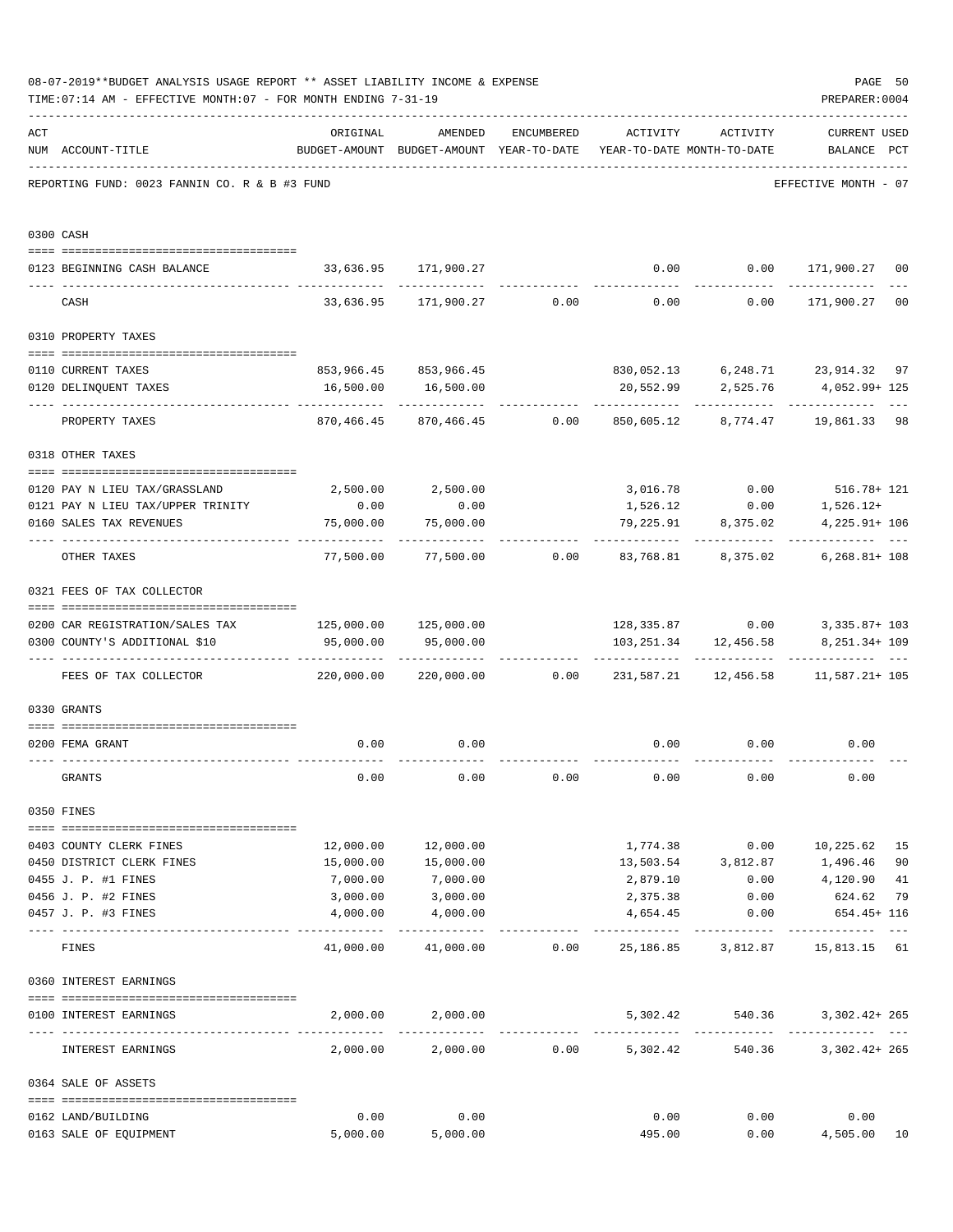| ACT |                                                       | ORIGINAL              | AMENDED                    | <b>ENCUMBERED</b> | ACTIVITY                   | ACTIVITY           | <b>CURRENT USED</b>                        |              |
|-----|-------------------------------------------------------|-----------------------|----------------------------|-------------------|----------------------------|--------------------|--------------------------------------------|--------------|
|     | NUM ACCOUNT-TITLE                                     | BUDGET-AMOUNT         | BUDGET-AMOUNT YEAR-TO-DATE |                   | YEAR-TO-DATE MONTH-TO-DATE |                    | BALANCE                                    | $_{\rm PCT}$ |
|     | REPORTING FUND: 0023 FANNIN CO. R & B #3 FUND         |                       |                            |                   |                            |                    | EFFECTIVE MONTH - 07                       |              |
|     | SALE OF ASSETS                                        | 5,000.00              | 5,000.00                   | 0.00              | 495.00                     | 0.00               | 4,505.00                                   | 10           |
|     | 0370 MISCELLANEOUS REVENUES                           |                       |                            |                   |                            |                    |                                            |              |
|     | 0120 STATE LATERAL ROAD                               | 25,000.00             | 25,000.00                  |                   | 14,796.25                  | 0.00               | 10,203.75                                  | 59           |
|     | 0125 TDT WEIGHT FEES                                  | 20,000.00             | 20,000.00                  |                   | 36, 115.30                 | 0.00               | 16, 115. 30+ 181                           |              |
|     | 0130 REFUNDS & MISCELLANEOUS                          | 3,000.00              | 3,000.00                   |                   | 1,983.45                   | 0.00               | 1,016.55                                   | 66           |
|     | 0139 RESTITUTION                                      | 0.00                  | 0.00                       |                   | 0.00                       | 0.00               | 0.00                                       |              |
|     | 0140 PROCEEDS OF LOANS                                | 0.00                  | 0.00                       |                   | 0.00                       | 0.00               | 0.00                                       |              |
|     | 0145 REIMBURSEMENT OF MATERIALS                       | 13,000.00             | 13,000.00                  |                   | 16,699.55                  | 920.95             | $3,699.55+128$                             |              |
|     | MISCELLANEOUS REVENUES                                | 61,000.00             | 61,000.00                  | 0.00              | 69,594.55                  | 920.95             | 8,594.55+ 114                              |              |
|     | 0509 CONTINGENCY                                      |                       |                            |                   |                            |                    |                                            |              |
|     | 0475 CONTINGENCY                                      | 20,000.00             | 0.00                       | 0.00              | 0.00                       | 0.00               | 0.00                                       |              |
|     | CONTINGENCY                                           | 20,000.00             | 0.00                       | 0.00              | 0.00                       | 0.00               | 0.00                                       |              |
|     | 0623 ROAD & BRIDGE 3                                  |                       |                            |                   |                            |                    |                                            |              |
|     |                                                       |                       |                            |                   |                            |                    |                                            |              |
|     | 0100 COMPENSATION PAY                                 | 0.00                  | 0.00                       | 0.00              | 0.00                       | 0.00               | 0.00                                       | 85           |
|     | 0101 SALARY ELECTED OFFICIAL<br>0105 SALARY SECRETARY | 62,720.97<br>9,618.35 | 62,720.97<br>9,618.35      | 0.00<br>0.00      | 53,071.70<br>7,009.97      | 4,824.70<br>743.76 | 9,649.27<br>2,608.38                       | 73           |
|     | 0106 SALARY PRECINCT EMPLOYEES                        | 269,123.88            | 269,123.88                 | 0.00              | 198,736.20                 | 15,836.25          | 70,387.68                                  | 74           |
|     | 0107 REGULAR-TEMP. PART-TIME                          | 16,277.96             | 16,277.96                  | 0.00              | 2,129.52                   | 0.00               | 14,148.44                                  | 13           |
|     | 0199 TOTAL SALARIES                                   | 357,741.16            | 357,741.16                 | 0.00              | 260,947.39                 | 21,404.71          | 96,793.77                                  | 73           |
|     |                                                       |                       |                            |                   |                            |                    |                                            |              |
|     | 0201 SOCIAL SECURITY TAXES                            | 22,217.15             | 22, 217.15                 | 0.00              | 16,100.72                  | 1,320.98           | 6,116.43                                   | 72           |
|     | 0202 GROUP HEALTH INSURANCE                           | 114,751.20            | 114,751.20                 | 0.00              | 87,497.79                  | 8,128.21           | 27, 253.41                                 | 76           |
|     | 0203 RETIREMENT                                       | 40,925.59             | 40,925.59                  | 0.00              | 29,850.53                  | 2,442.30           | 11,075.06                                  | 73           |
|     | 0204 WORKERS' COMPENSATION<br>0205 MEDICARE TAX       | 11,910.48<br>5,195.95 | 11,910.48<br>5,195.95      | 0.00<br>0.00      | 8,935.92<br>3,765.59       | 0.00<br>308.95     | 2,974.56<br>1,430.36                       | 75<br>72     |
|     | 0206 UNEMPLOYMENT EXPENSE                             | 0.00                  | 0.00                       | 0.00              | 0.00                       | 0.00               | 0.00                                       |              |
|     | 0299 TOTAL EMPLOYEE BENEFITS                          | 195,000.37            | 195,000.37                 | 0.00              |                            |                    | 146, 150.55   12, 200.44   48, 849.82   75 |              |
|     |                                                       |                       |                            |                   |                            |                    |                                            |              |
|     | 0310 OFFICE SUPPLIES                                  | 500.00                | 500.00                     | 0.00              | 570.43                     | 55.82              | 70.43- 114                                 |              |
|     | 0314 EMPLOYEE PHYSICALS/DOT TESTING                   | 200.00                | 200.00                     | 0.00              | 145.00                     | 40.00              | 55.00                                      | 73           |
|     | 0315 COPIER EXPENSE                                   | 0.00                  | 0.00                       | 0.00              | 0.00                       | 0.00               | 0.00                                       |              |
|     | 0340 SHOP SUPPLIES                                    | 6,500.00              | 6,500.00                   | 0.00              | 2,311.50                   | 199.45             | 4,188.50 36                                |              |
|     | 0341 R & B MAT. ROCK & GRAVEL                         | 155,000.00            | 165,000.00                 | 0.00              | 158,153.39                 | 1,471.45           | 6,846.61                                   | 96           |
|     | 0342 R & B MAT. CULVERTS                              | 35,000.00             | 35,000.00                  | 0.00              | 25,144.94                  | 7,097.76           | 9,855.06                                   | 72           |
|     | 0343 R & B MAT. HARDWRE & LUMB                        | 5,000.00              | 5,000.00                   | 0.00              | 5,207.23                   | 381.41             | 207.23- 104                                |              |
|     | 0344 R & B MAT. ASPHALT/RD OIL                        | 85,000.00             | 85,000.00                  | 0.00              | 25,672.33                  | 0.00               | 59, 327.67 30                              |              |
|     | 0345 CHEMICALS                                        | 3,000.00              | 3,000.00                   | 0.00              | 2,999.98                   | 2,999.98           | $0.02$ 100                                 |              |
|     | 0346 CETRZ EXPENDITURES                               | 0.00                  | 0.00                       | 0.00              | 0.00                       | 0.00               | 0.00                                       |              |
|     | 0350 DEBRIS REMOVAL<br>0395 UNIFORMS                  | 4,000.00<br>1,000.00  | 4,000.00<br>1,000.00       | 0.00<br>0.00      | 1,476.00<br>1,058.15       | 0.00<br>0.00       | 2,524.00 37<br>$58.15 - 106$               |              |
|     |                                                       |                       |                            |                   |                            |                    | ------------------                         |              |
|     | 0399 TOTAL R&B MATERIALS                              | 295,200.00            | 305,200.00                 | 0.00              | 222,738.95                 |                    | 12,245.87 82,461.05 73                     |              |
|     | 0400 LEGAL FEES                                       | 0.00                  | 0.00                       | 0.00              | 0.00                       | 0.00               | 0.00                                       |              |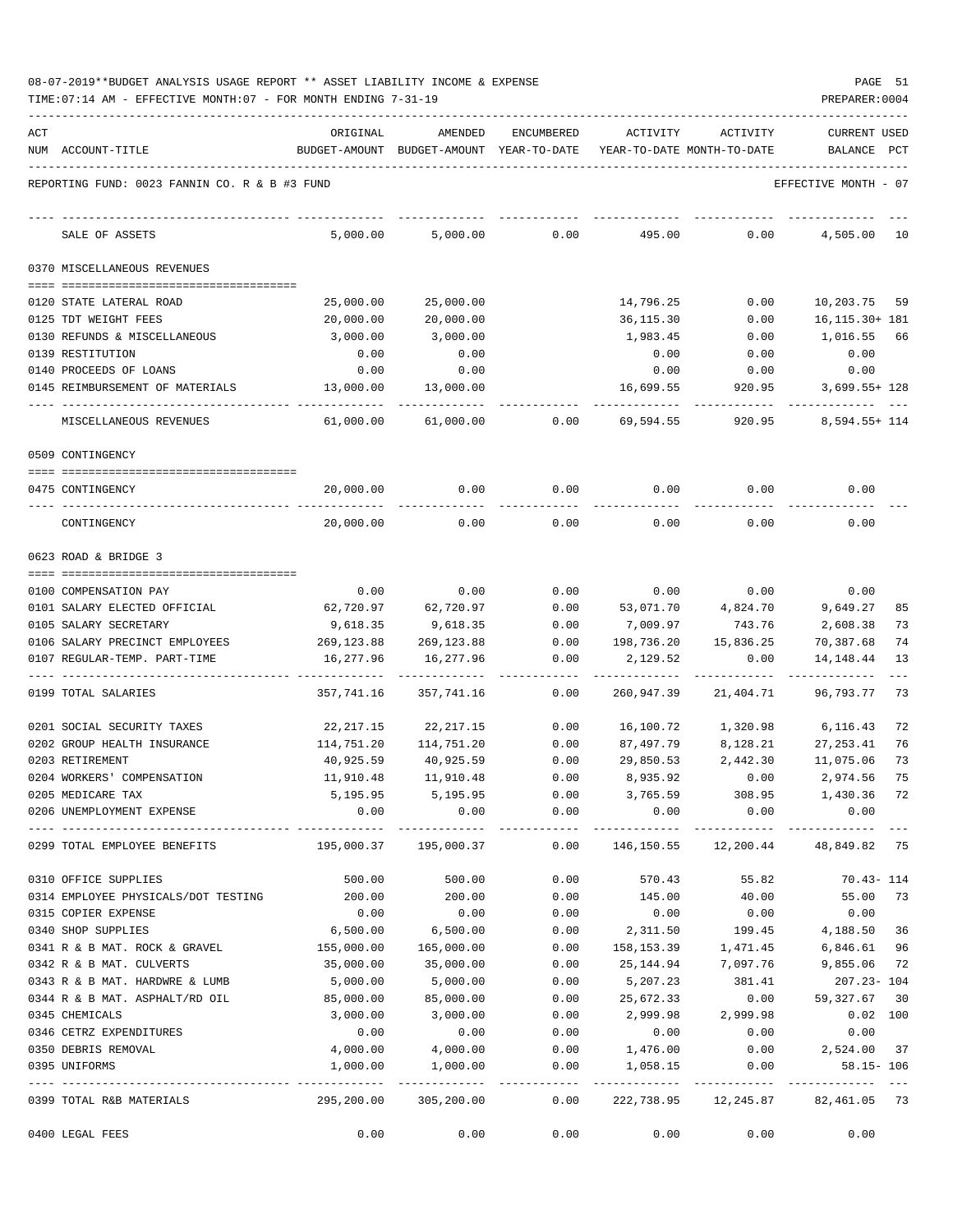TIME:07:14 AM - EFFECTIVE MONTH:07 - FOR MONTH ENDING 7-31-19 PREPARER:0004

| ACT                                                               | ORIGINAL                                                          | AMENDED                                   | <b>ENCUMBERED</b>    | ACTIVITY                   | ACTIVITY             | <b>CURRENT USED</b>   |                |
|-------------------------------------------------------------------|-------------------------------------------------------------------|-------------------------------------------|----------------------|----------------------------|----------------------|-----------------------|----------------|
| NUM ACCOUNT-TITLE                                                 | BUDGET-AMOUNT BUDGET-AMOUNT YEAR-TO-DATE                          |                                           |                      | YEAR-TO-DATE MONTH-TO-DATE |                      | BALANCE PCT           |                |
| REPORTING FUND: 0023 FANNIN CO. R & B #3 FUND                     |                                                                   |                                           |                      |                            |                      | EFFECTIVE MONTH - 07  |                |
| 0420 UTILITY TELEPHONE                                            | 700.00                                                            | 700.00                                    | 0.00                 | 826.87                     | 85.78                | 126.87- 118           |                |
| 0421 INTERNET SERVICE                                             | 1,000.00                                                          | 1,000.00                                  | 0.00                 | 774.02                     | 81.95                | 225.98                | 77             |
| 0423 CELL PHONE ALLOWANCE                                         | 600.00                                                            | 600.00                                    | 0.00                 | 500.00                     | 50.00                | 100.00                | 83             |
| 0427 OUT OF COUNTY TRAVEL/TRAINING                                | 3,500.00                                                          | 3,500.00                                  | 0.00                 | 2,037.80                   | 0.00                 | 1,462.20              | 58             |
| 0430 BIDS, NOTICES & PERMITS                                      | 1,200.00                                                          | 1,200.00                                  | 0.00                 | 1,252.21                   | 133.47               | $52.21 - 104$         |                |
| 0435 PRINTING                                                     | 100.00                                                            | 100.00                                    | 0.00                 | 0.00                       | 0.00                 | 100.00                | 0 <sub>0</sub> |
| 0440 UTILITY ELECTRICITY                                          | 3,125.00                                                          | 3,125.00                                  | 0.00                 | 2,086.84                   | 202.76               | 1,038.16              | 67             |
| 0441 UTILITY GAS                                                  | 500.00                                                            | 500.00                                    | 0.00                 | 311.00                     | 0.00                 | 189.00                | 62             |
| 0442 UTILITY WATER                                                | 700.00                                                            | 700.00                                    | 0.00                 | 289.95                     | 32.23                | 410.05                | 41             |
| 0443 TRASH DUMPSTER PICKUP                                        | 1,000.00                                                          | 1,000.00                                  | 74.97                | 674.73                     | 74.97                | 250.30                | 75             |
| 0447 REPEATER SERVICE CONTRACT                                    | 708.97                                                            | 708.97                                    | 0.00                 | 708.97                     | 0.00                 | 0.00                  | 100            |
| 0450 R&M BUILDING                                                 | 1,500.00                                                          | 1,500.00                                  | 0.00                 | 237.33                     | 231.00               | 1,262.67              | 16             |
| 0453 COMPUTER SOFTWARE                                            | 1,000.00                                                          | 1,000.00                                  | 0.00                 | 0.00                       | 0.00                 | 1,000.00              | 00             |
| 0457 R & M MACHINERY GAS & OIL                                    | 150,000.00                                                        | 119,946.00                                | 0.00                 | 83,141.71                  | 11,373.21            | 36,804.29             | 69             |
| 0458 R & M MACHINERY PARTS                                        | 70,000.00                                                         | 135,000.00                                | 3,539.74             | 122,689.43                 | 1,011.81             | 8,770.83              | 94             |
| 0459 R & M MACH. TIRES & TUBES                                    | 25,000.00                                                         | 25,000.00                                 | 0.00                 | 15,813.64                  | 2,213.50             | 9,186.36              | 63             |
| 0460 EQUIPMENT RENTAL/LEASE                                       | 5,000.00                                                          | 0.00                                      | 0.00                 | 0.00                       | 0.00                 | 0.00                  |                |
| 0480 BOND                                                         | 150.00                                                            | 150.00                                    | 0.00                 | 150.00                     | 0.00                 | 0.00 100              |                |
| 0481 DUES                                                         | 0.00                                                              | 0.00                                      | 0.00                 | 0.00                       | 0.00                 | 0.00                  |                |
| 0482 INSURANCE                                                    | 7,000.00                                                          | 7,000.00                                  | 0.00                 | 9,818.80                   | 0.00                 | 2,818.80- 140         |                |
| 0485 PRISONER SUPPLIES                                            | 0.00                                                              | 0.00                                      | 0.00                 | 0.00                       | 0.00                 | 0.00                  |                |
| 0488 FANNIN RURAL RAIL DISTRICT                                   | 0.00                                                              | 0.00                                      | 0.00                 | 0.00                       | 0.00                 | 0.00                  |                |
| 0490 MISCELLANEOUS                                                | 1,500.00                                                          | 1,500.00                                  | 0.00                 | 0.00                       | 0.00                 | 1,500.00              | 00             |
| 0491 SOIL & WATER CONSERVATION                                    | 250.00                                                            | 250.00                                    | 0.00                 | 250.00                     | 0.00                 | 0.00                  | 100            |
| 0492 TDRA FLOOD CASH MATCH                                        | 0.00                                                              | 0.00                                      | 0.00                 | 0.00                       | 0.00                 | 0.00                  |                |
| 0494 FLOOD CONTROL SITE MAINTENANCE                               | 0.00                                                              | 0.00                                      | 0.00                 | 0.00                       | 0.00                 | 0.00                  |                |
| 0495 PIPELINE SALES TAX REIMBURSEMENT                             | 0.00                                                              | 0.00                                      | 0.00                 | 0.00                       | 0.00                 | 0.00                  |                |
| 0496 TCOG HAZARDOUS WASTEMATCH                                    | 1,250.00                                                          | 1,250.00                                  | 0.00                 | 0.00                       | 0.00                 | 1,250.00              | 00             |
|                                                                   |                                                                   |                                           |                      |                            |                      |                       |                |
| 0499 TOTAL SER.& OTHER CHARGES                                    |                                                                   | 275,783.97 305,729.97 3,614.71 241,563.30 |                      |                            | 15,490.68            | 60,551.96             | 80             |
| 0500 LAND                                                         |                                                                   |                                           |                      | 0.00                       | 0.00                 | 0.00                  |                |
| 0535 BUILDING                                                     |                                                                   |                                           |                      | 0.00                       | 0.00                 | 0.00                  |                |
| 0562 LAND/BUILDING                                                | 0.00                                                              | 0.00                                      | 0.00                 | 0.00                       | 0.00                 | 0.00                  |                |
| 0570 COMPUTER EQUIPMENT                                           | 0.00                                                              | 0.00                                      | 0.00                 | 0.00                       | 0.00                 | 0.00                  |                |
| 0571 PURCHASE OF MACH./EQUIP.                                     | 150,000.00                                                        | 268, 317.32                               | 0.00                 | 268, 317.32                | 0.00                 | 0.00 100              |                |
| 0572 OFFICE EQUIPMENT                                             | 0.00                                                              | 0.00                                      | 0.00                 | 0.00                       | 0.00                 | 0.00                  |                |
| 0573 RADIO EQUIPMENT                                              | 600.00                                                            | 600.00                                    | 0.00                 | 0.00                       | 0.00                 | 600.00                | 0 <sub>0</sub> |
| 0575 LAND/BUILDING                                                | 1,000.00                                                          | 1,000.00                                  | 0.00                 | 0.00                       | 0.00                 | 1,000.00              | 0 <sub>0</sub> |
| 0580 PRECINCT BRIDGE                                              | 0.00                                                              | 0.00<br>-------------                     | 0.00<br>------------ | 0.00<br>------------       | 0.00<br>------------ | 0.00<br>------------- | $---$          |
| 0599 CAPITAL OUTLAY                                               | 151,600.00                                                        | 269,917.32                                | 0.00                 | 268,317.32                 | 0.00                 | 1,600.00 99           |                |
| 0630 NOTE PAYMENT-PRINCIPAL                                       | 0.00                                                              | 0.00                                      | 0.00                 | 0.00                       | 0.00                 | 0.00                  |                |
| 0670 NOTE PAYMENT-INTEREST<br>----------------------- ----------- | 0.00                                                              | 0.00                                      | 0.00                 | 0.00                       | 0.00                 | 0.00                  |                |
| ROAD & BRIDGE 3                                                   | 1, 275, 325.50 1, 433, 588.82 3, 614.71 1, 139, 717.51 61, 341.70 |                                           |                      |                            |                      | 290,256.60            | 80             |
| 0625 ADMINISTRATIVE OFFICE R&B #3                                 |                                                                   |                                           |                      |                            |                      |                       |                |
|                                                                   |                                                                   |                                           |                      |                            |                      |                       |                |
| 0105 SALARY SECRETARY                                             | 9,881.28                                                          | 9,881.28                                  | 0.00                 | 8,361.10                   | 760.10               | 1,520.18              | 85             |
| 0201 SOCIAL SECURITY TAXES                                        | 612.64                                                            | 612.64                                    | 0.00                 | 373.92                     | 32.80                | 238.72                | 61             |
| 0202 GROUP HEALTH INSURANCE                                       | 2,868.78                                                          | 2,868.78                                  | 0.00                 | 2,390.60                   | 239.06               | 478.18                | 83             |
| 0203 RETIREMENT                                                   | 1,130.42                                                          | 1,130.42                                  | 0.00                 | 956.37                     | 86.72                | 174.05                | 85             |

0204 WORKERS' COMPENSATION 41.50 41.50 0.00 27.30 0.00 14.20 66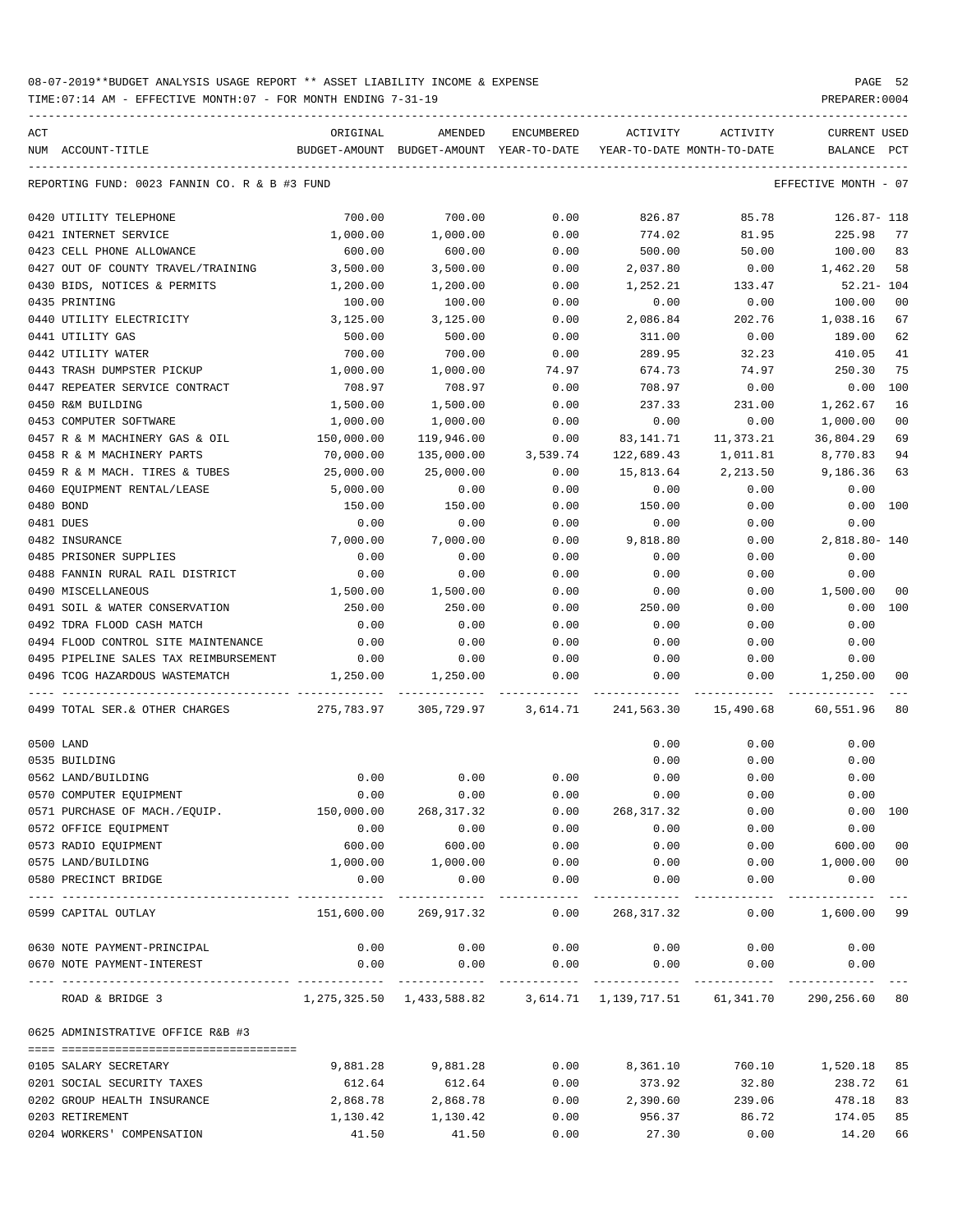TIME:07:14 AM - EFFECTIVE MONTH:07 - FOR MONTH ENDING 7-31-19 PREPARER:0004

| ACT | NUM ACCOUNT-TITLE                             | ORIGINAL<br>BUDGET-AMOUNT | AMENDED<br>BUDGET-AMOUNT | <b>ENCUMBERED</b><br>YEAR-TO-DATE | ACTIVITY<br>YEAR-TO-DATE MONTH-TO-DATE   | ACTIVITY | <b>CURRENT USED</b><br>BALANCE | <b>PCT</b> |
|-----|-----------------------------------------------|---------------------------|--------------------------|-----------------------------------|------------------------------------------|----------|--------------------------------|------------|
|     | REPORTING FUND: 0023 FANNIN CO. R & B #3 FUND |                           |                          |                                   |                                          |          | EFFECTIVE MONTH - 07           |            |
|     | 0205 MEDICARE TAX                             | 143.28                    | 143.28                   | 0.00                              | 87.54                                    | 7.68     | 55.74 61                       |            |
|     | 0310 OFFICE SUPPLIES                          | 100.00                    | 139.00                   | 0.00                              | 139.00                                   | 0.00     | 0.00                           | 100        |
|     | 0311 POSTAL EXPENSES                          | 0.00                      | 0.00                     | 0.00                              | 0.00                                     | 0.00     | 0.00                           |            |
|     | 0353 COMPUTER EXPENSE                         | 500.00                    | 461.00                   | 0.00                              | 439.97                                   | 0.00     | 21.03                          | 95         |
|     | 0427 OUT OF COUNTY TRAVEL                     | 0.00                      | 0.00                     | 0.00                              | 0.00                                     | 0.00     | 0.00                           |            |
|     | 0480 BOND                                     | 0.00                      | 0.00                     | 0.00                              | 0.00                                     | 0.00     | 0.00                           |            |
|     | 0572 OFFICE EQUIPMENT                         | 0.00                      | 0.00                     | 0.00                              | 0.00                                     | 0.00     | 0.00                           |            |
|     | 0574 COMPUTER EQUIPMENT                       | 0.00                      | 0.00                     | 0.00                              | 0.00                                     | 0.00     | 0.00                           |            |
|     | ADMINISTRATIVE OFFICE R&B #3                  |                           | 15,277.90 15,277.90      | 0.00                              | 12,775.80                                | 1,126.36 | 2,502.10                       | 84         |
|     | FANNIN CO. R & B #3 FUND                      |                           |                          |                                   |                                          |          |                                |            |
|     | INCOME TOTALS                                 | 1,310,603.40 1,448,866.72 |                          |                                   | 1, 266, 539.96 34, 880.25 182, 326.76 87 |          |                                |            |

EXPENSE TOTALS 1,310,603.40 1,448,866.72 3,614.71 1,152,493.31 62,468.06 292,758.70 80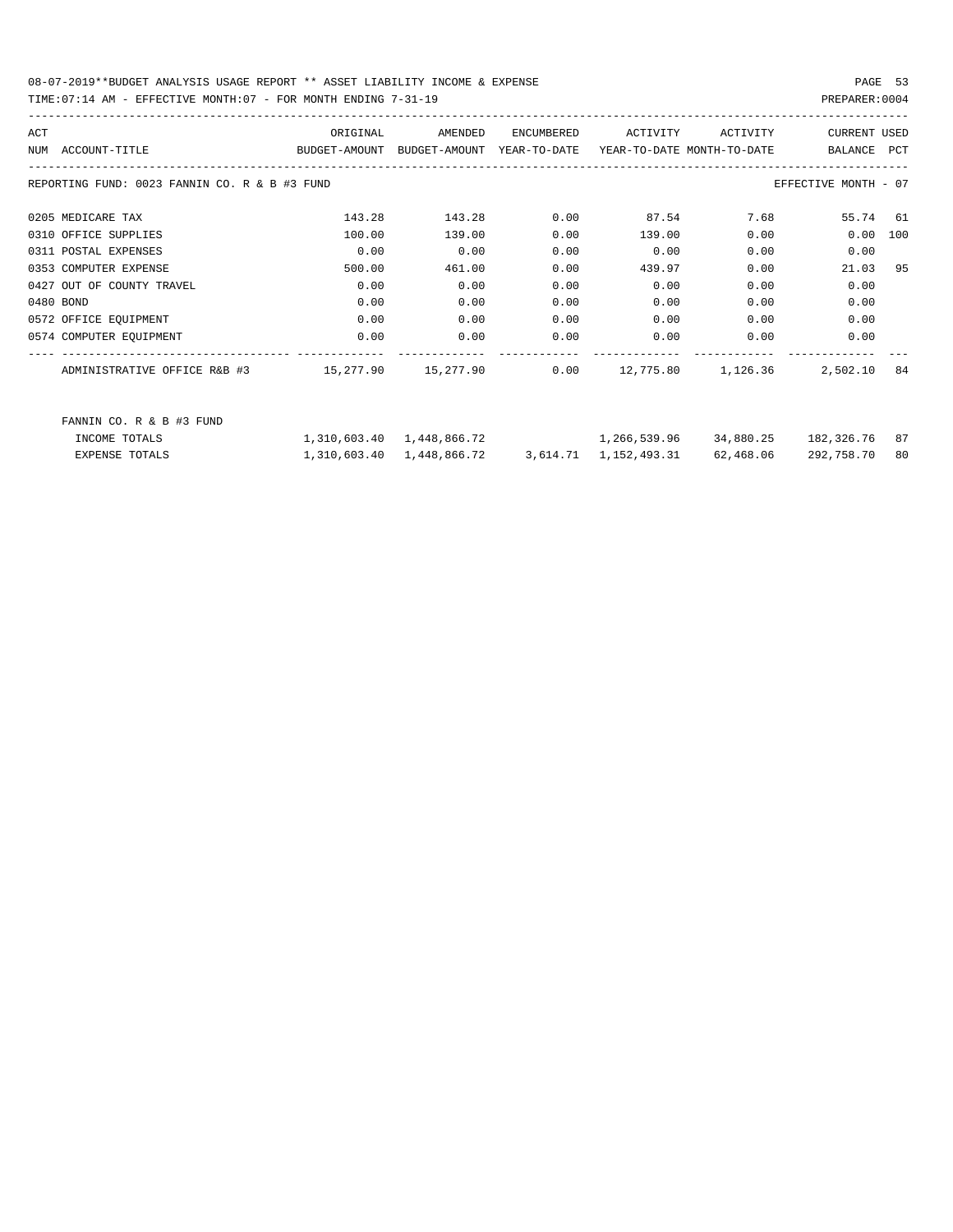|                 | 08-07-2019**BUDGET ANALYSIS USAGE REPORT ** ASSET LIABILITY INCOME & EXPENSE<br>TIME: 07:14 AM - EFFECTIVE MONTH: 07 - FOR MONTH ENDING 7-31-19 |          |                                                     |                               |                                        |                                     | PAGE 54<br>PREPARER: 0004               |  |
|-----------------|-------------------------------------------------------------------------------------------------------------------------------------------------|----------|-----------------------------------------------------|-------------------------------|----------------------------------------|-------------------------------------|-----------------------------------------|--|
| ACT             | NUM ACCOUNT-TITLE                                                                                                                               | ORIGINAL | AMENDED<br>BUDGET-AMOUNT BUDGET-AMOUNT YEAR-TO-DATE | ENCUMBERED                    | ACTIVITY<br>YEAR-TO-DATE MONTH-TO-DATE | ACTIVITY                            | <b>CURRENT USED</b><br>BALANCE PCT      |  |
|                 | REPORTING FUND: 0024 FANNIN CO. R & B #4 FUND                                                                                                   |          |                                                     |                               |                                        |                                     | EFFECTIVE MONTH - 07                    |  |
|                 | 0100 PAYROLL                                                                                                                                    |          |                                                     |                               |                                        |                                     |                                         |  |
|                 |                                                                                                                                                 |          |                                                     |                               |                                        |                                     |                                         |  |
| $- - - - - - -$ | 0100 PAYROLL                                                                                                                                    |          |                                                     |                               | 0.00                                   | 0.00                                | 0.00                                    |  |
|                 | PAYROLL                                                                                                                                         |          |                                                     |                               | 0.00                                   | 0.00                                | 0.00                                    |  |
|                 | 0102 A/P CLEARING                                                                                                                               |          |                                                     |                               |                                        |                                     |                                         |  |
|                 | 0100 A/P CLEARING                                                                                                                               |          |                                                     |                               | 0.00                                   | 0.00                                | 0.00                                    |  |
|                 | A/P CLEARING                                                                                                                                    |          |                                                     |                               | 0.00                                   | 0.00                                | 0.00                                    |  |
|                 | 0103 CASH                                                                                                                                       |          |                                                     |                               |                                        |                                     |                                         |  |
|                 | 0100 R&B#4- COMBINED FUNDS CHECKING                                                                                                             |          |                                                     |                               |                                        | 107,016.07 68,790.98 152,484.77     |                                         |  |
|                 | 0175 TEXPOOL                                                                                                                                    |          |                                                     |                               | 4,083.47                               | 99,399.88-                          | 207, 234.57                             |  |
|                 | CASH                                                                                                                                            |          |                                                     |                               | 111,099.54                             |                                     | 30,608.90- 359,719.34                   |  |
|                 | 0120 RECEIVABLES                                                                                                                                |          |                                                     |                               |                                        |                                     |                                         |  |
|                 | 0311 TAXES RECEIVABLE                                                                                                                           |          |                                                     |                               | 0.00                                   | 0.00                                | 29,512.36                               |  |
|                 | 0312 DUE FROM OTHER GOVERNMENTS                                                                                                                 |          |                                                     |                               | 0.00                                   | 0.00                                | 8,357.46                                |  |
|                 | 0313 DUE FROM OTHER FUNDS                                                                                                                       |          |                                                     |                               | 0.00                                   | 0.00                                | 3,138.83                                |  |
|                 | 0315 INVENTORY                                                                                                                                  |          |                                                     |                               | 0.00                                   | 0.00                                | 6,887.10                                |  |
|                 | RECEIVABLES                                                                                                                                     |          |                                                     |                               | 0.00                                   | 0.00                                | 47,895.75                               |  |
|                 | 0200 LIABILITY ACCOUNT                                                                                                                          |          |                                                     |                               |                                        |                                     |                                         |  |
|                 | 0150 ACCRUED SALARY PAYABLE                                                                                                                     |          |                                                     |                               | 0.00                                   | 0.00                                | 9,049.70                                |  |
|                 | 0155 ACCRUED FRINGE BENEFITS                                                                                                                    |          |                                                     |                               | 0.00                                   | 0.00                                | 4,413.27                                |  |
|                 | 0200 DEFERRED TAX REVENUE                                                                                                                       |          |                                                     |                               | 0.00                                   | 0.00                                | 28,004.13                               |  |
|                 | 0900 SYSTEM ADDED LIABILITY LINE-ITEM                                                                                                           |          |                                                     |                               |                                        | $0.00$ $0.00$                       | 0.00                                    |  |
|                 | 0910 SYSTEM ADDED LIABILITY LINE-ITEM                                                                                                           |          |                                                     |                               |                                        | --------- ------------ ------------ | $4,417.15-$ 0.00 $4,417.15-$            |  |
|                 | LIABILITY ACCOUNT                                                                                                                               |          |                                                     |                               |                                        | $4,417.15-$ 0.00                    | 37,049.95                               |  |
|                 | 0271 EQUITY ACCOUNT                                                                                                                             |          |                                                     |                               |                                        |                                     |                                         |  |
|                 | 0200 EQUITY ACCOUNT                                                                                                                             |          |                                                     |                               |                                        | $0.00$ $0.00$ $255,048.45$          |                                         |  |
|                 | ---- --------------<br>--------------------- --------------<br>EQUITY ACCOUNT                                                                   |          |                                                     |                               | $- - - - -$<br>0.00                    | 0.00                                | ----------- -------------<br>255,048.45 |  |
|                 | 0300 TOTAL REV/TRANSFERS                                                                                                                        |          |                                                     |                               |                                        |                                     |                                         |  |
|                 | 0124 BEGINNING CASH BALANCE                                                                                                                     |          | 102,339.09 102,339.09                               |                               |                                        |                                     | $0.00$ $0.00$ $102,339.09$ 00           |  |
|                 | TOTAL REV/TRANSFERS                                                                                                                             |          |                                                     | ----------------------------- | 0.00                                   | -----------                         | -------------<br>0.00 102,339.09 00     |  |
|                 | 0310 PROPERTY TAXES                                                                                                                             |          |                                                     |                               |                                        |                                     |                                         |  |
|                 | 0110 CURRENT TAXES                                                                                                                              |          | 486,096.60 486,096.60                               |                               |                                        |                                     | $472,484.07$ 3,556.90 13,612.53 97      |  |
|                 | 0120 DELINQUENT TAXES                                                                                                                           | 9,000.00 | 9,000.00                                            |                               |                                        |                                     | $11,699.22$ $1,437.72$ $2,699.22+130$   |  |
|                 |                                                                                                                                                 |          |                                                     |                               |                                        |                                     |                                         |  |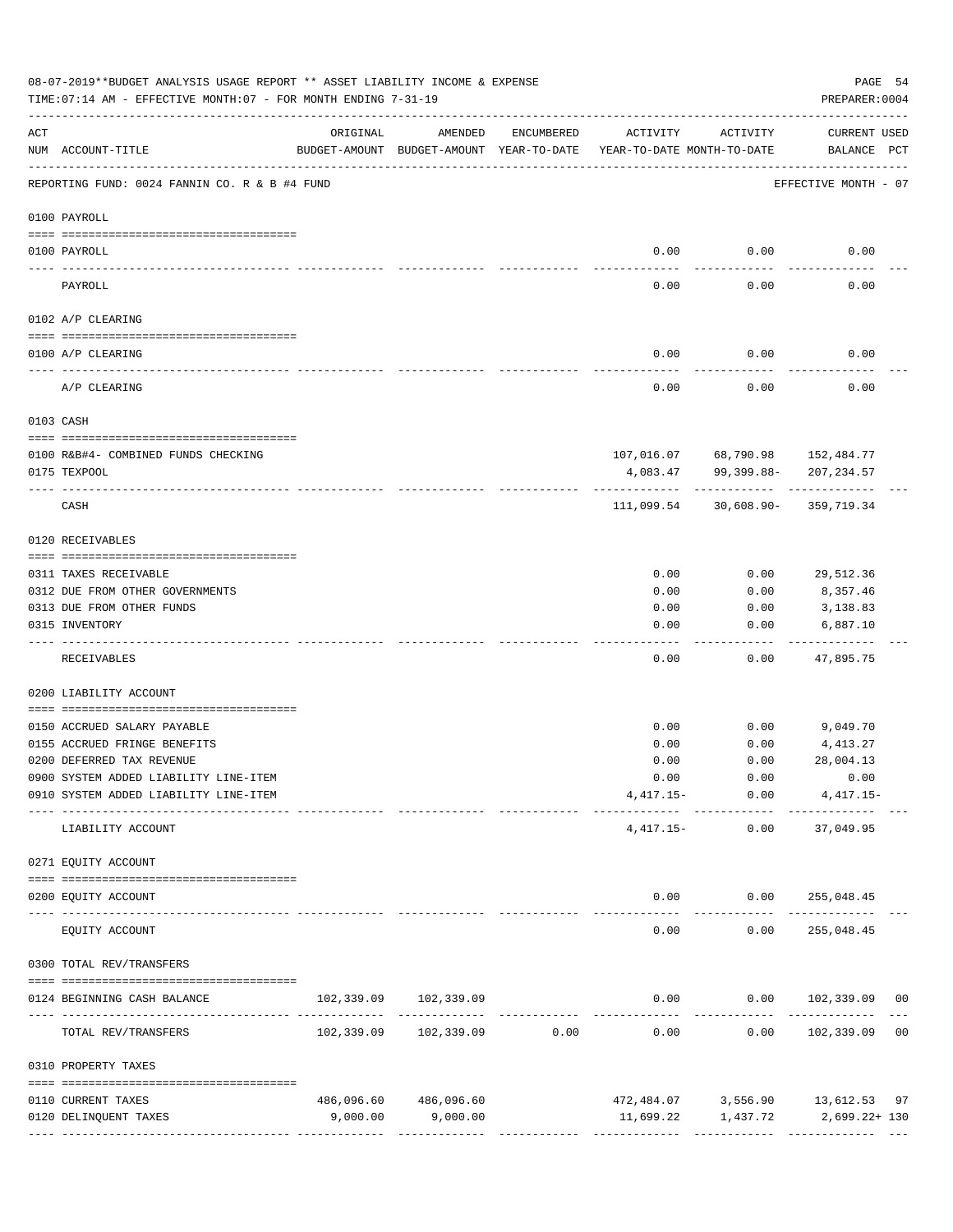08-07-2019\*\*BUDGET ANALYSIS USAGE REPORT \*\* ASSET LIABILITY INCOME & EXPENSE PAGE 55 TIME:07:14 AM - EFFECTIVE MONTH:07 - FOR MONTH ENDING 7-31-19 PREPARER:0004

| ACT |                                                          | ORIGINAL             | AMENDED                                  | ENCUMBERED | ACTIVITY                    | ACTIVITY                | <b>CURRENT USED</b>           |
|-----|----------------------------------------------------------|----------------------|------------------------------------------|------------|-----------------------------|-------------------------|-------------------------------|
|     | NUM ACCOUNT-TITLE                                        |                      | BUDGET-AMOUNT BUDGET-AMOUNT YEAR-TO-DATE |            | YEAR-TO-DATE MONTH-TO-DATE  |                         | BALANCE<br>PCT                |
|     | REPORTING FUND: 0024 FANNIN CO. R & B #4 FUND            |                      |                                          |            |                             |                         | EFFECTIVE MONTH - 07          |
|     | PROPERTY TAXES                                           |                      | 495,096.60 495,096.60                    | 0.00       |                             | 484, 183. 29 4, 994. 62 | 10,913.31 98                  |
|     | 0318 OTHER TAXES                                         |                      |                                          |            |                             |                         |                               |
|     | 0120 PAY N LIEU TAX/GRASSLAND                            | 1,600.00             | 1,600.00                                 |            | 1,717.21                    | 0.00                    | 117.21+ 107                   |
|     | 0121 PAY N LIEU TAX/UPPER TRINITY                        | 0.00                 | 0.00                                     |            | 868.70                      | 0.00                    | 868.70+                       |
|     | 0160 SALES TAX REVENUES                                  | 41,000.00            | 41,000.00                                |            | 45,097.12                   | 4,767.24                | 4,097.12+ 110                 |
|     | OTHER TAXES                                              | 42,600.00            | 42,600.00                                | 0.00       | ------<br>47,683.03         | 4,767.24                | $5,083.03+112$                |
|     | 0321 FEES OF TAX COLLECTOR                               |                      |                                          |            |                             |                         |                               |
|     | 0200 CAR REGISTRATION/SALES TAX                          | 73,000.00            | 73,000.00                                |            |                             |                         | 73,051.63 0.00 51.63+ 100     |
|     | 0300 COUNTY'S ADDITIONAL \$10                            | 55,000.00            | 55,000.00                                |            | 58,773.01                   | 7,090.56                | 3,773.01+ 107                 |
|     |                                                          |                      |                                          |            |                             |                         |                               |
|     | FEES OF TAX COLLECTOR                                    | 128,000.00           | 128,000.00                               | 0.00       | 131,824.64                  | 7,090.56                | 3,824.64+ 103                 |
|     | 0330 GRANTS                                              |                      |                                          |            |                             |                         |                               |
|     | 0200 FEMA GRANT                                          | 0.00                 | 0.00                                     |            | 0.00                        | 0.00                    | 0.00                          |
|     | GRANTS                                                   | 0.00                 | 0.00                                     | 0.00       | 0.00                        | 0.00                    | 0.00                          |
|     | 0350 FINES                                               |                      |                                          |            |                             |                         |                               |
|     |                                                          |                      |                                          |            |                             |                         |                               |
|     | 0403 COUNTY CLERK FINES                                  | 7,000.00             | 7,000.00                                 |            | 1,010.01                    | 0.00                    | 5,989.99 14                   |
|     | 0450 DISTRICT CLERK FINES<br>0455 J. P. #1 FINES         | 7,000.00<br>4,000.00 | 7,000.00<br>4,000.00                     |            | 7,686.54<br>1,638.85        | 2,170.37<br>0.00        | 686.54+ 110<br>2,361.15<br>41 |
|     | 0456 J. P. #2 FINES                                      | 2,000.00             | 2,000.00                                 |            | 1,352.15                    | 0.00                    | 647.85<br>68                  |
|     | 0457 J. P. #3 FINES                                      | 2,500.00             | 2,500.00                                 |            | 2,649.45                    | 0.00                    | 149.45+ 106                   |
|     | FINES                                                    | 22,500.00            | 22,500.00                                | 0.00       | 14,337.00                   | 2,170.37                | 8,163.00 64                   |
|     | 0360 INTEREST EARNINGS                                   |                      |                                          |            |                             |                         |                               |
|     | ------------------------------------                     |                      |                                          |            |                             |                         |                               |
|     | 0100 INTEREST EARNING                                    | 1,500.00             | 1,500.00                                 |            | 4,005.54                    |                         | 619.31 2,505.54+267           |
|     | INTEREST EARNINGS                                        |                      | 1,500.00 1,500.00                        |            | 0.00 4,005.54               | 619.31                  | 2,505.54+267                  |
|     | 0364 SALE OF ASSETS                                      |                      |                                          |            |                             |                         |                               |
|     | 0162 LAND/BUILDING                                       | 0.00                 | 0.00                                     |            | 0.00                        | 0.00                    | 0.00                          |
|     | 0163 SALE OF EQUIPMENT                                   | 10,000.00            | 10,000.00                                |            | 39,838.50                   | 0.00                    | 29,838.50+398                 |
|     | SALE OF ASSETS                                           | 10,000.00            | 10,000.00                                | 0.00       | ______________<br>39,838.50 | -------------<br>0.00   | 29,838.50+398                 |
|     | 0370 MISCELLANEOUS REVENUES                              |                      |                                          |            |                             |                         |                               |
|     |                                                          |                      |                                          |            |                             |                         |                               |
|     | 0120 STATE LATERAL ROAD                                  | 15,000.00            | 15,000.00                                |            | 8,422.35                    | 0.00                    | 6,577.65 56                   |
|     | 0125 TDT WEIGHT FEES                                     | 11,000.00            | 11,000.00                                |            | 20,557.62                   | 0.00                    | $9,557.62 + 187$              |
|     | 0130 REFUNDS & MISCELLANEOUS                             | 1,100.00             | 1,100.00                                 |            | 432.86                      | 0.00                    | 667.14<br>39                  |
|     | 0138 SALE OF SCRAP IRON                                  | 0.00                 | 0.00                                     |            | 0.00                        | 0.00                    | 0.00                          |
|     | 0140 PROCEEDS OF LOAN<br>0145 REIMBURSEMENT OF MATERIALS | 0.00<br>12,000.00    | 0.00<br>12,000.00                        |            | 0.00<br>2,307.14            | 0.00<br>0.00            | 0.00<br>9,692.86<br>19        |
|     | 0146 SALE OF RECYCLED MATERIALS                          | 500.00               | 500.00                                   |            | 394.50                      | 0.00                    | 105.50<br>79                  |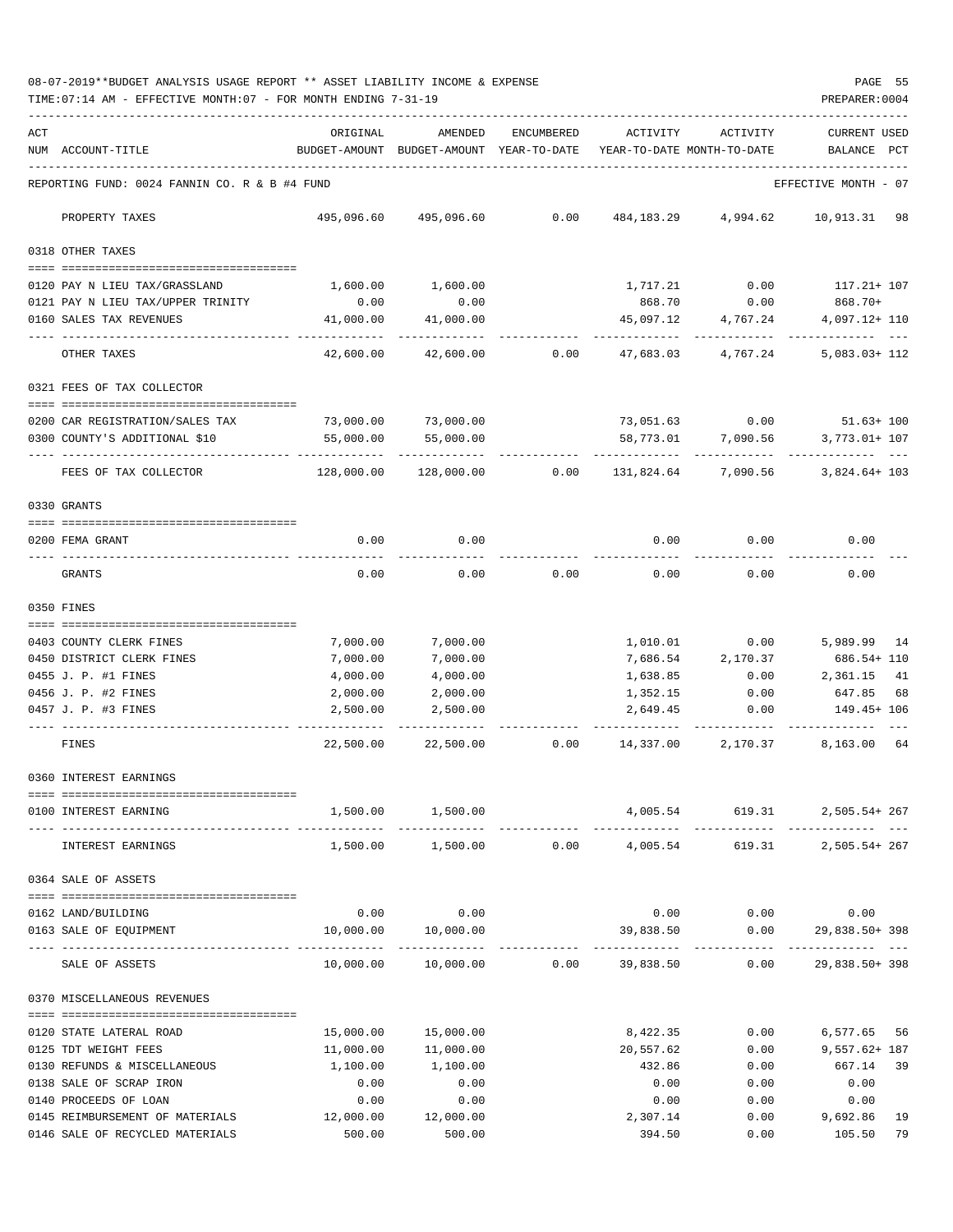| ACT |                                               | ORIGINAL   | AMENDED                                  | ENCUMBERED           | ACTIVITY   | ACTIVITY                   | <b>CURRENT USED</b>              |              |
|-----|-----------------------------------------------|------------|------------------------------------------|----------------------|------------|----------------------------|----------------------------------|--------------|
|     | NUM ACCOUNT-TITLE                             |            | BUDGET-AMOUNT BUDGET-AMOUNT YEAR-TO-DATE |                      |            | YEAR-TO-DATE MONTH-TO-DATE | BALANCE                          | $_{\rm PCT}$ |
|     | REPORTING FUND: 0024 FANNIN CO. R & B #4 FUND |            |                                          |                      |            |                            | EFFECTIVE MONTH - 07             |              |
|     | 0147 OFFICE RENTAL                            | 0.00       | 0.00                                     |                      | 0.00       | 0.00                       | 0.00                             |              |
|     | MISCELLANEOUS REVENUES                        | 39,600.00  | 39,600.00                                | 0.00                 | 32,114.47  |                            | 0.00<br>7,485.53                 | 81           |
|     | 0509 CONTINGENCY                              |            |                                          |                      |            |                            |                                  |              |
|     | 0475 CONTINGENCY                              | 0.00       | 0.00                                     | 0.00                 |            | $0.00$ 0.00                | 0.00                             |              |
|     | CONTINGENCY                                   | 0.00       | 0.00                                     | 0.00                 | 0.00       | 0.00                       | 0.00                             |              |
|     | 0624 ROAD & BRIDGE 4                          |            |                                          |                      |            |                            |                                  |              |
|     | 0100 COMPENSATION PAY                         | 0.00       | 0.00                                     | 0.00                 | 0.00       | 0.00                       | 0.00                             |              |
|     | 0101 SALARY ELECTED OFFICIAL                  | 62,720.97  | 62,720.97                                | 0.00                 | 53,071.70  | 4,824.70                   | 9,649.27                         | 85           |
|     | 0105 SALARY SECRETARY                         | 27,537.94  | 27,537.94                                | 0.00                 | 23,301.30  | 2,118.30                   | 4,236.64                         | 85           |
|     | 0106 SALARY PRECINCT EMPLOYEES                | 175,807.02 | 175,807.02                               | 0.00                 | 128,347.87 | 11,073.53                  | 47,459.15                        | 73           |
|     | 0107 REGULAR-TEMP. PART-TIME                  | 0.00       | 0.00                                     | 0.00                 | 190.08     | 190.08                     | 190.08-                          |              |
|     | 0108 LABOR REIMBURSEMENT                      | 0.00       | 0.00                                     | 0.00                 | 0.00       | 0.00                       | 0.00                             |              |
|     |                                               |            |                                          |                      |            |                            |                                  |              |
|     | 0199 TOTAL SALARIES                           | 266,065.93 | 266,065.93                               | 0.00                 | 204,910.95 | 18,206.61                  | 61,154.98                        | 77           |
|     | 0201 SOCIAL SECURITY TAXES                    | 16,496.09  | 16,496.09                                | 0.00                 | 12,654.32  | 1,123.97                   | 3,841.77                         | 77           |
|     | 0202 GROUP HEALTH INSURANCE                   | 91,800.96  | 91,800.96                                | 0.00                 | 74,110.15  | 9,084.47                   | 17,690.81                        | 81           |
|     | 0203 RETIREMENT                               | 30,437.94  | 30,437.94                                | 0.00                 | 23,441.17  | 2,077.40                   | 6,996.77                         | 77           |
|     | 0204 WORKERS' COMPENSATION                    | 7,566.94   | 7,566.94                                 | 0.00                 | 5,655.16   | 0.00                       | 1,911.78                         | 75           |
|     | 0205 MEDICARE TAX                             | 3,857.96   | 3,857.96                                 | 0.00                 | 2,959.41   | 262.87                     | 898.55                           | 77           |
|     | 0206 UNEMPLOYMENT EXPENSE                     | 0.00       | 0.00                                     | 0.00                 | 0.00       | 0.00                       | 0.00                             |              |
|     | 0299 TOTAL EMPLOYEE BENEFITS                  | 150,159.89 | 150,159.89                               | 0.00                 | 118,820.21 | 12,548.71                  | 31,339.68                        | 79           |
|     | 0310 OFFICE SUPPLIES                          | 250.00     | 250.00                                   | 0.00                 | 99.78      | 0.00                       | 150.22                           | 40           |
|     | 0314 EMPLOYEE PHYSICALS/DOT TESTING           | 275.00     | 275.00                                   | 0.00                 | 40.00      | 0.00                       | 235.00                           | 15           |
|     | 0340 SHOP SUPPLIES                            | 2,250.00   | 2,250.00                                 | 0.00                 | 2,580.49   | 29.57                      | 330.49-115                       |              |
|     | 0341 R & B MAT. ROCK & GRAVEL                 | 100,000.00 | 98,314.02                                | 0.00                 | 68,167.57  | 5,304.89                   | 30, 146. 45                      | 69           |
|     | 0342 R & B MAT. CULVERTS                      | 9,000.00   | 9,000.00                                 | 0.00                 | 8,436.60   | 0.00                       | 563.40                           | 94           |
|     | 0343 R & B MAT. HARDWRE & LUMB                | 2,500.00   | 2,500.00                                 | 0.00                 | 98.25      | 0.00                       | 2,401.75 04                      |              |
|     | 0344 R & B MAT. ASPHALT/RD OIL                | 60,000.00  | 60,000.00                                | 0.00                 | 17,956.53  | 1,932.55                   | 42,043.47 30                     |              |
|     | 0345 CHEMICALS                                | 1,500.00   | 1,500.00                                 | 0.00                 | 0.00       | 0.00                       | 1,500.00 00                      |              |
|     | 0346 CETRZ EXPENDITURES                       | 0.00       | 0.00                                     | 0.00                 | 0.00       | 0.00                       | 0.00                             |              |
|     | 0350 DEBRIS REMOVAL                           | 0.00       | 0.00                                     | 0.00                 | 0.00       | 0.00                       | 0.00                             |              |
|     | 0395 EMPLOYEE UNIFORMS                        | 2,500.00   | 2,500.00<br>-------------                | 0.00<br>------------ | 2,660.63   | 393.55                     | $160.63 - 106$                   |              |
|     | 0399 TOTAL R&B MATERIALS                      | 178,275.00 | 176,589.02                               | 0.00                 |            |                            | 100,039.85 7,660.56 76,549.17 57 |              |
|     | 0400 LEGAL FEES                               | 0.00       | 0.00                                     | 0.00                 | 0.00       | 0.00                       | 0.00                             |              |
|     | 0420 UTILITY TELEPHONE                        | 1,500.00   | 1,500.00                                 | 0.00                 | 934.94     | 85.78                      | 565.06 62                        |              |
|     | 0421 DSL INTERNET                             | 720.00     | 720.00                                   | 82.69                | 580.14     | 84.38                      | 57.17 92                         |              |
|     | 0423 CELL PHONE ALLOWANCE                     | 0.00       | 0.00                                     | 0.00                 | 0.00       | 0.00                       | 0.00                             |              |
|     | 0427 OUT OF COUNTY TRAVEL/TRAINING            | 4,600.00   | 4,600.00                                 | 0.00                 | 3,646.97   | 0.00                       | 953.03                           | 79           |
|     | 0430 BIDS, NOTICES & PERMITS                  | 300.00     | 300.00                                   | 0.00                 | 171.65     | 27.51                      | 128.35                           | 57           |
|     | 0435 PRINTING                                 | 100.00     | 100.00                                   | 0.00                 | 0.00       | 0.00                       | 100.00                           | 00           |
|     | 0440 UTILITY ELECTRICITY                      | 4,000.00   | 4,000.00                                 | 229.07               | 2,345.30   | 125.97                     | 1,425.63                         | 64           |
|     | 0441 UTILITY GAS                              | 750.00     | 750.00                                   | 0.00                 | 610.03     | 50.21                      | 139.97                           | 81           |
|     | 0442 UTILITY WATER                            | 2,500.00   | 2,500.00                                 | 0.00                 | 488.52     | 54.28                      | 2,011.48                         | 20           |
|     | 0443 TRASH PICKUP                             | 2,500.00   | 2,500.00                                 | 0.00                 | 1,729.50   | 0.00                       | 770.50                           | 69           |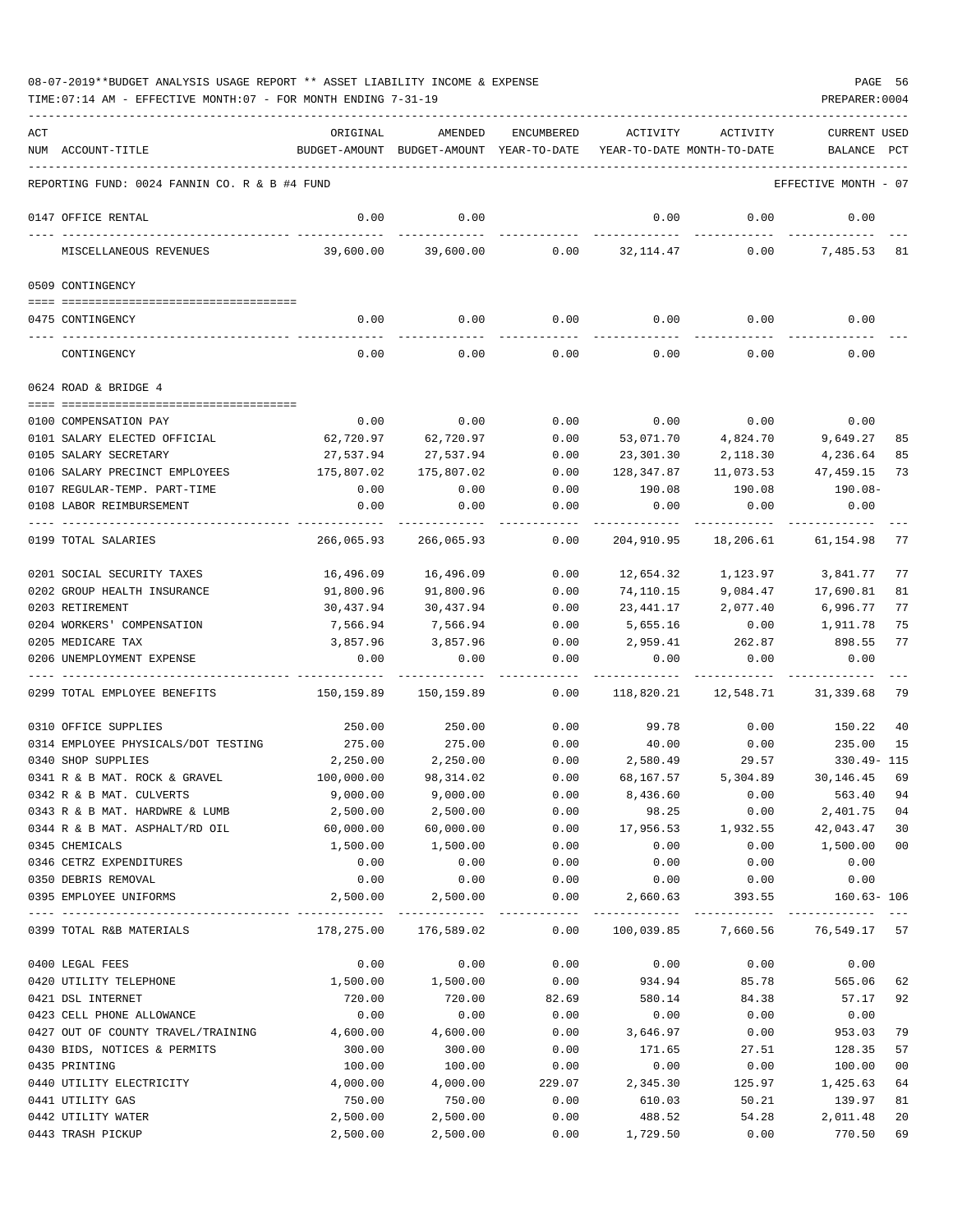| ACT |                                                                                           | ORIGINAL                                 | AMENDED               | ENCUMBERED | ACTIVITY                   | ACTIVITY                                                        | <b>CURRENT USED</b>  |                |
|-----|-------------------------------------------------------------------------------------------|------------------------------------------|-----------------------|------------|----------------------------|-----------------------------------------------------------------|----------------------|----------------|
|     | NUM ACCOUNT-TITLE                                                                         | BUDGET-AMOUNT BUDGET-AMOUNT YEAR-TO-DATE |                       |            | YEAR-TO-DATE MONTH-TO-DATE |                                                                 | BALANCE              | PCT            |
|     | REPORTING FUND: 0024 FANNIN CO. R & B #4 FUND                                             |                                          |                       |            |                            |                                                                 | EFFECTIVE MONTH - 07 |                |
|     | 0447 REPEATER SERVICE CONTRACT                                                            | 708.97                                   | 708.97                | 0.00       | 708.97                     | 0.00                                                            |                      | 0.00 100       |
|     | 0450 R&M BUILDING                                                                         | 2,000.00                                 | 2,000.00              | 0.00       | 225.00                     |                                                                 | 225.00 1,775.00      | - 11           |
|     | 0453 COMPUTER SOFTWARE                                                                    | 1,500.00                                 | 1,500.00              | 0.00       | 0.00                       | 0.00                                                            | 1,500.00             | 0 <sub>0</sub> |
|     | 0457 R & M MACHINERY GAS & OIL                                                            | 44,500.00                                | 44,500.00             | 0.00       | 34,177.85                  | 2,448.74                                                        | 10,322.15            | 77             |
|     | 0458 R & M MACHINERY PARTS                                                                | 24,000.00                                | 24,000.00             | 0.00       | 24,836.04                  | 5,276.67                                                        | $836.04 - 103$       |                |
|     | 0459 R & M MACH. TIRES & TUBES                                                            | 9,000.00                                 | 9,000.00              | 15.00      | 7,509.70                   | 125.00                                                          | 1,475.30             | 84             |
|     | 0460 EQUIPMENT RENTAL/LEASE                                                               | 25,000.00                                | 25,000.00             | 0.00       | 16,261.98                  | 2,205.22                                                        | 8,738.02             | 65             |
|     | 0480 BOND                                                                                 | 178.00                                   | 178.00                | 0.00       | 178.00                     | 0.00                                                            | 0.00                 | 100            |
|     | 0481 DUES                                                                                 | 0.00                                     | 0.00                  | 0.00       | 0.00                       | 0.00                                                            | 0.00                 |                |
|     | 0482 INSURANCE                                                                            | 6,000.00                                 | 6,000.00              | 0.00       | 5,338.80                   | 0.00                                                            | 661.20               | 89             |
|     | 0485 PRISONER'S SUPPLIES                                                                  | 0.00                                     | 0.00                  | 0.00       | 0.00                       | 0.00                                                            | 0.00                 |                |
|     | 0488 FANNIN RURAL RAIL DISTRICT                                                           | 0.00                                     | 0.00                  | 0.00       | 0.00                       | 0.00                                                            | 0.00                 |                |
|     | 0490 MISCELLANEOUS                                                                        | 500.00                                   | 217.40                | 0.00       | 0.00                       | 0.00                                                            | 217.40               | 00             |
|     | 0491 SOIL & WATER CONSERVATION                                                            | 250.00                                   | 250.00                | 0.00       | 250.00                     | 0.00                                                            | 0.00                 | 100            |
|     | 0492 TDRA FLOOD CASH MATCH                                                                | 0.00                                     | 0.00                  | 0.00       | 0.00                       | 0.00                                                            | 0.00                 |                |
|     | 0494 FLOOD CONTROL SITE MAINTENANCE                                                       | 0.00                                     | 0.00                  | 0.00       | 0.00                       | 0.00                                                            | 0.00                 |                |
|     | 0495 PIPELINE SALES TAX REIMBURSEMENT                                                     | 0.00                                     | 0.00                  | 0.00       | 0.00                       | 0.00                                                            | 0.00                 |                |
|     | 0496 TCOG HAZARDOUS WASTEMATCH                                                            |                                          | 1,250.00 1,250.00     | 0.00       | 0.00                       | 0.00                                                            | 1,250.00             | 00             |
|     | 0499 TOTAL SER.& OTHER CHARGES 131,856.97 131,574.37 326.76 99,993.39 10,708.76 31,254.22 |                                          |                       |            |                            |                                                                 |                      | 76             |
|     | 0500 LAND                                                                                 |                                          |                       |            | 0.00                       | 0.00                                                            | 0.00                 |                |
|     | 0535 BUILDING                                                                             |                                          |                       |            | 0.00                       | 0.00                                                            | 0.00                 |                |
|     | 0570 COMPUTER EQUIPMENT                                                                   | 0.00                                     | 282.60                | 0.00       | 282.60                     | 0.00                                                            | 0.00                 | 100            |
|     | 0571 PURCHASE OF MACH./EQUIP. 100,000.00                                                  |                                          | 101,685.98            | 0.00       | 101,685.98                 | 0.00                                                            | 0.00                 | 100            |
|     | 0573 RADIO EQUIPMENT                                                                      | 0.00                                     | 0.00                  | 0.00       | 0.00                       | 0.00                                                            | 0.00                 |                |
|     | 0575 BUILDING                                                                             | 0.00                                     | 0.00                  | 0.00       | 0.00                       | 0.00                                                            | 0.00                 |                |
|     | 0599 CAPITAL OUTLAY                                                                       |                                          |                       |            |                            | $100,000.00$ $101,968.58$ 0.00 $101,968.58$ 0.00                | $0.00$ 100           |                |
|     | ROAD & BRIDGE 4                                                                           |                                          |                       |            |                            | 826,357.79 826,357.79 326.76 625,732.98 49,124.64 200,298.05 76 |                      |                |
|     | 0625 ADMINISTRATIVE OFFICE R&B #4                                                         |                                          |                       |            |                            |                                                                 |                      |                |
|     |                                                                                           |                                          |                       |            |                            |                                                                 |                      |                |
|     | 0105 SALARY SECRETARY                                                                     |                                          |                       |            |                            | 9,881.28 9,881.28 0.00 8,361.10 760.10 1,520.18 85              |                      |                |
|     | 0201 SOCIAL SECURITY TAXES                                                                | 612.64                                   | 612.64                | 0.00       | 373.92                     | 32.80                                                           | 238.72               | 61             |
|     | 0202 GROUP HEALTH INSURANCE                                                               | 2,868.78                                 | 2,868.78              | 0.00       | 2,390.60                   | 239.06                                                          | 478.18               | 83             |
|     | 0203 RETIREMENT                                                                           | 1,130.42                                 | 1,130.42              | 0.00       | 956.37                     | 86.72                                                           | 174.05               | 85             |
|     | 0204 WORKERS' COMPENSATION                                                                | 41.50                                    | 41.50                 | 0.00       | 27.30                      | 0.00                                                            | 14.20                | 66             |
|     | 0205 MEDICARE TAX                                                                         | 143.28                                   | 143.28                | 0.00       | 87.54                      | 7.68                                                            | 55.74                | 61             |
|     | 0310 OFFICE SUPPLIES                                                                      | 100.00                                   | 100.00                | 0.00       | 100.00                     | 0.00                                                            | 0.00                 | 100            |
|     | 0311 POSTAL EXPENSES                                                                      | 0.00                                     | 0.00                  | 0.00       | 0.00                       | 0.00                                                            | 0.00                 |                |
|     | 0353 COMPUTER EXPENSE                                                                     | 500.00                                   | 500.00                | 0.00       | 439.97                     | 0.00                                                            | 60.03                | 88             |
|     | 0427 OUT OF COUNTY TRAVEL                                                                 | 0.00                                     | 0.00                  | 0.00       | 0.00                       | 0.00                                                            | 0.00                 |                |
|     | 0480 BOND                                                                                 | 0.00                                     | 0.00                  | 0.00       | 0.00                       | 0.00                                                            | 0.00                 |                |
|     | 0572 OFFICE EQUIPMENT                                                                     | 0.00                                     | 0.00                  | 0.00       | 0.00                       | 0.00                                                            | 0.00                 |                |
|     | 0574 COMPUTER EQUIPMENT                                                                   | 0.00                                     | 0.00                  | 0.00       | 0.00                       | 0.00                                                            | 0.00                 |                |
|     | ADMINISTRATIVE OFFICE R&B #4                                                              |                                          | 15,277.90 15,277.90   | 0.00       |                            | 12,736.80    1,126.36    2,541.10    83                         |                      |                |
|     | FANNIN CO. R & B #4 FUND                                                                  |                                          |                       |            |                            |                                                                 |                      |                |
|     | INCOME TOTALS                                                                             |                                          | 841,635.69 841,635.69 |            |                            | 753,986.47 19,642.10                                            | 87,649.22 90         |                |
|     | EXPENSE TOTALS                                                                            | 841,635.69                               | 841,635.69            | 326.76     | 638,469.78                 | 50,251.00                                                       | 202,839.15 76        |                |
|     |                                                                                           |                                          |                       |            |                            |                                                                 |                      |                |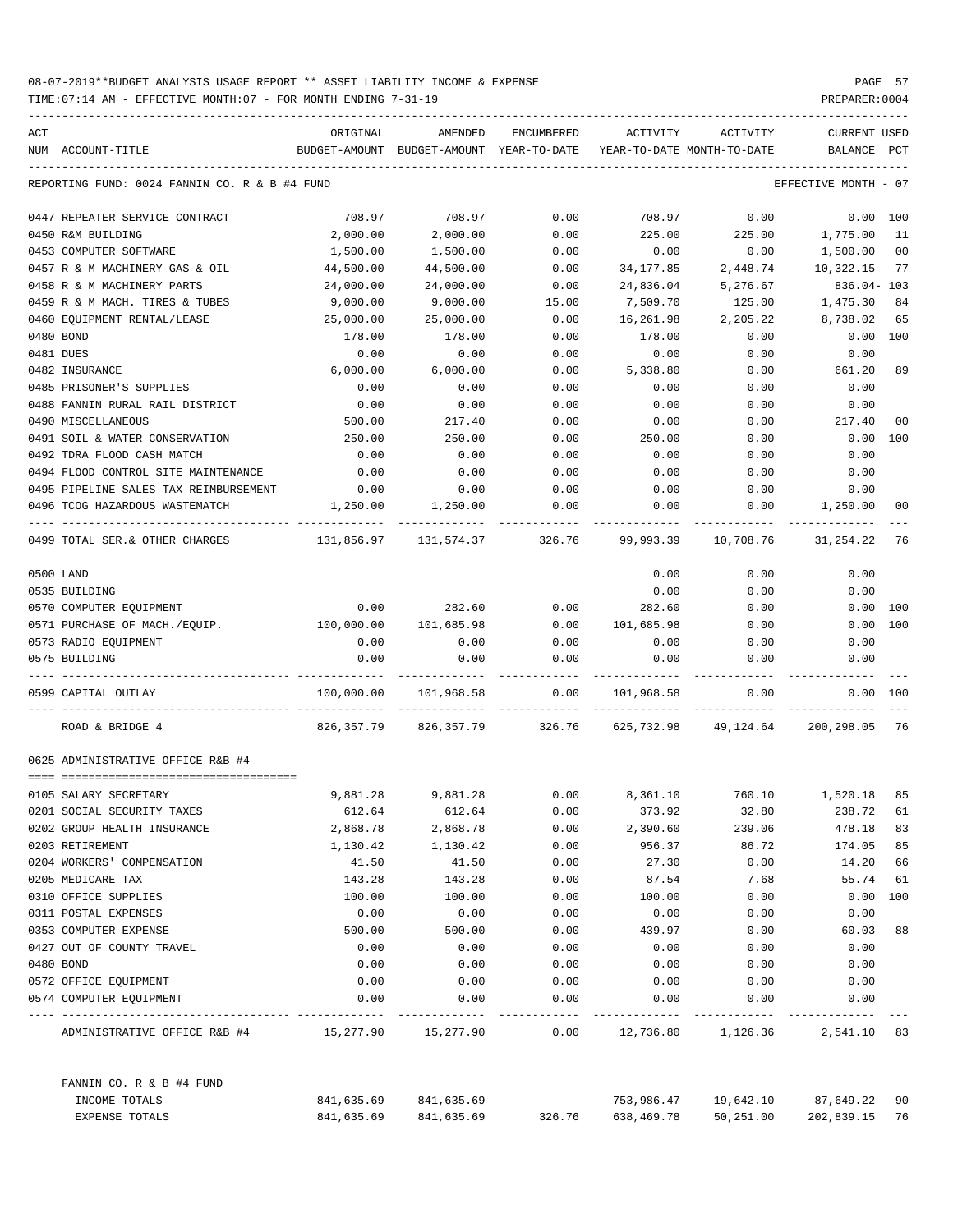|     | 08-07-2019**BUDGET ANALYSIS USAGE REPORT ** ASSET LIABILITY INCOME & EXPENSE<br>TIME: 07:14 AM - EFFECTIVE MONTH: 07 - FOR MONTH ENDING 7-31-19 |               |                            |                   |                            |                 | PAGE 58<br>PREPARER: 0004 |
|-----|-------------------------------------------------------------------------------------------------------------------------------------------------|---------------|----------------------------|-------------------|----------------------------|-----------------|---------------------------|
| ACT |                                                                                                                                                 | ORIGINAL      | AMENDED                    | <b>ENCUMBERED</b> | ACTIVITY                   | <b>ACTIVITY</b> | <b>CURRENT USED</b>       |
|     | NUM ACCOUNT-TITLE                                                                                                                               | BUDGET-AMOUNT | BUDGET-AMOUNT YEAR-TO-DATE |                   | YEAR-TO-DATE MONTH-TO-DATE |                 | BALANCE PCT               |
|     | REPORTING FUND: 0025 FANNIN COUNTY BEES                                                                                                         |               |                            |                   |                            |                 | EFFECTIVE MONTH - 07      |
|     | 0103 CASH                                                                                                                                       |               |                            |                   |                            |                 |                           |
|     | 0100 BEES-COMBINED FUNDS CHECKING                                                                                                               |               |                            |                   | 0.00                       | 0.00            | 2,177.67                  |
|     | CASH                                                                                                                                            |               |                            |                   | 0.00                       | 0.00            | 2,177.67                  |
|     | 0271 EQUITY ACCOUNT                                                                                                                             |               |                            |                   |                            |                 |                           |
|     |                                                                                                                                                 |               |                            |                   |                            |                 |                           |
|     | 0200 EQUITY ACCOUNT                                                                                                                             |               |                            |                   | 0.00                       | 0.00            | 2,177.67                  |
|     | EQUITY ACCOUNT                                                                                                                                  |               |                            |                   | 0.00                       | 0.00            | 2,177.67                  |
|     | 0300 CASH                                                                                                                                       |               |                            |                   |                            |                 |                           |
|     |                                                                                                                                                 |               |                            |                   |                            |                 |                           |
|     | 0125 BEGINNING CASH BALANCE                                                                                                                     | 0.00          | 0.00                       |                   | 0.00                       | 0.00            | 0.00                      |
|     | CASH                                                                                                                                            | 0.00          | 0.00                       | 0.00              | 0.00                       | 0.00            | 0.00                      |
|     | 0370 MISC. INCOME                                                                                                                               |               |                            |                   |                            |                 |                           |
|     |                                                                                                                                                 |               |                            |                   |                            |                 |                           |
|     | 0138 SALE OF SCRAP IRON                                                                                                                         | 0.00          | 0.00                       |                   | 0.00                       | 0.00            | 0.00                      |
|     | 0625 DONATIONS                                                                                                                                  | 0.00          | 0.00                       |                   | 0.00                       | 0.00            | 0.00                      |
|     | MISC. INCOME                                                                                                                                    | 0.00          | 0.00                       | 0.00              | 0.00                       | 0.00            | 0.00                      |
|     | 0625 FANNIN COUNTY BEES                                                                                                                         |               |                            |                   |                            |                 |                           |
|     | 0310 OFFICE SUPPLIES                                                                                                                            | 0.00          | 0.00                       | 0.00              | 0.00                       | 0.00            | 0.00                      |
|     | 0343 ROAD SIGNS                                                                                                                                 | 0.00          | 0.00                       | 0.00              | 0.00                       | 0.00            | 0.00                      |
|     | 0353 COMPUTER EXPENSE                                                                                                                           | 0.00          | 0.00                       | 0.00              | 0.00                       | 0.00            | 0.00                      |
|     | 0427 TRAVEL EXPENSE                                                                                                                             | 0.00          | 0.00                       | 0.00              | 0.00                       | 0.00            | 0.00                      |
|     | 0572 OFFICE EQUIPMENT                                                                                                                           | 0.00          | 0.00                       | 0.00              | 0.00                       | 0.00            | 0.00                      |
|     | FANNIN COUNTY BEES                                                                                                                              | 0.00          | 0.00                       | 0.00              | 0.00                       | 0.00            | 0.00                      |
|     | FANNIN COUNTY BEES                                                                                                                              |               |                            |                   |                            |                 |                           |
|     | INCOME TOTALS                                                                                                                                   | 0.00          | 0.00                       |                   | 0.00                       | 0.00            | 0.00                      |
|     | <b>EXPENSE TOTALS</b>                                                                                                                           | 0.00          | 0.00                       | 0.00              | 0.00                       | 0.00            | 0.00                      |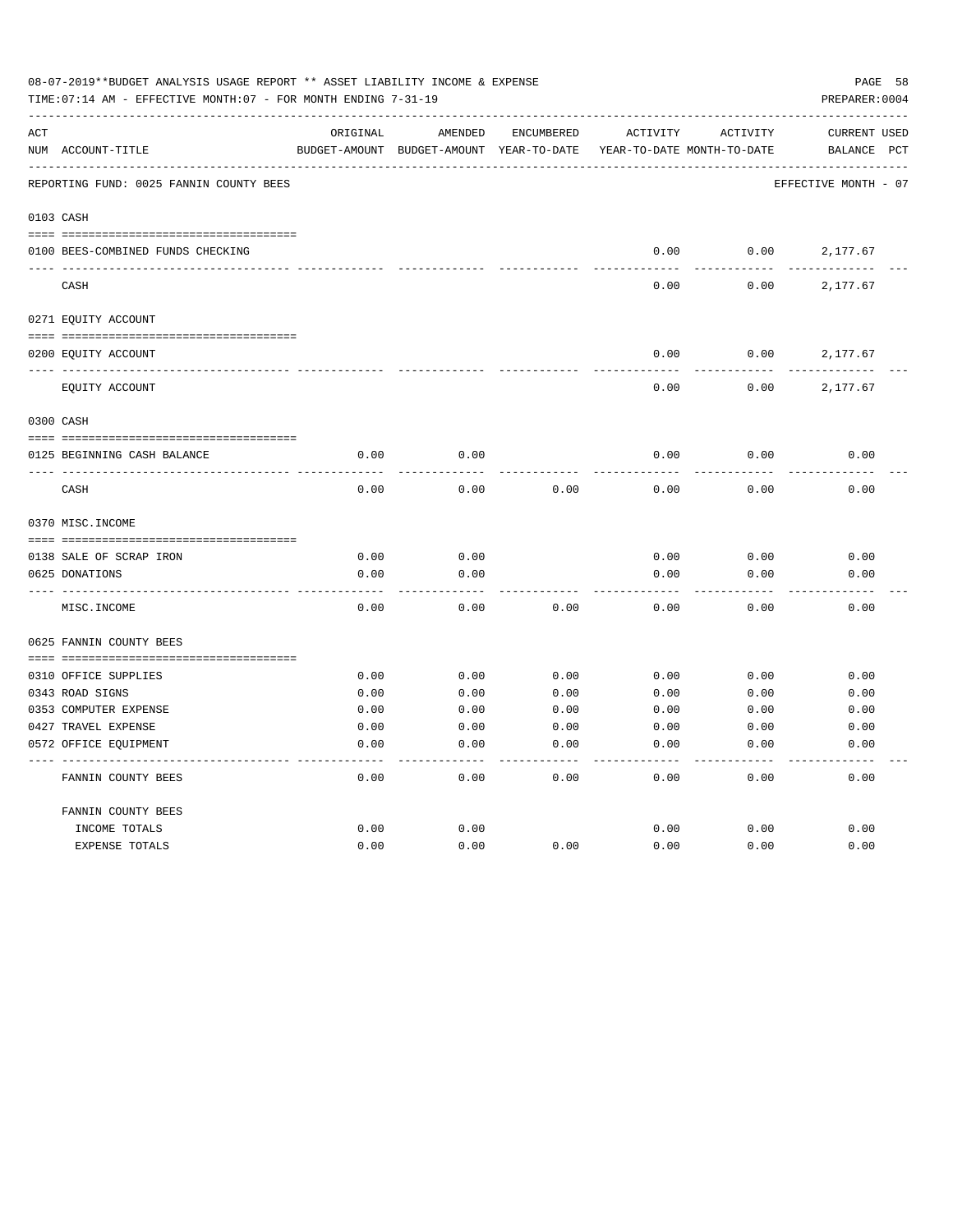|     | 08-07-2019**BUDGET ANALYSIS USAGE REPORT ** ASSET LIABILITY INCOME & EXPENSE<br>TIME: 07:14 AM - EFFECTIVE MONTH: 07 - FOR MONTH ENDING 7-31-19 |                                        |                                                                                |            |          |                     |                                    |                |  |  |
|-----|-------------------------------------------------------------------------------------------------------------------------------------------------|----------------------------------------|--------------------------------------------------------------------------------|------------|----------|---------------------|------------------------------------|----------------|--|--|
| ACT | NUM ACCOUNT-TITLE                                                                                                                               | ORIGINAL                               | AMENDED<br>BUDGET-AMOUNT BUDGET-AMOUNT YEAR-TO-DATE YEAR-TO-DATE MONTH-TO-DATE | ENCUMBERED | ACTIVITY | ACTIVITY            | <b>CURRENT USED</b><br>BALANCE PCT |                |  |  |
|     | REPORTING FUND: 0026 J.P.#1 JUST.CT.TECHNOLOGY                                                                                                  |                                        |                                                                                |            |          |                     | EFFECTIVE MONTH - 07               |                |  |  |
|     | 0102 A/P CLEARING                                                                                                                               |                                        |                                                                                |            |          |                     |                                    |                |  |  |
|     | 0100 A/P CLEARING                                                                                                                               |                                        |                                                                                |            |          | $0.00$ $0.00$       | 0.00                               |                |  |  |
|     | A/P CLEARING                                                                                                                                    |                                        |                                                                                |            | 0.00     | 0.00                | 0.00                               |                |  |  |
|     | 0103 CASH                                                                                                                                       |                                        |                                                                                |            |          |                     |                                    |                |  |  |
|     | 0100 J.P.#1 JUST.CT.TECH-COMB.FUND CKIN                                                                                                         |                                        |                                                                                |            | 569.91   |                     | 10.95 47,718.27                    |                |  |  |
|     | CASH                                                                                                                                            |                                        |                                                                                |            | 569.91   | -----------         | 10.95 47,718.27                    |                |  |  |
|     | 0120 RECEIVABLES                                                                                                                                |                                        |                                                                                |            |          |                     |                                    |                |  |  |
|     | 0313 DUE FROM OTHER FUNDS                                                                                                                       |                                        |                                                                                |            | 0.00     |                     | $0.00$ 148.95                      |                |  |  |
|     | RECEIVABLES                                                                                                                                     |                                        |                                                                                |            | 0.00     | 0.00                | 148.95                             |                |  |  |
|     | 0200 SYSTEM ADDED LIABILITY DEPARTMENT                                                                                                          |                                        |                                                                                |            |          |                     |                                    |                |  |  |
|     | 0910 SYSTEM ADDED LIABILITY LINE-ITEM                                                                                                           |                                        |                                                                                |            | 0.00     | 0.00                | 0.00                               |                |  |  |
|     | SYSTEM ADDED LIABILITY DEPARTMENT                                                                                                               |                                        |                                                                                |            | 0.00     | .<br>0.00           | 0.00                               |                |  |  |
|     | 0271 EQUITY ACCOUNT                                                                                                                             |                                        |                                                                                |            |          |                     |                                    |                |  |  |
|     | 0200 EQUITY ACCOUNT                                                                                                                             |                                        |                                                                                |            | 0.00     | 0.00                | 47,297.31                          |                |  |  |
|     | EQUITY ACCOUNT                                                                                                                                  |                                        |                                                                                |            | 0.00     | 0.00                | 47,297.31                          |                |  |  |
|     | 0300 CASH                                                                                                                                       |                                        |                                                                                |            |          |                     |                                    |                |  |  |
|     | 0126 BEGINNING CASH BALANCE                                                                                                                     |                                        | 1,000.00 1,000.00                                                              |            |          |                     | $0.00$ $0.00$ $1,000.00$           | 00             |  |  |
|     | CASH                                                                                                                                            |                                        | 1,000.00 1,000.00 0.00                                                         |            | 0.00     |                     | $0.00$ $1,000.00$ 00               |                |  |  |
|     | 0360 INTEREST EARNINGS                                                                                                                          |                                        |                                                                                |            |          |                     |                                    |                |  |  |
|     | 0100 INTEREST EARNINGS                                                                                                                          | 0.00                                   | 0.00                                                                           |            | 84.74    | 10.95<br>---------- | 84.74+                             |                |  |  |
|     | INTEREST EARNINGS                                                                                                                               | .<br>0.00                              | .<br>0.00                                                                      | 0.00       | 84.74    | 10.95               | $84.74+$                           |                |  |  |
|     | 0370 MISCELLANEOUS INCOME                                                                                                                       |                                        |                                                                                |            |          |                     |                                    |                |  |  |
|     | 0455 J.P.#1 TECHNOLOGY FEES                                                                                                                     | 1,500.00                               | 1,500.00                                                                       |            |          |                     | 485.17 0.00 1,014.83 32            |                |  |  |
|     | MISCELLANEOUS INCOME                                                                                                                            |                                        | $1,500.00$ $1,500.00$ 0.00                                                     |            |          | 485.17              | $0.00$ 1,014.83                    | 32             |  |  |
|     | 0455 J.P.#1 TECHNOLOGY EQUIP.                                                                                                                   |                                        |                                                                                |            |          |                     |                                    |                |  |  |
|     | 0420 OMNIBASE TELEPHONE LINE                                                                                                                    | 0.00                                   | 0.00                                                                           | 0.00       |          | $0.00$ 0.00         | 0.00                               |                |  |  |
|     | 0572 OFFICE EQUIPMENT                                                                                                                           | 2,500.00<br>------------ ------------- | 2,500.00                                                                       | 0.00       | 0.00     | 0.00                | 2,500.00                           | 0 <sub>0</sub> |  |  |
|     | J.P.#1 TECHNOLOGY EQUIP.                                                                                                                        | 2,500.00                               | 2,500.00                                                                       | 0.00       | 0.00     | 0.00                | 2,500.00                           | 0 <sub>0</sub> |  |  |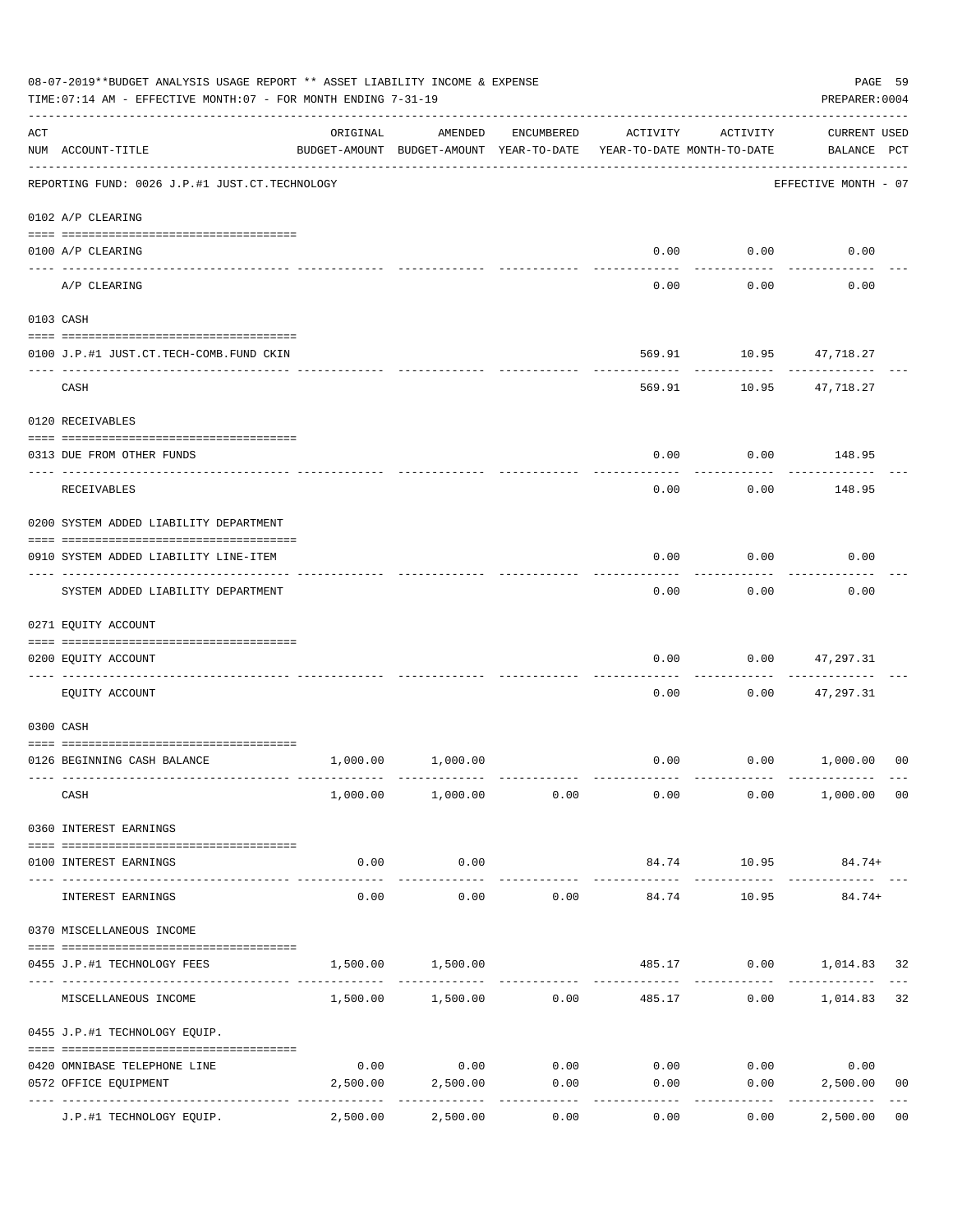|     | 08-07-2019**BUDGET ANALYSIS USAGE REPORT ** ASSET LIABILITY INCOME & EXPENSE |               |               |              |                            |          | PAGE 60              |            |
|-----|------------------------------------------------------------------------------|---------------|---------------|--------------|----------------------------|----------|----------------------|------------|
|     | TIME: 07:14 AM - EFFECTIVE MONTH: 07 - FOR MONTH ENDING 7-31-19              |               |               |              |                            |          | PREPARER: 0004       |            |
| ACT |                                                                              | ORIGINAL      | AMENDED       | ENCUMBERED   | ACTIVITY                   | ACTIVITY | <b>CURRENT USED</b>  |            |
|     | NUM ACCOUNT-TITLE                                                            | BUDGET-AMOUNT | BUDGET-AMOUNT | YEAR-TO-DATE | YEAR-TO-DATE MONTH-TO-DATE |          | BALANCE              | <b>PCT</b> |
|     | REPORTING FUND: 0026 J.P.#1 JUST.CT.TECHNOLOGY                               |               |               |              |                            |          | EFFECTIVE MONTH - 07 |            |
|     | J.P.#1 JUST.CT.TECHNOLOGY                                                    |               |               |              |                            |          |                      |            |
|     | INCOME TOTALS                                                                | 2,500.00      | 2,500.00      |              | 569.91                     | 10.95    | 1,930.09             | - 23       |
|     | <b>EXPENSE TOTALS</b>                                                        | 2.500.00      | 2,500.00      | 0.00         | 0.00                       | 0.00     | 2,500.00             | -00        |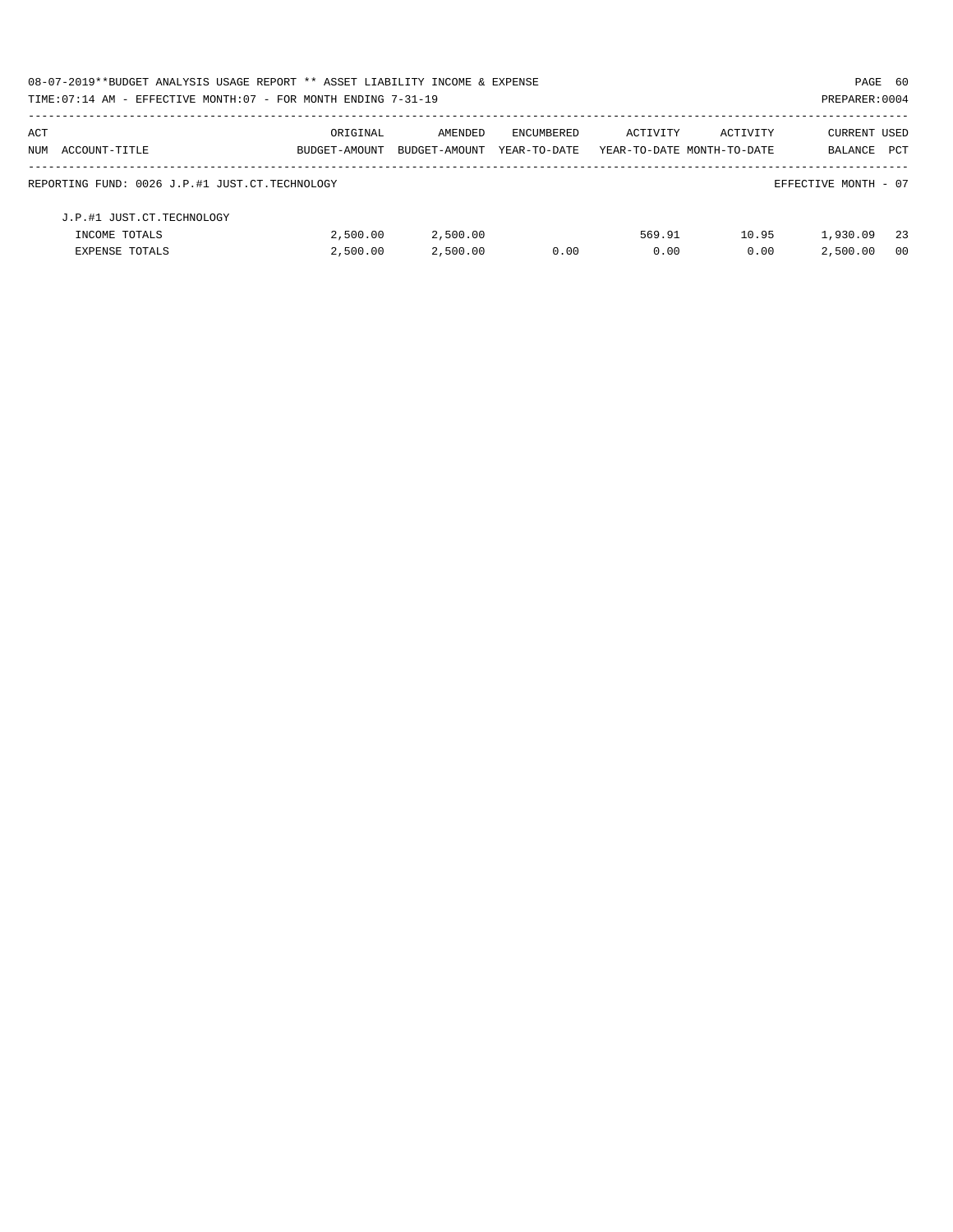| 08-07-2019**BUDGET ANALYSIS USAGE REPORT ** ASSET LIABILITY INCOME & EXPENSE<br>TIME: 07:14 AM - EFFECTIVE MONTH: 07 - FOR MONTH ENDING 7-31-19 |                                                |                      |                       |                      |                                                                                 |                       |                                    |                |  |
|-------------------------------------------------------------------------------------------------------------------------------------------------|------------------------------------------------|----------------------|-----------------------|----------------------|---------------------------------------------------------------------------------|-----------------------|------------------------------------|----------------|--|
| ACT                                                                                                                                             | NUM ACCOUNT-TITLE                              | ORIGINAL             | AMENDED               | ENCUMBERED           | ACTIVITY<br>BUDGET-AMOUNT BUDGET-AMOUNT YEAR-TO-DATE YEAR-TO-DATE MONTH-TO-DATE | ACTIVITY              | <b>CURRENT USED</b><br>BALANCE PCT |                |  |
|                                                                                                                                                 | REPORTING FUND: 0027 J.P.#2 JUST.CT.TECHNOLOGY |                      |                       |                      |                                                                                 |                       | EFFECTIVE MONTH - 07               |                |  |
|                                                                                                                                                 | 0102 A/P CLEARING                              |                      |                       |                      |                                                                                 |                       |                                    |                |  |
|                                                                                                                                                 | 0100 A/P CLEARING                              |                      |                       |                      |                                                                                 | $0.00$ $0.00$         | 0.00                               |                |  |
|                                                                                                                                                 | A/P CLEARING                                   |                      |                       |                      | 0.00                                                                            | 0.00                  | 0.00                               |                |  |
|                                                                                                                                                 | 0103 CASH                                      |                      |                       |                      |                                                                                 |                       |                                    |                |  |
|                                                                                                                                                 | 0100 J.P.#2 JUST.CT.TECH-COMB.FUND CKIN        |                      |                       |                      | $1,090.00 - 2.08$ 9,267.10                                                      |                       |                                    |                |  |
|                                                                                                                                                 | CASH                                           |                      |                       |                      | --------- ------------                                                          | $1,090.00 - 2.08$     | 9,267.10                           |                |  |
|                                                                                                                                                 | 0120 RECEIVABLES                               |                      |                       |                      |                                                                                 |                       |                                    |                |  |
|                                                                                                                                                 | 0313 DUE FROM OTHER FUNDS                      |                      |                       |                      | 0.00                                                                            | 0.00                  | 27.99                              |                |  |
|                                                                                                                                                 | RECEIVABLES                                    |                      |                       |                      | 0.00                                                                            | 0.00                  | 27.99                              |                |  |
|                                                                                                                                                 | 0271 EQUITY ACCOUNT                            |                      |                       |                      |                                                                                 |                       |                                    |                |  |
|                                                                                                                                                 | 0200 EQUITY ACCOUNT                            |                      |                       |                      | 0.00                                                                            | $0.00$ 10,385.09      |                                    |                |  |
|                                                                                                                                                 | EQUITY ACCOUNT                                 |                      |                       |                      | 0.00                                                                            | ---------             | -----------<br>$0.00$ 10,385.09    |                |  |
|                                                                                                                                                 | 0300 CASH                                      |                      |                       |                      |                                                                                 |                       |                                    |                |  |
|                                                                                                                                                 | 0127 BEGINNING CASH BALANCE                    | 1,000.00             | 1,000.00              |                      | 0.00                                                                            |                       | 0.00 1,000.00                      | 00             |  |
|                                                                                                                                                 | ----------------------------- ----<br>CASH     |                      | 1,000.00 1,000.00     | 0.00                 | 0.00                                                                            |                       | 0.00 1,000.00                      | 0 <sub>0</sub> |  |
|                                                                                                                                                 | 0360 INTEREST EARNINGS                         |                      |                       |                      |                                                                                 |                       |                                    |                |  |
|                                                                                                                                                 | 0100 INTEREST EARNINGS                         | 0.00                 | 0.00                  |                      |                                                                                 | $17.98$ 2.08 $17.98+$ |                                    |                |  |
|                                                                                                                                                 | INTEREST EARNINGS                              | 0.00                 | 0.00                  | 0.00                 | 17.98                                                                           | 2.08                  | 17.98+                             |                |  |
|                                                                                                                                                 | 0370 MISCELLANEOUS INCOME                      |                      |                       |                      |                                                                                 |                       |                                    |                |  |
|                                                                                                                                                 | 0456 J.P.#2 TECHNOLOGY FEES                    | 500.00               | 500.00                |                      | 122.00                                                                          | 0.00                  | 378.00 24                          |                |  |
|                                                                                                                                                 | MISCELLANEOUS INCOME                           | 500.00               | -----------<br>500.00 | 0.00                 | -------------<br>122.00                                                         | ---------<br>0.00     | 378.00                             | 24             |  |
|                                                                                                                                                 | 0456 TECHNOLOGY EQUIPMENT                      |                      |                       |                      |                                                                                 |                       |                                    |                |  |
|                                                                                                                                                 | 0452 R & M EQUIPMENT                           | 0.00                 | 236.00                | 0.00                 | 236.00                                                                          | 0.00                  | $0.00$ 100                         |                |  |
|                                                                                                                                                 | 0572 OFFICE EQUIPMENT<br>-----------------     | 1,500.00             | 1,264.00              | 0.00<br>. <u>.</u> . | 993.98                                                                          | 0.00<br>---------     | 270.02                             | 79             |  |
|                                                                                                                                                 | TECHNOLOGY EQUIPMENT                           | 1,500.00             | 1,500.00              | 0.00                 | 1,229.98                                                                        | 0.00                  | 270.02                             | 82             |  |
|                                                                                                                                                 | J.P.#2 JUST.CT.TECHNOLOGY                      |                      |                       |                      |                                                                                 |                       |                                    |                |  |
|                                                                                                                                                 | INCOME TOTALS<br>EXPENSE TOTALS                | 1,500.00<br>1,500.00 | 1,500.00<br>1,500.00  |                      | 139.98<br>$0.00$ 1,229.98                                                       | 2.08<br>0.00          | 1,360.02<br>270.02                 | 09<br>82       |  |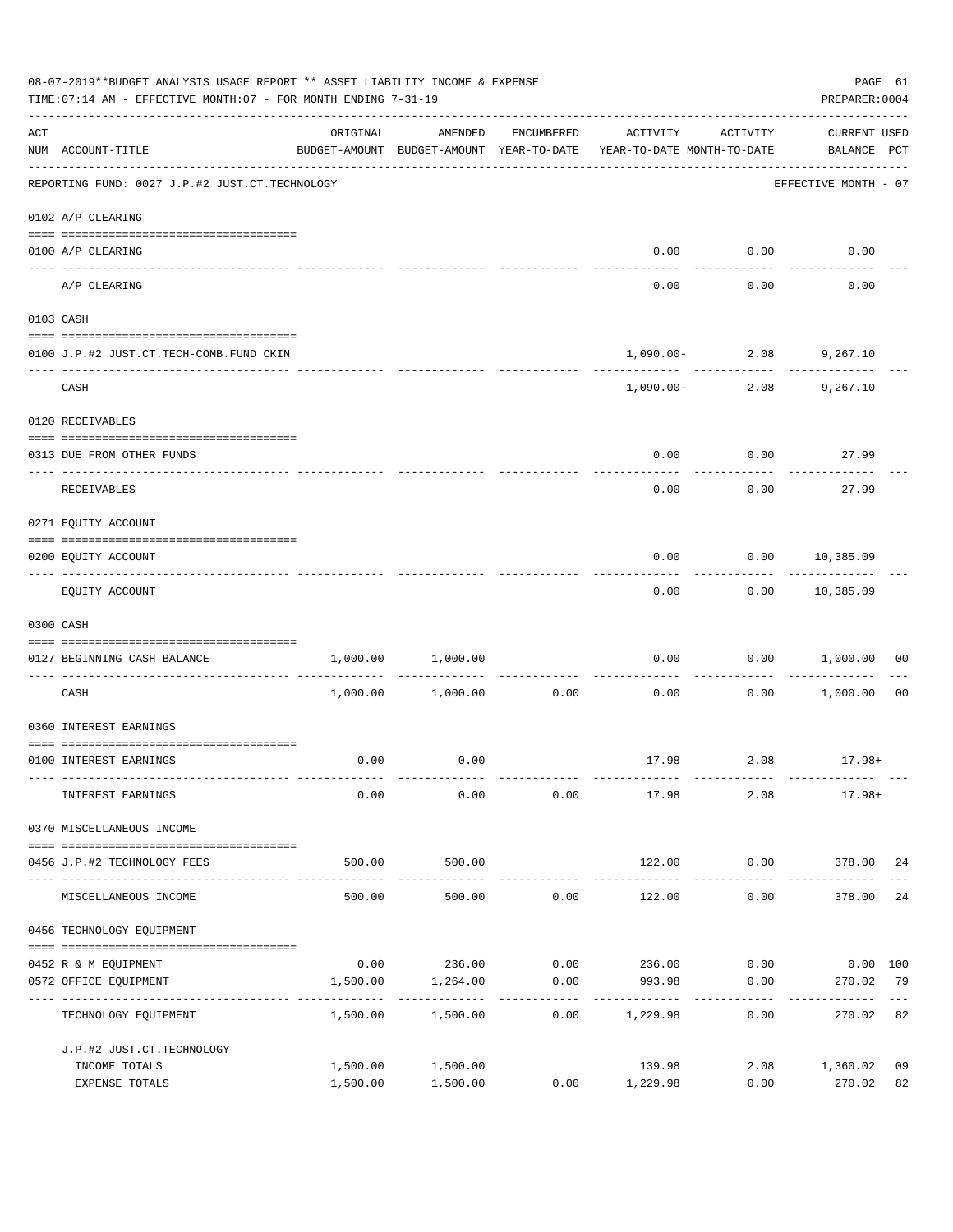|     | 08-07-2019**BUDGET ANALYSIS USAGE REPORT ** ASSET LIABILITY INCOME & EXPENSE<br>TIME: 07:14 AM - EFFECTIVE MONTH: 07 - FOR MONTH ENDING 7-31-19 |                                         |                                                     |              |                                        |                          | PREPARER: 0004                     | PAGE 62        |
|-----|-------------------------------------------------------------------------------------------------------------------------------------------------|-----------------------------------------|-----------------------------------------------------|--------------|----------------------------------------|--------------------------|------------------------------------|----------------|
| ACT | NUM ACCOUNT-TITLE                                                                                                                               | ORIGINAL                                | AMENDED<br>BUDGET-AMOUNT BUDGET-AMOUNT YEAR-TO-DATE | ENCUMBERED   | ACTIVITY<br>YEAR-TO-DATE MONTH-TO-DATE | ACTIVITY                 | <b>CURRENT USED</b><br>BALANCE PCT |                |
|     | REPORTING FUND: 0028 J.P.#3 JUST.CT.TECHNOLOGY                                                                                                  |                                         |                                                     |              |                                        |                          | EFFECTIVE MONTH - 07               |                |
|     | 0102 A/P CLEARING                                                                                                                               |                                         |                                                     |              |                                        |                          |                                    |                |
|     | 0100 A/P CLEARING                                                                                                                               |                                         |                                                     |              | 0.00                                   | 0.00                     | 0.00                               |                |
|     | A/P CLEARING                                                                                                                                    |                                         |                                                     |              | 0.00                                   | 0.00                     | 0.00                               |                |
|     | 0103 CASH                                                                                                                                       |                                         |                                                     |              |                                        |                          |                                    |                |
|     | 0100 J.P.#3 JUST.CT.TECH-COMB.FUND CKIN                                                                                                         |                                         |                                                     |              | 511.03                                 | 1.35                     | 5,910.30                           |                |
|     | -----------------------------------<br>CASH                                                                                                     |                                         |                                                     |              |                                        | ---------<br>511.03 1.35 | 5,910.30                           |                |
|     | 0120 RECEIVABLES                                                                                                                                |                                         |                                                     |              |                                        |                          |                                    |                |
|     | 0313 DUE FROM OTHER FUNDS                                                                                                                       |                                         |                                                     |              | 0.00                                   | 0.00                     | 90.09                              |                |
|     | RECEIVABLES                                                                                                                                     |                                         |                                                     |              | 0.00                                   | 0.00                     | 90.09                              |                |
|     | 0200 SYSTEM ADDED LIABILITY DEPARTMENT                                                                                                          |                                         |                                                     |              |                                        |                          |                                    |                |
|     | 0910 SYSTEM ADDED LIABILITY LINE-ITEM                                                                                                           |                                         |                                                     |              | 0.00                                   | 0.00                     | 0.00                               |                |
|     | SYSTEM ADDED LIABILITY DEPARTMENT                                                                                                               |                                         |                                                     |              | 0.00                                   | 0.00                     | 0.00                               |                |
|     | 0271 EQUITY ACCOUNT                                                                                                                             |                                         |                                                     |              |                                        |                          |                                    |                |
|     | 0200 EQUITY ACCOUNT                                                                                                                             |                                         |                                                     |              | 0.00                                   | 0.00                     | 5,489.36                           |                |
|     | EQUITY ACCOUNT                                                                                                                                  |                                         |                                                     |              | 0.00                                   | 0.00                     | 5,489.36                           |                |
|     | 0300 CASH                                                                                                                                       |                                         |                                                     |              |                                        |                          |                                    |                |
|     | 0128 BEGINNING CASH                                                                                                                             | 2,800.00                                | 2,800.00                                            |              |                                        | $0.00$ $0.00$ $2,800.00$ |                                    | 00             |
|     | CASH                                                                                                                                            |                                         | 2,800.00 2,800.00 0.00                              |              | 0.00                                   | 0.00                     | 2,800.00                           | 00             |
|     | 0360 INTEREST EARNINGS                                                                                                                          |                                         |                                                     |              |                                        |                          |                                    |                |
|     | 0100 INTEREST EARNINGS                                                                                                                          | 0.00<br>$- - - - - -$                   | 0.00                                                |              | 9.68                                   | 1.35                     | $9.68+$                            |                |
|     | INTEREST EARNINGS                                                                                                                               | 0.00                                    | ----------<br>0.00                                  | 0.00         | 9.68                                   | 1.35                     | $9.68+$                            |                |
|     | 0370 MISCELLANEOUS INCOME                                                                                                                       |                                         |                                                     |              |                                        |                          |                                    |                |
|     | 0456 J.P.#3 TECHNOLOGY FEES                                                                                                                     | 700.00                                  | 700.00                                              |              |                                        | 843.54 0.00              | 143.54+ 121                        |                |
|     | MISCELLANEOUS INCOME                                                                                                                            | 700.00                                  | 700.00                                              |              |                                        | $0.00$ 843.54 0.00       | 143.54+ 121                        |                |
|     | 0457 TECHNOLOGY EQUIPMENT                                                                                                                       |                                         |                                                     |              |                                        |                          |                                    |                |
|     | 0423 INTERNET SERVICE                                                                                                                           | 0.00                                    |                                                     | 457.00 37.99 | 342.19                                 | 0.00                     | 76.82                              | 83             |
|     | 0572 OFFICE EQUIPMENT                                                                                                                           | 3,500.00                                | 3,043.00                                            | 0.00         | 0.00                                   | 0.00                     | 3,043.00                           | 0 <sub>0</sub> |
|     | TECHNOLOGY EQUIPMENT                                                                                                                            | ------------- -------------<br>3,500.00 | 3,500.00                                            | 37.99        | 342.19                                 | 0.00                     | 3,119.82                           | 11             |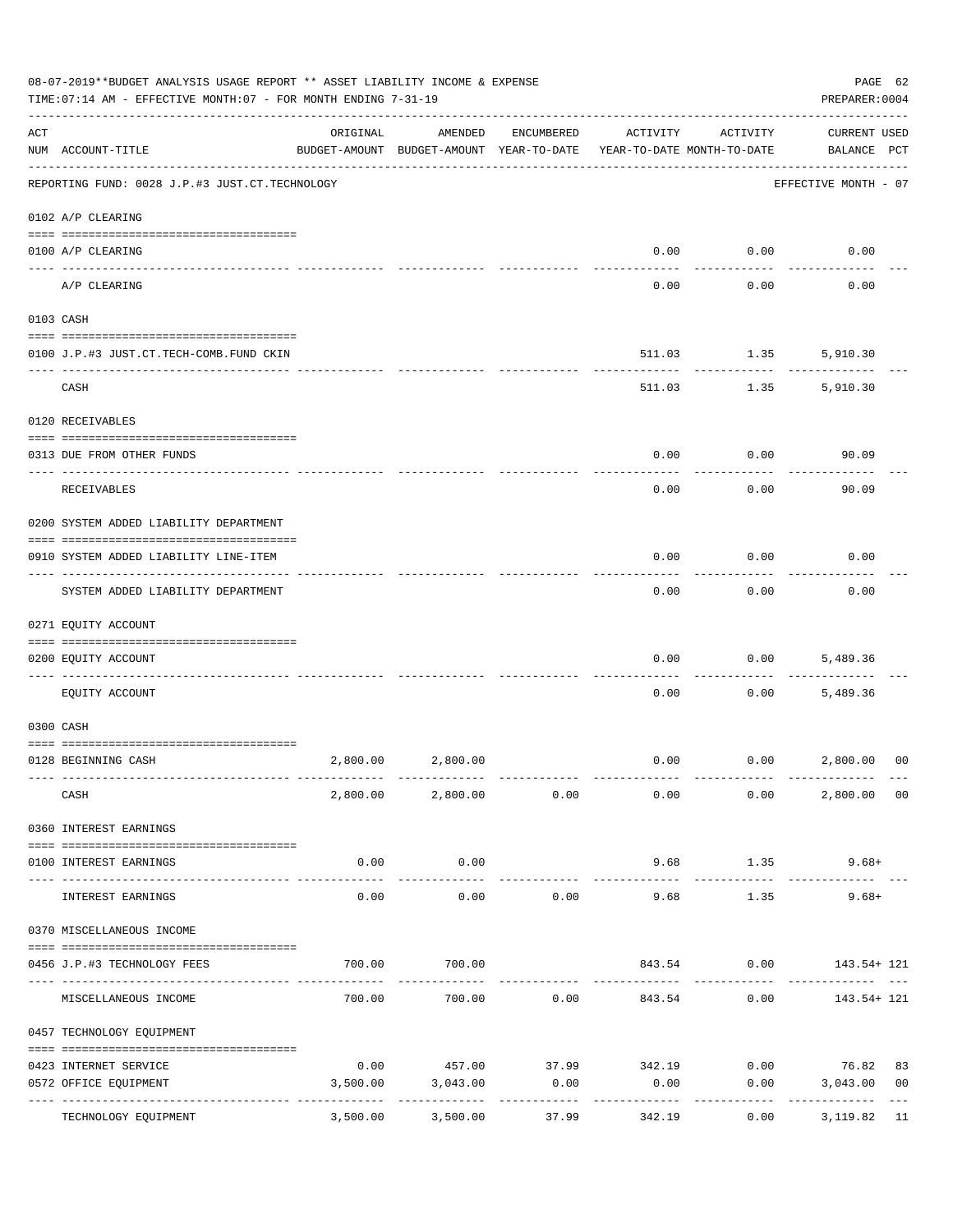|     | 08-07-2019**BUDGET ANALYSIS USAGE REPORT ** ASSET LIABILITY INCOME & EXPENSE |               |               |              |                            |          | PAGE 63              |      |
|-----|------------------------------------------------------------------------------|---------------|---------------|--------------|----------------------------|----------|----------------------|------|
|     | TIME: 07:14 AM - EFFECTIVE MONTH: 07 - FOR MONTH ENDING 7-31-19              |               |               |              |                            |          | PREPARER: 0004       |      |
| ACT |                                                                              | ORIGINAL      | AMENDED       | ENCUMBERED   | ACTIVITY                   | ACTIVITY | CURRENT USED         |      |
|     | NUM ACCOUNT-TITLE                                                            | BUDGET-AMOUNT | BUDGET-AMOUNT | YEAR-TO-DATE | YEAR-TO-DATE MONTH-TO-DATE |          | <b>BALANCE</b>       | PCT  |
|     | REPORTING FUND: 0028 J.P.#3 JUST.CT.TECHNOLOGY                               |               |               |              |                            |          | EFFECTIVE MONTH - 07 |      |
|     | J.P.#3 JUST.CT.TECHNOLOGY                                                    |               |               |              |                            |          |                      |      |
|     | INCOME TOTALS                                                                | 3,500.00      | 3,500.00      |              | 853.22                     | 1.35     | 2,646.78             | - 24 |
|     | <b>EXPENSE TOTALS</b>                                                        | 3,500.00      | 3,500.00      | 37.99        | 342.19                     | 0.00     | 3, 119, 82           | - 11 |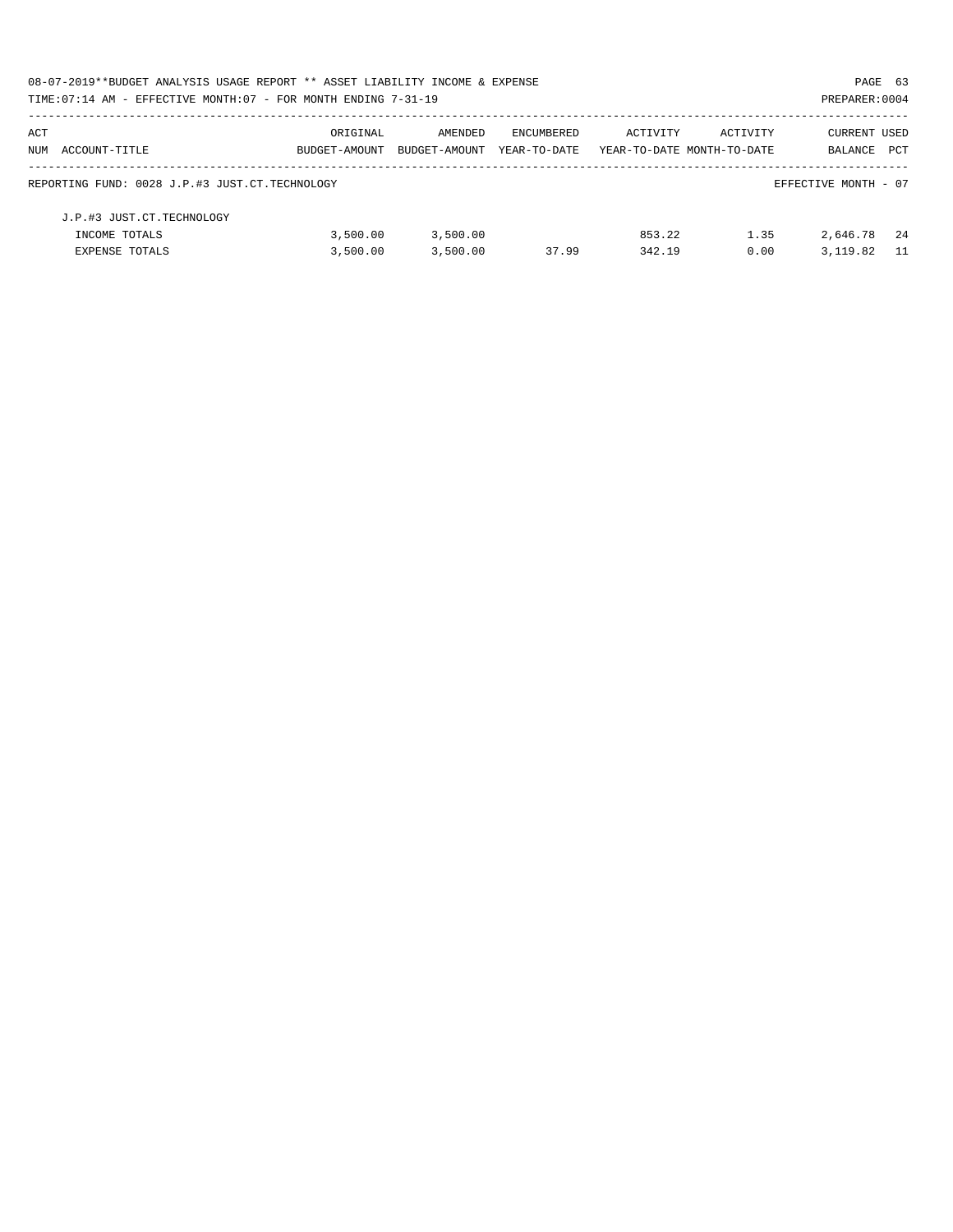|     | 08-07-2019**BUDGET ANALYSIS USAGE REPORT ** ASSET LIABILITY INCOME & EXPENSE<br>TIME: 07:14 AM - EFFECTIVE MONTH: 07 - FOR MONTH ENDING 7-31-19 |          |                                                     |            |          |                                        | PAGE 64<br>PREPARER: 0004          |
|-----|-------------------------------------------------------------------------------------------------------------------------------------------------|----------|-----------------------------------------------------|------------|----------|----------------------------------------|------------------------------------|
| ACT | NUM ACCOUNT-TITLE                                                                                                                               | ORIGINAL | AMENDED<br>BUDGET-AMOUNT BUDGET-AMOUNT YEAR-TO-DATE | ENCUMBERED | ACTIVITY | ACTIVITY<br>YEAR-TO-DATE MONTH-TO-DATE | <b>CURRENT USED</b><br>BALANCE PCT |
|     | REPORTING FUND: 0030 SHERIFF WORK RELEASE                                                                                                       |          |                                                     |            |          |                                        | EFFECTIVE MONTH - 07               |
|     | 0103 CASH                                                                                                                                       |          |                                                     |            |          |                                        |                                    |
|     | 0100 SHERIFF WORK RELEASE-COMB FUND CKI                                                                                                         |          |                                                     |            | 0.00     | 0.00                                   | 983.14                             |
|     | CASH                                                                                                                                            |          |                                                     |            | 0.00     | 0.00                                   | 983.14                             |
|     | 0271 EQUITY ACCOUNT                                                                                                                             |          |                                                     |            |          |                                        |                                    |
|     | 0200 EQUITY ACCOUNT                                                                                                                             |          |                                                     |            | 0.00     | 0.00                                   | 983.14                             |
|     | EQUITY ACCOUNT                                                                                                                                  |          |                                                     |            | 0.00     | 0.00                                   | 983.14                             |
|     | 0360 INTEREST EARNINGS                                                                                                                          |          |                                                     |            |          |                                        |                                    |
|     | 0100 INTEREST EARNINGS                                                                                                                          | 0.00     | 0.00                                                |            | 0.00     | 0.00                                   | 0.00                               |
|     | INTEREST EARNINGS                                                                                                                               | 0.00     | 0.00                                                | 0.00       | 0.00     | 0.00                                   | 0.00                               |
|     | 0370 MISCELLANEOUS INCOME                                                                                                                       |          |                                                     |            |          |                                        |                                    |
|     | 0569 SHERIFF WORK RELEASE                                                                                                                       | 0.00     | 0.00                                                |            | 0.00     | 0.00                                   | 0.00                               |
|     | MISCELLANEOUS INCOME                                                                                                                            | 0.00     | 0.00                                                | 0.00       | 0.00     | 0.00                                   | 0.00                               |
|     | 0569 WORK RELEASE                                                                                                                               |          |                                                     |            |          |                                        |                                    |
|     |                                                                                                                                                 |          |                                                     |            |          |                                        |                                    |
|     | 0310 OFFICE SUPPLIES                                                                                                                            | 0.00     | 0.00                                                | 0.00       | 0.00     | 0.00                                   | 0.00                               |
|     | 0421 ONLINE RESEARCH                                                                                                                            | 0.00     | 0.00                                                | 0.00       | 0.00     | 0.00                                   | 0.00                               |
|     | 0571 EQUIPMENT                                                                                                                                  | 0.00     | 0.00                                                | 0.00       | 0.00     | 0.00                                   | 0.00                               |
|     | <b>WORK RELEASE</b>                                                                                                                             | 0.00     | 0.00                                                | 0.00       | 0.00     | 0.00                                   | 0.00                               |
|     | SHERIFF WORK RELEASE                                                                                                                            |          |                                                     |            |          |                                        |                                    |
|     | INCOME TOTALS                                                                                                                                   | 0.00     | 0.00                                                |            | 0.00     | 0.00                                   | 0.00                               |
|     | <b>EXPENSE TOTALS</b>                                                                                                                           | 0.00     | 0.00                                                | 0.00       | 0.00     | 0.00                                   | 0.00                               |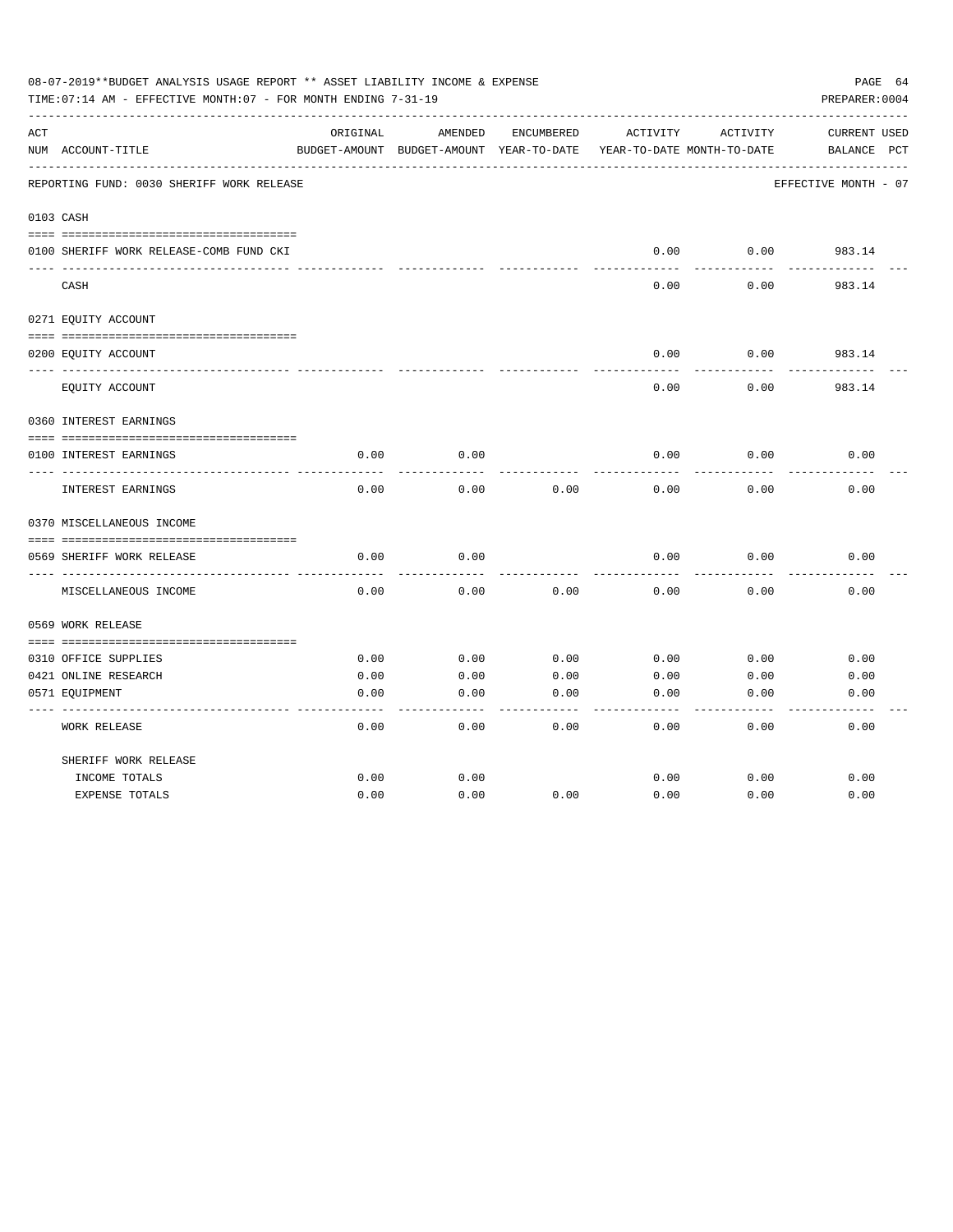|     | 08-07-2019**BUDGET ANALYSIS USAGE REPORT ** ASSET LIABILITY INCOME & EXPENSE<br>TIME: 07:14 AM - EFFECTIVE MONTH: 07 - FOR MONTH ENDING 7-31-19 |                                                                                 |                           |            |                                                             |          | PAGE 65<br>PREPARER: 0004                     |                |
|-----|-------------------------------------------------------------------------------------------------------------------------------------------------|---------------------------------------------------------------------------------|---------------------------|------------|-------------------------------------------------------------|----------|-----------------------------------------------|----------------|
| ACT | NUM ACCOUNT-TITLE                                                                                                                               | ORIGINAL<br>BUDGET-AMOUNT BUDGET-AMOUNT YEAR-TO-DATE YEAR-TO-DATE MONTH-TO-DATE | AMENDED                   | ENCUMBERED | ACTIVITY                                                    | ACTIVITY | <b>CURRENT USED</b><br>BALANCE PCT            |                |
|     | REPORTING FUND: 0031 COURTHOUSE RESTORATION FUND                                                                                                |                                                                                 |                           |            |                                                             |          | EFFECTIVE MONTH - 07                          |                |
|     | 0103 CASH                                                                                                                                       |                                                                                 |                           |            |                                                             |          |                                               |                |
|     | 0100 COURTHOUSE RESTORATION-COMB.FUND                                                                                                           |                                                                                 |                           |            |                                                             |          | 59,514.36 0.00 47,817.92-                     |                |
|     | 0175 TEXPOOL                                                                                                                                    |                                                                                 |                           |            | 0.00                                                        | 0.00     | 0.00                                          |                |
|     | CASH                                                                                                                                            |                                                                                 |                           |            | 59,514.36                                                   | 0.00     | 47,817.92-                                    |                |
|     | 0271 EQUITY ACCOUNT                                                                                                                             |                                                                                 |                           |            |                                                             |          |                                               |                |
|     |                                                                                                                                                 |                                                                                 |                           |            |                                                             |          |                                               |                |
|     | 0200 EQUITY ACCOUNT                                                                                                                             |                                                                                 |                           |            | 0.00                                                        |          | $0.00 107,332.28-$<br>. _ _ _ _ _ _ _ _ _ _ _ |                |
|     | EQUITY ACCOUNT                                                                                                                                  |                                                                                 |                           |            | 0.00                                                        | 0.00     | 107,332.28-                                   |                |
|     | 0300 CASH                                                                                                                                       |                                                                                 |                           |            |                                                             |          |                                               |                |
|     |                                                                                                                                                 |                                                                                 |                           |            |                                                             |          |                                               |                |
|     | 0131 BEGINNING CASH BALANCE<br>----------------------------                                                                                     | 0.00                                                                            | 0.00                      |            | 0.00                                                        | 0.00     | 0.00                                          |                |
|     | CASH                                                                                                                                            | 0.00                                                                            | 0.00                      | 0.00       | 0.00                                                        | 0.00     | 0.00                                          |                |
|     | 0330 GRANT INCOME                                                                                                                               |                                                                                 |                           |            |                                                             |          |                                               |                |
|     | 0510 COURTHOUSE RESTORATION                                                                                                                     | 2,756,774.00 2,756,774.00                                                       |                           |            |                                                             |          | 117,514.36 0.00 2,639,259.64                  | 04             |
|     | GRANT INCOME                                                                                                                                    |                                                                                 |                           |            | 2,756,774.00 2,756,774.00 0.00 117,514.36 0.00 2,639,259.64 |          |                                               | 04             |
|     | 0370 MISCELLANEOUS INCOME                                                                                                                       |                                                                                 |                           |            |                                                             |          |                                               |                |
|     | 0131 RESTORATION DONATIONS                                                                                                                      | 0.00                                                                            | 0.00                      |            | 0.00                                                        | 0.00     | 0.00                                          |                |
|     | MISCELLANEOUS INCOME                                                                                                                            | 0.00                                                                            | 0.00                      | 0.00       | 0.00                                                        | 0.00     | 0.00                                          |                |
|     | 0509 CONTINGENCY                                                                                                                                |                                                                                 |                           |            |                                                             |          |                                               |                |
|     | 0475 CONTINGENCY                                                                                                                                | 245,080.00                                                                      | 245,080.00                | 0.00       | 0.00                                                        | 0.00     | 245,080.00                                    | 00             |
|     | CONTINGENCY                                                                                                                                     |                                                                                 | 245,080.00 245,080.00     | 0.00       | 0.00                                                        | 0.00     | 245,080.00                                    | 0 <sub>0</sub> |
|     | 0510 COURTHOUSE RESTORATION PHASE 1                                                                                                             |                                                                                 |                           |            |                                                             |          |                                               |                |
|     |                                                                                                                                                 |                                                                                 |                           |            |                                                             |          |                                               |                |
|     | 0403 ARCHITECTURAL FEES                                                                                                                         | 960.00                                                                          | 960.00                    | 0.00       | 0.00                                                        | 0.00     | 960.00                                        | 0 <sub>0</sub> |
|     | 0451 ASBESTOS ABATEMENT                                                                                                                         | 0.00                                                                            | 0.00                      | 0.00       | 0.00                                                        | 0.00     | 0.00                                          |                |
|     | 0482 DEMOLITION                                                                                                                                 | 0.00                                                                            | 0.00                      | 0.00       | 0.00                                                        | 0.00     | 0.00                                          |                |
|     | 0490 MISCELLANEOUS                                                                                                                              | 0.00                                                                            | 0.00                      | 0.00       | 0.00                                                        | 0.00     | 0.00                                          |                |
|     | COURTHOUSE RESTORATION PHASE 1                                                                                                                  | 960.00                                                                          | 960.00                    | 0.00       | 0.00                                                        | 0.00     | 960.00                                        | 00             |
|     | 0511 COURTHOUSE RESTORATION PHASE 2                                                                                                             |                                                                                 |                           |            |                                                             |          |                                               |                |
|     | 0165 CONSTRUCTION                                                                                                                               |                                                                                 | 2,450,782.00 2,450,782.00 | 0.00       | 0.00                                                        | 0.00     | 2,450,782.00                                  | 00             |
|     | 0403 ARCHITECTURAL FEES                                                                                                                         | 47,040.00                                                                       | 47,040.00                 | 0.00       | 58,000.00                                                   | 0.00     | 10,960.00-123                                 |                |
|     | 0451 ASBESTOS & OTHER TESTING                                                                                                                   | 11,680.00                                                                       | 11,680.00                 | 0.00       | 0.00                                                        | 0.00     | 11,680.00                                     | 0 <sub>0</sub> |
|     | 0453 IT DESIGN                                                                                                                                  | 880.00                                                                          | 880.00                    | 0.00       | 0.00                                                        | 0.00     | 880.00                                        | 0 <sub>0</sub> |
|     | 0455 SECURITY                                                                                                                                   | 352.00                                                                          | 352.00                    | 0.00       | 0.00                                                        | 0.00     | 352.00                                        | 0 <sub>0</sub> |
|     | COURTHOUSE RESTORATION PHASE 2                                                                                                                  | 2,510,734.00 2,510,734.00                                                       |                           | 0.00       | 58,000.00                                                   | 0.00     | 2,452,734.00                                  | 02             |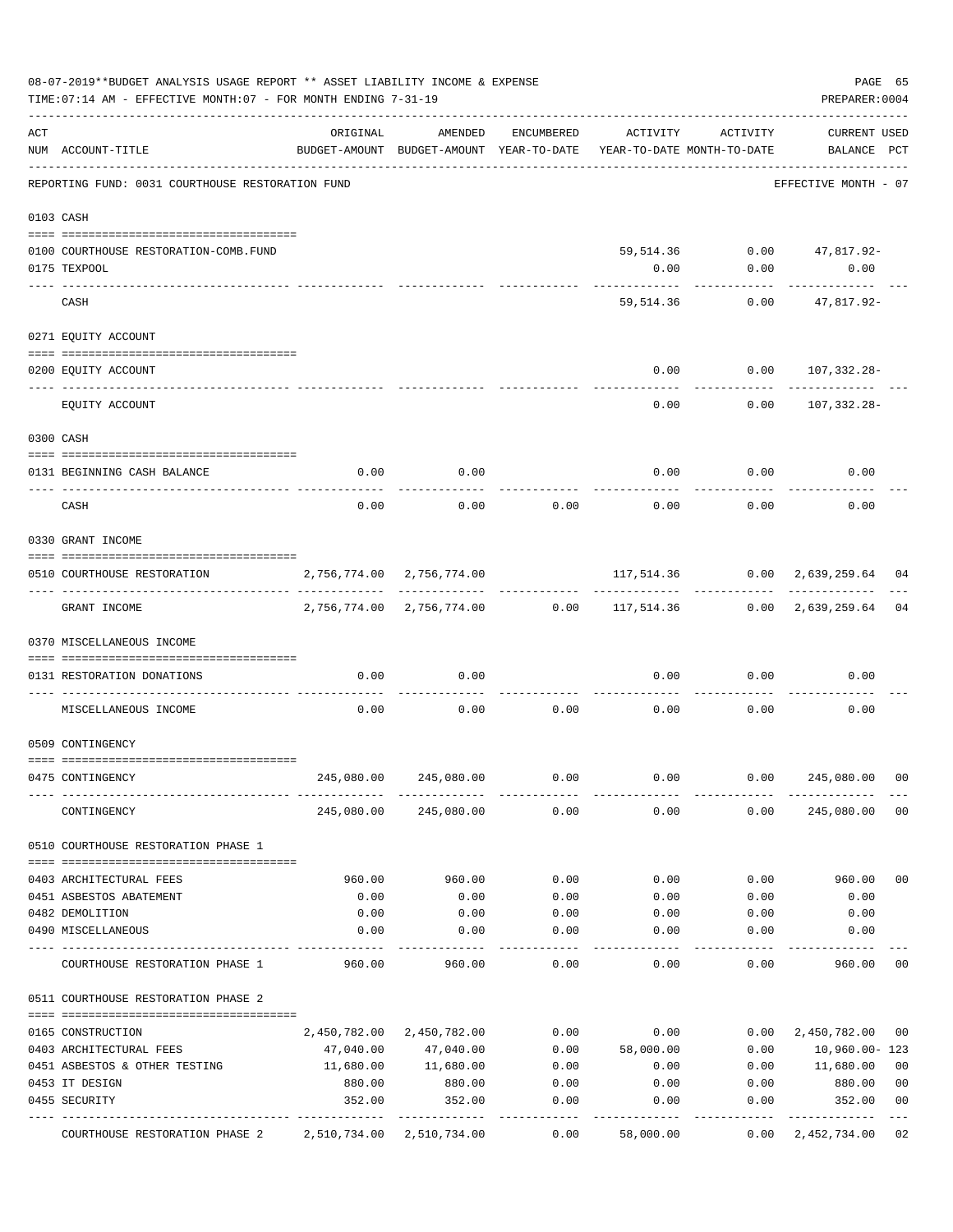| 08-07-2019**BUDGET ANALYSIS USAGE REPORT ** ASSET LIABILITY INCOME & EXPENSE<br>PAGE 66<br>TIME: 07:14 AM - EFFECTIVE MONTH: 07 - FOR MONTH ENDING 7-31-19<br>PREPARER: 0004 |               |               |              |            |                            |                      |    |  |  |
|------------------------------------------------------------------------------------------------------------------------------------------------------------------------------|---------------|---------------|--------------|------------|----------------------------|----------------------|----|--|--|
| ACT                                                                                                                                                                          | ORIGINAL      | AMENDED       | ENCUMBERED   | ACTIVITY   | ACTIVITY                   | <b>CURRENT USED</b>  |    |  |  |
| NUM ACCOUNT-TITLE                                                                                                                                                            | BUDGET-AMOUNT | BUDGET-AMOUNT | YEAR-TO-DATE |            | YEAR-TO-DATE MONTH-TO-DATE | BALANCE PCT          |    |  |  |
| REPORTING FUND: 0031 COURTHOUSE RESTORATION FUND                                                                                                                             |               |               |              |            |                            | EFFECTIVE MONTH - 07 |    |  |  |
| COURTHOUSE RESTORATION FUND                                                                                                                                                  |               |               |              |            |                            |                      |    |  |  |
| INCOME TOTALS                                                                                                                                                                | 2,756,774.00  | 2,756,774.00  |              | 117,514.36 | 0.00                       | 2,639,259.64         | 04 |  |  |
| EXPENSE TOTALS                                                                                                                                                               | 2,756,774.00  | 2,756,774.00  | 0.00         | 58,000.00  | 0.00                       | 2,698,774.00         | 02 |  |  |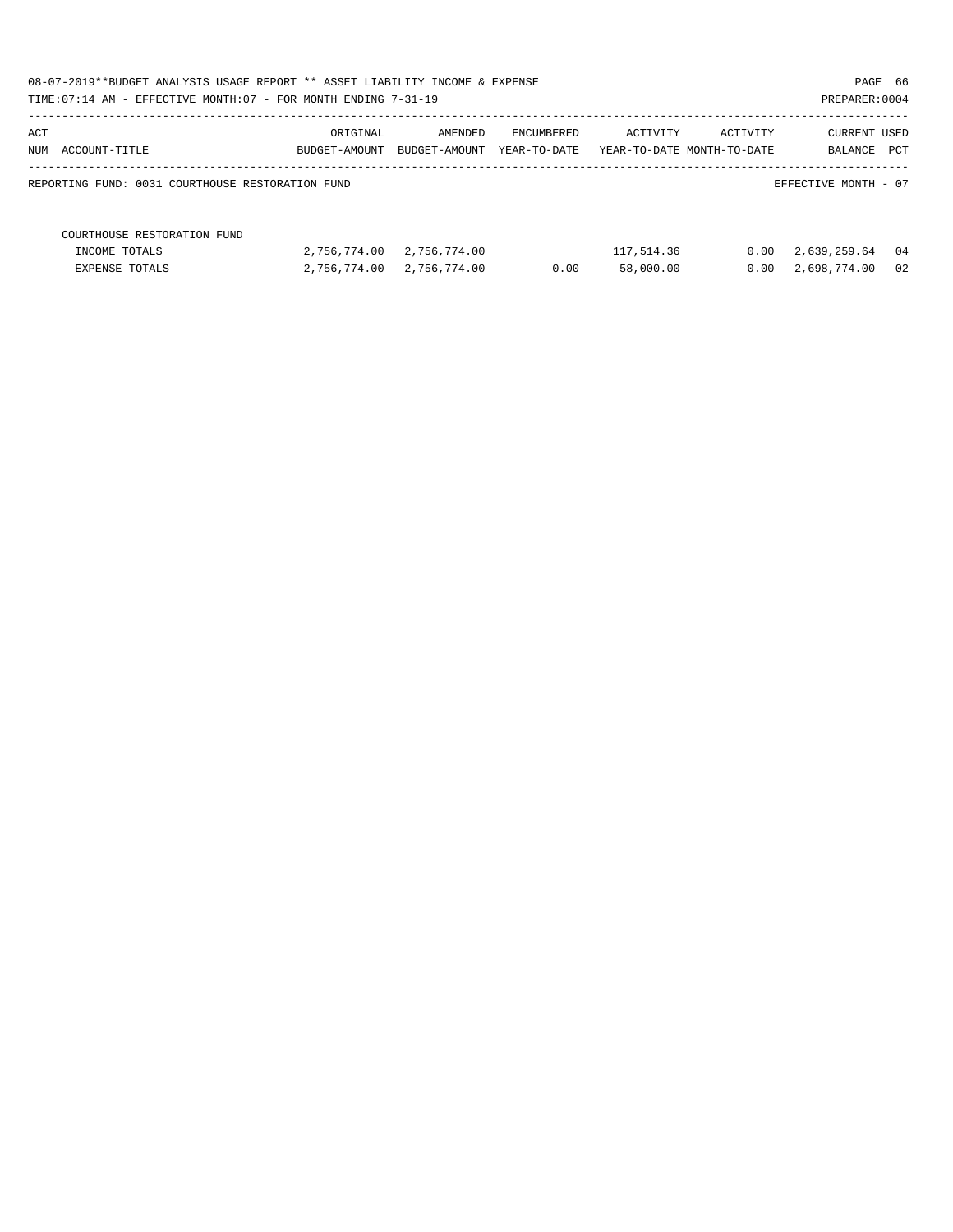|     | 08-07-2019**BUDGET ANALYSIS USAGE REPORT ** ASSET LIABILITY INCOME & EXPENSE<br>TIME: 07:14 AM - EFFECTIVE MONTH: 07 - FOR MONTH ENDING 7-31-19 |          |                                                     |            |                                        |          | PAGE 67<br>PREPARER: 0004          |                |
|-----|-------------------------------------------------------------------------------------------------------------------------------------------------|----------|-----------------------------------------------------|------------|----------------------------------------|----------|------------------------------------|----------------|
| ACT | NUM ACCOUNT-TITLE                                                                                                                               | ORIGINAL | AMENDED<br>BUDGET-AMOUNT BUDGET-AMOUNT YEAR-TO-DATE | ENCUMBERED | ACTIVITY<br>YEAR-TO-DATE MONTH-TO-DATE | ACTIVITY | <b>CURRENT USED</b><br>BALANCE PCT |                |
|     | REPORTING FUND: 0033 BAIL BONDSMAN APP. FEES                                                                                                    |          |                                                     |            |                                        |          | EFFECTIVE MONTH - 07               |                |
|     | 0102 A/P CLEARING                                                                                                                               |          |                                                     |            |                                        |          |                                    |                |
|     | 0100 A/P CLEARING                                                                                                                               |          |                                                     |            | 0.00                                   | 0.00     | 0.00                               |                |
|     | ---- --------<br>A/P CLEARING                                                                                                                   |          |                                                     |            | 0.00                                   | 0.00     | 0.00                               |                |
|     | 0103 BAIL BONDSMAN AP.FEE CASH                                                                                                                  |          |                                                     |            |                                        |          |                                    |                |
|     | 0100 BAIL BONDSMAN APP.-COMB FUND CKING                                                                                                         |          |                                                     |            | 0.00                                   | 0.00     | 8,596.74                           |                |
|     | BAIL BONDSMAN AP.FEE CASH                                                                                                                       |          |                                                     |            | 0.00                                   | 0.00     | 8,596.74                           |                |
|     | 0271 EQUITY ACCOUNT                                                                                                                             |          |                                                     |            |                                        |          |                                    |                |
|     | 0200 EQUITY ACCOUNT                                                                                                                             |          |                                                     |            | 0.00                                   |          | $0.00$ 8,596.74                    |                |
|     | EQUITY ACCOUNT                                                                                                                                  |          |                                                     |            | 0.00                                   | 0.00     | 8,596.74                           |                |
|     | 0300 CASH                                                                                                                                       |          |                                                     |            |                                        |          |                                    |                |
|     | 0133 BEGINNING CASH BALANCE                                                                                                                     | 0.00     | 0.00                                                |            | 0.00                                   | 0.00     | 0.00                               |                |
|     | CASH                                                                                                                                            | 0.00     | 0.00                                                | 0.00       | 0.00                                   | 0.00     | 0.00                               |                |
|     | 0340 BAIL BOND APPLICATION FEE                                                                                                                  |          |                                                     |            |                                        |          |                                    |                |
|     | 0480 APPLICATION FEE                                                                                                                            | 500.00   | 500.00                                              |            | 0.00                                   | 0.00     | 500.00                             | 00             |
|     | BAIL BOND APPLICATION FEE                                                                                                                       | 500.00   | 500.00                                              | 0.00       | 0.00                                   | 0.00     | 500.00                             | 0 <sub>0</sub> |
|     | 0498 BAIL BONDSMAN EXP.                                                                                                                         |          |                                                     |            |                                        |          |                                    |                |
|     | 0310 OFFICE SUPPLIES                                                                                                                            | 500.00   | 500.00 0.00                                         |            | $0.00$ $0.00$ $500.00$                 |          |                                    | 00             |
|     | 0427 OUT OF COUNTY TRAVEL                                                                                                                       | 0.00     | 0.00                                                | 0.00       | 0.00                                   | 0.00     | 0.00                               |                |
|     | BAIL BONDSMAN EXP.                                                                                                                              | 500.00   | 500.00                                              | 0.00       | 0.00                                   | 0.00     | 500.00                             | 0 <sub>0</sub> |
|     | BAIL BONDSMAN APP. FEES                                                                                                                         |          |                                                     |            |                                        |          |                                    |                |
|     | INCOME TOTALS                                                                                                                                   | 500.00   | 500.00                                              |            | 0.00                                   | 0.00     | 500.00                             | 0 <sub>0</sub> |
|     | EXPENSE TOTALS                                                                                                                                  | 500.00   | 500.00                                              | 0.00       | 0.00                                   | 0.00     | 500.00                             | 0 <sub>0</sub> |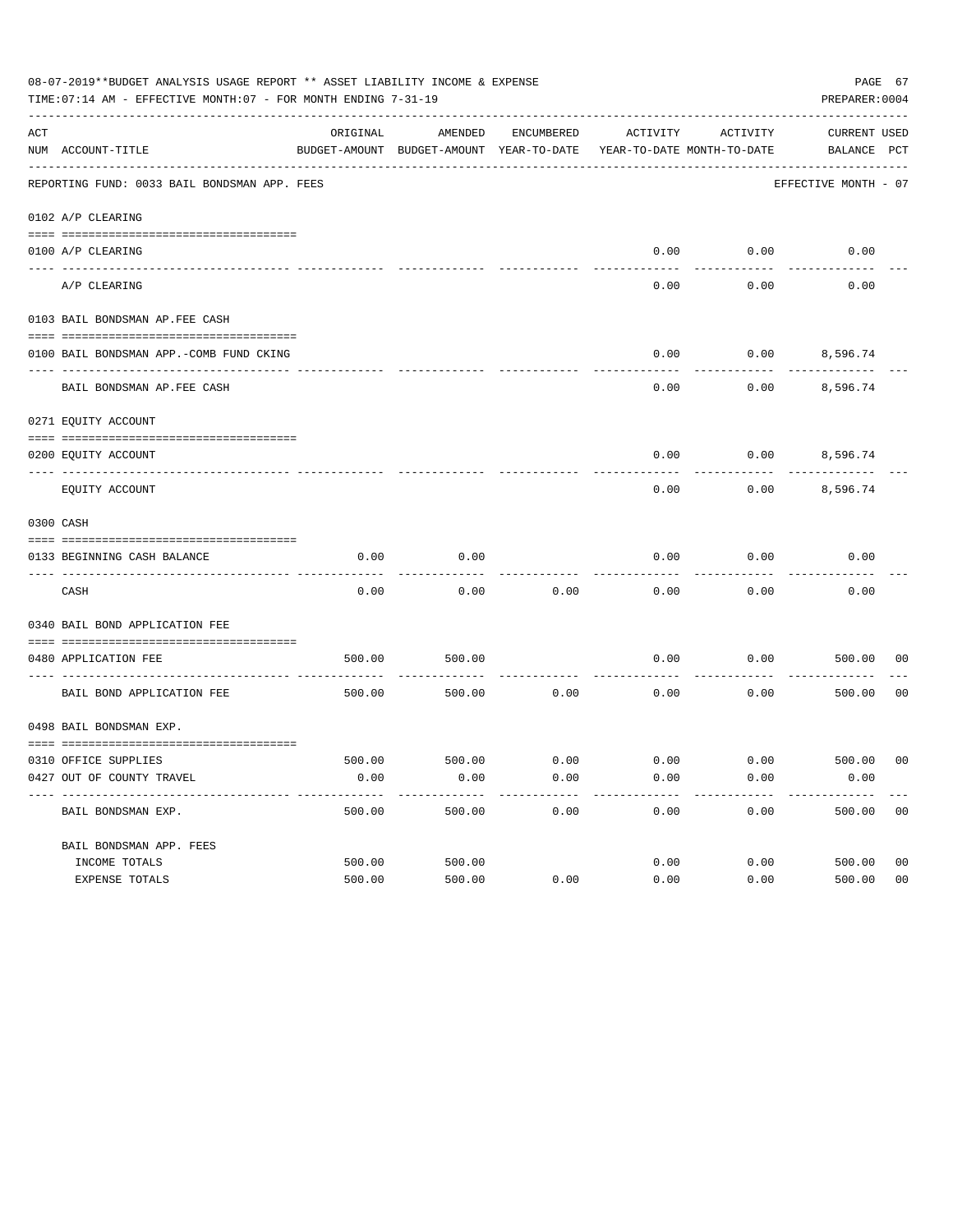|          | 08-07-2019**BUDGET ANALYSIS USAGE REPORT ** ASSET LIABILITY INCOME & EXPENSE<br>TIME: 07:14 AM - EFFECTIVE MONTH: 07 - FOR MONTH ENDING 7-31-19 |           |                                                     |            |                                        |                   | PREPARER: 0004                     | PAGE 68        |
|----------|-------------------------------------------------------------------------------------------------------------------------------------------------|-----------|-----------------------------------------------------|------------|----------------------------------------|-------------------|------------------------------------|----------------|
| ACT      | NUM ACCOUNT-TITLE                                                                                                                               | ORIGINAL  | AMENDED<br>BUDGET-AMOUNT BUDGET-AMOUNT YEAR-TO-DATE | ENCUMBERED | ACTIVITY<br>YEAR-TO-DATE MONTH-TO-DATE | ACTIVITY          | <b>CURRENT USED</b><br>BALANCE PCT |                |
|          | REPORTING FUND: 0034 DISTRICT CT.RECORDS ARCHIVE                                                                                                |           |                                                     |            |                                        |                   | EFFECTIVE MONTH - 07               |                |
|          | 0100 PAYROLL                                                                                                                                    |           |                                                     |            |                                        |                   |                                    |                |
|          |                                                                                                                                                 |           |                                                     |            |                                        |                   |                                    |                |
| ---- --- | 0100 PAYROLL                                                                                                                                    |           |                                                     |            | 0.00                                   | 0.00              | 0.00                               |                |
|          | PAYROLL                                                                                                                                         |           |                                                     |            | 0.00                                   | 0.00              | 0.00                               |                |
|          | 0103 CASH                                                                                                                                       |           |                                                     |            |                                        |                   |                                    |                |
|          | 0100 DISTRICT CT.REC.ARCHIVE COMB.FUND                                                                                                          |           |                                                     |            |                                        |                   | 4,015.89 856.00 31,286.97          |                |
|          | CASH                                                                                                                                            |           |                                                     |            |                                        |                   | 4,015.89 856.00 31,286.97          |                |
|          | 0120 RECEIVABLES                                                                                                                                |           |                                                     |            |                                        |                   |                                    |                |
|          | 0313 DUE FROM OTHER FUNDS                                                                                                                       |           |                                                     |            | 0.00                                   | 0.00              | 331.18                             |                |
|          | <b>RECEIVABLES</b>                                                                                                                              |           |                                                     |            | 0.00                                   | 0.00              | 331.18                             |                |
|          | 0271 EQUITY ACCOUNT                                                                                                                             |           |                                                     |            |                                        |                   |                                    |                |
|          | 0200 EQUITY ACCOUNT                                                                                                                             |           |                                                     |            | 0.00                                   | 0.00              | 27,602.26                          |                |
|          | EQUITY ACCOUNT                                                                                                                                  |           |                                                     |            | 0.00                                   | 0.00              | -----------<br>27,602.26           |                |
|          | 0300 CASH                                                                                                                                       |           |                                                     |            |                                        |                   |                                    |                |
|          | 0134 BEGINNING CASH BALANCE                                                                                                                     | 7,000.00  | 7,000.00                                            |            | 0.00                                   | 0.00              | 7,000.00                           | 00             |
|          | CASH                                                                                                                                            |           | 7,000.00 7,000.00                                   | 0.00       | 0.00                                   | 0.00              | 7,000.00                           | 0 <sub>0</sub> |
|          | 0360 INTEREST INCOME                                                                                                                            |           |                                                     |            |                                        |                   |                                    |                |
|          | 0100 INTEREST INCOME                                                                                                                            | 0.00      | 0.00                                                |            |                                        | 51.64 6.98        | $51.64+$                           |                |
|          | INTEREST INCOME                                                                                                                                 | 0.00      |                                                     |            | $0.00$ $0.00$ $51.64$ $6.98$           |                   | $51.64+$                           |                |
|          | 0370 MISCELLANEOUS INCOME                                                                                                                       |           |                                                     |            |                                        |                   |                                    |                |
|          | 0450 DISTRICT CT.RECORDS ARCHIVE FEE 3,000.00 3,000.00                                                                                          |           |                                                     |            |                                        |                   | 3,964.25 849.02 964.25+132         |                |
|          | MISCELLANEOUS INCOME                                                                                                                            |           | $3,000.00$ $3,000.00$ $0.00$ $3,964.25$             |            |                                        | 849.02            | -------------------<br>964.25+ 132 |                |
|          | 0450 DISTRICT CT.RECORDS ARCHIVE EQUIPM                                                                                                         |           |                                                     |            |                                        |                   |                                    |                |
|          | 0107 SALARYTEMP/EXTRA                                                                                                                           | 0.00      | 0.00                                                | 0.00       | 0.00                                   | 0.00              | 0.00                               |                |
|          | 0201 SOCIAL SECURITY TAXES                                                                                                                      | 0.00      | 0.00                                                | 0.00       | 0.00                                   | 0.00              | 0.00                               |                |
|          | 0203 RETIREMENT                                                                                                                                 | 0.00      | 0.00                                                | 0.00       | 0.00                                   | 0.00              | 0.00                               |                |
|          | 0204 WORKERS COMPENSATION                                                                                                                       | 0.00      | 0.00                                                | 0.00       | 0.00                                   | 0.00              | 0.00                               |                |
|          | 0205 MEDICARE TAX                                                                                                                               | 0.00      | 0.00                                                | 0.00       | 0.00                                   | 0.00              | 0.00                               |                |
|          | 0572 OFFICE EQUIPMENT                                                                                                                           | 10,000.00 | 10,000.00                                           | 0.00       | 0.00                                   | 0.00              | 10,000.00                          | 00             |
|          | DISTRICT CT.RECORDS ARCHIVE EQUIPM 10,000.00 10,000.00                                                                                          |           |                                                     | .<br>0.00  | ---------<br>0.00                      | ---------<br>0.00 | -----------<br>10,000.00 00        |                |
|          | DISTRICT CT.RECORDS ARCHIVE                                                                                                                     |           |                                                     |            |                                        |                   |                                    |                |
|          | INCOME TOTALS                                                                                                                                   |           | 10,000.00 10,000.00                                 |            | 4,015.89                               | 856.00            | 5,984.11 40                        |                |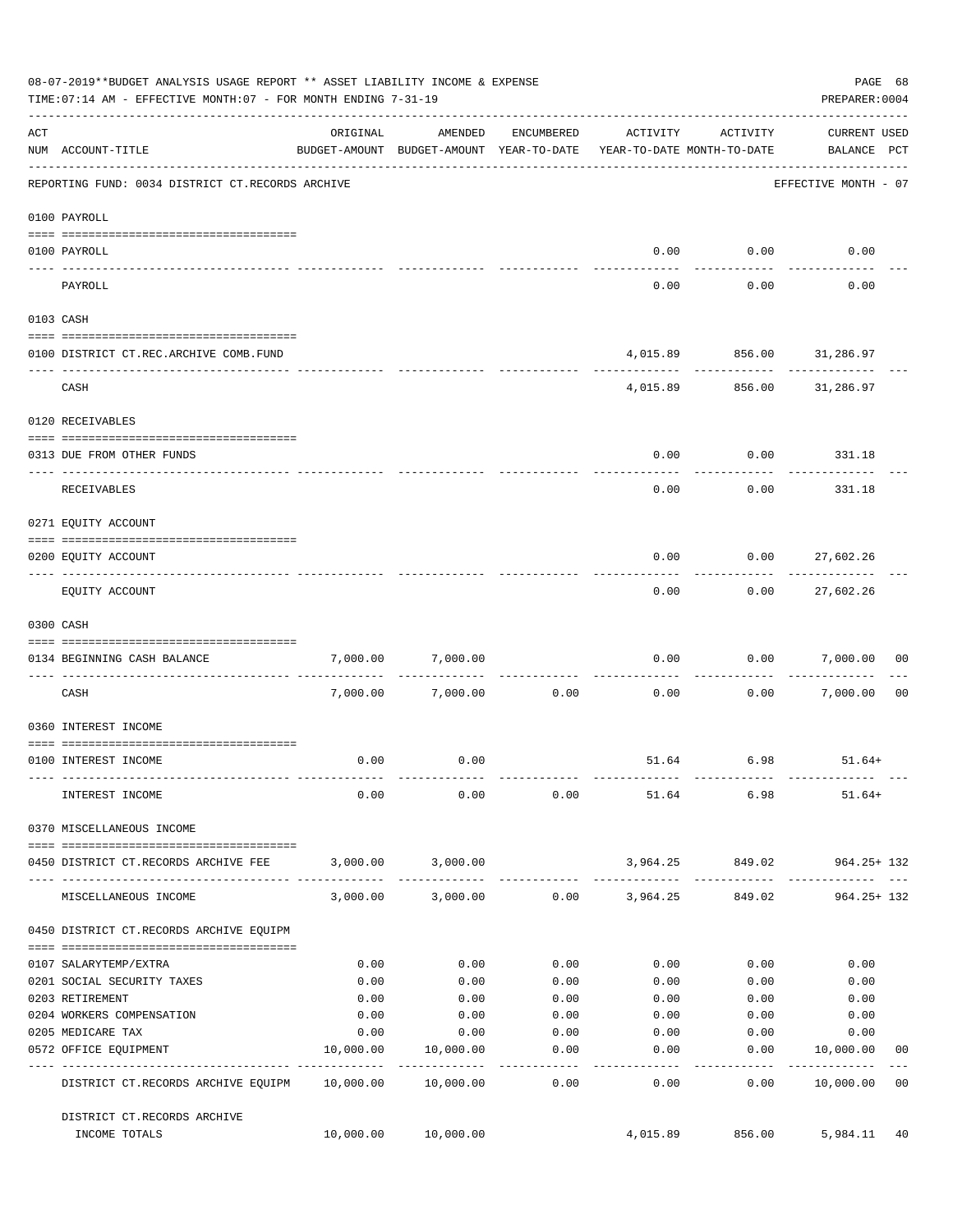| 08-07-2019**BUDGET ANALYSIS USAGE REPORT ** ASSET LIABILITY INCOME & EXPENSE<br>TIME: 07:14 AM - EFFECTIVE MONTH: 07 - FOR MONTH ENDING 7-31-19<br>PREPARER: 0004 |                           |                          |                                   |          |                                        |                                       |            |  |  |
|-------------------------------------------------------------------------------------------------------------------------------------------------------------------|---------------------------|--------------------------|-----------------------------------|----------|----------------------------------------|---------------------------------------|------------|--|--|
| ACT<br>NUM ACCOUNT-TITLE                                                                                                                                          | ORIGINAL<br>BUDGET-AMOUNT | AMENDED<br>BUDGET-AMOUNT | <b>ENCUMBERED</b><br>YEAR-TO-DATE | ACTIVITY | ACTIVITY<br>YEAR-TO-DATE MONTH-TO-DATE | <b>CURRENT USED</b><br><b>BALANCE</b> | <b>PCT</b> |  |  |
| REPORTING FUND: 0034 DISTRICT CT.RECORDS ARCHIVE                                                                                                                  |                           |                          |                                   |          |                                        | EFFECTIVE MONTH - 07                  |            |  |  |
| <b>EXPENSE TOTALS</b>                                                                                                                                             | 10,000.00                 | 10,000.00                | 0.00                              | 0.00     | 0.00                                   | 10,000.00                             | 00         |  |  |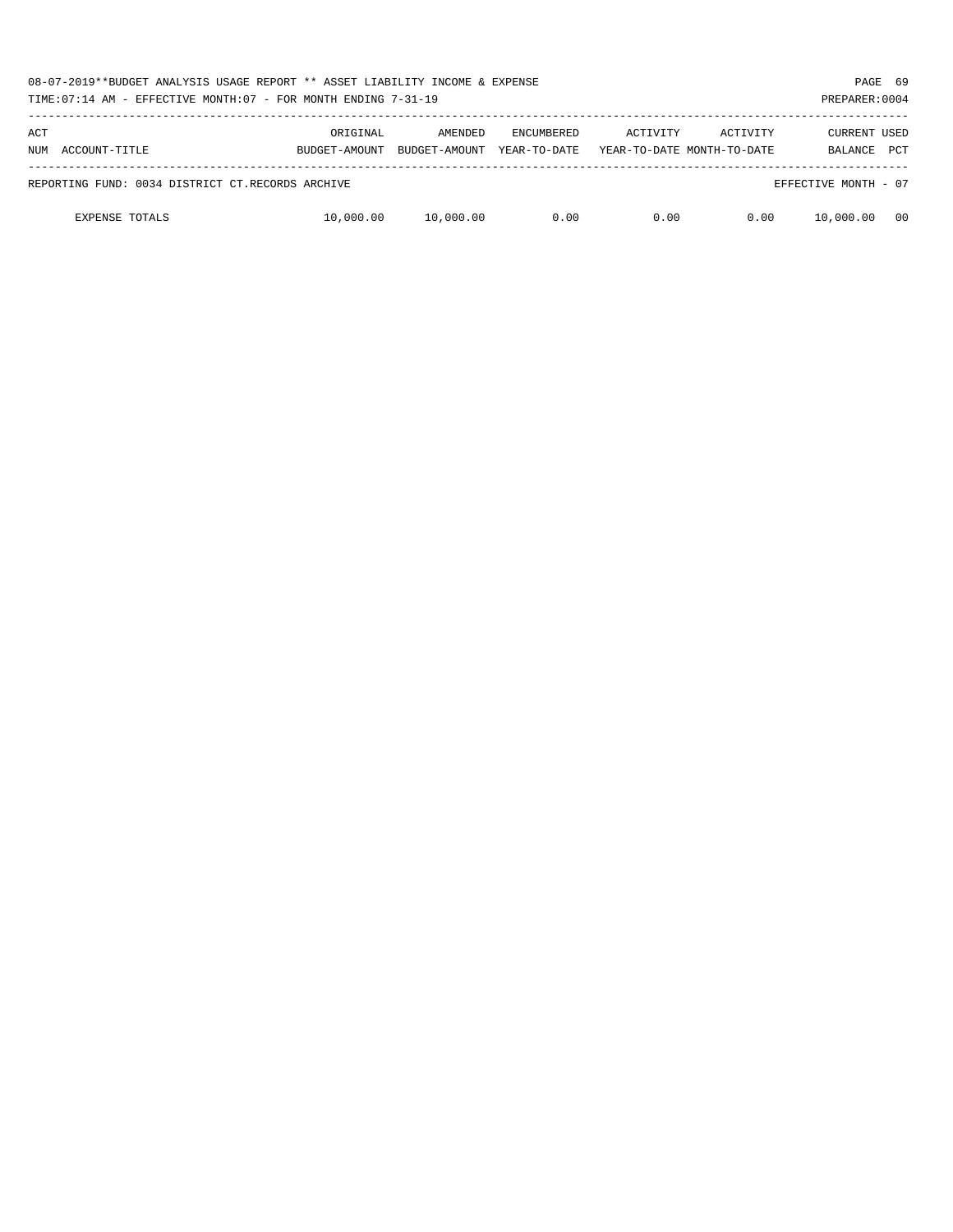| 08-07-2019**BUDGET ANALYSIS USAGE REPORT ** ASSET LIABILITY INCOME & EXPENSE<br>TIME: 07:14 AM - EFFECTIVE MONTH: 07 - FOR MONTH ENDING 7-31-19 |                                                                               |           |                     |            |                                                                                 |                                                             |                                    |                         |
|-------------------------------------------------------------------------------------------------------------------------------------------------|-------------------------------------------------------------------------------|-----------|---------------------|------------|---------------------------------------------------------------------------------|-------------------------------------------------------------|------------------------------------|-------------------------|
| ACT                                                                                                                                             | NUM ACCOUNT-TITLE                                                             | ORIGINAL  | AMENDED             | ENCUMBERED | ACTIVITY<br>BUDGET-AMOUNT BUDGET-AMOUNT YEAR-TO-DATE YEAR-TO-DATE MONTH-TO-DATE | ACTIVITY                                                    | <b>CURRENT USED</b><br>BALANCE PCT |                         |
|                                                                                                                                                 | ------------------------------------<br>REPORTING FUND: 0035 LAW LIBRARY FUND |           |                     |            |                                                                                 |                                                             | EFFECTIVE MONTH - 07               |                         |
|                                                                                                                                                 | 0103 CASH                                                                     |           |                     |            |                                                                                 |                                                             |                                    |                         |
|                                                                                                                                                 | 0100 LAW LIBRARY-COMBINED FUND CHECKING                                       |           |                     |            |                                                                                 | 10,495.60 1,831.66 168,422.23<br>------------ ------------- |                                    |                         |
|                                                                                                                                                 | CASH                                                                          |           |                     |            |                                                                                 | 10,495.60 1,831.66                                          | 168,422.23                         |                         |
|                                                                                                                                                 | 0120 RECEIVABLES                                                              |           |                     |            |                                                                                 |                                                             |                                    |                         |
|                                                                                                                                                 | 0313 DUE FROM OTHER FUNDS                                                     |           |                     |            | 0.00                                                                            | $0.00$ 1,049.55                                             |                                    |                         |
|                                                                                                                                                 | RECEIVABLES                                                                   |           |                     |            | 0.00                                                                            |                                                             | $0.00$ 1,049.55                    |                         |
|                                                                                                                                                 | 0200 LIABILITY ACCOUNT                                                        |           |                     |            |                                                                                 |                                                             |                                    |                         |
|                                                                                                                                                 | 0910 SYSTEM ADDED LIABILITY LI                                                |           |                     |            |                                                                                 | $300.00 - 0.00$                                             | $300.00 -$                         |                         |
|                                                                                                                                                 | LIABILITY ACCOUNT                                                             |           |                     |            | $300.00 -$                                                                      | 0.00                                                        | $300.00 -$                         |                         |
|                                                                                                                                                 | 0271 EQUITY ACCOUNT                                                           |           |                     |            |                                                                                 |                                                             |                                    |                         |
|                                                                                                                                                 | 0200 EQUITY ACCOUNT                                                           |           |                     |            | 0.00                                                                            | 0.00 158,976.18                                             |                                    |                         |
|                                                                                                                                                 | EQUITY ACCOUNT                                                                |           |                     |            | 0.00                                                                            | 0.00                                                        | 158,976.18                         |                         |
|                                                                                                                                                 | 0340 FEES OF OFFICE                                                           |           |                     |            |                                                                                 |                                                             |                                    |                         |
|                                                                                                                                                 | 0403 COUNTY CLERK FEES                                                        |           | 5,000.00 5,000.00   |            |                                                                                 | $1,680.00$ $0.00$ $3,320.00$                                |                                    | 34                      |
|                                                                                                                                                 | 0450 DISTRICT CLERK FEES                                                      | 10,000.00 | 10,000.00           |            | 9,125.82                                                                        | 1,793.48                                                    | 874.18                             | 91                      |
|                                                                                                                                                 | FEES OF OFFICE                                                                |           |                     |            | .<br>$15,000.00$ $15,000.00$ $0.00$ $10,805.82$ $1,793.48$                      |                                                             | ------------<br>4,194.18           | 72                      |
|                                                                                                                                                 | 0360 INTEREST EARNINGS                                                        |           |                     |            |                                                                                 |                                                             |                                    |                         |
|                                                                                                                                                 | 0100 INTEREST EARNINGS                                                        | 50.00     | 50.00               |            | 289.78                                                                          | 38.18                                                       | 239.78+ 580                        |                         |
|                                                                                                                                                 | INTEREST EARNINGS                                                             | 50.00     | 50.00               | 0.00       | 289.78                                                                          | 38.18                                                       | 239.78+ 580                        |                         |
|                                                                                                                                                 | 0475 LAW LIBRARY                                                              |           |                     |            |                                                                                 |                                                             |                                    |                         |
|                                                                                                                                                 | 0310 OFFICE SUPPLIES                                                          | 2,000.00  | 2,000.00            | 0.00       | 0.00                                                                            | 0.00                                                        | 2,000.00                           | 0 <sub>0</sub>          |
|                                                                                                                                                 | 0421 LEXIS NEXIS ONLINE LEGAL RESEARCH                                        | 4,000.00  | 4,000.00            | 0.00       | 300.00                                                                          | 0.00                                                        | 3,700.00                           | 08                      |
|                                                                                                                                                 | 0453 R&M COMPUTER                                                             | 200.00    | 200.00              | 0.00       | 0.00                                                                            | 0.00                                                        | 200.00                             | 0 <sub>0</sub>          |
|                                                                                                                                                 | 0574 TECHNOLOGY                                                               | 8,350.00  | 8,350.00            | 0.00       | 0.00                                                                            | 0.00                                                        | 8,350.00                           | 0 <sub>0</sub>          |
|                                                                                                                                                 | 0590 LAW BOOKS                                                                | 500.00    | 500.00              | 0.00       | 0.00                                                                            | 0.00                                                        | 500.00                             | 0 <sub>0</sub><br>$---$ |
|                                                                                                                                                 | LAW LIBRARY                                                                   |           | 15,050.00 15,050.00 | 0.00       | 300.00                                                                          | 0.00                                                        | 14,750.00 02                       |                         |
|                                                                                                                                                 | LAW LIBRARY FUND                                                              |           |                     |            |                                                                                 |                                                             |                                    |                         |
|                                                                                                                                                 | INCOME TOTALS                                                                 |           | 15,050.00 15,050.00 |            | 11,095.60                                                                       | 1,831.66                                                    | 3,954.40                           | 74                      |
|                                                                                                                                                 | EXPENSE TOTALS                                                                | 15,050.00 | 15,050.00           | 0.00       | 300.00                                                                          | 0.00                                                        | 14,750.00                          | 02                      |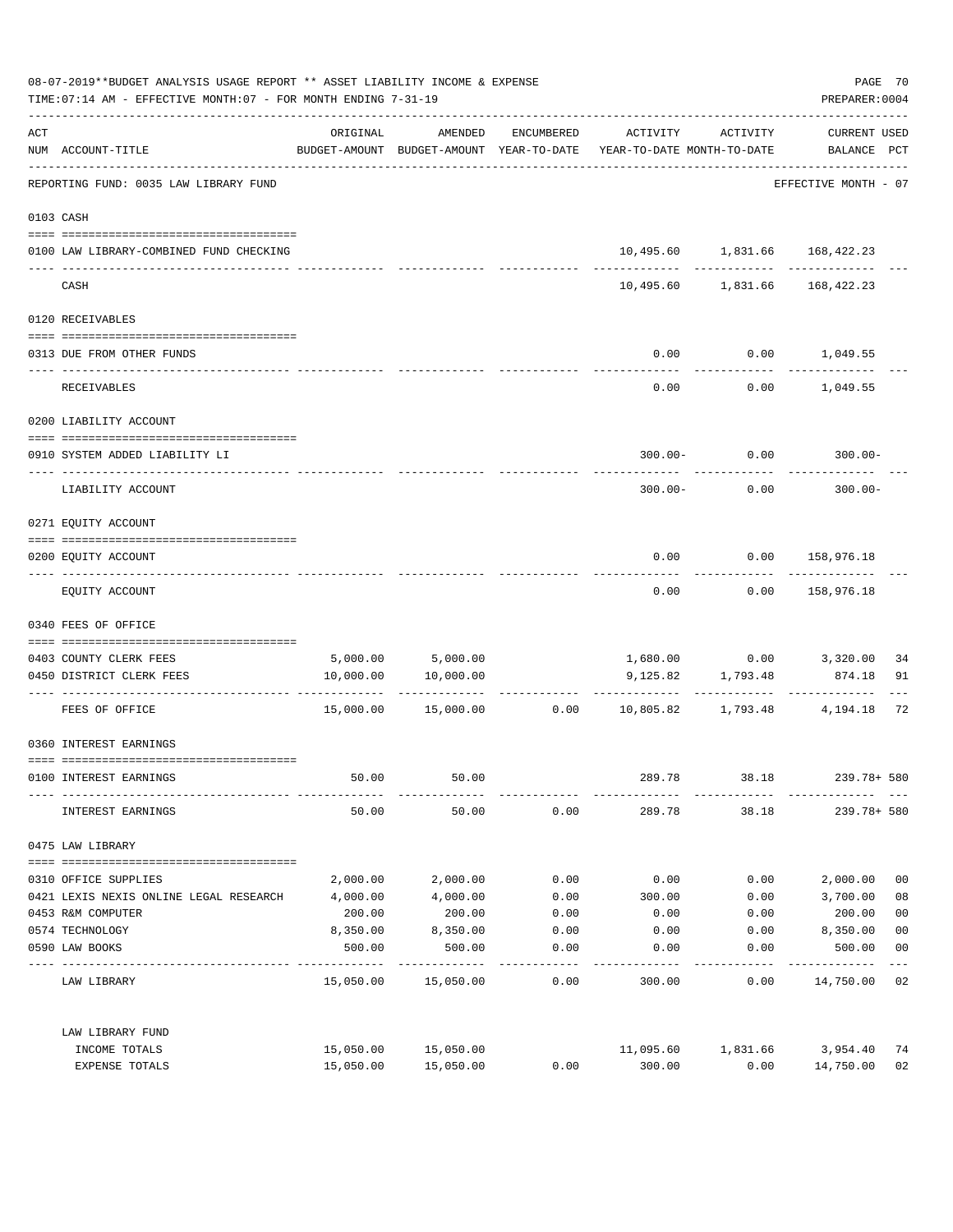| 08-07-2019**BUDGET ANALYSIS USAGE REPORT ** ASSET LIABILITY INCOME & EXPENSE<br>TIME: 07:14 AM - EFFECTIVE MONTH: 07 - FOR MONTH ENDING 7-31-19 |                                            |                                                      |                            |                       |                                        |                          |                                    |                |  |
|-------------------------------------------------------------------------------------------------------------------------------------------------|--------------------------------------------|------------------------------------------------------|----------------------------|-----------------------|----------------------------------------|--------------------------|------------------------------------|----------------|--|
| $\mathop{\rm ACT}$                                                                                                                              | NUM ACCOUNT-TITLE                          | ORIGINAL<br>BUDGET-AMOUNT BUDGET-AMOUNT YEAR-TO-DATE | AMENDED                    | ENCUMBERED            | ACTIVITY<br>YEAR-TO-DATE MONTH-TO-DATE | ACTIVITY                 | <b>CURRENT USED</b><br>BALANCE PCT |                |  |
|                                                                                                                                                 | REPORTING FUND: 0036 D.A. FEE ACCOUNT FUND |                                                      |                            |                       |                                        |                          | EFFECTIVE MONTH - 07               |                |  |
|                                                                                                                                                 | 0100 PAYROLL                               |                                                      |                            |                       |                                        |                          |                                    |                |  |
| ---- ---                                                                                                                                        | 0100 PAYROLL                               |                                                      |                            |                       |                                        | $0.00$ 0.00              | 0.00                               |                |  |
|                                                                                                                                                 | PAYROLL                                    |                                                      |                            |                       | 0.00                                   | 0.00                     | 0.00                               |                |  |
|                                                                                                                                                 | 0102 A/P CLEARING                          |                                                      |                            |                       |                                        |                          |                                    |                |  |
|                                                                                                                                                 | 0100 A/P CLEARING                          |                                                      |                            |                       | 0.00                                   | 0.00                     | 0.00                               |                |  |
|                                                                                                                                                 | A/P CLEARING                               |                                                      |                            |                       | 0.00                                   | 0.00                     | 0.00                               |                |  |
|                                                                                                                                                 | 0103 CASH                                  |                                                      |                            |                       |                                        |                          |                                    |                |  |
|                                                                                                                                                 |                                            |                                                      |                            |                       |                                        |                          |                                    |                |  |
|                                                                                                                                                 | 0136 D. A. FEE CASH ACCT.                  |                                                      |                            |                       |                                        |                          | 1,228.54 99.75 12,386.62           |                |  |
|                                                                                                                                                 | 0236 D.A. FEE SEIZURE FUND                 |                                                      |                            |                       |                                        | $16,318.75 - 1,650.50 -$ | 6,098.73                           |                |  |
|                                                                                                                                                 | CASH                                       |                                                      |                            |                       |                                        |                          | $15,090.21 - 1,550.75 - 18,485.35$ |                |  |
|                                                                                                                                                 | 0200 LIABILITY ACCOUNT                     |                                                      |                            |                       |                                        |                          |                                    |                |  |
|                                                                                                                                                 | 0150 ACCRUED SALARY PAYABLE                |                                                      |                            |                       | 0.00                                   | 0.00                     | 0.00                               |                |  |
|                                                                                                                                                 | 0155 ACCRUED FRINGE BENEFITS               |                                                      |                            |                       | 0.00                                   | 0.00                     | 0.01                               |                |  |
|                                                                                                                                                 | 0910 SYSTEM ADDED LIABILITY LINE-ITEM      |                                                      |                            |                       | 0.00                                   | 0.00                     | 0.00                               |                |  |
|                                                                                                                                                 | LIABILITY ACCOUNT                          |                                                      |                            |                       | 0.00                                   | 0.00                     | 0.01                               |                |  |
|                                                                                                                                                 | 0271 EQUITY ACCOUNT                        |                                                      |                            |                       |                                        |                          |                                    |                |  |
|                                                                                                                                                 |                                            |                                                      |                            |                       |                                        |                          |                                    |                |  |
|                                                                                                                                                 | 0200 EQUITY ACCOUNT                        |                                                      |                            |                       | 0.00                                   | 0.00                     | 33,575.55                          |                |  |
|                                                                                                                                                 | EQUITY ACCOUNT                             |                                                      |                            |                       | 0.00                                   | 0.00                     | 33,575.55                          |                |  |
|                                                                                                                                                 | 0300 CASH                                  |                                                      |                            |                       |                                        |                          |                                    |                |  |
|                                                                                                                                                 | 0136 BEGINNING CASH BALANCE-D.A.FEE        |                                                      | 0.00 1,000.00              |                       |                                        |                          | $0.00$ $0.00$ $1,000.00$           | 0 <sub>0</sub> |  |
|                                                                                                                                                 | 0236 BEGINNING CASH BALANCE-SEIZURE        | 0.00                                                 | 17,437.62                  |                       | 0.00                                   |                          | $0.00$ 17,437.62 00                |                |  |
|                                                                                                                                                 | CASH                                       | 0.00                                                 | -------------<br>18,437.62 | -------------<br>0.00 | -------------<br>0.00                  | -----------<br>0.00      | .<br>18,437.62 00                  |                |  |
|                                                                                                                                                 | 0340 FEES OF OFFICE                        |                                                      |                            |                       |                                        |                          |                                    |                |  |
|                                                                                                                                                 | 0475 DISTRICT ATTORNEY FEES                |                                                      | 2,000.00 2,000.00          |                       |                                        |                          | 1,555.82 230.28 444.18 78          |                |  |
|                                                                                                                                                 | FEES OF OFFICE                             |                                                      |                            |                       | 2,000.00 2,000.00 0.00 1,555.82        | 230.28                   | 444.18 78                          |                |  |
|                                                                                                                                                 | 0352 OTHER FORFEITURES                     |                                                      |                            |                       |                                        |                          |                                    |                |  |
|                                                                                                                                                 | 0200 CONTRABAND FORFEITURE                 | 0.00                                                 | 0.00                       |                       |                                        |                          | $3,080.27$ $0.00$ $3,080.27+$      |                |  |
|                                                                                                                                                 | 0300 D.A. SEIZURE FUND                     | 0.00                                                 | 0.00                       |                       | 0.00                                   | 0.00                     | 0.00                               |                |  |
|                                                                                                                                                 | OTHER FORFEITURES                          | 0.00                                                 | ----------<br>0.00         |                       | -----------<br>$0.00$ 3,080.27         | 0.00                     | -----------<br>$3,080.27+$         |                |  |

0360 INTEREST EARNINGS

==== ===================================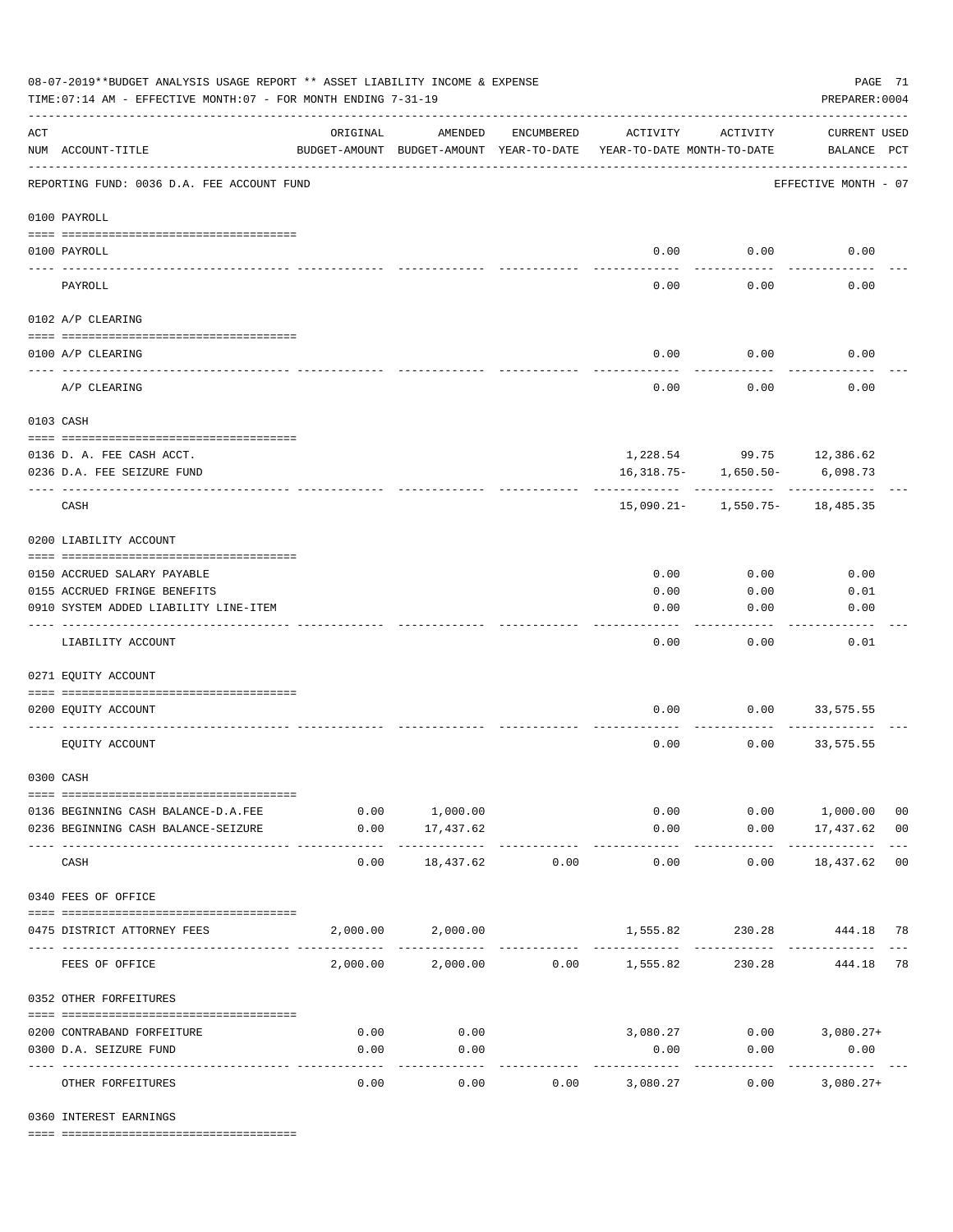TIME:07:14 AM - EFFECTIVE MONTH:07 - FOR MONTH ENDING 7-31-19 PREPARER:0004

| ACT<br>NUM ACCOUNT-TITLE                            | ORIGINAL | AMENDED<br>BUDGET-AMOUNT BUDGET-AMOUNT YEAR-TO-DATE YEAR-TO-DATE MONTH-TO-DATE | ENCUMBERED    | ACTIVITY   | ACTIVITY     | <b>CURRENT USED</b><br>BALANCE PCT |
|-----------------------------------------------------|----------|--------------------------------------------------------------------------------|---------------|------------|--------------|------------------------------------|
|                                                     |          |                                                                                |               |            |              |                                    |
| REPORTING FUND: 0036 D.A. FEE ACCOUNT FUND          |          |                                                                                |               |            |              | EFFECTIVE MONTH - 07               |
| 0100 INTEREST EARNINGS-D.A. FEE                     | 0.00     | 0.00                                                                           |               | 9.18       | 0.55         | $9.18+$                            |
| 0236 INTEREST EARNINGS-SEIZURE FUND                 | 0.00     | 0.00                                                                           |               | 13.04      | 0.34         | $13.04+$                           |
| INTEREST EARNINGS                                   | 0.00     | $- - - -$<br>0.00                                                              | 0.00          | 22.22      | 0.89         | $22.22+$                           |
| 0370 MISCELLANEOUS                                  |          |                                                                                |               |            |              |                                    |
| 0130 REFUNDS & MISCELLANEOUS                        | 0.00     | 0.00                                                                           |               | 1,157.24   | 122.72       | 1,157.24+                          |
| 0319 RESTITUTION                                    | 0.00     | 0.00                                                                           |               | 0.00       | 0.00         | 0.00                               |
| MISCELLANEOUS                                       | 0.00     | 0.00                                                                           | 0.00          | 1,157.24   | 122.72       | 1,157.24+                          |
|                                                     |          |                                                                                |               |            |              |                                    |
| 0475 DISTRICT ATTORNEY DEPT                         |          |                                                                                |               |            |              |                                    |
| 0107 SALARY SUPPLEMENT                              | 2,000.00 | 0.00                                                                           | 0.00          | 0.00       | 0.00         | 0.00                               |
| 0201 SOCIAL SECURITY TAXES                          | 0.00     | 0.00                                                                           | 0.00          | 0.00       | 0.00         | 0.00                               |
| 0203 RETIREMENT                                     | 0.00     | 0.00                                                                           | 0.00          | 0.00       | 0.00         | 0.00                               |
| 0204 WORKERS COMPENSATION                           | 0.00     | 0.00                                                                           | 0.00          | 0.00       | 0.00         | 0.00                               |
| 0205 MEDICARE TAX                                   | 0.00     | 0.00                                                                           | 0.00          | 0.00       | 0.00         | 0.00                               |
| 0310 OFFICE SUPPLIES                                | 0.00     | 0.00                                                                           | 0.00          | 0.00       | 0.00         | 0.00                               |
| 0321 CONTINUING EDUCATION                           | 0.00     | 0.00                                                                           | 0.00          | 0.00       | 0.00         | 0.00                               |
| 0353 COMPUTER EXPENSE                               | 0.00     | 0.00                                                                           | 0.00          | 0.00       | 0.00         | 0.00                               |
| 0421 INVESTIGATOR/HOT CK. ONLINE                    | 0.00     | 0.00                                                                           | 0.00          | 0.00       | 0.00         | 0.00                               |
| 0490 MISCELLANEOUS                                  | 0.00     | 1,000.00                                                                       | 116.70        | 1,403.70   | 163.80       | $520.40 - 152$                     |
| 0499 BANK SERVICE FEES                              | 0.00     | 0.00                                                                           | 0.00          | 90.00      | 90.00        | $90.00 -$                          |
| 0572 OFFICE EQUIPMENT                               | 0.00     | 0.00                                                                           | 0.00          | 0.00       | 0.00         | 0.00                               |
| 0574 COMPUTER EQUIPMENT                             | 0.00     | 0.00                                                                           | 0.00          | 0.00       | 0.00         | 0.00                               |
| DISTRICT ATTORNEY DEPT                              | 2,000.00 | 1,000.00                                                                       | 116.70        | 1,493.70   | 253.80       | $610.40 - 161$                     |
| 0477 D.A. SEIZURE                                   |          |                                                                                |               |            |              |                                    |
| 0107 SALARY SUPPLEMENT                              | 0.00     | 16,308.24                                                                      | 0.00          | 13,799.28  | 1,254.48     | 2,508.96<br>85                     |
| 0201 SOCIAL SECURITY TAXES                          | 0.00     | 1,011.14                                                                       | 0.00          | 711.66     | 63.42        | 70<br>299.48                       |
| 0203 RETIREMENT                                     | 0.00     | 1,875.64                                                                       | 0.00          | 1,578.33   | 143.12       | 297.31<br>84                       |
| 0204 WORKERS COMPENSATION                           | 0.00     | 6.00                                                                           | 0.00          | 6.00       | 0.00         | 0.00 100                           |
| 0205 MEDICARE TAX                                   | 0.00     | 236.60                                                                         | 0.00          | 166.40     | 14.82        | 70.20<br>70                        |
| 0310 OFFICE SUPPLIES                                | 0.00     | 0.00                                                                           | 0.00          | 0.00       | 0.00         | 0.00                               |
| 0321 TRAINING                                       | 0.00     | 0.00                                                                           | 0.00          | 2,291.54   | 0.00         | $2,291.54-$                        |
| 0470 CIVIL PROCESS                                  | 0.00     | 0.00                                                                           | 0.00          | 0.00       | 0.00         | 0.00                               |
| 0480 TOWING                                         | 0.00     | 0.00                                                                           | 0.00          | 0.00       | 0.00         | 0.00                               |
| 0490 MISCELLANEOUS                                  | 0.00     | 0.00                                                                           | 0.00          | 683.85     | 0.00         | 683.85-                            |
| 0499 BANK SERVICE FEES                              | 0.00     | 0.00                                                                           | 0.00          | 175.00     | 175.00       | $175.00 -$                         |
| 0572 OFFICE EQUIPMENT                               | 0.00     | 0.00                                                                           | 0.00          | 0.00       | 0.00         | 0.00                               |
| 0574 COMPUTER EQUIPMENT<br>------------------ ----- | 0.00     | 0.00                                                                           | 0.00<br>----- | 0.00       | 0.00         | 0.00                               |
| D.A. SEIZURE                                        | 0.00     | 19,437.62                                                                      | 0.00          | 19,412.06  | 1,650.84     | 25.56 100                          |
| 0999 ACCOUNTS PAYABLE                               |          |                                                                                |               |            |              |                                    |
| 0100 A/P CLEARING ACCOUNT                           |          |                                                                                |               | 0.00       | 0.00         | 0.00                               |
| -------------                                       |          |                                                                                |               | ---------- | . <u>.</u> . |                                    |
| ACCOUNTS PAYABLE                                    |          |                                                                                |               | 0.00       | 0.00         | 0.00                               |

D.A. FEE ACCOUNT FUND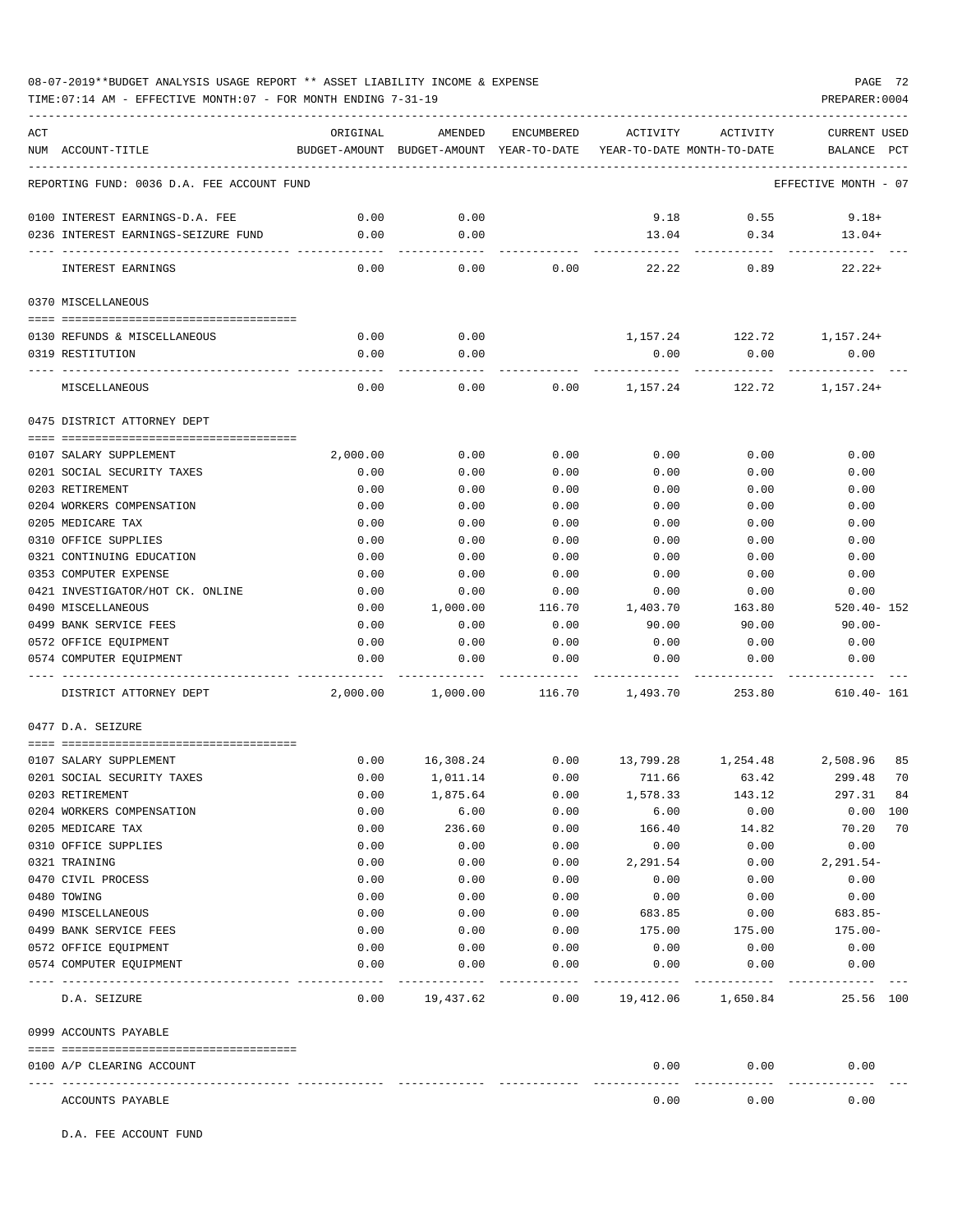|     | 08-07-2019**BUDGET ANALYSIS USAGE REPORT ** ASSET LIABILITY INCOME & EXPENSE |               |               |                   |           |                            |                      | PAGE 73 |
|-----|------------------------------------------------------------------------------|---------------|---------------|-------------------|-----------|----------------------------|----------------------|---------|
|     | TIME:07:14 AM - EFFECTIVE MONTH:07 - FOR MONTH ENDING 7-31-19                |               |               |                   |           |                            | PREPARER: 0004       |         |
|     |                                                                              |               |               |                   |           |                            |                      |         |
| ACT |                                                                              | ORIGINAL      | AMENDED       | <b>ENCUMBERED</b> | ACTIVITY  | ACTIVITY                   | CURRENT USED         |         |
|     | NUM ACCOUNT-TITLE                                                            | BUDGET-AMOUNT | BUDGET-AMOUNT | YEAR-TO-DATE      |           | YEAR-TO-DATE MONTH-TO-DATE | BALANCE              | PCT     |
|     |                                                                              |               |               |                   |           |                            |                      |         |
|     | REPORTING FUND: 0036 D.A. FEE ACCOUNT FUND                                   |               |               |                   |           |                            | EFFECTIVE MONTH - 07 |         |
|     |                                                                              |               |               |                   |           |                            |                      |         |
|     | INCOME TOTALS                                                                | 2,000.00      | 20,437.62     |                   | 5,815.55  | 353.89                     | 14,622.07            | 28      |
|     | <b>EXPENSE TOTALS</b>                                                        | 2,000.00      | 20,437.62     | 116.70            | 20,905.76 | 1,904.64                   | $584.84 - 103$       |         |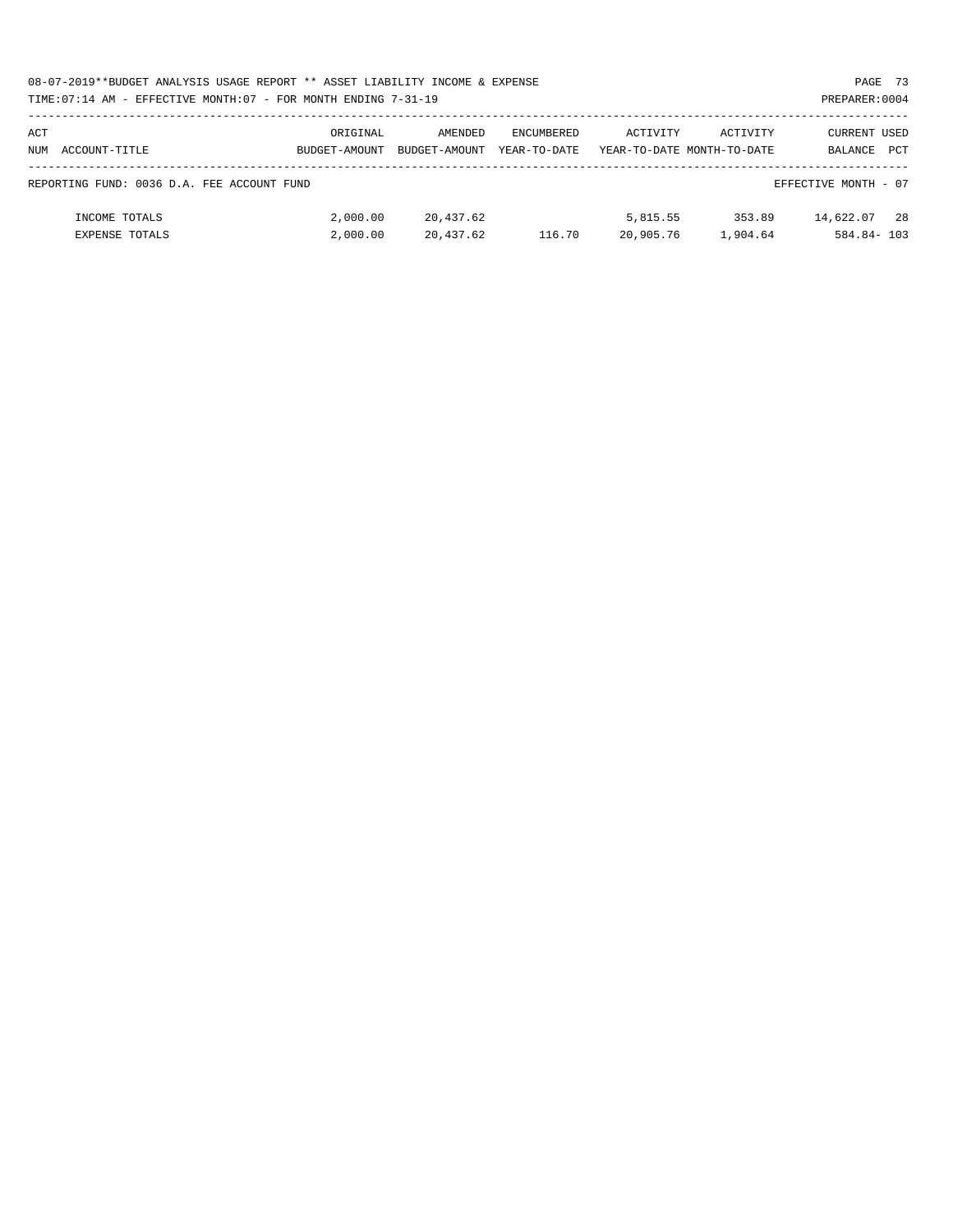|               | 08-07-2019**BUDGET ANALYSIS USAGE REPORT ** ASSET LIABILITY INCOME & EXPENSE<br>TIME: 07:14 AM - EFFECTIVE MONTH: 07 - FOR MONTH ENDING 7-31-19 |          |                                          |                   |           |                            | PAGE 74<br>PREPARER: 0004 |
|---------------|-------------------------------------------------------------------------------------------------------------------------------------------------|----------|------------------------------------------|-------------------|-----------|----------------------------|---------------------------|
| ACT           |                                                                                                                                                 | ORIGINAL | AMENDED                                  | <b>ENCUMBERED</b> | ACTIVITY  | <b>ACTIVITY</b>            | CURRENT USED              |
|               | NUM ACCOUNT-TITLE                                                                                                                               |          | BUDGET-AMOUNT BUDGET-AMOUNT YEAR-TO-DATE |                   |           | YEAR-TO-DATE MONTH-TO-DATE | BALANCE PCT               |
|               | REPORTING FUND: 0037 CONTRABAND SEIZURE                                                                                                         |          |                                          |                   |           |                            | EFFECTIVE MONTH - 07      |
|               | 0103 CONTRABAND SEIZURE                                                                                                                         |          |                                          |                   |           |                            |                           |
|               | 0137 CASH-CONTRABAND SEIZURE                                                                                                                    |          |                                          |                   | 41,878.85 | 18,024.60                  | 47,490.15                 |
|               | CONTRABAND SEIZURE                                                                                                                              |          |                                          |                   | 41,878.85 | 18,024.60                  | 47,490.15                 |
|               | 0200 LIABILITY ACCOUNT                                                                                                                          |          |                                          |                   |           |                            |                           |
|               | 0910 SYSTEM ADDED LIABILITY LINE-ITEM                                                                                                           |          |                                          |                   | 0.00      | 0.00                       | 0.00                      |
|               |                                                                                                                                                 |          |                                          |                   |           |                            |                           |
|               | LIABILITY ACCOUNT                                                                                                                               |          |                                          |                   | 0.00      | 0.00                       | 0.00                      |
|               | 0207 DUE TO                                                                                                                                     |          |                                          |                   |           |                            |                           |
|               | 0099 HELD IN TRUST                                                                                                                              |          |                                          |                   | 41,873.83 | 18,022.59                  | 45,083.29                 |
| $\frac{1}{2}$ | DUE TO                                                                                                                                          |          |                                          |                   | 41,873.83 | 18,022.59                  | 45,083.29                 |
|               | 0271 EQUITY ACCOUNT                                                                                                                             |          |                                          |                   |           |                            |                           |
|               | 0200 EQUITY ACCOUNT                                                                                                                             |          |                                          |                   | 0.00      | 0.00                       | 2,401.84                  |
|               | EQUITY ACCOUNT                                                                                                                                  |          |                                          |                   | 0.00      | 0.00                       | 2,401.84                  |
|               | 0360 INTEREST EARNINGS                                                                                                                          |          |                                          |                   |           |                            |                           |
|               | 0100 INTEREST EARNINGS                                                                                                                          | 0.00     | 0.00                                     |                   | 5.02      | 2.01                       | $5.02+$                   |
|               |                                                                                                                                                 |          |                                          |                   |           |                            |                           |
|               | INTEREST EARNINGS                                                                                                                               | 0.00     | 0.00                                     | 0.00              | 5.02      | 2.01                       | $5.02+$                   |
|               | 0370 MISCELLANEOUS                                                                                                                              |          |                                          |                   |           |                            |                           |
|               | 0130 REFUNDS & MISCELLANEOUS                                                                                                                    | 0.00     | 0.00                                     |                   | 0.00      | 0.00                       | 0.00                      |
|               | MISCELLANEOUS                                                                                                                                   | 0.00     | 0.00                                     | 0.00              | 0.00      | 0.00                       | 0.00                      |
|               | CONTRABAND SEIZURE                                                                                                                              |          |                                          |                   |           |                            |                           |
|               | INCOME TOTALS                                                                                                                                   | 0.00     | 0.00                                     |                   | 5.02      | 2.01                       | $5.02+$                   |
|               | EXPENSE TOTALS                                                                                                                                  | 0.00     | 0.00                                     | 0.00              | 0.00      | 0.00                       | 0.00                      |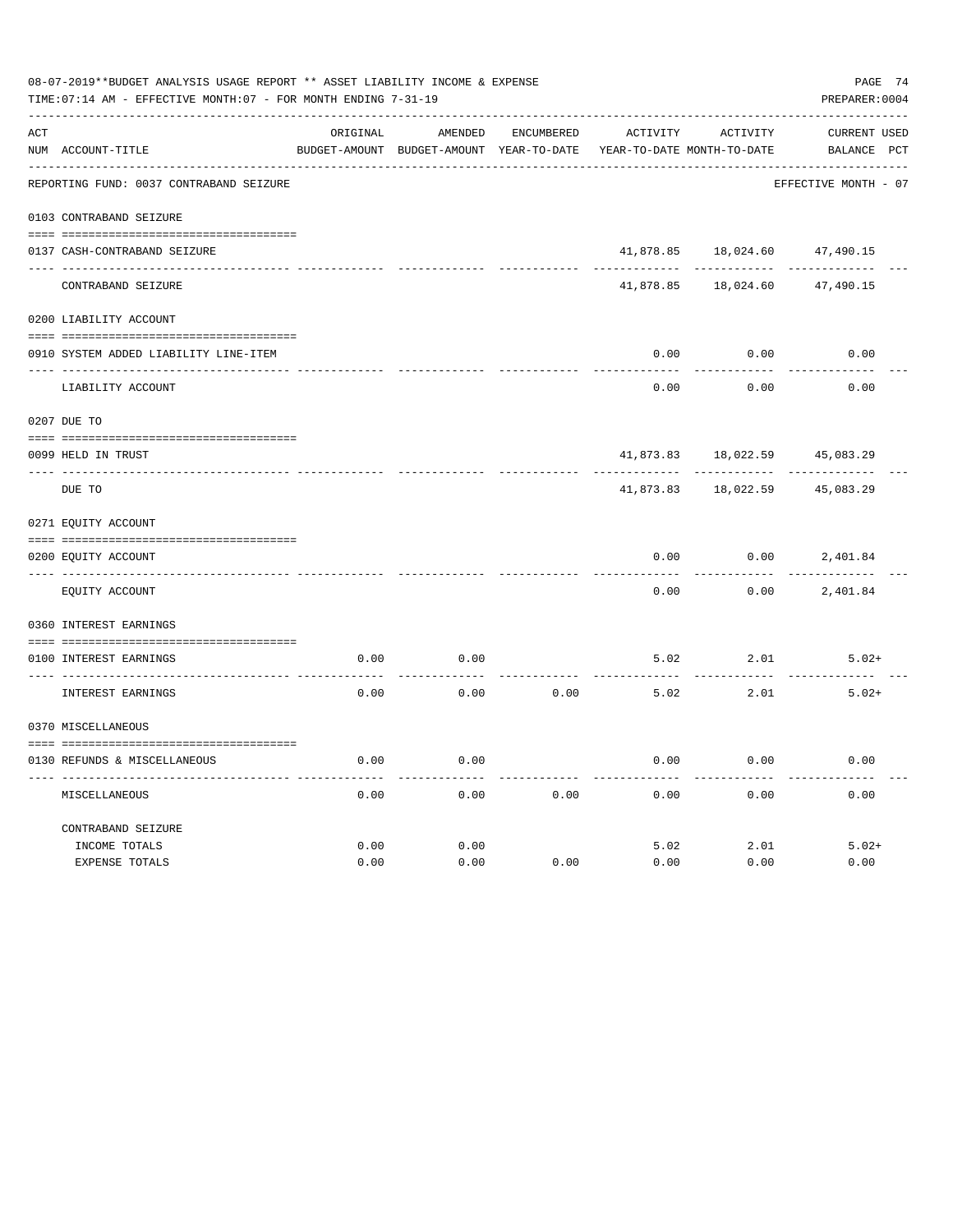|     | PAGE 75<br>08-07-2019**BUDGET ANALYSIS USAGE REPORT ** ASSET LIABILITY INCOME & EXPENSE<br>TIME: 07:14 AM - EFFECTIVE MONTH: 07 - FOR MONTH ENDING 7-31-19<br>PREPARER: 0004 |          |                                                     |                   |           |                                        |                                    |  |  |  |  |
|-----|------------------------------------------------------------------------------------------------------------------------------------------------------------------------------|----------|-----------------------------------------------------|-------------------|-----------|----------------------------------------|------------------------------------|--|--|--|--|
| ACT | NUM ACCOUNT-TITLE                                                                                                                                                            | ORIGINAL | AMENDED<br>BUDGET-AMOUNT BUDGET-AMOUNT YEAR-TO-DATE | <b>ENCUMBERED</b> | ACTIVITY  | ACTIVITY<br>YEAR-TO-DATE MONTH-TO-DATE | <b>CURRENT USED</b><br>BALANCE PCT |  |  |  |  |
|     | REPORTING FUND: 0038 IHC CO-OP GIN                                                                                                                                           |          |                                                     |                   |           |                                        | EFFECTIVE MONTH - 07               |  |  |  |  |
|     |                                                                                                                                                                              |          |                                                     |                   |           |                                        |                                    |  |  |  |  |
|     | 0102 A/P CLEARING                                                                                                                                                            |          |                                                     |                   |           |                                        |                                    |  |  |  |  |
|     |                                                                                                                                                                              |          |                                                     |                   |           |                                        |                                    |  |  |  |  |
|     | 0100 A/P CLEARING                                                                                                                                                            |          |                                                     |                   | 0.00      | 0.00                                   | 0.00                               |  |  |  |  |
|     | A/P CLEARING                                                                                                                                                                 |          |                                                     |                   | 0.00      | 0.00                                   | 0.00                               |  |  |  |  |
|     | 0103 IHC CO-OP GIN CASH                                                                                                                                                      |          |                                                     |                   |           |                                        |                                    |  |  |  |  |
|     |                                                                                                                                                                              |          |                                                     |                   |           |                                        |                                    |  |  |  |  |
|     | 0100 IHC CO-OP GIN-COMBINED FUND CKING                                                                                                                                       |          |                                                     |                   | $29.27 -$ | 0.10                                   | 520.37                             |  |  |  |  |
|     | 0175 IHC CO-OP GIN TEXPOOL                                                                                                                                                   |          |                                                     |                   | 388.81    | 37.01                                  | 18,933.82                          |  |  |  |  |
|     | IHC CO-OP GIN CASH                                                                                                                                                           |          |                                                     |                   | 359.54    | 37.11                                  | 19,454.19                          |  |  |  |  |
|     | 0200 SYSTEM ADDED LIABILITY DEPARTMENT                                                                                                                                       |          |                                                     |                   |           |                                        |                                    |  |  |  |  |
|     | 0900 SYSTEM ADDED LIABILITY LINE-ITEM                                                                                                                                        |          |                                                     |                   | 0.00      | 0.00                                   | 0.00                               |  |  |  |  |
|     |                                                                                                                                                                              |          |                                                     |                   |           |                                        |                                    |  |  |  |  |
|     | SYSTEM ADDED LIABILITY DEPARTMENT                                                                                                                                            |          |                                                     |                   | 0.00      | 0.00                                   | 0.00                               |  |  |  |  |
|     | 0271 EQUITY ACCOUNT                                                                                                                                                          |          |                                                     |                   |           |                                        |                                    |  |  |  |  |
|     |                                                                                                                                                                              |          |                                                     |                   |           |                                        |                                    |  |  |  |  |
|     | 0200 EQUITY ACCOUNT<br>---- ------------                                                                                                                                     |          |                                                     |                   | 0.00      | 0.00                                   | 19,094.65                          |  |  |  |  |
|     | EQUITY ACCOUNT                                                                                                                                                               |          |                                                     |                   | 0.00      | 0.00                                   | 19,094.65                          |  |  |  |  |
|     | 0360 INTEREST EARNINGS                                                                                                                                                       |          |                                                     |                   |           |                                        |                                    |  |  |  |  |
|     |                                                                                                                                                                              |          |                                                     |                   |           |                                        |                                    |  |  |  |  |
|     | 0100 INTEREST EARNINGS                                                                                                                                                       | 0.00     | 0.00                                                |                   | 359.54    | 37.11                                  | $359.54+$                          |  |  |  |  |
|     | INTEREST EARNINGS                                                                                                                                                            | 0.00     | 0.00                                                | 0.00              | 359.54    | 37.11                                  | $359.54+$                          |  |  |  |  |
|     | 0645 CO-OP FUND                                                                                                                                                              |          |                                                     |                   |           |                                        |                                    |  |  |  |  |
|     |                                                                                                                                                                              |          |                                                     |                   |           |                                        |                                    |  |  |  |  |
|     | 0412 PRESCRIPTIONS                                                                                                                                                           | 0.00     | 0.00                                                | 0.00              | 0.00      | 0.00                                   | 0.00                               |  |  |  |  |
|     | CO-OP FUND                                                                                                                                                                   | 0.00     | 0.00                                                | 0.00              | 0.00      | 0.00                                   | 0.00                               |  |  |  |  |
|     | IHC CO-OP GIN                                                                                                                                                                |          |                                                     |                   |           |                                        |                                    |  |  |  |  |
|     | INCOME TOTALS                                                                                                                                                                | 0.00     | 0.00                                                |                   | 359.54    | 37.11                                  | $359.54+$                          |  |  |  |  |
|     | <b>EXPENSE TOTALS</b>                                                                                                                                                        | 0.00     | 0.00                                                | 0.00              | 0.00      | 0.00                                   | 0.00                               |  |  |  |  |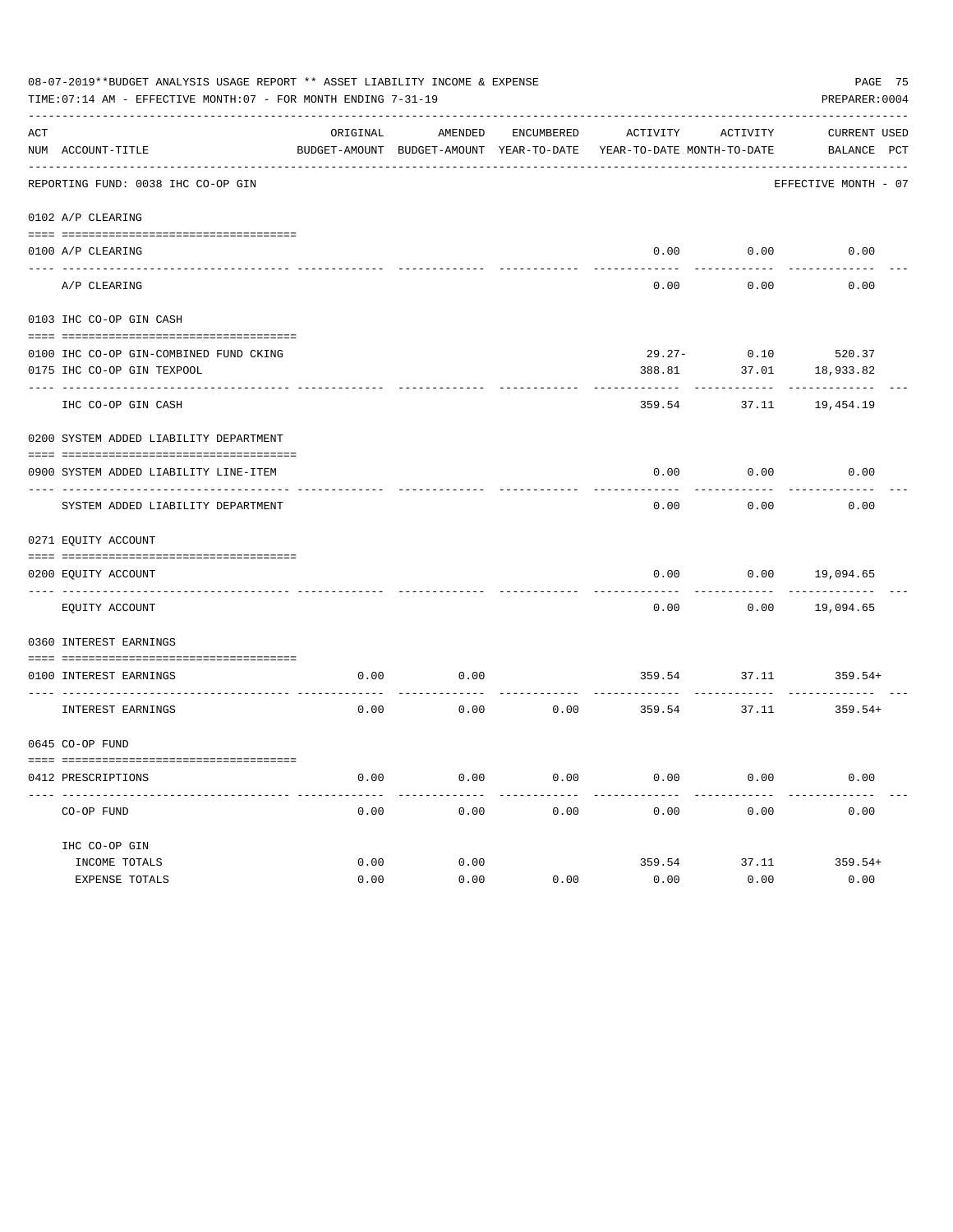|     | 08-07-2019**BUDGET ANALYSIS USAGE REPORT ** ASSET LIABILITY INCOME & EXPENSE<br>PAGE 76<br>TIME: 07:14 AM - EFFECTIVE MONTH: 07 - FOR MONTH ENDING 7-31-19<br>PREPARER: 0004 |          |                                                     |            |               |                                        |                                     |  |  |  |
|-----|------------------------------------------------------------------------------------------------------------------------------------------------------------------------------|----------|-----------------------------------------------------|------------|---------------|----------------------------------------|-------------------------------------|--|--|--|
| ACT | NUM ACCOUNT-TITLE                                                                                                                                                            | ORIGINAL | AMENDED<br>BUDGET-AMOUNT BUDGET-AMOUNT YEAR-TO-DATE | ENCUMBERED | ACTIVITY      | ACTIVITY<br>YEAR-TO-DATE MONTH-TO-DATE | <b>CURRENT USED</b><br>BALANCE PCT  |  |  |  |
|     | REPORTING FUND: 0039 IHC B.R. COOPER                                                                                                                                         |          |                                                     |            |               |                                        | EFFECTIVE MONTH - 07                |  |  |  |
|     | 0102 A/P CLEARING                                                                                                                                                            |          |                                                     |            |               |                                        |                                     |  |  |  |
|     | 0100 A/P CLEARING                                                                                                                                                            |          |                                                     |            | 0.00          | 0.00                                   | 0.00                                |  |  |  |
|     | ---- ---------<br>A/P CLEARING                                                                                                                                               |          |                                                     |            | 0.00          | 0.00                                   | 0.00                                |  |  |  |
|     | 0103 IHC B.R. COOPER CASH                                                                                                                                                    |          |                                                     |            |               |                                        |                                     |  |  |  |
|     | 0100 IHC B.R. COOPER-COMB.FUND CHECKING<br>0175 B.R. COOPER-TEXPOOL                                                                                                          |          |                                                     |            | 129.74        | 12.36                                  | 1,194.86 3.33 14,360.52<br>6,311.88 |  |  |  |
|     | IHC B.R. COOPER CASH                                                                                                                                                         |          |                                                     |            | 1,324.60      | 15.69                                  | 20,672.40                           |  |  |  |
|     | 0200 SYSTEM ADDED LIABILITY DEPARTMENT                                                                                                                                       |          |                                                     |            |               |                                        |                                     |  |  |  |
|     | 0900 SYSTEM ADDED LIABILITY LINE-ITEM                                                                                                                                        |          |                                                     |            | 0.00          | 0.00                                   | 0.00                                |  |  |  |
|     | SYSTEM ADDED LIABILITY DEPARTMENT                                                                                                                                            |          |                                                     |            | 0.00          | 0.00                                   | 0.00                                |  |  |  |
|     | 0271 EQUITY ACCOUNT                                                                                                                                                          |          |                                                     |            |               |                                        |                                     |  |  |  |
|     | 0200 EQUITY ACCOUNT                                                                                                                                                          |          |                                                     |            | 0.00          | 0.00                                   | 19,347.80                           |  |  |  |
|     | EQUITY ACCOUNT                                                                                                                                                               |          |                                                     |            | 0.00          |                                        | $0.00$ 19,347.80                    |  |  |  |
|     | 0300 CASH                                                                                                                                                                    |          |                                                     |            |               |                                        |                                     |  |  |  |
|     | 0110 UNENCUMBERED FUND BALANCE                                                                                                                                               | 0.00     | 0.00                                                |            | 0.00          | 0.00                                   | 0.00                                |  |  |  |
|     | CASH                                                                                                                                                                         | 0.00     | 0.00                                                | 0.00       | 0.00          | 0.00                                   | 0.00                                |  |  |  |
|     | 0360 INTEREST EARNINGS                                                                                                                                                       |          |                                                     |            |               |                                        |                                     |  |  |  |
|     | 0100 INTEREST EARNINGS                                                                                                                                                       | 0.00     | 0.00                                                |            | 144.25        | 15.69                                  | 144.25+                             |  |  |  |
|     | INTEREST EARNINGS                                                                                                                                                            | 0.00     | 0.00                                                | 0.00       | 144.25        | 15.69                                  | $144.25+$                           |  |  |  |
|     | 0370 MISCELLANEOUS INCOME                                                                                                                                                    |          |                                                     |            |               |                                        |                                     |  |  |  |
|     | 0150 BONNIE RUTH COOPER TRUST<br>.                                                                                                                                           | 0.00     | 0.00<br>$- - - - - -$                               |            | ------------- | 1,180.35 0.00<br>. <u>.</u> .          | 1,180.35+                           |  |  |  |
|     | MISCELLANEOUS INCOME                                                                                                                                                         | 0.00     | 0.00                                                |            |               | $0.00$ 1,180.35 0.00                   | $1,180.35+$                         |  |  |  |
|     | 0645 BONNIE RUTH COOPER                                                                                                                                                      |          |                                                     |            |               |                                        |                                     |  |  |  |
|     | 0404 COBRA/INSURANCE                                                                                                                                                         | 0.00     | 0.00                                                | 0.00       | 0.00          | 0.00                                   | 0.00                                |  |  |  |
|     | 0410 CERT. REG. NURSE ANES.                                                                                                                                                  | 0.00     | 0.00                                                | 0.00       | 0.00          | 0.00                                   | 0.00                                |  |  |  |
|     | 0411 PHYSICIAN, NON-EMERGENCY                                                                                                                                                | 0.00     | 0.00                                                | 0.00       | 0.00          | 0.00                                   | 0.00                                |  |  |  |
|     | 0412 PRESCRIPTIONS, DRUGS                                                                                                                                                    | 0.00     | 0.00                                                | 0.00       | 0.00          | 0.00                                   | 0.00                                |  |  |  |
|     | 0413 HOSPITAL-INPATIENT                                                                                                                                                      | 0.00     | 0.00                                                | 0.00       | 0.00          | 0.00                                   | 0.00                                |  |  |  |
|     | 0414 HOSPITAL, OUTPATIENT                                                                                                                                                    | 0.00     | 0.00                                                | 0.00       | 0.00          | 0.00                                   | 0.00                                |  |  |  |
|     | 0415 LABORATORY/X-RAY                                                                                                                                                        | 0.00     | 0.00                                                | 0.00       | 0.00          | 0.00                                   | 0.00                                |  |  |  |
|     | 0418 FED. QUALIFIED HEALTH CENTER                                                                                                                                            | 0.00     | 0.00                                                | 0.00       | 0.00          | 0.00                                   | 0.00                                |  |  |  |
|     | 0422 AMBULATORY SURGICAL CENTER                                                                                                                                              | 0.00     | 0.00                                                | 0.00       | 0.00          | 0.00                                   | 0.00<br>---------                   |  |  |  |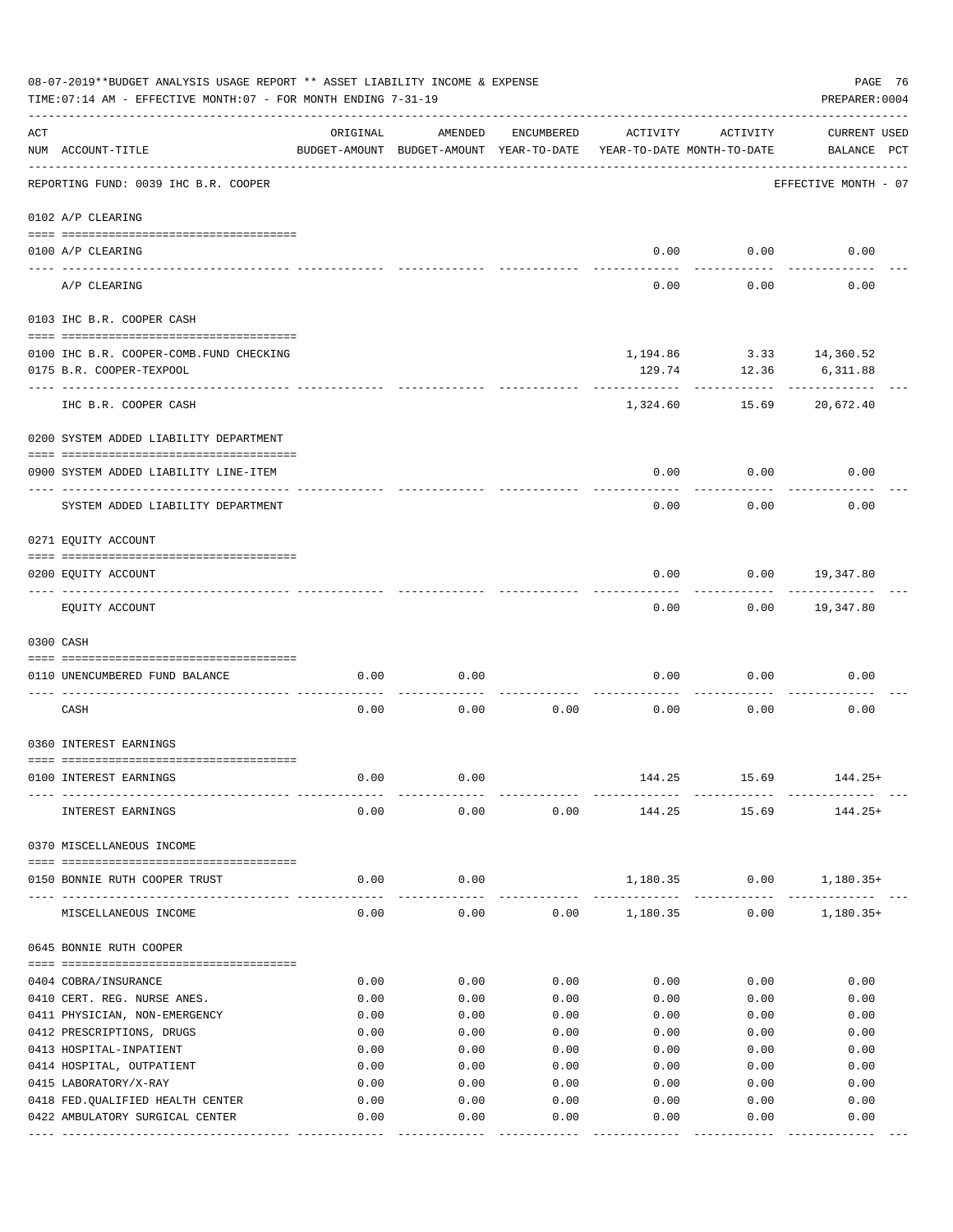| 08-07-2019**BUDGET ANALYSIS USAGE REPORT ** ASSET LIABILITY INCOME & EXPENSE | PAGE 77        |
|------------------------------------------------------------------------------|----------------|
| TIME: 07:14 AM - EFFECTIVE MONTH: 07 - FOR MONTH ENDING 7-31-19              | PREPARER: 0004 |

| ACT<br>NUM<br>ACCOUNT-TITLE          | ORIGINAL<br>BUDGET-AMOUNT | AMENDED<br>BUDGET-AMOUNT | ENCUMBERED<br>YEAR-TO-DATE | ACTIVITY | ACTIVITY<br>YEAR-TO-DATE MONTH-TO-DATE | <b>CURRENT USED</b><br>PCT<br>BALANCE |
|--------------------------------------|---------------------------|--------------------------|----------------------------|----------|----------------------------------------|---------------------------------------|
| REPORTING FUND: 0039 IHC B.R. COOPER |                           |                          |                            |          |                                        | EFFECTIVE MONTH - 07                  |
| BONNIE RUTH COOPER                   | 0.00                      | 0.00                     | 0.00                       | 0.00     | 0.00                                   | 0.00                                  |
| THC B.R. COOPER                      |                           |                          |                            |          |                                        |                                       |
| INCOME TOTALS                        | 0.00                      | 0.00                     |                            | 1,324.60 | 15.69                                  | $1,324.60+$                           |
| <b>EXPENSE TOTALS</b>                | 0.00                      | 0.00                     | 0.00                       | 0.00     | 0.00                                   | 0.00                                  |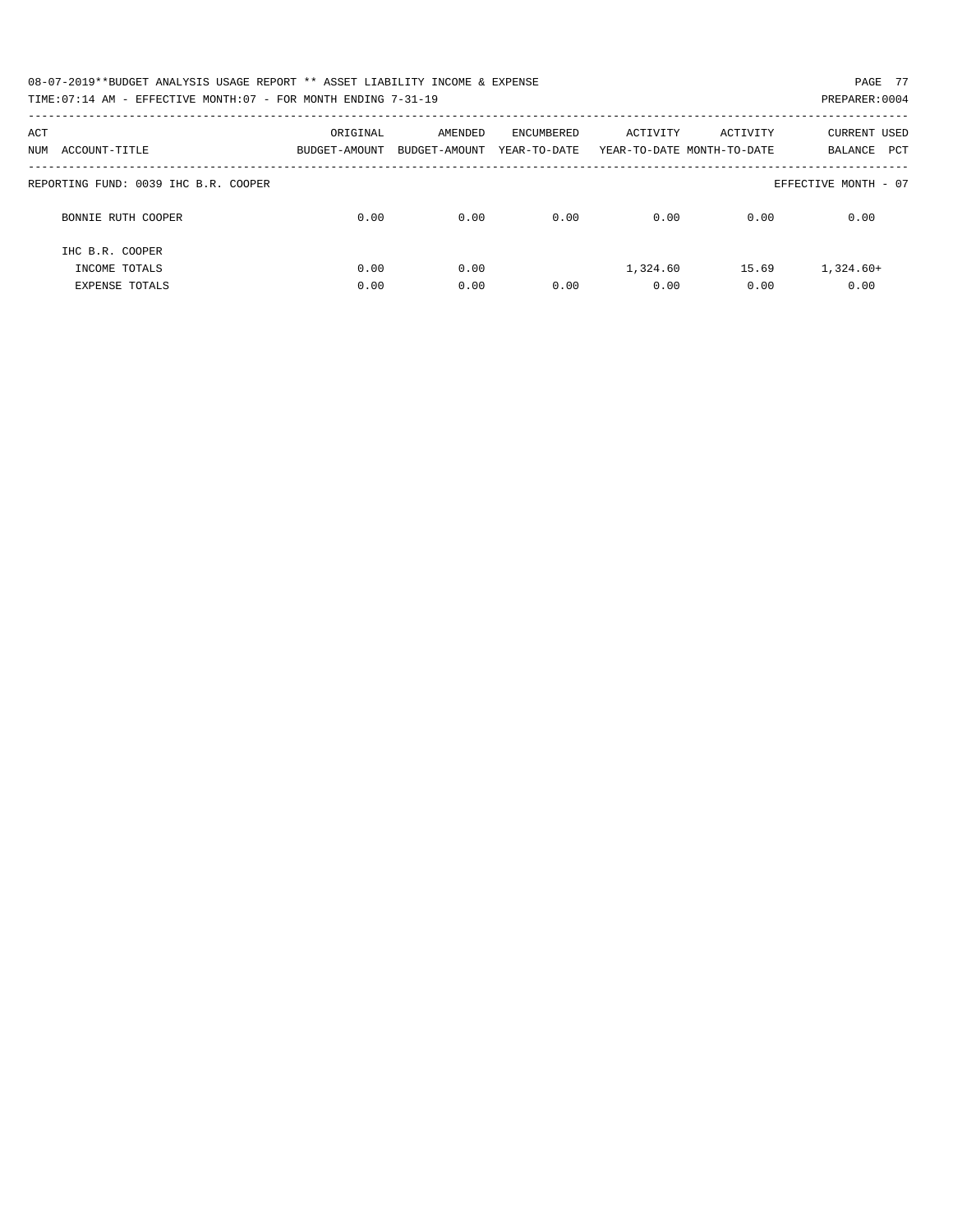|     | 08-07-2019**BUDGET ANALYSIS USAGE REPORT ** ASSET LIABILITY INCOME & EXPENSE<br>TIME: 07:14 AM - EFFECTIVE MONTH: 07 - FOR MONTH ENDING 7-31-19 |          |                   |       |                                                                                                                 |                          | PREPARER: 0004       | PAGE 78        |
|-----|-------------------------------------------------------------------------------------------------------------------------------------------------|----------|-------------------|-------|-----------------------------------------------------------------------------------------------------------------|--------------------------|----------------------|----------------|
| ACT | NUM ACCOUNT-TITLE                                                                                                                               | ORIGINAL | AMENDED           |       | ENCUMBERED ACTIVITY ACTIVITY<br>BUDGET-AMOUNT BUDGET-AMOUNT YEAR-TO-DATE YEAR-TO-DATE MONTH-TO-DATE BALANCE PCT |                          | CURRENT USED         |                |
|     | REPORTING FUND: 0040 NAACHO                                                                                                                     |          |                   |       |                                                                                                                 |                          | EFFECTIVE MONTH - 07 |                |
|     | 0103 CASH                                                                                                                                       |          |                   |       |                                                                                                                 |                          |                      |                |
|     | 0100 NAACHO-COMBINED FUND CKING                                                                                                                 |          |                   |       |                                                                                                                 | 1,867.76- 17.74- 495.70  |                      |                |
|     | CASH                                                                                                                                            |          |                   |       |                                                                                                                 | $1.867.76 - 17.74 -$     | 495.70               |                |
|     | 0200 SYSTEM ADDED LIABILITY DEPARTMENT                                                                                                          |          |                   |       |                                                                                                                 |                          |                      |                |
|     | 0910 SYSTEM ADDED LIABILITY LINE-ITEM                                                                                                           |          |                   |       | 0.00                                                                                                            | 0.00<br>.                | 0.00                 |                |
|     | SYSTEM ADDED LIABILITY DEPARTMENT                                                                                                               |          |                   |       | 0.00                                                                                                            | 0.00                     | 0.00                 |                |
|     | 0271 EOUITY ACCOUNT                                                                                                                             |          |                   |       |                                                                                                                 |                          |                      |                |
|     | 0200 EQUITY ACCOUNT                                                                                                                             |          |                   |       |                                                                                                                 | $0.00$ $0.00$ $2,363.46$ |                      |                |
|     | EQUITY ACCOUNT                                                                                                                                  |          |                   |       | 0.00                                                                                                            |                          | $0.00$ 2,363.46      |                |
|     | 0300 CASH                                                                                                                                       |          |                   |       |                                                                                                                 |                          |                      |                |
|     | 0110 UNENCUMBERED FUND BALANCE                                                                                                                  |          | 2,597.43 2,597.43 |       | 0.00                                                                                                            |                          | $0.00$ 2,597.43 00   |                |
|     | CASH                                                                                                                                            |          | 2,597.43 2,597.43 | 0.00  | 0.00                                                                                                            |                          | $0.00$ 2,597.43      | 0 <sub>0</sub> |
|     | 0330 GRANT INCOME                                                                                                                               |          |                   |       |                                                                                                                 |                          |                      |                |
|     | 0410 NAACHO GRANT INCOME                                                                                                                        | 0.00     | 0.00              |       | 0.00                                                                                                            | 0.00                     | 0.00                 |                |
|     | GRANT INCOME                                                                                                                                    | 0.00     | 0.00              |       | $0.00$ 0.00 0.00                                                                                                |                          | 0.00                 |                |
|     | 0411 NACCHO                                                                                                                                     |          |                   |       |                                                                                                                 |                          |                      |                |
|     | 0310 OFFICE SUPPLIES                                                                                                                            |          |                   |       | 600.00 1,160.00 37.99 1,044.51 17.74 77.50 93                                                                   |                          |                      |                |
|     | 0427 OUT OF COUNTY TRAVEL                                                                                                                       | 1,997.43 | 1,437.43          | 0.00  | 823.25                                                                                                          | 0.00                     | 614.18               | 57             |
|     | 0574 COMPUTER EOUIPMENT                                                                                                                         | 0.00     | 0.00              | 0.00  | 0.00<br>---------                                                                                               | 0.00                     | 0.00                 |                |
|     | NACCHO                                                                                                                                          | 2,597.43 | 2,597.43          | 37.99 | 1,867.76                                                                                                        | 17.74                    | 691.68               | 73             |
|     | NAACHO                                                                                                                                          |          |                   |       |                                                                                                                 |                          |                      |                |
|     | INCOME TOTALS                                                                                                                                   | 2,597.43 | 2,597.43          |       | 0.00                                                                                                            | 0.00                     | 2,597.43             | 0 <sub>0</sub> |
|     | EXPENSE TOTALS                                                                                                                                  | 2,597.43 | 2,597.43          | 37.99 | 1,867.76                                                                                                        | 17.74                    | 691.68               | 73             |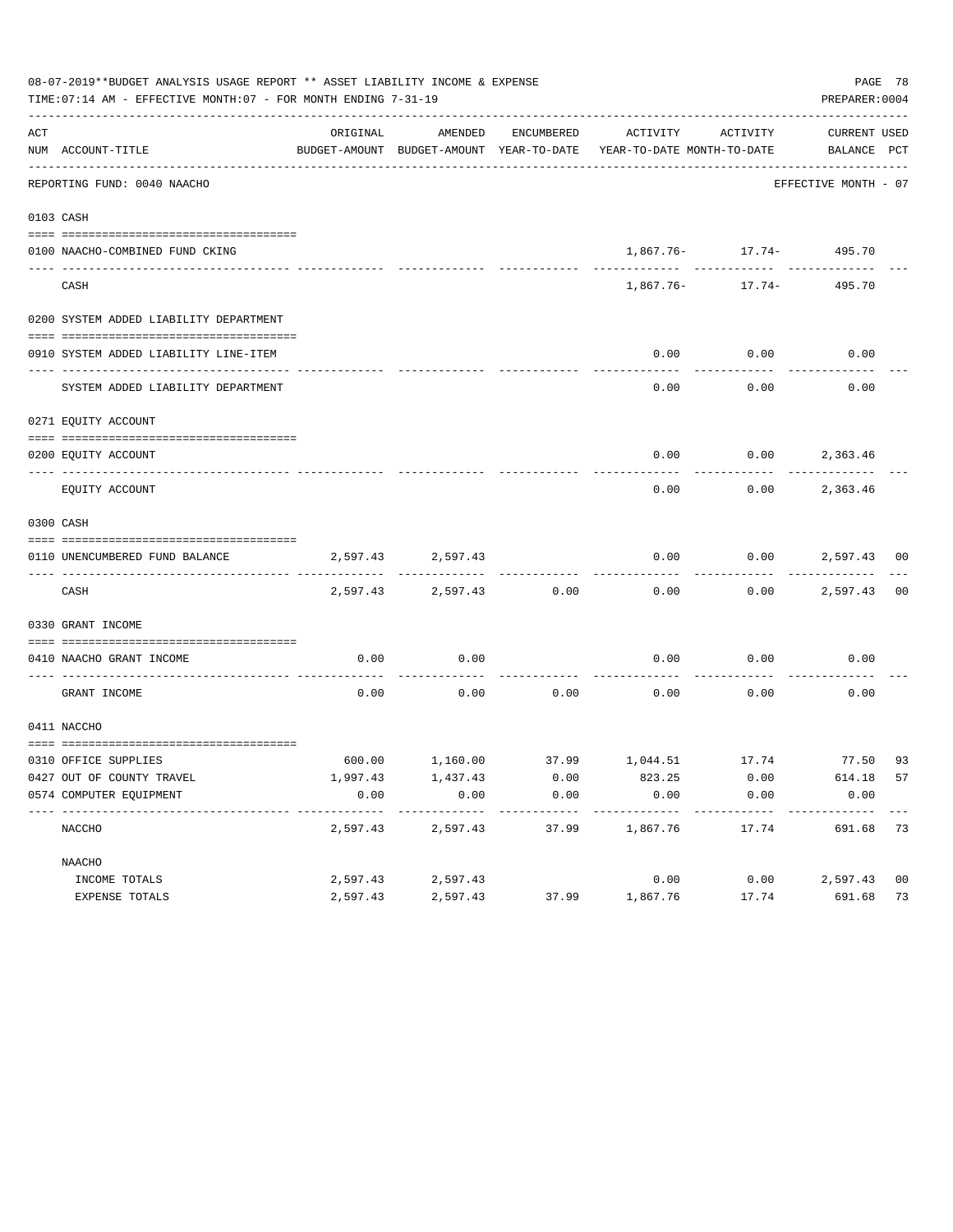| 08-07-2019**BUDGET ANALYSIS USAGE REPORT ** ASSET LIABILITY INCOME & EXPENSE<br>PAGE 79<br>TIME: 07:14 AM - EFFECTIVE MONTH: 07 - FOR MONTH ENDING 7-31-19<br>PREPARER: 0004 |                                           |                                                                                 |                      |            |                  |                                   |                                    |  |  |
|------------------------------------------------------------------------------------------------------------------------------------------------------------------------------|-------------------------------------------|---------------------------------------------------------------------------------|----------------------|------------|------------------|-----------------------------------|------------------------------------|--|--|
| ACT                                                                                                                                                                          | NUM ACCOUNT-TITLE                         | ORIGINAL<br>BUDGET-AMOUNT BUDGET-AMOUNT YEAR-TO-DATE YEAR-TO-DATE MONTH-TO-DATE | AMENDED              | ENCUMBERED | ACTIVITY         | ACTIVITY                          | <b>CURRENT USED</b><br>BALANCE PCT |  |  |
|                                                                                                                                                                              | REPORTING FUND: 0041 CITIZEN CORPS (CERT) |                                                                                 |                      |            |                  |                                   | EFFECTIVE MONTH - 07               |  |  |
|                                                                                                                                                                              | 0102 A/P CLEARING                         |                                                                                 |                      |            |                  |                                   |                                    |  |  |
|                                                                                                                                                                              | 0100 A/P CLEARING                         |                                                                                 |                      |            |                  | $0.00$ 0.00<br>----------         | 0.00                               |  |  |
|                                                                                                                                                                              | A/P CLEARING                              |                                                                                 |                      |            | 0.00             | 0.00                              | 0.00                               |  |  |
|                                                                                                                                                                              | 0103 CASH                                 |                                                                                 |                      |            |                  |                                   |                                    |  |  |
|                                                                                                                                                                              | 0100 CITIZEN CORPS (CERT)-COMB. FUND CKIN |                                                                                 |                      |            |                  | $300.00 - 199.76 -$               | 0.00                               |  |  |
|                                                                                                                                                                              | CASH                                      |                                                                                 |                      |            |                  | ----------<br>$300.00 - 199.76 -$ | 0.00                               |  |  |
|                                                                                                                                                                              | 0120 RECEIVABLES                          |                                                                                 |                      |            |                  |                                   |                                    |  |  |
|                                                                                                                                                                              | 0312 DUE FROM OTHER GOVERNMENTS           |                                                                                 |                      |            | 0.00             | 0.00                              | 0.00                               |  |  |
|                                                                                                                                                                              | RECEIVABLES                               |                                                                                 |                      |            | 0.00             | 0.00                              | 0.00                               |  |  |
|                                                                                                                                                                              | 0200 SYSTEM ADDED LIABILITY DEPARTMENT    |                                                                                 |                      |            |                  |                                   |                                    |  |  |
|                                                                                                                                                                              | 0910 SYSTEM ADDED LIABILITY LINE-ITEM     |                                                                                 |                      |            | 0.00             | 0.00<br>---------                 | 0.00                               |  |  |
|                                                                                                                                                                              | SYSTEM ADDED LIABILITY DEPARTMENT         |                                                                                 |                      |            | 0.00             | 0.00                              | 0.00                               |  |  |
|                                                                                                                                                                              | 0207 DUE TO FUND                          |                                                                                 |                      |            |                  |                                   |                                    |  |  |
|                                                                                                                                                                              | 0095 DUE TO OTHER FUNDS                   |                                                                                 |                      |            | 0.00             | 0.00                              | 0.00                               |  |  |
|                                                                                                                                                                              | DUE TO FUND                               |                                                                                 |                      |            | 0.00             | 0.00                              | 0.00                               |  |  |
|                                                                                                                                                                              | 0271 EQUITY ACCOUNT                       |                                                                                 |                      |            |                  |                                   |                                    |  |  |
|                                                                                                                                                                              | 0200 EQUITY ACCOUNT                       |                                                                                 |                      |            |                  |                                   | $0.00$ $0.00$ $300.00$             |  |  |
|                                                                                                                                                                              | EQUITY ACCOUNT                            |                                                                                 |                      |            | 0.00             | 0.00                              | 300.00                             |  |  |
|                                                                                                                                                                              | 0370 MISCELLANEOUS                        |                                                                                 |                      |            |                  |                                   |                                    |  |  |
|                                                                                                                                                                              | 0406 DONATIONS                            | 0.00                                                                            | 0.00                 |            | 150.00           | 0.00                              | 150.00+                            |  |  |
|                                                                                                                                                                              | MISCELLANEOUS                             | ------ --------------<br>0.00                                                   | . <u>.</u> .<br>0.00 | 0.00       | 150.00           | ----------<br>0.00                | $150.00+$                          |  |  |
|                                                                                                                                                                              | 0406 CERT DONATIONS                       |                                                                                 |                      |            |                  |                                   |                                    |  |  |
|                                                                                                                                                                              | 0310 SUPPLIES                             | 0.00                                                                            | 0.00                 | 0.00       | 450.00           | 199.76                            | $450.00 -$                         |  |  |
|                                                                                                                                                                              | 0330 GAS & OIL                            | 0.00                                                                            | 0.00                 | 0.00       | 0.00             | 0.00                              | 0.00                               |  |  |
|                                                                                                                                                                              | 0427 TRAINING EXPENSE                     | 0.00                                                                            | 0.00                 | 0.00       | 0.00             | 0.00                              | 0.00                               |  |  |
|                                                                                                                                                                              | CERT DONATIONS                            | 0.00                                                                            | 0.00                 | 0.00       | 450.00           | 199.76                            | $450.00 -$                         |  |  |
|                                                                                                                                                                              | CITIZEN CORPS (CERT)                      |                                                                                 |                      |            |                  |                                   |                                    |  |  |
|                                                                                                                                                                              | INCOME TOTALS<br>EXPENSE TOTALS           | 0.00<br>0.00                                                                    | 0.00<br>0.00         | 0.00       | 150.00<br>450.00 | 0.00<br>199.76                    | $150.00+$<br>$450.00 -$            |  |  |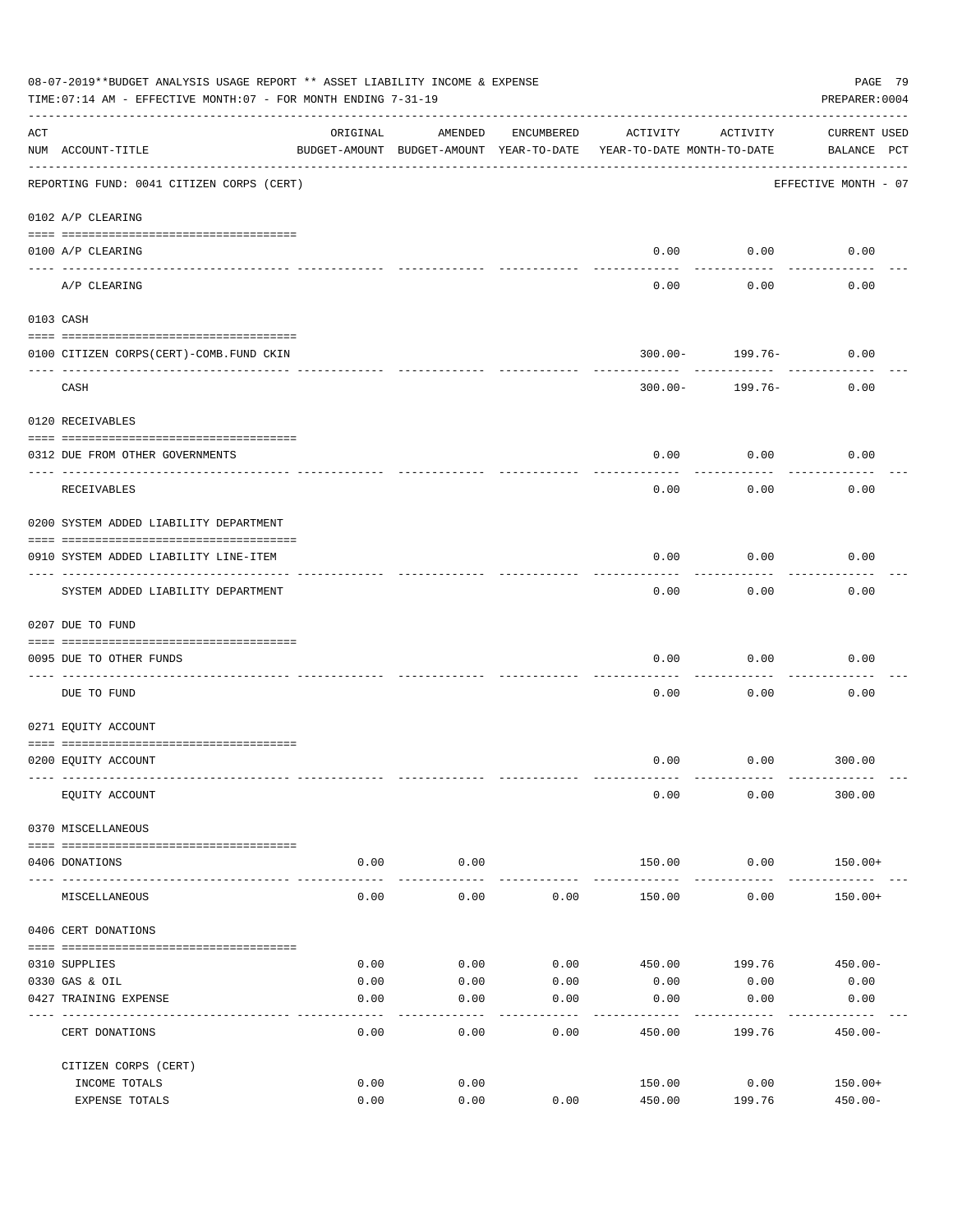| 08-07-2019**BUDGET ANALYSIS USAGE REPORT ** ASSET LIABILITY INCOME & EXPENSE<br>PAGE 80<br>TIME: 07:14 AM - EFFECTIVE MONTH: 07 - FOR MONTH ENDING 7-31-19<br>PREPARER: 0004 |                                             |          |                                                     |            |          |                                        |                                                |  |  |
|------------------------------------------------------------------------------------------------------------------------------------------------------------------------------|---------------------------------------------|----------|-----------------------------------------------------|------------|----------|----------------------------------------|------------------------------------------------|--|--|
| ACT                                                                                                                                                                          | NUM ACCOUNT-TITLE                           | ORIGINAL | AMENDED<br>BUDGET-AMOUNT BUDGET-AMOUNT YEAR-TO-DATE | ENCUMBERED | ACTIVITY | ACTIVITY<br>YEAR-TO-DATE MONTH-TO-DATE | <b>CURRENT USED</b><br>$_{\rm PCT}$<br>BALANCE |  |  |
|                                                                                                                                                                              | REPORTING FUND: 0042 HAZARD MITIGATION PLAN |          |                                                     |            |          |                                        | EFFECTIVE MONTH - 07                           |  |  |
|                                                                                                                                                                              | 0103 CASH                                   |          |                                                     |            |          |                                        |                                                |  |  |
|                                                                                                                                                                              | 0100 HAZARD MITIGATION-COMB.FUND CKING.     |          |                                                     |            | 0.00     | 0.00                                   | $428.64-$                                      |  |  |
|                                                                                                                                                                              | CASH                                        |          |                                                     |            | 0.00     | 0.00                                   | $428.64-$                                      |  |  |
|                                                                                                                                                                              | 0200 SYSTEM ADDED LIABILITY DEPARTMENT      |          |                                                     |            |          |                                        |                                                |  |  |
|                                                                                                                                                                              | 0910 SYSTEM ADDED LIABILITY LINE-ITEM       |          |                                                     |            | 0.00     | 0.00                                   | 0.00                                           |  |  |
|                                                                                                                                                                              | SYSTEM ADDED LIABILITY DEPARTMENT           |          |                                                     |            | 0.00     | 0.00                                   | 0.00                                           |  |  |
|                                                                                                                                                                              | 0271 EQUITY ACCOUNT                         |          |                                                     |            |          |                                        |                                                |  |  |
|                                                                                                                                                                              | 0200 EQUITY ACCOUNT                         |          |                                                     |            | 0.00     | 0.00                                   | $428.64-$                                      |  |  |
|                                                                                                                                                                              | EQUITY ACCOUNT                              |          |                                                     |            | 0.00     | 0.00                                   | $428.64-$                                      |  |  |
|                                                                                                                                                                              | 0330 GRANT INCOME                           |          |                                                     |            |          |                                        |                                                |  |  |
|                                                                                                                                                                              | 0477 HAZARD MITIGATION DR-1999              | 0.00     | 0.00                                                |            | 0.00     | 0.00                                   | 0.00                                           |  |  |
|                                                                                                                                                                              | GRANT INCOME                                | 0.00     | 0.00                                                | 0.00       | 0.00     | 0.00                                   | 0.00                                           |  |  |
|                                                                                                                                                                              | 0477 HAZARD MITIGATION GRANT                |          |                                                     |            |          |                                        |                                                |  |  |
|                                                                                                                                                                              | 0310 OFFICE SUPPLIES                        | 0.00     | 0.00                                                | 0.00       | 0.00     | 0.00                                   | 0.00                                           |  |  |
|                                                                                                                                                                              | 0415 CONSULTANT                             | 0.00     | 0.00                                                | 0.00       | 0.00     | 0.00                                   | 0.00                                           |  |  |
|                                                                                                                                                                              | 0427 TRAVEL AND TRAINING                    | 0.00     | 0.00                                                | 0.00       | 0.00     | 0.00                                   | 0.00                                           |  |  |
|                                                                                                                                                                              | 0574 COMPUTER EQUIPMENT                     | 0.00     | 0.00                                                | 0.00       | 0.00     | 0.00                                   | 0.00                                           |  |  |
|                                                                                                                                                                              | HAZARD MITIGATION GRANT                     | 0.00     | 0.00                                                | 0.00       | 0.00     | 0.00                                   | 0.00                                           |  |  |
|                                                                                                                                                                              | HAZARD MITIGATION PLAN                      |          |                                                     |            |          |                                        |                                                |  |  |
|                                                                                                                                                                              | INCOME TOTALS                               | 0.00     | 0.00                                                |            | 0.00     | 0.00                                   | 0.00                                           |  |  |
|                                                                                                                                                                              | <b>EXPENSE TOTALS</b>                       | 0.00     | 0.00                                                | 0.00       | 0.00     | 0.00                                   | 0.00                                           |  |  |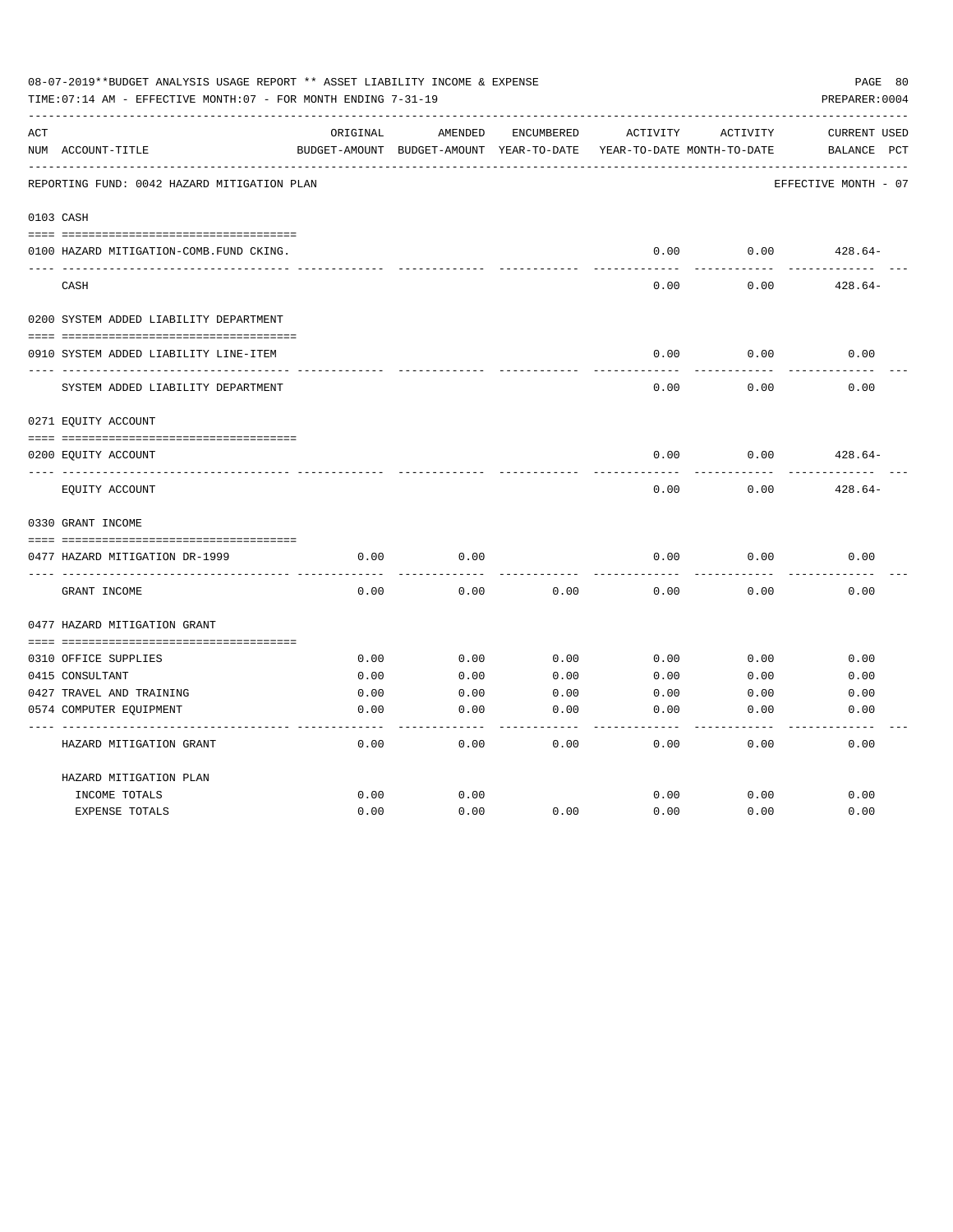|     | 08-07-2019**BUDGET ANALYSIS USAGE REPORT ** ASSET LIABILITY INCOME & EXPENSE<br>PAGE 81<br>TIME: 07:14 AM - EFFECTIVE MONTH: 07 - FOR MONTH ENDING 7-31-19<br>PREPARER: 0004 |          |                                                     |              |                                        |           |                                    |  |  |  |  |
|-----|------------------------------------------------------------------------------------------------------------------------------------------------------------------------------|----------|-----------------------------------------------------|--------------|----------------------------------------|-----------|------------------------------------|--|--|--|--|
| ACT | NUM ACCOUNT-TITLE                                                                                                                                                            | ORIGINAL | AMENDED<br>BUDGET-AMOUNT BUDGET-AMOUNT YEAR-TO-DATE | ENCUMBERED   | ACTIVITY<br>YEAR-TO-DATE MONTH-TO-DATE | ACTIVITY  | <b>CURRENT USED</b><br>BALANCE PCT |  |  |  |  |
|     | REPORTING FUND: 0044 HOMELAND SECURITY                                                                                                                                       |          |                                                     |              |                                        |           | EFFECTIVE MONTH - 07               |  |  |  |  |
|     | 0102 A/P CLEARING                                                                                                                                                            |          |                                                     |              |                                        |           |                                    |  |  |  |  |
|     | 0100 A/P CLEARING<br>---- ----------                                                                                                                                         |          |                                                     |              | 0.00                                   | 0.00      | 0.00                               |  |  |  |  |
|     | A/P CLEARING                                                                                                                                                                 |          |                                                     |              | 0.00                                   | 0.00      | 0.00                               |  |  |  |  |
|     | 0103 CASH                                                                                                                                                                    |          |                                                     |              |                                        |           |                                    |  |  |  |  |
|     | 0100 HOMELAND SECURITY-COMB.FUND CHKING                                                                                                                                      |          |                                                     |              | 0.00                                   | 0.00      | 0.00                               |  |  |  |  |
|     | CASH                                                                                                                                                                         |          |                                                     |              | 0.00                                   | 0.00      | 0.00                               |  |  |  |  |
|     | 0120 RECEIVABLES                                                                                                                                                             |          |                                                     |              |                                        |           |                                    |  |  |  |  |
|     | 0312 DUE FROM OTHER GOVERNMENT                                                                                                                                               |          |                                                     |              | 0.00                                   | 0.00      | 0.00                               |  |  |  |  |
|     |                                                                                                                                                                              |          |                                                     |              |                                        |           |                                    |  |  |  |  |
|     | RECEIVABLES                                                                                                                                                                  |          |                                                     |              | 0.00                                   | 0.00      | 0.00                               |  |  |  |  |
|     | 0200 SYSTEM ADDED LIABILITY DEPARTMENT                                                                                                                                       |          |                                                     |              |                                        |           |                                    |  |  |  |  |
|     | 0910 SYSTEM ADDED LIABILITY LINE-ITEM                                                                                                                                        |          |                                                     |              | 0.00                                   | 0.00      | 0.00                               |  |  |  |  |
|     | SYSTEM ADDED LIABILITY DEPARTMENT                                                                                                                                            |          |                                                     |              | 0.00                                   | 0.00      | 0.00                               |  |  |  |  |
|     | 0207 DUE TO FUND                                                                                                                                                             |          |                                                     |              |                                        |           |                                    |  |  |  |  |
|     | 0095 DUE TO OTHER FUNDS                                                                                                                                                      |          |                                                     |              | 0.00                                   | 0.00      | 0.00                               |  |  |  |  |
|     | DUE TO FUND                                                                                                                                                                  |          |                                                     |              | 0.00                                   | 0.00      | 0.00                               |  |  |  |  |
|     | 0271 EQUITY ACCOUNT                                                                                                                                                          |          |                                                     |              |                                        |           |                                    |  |  |  |  |
|     |                                                                                                                                                                              |          |                                                     |              |                                        |           |                                    |  |  |  |  |
|     | 0200 EQUITY ACCOUNT                                                                                                                                                          |          |                                                     |              | 0.00                                   | 0.00      | 0.00                               |  |  |  |  |
|     | EQUITY ACCOUNT                                                                                                                                                               |          |                                                     |              | 0.00                                   | 0.00      | 0.00                               |  |  |  |  |
|     | 0330 GRANTS                                                                                                                                                                  |          |                                                     |              |                                        |           |                                    |  |  |  |  |
|     | 0423 2016 HOMELAND SECURITY                                                                                                                                                  | 0.00     | 0.00                                                |              | 0.00                                   | 0.00      | 0.00                               |  |  |  |  |
|     |                                                                                                                                                                              |          |                                                     |              |                                        |           |                                    |  |  |  |  |
|     | GRANTS                                                                                                                                                                       | 0.00     | 0.00                                                | 0.00         | 0.00                                   | 0.00      | 0.00                               |  |  |  |  |
|     | 0412 HOMELAND SECURITY                                                                                                                                                       |          |                                                     |              |                                        |           |                                    |  |  |  |  |
|     | 0578 2011 EQUIPMENT                                                                                                                                                          | 0.00     | 0.00                                                | 0.00         | 0.00                                   | 0.00      | 0.00                               |  |  |  |  |
|     | 0579 2012 EQUIPMENT                                                                                                                                                          | 0.00     | 0.00                                                | 0.00         | 0.00                                   | 0.00      | 0.00                               |  |  |  |  |
|     | 0580 2013 EQUIPMENT                                                                                                                                                          | 0.00     | 0.00                                                | 0.00         | 0.00                                   | 0.00      | 0.00                               |  |  |  |  |
|     | 0581 2014 EQUIPMENT                                                                                                                                                          | 0.00     | 0.00                                                | 0.00         | 0.00                                   | 0.00      | 0.00                               |  |  |  |  |
|     | 0582 2015 EQUIPMENT                                                                                                                                                          | 0.00     | 0.00                                                | 0.00         | 0.00                                   | 0.00      | 0.00                               |  |  |  |  |
|     | 0583 2016 EQUIPMENT                                                                                                                                                          | 0.00     | 0.00                                                | 0.00         | 0.00                                   | 0.00      | 0.00                               |  |  |  |  |
|     | HOMELAND SECURITY                                                                                                                                                            | 0.00     | - - - -<br>0.00                                     | ----<br>0.00 | $---$<br>0.00                          | .<br>0.00 | -----<br>0.00                      |  |  |  |  |
|     | HOMELAND SECURITY                                                                                                                                                            |          |                                                     |              |                                        |           |                                    |  |  |  |  |
|     | INCOME TOTALS                                                                                                                                                                | 0.00     | 0.00                                                |              | 0.00                                   | 0.00      | 0.00                               |  |  |  |  |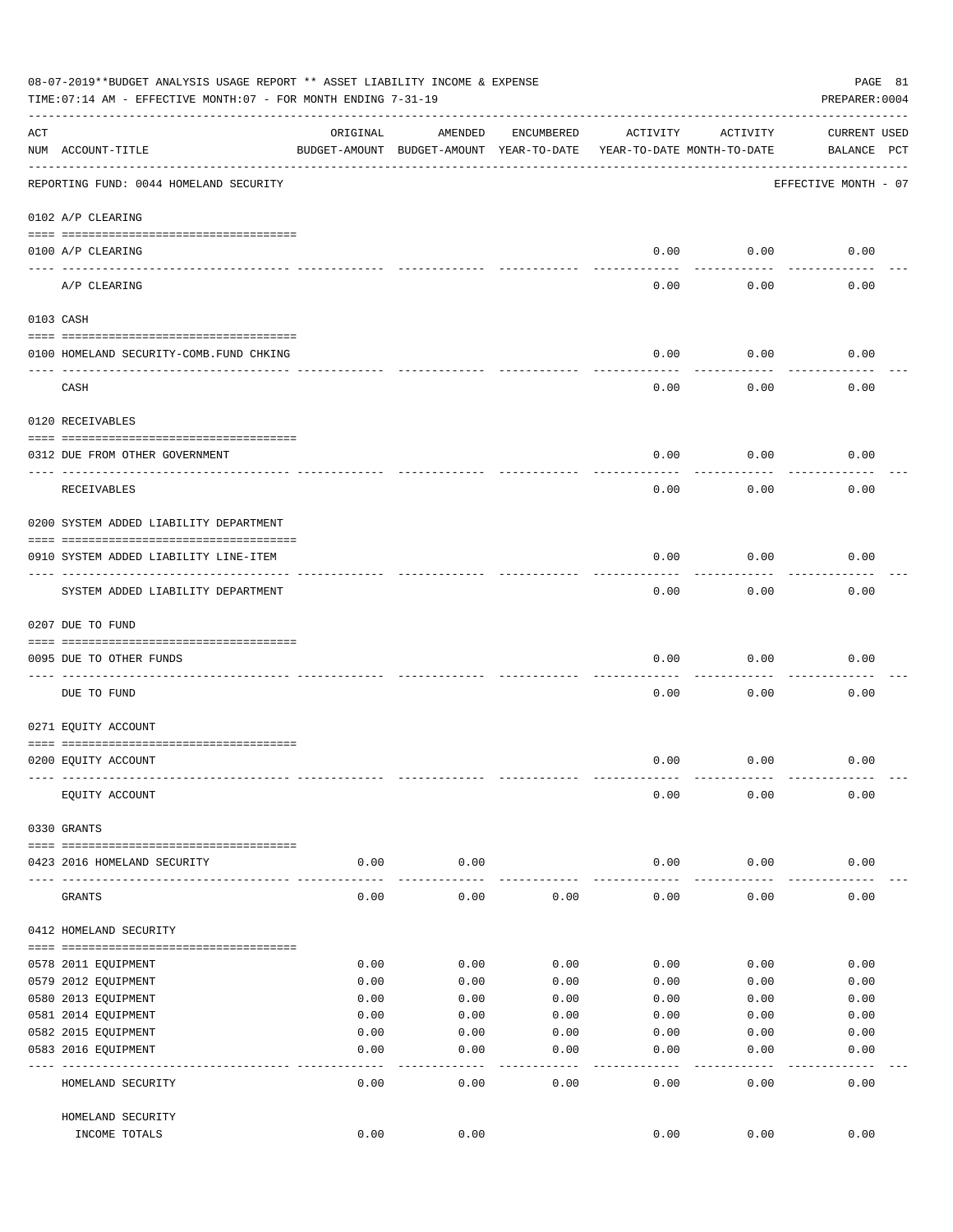| 08-07-2019**BUDGET ANALYSIS USAGE REPORT ** ASSET LIABILITY INCOME & EXPENSE<br>TIME: 07:14 AM - EFFECTIVE MONTH: 07 - FOR MONTH ENDING 7-31-19 |          |                                        |                                   |                                        |          | PAGE 82<br>PREPARER: 0004                    |
|-------------------------------------------------------------------------------------------------------------------------------------------------|----------|----------------------------------------|-----------------------------------|----------------------------------------|----------|----------------------------------------------|
| ACT<br>NUM ACCOUNT-TITLE                                                                                                                        | ORIGINAL | AMENDED<br>BUDGET-AMOUNT BUDGET-AMOUNT | <b>ENCUMBERED</b><br>YEAR-TO-DATE | ACTIVITY<br>YEAR-TO-DATE MONTH-TO-DATE | ACTIVITY | <b>CURRENT USED</b><br><b>PCT</b><br>BALANCE |
| REPORTING FUND: 0044 HOMELAND SECURITY                                                                                                          |          |                                        |                                   |                                        |          | EFFECTIVE MONTH - 07                         |
| <b>EXPENSE TOTALS</b>                                                                                                                           | 0.00     | 0.00                                   | 0.00                              | 0.00                                   | 0.00     | 0.00                                         |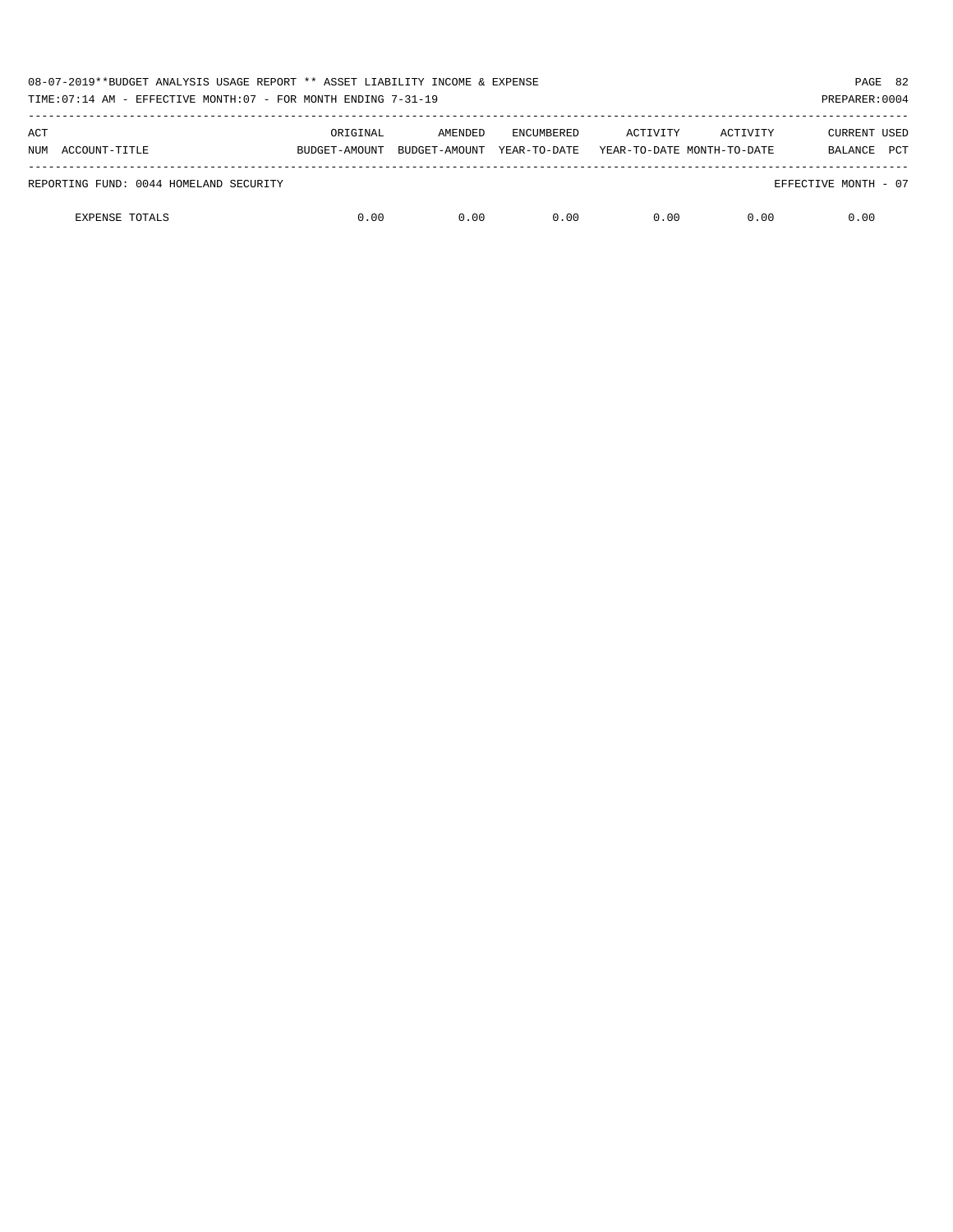| 08-07-2019**BUDGET ANALYSIS USAGE REPORT ** ASSET LIABILITY INCOME & EXPENSE<br>PAGE 83<br>TIME: 07:14 AM - EFFECTIVE MONTH: 07 - FOR MONTH ENDING 7-31-19<br>PREPARER: 0004 |                                         |          |                                                     |            |                                        |                                                |                                    |  |  |  |
|------------------------------------------------------------------------------------------------------------------------------------------------------------------------------|-----------------------------------------|----------|-----------------------------------------------------|------------|----------------------------------------|------------------------------------------------|------------------------------------|--|--|--|
| ACT                                                                                                                                                                          | NUM ACCOUNT-TITLE                       | ORIGINAL | AMENDED<br>BUDGET-AMOUNT BUDGET-AMOUNT YEAR-TO-DATE | ENCUMBERED | ACTIVITY<br>YEAR-TO-DATE MONTH-TO-DATE | ACTIVITY                                       | <b>CURRENT USED</b><br>BALANCE PCT |  |  |  |
|                                                                                                                                                                              | REPORTING FUND: 0045 CHAPTER 19 FUNDS   |          |                                                     |            |                                        |                                                | EFFECTIVE MONTH - 07               |  |  |  |
|                                                                                                                                                                              | 0100 PAYROLL                            |          |                                                     |            |                                        |                                                |                                    |  |  |  |
|                                                                                                                                                                              | 0100 PAYROLL                            |          |                                                     |            | 0.00                                   | 0.00                                           | 0.00                               |  |  |  |
|                                                                                                                                                                              | ---- -------<br>PAYROLL                 |          |                                                     |            | 0.00                                   | 0.00                                           | 0.00                               |  |  |  |
|                                                                                                                                                                              | 0103 CASH                               |          |                                                     |            |                                        |                                                |                                    |  |  |  |
|                                                                                                                                                                              | 0100 CHAPTER 19-COMBINED FUNDS CHECKING |          |                                                     |            |                                        | $5,065.80 - 367.92 - 5,157.91 -$               |                                    |  |  |  |
|                                                                                                                                                                              | CASH                                    |          |                                                     |            |                                        | ----------<br>$5,065.80 - 367.92 - 5,157.91 -$ |                                    |  |  |  |
|                                                                                                                                                                              | 0120 RECEIVABLES                        |          |                                                     |            |                                        |                                                |                                    |  |  |  |
|                                                                                                                                                                              | 0312 DUE FROM OTHER GOVERNMENT          |          |                                                     |            | 0.00                                   | 0.00                                           | 0.00                               |  |  |  |
|                                                                                                                                                                              | <b>RECEIVABLES</b>                      |          |                                                     |            | 0.00                                   | 0.00                                           | 0.00                               |  |  |  |
|                                                                                                                                                                              | 0200 SYSTEM ADDED LIABILITY DEPARTMENT  |          |                                                     |            |                                        |                                                |                                    |  |  |  |
|                                                                                                                                                                              |                                         |          |                                                     |            |                                        |                                                |                                    |  |  |  |
|                                                                                                                                                                              | 0150 ACCRUED SALARY PAYABLE             |          |                                                     |            | 0.00                                   | 0.00                                           | 302.00                             |  |  |  |
|                                                                                                                                                                              | 0155 ACCRUED FRINGE BENEFITS            |          |                                                     |            | 0.00                                   | 0.00                                           | 0.00                               |  |  |  |
|                                                                                                                                                                              | 0910 SYSTEM ADDED LIABILITY LINE-ITEM   |          |                                                     |            | 0.00                                   | 0.00                                           | 0.00                               |  |  |  |
|                                                                                                                                                                              | SYSTEM ADDED LIABILITY DEPARTMENT       |          |                                                     |            | 0.00                                   | 0.00                                           | 302.00                             |  |  |  |
|                                                                                                                                                                              | 0207 DUE TO FUND                        |          |                                                     |            |                                        |                                                |                                    |  |  |  |
|                                                                                                                                                                              | 0095 DUE TO OTHER FUNDS                 |          |                                                     |            | 0.00                                   | 0.00                                           | 0.00                               |  |  |  |
|                                                                                                                                                                              | DUE TO FUND                             |          |                                                     |            | 0.00                                   | 0.00                                           | 0.00                               |  |  |  |
|                                                                                                                                                                              | 0271 EQUITY ACCOUNT                     |          |                                                     |            |                                        |                                                |                                    |  |  |  |
|                                                                                                                                                                              | 0200 EQUITY ACCOUNT                     |          |                                                     |            | 0.00                                   | 0.00                                           | $394.11 -$                         |  |  |  |
|                                                                                                                                                                              | EQUITY ACCOUNT                          |          |                                                     |            | 0.00                                   | 0.00                                           | $394.11-$                          |  |  |  |
|                                                                                                                                                                              | 0330 GRANT INCOME                       |          |                                                     |            |                                        |                                                |                                    |  |  |  |
|                                                                                                                                                                              | 0403 CHAPTER 19 FUNDS                   | 0.00     | 0.00                                                |            | 92.11                                  | 0.00                                           | $92.11+$                           |  |  |  |
|                                                                                                                                                                              | GRANT INCOME                            | 0.00     | 0.00                                                | 0.00       | 92.11                                  | 0.00                                           | $92.11+$                           |  |  |  |
|                                                                                                                                                                              | 0403 CHAPTER 19 FUNDS                   |          |                                                     |            |                                        |                                                |                                    |  |  |  |
|                                                                                                                                                                              | 0103 SALARY                             | 0.00     | 0.00                                                | 0.00       | 1,578.00                               | 68.00                                          | $1,578.00 -$                       |  |  |  |
|                                                                                                                                                                              | 0201 SOCIAL SECURITY                    | 0.00     | 0.00                                                | 0.00       | 14.59                                  | 0.00                                           | $14.59-$                           |  |  |  |
|                                                                                                                                                                              | 0204 WORKERS COMPENSATION               | 0.00     | 0.00                                                | 0.00       | 0.00                                   | 0.00                                           | 0.00                               |  |  |  |
|                                                                                                                                                                              | 0205 MEDICARE TAX                       | 0.00     | 0.00                                                | 0.00       | 3.42                                   | 0.00                                           | $3.42-$                            |  |  |  |
|                                                                                                                                                                              | 0310 OFFICE SUPPLIES                    | 0.00     | 0.00                                                | 0.00       | 850.00                                 | 0.00                                           | $850.00 -$                         |  |  |  |
|                                                                                                                                                                              | 0427 OUT OF COUNTY TRAVEL               | 0.00     | 0.00                                                | 0.00       | 2,511.90                               | 299.92                                         | $2,511.90 -$                       |  |  |  |
|                                                                                                                                                                              | 0481 DUES                               | 0.00     | 0.00                                                | 0.00       | 200.00                                 | 0.00                                           | $200.00 -$                         |  |  |  |
|                                                                                                                                                                              | 0572 OFFICE EQUIPMENT                   | 0.00     | 0.00                                                | 0.00       | 0.00                                   | 0.00                                           | 0.00                               |  |  |  |
|                                                                                                                                                                              | 0573 ELECTION EQUIPMENT                 | 0.00     | 0.00                                                | 0.00       | 0.00                                   | 0.00                                           | 0.00                               |  |  |  |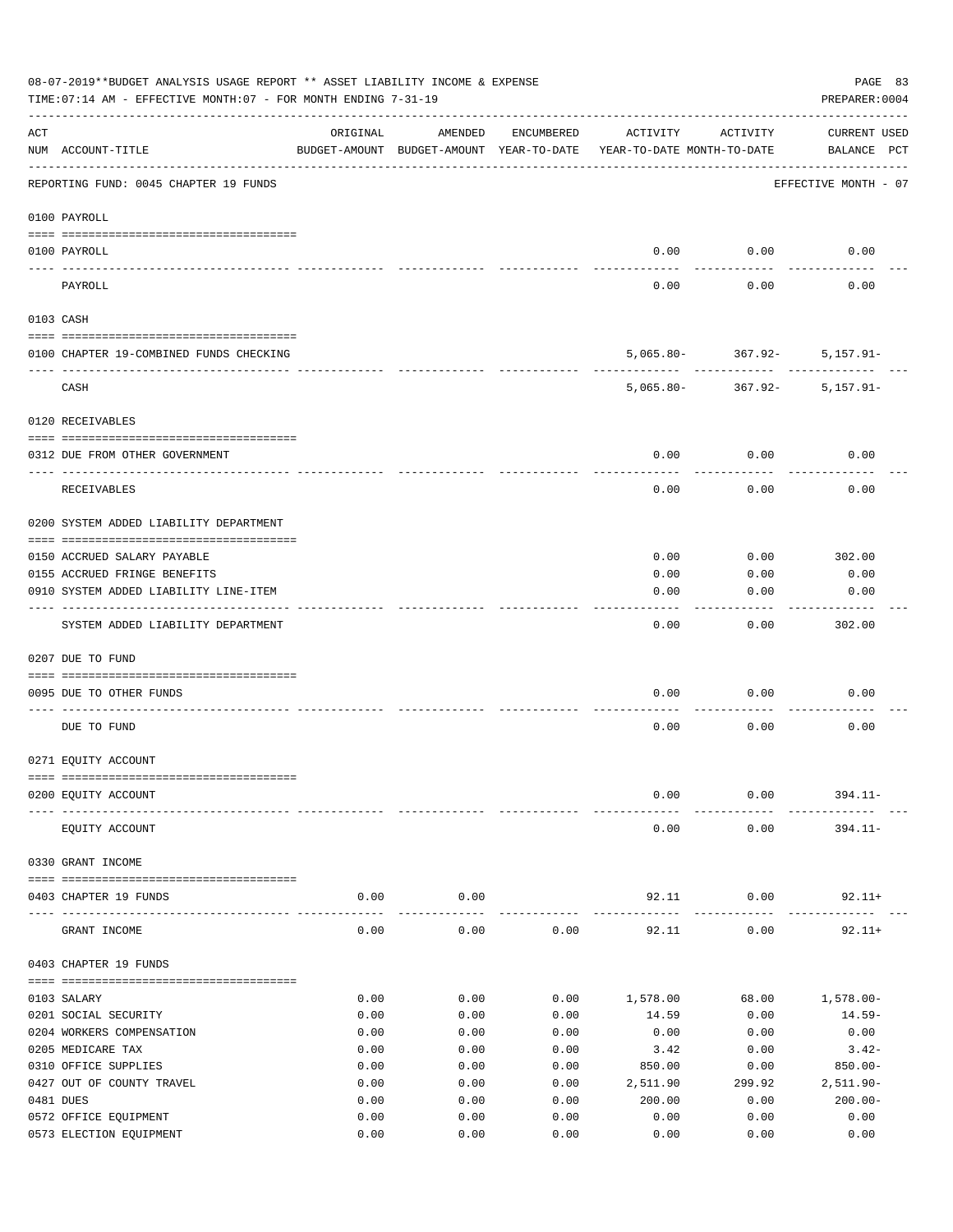| 08-07-2019**BUDGET ANALYSIS USAGE REPORT ** ASSET LIABILITY INCOME & EXPENSE | PAGE 84        |
|------------------------------------------------------------------------------|----------------|
| TIME:07:14 AM - EFFECTIVE MONTH:07 - FOR MONTH ENDING 7-31-19                | PREPARER: 0004 |

| ACT<br>ACCOUNT-TITLE<br>NUM           | ORIGINAL<br>BUDGET-AMOUNT | AMENDED<br>BUDGET-AMOUNT | ENCUMBERED<br>YEAR-TO-DATE | ACTIVITY | ACTIVITY<br>YEAR-TO-DATE MONTH-TO-DATE | <b>CURRENT USED</b><br><b>PCT</b><br>BALANCE |
|---------------------------------------|---------------------------|--------------------------|----------------------------|----------|----------------------------------------|----------------------------------------------|
| REPORTING FUND: 0045 CHAPTER 19 FUNDS |                           |                          |                            |          |                                        | EFFECTIVE MONTH - 07                         |
| 0574 COMPUTER EQUIPMENT               | 0.00                      | 0.00                     | 0.00                       | 0.00     | 0.00                                   | 0.00                                         |
| CHAPTER 19 FUNDS                      | 0.00                      | 0.00                     | 0.00                       | 5,157.91 | 367.92                                 | $5,157.91 -$                                 |
| CHAPTER 19 FUNDS<br>INCOME TOTALS     | 0.00                      | 0.00                     |                            | 92.11    | 0.00                                   | $92.11+$                                     |
| <b>EXPENSE TOTALS</b>                 | 0.00                      | 0.00                     | 0.00                       | 5,157.91 | 367.92                                 | $5,157.91 -$                                 |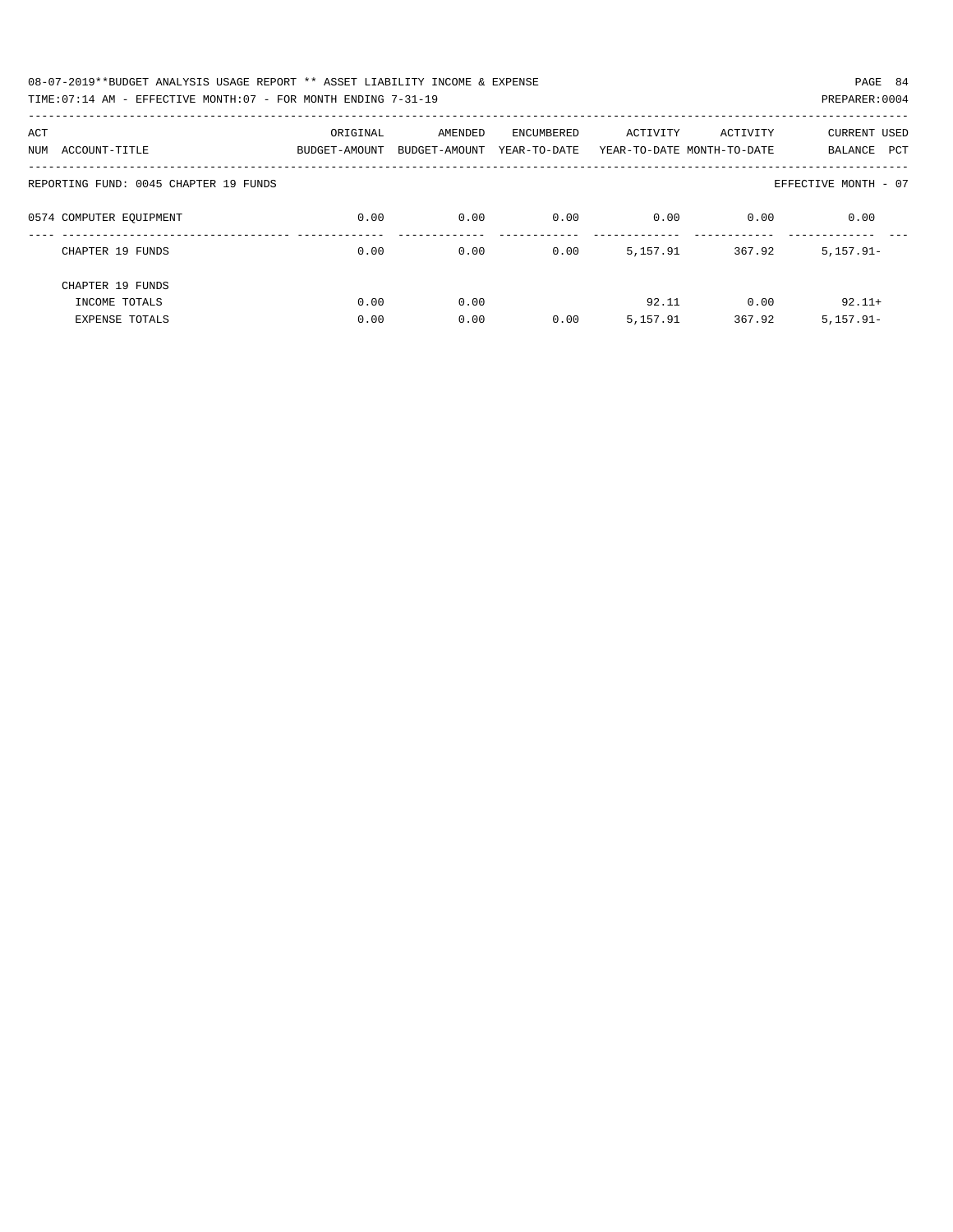|     | 08-07-2019**BUDGET ANALYSIS USAGE REPORT ** ASSET LIABILITY INCOME & EXPENSE<br>TIME: 07:14 AM - EFFECTIVE MONTH: 07 - FOR MONTH ENDING 7-31-19 |           |                                                                                |            |           |              |                                    |                |  |  |
|-----|-------------------------------------------------------------------------------------------------------------------------------------------------|-----------|--------------------------------------------------------------------------------|------------|-----------|--------------|------------------------------------|----------------|--|--|
| ACT | NUM ACCOUNT-TITLE                                                                                                                               | ORIGINAL  | AMENDED<br>BUDGET-AMOUNT BUDGET-AMOUNT YEAR-TO-DATE YEAR-TO-DATE MONTH-TO-DATE | ENCUMBERED | ACTIVITY  | ACTIVITY     | <b>CURRENT USED</b><br>BALANCE PCT |                |  |  |
|     | REPORTING FUND: 0046 SAFE ROOM REIMBURSEMENT PROGRAM                                                                                            |           |                                                                                |            |           |              | EFFECTIVE MONTH - 07               |                |  |  |
|     | 0103 CASH                                                                                                                                       |           |                                                                                |            |           |              |                                    |                |  |  |
|     | 0100 SAFE ROOM REIMB.PROG.-COMB.FUNDS                                                                                                           |           |                                                                                |            |           | ------------ | 1,682.02 0.01 7,465.67             |                |  |  |
|     | CASH                                                                                                                                            |           |                                                                                |            | 1,682.02  |              | 0.01<br>7,465.67                   |                |  |  |
|     | 0120 RECEIVABLES                                                                                                                                |           |                                                                                |            |           |              |                                    |                |  |  |
|     | 0312 DUE FROM OTHER GOVERNMENTS                                                                                                                 |           |                                                                                |            | 0.00      | 0.00         | 0.00                               |                |  |  |
|     | RECEIVABLES                                                                                                                                     |           |                                                                                |            | 0.00      | 0.00         | 0.00                               |                |  |  |
|     | 0200 SYSTEM ADDED LIABILITY DEPARTMENT                                                                                                          |           |                                                                                |            |           |              |                                    |                |  |  |
|     | 0910 SYSTEM ADDED LIABILITY LINE-ITEM                                                                                                           |           |                                                                                |            | 0.00      | 0.00         | 0.00                               |                |  |  |
|     | SYSTEM ADDED LIABILITY DEPARTMENT                                                                                                               |           |                                                                                |            | 0.00      | 0.00         | 0.00                               |                |  |  |
|     | 0271 EQUITY ACCOUNT                                                                                                                             |           |                                                                                |            |           |              |                                    |                |  |  |
|     | 0200 EQUITY ACCOUNT                                                                                                                             |           |                                                                                |            | 0.00      | 0.00         | 5,783.65                           |                |  |  |
|     | EQUITY ACCOUNT                                                                                                                                  |           |                                                                                |            | 0.00      | 0.00         | 5,783.65                           |                |  |  |
|     | 0300 CASH                                                                                                                                       |           |                                                                                |            |           |              |                                    |                |  |  |
|     | 0146 BEGINNING CASH BALANCE                                                                                                                     | 0.00      | 0.00                                                                           |            | 0.00      | 0.00         | 0.00                               |                |  |  |
|     | CASH                                                                                                                                            | 0.00      | 0.00                                                                           | 0.00       | 0.00      | 0.00         | 0.00                               |                |  |  |
|     | 0330 GRANT INCOME                                                                                                                               |           |                                                                                |            |           |              |                                    |                |  |  |
|     | 0475 SAFE ROOM REIMBURSEMENT DR-4029                                                                                                            | 60,000.00 | 60,000.00                                                                      |            | 42,044.06 |              | 6,516.81 17,955.94                 | 70             |  |  |
|     | 0476 ADMINISTRATIVE FEE                                                                                                                         | 2,000.00  | 2,000.00                                                                       |            | 1,900.01  | 0.00         | 99.99                              | 95             |  |  |
|     | GRANT INCOME                                                                                                                                    |           | 62,000.00 62,000.00                                                            |            |           |              | 0.00 43,944.07 6,516.81 18,055.93  | 71             |  |  |
|     | 0475 SAFE ROOM REIMBURSEMENT PROGRAM                                                                                                            |           |                                                                                |            |           |              |                                    |                |  |  |
|     | 0310 OFFICE SUPPLIES                                                                                                                            | 600.00    | 600.00                                                                         | 0.00       | 215.25    | 0.00         | 384.75                             | 36             |  |  |
|     | 0314 SAFE ROOM REIMBURSEMENT                                                                                                                    | 60,000.00 | 60,000.00                                                                      | 0.00       | 42,044.05 | 6,516.80     | 17,955.95                          | 70             |  |  |
|     | 0330 GAS/OIL                                                                                                                                    | 150.00    | 150.00                                                                         | 0.00       | 2.75      | 0.00         | 147.25                             | 02             |  |  |
|     | 0427 OUT OF COUNTY TRAVEL                                                                                                                       | 500.00    | 500.00                                                                         | 0.00       | 0.00      | 0.00         | 500.00                             | 0 <sub>0</sub> |  |  |
|     | 0454 R&M AUTO                                                                                                                                   | 750.00    | 750.00                                                                         | 0.00       | 0.00      | 0.00         | 750.00                             | 0 <sub>0</sub> |  |  |
|     | 0573 RADIO EQUIPMENT                                                                                                                            | 0.00      | 0.00                                                                           | 0.00       | 0.00      | 0.00         | 0.00                               |                |  |  |
|     | 0574 COMPUTER EQUIPMENT                                                                                                                         | 0.00      | 0.00                                                                           | 0.00       | 0.00      | 0.00         | 0.00                               |                |  |  |
|     | SAFE ROOM REIMBURSEMENT PROGRAM                                                                                                                 | 62,000.00 | 62,000.00                                                                      | 0.00       | 42,262.05 | 6,516.80     | 19,737.95                          | 68             |  |  |
|     | SAFE ROOM REIMBURSEMENT PROGRAM                                                                                                                 |           |                                                                                |            |           |              |                                    |                |  |  |
|     | INCOME TOTALS                                                                                                                                   | 62,000.00 | 62,000.00                                                                      |            | 43,944.07 | 6,516.81     | 18,055.93                          | 71             |  |  |
|     | EXPENSE TOTALS                                                                                                                                  | 62,000.00 | 62,000.00                                                                      | 0.00       | 42,262.05 | 6,516.80     | 19,737.95                          | 68             |  |  |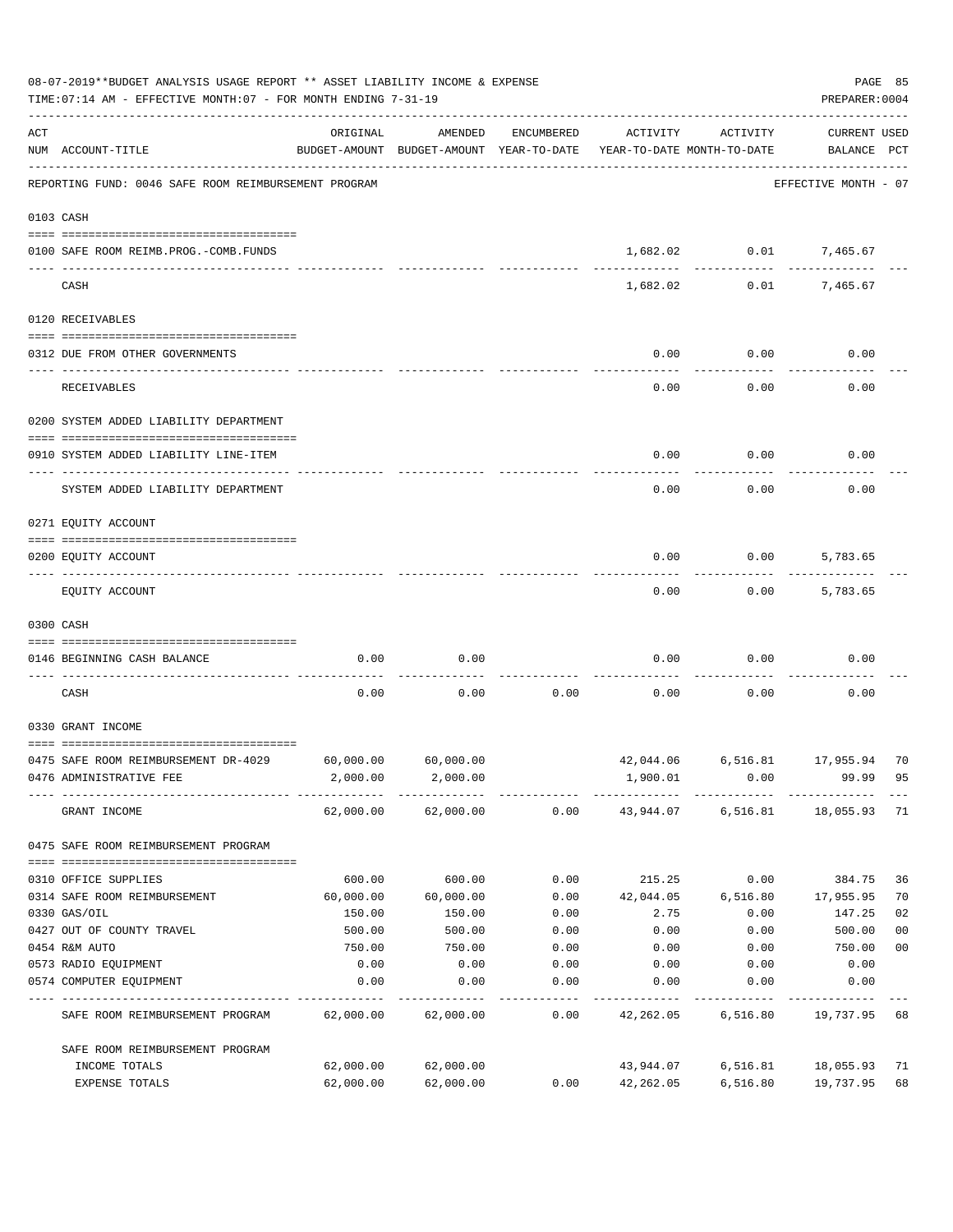|     | 08-07-2019**BUDGET ANALYSIS USAGE REPORT ** ASSET LIABILITY INCOME & EXPENSE<br>TIME: 07:14 AM - EFFECTIVE MONTH: 07 - FOR MONTH ENDING 7-31-19 |           |                                                                                |               |          |                              | PREPARER: 0004              | PAGE 86 |
|-----|-------------------------------------------------------------------------------------------------------------------------------------------------|-----------|--------------------------------------------------------------------------------|---------------|----------|------------------------------|-----------------------------|---------|
| ACT | NUM ACCOUNT-TITLE                                                                                                                               | ORIGINAL  | AMENDED<br>BUDGET-AMOUNT BUDGET-AMOUNT YEAR-TO-DATE YEAR-TO-DATE MONTH-TO-DATE | ENCUMBERED    | ACTIVITY | ACTIVITY                     | CURRENT USED<br>BALANCE PCT |         |
|     | REPORTING FUND: 0048 ELECTION EQUIPMENT FUND                                                                                                    |           |                                                                                |               |          |                              | EFFECTIVE MONTH - 07        |         |
|     | 0103 CASH                                                                                                                                       |           |                                                                                |               |          |                              |                             |         |
|     | 0100 ELECTION EQUIP. FUND-COMBINED FUNDS                                                                                                        |           |                                                                                |               |          | 2,482.16 1,400.00 33,784.59  |                             |         |
|     | CASH                                                                                                                                            |           |                                                                                |               |          | 2,482.16 1,400.00 33,784.59  |                             |         |
|     | 0200 SYSTEM ADDED LIABILITY DEPARTMENT                                                                                                          |           |                                                                                |               |          |                              |                             |         |
|     |                                                                                                                                                 |           |                                                                                |               |          |                              |                             |         |
|     | 0910 SYSTEM ADDED LIABILITY LINE-ITEM                                                                                                           |           |                                                                                |               | 0.00     | 0.00                         | 0.00                        |         |
|     | SYSTEM ADDED LIABILITY DEPARTMENT                                                                                                               |           |                                                                                |               | 0.00     | 0.00                         | 0.00                        |         |
|     | 0271 EQUITY ACCOUNT                                                                                                                             |           |                                                                                |               |          |                              |                             |         |
|     |                                                                                                                                                 |           |                                                                                |               |          |                              |                             |         |
|     | 0200 EOUITY ACCOUNT                                                                                                                             |           |                                                                                |               | 0.00     |                              | $0.00$ $31,302.43$          |         |
|     | EQUITY ACCOUNT                                                                                                                                  |           |                                                                                |               | 0.00     | 0.00                         | 31,302.43                   |         |
|     | 0300 CASH                                                                                                                                       |           |                                                                                |               |          |                              |                             |         |
|     | 0148 BEGINNING CASH BALANCE                                                                                                                     | 7,070.00  | 7,070.00                                                                       |               | 0.00     | 0.00                         | 7,070.00 00                 |         |
|     | CASH                                                                                                                                            | 7,070.00  | 7,070.00                                                                       | 0.00          | 0.00     | 0.00                         | 7,070.00                    | 00      |
|     | 0340 INCOME                                                                                                                                     |           |                                                                                |               |          |                              |                             |         |
|     | 0130 REFUNDS & MISCELLANEOUS                                                                                                                    | 0.00      | 0.00                                                                           |               | 0.00     | 0.00                         | 0.00                        |         |
|     | 0403 CONTRACT ADMINISTRATIVE FEE                                                                                                                | 0.00      | 0.00                                                                           |               | 149.90   | 0.00                         | 149.90+                     |         |
|     | 0484 ELECTION REIMBURSEMENT                                                                                                                     | 4,000.00  | 4,000.00                                                                       |               |          | 2,848.56 1,400.00 1,151.44   |                             | 71      |
|     | INCOME                                                                                                                                          | 4,000.00  | 4,000.00                                                                       |               |          | $0.00$ $2,998.46$ $1,400.00$ | 1,001.54                    | 75      |
|     | 0403 ELECTION EQUIPMENT FUND                                                                                                                    |           |                                                                                |               |          |                              |                             |         |
|     | 0421 ELECTION INTERNET                                                                                                                          | 0.00      | 0.00                                                                           | 0.00          | 0.00     | 0.00                         | 0.00                        |         |
|     | 0485 LICENSE/SUPPORT                                                                                                                            | 0.00      | 0.00                                                                           | 0.00          | 0.00     | 0.00                         | 0.00                        |         |
|     | 0573 ELECTION EQUIPMENT                                                                                                                         | 11,070.00 | 11,070.00                                                                      | 0.00          | 516.30   | 0.00                         | 10,553.70                   | 05      |
|     | ELECTION EQUIPMENT FUND                                                                                                                         | 11,070.00 | 11,070.00                                                                      | $---$<br>0.00 | 516.30   | 0.00                         | 10,553.70                   | 05      |
|     | ELECTION EQUIPMENT FUND                                                                                                                         |           |                                                                                |               |          |                              |                             |         |
|     | INCOME TOTALS                                                                                                                                   | 11,070.00 | 11,070.00                                                                      |               | 2,998.46 | 1,400.00                     | 8,071.54                    | 27      |
|     | EXPENSE TOTALS                                                                                                                                  | 11,070.00 | 11,070.00                                                                      | 0.00          | 516.30   | 0.00                         | 10,553.70                   | 05      |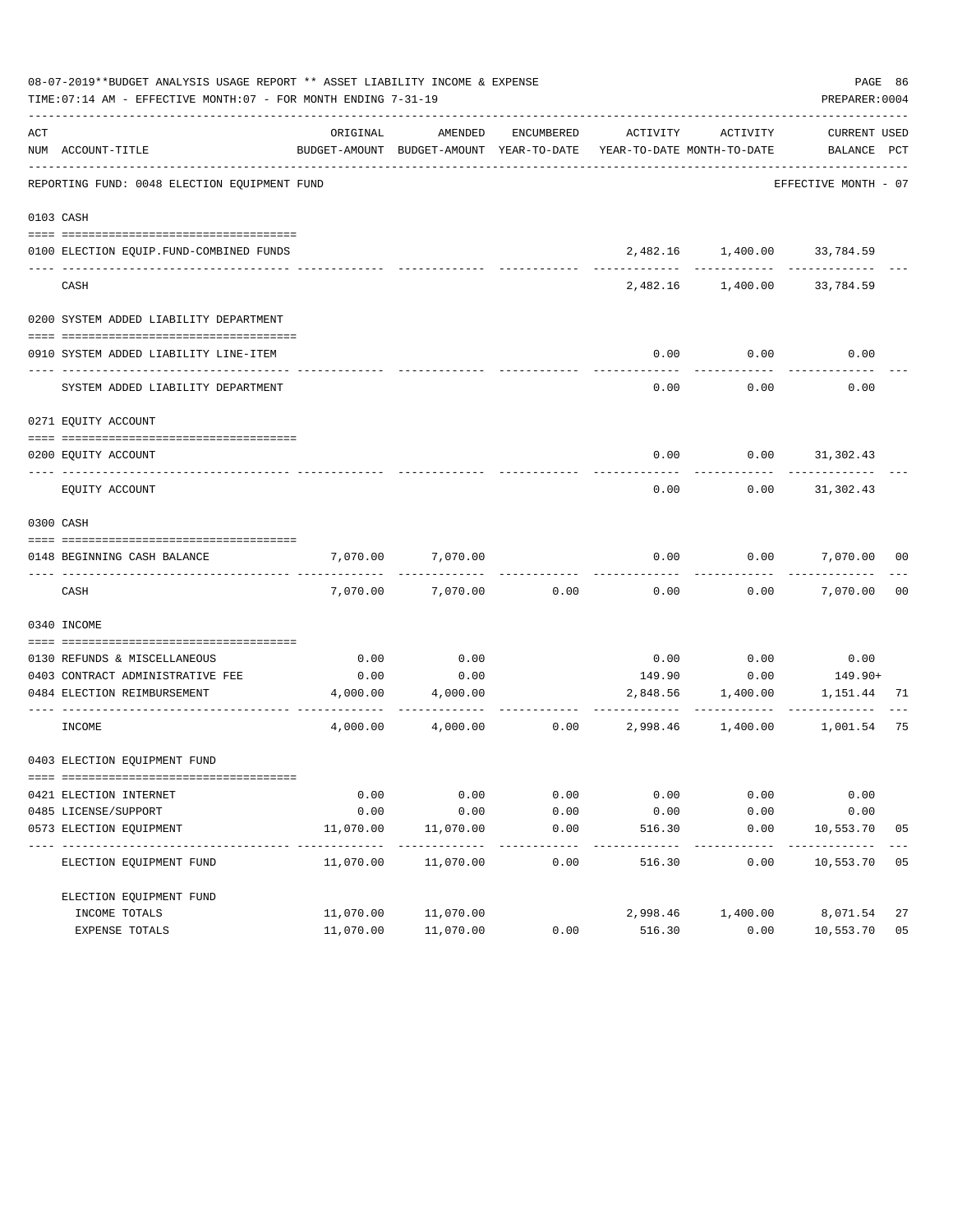|          | 08-07-2019**BUDGET ANALYSIS USAGE REPORT ** ASSET LIABILITY INCOME & EXPENSE<br>TIME: 07:14 AM - EFFECTIVE MONTH: 07 - FOR MONTH ENDING 7-31-19 |              |                                                     |              |                                        |                     | PAGE 87<br>PREPARER: 0004          |
|----------|-------------------------------------------------------------------------------------------------------------------------------------------------|--------------|-----------------------------------------------------|--------------|----------------------------------------|---------------------|------------------------------------|
| ACT      | NUM ACCOUNT-TITLE                                                                                                                               | ORIGINAL     | AMENDED<br>BUDGET-AMOUNT BUDGET-AMOUNT YEAR-TO-DATE | ENCUMBERED   | ACTIVITY<br>YEAR-TO-DATE MONTH-TO-DATE | ACTIVITY            | <b>CURRENT USED</b><br>BALANCE PCT |
|          | REPORTING FUND: 0049 INVESTIGATOR/LEOSE GRANT                                                                                                   |              |                                                     |              |                                        |                     | EFFECTIVE MONTH - 07               |
|          | 0100 PAYROLL                                                                                                                                    |              |                                                     |              |                                        |                     |                                    |
|          | 0100 PAYROLL                                                                                                                                    |              |                                                     |              | 0.00                                   | 0.00                | 0.00                               |
| ---- --- | PAYROLL                                                                                                                                         |              |                                                     |              | 0.00                                   | 0.00                | 0.00                               |
|          | 0103 CASH                                                                                                                                       |              |                                                     |              |                                        |                     |                                    |
|          |                                                                                                                                                 |              |                                                     |              |                                        |                     |                                    |
|          | 0100 INVESTIGATOR/LEOSE-COMB.FUNDS                                                                                                              |              |                                                     |              | 61.77                                  | 0.00                | 681.66                             |
|          | CASH                                                                                                                                            |              |                                                     |              | 61.77                                  | 0.00                | 681.66                             |
|          | 0271 EQUITY ACCOUNT                                                                                                                             |              |                                                     |              |                                        |                     |                                    |
|          | 0200 EQUITY ACCOUNT<br>---- -----------                                                                                                         |              |                                                     |              | 0.00                                   | 0.00                | 619.89                             |
|          | EQUITY ACCOUNT                                                                                                                                  |              |                                                     |              | 0.00                                   | 0.00                | 619.89                             |
|          | 0300 CASH                                                                                                                                       |              |                                                     |              |                                        |                     |                                    |
|          | 0149 BEGINNING CASH BALANCE                                                                                                                     | 0.00         | 619.89                                              |              | 0.00                                   | 0.00                | 619.89 00                          |
|          | CASH                                                                                                                                            | 0.00         | 619.89                                              | 0.00         | 0.00                                   | --------<br>0.00    | ---------<br>619.89<br>00          |
|          | 0330 GRANT INCOME                                                                                                                               |              |                                                     |              |                                        |                     |                                    |
|          | 0475 INVESTIGATOR/LEOSE GRANT                                                                                                                   | 0.00         | 0.00                                                |              | 681.66                                 | 0.00                | 681.66+                            |
|          | GRANT INCOME                                                                                                                                    | 0.00         | 0.00                                                | 0.00         | 681.66                                 | 0.00                | 681.66+                            |
|          | 0475 INVESTIGATOR/LEOSE                                                                                                                         |              |                                                     |              |                                        |                     |                                    |
|          |                                                                                                                                                 |              |                                                     | 0.00         |                                        |                     |                                    |
|          | 0103 SALARY<br>0201 SOCIAL SECURITY                                                                                                             | 0.00         | 0.00                                                |              |                                        | $0.00$ 0.00<br>0.00 | 0.00                               |
|          | 0202 GROUP HEALTH INSURANCE                                                                                                                     | 0.00<br>0.00 | 0.00<br>0.00                                        | 0.00<br>0.00 | 0.00<br>0.00                           | 0.00                | 0.00<br>0.00                       |
|          | 0203 RETIREMENT                                                                                                                                 | 0.00         | 0.00                                                | 0.00         | 0.00                                   | 0.00                | 0.00                               |
|          | 0204 WORKER'S COMPENSATION                                                                                                                      | 0.00         | 0.00                                                | 0.00         | 0.00                                   | 0.00                | 0.00                               |
|          | 0205 MEDICARE TAX                                                                                                                               | 0.00         | 0.00                                                | 0.00         | 0.00                                   | 0.00                | 0.00                               |
|          | 0310 OFFICE SUPPLIES                                                                                                                            | 0.00         | 0.00                                                | 0.00         | 0.00                                   | 0.00                | 0.00                               |
|          | 0427 TRAINING/TUITION/OUT OF COUNTY                                                                                                             | 0.00         | 619.89                                              | 0.00         | 619.89                                 | 0.00                | 0.00 100                           |
|          | 0572 OFFICE EQUIPMENT                                                                                                                           | 0.00         | 0.00                                                | 0.00         | 0.00                                   | 0.00                | 0.00                               |
|          | 0574 COMPUTER EQUIPMENT                                                                                                                         | 0.00         | 0.00                                                | 0.00         | 0.00                                   | 0.00                | 0.00                               |
| ----     | -----------<br>INVESTIGATOR/LEOSE                                                                                                               | 0.00         | 619.89                                              | 0.00         | 619.89                                 | 0.00                | 0.00 100                           |
|          | INVESTIGATOR/LEOSE GRANT                                                                                                                        |              |                                                     |              |                                        |                     |                                    |
|          | INCOME TOTALS                                                                                                                                   | 0.00         | 619.89                                              |              | 681.66                                 | 0.00                | $61.77 + 110$                      |
|          | EXPENSE TOTALS                                                                                                                                  | 0.00         | 619.89                                              | 0.00         | 619.89                                 | 0.00                | 0.00 100                           |
|          |                                                                                                                                                 |              |                                                     |              |                                        |                     |                                    |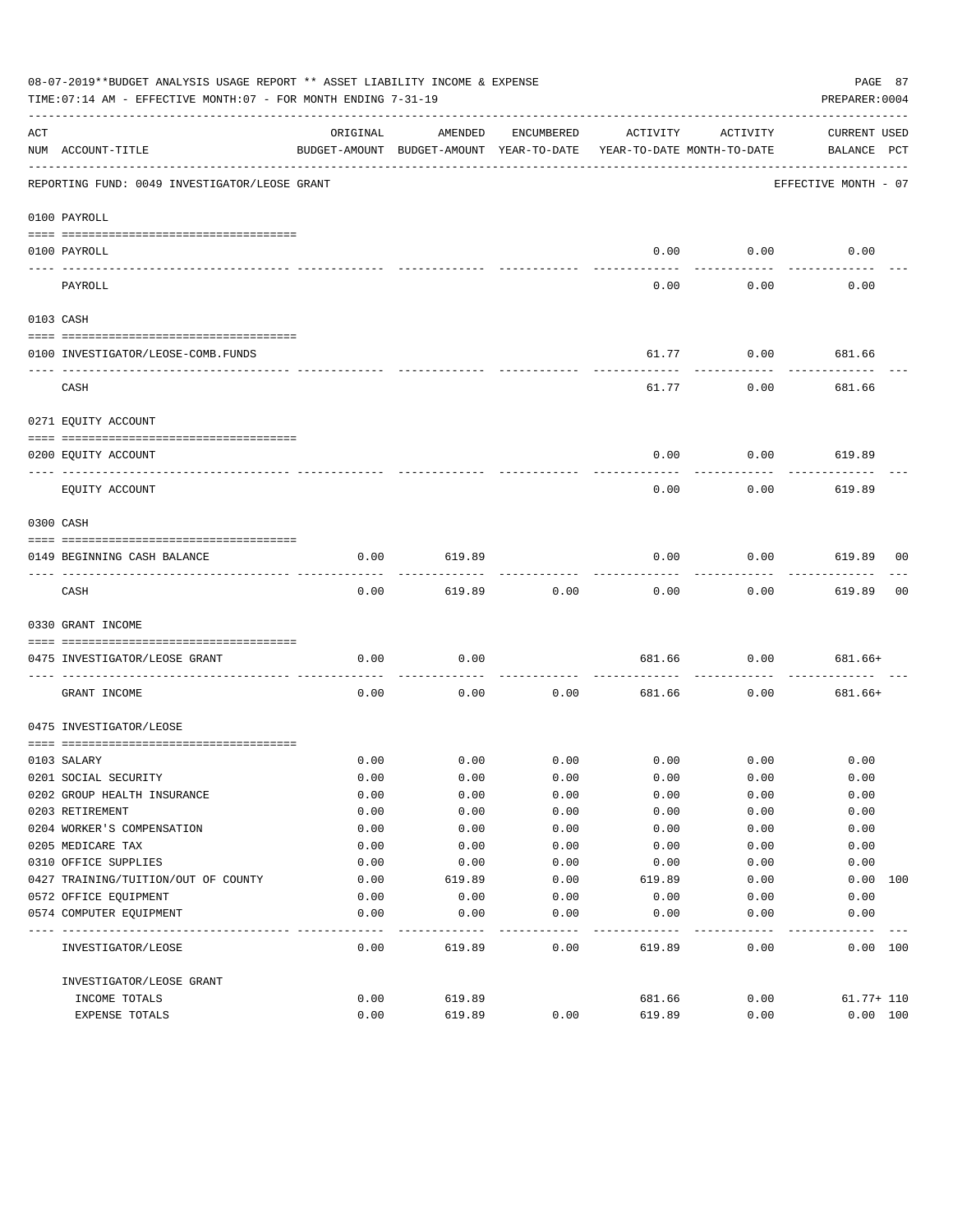|     | 08-07-2019**BUDGET ANALYSIS USAGE REPORT ** ASSET LIABILITY INCOME & EXPENSE<br>PAGE 88<br>TIME: 07:14 AM - EFFECTIVE MONTH: 07 - FOR MONTH ENDING 7-31-19<br>PREPARER: 0004 |          |                                                     |                 |                                        |          |                                    |  |  |  |  |  |
|-----|------------------------------------------------------------------------------------------------------------------------------------------------------------------------------|----------|-----------------------------------------------------|-----------------|----------------------------------------|----------|------------------------------------|--|--|--|--|--|
| ACT | NUM ACCOUNT-TITLE                                                                                                                                                            | ORIGINAL | AMENDED<br>BUDGET-AMOUNT BUDGET-AMOUNT YEAR-TO-DATE | ENCUMBERED      | ACTIVITY<br>YEAR-TO-DATE MONTH-TO-DATE | ACTIVITY | <b>CURRENT USED</b><br>BALANCE PCT |  |  |  |  |  |
|     | REPORTING FUND: 0050 ELECTION SUPPORT                                                                                                                                        |          |                                                     |                 |                                        |          | EFFECTIVE MONTH - 07               |  |  |  |  |  |
|     | 0103 CASH                                                                                                                                                                    |          |                                                     |                 |                                        |          |                                    |  |  |  |  |  |
|     | 0100 ELECTION SUPPORT FUND-COMB.FUNDS                                                                                                                                        |          |                                                     |                 | 0.00                                   | 0.00     | 0.00                               |  |  |  |  |  |
|     | CASH                                                                                                                                                                         |          |                                                     |                 | 0.00                                   | 0.00     | 0.00                               |  |  |  |  |  |
|     | 0200 SYSTEM ADDED LIABILITY DEPARTMENT                                                                                                                                       |          |                                                     |                 |                                        |          |                                    |  |  |  |  |  |
|     | 0910 SYSTEM ADDED LIABILITY LINE-ITEM                                                                                                                                        |          |                                                     |                 | 0.00                                   | 0.00     | 0.00                               |  |  |  |  |  |
|     | SYSTEM ADDED LIABILITY DEPARTMENT                                                                                                                                            |          |                                                     |                 | 0.00                                   | 0.00     | 0.00                               |  |  |  |  |  |
|     | 0271 EQUITY ACCOUNT                                                                                                                                                          |          |                                                     |                 |                                        |          |                                    |  |  |  |  |  |
|     | 0200 EQUITY ACCOUNT                                                                                                                                                          |          |                                                     |                 | 0.00                                   | 0.00     | 0.00                               |  |  |  |  |  |
|     | EQUITY ACCOUNT                                                                                                                                                               |          |                                                     |                 | 0.00                                   | 0.00     | 0.00                               |  |  |  |  |  |
|     | 0300 CASH                                                                                                                                                                    |          |                                                     |                 |                                        |          |                                    |  |  |  |  |  |
|     | 0150 BEGINNING CASH BALANCE                                                                                                                                                  | 0.00     | 0.00                                                |                 | 0.00                                   | 0.00     | 0.00                               |  |  |  |  |  |
|     | CASH                                                                                                                                                                         | 0.00     | 0.00                                                | 0.00            | 0.00                                   | 0.00     | 0.00                               |  |  |  |  |  |
|     | 0370 MISCELLANEOUS INCOME                                                                                                                                                    |          |                                                     |                 |                                        |          |                                    |  |  |  |  |  |
|     | 0403 LOCAL FUNDING                                                                                                                                                           | 0.00     | 0.00                                                |                 | 0.00                                   | 0.00     | 0.00                               |  |  |  |  |  |
|     | MISCELLANEOUS INCOME                                                                                                                                                         | 0.00     | 0.00                                                | 0.00            | 0.00                                   | 0.00     | 0.00                               |  |  |  |  |  |
|     | 0403 ELECTION SUPPORT                                                                                                                                                        |          |                                                     |                 |                                        |          |                                    |  |  |  |  |  |
|     | 0310 OFFICE SUPPLIES                                                                                                                                                         | 0.00     | 0.00                                                | 0.00            | 0.00                                   | 0.00     | 0.00                               |  |  |  |  |  |
|     | 0311 POSTAGE                                                                                                                                                                 | 0.00     | 0.00                                                | 0.00            | 0.00                                   | 0.00     | 0.00                               |  |  |  |  |  |
|     | 0427 TRAVEL/TRAINING                                                                                                                                                         | 0.00     | 0.00                                                | 0.00            | 0.00                                   | 0.00     | 0.00                               |  |  |  |  |  |
|     | 0430 BIDS AND NOTICES                                                                                                                                                        | 0.00     | 0.00                                                | 0.00            | 0.00                                   | 0.00     | 0.00                               |  |  |  |  |  |
|     | 0573 ELECTION EQUIPMENT                                                                                                                                                      | 0.00     | 0.00                                                | 0.00<br>$- - -$ | 0.00                                   | 0.00     | 0.00                               |  |  |  |  |  |
|     | ELECTION SUPPORT                                                                                                                                                             | 0.00     | 0.00                                                | 0.00            | 0.00                                   | 0.00     | 0.00                               |  |  |  |  |  |
|     | ELECTION SUPPORT                                                                                                                                                             |          |                                                     |                 |                                        |          |                                    |  |  |  |  |  |
|     | INCOME TOTALS                                                                                                                                                                | 0.00     | 0.00                                                |                 | 0.00                                   | 0.00     | 0.00                               |  |  |  |  |  |
|     | EXPENSE TOTALS                                                                                                                                                               | 0.00     | 0.00                                                | 0.00            | 0.00                                   | 0.00     | 0.00                               |  |  |  |  |  |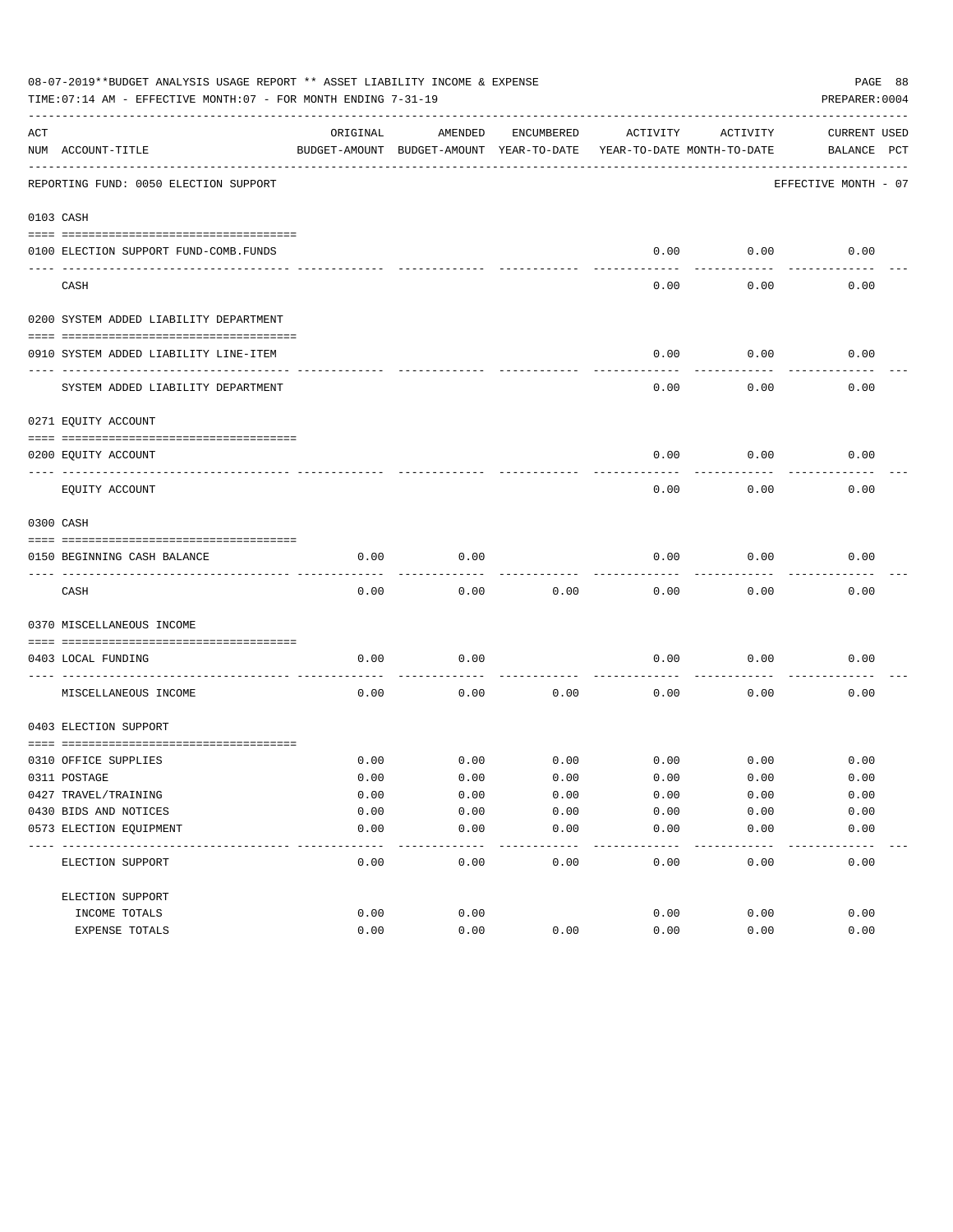|     | 08-07-2019**BUDGET ANALYSIS USAGE REPORT ** ASSET LIABILITY INCOME & EXPENSE<br>TIME: 07:14 AM - EFFECTIVE MONTH: 07 - FOR MONTH ENDING 7-31-19 |          |                                                     |            |                                        |                       |                             |                |  |  |
|-----|-------------------------------------------------------------------------------------------------------------------------------------------------|----------|-----------------------------------------------------|------------|----------------------------------------|-----------------------|-----------------------------|----------------|--|--|
| ACT | NUM ACCOUNT-TITLE                                                                                                                               | ORIGINAL | AMENDED<br>BUDGET-AMOUNT BUDGET-AMOUNT YEAR-TO-DATE | ENCUMBERED | ACTIVITY<br>YEAR-TO-DATE MONTH-TO-DATE | ACTIVITY              | CURRENT USED<br>BALANCE PCT |                |  |  |
|     | REPORTING FUND: 0051 CO.CLERK CO.& DIST.CT. TECHNOLOGY                                                                                          |          |                                                     |            |                                        |                       | EFFECTIVE MONTH - 07        |                |  |  |
|     | 0103 CASH                                                                                                                                       |          |                                                     |            |                                        |                       |                             |                |  |  |
|     | 0100 CO.CLK.CO.& DIST.CT.TECHNOLOGY-COM                                                                                                         |          |                                                     |            |                                        | 695.07- 0.00 7,034.37 |                             |                |  |  |
|     | CASH                                                                                                                                            |          |                                                     |            | 695.07-                                | 0.00                  | 7,034.37                    |                |  |  |
|     | 0120 RECEIVABLES                                                                                                                                |          |                                                     |            |                                        |                       |                             |                |  |  |
|     | 0313 DUE FROM OTHER FUNDS                                                                                                                       |          |                                                     |            | 0.00                                   | 0.00                  | 65.59                       |                |  |  |
|     | RECEIVABLES                                                                                                                                     |          |                                                     |            | 0.00                                   | 0.00                  | 65.59                       |                |  |  |
|     | 0271 EQUITY ACCOUNT                                                                                                                             |          |                                                     |            |                                        |                       |                             |                |  |  |
|     | 0200 EQUITY ACCOUNT                                                                                                                             |          |                                                     |            | 0.00                                   | 0.00                  | 7,795.03                    |                |  |  |
|     | ______________________________<br>EQUITY ACCOUNT                                                                                                |          |                                                     |            | ------<br>0.00                         | 0.00                  | 7,795.03                    |                |  |  |
|     | 0300 CASH                                                                                                                                       |          |                                                     |            |                                        |                       |                             |                |  |  |
|     | 0151 BEGINNING CASH BALANCE                                                                                                                     | 2,400.00 | 2,400.00                                            |            | 0.00                                   | 0.00                  | 2,400.00                    | 0 <sub>0</sub> |  |  |
|     | CASH                                                                                                                                            | 2,400.00 | 2,400.00                                            | 0.00       | 0.00                                   | 0.00                  | 2,400.00                    | 0 <sub>0</sub> |  |  |
|     | 0370 CO.CLK.MISCELLANEOUS INCOME                                                                                                                |          |                                                     |            |                                        |                       |                             |                |  |  |
|     | 0440 CO.CLK.CO.& DIST.CT.TECHNOLOGY FEE                                                                                                         | 600.00   | 600.00                                              |            | 184.92                                 | 0.00                  | 415.08 31                   |                |  |  |
|     | CO. CLK. MISCELLANEOUS INCOME                                                                                                                   | 600.00   | 600.00                                              | 0.00       | 184.92 0.00                            | .                     | 415.08                      | 31             |  |  |
|     | 0440 CO.CLK.COURT TECHNOLOGY EQUIPMENT                                                                                                          |          |                                                     |            |                                        |                       |                             |                |  |  |
|     | 0572 OFFICE EQUIPMENT                                                                                                                           | 3,000.00 | 3,000.00                                            | 0.00       | 879.99                                 | 0.00                  | 2,120.01                    | 29             |  |  |
|     | CO.CLK.COURT TECHNOLOGY EQUIPMENT                                                                                                               | 3,000.00 | 3,000.00                                            | 0.00       | 879.99                                 | 0.00                  | 2,120.01                    | 29             |  |  |
|     | CO.CLERK CO.& DIST.CT. TECHNOLOGY                                                                                                               |          |                                                     |            |                                        |                       |                             |                |  |  |
|     | INCOME TOTALS                                                                                                                                   | 3,000.00 | 3,000.00                                            |            |                                        |                       | 184.92 0.00 2,815.08        | 06             |  |  |
|     | <b>EXPENSE TOTALS</b>                                                                                                                           | 3,000.00 | 3,000.00                                            | 0.00       | 879.99                                 | 0.00                  | 2,120.01                    | 29             |  |  |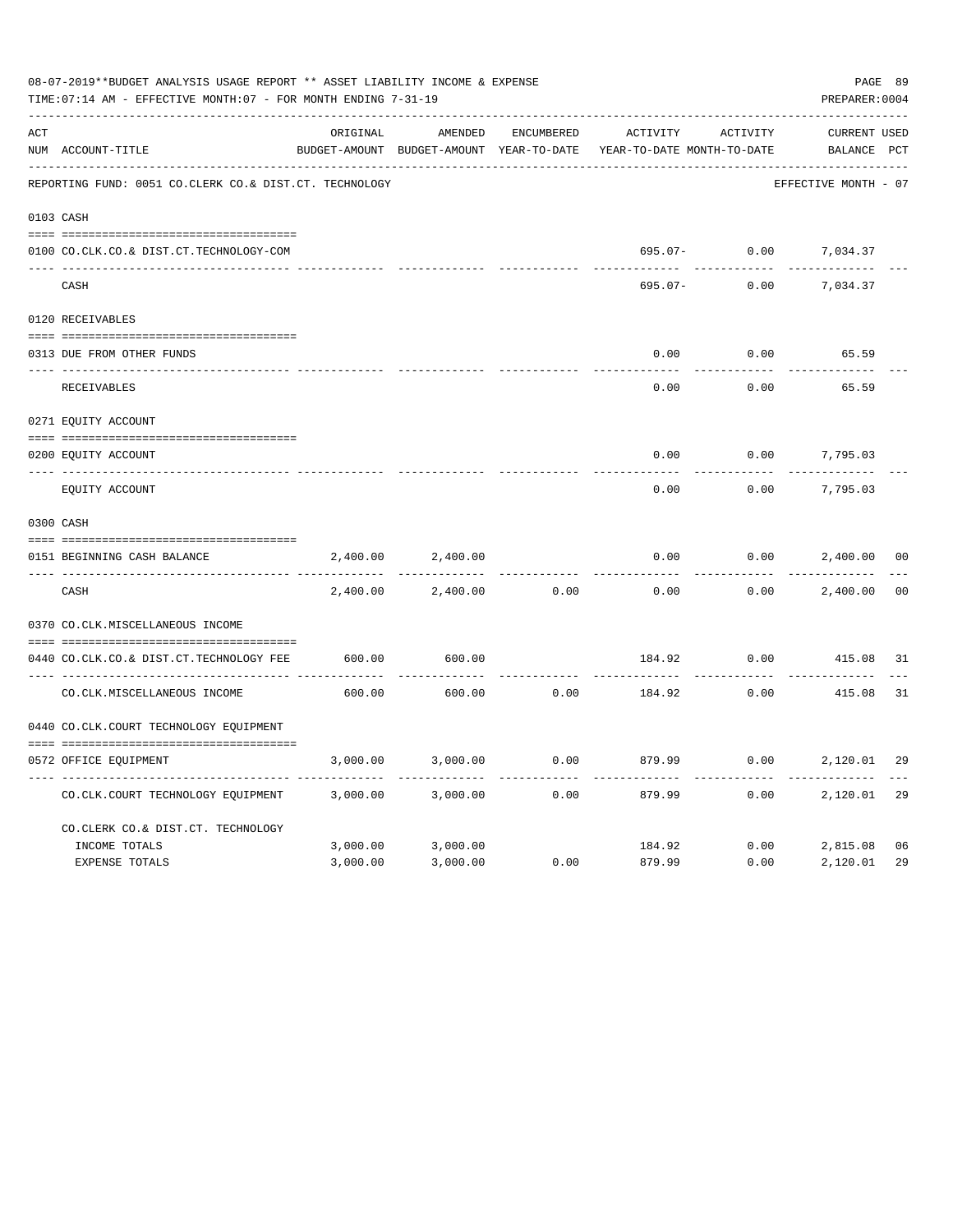|     | 08-07-2019**BUDGET ANALYSIS USAGE REPORT ** ASSET LIABILITY INCOME & EXPENSE<br>TIME: 07:14 AM - EFFECTIVE MONTH: 07 - FOR MONTH ENDING 7-31-19 |          |         |                       |                                                                                 |                    | PAGE 90<br>PREPARER: 0004   |
|-----|-------------------------------------------------------------------------------------------------------------------------------------------------|----------|---------|-----------------------|---------------------------------------------------------------------------------|--------------------|-----------------------------|
| ACT | NUM ACCOUNT-TITLE                                                                                                                               | ORIGINAL | AMENDED | ENCUMBERED            | ACTIVITY<br>BUDGET-AMOUNT BUDGET-AMOUNT YEAR-TO-DATE YEAR-TO-DATE MONTH-TO-DATE | ACTIVITY           | CURRENT USED<br>BALANCE PCT |
|     | REPORTING FUND: 0052 CO.CLK.COURT RECORDS PRESERVATION                                                                                          |          |         |                       |                                                                                 |                    | EFFECTIVE MONTH - 07        |
|     | 0103 CASH                                                                                                                                       |          |         |                       |                                                                                 |                    |                             |
|     | 0100 CO.CLK.COURT RECORDS PRESERVATION-                                                                                                         |          |         |                       |                                                                                 |                    | $107.25 - 2.92$ $12,709.57$ |
|     | CASH                                                                                                                                            |          |         |                       | $107.25-$                                                                       |                    | 2.92 12,709.57              |
|     | 0120 RECEIVABLES                                                                                                                                |          |         |                       |                                                                                 |                    |                             |
|     | 0313 DUE FROM OTHER FUNDS                                                                                                                       |          |         |                       | 0.00                                                                            | 0.00               | 90.00                       |
|     | <b>RECEIVABLES</b>                                                                                                                              |          |         |                       | 0.00                                                                            | ---------<br>0.00  | 90.00                       |
|     | 0200 SYSTEM ADDED LIABILITY DEPARTMENT                                                                                                          |          |         |                       |                                                                                 |                    |                             |
|     | 0910 SYSTEM ADDED LIABILITY LINE-ITEM                                                                                                           |          |         |                       |                                                                                 |                    | $619.64 - 0.00$ 619.64-     |
|     | SYSTEM ADDED LIABILITY DEPARTMENT                                                                                                               |          |         |                       | 619.64-                                                                         | 0.00               | 619.64-                     |
|     | 0271 EQUITY ACCOUNT                                                                                                                             |          |         |                       |                                                                                 |                    |                             |
|     | 0200 EQUITY ACCOUNT                                                                                                                             |          |         |                       | 0.00                                                                            |                    | $0.00$ 12,906.82            |
|     | EQUITY ACCOUNT                                                                                                                                  |          |         |                       | 0.00                                                                            |                    | $0.00$ 12,906.82            |
|     | 0360 INTEREST EARNINGS                                                                                                                          |          |         |                       |                                                                                 |                    |                             |
|     | 0100 INTEREST EARNINGS                                                                                                                          | 0.00     | 0.00    |                       | 22.39                                                                           | 2.92               | 22.39+                      |
|     | ------------------ ---<br>INTEREST EARNINGS                                                                                                     | 0.00     | 0.00    | -----------<br>0.00   | 22.39                                                                           | ----------<br>2.92 | $22.39+$                    |
|     | 0370 CO.CLK.MISCELLANEOUS INCOME                                                                                                                |          |         |                       |                                                                                 |                    |                             |
|     | 0133 CO.CLK.COURT RECORDS PRESERVATION                                                                                                          | 0.00     | 0.00    |                       |                                                                                 |                    | 490.00 0.00 490.00+         |
|     | CO. CLK. MISCELLANEOUS INCOME                                                                                                                   | 0.00     | 0.00    | 0.00                  | 490.00                                                                          | 0.00               | $490.00+$                   |
|     | 0449 CO.CLK.COURT RECORDS PRES.EQUIPMEN                                                                                                         |          |         |                       |                                                                                 |                    |                             |
|     | 0572 OFFICE EQUIPMENT                                                                                                                           | 0.00     | 0.00    | 0.00                  | 0.00                                                                            | 0.00               | 0.00                        |
|     | CO. CLK. COURT RECORDS PRES. EQUIPMEN                                                                                                           | 0.00     | 0.00    | -------------<br>0.00 | ------------- ------------ -----------<br>0.00                                  | 0.00               | 0.00                        |
|     | CO. CLK. COURT RECORDS PRESERVATION                                                                                                             |          |         |                       |                                                                                 |                    |                             |
|     | INCOME TOTALS                                                                                                                                   | 0.00     | 0.00    |                       | 512.39                                                                          | 2.92               | $512.39+$                   |
|     | EXPENSE TOTALS                                                                                                                                  | 0.00     | 0.00    | 0.00                  | 0.00                                                                            | 0.00               | 0.00                        |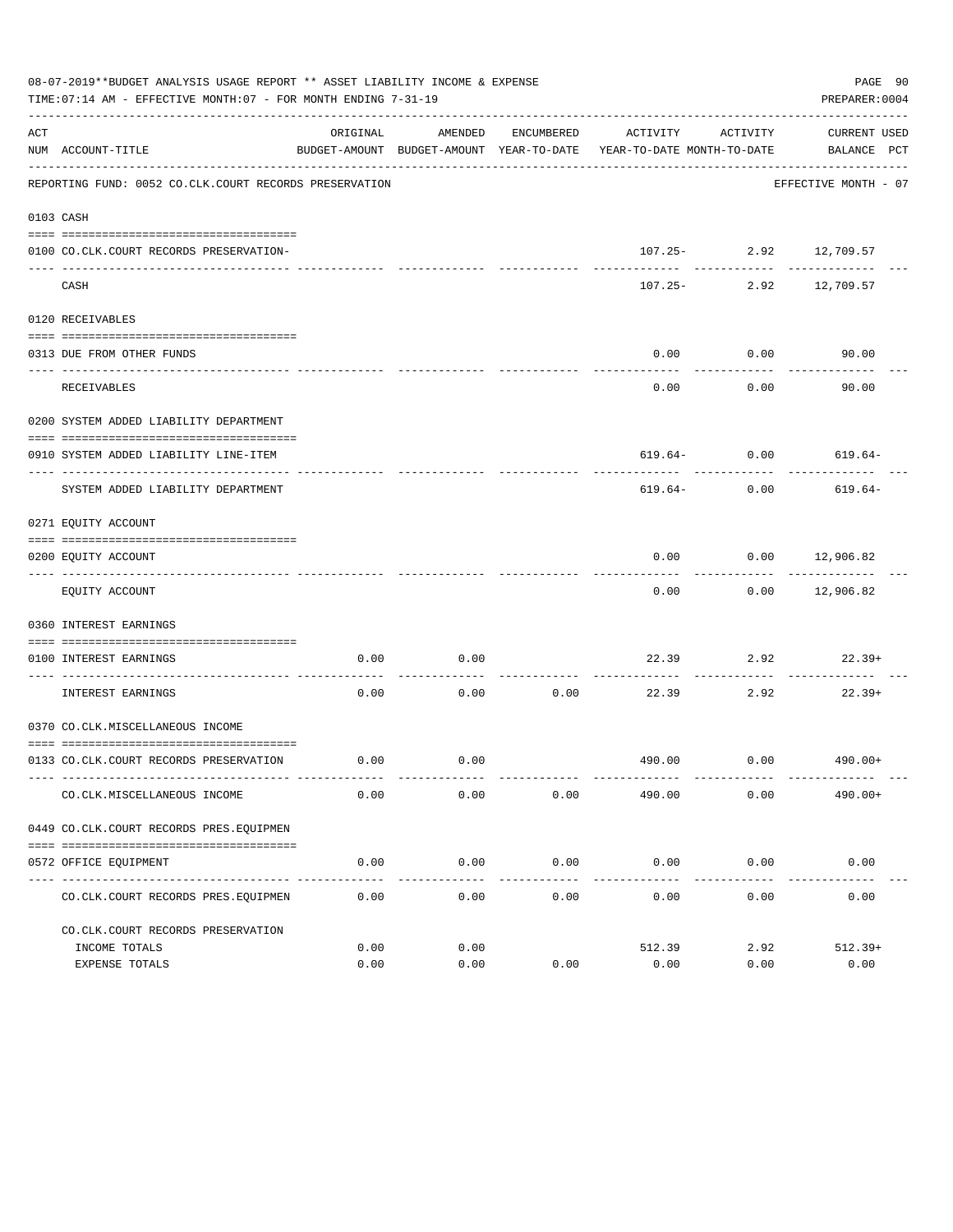|     | 08-07-2019**BUDGET ANALYSIS USAGE REPORT ** ASSET LIABILITY INCOME & EXPENSE<br>TIME: 07:14 AM - EFFECTIVE MONTH: 07 - FOR MONTH ENDING 7-31-19 |            |                        |                     |                                                                                                                 |                                            | PAGE 91<br>PREPARER: 0004     |                |
|-----|-------------------------------------------------------------------------------------------------------------------------------------------------|------------|------------------------|---------------------|-----------------------------------------------------------------------------------------------------------------|--------------------------------------------|-------------------------------|----------------|
| ACT | NUM ACCOUNT-TITLE                                                                                                                               | ORIGINAL   | AMENDED                |                     | ENCUMBERED ACTIVITY ACTIVITY<br>BUDGET-AMOUNT BUDGET-AMOUNT YEAR-TO-DATE YEAR-TO-DATE MONTH-TO-DATE BALANCE PCT |                                            | CURRENT USED                  |                |
|     | REPORTING FUND: 0053 CO.CLERK RECORDS ARCHIVE                                                                                                   |            |                        |                     |                                                                                                                 |                                            | EFFECTIVE MONTH - 07          |                |
|     | 0103 CASH                                                                                                                                       |            |                        |                     |                                                                                                                 |                                            |                               |                |
|     |                                                                                                                                                 |            |                        |                     |                                                                                                                 |                                            |                               |                |
|     | 0100 CO.CLK.REC.ARCHIVE -COMB.FUNDS CKI<br>--------------------------- ---                                                                      |            |                        |                     |                                                                                                                 | 96, 209.07-17, 834.72-226, 553.48          |                               |                |
|     | CASH                                                                                                                                            |            |                        |                     |                                                                                                                 | 96, 209.07- 17, 834.72- 226, 553.48        |                               |                |
|     | 0120 RECEIVABLES                                                                                                                                |            |                        |                     |                                                                                                                 |                                            |                               |                |
|     | 0313 DUE FROM OTHER FUNDS                                                                                                                       |            |                        |                     | 0.00                                                                                                            | $0.00$ 6,410.00                            |                               |                |
|     | RECEIVABLES                                                                                                                                     |            |                        |                     | ----------<br>0.00                                                                                              |                                            | $0.00$ 6,410.00               |                |
|     | 0200 SYSTEM ADDED LIABILITY DEPARTMENT                                                                                                          |            |                        |                     |                                                                                                                 |                                            |                               |                |
|     |                                                                                                                                                 |            |                        |                     |                                                                                                                 |                                            |                               |                |
|     | 0910 SYSTEM ADDED LIABILITY LINE-ITEM                                                                                                           |            |                        |                     |                                                                                                                 | 37,392.00- 0.00 37,392.00-<br>------------ |                               |                |
|     | SYSTEM ADDED LIABILITY DEPARTMENT                                                                                                               |            |                        |                     |                                                                                                                 | $37,392.00 - 0.00$ $37,392.00 -$           |                               |                |
|     | 0271 EQUITY ACCOUNT                                                                                                                             |            |                        |                     |                                                                                                                 |                                            |                               |                |
|     |                                                                                                                                                 |            |                        |                     |                                                                                                                 |                                            |                               |                |
|     | 0200 EQUITY ACCOUNT                                                                                                                             |            |                        |                     | 0.00                                                                                                            |                                            | $0.00$ 329,172.55             |                |
|     | EQUITY ACCOUNT                                                                                                                                  |            |                        |                     | -------<br>0.00                                                                                                 |                                            | $0.00$ 329,172.55             |                |
|     | 0300 CASH                                                                                                                                       |            |                        |                     |                                                                                                                 |                                            |                               |                |
|     | 0153 BEGINNING CASH BALANCE                                                                                                                     |            | 134,000.00  134,000.00 |                     | 0.00<br>----------------------------                                                                            |                                            | $0.00$ $134,000.00$ 00        |                |
|     | CASH                                                                                                                                            |            |                        |                     | $134,000.00$ $134,000.00$ $0.00$ $0.00$                                                                         |                                            | $0.00$ $134,000.00$           | 0 <sub>0</sub> |
|     | 0370 MISCELLANEOUS INCOME                                                                                                                       |            |                        |                     |                                                                                                                 |                                            |                               |                |
|     | 0133 CO.CLERK RECORDS ARCHIVE FEE                                                                                                               |            | $0.00$ $0.00$          |                     |                                                                                                                 | 25,090.00   0.00   25,090.00+              |                               |                |
|     | MISCELLANEOUS INCOME                                                                                                                            | 0.00       | 0.00                   | 0.00                | 25,090.00                                                                                                       | 0.00                                       | $25,090.00+$                  |                |
|     | 0403 CO.CLERK RECORDS ARCHIVE                                                                                                                   |            |                        |                     |                                                                                                                 |                                            |                               |                |
|     | 0437 DIGITAL IMAGING                                                                                                                            |            | 134,000.00 134,000.00  |                     | $0.00$ $83,907.07$ $17,834.72$ $50,092.93$ $63$                                                                 |                                            |                               |                |
|     | 0490 CO. CLERK MISCELLANEOUS                                                                                                                    | 0.00       | 0.00                   | 0.00                | 0.00                                                                                                            | 0.00                                       | 0.00                          |                |
|     | CO. CLERK RECORDS ARCHIVE                                                                                                                       |            | 134,000.00 134,000.00  | -----------<br>0.00 | -----------<br>83,907.07                                                                                        | ____________<br>17,834.72                  | -------------<br>50,092.93 63 |                |
|     | CO. CLERK RECORDS ARCHIVE                                                                                                                       |            |                        |                     |                                                                                                                 |                                            |                               |                |
|     | INCOME TOTALS                                                                                                                                   | 134,000.00 | 134,000.00             |                     | 25,090.00                                                                                                       | 0.00                                       | 108,910.00 19                 |                |
|     | EXPENSE TOTALS                                                                                                                                  |            | 134,000.00 134,000.00  | 0.00                | 83,907.07                                                                                                       |                                            | 17,834.72 50,092.93           | 63             |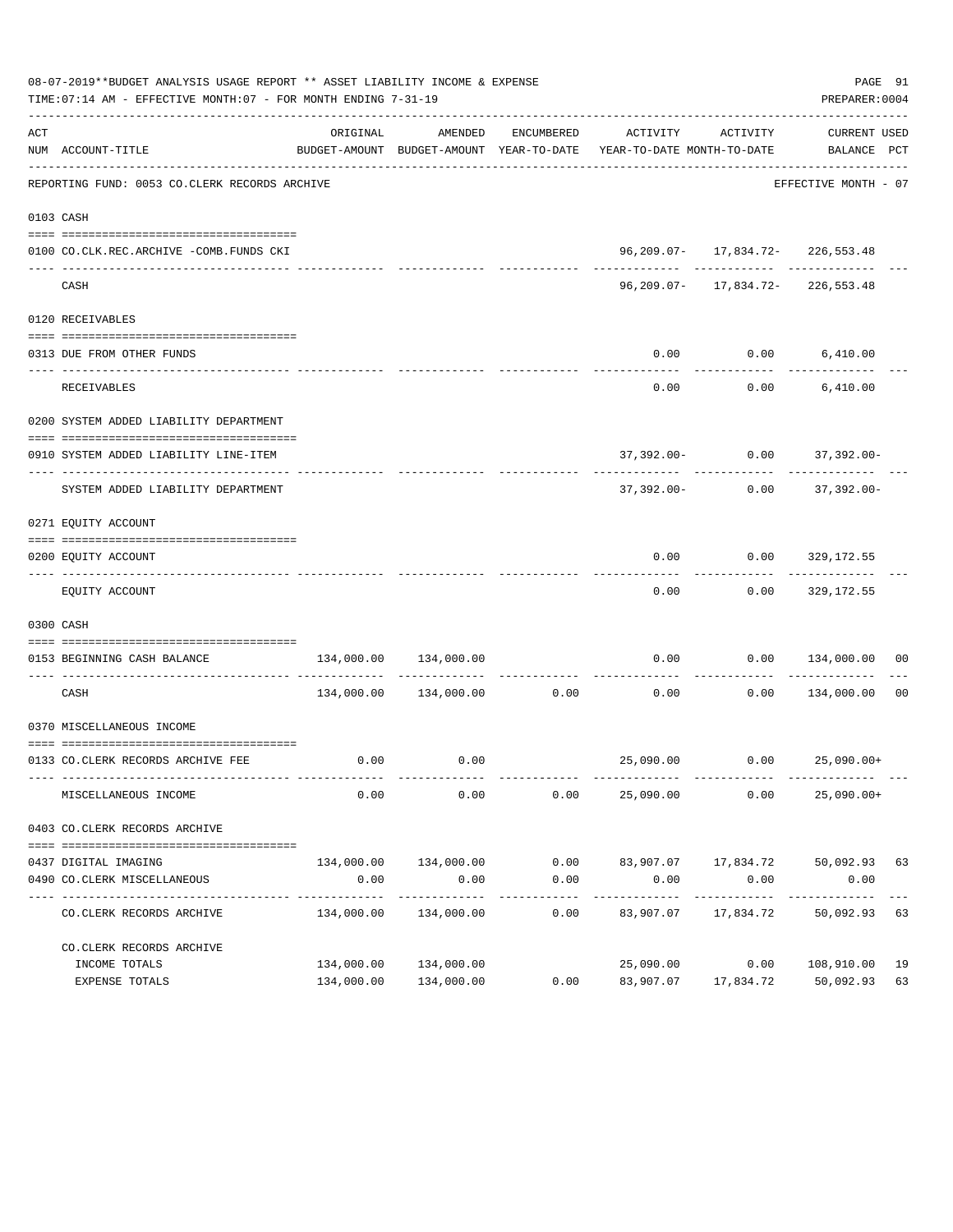|     | 08-07-2019**BUDGET ANALYSIS USAGE REPORT ** ASSET LIABILITY INCOME & EXPENSE<br>PREPARER: 0004<br>TIME:07:14 AM - EFFECTIVE MONTH:07 - FOR MONTH ENDING 7-31-19 |           |                   |                   |                                                                                 |                   |                                    |                |  |  |  |
|-----|-----------------------------------------------------------------------------------------------------------------------------------------------------------------|-----------|-------------------|-------------------|---------------------------------------------------------------------------------|-------------------|------------------------------------|----------------|--|--|--|
| ACT | NUM ACCOUNT-TITLE                                                                                                                                               | ORIGINAL  | AMENDED           | ENCUMBERED        | ACTIVITY<br>BUDGET-AMOUNT BUDGET-AMOUNT YEAR-TO-DATE YEAR-TO-DATE MONTH-TO-DATE | ACTIVITY          | <b>CURRENT USED</b><br>BALANCE PCT |                |  |  |  |
|     | REPORTING FUND: 0055 F.C. LAW ENFORCEMENT EDUCATION                                                                                                             |           |                   |                   |                                                                                 |                   | EFFECTIVE MONTH - 07               |                |  |  |  |
|     | 0102 A/P CLEARING                                                                                                                                               |           |                   |                   |                                                                                 |                   |                                    |                |  |  |  |
|     | 0100 A/P CLEARING                                                                                                                                               |           |                   |                   | 0.00                                                                            | 0.00              | 0.00                               |                |  |  |  |
|     | A/P CLEARING                                                                                                                                                    |           |                   |                   | 0.00                                                                            | 0.00              | 0.00                               |                |  |  |  |
|     | 0103 CASH                                                                                                                                                       |           |                   |                   |                                                                                 |                   |                                    |                |  |  |  |
|     | 0155 F.C. LAW ENFORCEMENT EDUCATION                                                                                                                             |           |                   |                   |                                                                                 | $49.74-0.00$      | 0.06                               |                |  |  |  |
|     | CASH                                                                                                                                                            |           |                   |                   | 49.74-                                                                          | 0.00              | 0.06                               |                |  |  |  |
|     | 0200 LIABILITY ACCOUNT                                                                                                                                          |           |                   |                   |                                                                                 |                   |                                    |                |  |  |  |
|     | 0910 SYSTEM ADDED LIABILITY LINE-ITEM                                                                                                                           |           |                   |                   | 0.00                                                                            | 0.00              | 0.00                               |                |  |  |  |
|     | LIABILITY ACCOUNT                                                                                                                                               |           |                   |                   | 0.00                                                                            | 0.00              | 0.00                               |                |  |  |  |
|     | 0271 EQUITY ACCOUNT                                                                                                                                             |           |                   |                   |                                                                                 |                   |                                    |                |  |  |  |
|     | 0200 EQUITY ACCOUNT                                                                                                                                             |           |                   |                   | 0.00                                                                            | 0.00              | 49.80                              |                |  |  |  |
|     | EQUITY ACCOUNT                                                                                                                                                  |           |                   |                   | 0.00                                                                            | ---------<br>0.00 | 49.80                              |                |  |  |  |
|     | 0300 CASH                                                                                                                                                       |           |                   |                   |                                                                                 |                   |                                    |                |  |  |  |
|     | 0156 BEGINNING CASH BALANCE                                                                                                                                     | 0.00      | 532.70            |                   | 0.00                                                                            | 0.00              | 532.70                             | 00             |  |  |  |
|     | ---------------------------- --<br>CASH                                                                                                                         | 0.00      | 532.70            | 0.00              | 0.00                                                                            | 0.00              | 532.70                             | 0 <sub>0</sub> |  |  |  |
|     | 0360 INTEREST EARNINGS                                                                                                                                          |           |                   |                   |                                                                                 |                   |                                    |                |  |  |  |
|     | 0100 INTEREST EARNINGS                                                                                                                                          | 0.00      | 0.00              |                   | 0.20                                                                            | 0.00              | $0.20+$                            |                |  |  |  |
|     | INTEREST EARNINGS                                                                                                                                               | 0.00      | 0.00              | 0.00              | 0.20                                                                            | 0.00              | $0.20+$                            |                |  |  |  |
|     | 0370 MISCELLANEOUS                                                                                                                                              |           |                   |                   |                                                                                 |                   |                                    |                |  |  |  |
|     | 0130 REFUNDS & MISCELLANEOUS                                                                                                                                    | 0.00      | 0.00              |                   |                                                                                 | $0.00$ 0.00       | 0.00                               |                |  |  |  |
|     | 0160 PEACE OFFICER ALLOCATION                                                                                                                                   | 1,800.00  | 1,800.00          |                   | 2,282.76                                                                        | 0.00              | 482.76+ 127                        |                |  |  |  |
|     | MISCELLANEOUS                                                                                                                                                   |           |                   |                   | $1,800.00$ $1,800.00$ $0.00$ $2,282.76$                                         | 0.00              | ----------------<br>482.76+ 127    |                |  |  |  |
|     | 0560 LAW ENFORCEMENT EDUCATION                                                                                                                                  |           |                   |                   |                                                                                 |                   |                                    |                |  |  |  |
|     | 0427 OUT OF COUNTY TRAVEL                                                                                                                                       | 0.00      | 0.00              |                   | $0.00$ $0.00$ $0.00$                                                            |                   | 0.00                               |                |  |  |  |
|     | 0428 TRAINING & TUITION                                                                                                                                         |           |                   |                   | $1,800.00$ $2,332.70$ $0.00$ $2,332.70$ $0.00$                                  |                   | 0.00 100                           |                |  |  |  |
|     | 0435 PRINTING                                                                                                                                                   | 0.00      | 0.00              | 0.00              | $0.00$ $0.00$                                                                   |                   | 0.00                               |                |  |  |  |
|     | 0490 MISCELLANEOUS                                                                                                                                              | 0.00<br>. | 0.00              | 0.00<br>--------- | 0.00<br>.                                                                       | 0.00              | 0.00                               |                |  |  |  |
|     | LAW ENFORCEMENT EDUCATION                                                                                                                                       |           | 1,800.00 2,332.70 | 0.00              | 2,332.70                                                                        | 0.00              | 0.00 100                           |                |  |  |  |
|     | 0999 ACCOUNTS PAYABLE                                                                                                                                           |           |                   |                   |                                                                                 |                   |                                    |                |  |  |  |
|     | 0100 A/P CLEARING ACCOUNT                                                                                                                                       |           |                   |                   |                                                                                 |                   | $0.00$ $0.00$ $0.00$               |                |  |  |  |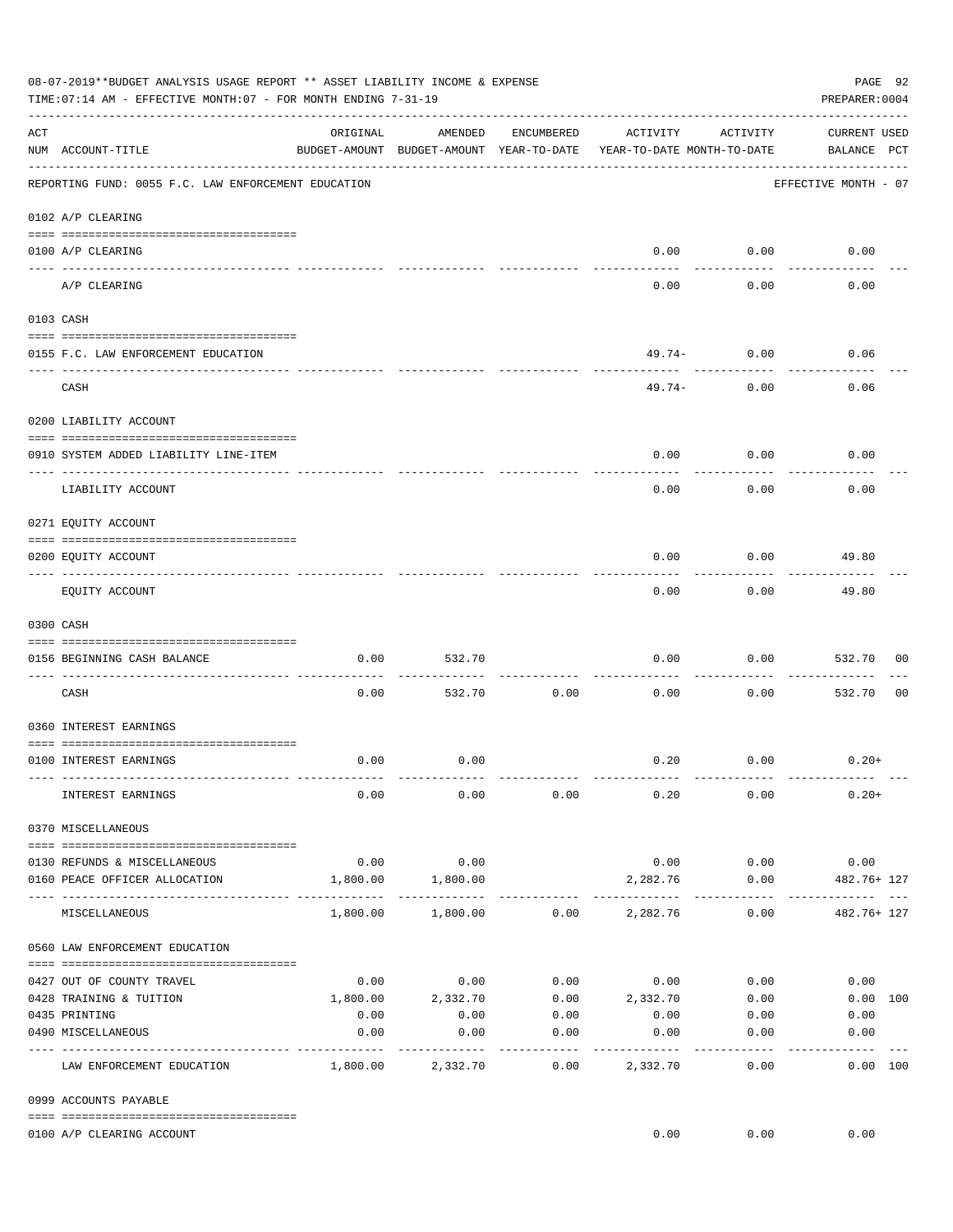|     | 08-07-2019**BUDGET ANALYSIS USAGE REPORT ** ASSET LIABILITY INCOME & EXPENSE<br>TIME: 07:14 AM - EFFECTIVE MONTH: 07 - FOR MONTH ENDING 7-31-19 |               |               |            |                                         |          | PREPARER: 0004       | PAGE 93 |
|-----|-------------------------------------------------------------------------------------------------------------------------------------------------|---------------|---------------|------------|-----------------------------------------|----------|----------------------|---------|
|     |                                                                                                                                                 |               |               |            |                                         |          |                      |         |
| ACT |                                                                                                                                                 | ORIGINAL      | AMENDED       | ENCUMBERED | ACTIVITY                                | ACTIVITY | CURRENT USED         |         |
|     | NUM ACCOUNT-TITLE                                                                                                                               | BUDGET-AMOUNT | BUDGET-AMOUNT |            | YEAR-TO-DATE YEAR-TO-DATE MONTH-TO-DATE |          | BALANCE              | PCT     |
|     | REPORTING FUND: 0055 F.C. LAW ENFORCEMENT EDUCATION                                                                                             |               |               |            |                                         |          | EFFECTIVE MONTH - 07 |         |
|     | ACCOUNTS PAYABLE                                                                                                                                |               |               |            | 0.00                                    | 0.00     | 0.00                 |         |
|     | F.C. LAW ENFORCEMENT EDUCATION                                                                                                                  |               |               |            |                                         |          |                      |         |
|     | INCOME TOTALS                                                                                                                                   | 1,800.00      | 2,332.70      |            | 2,282.96                                | 0.00     | 49.74 98             |         |
|     | EXPENSE TOTALS                                                                                                                                  | 1,800.00      | 2,332.70      | 0.00       | 2,332.70                                | 0.00     | 0.00                 | 100     |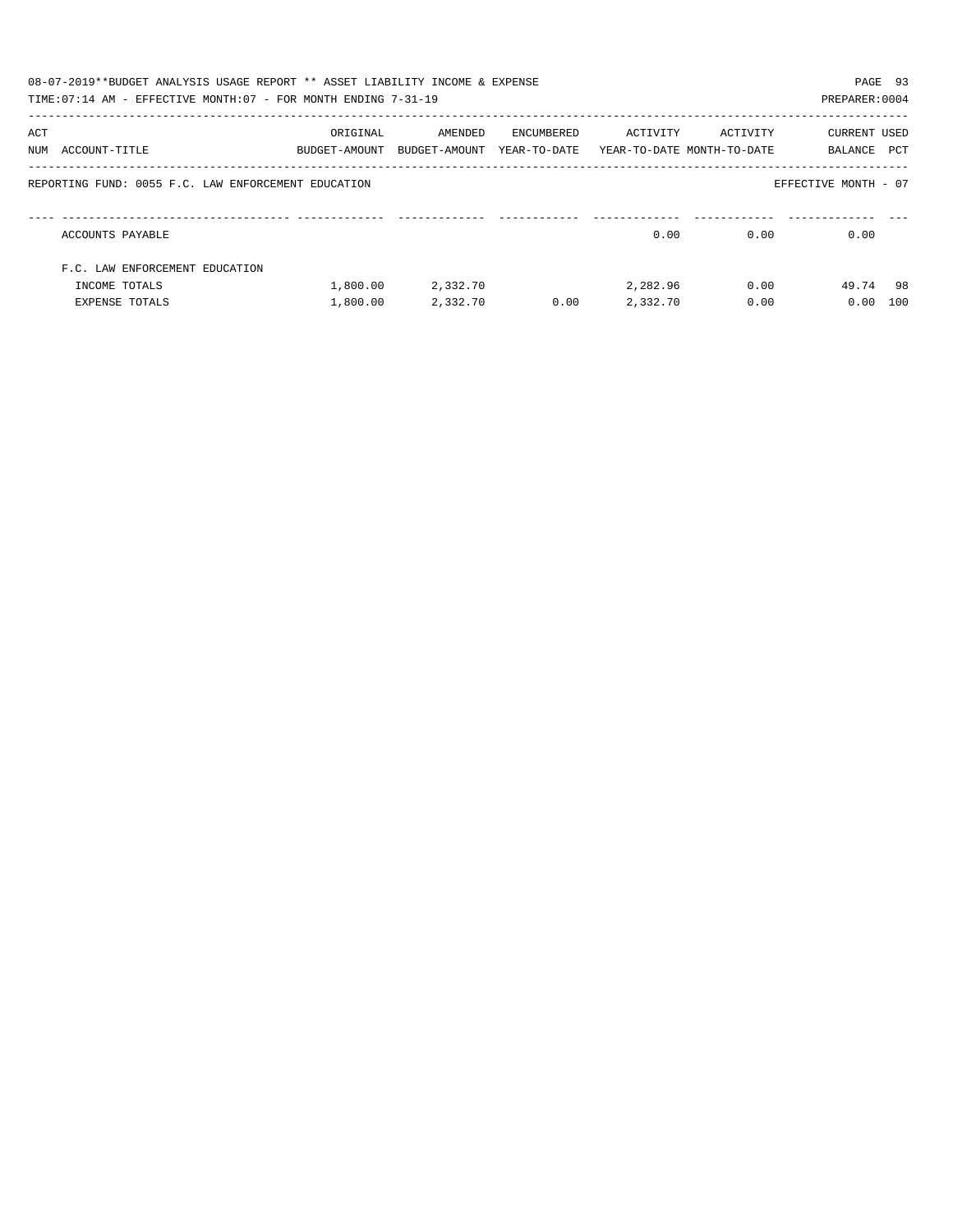|     | 08-07-2019**BUDGET ANALYSIS USAGE REPORT ** ASSET LIABILITY INCOME & EXPENSE<br>TIME: 07:14 AM - EFFECTIVE MONTH: 07 - FOR MONTH ENDING 7-31-19 |                                                      |                         |                |                                        |                                         | PAGE 94<br>PREPARER: 0004                              |
|-----|-------------------------------------------------------------------------------------------------------------------------------------------------|------------------------------------------------------|-------------------------|----------------|----------------------------------------|-----------------------------------------|--------------------------------------------------------|
| ACT | NUM ACCOUNT-TITLE                                                                                                                               | ORIGINAL<br>BUDGET-AMOUNT BUDGET-AMOUNT YEAR-TO-DATE | AMENDED                 | ENCUMBERED     | ACTIVITY<br>YEAR-TO-DATE MONTH-TO-DATE | ACTIVITY                                | <b>CURRENT USED</b><br>BALANCE PCT                     |
|     | REPORTING FUND: 0056 F C SHERIFF FORFEITURE                                                                                                     |                                                      |                         |                |                                        |                                         | EFFECTIVE MONTH - 07                                   |
|     | 0100 PAYROLL                                                                                                                                    |                                                      |                         |                |                                        |                                         |                                                        |
|     | 0100 PAYROLL                                                                                                                                    |                                                      |                         |                |                                        | $0.00$ 0.00                             | 0.00                                                   |
|     | PAYROLL                                                                                                                                         |                                                      |                         |                | 0.00                                   | 0.00                                    | 0.00                                                   |
|     | 0102 A/P CLEARING                                                                                                                               |                                                      |                         |                |                                        |                                         |                                                        |
|     | 0100 A/P CLEARING                                                                                                                               |                                                      |                         |                | 0.00                                   | 0.00                                    | 0.00                                                   |
|     | A/P CLEARING                                                                                                                                    |                                                      |                         |                | 0.00                                   | 0.00                                    | 0.00                                                   |
|     | 0103 CASH                                                                                                                                       |                                                      |                         |                |                                        |                                         |                                                        |
|     |                                                                                                                                                 |                                                      |                         |                |                                        |                                         |                                                        |
|     | 0156 CASH-F C SHERIFF FORFEITURE<br>0159 CASH-FEDERAL FORFEITURE 2018                                                                           |                                                      |                         |                | 15,626.33-                             | 13, 343.11-2, 286.90 37, 537.07<br>0.19 | 2,324.75                                               |
|     | CASH                                                                                                                                            |                                                      |                         |                |                                        | 28,969.44- 2,287.09                     | 39,861.82                                              |
|     | 0200 LIABILITY ACCOUNT                                                                                                                          |                                                      |                         |                |                                        |                                         |                                                        |
|     | 0910 SYSTEM ADDED LIABILITY LINE-ITEM                                                                                                           |                                                      |                         |                | 0.00                                   | 0.00                                    | 0.00                                                   |
|     | LIABILITY ACCOUNT                                                                                                                               |                                                      |                         |                | 0.00                                   | 0.00                                    | 0.00                                                   |
|     | 0271 EQUITY ACCOUNT                                                                                                                             |                                                      |                         |                |                                        |                                         |                                                        |
|     | 0200 EOUITY ACCOUNT                                                                                                                             |                                                      |                         |                | 0.00                                   | 0.00                                    | 68,831.26                                              |
|     | EQUITY ACCOUNT                                                                                                                                  |                                                      |                         |                | 0.00                                   | 0.00                                    | 68,831.26                                              |
|     | 0300 CASH                                                                                                                                       |                                                      |                         |                |                                        |                                         |                                                        |
|     | 0156 BEGINNING CASH BALANCE                                                                                                                     | 0.00                                                 | 33, 303.96              |                | 0.00                                   | 0.00                                    | 33,303.96 00                                           |
|     | CASH                                                                                                                                            | 0.00                                                 |                         | 33,303.96 0.00 | 0.00                                   |                                         | $0.00$ 33,303.96 00                                    |
|     | 0330 GRANTS                                                                                                                                     |                                                      |                         |                |                                        |                                         |                                                        |
|     | 0560 BULLETPROOF VEST PARTNERSHIP                                                                                                               | 0.00                                                 | 0.00                    |                | 0.00                                   | 0.00                                    | 0.00                                                   |
|     | GRANTS                                                                                                                                          | 0.00                                                 | 0.00                    | 0.00           | 0.00                                   | 0.00                                    | 0.00                                                   |
|     | 0352 OTHER FOREITURES                                                                                                                           |                                                      |                         |                |                                        |                                         |                                                        |
|     |                                                                                                                                                 |                                                      |                         |                |                                        |                                         |                                                        |
|     | 0200 CONTRABAND FOREITURE<br>0300 PLEA BARGAIN AGREEMENT                                                                                        | 0.00                                                 | $0.00$ 5,640.52<br>0.00 |                |                                        | $0.00$ 0.00                             | 8,825.78 940.00 3,185.26+156<br>0.00                   |
|     | 0432 LIVESTOCK SEIZURE                                                                                                                          | 0.00                                                 | 0.00                    |                | 3,280.00                               | 3,280.00                                | $3,280.00+$                                            |
|     | OTHER FOREITURES                                                                                                                                | 0.00                                                 | -----------             | 5,640.52 0.00  | ----------------------------           |                                         | -------------------<br>12,105.78 4,220.00 6,465.26+215 |
|     | 0355 FEDERAL FORFEITURE FUNDS 2018                                                                                                              |                                                      |                         |                |                                        |                                         |                                                        |
|     |                                                                                                                                                 | 0.00                                                 | 0.00                    |                |                                        |                                         | 2,063.58 0.00 2,063.58+                                |
|     | 0560 FEDERAL FORFEITURE FUNDS 2018                                                                                                              |                                                      |                         |                |                                        |                                         |                                                        |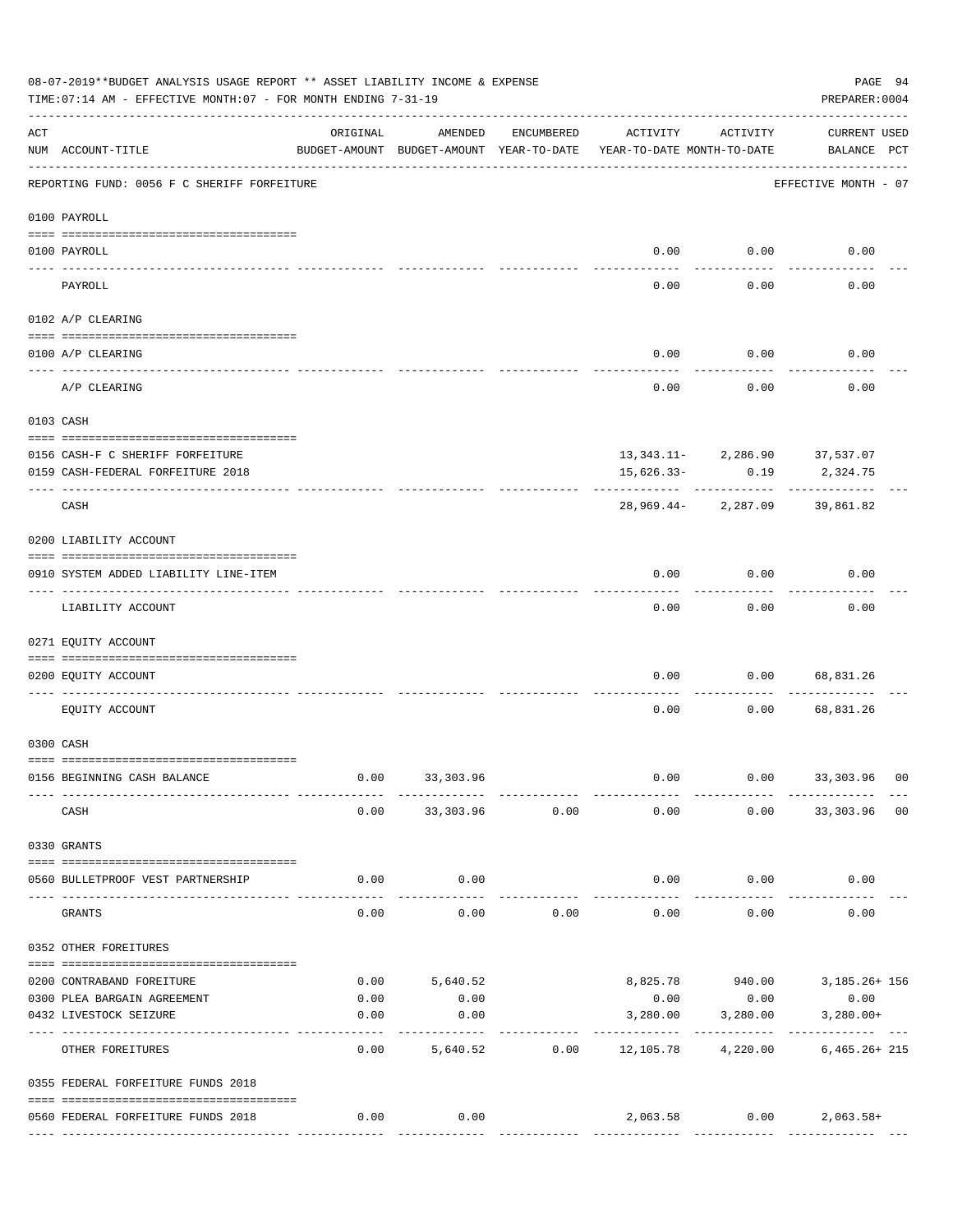TIME:07:14 AM - EFFECTIVE MONTH:07 - FOR MONTH ENDING 7-31-19 PREPARER:0004

| ACT<br>NUM | ACCOUNT-TITLE                                                 | ORIGINAL     | AMENDED<br>BUDGET-AMOUNT BUDGET-AMOUNT YEAR-TO-DATE | ENCUMBERED                       | ACTIVITY<br>YEAR-TO-DATE MONTH-TO-DATE | ACTIVITY                           | <b>CURRENT USED</b><br>$_{\rm PCT}$<br>BALANCE |
|------------|---------------------------------------------------------------|--------------|-----------------------------------------------------|----------------------------------|----------------------------------------|------------------------------------|------------------------------------------------|
|            | REPORTING FUND: 0056 F C SHERIFF FORFEITURE                   |              |                                                     |                                  |                                        |                                    | EFFECTIVE MONTH - 07                           |
|            | FEDERAL FORFEITURE FUNDS 2018                                 | 0.00         | 0.00                                                | 0.00                             | 2,063.58                               | 0.00                               | $2,063.58+$                                    |
|            | 0360 INTEREST EARNINGS                                        |              |                                                     |                                  |                                        |                                    |                                                |
|            | 0100 INTEREST EARNINGS-SO FORFEITURE                          | 0.00         | 0.00                                                |                                  | 38.98                                  | 3.01                               | 38.98+                                         |
|            | 0159 INTEREST EARNINGS-FEDERAL FORF 201                       | 0.00         | 0.00                                                |                                  | 0.00                                   | 0.00                               | 0.00                                           |
|            | INTEREST EARNINGS                                             | 0.00         | 0.00                                                | 0.00                             | 38.98                                  | 3.01                               | $38.98+$                                       |
|            | 0370 MISCELLANEOUS                                            |              |                                                     |                                  |                                        |                                    |                                                |
|            | 0108 FEDERAL OT REIMBURSEMENT                                 | 0.00         | 0.00                                                |                                  | 0.00                                   | 0.00                               | 0.00                                           |
|            | 0130 REFUNDS & MISCELLANEOUS                                  | 0.00         | 0.00                                                |                                  | 0.00                                   | 0.00                               | 0.00                                           |
|            |                                                               |              | ----                                                |                                  |                                        |                                    |                                                |
|            | MISCELLANEOUS                                                 | 0.00         | 0.00                                                | 0.00                             | 0.00                                   | 0.00                               | 0.00                                           |
|            | 0390 TRANSFERS                                                |              |                                                     |                                  |                                        |                                    |                                                |
|            | 0140 TRANSFERS IN                                             | 0.00         | 0.00                                                |                                  | 0.00                                   | 0.00                               | 0.00                                           |
|            | TRANSFERS                                                     | 0.00         | 0.00                                                | 0.00                             | 0.00                                   | 0.00                               | 0.00                                           |
|            | 0560 F C SHERIFF FORFEITURE                                   |              |                                                     |                                  |                                        |                                    |                                                |
|            |                                                               |              |                                                     |                                  |                                        |                                    |                                                |
|            | 0108 SALARY                                                   | 0.00         | 0.00                                                | 0.00                             | 0.00                                   | 0.00                               | 0.00                                           |
|            | 0201 SOCIAL SECURITY TAXES                                    | 0.00         | 0.00                                                | 0.00                             | 0.00                                   | 0.00                               | 0.00<br>0.00                                   |
|            | 0202 GROUP HEALTH INSURANCE<br>0203 RETIREMENT                | 0.00<br>0.00 | 0.00<br>0.00                                        | 0.00<br>0.00                     | 0.00<br>0.00                           | 0.00<br>0.00                       | 0.00                                           |
|            | 0204 WORKERS COMPENSATION                                     | 0.00         | 0.00                                                | 0.00                             | 0.00                                   | 0.00                               | 0.00                                           |
|            | 0205 MEDICARE TAX                                             | 0.00         | 0.00                                                | 0.00                             | 0.00                                   | 0.00                               | 0.00                                           |
|            | 0310 SUPPLIES                                                 | 0.00         | 1,997.54                                            | 0.00                             | 2,047.50                               | 49.96                              | $49.96 - 103$                                  |
|            | 0316 EMPLOYEE AWARDS BANQUET                                  | 0.00         | 0.00                                                | 0.00                             | 0.00                                   | 0.00                               | 0.00                                           |
|            | 0395 UNIFORMS/PROT.VESTS                                      | 0.00         | 0.00                                                | 0.00                             | 0.00                                   | 0.00                               | 0.00                                           |
|            | 0423 INTERNET SERVICE                                         | 0.00         | 2,740.00                                            | 0.00                             | 3,357.27                               | 149.08                             | $617.27 - 123$                                 |
|            | 0427 OUT OF COUNTY TRAVEL                                     | 0.00         | 0.00                                                | 0.00                             | 0.00                                   | 0.00                               | 0.00                                           |
|            | 0428 TRAINING & TUITION                                       | 0.00         | 0.00                                                | 0.00                             | 1,931.88                               | 101.88                             | 1,931.88-                                      |
|            | 0452 R & M EQUIPMENT                                          | 0.00         | 0.00                                                | 0.00                             | 0.00                                   | 0.00                               | 0.00                                           |
|            | 0454 R&M AUTO                                                 | 0.00         | 209.00                                              | 0.00                             | 208.19                                 | 0.00                               | $0.81$ 100                                     |
|            | 0460 EQUIPMENT RENTAL/LEASE                                   | 0.00         | 0.00                                                | 0.00                             | 0.00                                   | 0.00                               | 0.00                                           |
|            | 0490 MISCELLANEOUS<br>0495 NARCOTICS AND/OR OTHER INVESTIGATI | 0.00<br>0.00 | 0.00<br>0.00                                        | 0.00<br>0.00                     | 0.00<br>1,500.00                       | 0.00<br>1,500.00                   | 0.00<br>$1,500.00-$                            |
|            | 0499 BANK SERVICE FEES                                        | 0.00         | 0.00                                                | 0.00                             | 135.00                                 | 135.00                             | $135.00 -$                                     |
|            | 0571 AUTOMOBILES                                              | 0.00         | 0.00                                                | 0.00                             | 0.00                                   | 0.00                               | 0.00                                           |
|            | 0572 OFFICE EQUIPMENT                                         | 0.00         | 2,414.00                                            | 0.00                             | 2,414.00                               | 0.00                               | 0.00 100                                       |
|            | 0573 TELEPHONE EQUIPMENT                                      | 0.00         | 0.00                                                | 0.00                             | 0.00                                   | 0.00                               | 0.00                                           |
|            | 0574 TECHNOLOGY                                               | 0.00         | 7,149.00                                            | 0.00                             | 7,149.00                               | 0.00                               | 0.00 100                                       |
|            | 0579 WEAPONS                                                  | 0.00         | 955.92                                              | 0.00                             | 955.92                                 | 0.00                               | 0.00 100                                       |
|            | 0580 INVESTIGATIVE EQUIPMENT<br>-------------- -------------- | 0.00         | 5,785.56                                            | 0.00<br>----------- ------------ | 5,785.56                               | 0.00<br>-------------------------- | 0.00 100                                       |
|            | F C SHERIFF FORFEITURE                                        | 0.00         | 21,251.02                                           | 0.00                             |                                        | 25,484.32 1,935.92                 | 4, 233.30 - 120                                |
|            | 0565 INVESTIGATOR CRIMES AGAINST CHILDR                       |              |                                                     |                                  |                                        |                                    |                                                |
|            | 0108 SALARY                                                   | 0.00         | 0.00                                                | 0.00                             | 0.00                                   | 0.00                               | 0.00                                           |
|            | 0201 SOCIAL SECURITY TAXES                                    | 0.00         | 0.00                                                | 0.00                             | 0.00                                   | 0.00                               | 0.00                                           |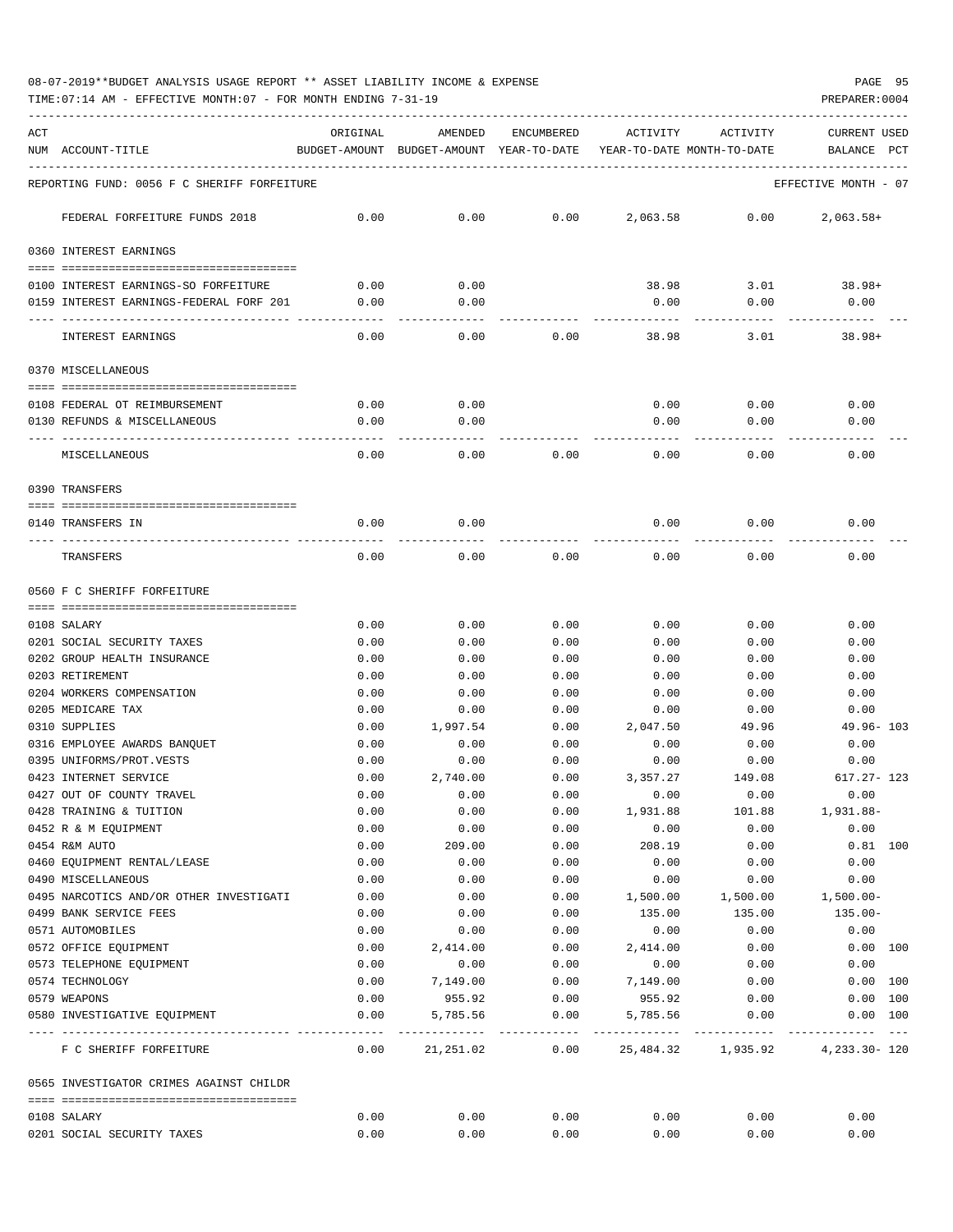TIME:07:14 AM - EFFECTIVE MONTH:07 - FOR MONTH ENDING 7-31-19 PREPARER:0004

| ACT |                                             | ORIGINAL | AMENDED |                    | ENCUMBERED ACTIVITY                          | ACTIVITY                   | <b>CURRENT USED</b>                                                             |
|-----|---------------------------------------------|----------|---------|--------------------|----------------------------------------------|----------------------------|---------------------------------------------------------------------------------|
|     | NUM ACCOUNT-TITLE                           |          |         |                    |                                              |                            | BUDGET-AMOUNT BUDGET-AMOUNT YEAR-TO-DATE YEAR-TO-DATE MONTH-TO-DATE BALANCE PCT |
|     | REPORTING FUND: 0056 F C SHERIFF FORFEITURE |          |         |                    |                                              |                            | EFFECTIVE MONTH - 07                                                            |
|     | 0202 GROUP HEALTH INSURANCE                 | 0.00     | 0.00    | 0.00               | $0.00$ 0.00                                  |                            | 0.00                                                                            |
|     | 0203 RETIREMENT                             | 0.00     | 0.00    | 0.00               | $0.00$ 0.00                                  |                            | 0.00                                                                            |
|     | 0204 WORKERS COMPENSATION                   | 0.00     | 0.00    | 0.00               | 0.00                                         | 0.00                       | 0.00                                                                            |
|     | 0205 MEDICARE TAX                           | 0.00     | 0.00    | 0.00               | $0.00$ 0.00                                  |                            | 0.00                                                                            |
|     | INVESTIGATOR CRIMES AGAINST CHILDR          | 0.00     | 0.00    | ----------<br>0.00 | -----------                                  | -----------<br>$0.00$ 0.00 | 0.00                                                                            |
|     | 0570 FEDERAL FORFEITURE FUNDS 2018          |          |         |                    |                                              |                            |                                                                                 |
|     |                                             |          |         |                    |                                              |                            |                                                                                 |
|     | 0310 OFFICE & MISC. SUPPLIES                | 0.00     | 0.00    | 0.00               | 0.00                                         | 0.00                       | 0.00                                                                            |
|     | 0395 UNIFORMS/PROT. VESTS/BADGES            | 0.00     | 0.00    | 0.00               | 0.00                                         | 0.00                       | 0.00                                                                            |
|     | 0571 AUTOMOBILES                            | 0.00     | 0.00    | 0.00               | 0.00                                         |                            | 0.00<br>0.00                                                                    |
|     | 0572 EOUIPMENT                              | 0.00     | 0.00    | 0.00               | 0.00                                         | 0.00                       | 0.00                                                                            |
|     | 0574 TECHNOLOGY                             | 0.00     |         |                    | 423.16 0.00 423.16                           | 0.00                       | $0.00$ 100                                                                      |
|     | 0579 WEAPONS                                | 0.00     |         |                    | $17,270.30$ $0.00$ $17,270.30$ $0.00$        |                            | 0.00 100                                                                        |
|     | FEDERAL FORFEITURE FUNDS 2018               |          |         |                    | $0.00$ $17.693.46$ $0.00$ $17.693.46$ $0.00$ |                            | 0.00 100                                                                        |
|     | 0999 ACCOUNTS PAYABLE                       |          |         |                    |                                              |                            |                                                                                 |
|     |                                             |          |         |                    |                                              |                            |                                                                                 |
|     | 0100 A/P CLEARING ACCOUNT                   |          |         |                    | 0.00                                         | 0.00<br>. <u>.</u> .       | 0.00                                                                            |
|     | ACCOUNTS PAYABLE                            |          |         |                    |                                              | $0.00$ 0.00                | 0.00                                                                            |
|     | F C SHERIFF FORFEITURE                      |          |         |                    |                                              |                            |                                                                                 |
|     | INCOME TOTALS                               |          |         |                    |                                              |                            | $0.00$ $38,944.48$ $14,208.34$ $4,223.01$ $24,736.14$ $36$                      |
|     | <b>EXPENSE TOTALS</b>                       | 0.00     |         |                    |                                              |                            | 38,944.48  0.00  43,177.78  1,935.92  4,233.30  111                             |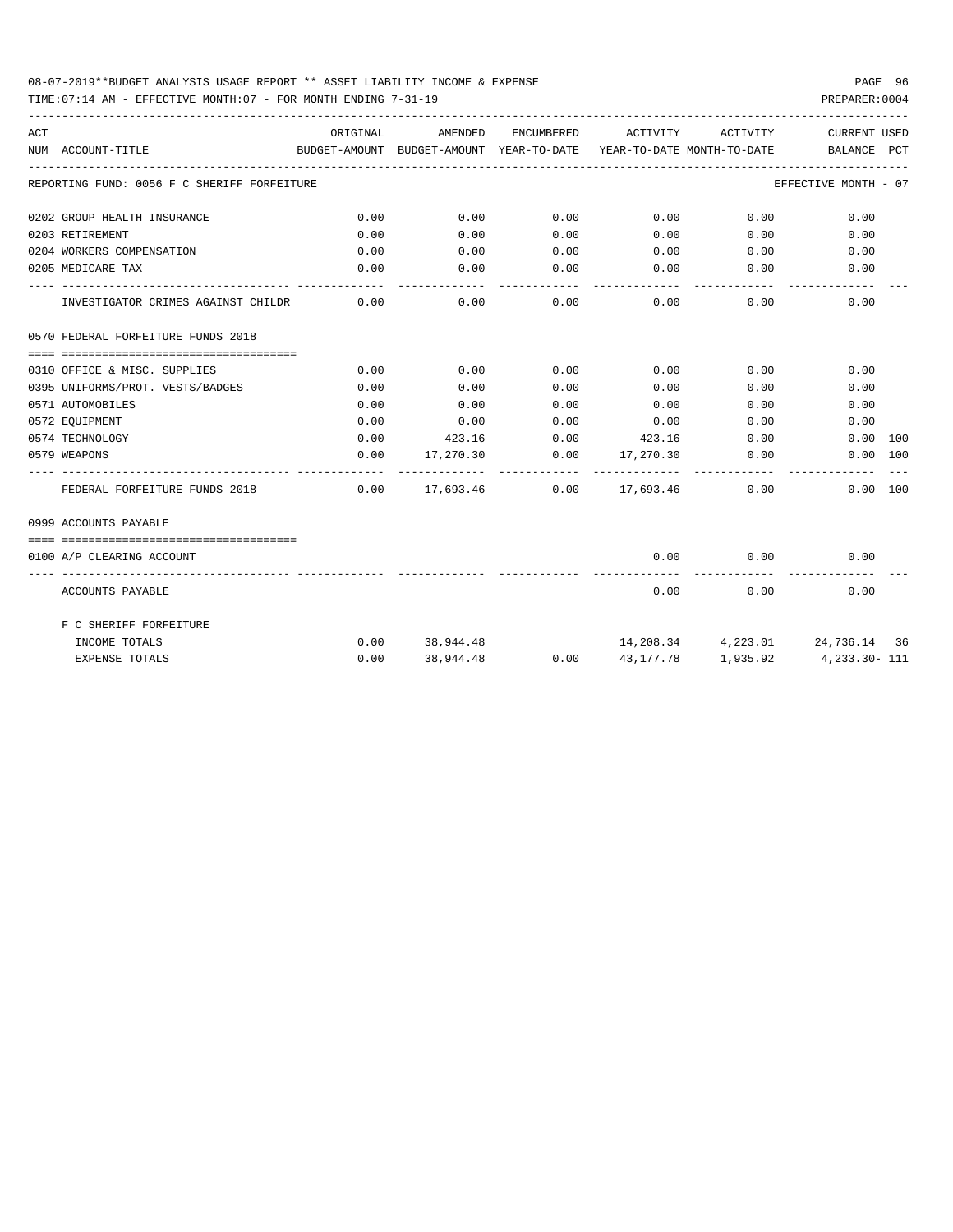|     | 08-07-2019**BUDGET ANALYSIS USAGE REPORT ** ASSET LIABILITY INCOME & EXPENSE<br>TIME: 07:14 AM - EFFECTIVE MONTH: 07 - FOR MONTH ENDING 7-31-19 |          |                                                     |            |                                        |                                | PAGE 97<br>PREPARER: 0004   |
|-----|-------------------------------------------------------------------------------------------------------------------------------------------------|----------|-----------------------------------------------------|------------|----------------------------------------|--------------------------------|-----------------------------|
| ACT | NUM ACCOUNT-TITLE                                                                                                                               | ORIGINAL | AMENDED<br>BUDGET-AMOUNT BUDGET-AMOUNT YEAR-TO-DATE | ENCUMBERED | ACTIVITY<br>YEAR-TO-DATE MONTH-TO-DATE | ACTIVITY                       | CURRENT USED<br>BALANCE PCT |
|     | REPORTING FUND: 0057 SHERIFF K-9 UNIT                                                                                                           |          |                                                     |            |                                        |                                | EFFECTIVE MONTH - 07        |
|     | 0103 CASH                                                                                                                                       |          |                                                     |            |                                        |                                |                             |
|     |                                                                                                                                                 |          |                                                     |            |                                        |                                |                             |
|     | 0100 SHERIFF K-9 UNIT-COMB. FUND CHECKIN                                                                                                        |          |                                                     |            |                                        | $546.18 - 0.00$<br>----------- | 49.11                       |
|     | CASH                                                                                                                                            |          |                                                     |            | 546.18-                                | 0.00                           | 49.11                       |
|     | 0200 SYSTEM ADDED LIABILITY DEPARTMENT                                                                                                          |          |                                                     |            |                                        |                                |                             |
|     | 0910 SYSTEM ADDED LIABILITY LINE-ITEM                                                                                                           |          |                                                     |            | 0.00                                   | 0.00                           | 0.00                        |
|     | SYSTEM ADDED LIABILITY DEPARTMENT                                                                                                               |          |                                                     |            | 0.00                                   | 0.00                           | 0.00                        |
|     | 0271 EQUITY ACCOUNT                                                                                                                             |          |                                                     |            |                                        |                                |                             |
|     | 0200 EQUITY ACCOUNT                                                                                                                             |          |                                                     |            | 0.00                                   | 0.00                           | 595.29                      |
|     | EQUITY ACCOUNT                                                                                                                                  |          |                                                     |            | 0.00                                   | 0.00                           | 595.29                      |
|     | 0300 CASH                                                                                                                                       |          |                                                     |            |                                        |                                |                             |
|     | 0157 BEGINNING CASH BALANCE                                                                                                                     | 0.00     | 0.00                                                |            | 0.00                                   | 0.00                           | 0.00                        |
|     | CASH                                                                                                                                            | 0.00     | 0.00                                                | 0.00       | 0.00                                   | 0.00                           | 0.00                        |
|     | 0360 INTEREST INCOME                                                                                                                            |          |                                                     |            |                                        |                                |                             |
|     | 0100 INTEREST EARNINGS                                                                                                                          | 0.00     | 0.00                                                |            | 0.00                                   | 0.00                           | 0.00                        |
|     | ------------------ -<br>INTEREST INCOME                                                                                                         | 0.00     | 0.00                                                | 0.00       | 0.00                                   | 0.00                           | 0.00                        |
|     | 0370 MISCELLANEOUS INCOME                                                                                                                       |          |                                                     |            |                                        |                                |                             |
|     |                                                                                                                                                 |          |                                                     |            |                                        |                                |                             |
|     | 0560 SHERIFF K-9 UNIT                                                                                                                           | 0.00     | 0.00                                                |            | 0.00                                   | 0.00                           | 0.00                        |
|     | MISCELLANEOUS INCOME                                                                                                                            | 0.00     | 0.00                                                | 0.00       | 0.00                                   | 0.00                           | 0.00                        |
|     | 0560 SHERIFF K-9 UNIT                                                                                                                           |          |                                                     |            |                                        |                                |                             |
|     | 0310 SUPPLIES                                                                                                                                   | 0.00     | 0.00                                                | 0.00       | 0.00                                   | 0.00                           | 0.00                        |
|     | 0395 UNIFORMS                                                                                                                                   | 0.00     | 0.00                                                | 0.00       | 0.00                                   | 0.00                           | 0.00                        |
|     | 0427 OUT OF COUNTY TRAVEL                                                                                                                       | 0.00     | 0.00                                                | 0.00       | 0.00                                   | 0.00                           | 0.00                        |
|     | 0428 TRAINING/TUITION                                                                                                                           | 0.00     | 0.00                                                | 0.00       | 0.00                                   | 0.00                           | 0.00                        |
|     | 0571 EQUIPMENT                                                                                                                                  | 0.00     | 0.00                                                | 0.00       | 546.18                                 | 0.00                           | $546.18-$                   |
|     | 0580 PURCHASE OF ANIMAL                                                                                                                         | 0.00     | 0.00                                                | 0.00       | 0.00                                   | 0.00                           | 0.00                        |
|     | SHERIFF K-9 UNIT                                                                                                                                | 0.00     | $---$<br>0.00                                       | .<br>0.00  | 546.18                                 | 0.00                           | $546.18-$                   |
|     | SHERIFF K-9 UNIT                                                                                                                                |          |                                                     |            |                                        |                                |                             |
|     | INCOME TOTALS                                                                                                                                   | 0.00     | 0.00                                                |            | 0.00                                   | 0.00                           | 0.00                        |
|     | EXPENSE TOTALS                                                                                                                                  | 0.00     | 0.00                                                | 0.00       | 546.18                                 | 0.00                           | $546.18 -$                  |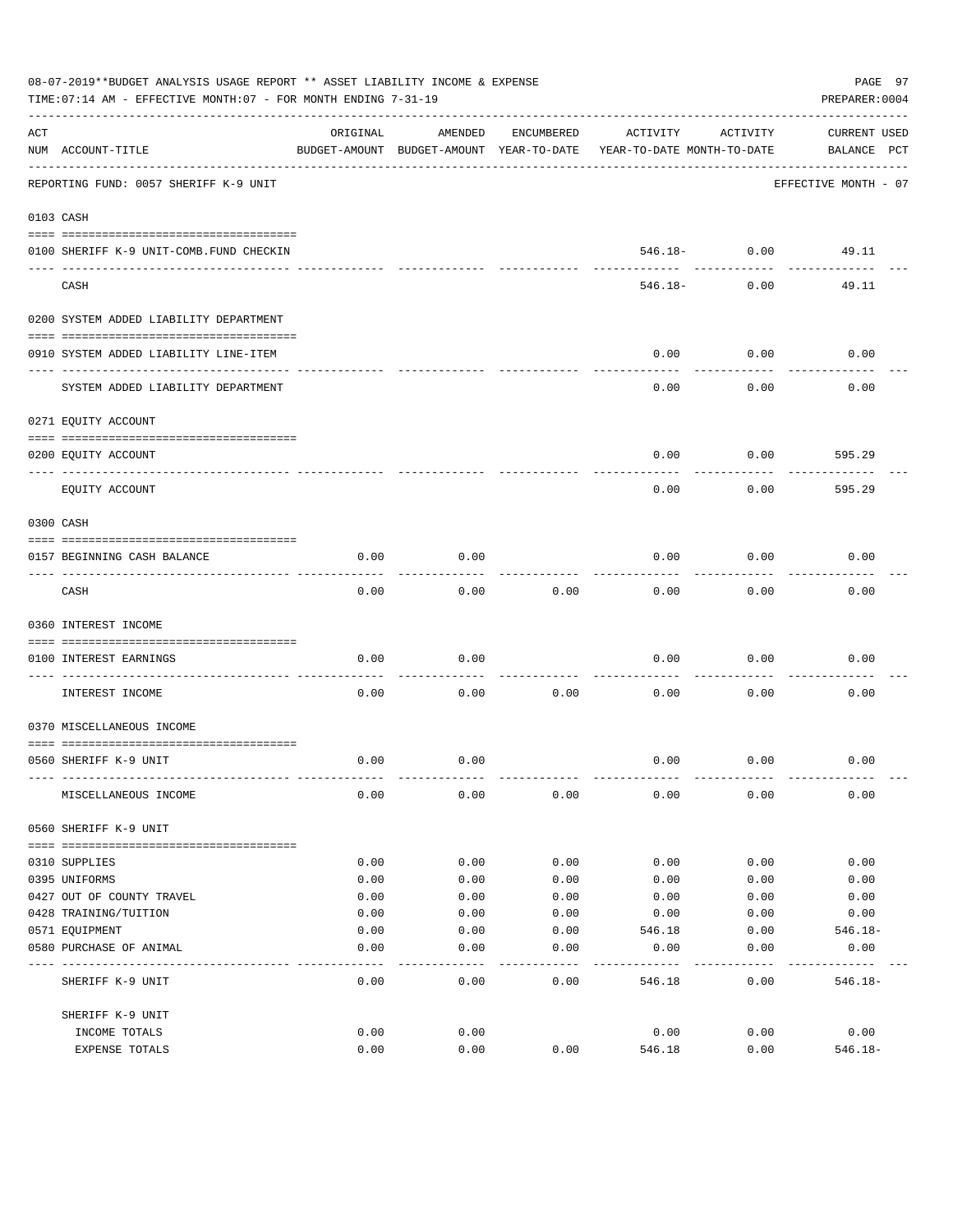|     | 08-07-2019**BUDGET ANALYSIS USAGE REPORT ** ASSET LIABILITY INCOME & EXPENSE<br>TIME: 07:14 AM - EFFECTIVE MONTH: 07 - FOR MONTH ENDING 7-31-19 |                    |                   |                      |                                                                                 |                                            | PAGE 98<br>PREPARER: 0004          |    |
|-----|-------------------------------------------------------------------------------------------------------------------------------------------------|--------------------|-------------------|----------------------|---------------------------------------------------------------------------------|--------------------------------------------|------------------------------------|----|
| ACT | NUM ACCOUNT-TITLE                                                                                                                               | ORIGINAL           | AMENDED           | ENCUMBERED           | ACTIVITY<br>BUDGET-AMOUNT BUDGET-AMOUNT YEAR-TO-DATE YEAR-TO-DATE MONTH-TO-DATE | ACTIVITY                                   | <b>CURRENT USED</b><br>BALANCE PCT |    |
|     | REPORTING FUND: 0059 DRUG COURT PROGRAM                                                                                                         |                    |                   |                      |                                                                                 |                                            | EFFECTIVE MONTH - 07               |    |
|     | 0103 CASH                                                                                                                                       |                    |                   |                      |                                                                                 |                                            |                                    |    |
|     | 0100 DRUG COURT-COMBINED FUNDS                                                                                                                  |                    |                   |                      |                                                                                 | $2,769.89 - 307.62$ 29,505.78              |                                    |    |
|     | CASH                                                                                                                                            |                    |                   |                      |                                                                                 | ------------<br>2,769.89- 307.62 29,505.78 | --------                           |    |
|     | 0120 RECEIVABLES                                                                                                                                |                    |                   |                      |                                                                                 |                                            |                                    |    |
|     | 0313 DUE FROM OTHER FUNDS                                                                                                                       |                    |                   |                      | 0.00                                                                            | 0.00                                       | 325.92                             |    |
|     | RECEIVABLES                                                                                                                                     |                    |                   |                      | 0.00                                                                            | 0.00                                       | 325.92                             |    |
|     | 0200 SYSTEM ADDED LIABILITY DEPARTMENT                                                                                                          |                    |                   |                      |                                                                                 |                                            |                                    |    |
|     | 0910 SYSTEM ADDED LIABILITY LINE-ITEM                                                                                                           |                    |                   |                      |                                                                                 | $675.00 - 0.00$                            | $675.00 -$                         |    |
|     | SYSTEM ADDED LIABILITY DEPARTMENT                                                                                                               |                    |                   |                      | 675.00-                                                                         | 0.00                                       | $675.00 -$                         |    |
|     | 0271 EQUITY ACCOUNT                                                                                                                             |                    |                   |                      |                                                                                 |                                            |                                    |    |
|     | 0200 EQUITY ACCOUNT                                                                                                                             |                    |                   |                      | 0.00                                                                            | $0.00$ 32,601.59                           |                                    |    |
|     | EQUITY ACCOUNT                                                                                                                                  |                    |                   |                      | 0.00                                                                            |                                            | $0.00$ 32,601.59                   |    |
|     | 0300 CASH                                                                                                                                       |                    |                   |                      |                                                                                 |                                            |                                    |    |
|     | 0159 BEGINNING CASH BALANCE                                                                                                                     | 0.00               | 0.00              |                      | 0.00                                                                            | 0.00                                       | 0.00                               |    |
|     | CASH                                                                                                                                            | 0.00               | 0.00              | 0.00                 | 0.00                                                                            | 0.00                                       | 0.00                               |    |
|     | 0360 INTEREST EARNINGS                                                                                                                          |                    |                   |                      |                                                                                 |                                            |                                    |    |
|     | 0100 INTEREST EARNINGS                                                                                                                          | 0.00               | 0.00              |                      |                                                                                 |                                            | 55.78 6.67 55.78+                  |    |
|     | INTEREST EARNINGS                                                                                                                               | 0.00               | 0.00              | 0.00                 | 55.78 6.67                                                                      |                                            | $55.78+$                           |    |
|     | 0370 DRUG COURT INCOME<br>--------------------------------------                                                                                |                    |                   |                      |                                                                                 |                                            |                                    |    |
|     | 0425 DRUG COURT FEE                                                                                                                             |                    | 4,000.00 4,000.00 |                      |                                                                                 |                                            | 2,101.83 300.95 1,898.17 53        |    |
|     | DRUG COURT INCOME                                                                                                                               | 4,000.00           | 4,000.00          |                      | $0.00$ 2,101.83                                                                 |                                            | 300.95 1,898.17                    | 53 |
|     | 0425 DRUG COURT EXPENSE                                                                                                                         |                    |                   |                      |                                                                                 |                                            |                                    |    |
|     | 0433 DRUG COURT PROGRAMS                                                                                                                        |                    | 1,143.00 1,143.00 |                      | $0.00$ 540.00                                                                   |                                            | $0.00$ 603.00 47                   |    |
|     | 0437 ATTORNEY FEES DRUG COURT                                                                                                                   |                    | 2,857.00 2,857.00 |                      | $0.00$ $3,712.50$                                                               | 0.00                                       | $855.50 - 130$                     |    |
|     | 0439 INVESTIGATOR EXPENSE                                                                                                                       | 0.00<br>---------- | 0.00              | 0.00<br>------------ | 0.00                                                                            | 0.00                                       | 0.00                               |    |
|     | DRUG COURT EXPENSE                                                                                                                              | 4,000.00           | 4,000.00          | 0.00                 | 4,252.50                                                                        | 0.00                                       | $252.50 - 106$                     |    |
|     | DRUG COURT PROGRAM<br>INCOME TOTALS                                                                                                             |                    | 4,000.00 4,000.00 |                      |                                                                                 |                                            | 2,157.61 307.62 1,842.39 54        |    |
|     | EXPENSE TOTALS                                                                                                                                  | 4,000.00           | 4,000.00          | 0.00                 | 4,252.50                                                                        | 0.00                                       | 252.50- 106                        |    |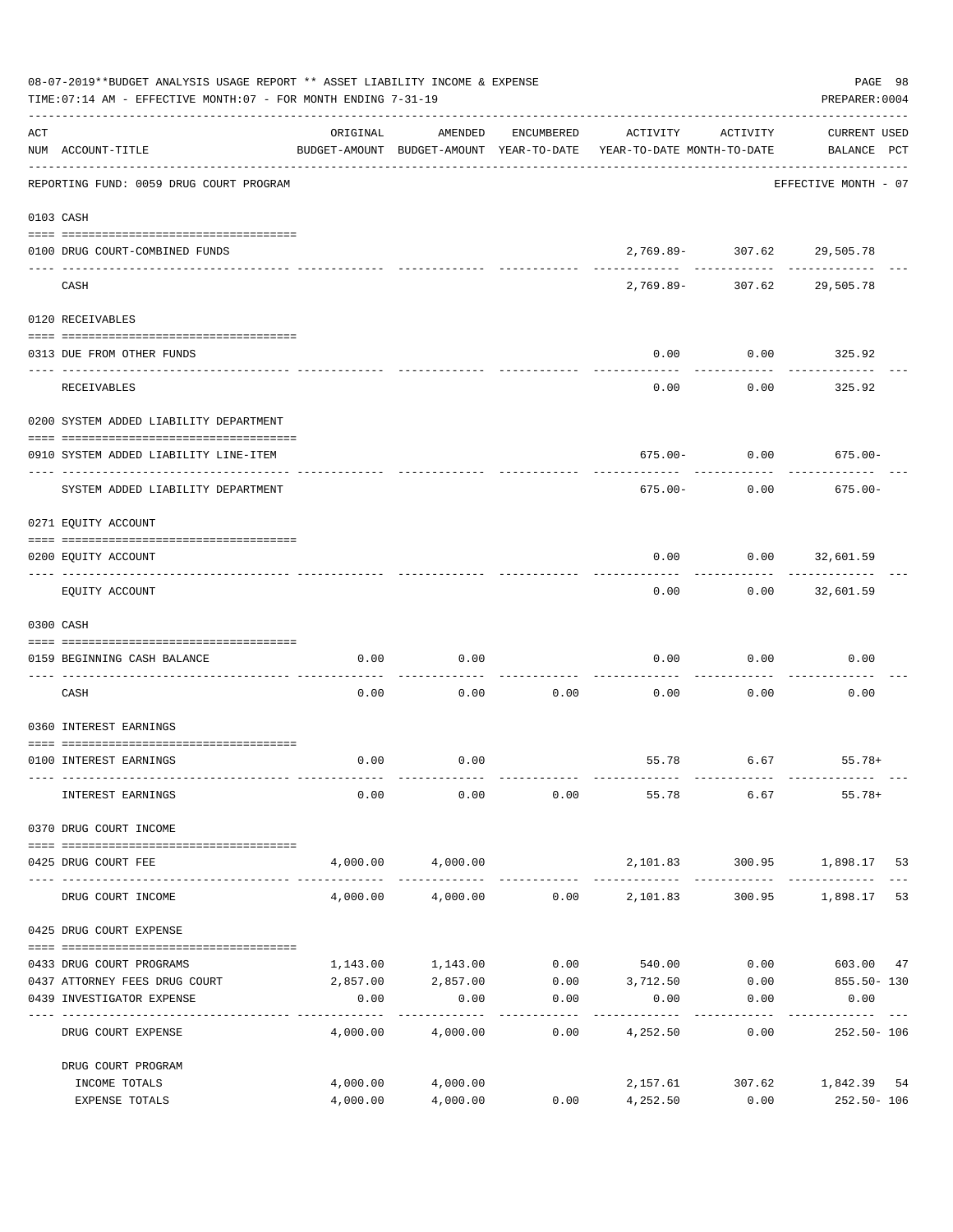|     | 08-07-2019**BUDGET ANALYSIS USAGE REPORT ** ASSET LIABILITY INCOME & EXPENSE<br>TIME: 07:14 AM - EFFECTIVE MONTH: 07 - FOR MONTH ENDING 7-31-19 |            |                                                     |            |                  |                                           | PAGE 99<br>PREPARER: 0004          |  |
|-----|-------------------------------------------------------------------------------------------------------------------------------------------------|------------|-----------------------------------------------------|------------|------------------|-------------------------------------------|------------------------------------|--|
| ACT | NUM ACCOUNT-TITLE                                                                                                                               | ORIGINAL   | AMENDED<br>BUDGET-AMOUNT BUDGET-AMOUNT YEAR-TO-DATE | ENCUMBERED | ACTIVITY         | ACTIVITY<br>YEAR-TO-DATE MONTH-TO-DATE    | <b>CURRENT USED</b><br>BALANCE PCT |  |
|     | REPORTING FUND: 0060 SINKING FUND                                                                                                               |            |                                                     |            |                  |                                           | EFFECTIVE MONTH - 07               |  |
|     | 0103 CASH                                                                                                                                       |            |                                                     |            |                  |                                           |                                    |  |
|     | 0100 SINKING-COMBINED FUND CHECKING                                                                                                             |            |                                                     |            |                  | 174,459.09 3,673.15 260,335.41            |                                    |  |
|     | 0175 TEXPOOL                                                                                                                                    |            |                                                     |            | 0.00             | 0.00                                      | 0.00                               |  |
|     | CASH                                                                                                                                            |            |                                                     |            | 174,459.09       | 3,673.15                                  | 260,335.41                         |  |
|     | 0120 RECEIVABLES                                                                                                                                |            |                                                     |            |                  |                                           |                                    |  |
|     | 0311 TAXES RECEIVABLE                                                                                                                           |            |                                                     |            | 0.00             | 0.00                                      | 0.00                               |  |
|     | 0312 DUE FROM OTHER GOVERNMENT                                                                                                                  |            |                                                     |            | 0.00             | 0.00                                      | 0.00                               |  |
|     | 0313 DUE FROM OTHER FUNDS                                                                                                                       |            |                                                     |            | 0.00             | 0.00                                      | 0.00                               |  |
|     | RECEIVABLES                                                                                                                                     |            |                                                     |            | 0.00             | 0.00                                      | 0.00                               |  |
|     | 0200 LIABILITY ACCOUNT                                                                                                                          |            |                                                     |            |                  |                                           |                                    |  |
|     | 0200 DEFERRED REVENUE                                                                                                                           |            |                                                     |            | 0.00             | 0.00                                      | 0.00                               |  |
|     | 0910 SYSTEM ADDED LIABILITY LINE-ITEM                                                                                                           |            |                                                     |            | 0.00             | 0.00                                      | 0.00                               |  |
|     | LIABILITY ACCOUNT                                                                                                                               |            |                                                     |            | 0.00             | 0.00                                      | 0.00                               |  |
|     | 0271 EQUITY ACCOUNT                                                                                                                             |            |                                                     |            |                  |                                           |                                    |  |
|     | 0200 EQUITY ACCOUNT                                                                                                                             |            |                                                     |            | 0.00             | 0.00                                      | 85,876.32                          |  |
|     | EQUITY ACCOUNT                                                                                                                                  |            |                                                     |            | 0.00             | 0.00                                      | --------<br>85,876.32              |  |
|     | 0300 CASH                                                                                                                                       |            |                                                     |            |                  |                                           |                                    |  |
|     | 0110 BEGINNING CASH BALANCE                                                                                                                     | 0.00       | 0.00                                                |            | 0.00             | 0.00                                      | 0.00                               |  |
|     |                                                                                                                                                 |            |                                                     |            |                  |                                           |                                    |  |
|     | CASH                                                                                                                                            | 0.00       | 0.00                                                | 0.00       | 0.00             | 0.00                                      | 0.00                               |  |
|     | 0310 PROPERTY TAXES                                                                                                                             |            |                                                     |            |                  |                                           |                                    |  |
|     | 0110 CURRENT TAXES                                                                                                                              |            | 436,019.73 436,019.73                               |            |                  |                                           | 428,735.44 3,246.46 7,284.29 98    |  |
|     | 0120 DELINQUENT TAXES                                                                                                                           | 900.00     | 900.00                                              |            | 5,533.30         | 426.69                                    | 4,633.30+ 615                      |  |
|     | PROPERTY TAXES                                                                                                                                  | 436,919.73 | 436,919.73                                          | 0.00       | 434,268.74       | -----------------------------<br>3,673.15 | 2,650.99 99                        |  |
|     | 0318 OTHER TAXES                                                                                                                                |            |                                                     |            |                  |                                           |                                    |  |
|     | 0120 PAY N LIEU TAX/GRASSLAND                                                                                                                   | 0.00       | 0.00                                                |            |                  | 975.96 0.00                               | $975.96+$                          |  |
|     | 0121 PAY N LIEU TAX/UPPER TRINITY                                                                                                               | 0.00       | 0.00                                                |            | 178.56           | 0.00                                      | 178.56+                            |  |
|     |                                                                                                                                                 |            |                                                     |            |                  |                                           |                                    |  |
|     | OTHER TAXES                                                                                                                                     | 0.00       | 0.00                                                |            | $0.00$ 1, 154.52 | 0.00                                      | 1,154.52+                          |  |
|     | 0360 INTEREST EARNINGS                                                                                                                          |            |                                                     |            |                  |                                           |                                    |  |
|     | 0100 INTEREST EARNINGS                                                                                                                          | 0.00       | 0.00                                                |            |                  | $0.00$ 0.00                               | 0.00                               |  |
|     | 0200 INTEREST, 2017 GO BONDS                                                                                                                    | 0.00       | 0.00                                                |            | 0.00             | 0.00                                      | 0.00                               |  |
|     | 0300 INTEREST, 2018 GO BONDS                                                                                                                    | 0.00       | 0.00                                                |            | 7,923.33         | 0.00                                      | 7,923.33+                          |  |
|     | INTEREST EARNINGS                                                                                                                               | 0.00       | 0.00                                                | 0.00       | 7,923.33         | 0.00                                      | $7,923.33+$                        |  |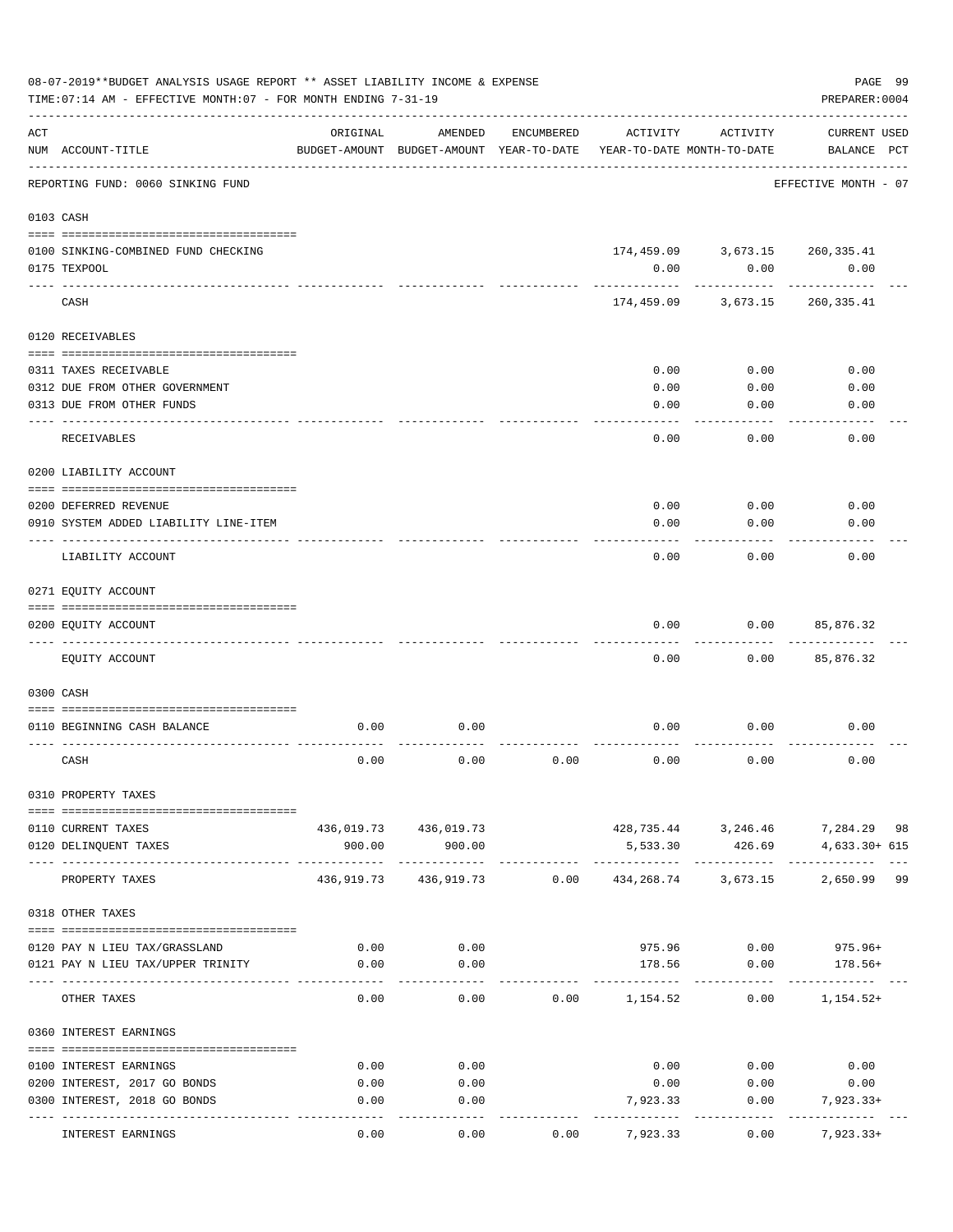|     | 08-07-2019**BUDGET ANALYSIS USAGE REPORT ** ASSET LIABILITY INCOME & EXPENSE<br>TIME: 07:14 AM - EFFECTIVE MONTH: 07 - FOR MONTH ENDING 7-31-19 |                       |                                |                      |                                                                                                 |                                    | PAGE 100<br>PREPARER: 0004 |    |
|-----|-------------------------------------------------------------------------------------------------------------------------------------------------|-----------------------|--------------------------------|----------------------|-------------------------------------------------------------------------------------------------|------------------------------------|----------------------------|----|
| ACT | NUM ACCOUNT-TITLE                                                                                                                               | ORIGINAL              | AMENDED                        | ENCUMBERED           | ACTIVITY<br>BUDGET-AMOUNT BUDGET-AMOUNT YEAR-TO-DATE YEAR-TO-DATE MONTH-TO-DATE     BALANCE PCT | ACTIVITY                           | CURRENT USED               |    |
|     | REPORTING FUND: 0060 SINKING FUND                                                                                                               |                       |                                |                      |                                                                                                 |                                    | EFFECTIVE MONTH - 07       |    |
|     | 0370 MISCELLANEOUS                                                                                                                              |                       |                                |                      |                                                                                                 |                                    |                            |    |
|     | 0130 REFUNDS & MISCELLANEOUS                                                                                                                    | 0.00                  | 0.00                           |                      | 0.00                                                                                            | 0.00                               | 0.00                       |    |
|     | MISCELLANEOUS                                                                                                                                   | 0.00                  | 0.00                           | 0.00                 | 0.00                                                                                            | .<br>0.00                          | 0.00                       |    |
|     | 0620 DEBT SERVICE                                                                                                                               |                       |                                |                      |                                                                                                 |                                    |                            |    |
|     | 0309 ANNUAL PAYING AGENT REGISTRAR FEES                                                                                                         | 500.00                | 500.00                         | 0.00                 | 200.00                                                                                          |                                    | $0.00$ 300.00              | 40 |
|     | 0400 BOND LEGAL FEES                                                                                                                            | 0.00                  | 0.00                           | 0.00                 | 0.00                                                                                            | 0.00                               | 0.00                       |    |
|     | 0401 CONTINUING DISCLOSURE FEES                                                                                                                 | 2,250.00              | 2,250.00                       | 0.00                 | 2,250.00                                                                                        | 0.00                               | 0.00 100                   |    |
|     | 0490 MISCELLANEOUS                                                                                                                              | 64,494.73             | 64,494.73                      | 0.00                 | 0.00                                                                                            | 0.00                               | 64,494.73 00               |    |
|     | 0627 PRINCIPAL, 2017 GO BONDS                                                                                                                   | 160,000.00            | 160,000.00                     |                      | $0.00$ $160,000.00$ $0.00$                                                                      |                                    | $0.00$ 100                 |    |
|     | 0630 PRINCIPAL, 2018 GO BONDS                                                                                                                   | 0.00<br>------------- | 0.00                           | 0.00                 | 0.00                                                                                            | 0.00                               | 0.00<br>-----------        |    |
|     | DEBT SERVICE                                                                                                                                    |                       | 227, 244, 73 227, 244, 73 0.00 |                      |                                                                                                 |                                    |                            |    |
|     | 0660 DEBT SERVICE INTEREST                                                                                                                      |                       |                                |                      |                                                                                                 |                                    |                            |    |
|     |                                                                                                                                                 |                       |                                |                      |                                                                                                 |                                    |                            |    |
|     | 0667 INTEREST, 2017 GO BONDS                                                                                                                    |                       |                                |                      | $209,675.00$ $209,675.00$ $0.00$ $106,437.50$ $0.00$ $103,237.50$                               |                                    |                            | 51 |
|     | 0670 INTEREST, 2018 GO BONDS                                                                                                                    | 0.00                  | 0.00                           | 0.00<br>------------ | 0.00<br>-------------                                                                           | 0.00                               | 0.00                       |    |
|     | DEBT SERVICE INTEREST                                                                                                                           |                       |                                |                      | 209,675.00 209,675.00 0.00 106,437.50 0.00 103,237.50 51                                        |                                    |                            |    |
|     | SINKING FUND                                                                                                                                    |                       |                                |                      |                                                                                                 |                                    |                            |    |
|     | INCOME TOTALS                                                                                                                                   |                       | 436,919.73 436,919.73          |                      |                                                                                                 | $443,346.59$ 3,673.15 6,426.86+101 |                            |    |
|     | <b>EXPENSE TOTALS</b>                                                                                                                           |                       |                                |                      | 436,919.73 436,919.73 0.00 268,887.50 0.00 168,032.23 62                                        |                                    |                            |    |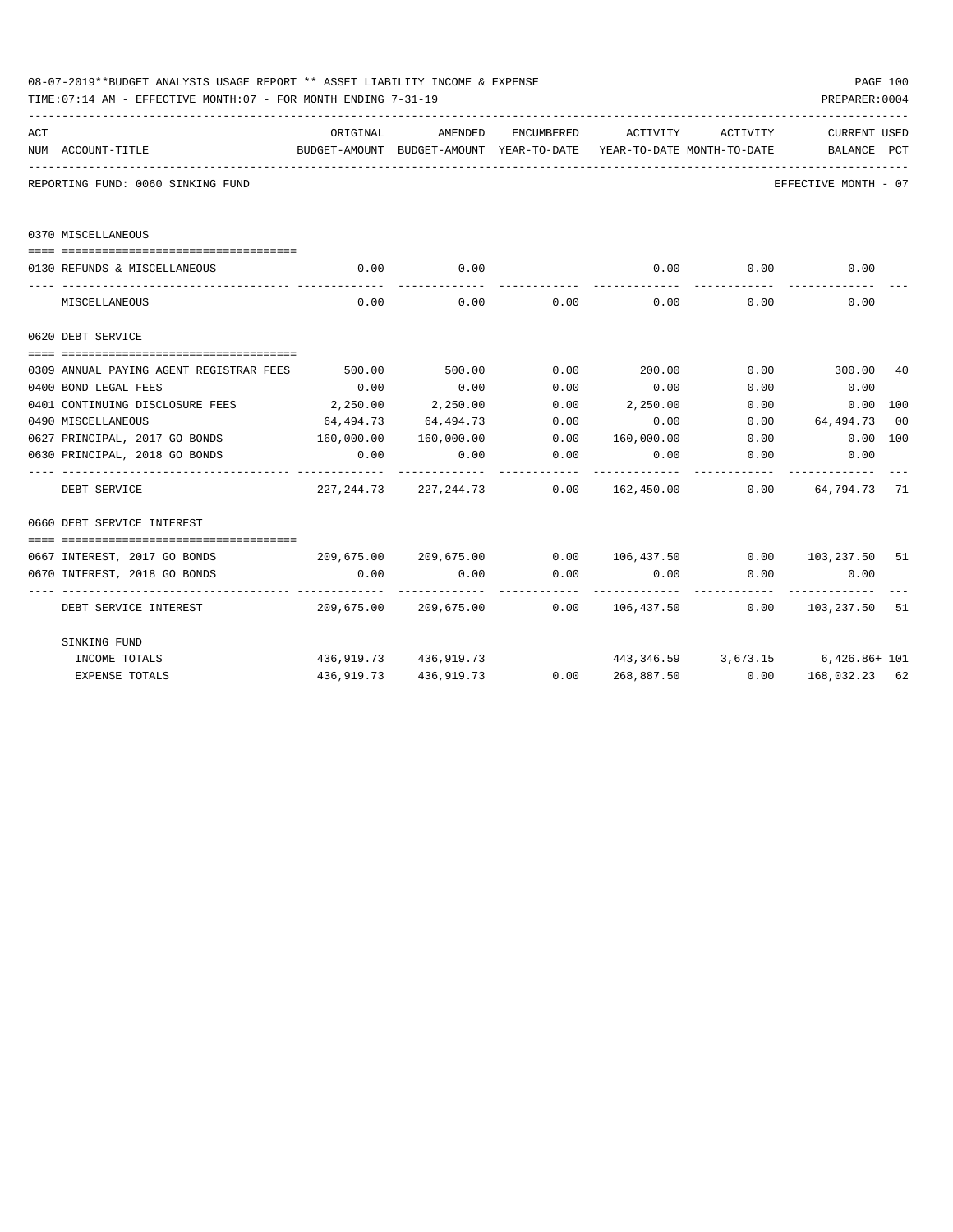|     | 08-07-2019**BUDGET ANALYSIS USAGE REPORT ** ASSET LIABILITY INCOME & EXPENSE<br>TIME: 07:14 AM - EFFECTIVE MONTH: 07 - FOR MONTH ENDING 7-31-19 |          |                                                     |            |          |                                        | PAGE 101<br>PREPARER: 0004         |                |
|-----|-------------------------------------------------------------------------------------------------------------------------------------------------|----------|-----------------------------------------------------|------------|----------|----------------------------------------|------------------------------------|----------------|
| ACT | NUM ACCOUNT-TITLE                                                                                                                               | ORIGINAL | AMENDED<br>BUDGET-AMOUNT BUDGET-AMOUNT YEAR-TO-DATE | ENCUMBERED | ACTIVITY | ACTIVITY<br>YEAR-TO-DATE MONTH-TO-DATE | <b>CURRENT USED</b><br>BALANCE PCT |                |
|     | REPORTING FUND: 0061 DIST.CLK.CO.&DIST.CT.TECH.-COMB.FUN                                                                                        |          |                                                     |            |          |                                        | EFFECTIVE MONTH - 07               |                |
|     | 0103 CASH                                                                                                                                       |          |                                                     |            |          |                                        |                                    |                |
|     | 0100 DIST.CLK.CO.& DIST.CT.TECH.-COMBIN                                                                                                         |          |                                                     |            |          |                                        | 420.03 71.22 3,221.70              |                |
|     | CASH                                                                                                                                            |          |                                                     |            | 420.03   | 71.22                                  | 3,221.70                           |                |
|     | 0120 RECEIVABLES                                                                                                                                |          |                                                     |            |          |                                        |                                    |                |
|     | 0313 DUE FROM OTHER FUNDS                                                                                                                       |          |                                                     |            | 0.00     | 0.00                                   | 36.57                              |                |
|     | RECEIVABLES                                                                                                                                     |          |                                                     |            | 0.00     | 0.00                                   | 36.57                              |                |
|     | 0271 EQUITY ACCOUNT                                                                                                                             |          |                                                     |            |          |                                        |                                    |                |
|     | 0200 EQUITY ACCOUNT                                                                                                                             |          |                                                     |            | 0.00     | 0.00                                   | 2,838.24                           |                |
|     | __________________<br>EQUITY ACCOUNT                                                                                                            |          |                                                     |            | 0.00     | 0.00                                   | 2,838.24                           |                |
|     | 0300 CASH                                                                                                                                       |          |                                                     |            |          |                                        |                                    |                |
|     | 0161 BEGINNING CASH BALANCE                                                                                                                     | 2,000.00 | 2,000.00                                            |            | 0.00     | 0.00                                   | 2,000.00                           | 0 <sup>0</sup> |
|     | CASH                                                                                                                                            | 2,000.00 | 2,000.00                                            | 0.00       | 0.00     | 0.00                                   | 2,000.00                           | 0 <sub>0</sub> |
|     | 0370 DIST.CLK.MISCELLANEOUS INCOME                                                                                                              |          |                                                     |            |          |                                        |                                    |                |
|     | 0440 DIST.CLK.CO.& DIST.CT.TECHNOLOGY F                                                                                                         | 0.00     | 0.00                                                |            | 420.03   | 71.22                                  | $420.03+$                          |                |
|     | DIST.CLK.MISCELLANEOUS INCOME                                                                                                                   | 0.00     | 0.00                                                | 0.00       | 420.03   | 71.22                                  | $420.03+$                          |                |
|     | 0440 DIST.CLK.COURT TECHNOLOGY EQUIPMEN                                                                                                         |          |                                                     |            |          |                                        |                                    |                |
|     | 0572 OFFICE EQUIPMENT                                                                                                                           | 2,000.00 | 2,000.00                                            | 0.00       | 0.00     |                                        | 0.00<br>2,000.00                   | 0 <sub>0</sub> |
|     | DIST.CLK.COURT TECHNOLOGY EQUIPMEN                                                                                                              | 2,000.00 | 2,000.00                                            | 0.00       | 0.00     | 0.00                                   | 2,000.00                           | 0 <sub>0</sub> |
|     | DIST.CLK.CO.&DIST.CT.TECH.-COMB.FU                                                                                                              |          |                                                     |            |          |                                        |                                    |                |
|     | INCOME TOTALS                                                                                                                                   | 2,000.00 | 2,000.00                                            |            | 420.03   |                                        | 71.22 1,579.97                     | 21             |
|     | <b>EXPENSE TOTALS</b>                                                                                                                           | 2,000.00 | 2,000.00                                            | 0.00       | 0.00     | 0.00                                   | 2,000.00                           | 0 <sub>0</sub> |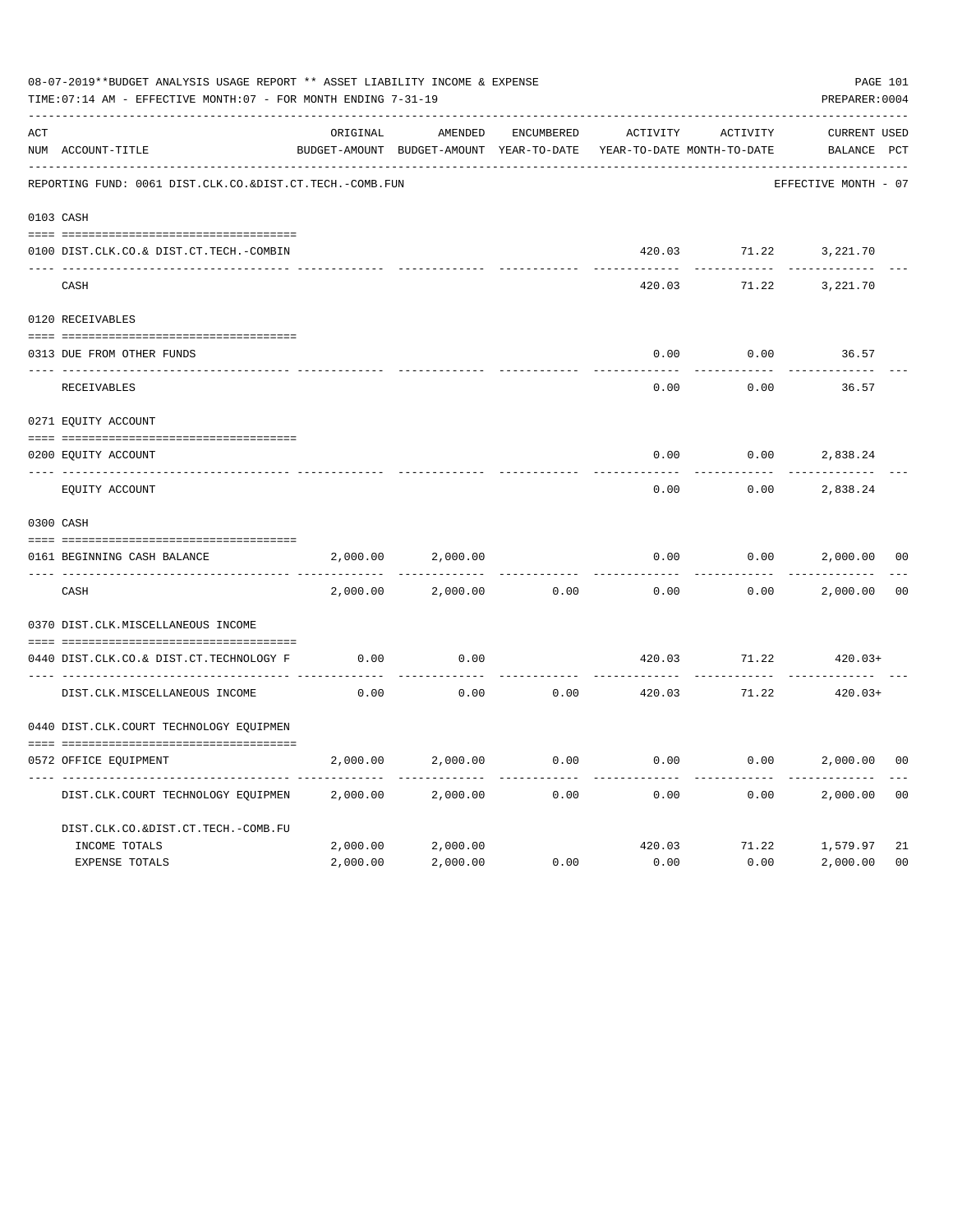|     | 08-07-2019**BUDGET ANALYSIS USAGE REPORT ** ASSET LIABILITY INCOME & EXPENSE<br>TIME: 07:14 AM - EFFECTIVE MONTH: 07 - FOR MONTH ENDING 7-31-19 |                        |                                |                     |                  |                                   | PAGE 102<br>PREPARER: 0004                                                                      |                      |
|-----|-------------------------------------------------------------------------------------------------------------------------------------------------|------------------------|--------------------------------|---------------------|------------------|-----------------------------------|-------------------------------------------------------------------------------------------------|----------------------|
| ACT | NUM ACCOUNT-TITLE                                                                                                                               | ORIGINAL               | AMENDED                        | ENCUMBERED          |                  | ACTIVITY ACTIVITY                 | CURRENT USED<br>BUDGET-AMOUNT BUDGET-AMOUNT YEAR-TO-DATE YEAR-TO-DATE MONTH-TO-DATE BALANCE PCT |                      |
|     | REPORTING FUND: 0062 DIST.CLK.COURT RECORDS PRESERVATION                                                                                        |                        |                                |                     |                  |                                   | EFFECTIVE MONTH - 07                                                                            |                      |
|     | 0103 CASH                                                                                                                                       |                        |                                |                     |                  |                                   |                                                                                                 |                      |
|     | 0100 DIST.CLK.COURT RECORDS PRESERVATIO                                                                                                         |                        |                                |                     |                  | 3,059.11 597.96 33,458.24         |                                                                                                 |                      |
|     | CASH                                                                                                                                            |                        |                                |                     | .                | 3,059.11 597.96 33,458.24         |                                                                                                 |                      |
|     | 0120 RECEIVABLES                                                                                                                                |                        |                                |                     |                  |                                   |                                                                                                 |                      |
|     | 0313 DUE FROM OTHER FUNDS                                                                                                                       |                        |                                |                     | 0.00             | $0.00$ 221.18                     |                                                                                                 |                      |
|     | RECEIVABLES                                                                                                                                     |                        |                                |                     | 0.00             | ----------<br>$0.00$ 221.18       | -----------                                                                                     |                      |
|     | 0271 EQUITY ACCOUNT                                                                                                                             |                        |                                |                     |                  |                                   |                                                                                                 |                      |
|     | 0200 EQUITY ACCOUNT                                                                                                                             |                        |                                |                     |                  | $0.00$ $0.00$ $30,620.31$         |                                                                                                 |                      |
|     | EQUITY ACCOUNT                                                                                                                                  |                        |                                |                     | 0.00             |                                   | -----------<br>$0.00$ 30,620.31                                                                 |                      |
|     | 0300 CASH                                                                                                                                       |                        |                                |                     |                  |                                   |                                                                                                 |                      |
|     | 0162 BEGINNING CASH BALANCE                                                                                                                     |                        | 10,000.00    10,000.00         |                     |                  |                                   | $0.00$ $0.00$ $10,000.00$ $00$                                                                  |                      |
|     | CASH                                                                                                                                            |                        | 10,000.00    10,000.00    0.00 |                     |                  | -----------                       | ------------<br>$0.00$ $0.00$ $10,000.00$                                                       | 0 <sub>0</sub>       |
|     | 0360 INTEREST EARNINGS                                                                                                                          |                        |                                |                     |                  |                                   |                                                                                                 |                      |
|     | 0100 INTEREST EARNINGS                                                                                                                          | 0.00                   | 0.00                           |                     |                  | 56.68 7.51 56.68+                 |                                                                                                 |                      |
|     | INTEREST EARNINGS                                                                                                                               | 0.00                   | 0.00                           | -----------<br>0.00 |                  | ------------<br>56.68 7.51 56.68+ |                                                                                                 |                      |
|     | 0370 DIST.CLK.COURT MISCELLAEOUS INCOME                                                                                                         |                        |                                |                     |                  |                                   |                                                                                                 |                      |
|     | 0133 DIST.CLK.COURT RECORDS PRESERVATIO                                                                                                         |                        | $0.00$ 0.00                    |                     |                  | $3,002.43$ $590.45$ $3,002.43+$   |                                                                                                 |                      |
|     | DIST.CLK.COURT MISCELLAEOUS INCOME                                                                                                              | 0.00                   | 0.00                           | 0.00                | 3,002.43         | 590.45                            | $3,002.43+$                                                                                     |                      |
|     | 0449 DIST.CLK.RECORDS PRES.EQUIPMENT                                                                                                            |                        |                                |                     |                  |                                   |                                                                                                 |                      |
|     | 0572 OFFICE EQUIPMENT                                                                                                                           | 10,000.00              | 10,000.00                      | 0.00                | 0.00             | 0.00                              | 10,000.00                                                                                       | 0 <sub>0</sub>       |
|     | DIST.CLK.RECORDS PRES.EQUIPMENT                                                                                                                 | 10,000.00              | 10,000.00                      | 0.00                | .<br>0.00        | ____________<br>0.00              | --------------<br>10,000.00                                                                     | 0 <sub>0</sub>       |
|     | DIST.CLK.COURT RECORDS PRESERVATIO                                                                                                              |                        |                                |                     |                  |                                   |                                                                                                 |                      |
|     | INCOME TOTALS<br>EXPENSE TOTALS                                                                                                                 | 10,000.00<br>10,000.00 | 10,000.00<br>10,000.00         | 0.00                | 3,059.11<br>0.00 | 597.96<br>0.00                    | 6,940.89<br>10,000.00                                                                           | 31<br>0 <sub>0</sub> |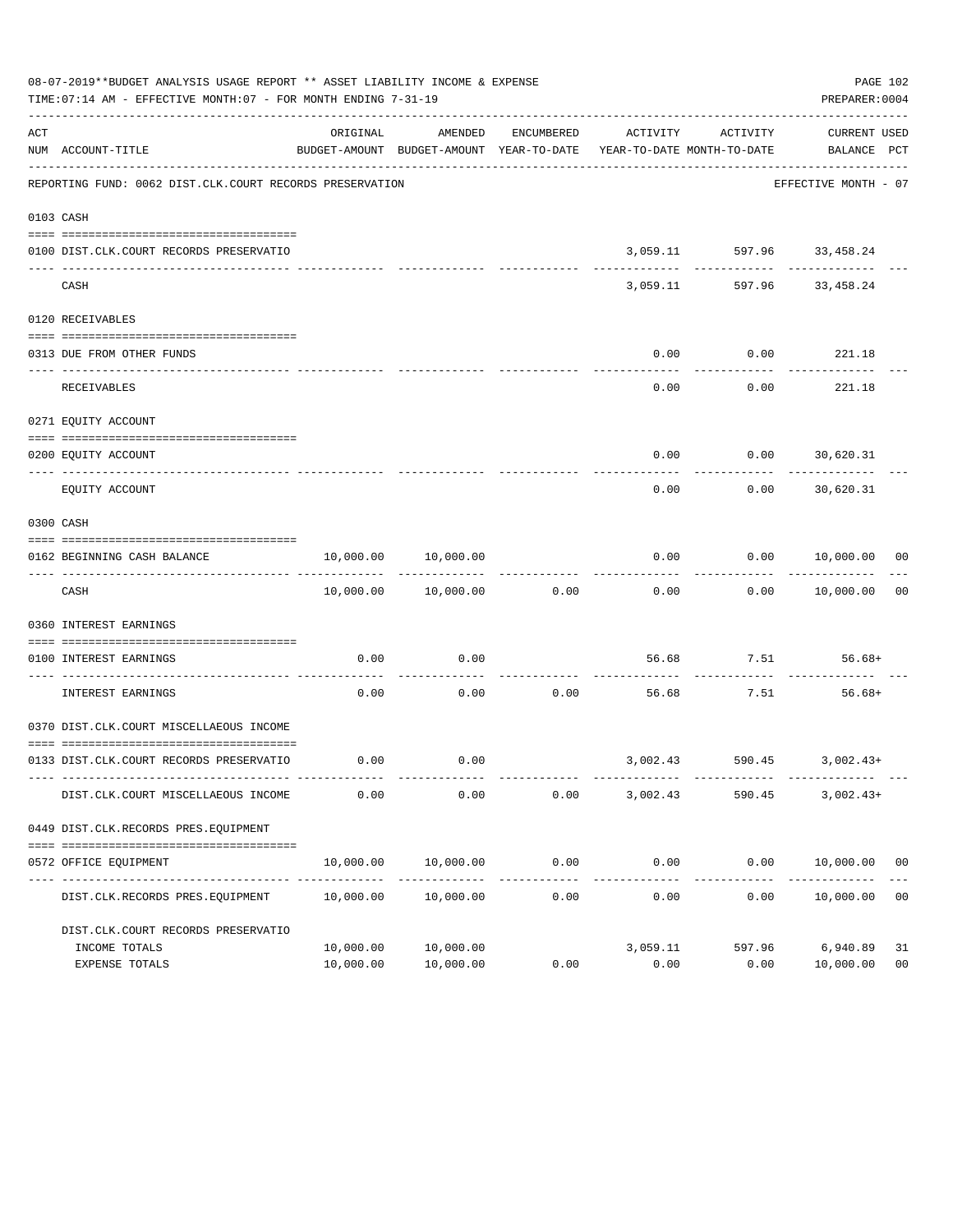|     | 08-07-2019**BUDGET ANALYSIS USAGE REPORT ** ASSET LIABILITY INCOME & EXPENSE<br>TIME: 07:14 AM - EFFECTIVE MONTH: 07 - FOR MONTH ENDING 7-31-19 |          |                                                     |                      |                                        |                          | PAGE 103<br>PREPARER: 0004  |
|-----|-------------------------------------------------------------------------------------------------------------------------------------------------|----------|-----------------------------------------------------|----------------------|----------------------------------------|--------------------------|-----------------------------|
| ACT | NUM ACCOUNT-TITLE                                                                                                                               | ORIGINAL | AMENDED<br>BUDGET-AMOUNT BUDGET-AMOUNT YEAR-TO-DATE | ENCUMBERED           | ACTIVITY<br>YEAR-TO-DATE MONTH-TO-DATE | ACTIVITY                 | CURRENT USED<br>BALANCE PCT |
|     | REPORTING FUND: 0063 LAW ENF. EDUCATION CONST.#1                                                                                                |          |                                                     |                      |                                        |                          | EFFECTIVE MONTH - 07        |
|     | 0103 CASH                                                                                                                                       |          |                                                     |                      |                                        |                          |                             |
|     | 0100 LEOSE CONST.#1-COMBINED FUNDS CHEC                                                                                                         |          |                                                     |                      |                                        | 681.52 0.00 1,688.40     |                             |
|     | CASH                                                                                                                                            |          |                                                     |                      | 681.52                                 | 0.00                     | 1,688.40                    |
|     | 0200 LIABILITY ACCOUNT                                                                                                                          |          |                                                     |                      |                                        |                          |                             |
|     | 0910 SYSTEM ADDED LIABILITY LINE ITEM                                                                                                           |          |                                                     |                      | 0.00                                   | 0.00<br>--------         | 0.00                        |
|     | LIABILITY ACCOUNT                                                                                                                               |          |                                                     |                      | 0.00                                   | 0.00                     | 0.00                        |
|     | 0271 EQUITY ACCOUNT                                                                                                                             |          |                                                     |                      |                                        |                          |                             |
|     | 0200 EQUITY ACCOUNT                                                                                                                             |          |                                                     |                      |                                        | $0.00$ $0.00$ $1,006.88$ |                             |
|     | EQUITY ACCOUNT                                                                                                                                  |          |                                                     |                      | 0.00                                   |                          | $0.00$ 1,006.88             |
|     | 0300 CASH                                                                                                                                       |          |                                                     |                      |                                        |                          |                             |
|     |                                                                                                                                                 |          |                                                     |                      |                                        |                          |                             |
|     | 0151 BEGINNING CASH BALANCE                                                                                                                     | 0.00     | 0.00                                                |                      | 0.00                                   | 0.00                     | 0.00                        |
|     | CASH                                                                                                                                            | 0.00     | 0.00                                                | 0.00                 | 0.00                                   | 0.00                     | 0.00                        |
|     | 0370 MISCELLANEOUS INCOME                                                                                                                       |          |                                                     |                      |                                        |                          |                             |
|     | 0130 REFUNDS & MISCELLANEOUS                                                                                                                    | 0.00     | 0.00                                                |                      |                                        | $0.00$ 0.00              | 0.00                        |
|     | 0160 PEACE OFFICER ALLOCATION                                                                                                                   | 678.30   | 678.30                                              |                      | 681.52                                 | 0.00                     | $3.22 + 100$                |
|     | MISCELLANEOUS INCOME                                                                                                                            | 678.30   | 678.30                                              | 0.00                 | 681.52                                 | ---------<br>0.00        | $3.22 + 100$                |
|     | 0551 LAW ENFORCEMENT EDUCATION                                                                                                                  |          |                                                     |                      |                                        |                          |                             |
|     | 0427 OUT OF COUNTY TRAVEL                                                                                                                       |          | 678.30 678.30                                       | 0.00                 | 0.00                                   |                          | $0.00$ 678.30 00            |
|     | 0428 TRAINING & TUITION                                                                                                                         | 0.00     | 0.00<br>-------------                               | 0.00<br>------------ | 0.00<br>-------------                  | 0.00<br>------------     | 0.00<br>-------------       |
|     | LAW ENFORCEMENT EDUCATION                                                                                                                       | 678.30   | 678.30                                              | 0.00                 | 0.00                                   |                          | 0.00 678.30 00              |
|     | LAW ENF. EDUCATION CONST. #1                                                                                                                    |          |                                                     |                      |                                        |                          |                             |
|     | INCOME TOTALS                                                                                                                                   | 678.30   | 678.30                                              |                      | 681.52                                 | 0.00                     | $3.22 + 100$                |
|     | EXPENSE TOTALS                                                                                                                                  | 678.30   | 678.30                                              | 0.00                 | 0.00                                   | 0.00                     | 678.30 00                   |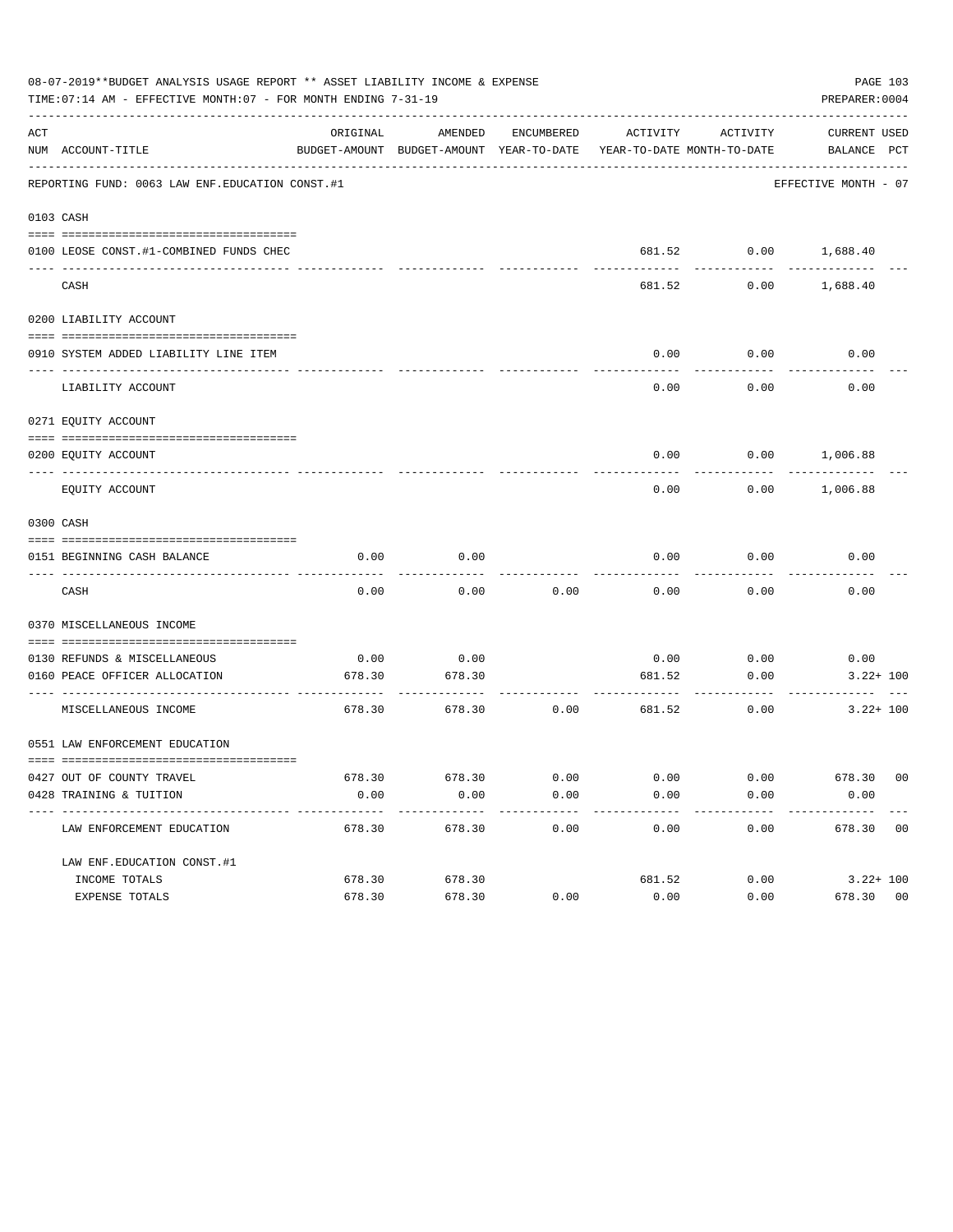|     | 08-07-2019**BUDGET ANALYSIS USAGE REPORT ** ASSET LIABILITY INCOME & EXPENSE<br>TIME: 07:14 AM - EFFECTIVE MONTH: 07 - FOR MONTH ENDING 7-31-19 |          |                       |                    |                                                                                 |                                                 | PAGE 104<br>PREPARER: 0004 |  |
|-----|-------------------------------------------------------------------------------------------------------------------------------------------------|----------|-----------------------|--------------------|---------------------------------------------------------------------------------|-------------------------------------------------|----------------------------|--|
| ACT | NUM ACCOUNT-TITLE                                                                                                                               | ORIGINAL |                       | AMENDED ENCUMBERED | BUDGET-AMOUNT BUDGET-AMOUNT YEAR-TO-DATE YEAR-TO-DATE MONTH-TO-DATE BALANCE PCT | ACTIVITY ACTIVITY                               | CURRENT USED               |  |
|     | REPORTING FUND: 0064 LAW ENF. EDUCATION CONST. #2                                                                                               |          |                       |                    |                                                                                 |                                                 | EFFECTIVE MONTH - 07       |  |
|     | 0103 CASH                                                                                                                                       |          |                       |                    |                                                                                 |                                                 |                            |  |
|     | 0100 LEOSE CONST.#2-COMBINED FUNDS CHEC                                                                                                         |          |                       |                    |                                                                                 | $323.30 - 1,004.92 - 355.18$                    |                            |  |
|     | CASH                                                                                                                                            |          |                       |                    |                                                                                 | ----------- ----------<br>$323.30 - 1,004.92 -$ | 355.18                     |  |
|     | 0200 LIABILITY ACCOUNT                                                                                                                          |          |                       |                    |                                                                                 |                                                 |                            |  |
|     | 0910 SYSTEM ADDED LIABILITY LINE ITEM                                                                                                           |          |                       |                    | 0.00                                                                            | 0.00                                            | 0.00                       |  |
|     | LIABILITY ACCOUNT                                                                                                                               |          |                       |                    | 0.00                                                                            | 0.00                                            | 0.00                       |  |
|     | 0271 EQUITY ACCOUNT                                                                                                                             |          |                       |                    |                                                                                 |                                                 |                            |  |
|     | 0200 EOUITY ACCOUNT                                                                                                                             |          |                       |                    | 0.00                                                                            | $0.00$ 678.48                                   |                            |  |
|     | EQUITY ACCOUNT                                                                                                                                  |          |                       |                    | 0.00                                                                            | 0.00                                            | 678.48                     |  |
|     | 0300 CASH                                                                                                                                       |          |                       |                    |                                                                                 |                                                 |                            |  |
|     | 0152 BEGINNING CASH BALANCE<br>-------------------------------                                                                                  | 0.00     | 326.44                |                    | 0.00                                                                            | 0.00                                            | 326.44 00                  |  |
|     | CASH                                                                                                                                            | 0.00     | 326.44                | 0.00               | 0.00                                                                            | 0.00                                            | 326.44 00                  |  |
|     | 0370 MISCELLANEOUS INCOME                                                                                                                       |          |                       |                    |                                                                                 |                                                 |                            |  |
|     | 0130 REFUNDS & MISCELLANEOUS                                                                                                                    | 0.00     | 0.00                  |                    | 0.00                                                                            | 0.00                                            | 0.00                       |  |
|     | 0160 PEACE OFFICER ALLOCATION<br>---------------------------------- ---                                                                         | 678.48   | 678.48<br>----------- |                    | 681.62<br>-----------------------------                                         | 0.00<br>---------                               | $3.14 + 100$               |  |
|     | MISCELLANEOUS INCOME                                                                                                                            |          | 678.48 678.48 0.00    |                    | 681.62                                                                          | 0.00                                            | $3.14 + 100$               |  |
|     | 0552 LAW ENFORCEMENT EDUCATION                                                                                                                  |          |                       |                    |                                                                                 |                                                 |                            |  |
|     | 0427 OUT OF COUNTY TRAVEL                                                                                                                       | 678.48   | 1,004.92              | 0.00               | 1,004.92                                                                        | 1,004.92                                        | 0.00 100                   |  |
|     | 0428 TRAINING & TUITION<br>--------------------------                                                                                           | 0.00     | 0.00<br>----------    | 0.00               | 0.00<br>---------                                                               | 0.00<br>------------                            | 0.00<br>------------       |  |
|     | LAW ENFORCEMENT EDUCATION                                                                                                                       | 678.48   | 1,004.92              | 0.00               | 1,004.92                                                                        | 1,004.92                                        | 0.00 100                   |  |
|     | LAW ENF. EDUCATION CONST. #2                                                                                                                    |          |                       |                    |                                                                                 |                                                 |                            |  |
|     | INCOME TOTALS                                                                                                                                   | 678.48   | 1,004.92              |                    | 681.62                                                                          | 0.00                                            | 323.30 68                  |  |
|     | EXPENSE TOTALS                                                                                                                                  | 678.48   | 1,004.92              | 0.00               | 1,004.92                                                                        | 1,004.92                                        | 0.00 100                   |  |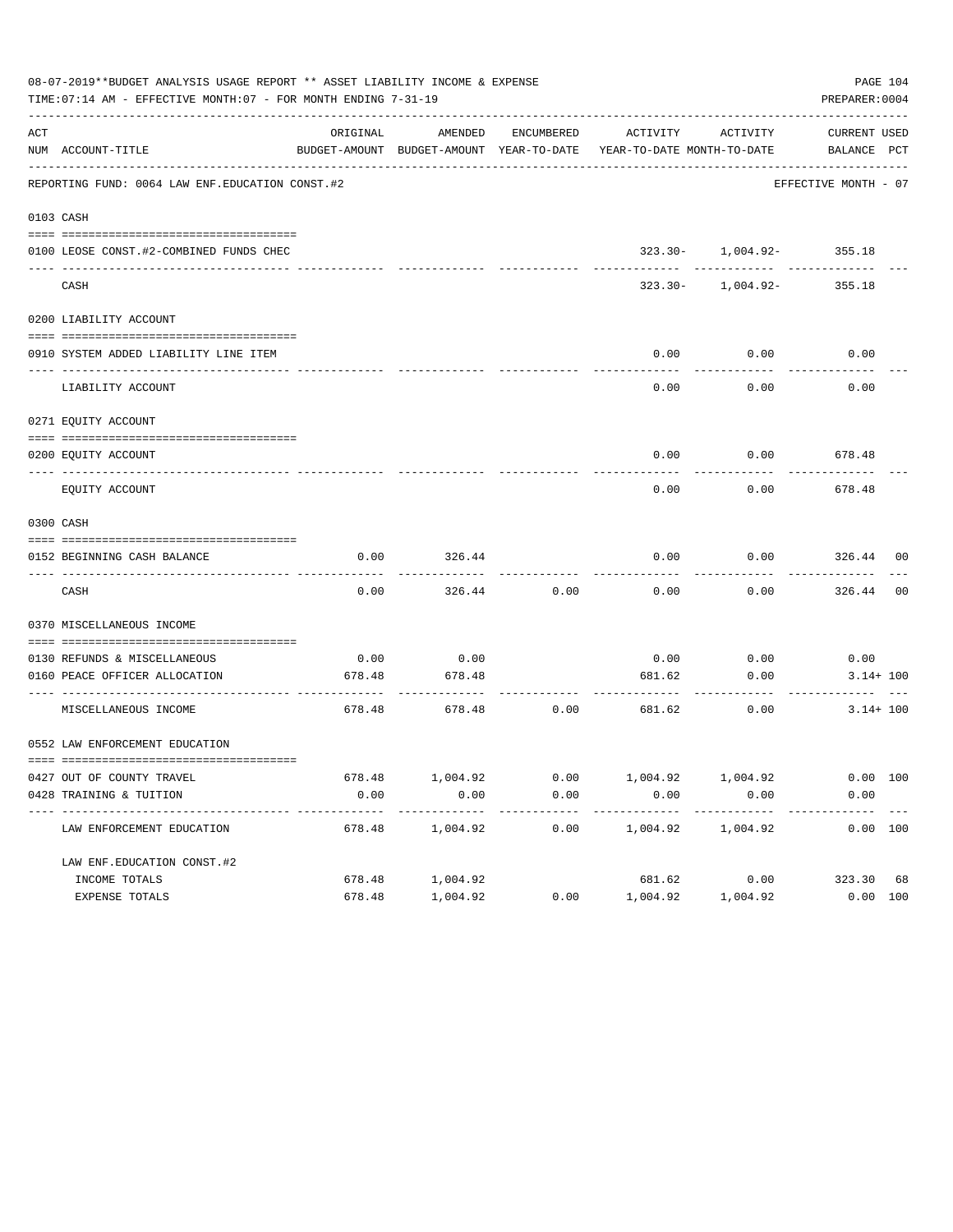|     | 08-07-2019**BUDGET ANALYSIS USAGE REPORT ** ASSET LIABILITY INCOME & EXPENSE<br>TIME: 07:14 AM - EFFECTIVE MONTH: 07 - FOR MONTH ENDING 7-31-19 |                |                                                                                            |              |                         |                   | PREPARER: 0004           | PAGE 105 |
|-----|-------------------------------------------------------------------------------------------------------------------------------------------------|----------------|--------------------------------------------------------------------------------------------|--------------|-------------------------|-------------------|--------------------------|----------|
| ACT | NUM ACCOUNT-TITLE                                                                                                                               | ORIGINAL       | AMENDED<br>BUDGET-AMOUNT BUDGET-AMOUNT YEAR-TO-DATE YEAR-TO-DATE MONTH-TO-DATE BALANCE PCT | ENCUMBERED   |                         | ACTIVITY ACTIVITY | CURRENT USED             |          |
|     | REPORTING FUND: 0065 LAW ENF. EDUCATION CONST.#3                                                                                                |                |                                                                                            |              |                         |                   | EFFECTIVE MONTH - 07     |          |
|     | 0103 CASH                                                                                                                                       |                |                                                                                            |              |                         |                   |                          |          |
|     | 0100 LEOSE CONST.#3-COMBINED FUNDS CHEC                                                                                                         |                |                                                                                            |              |                         |                   | 681.52 0.00 2,691.63     |          |
|     | --------------------------------<br>CASH                                                                                                        |                |                                                                                            |              | 681.52                  | ---------         | $0.00$ 2,691.63          |          |
|     | 0200 LIABILITY ACCOUNT                                                                                                                          |                |                                                                                            |              |                         |                   |                          |          |
|     | 0910 SYSTEM ADDED LIABILITY LINE ITEM                                                                                                           |                |                                                                                            |              | 0.00                    | 0.00              | 0.00                     |          |
|     | LIABILITY ACCOUNT                                                                                                                               |                |                                                                                            |              | 0.00                    | 0.00              | 0.00                     |          |
|     | 0271 EQUITY ACCOUNT                                                                                                                             |                |                                                                                            |              |                         |                   |                          |          |
|     | 0200 EQUITY ACCOUNT                                                                                                                             |                |                                                                                            |              |                         |                   | $0.00$ $0.00$ $2,010.11$ |          |
|     | EQUITY ACCOUNT                                                                                                                                  |                |                                                                                            |              | 0.00                    | 0.00              | 2,010.11                 |          |
|     | 0300 CASH                                                                                                                                       |                |                                                                                            |              |                         |                   |                          |          |
|     | 0153 BEGINNING CASH BALANCE                                                                                                                     | 0.00           | 0.00                                                                                       |              | 0.00                    | 0.00              | 0.00                     |          |
|     | CASH                                                                                                                                            | 0.00           | 0.00                                                                                       | 0.00         | 0.00                    | 0.00              | 0.00                     |          |
|     | 0370 MISCELLANEOUS                                                                                                                              |                |                                                                                            |              |                         |                   |                          |          |
|     | 0130 REFUNDS & MISCELLANEOUS                                                                                                                    | 0.00           | 0.00                                                                                       |              | 0.00                    | 0.00              | 0.00                     |          |
|     | 0160 PEACE OFFICER ALLOCATION                                                                                                                   | 678.30         | 678.30                                                                                     |              | 681.52<br>------------- | 0.00<br>--------- | $3.22 + 100$             |          |
|     | MISCELLANEOUS                                                                                                                                   | 678.30         | 678.30                                                                                     | 0.00         | 681.52                  | 0.00              | $3.22 + 100$             |          |
|     | 0553 LAW ENFORCEMENT EDUCATION                                                                                                                  |                |                                                                                            |              |                         |                   |                          |          |
|     |                                                                                                                                                 |                |                                                                                            |              |                         |                   |                          |          |
|     | 0427 OUT OF COUNTY TRAVEL<br>0428 TRAINING & TUITION                                                                                            | 678.30<br>0.00 | 678.30<br>0.00                                                                             | 0.00<br>0.00 | 0.00<br>0.00            | 0.00<br>0.00      | 678.30 00<br>0.00        |          |
|     | ----------------------------<br>LAW ENFORCEMENT EDUCATION                                                                                       | 678.30         | 678.30                                                                                     | 0.00         | 0.00                    | 0.00              | 678.30 00                |          |
|     | LAW ENF. EDUCATION CONST. #3                                                                                                                    |                |                                                                                            |              |                         |                   |                          |          |
|     | INCOME TOTALS                                                                                                                                   | 678.30         | 678.30                                                                                     |              | 681.52                  | 0.00              | $3.22 + 100$             |          |
|     | EXPENSE TOTALS                                                                                                                                  | 678.30         | 678.30                                                                                     | 0.00         | 0.00                    | 0.00              | 678.30 00                |          |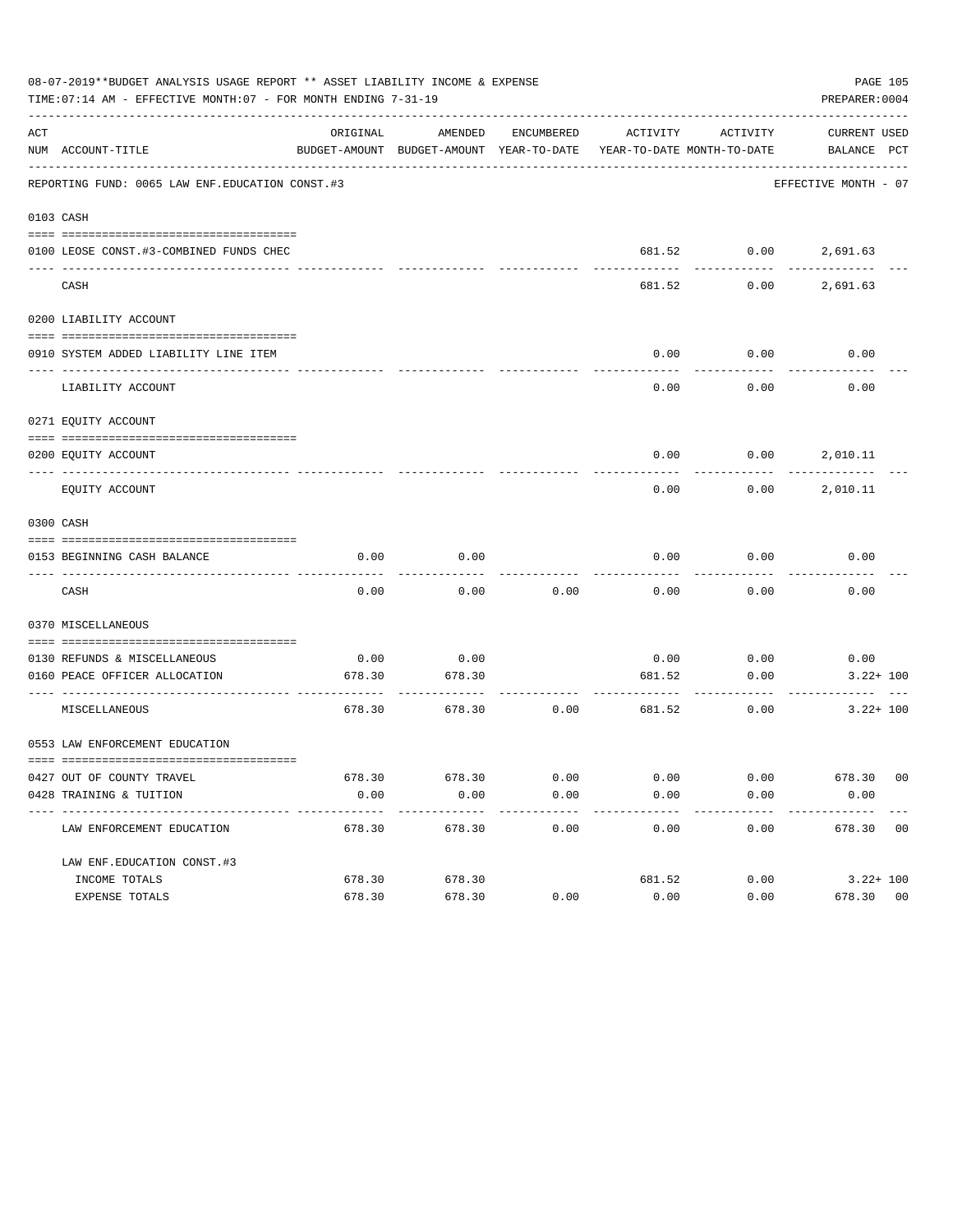| 08-07-2019**BUDGET ANALYSIS USAGE REPORT ** ASSET LIABILITY INCOME & EXPENSE<br>PAGE 106<br>PREPARER: 0004<br>TIME: 07:14 AM - EFFECTIVE MONTH: 07 - FOR MONTH ENDING 7-31-19 |                                                      |                       |                                    |                      |                                                                     |                                                |                                               |                |  |
|-------------------------------------------------------------------------------------------------------------------------------------------------------------------------------|------------------------------------------------------|-----------------------|------------------------------------|----------------------|---------------------------------------------------------------------|------------------------------------------------|-----------------------------------------------|----------------|--|
| ACT                                                                                                                                                                           | NUM ACCOUNT-TITLE                                    | ORIGINAL              | AMENDED                            | ENCUMBERED           | BUDGET-AMOUNT BUDGET-AMOUNT YEAR-TO-DATE YEAR-TO-DATE MONTH-TO-DATE | ACTIVITY ACTIVITY                              | <b>CURRENT USED</b><br>BALANCE PCT            |                |  |
|                                                                                                                                                                               | REPORTING FUND: 0066 2017 GO BONDS-CONSTRUCTION FUND |                       |                                    |                      |                                                                     |                                                | EFFECTIVE MONTH - 07                          |                |  |
|                                                                                                                                                                               | 0103 CASH                                            |                       |                                    |                      |                                                                     |                                                |                                               |                |  |
|                                                                                                                                                                               | 0100 GO BONDS CONST.2017-COMBINED FUNDS              |                       |                                    |                      |                                                                     |                                                | 108,854.22-240,199.29 108,854.22-             |                |  |
|                                                                                                                                                                               | 0166 ICS DEPOSIT                                     |                       |                                    |                      |                                                                     |                                                | 193, 739. 57 - 236, 799. 33 - 5, 333, 156. 01 |                |  |
|                                                                                                                                                                               | 0175 TEXPOOL                                         |                       |                                    |                      | 0.00                                                                | 0.00                                           | 0.00                                          |                |  |
|                                                                                                                                                                               | CASH                                                 |                       |                                    |                      |                                                                     |                                                | 302,593.79- 3,399.96 5,224,301.79             |                |  |
|                                                                                                                                                                               | 0200 LIABILITY ACCOUNT                               |                       |                                    |                      |                                                                     |                                                |                                               |                |  |
|                                                                                                                                                                               | 0910 SYSTEM ADDED LIABILITY LINE-ITEM                |                       |                                    |                      |                                                                     | $4,166.30 - 0.00$                              | $4,166.30-$                                   |                |  |
|                                                                                                                                                                               | LIABILITY ACCOUNT                                    |                       |                                    |                      |                                                                     | ----------- -------------<br>$4,166.30 - 0.00$ | $4,166.30-$                                   |                |  |
|                                                                                                                                                                               | 0231 2017 GO BONDS PAYABLE                           |                       |                                    |                      |                                                                     |                                                |                                               |                |  |
|                                                                                                                                                                               | 0200 2017 GO BONDS PAYABLE                           |                       |                                    |                      |                                                                     |                                                | $0.00$ $0.00$ $0.00$                          |                |  |
|                                                                                                                                                                               | 2017 GO BONDS PAYABLE                                |                       |                                    |                      |                                                                     | $0.00$ 0.00                                    | 0.00                                          |                |  |
|                                                                                                                                                                               | 0271 EQUITY ACCOUNT                                  |                       |                                    |                      |                                                                     |                                                |                                               |                |  |
|                                                                                                                                                                               | 0200 EQUITY ACCOUNT                                  |                       |                                    |                      | 0.00                                                                |                                                | 0.00 5,526,895.58                             |                |  |
|                                                                                                                                                                               | EQUITY ACCOUNT                                       |                       |                                    |                      | 0.00                                                                |                                                | ------------<br>$0.00$ 5,526,895.58           |                |  |
|                                                                                                                                                                               | 0300 CASH                                            |                       |                                    |                      |                                                                     |                                                |                                               |                |  |
|                                                                                                                                                                               | 0166 BEGINNING CASH BALANCE                          |                       | 5,450,233.00 5,450,233.00          |                      |                                                                     |                                                | $0.00$ $0.00$ $5,450,233.00$                  | 00             |  |
|                                                                                                                                                                               | CASH                                                 |                       | $5,450,233.00$ $5,450,233.00$ 0.00 |                      |                                                                     | . <u>.</u>                                     | $0.00$ $0.00$ $5,450,233.00$                  | 0 <sub>0</sub> |  |
|                                                                                                                                                                               | 0360 INTEREST EARNINGS                               |                       |                                    |                      |                                                                     |                                                |                                               |                |  |
|                                                                                                                                                                               | 0100 INTEREST EARNINGS LEGEND BANK                   | 0.00                  | 0.00                               |                      |                                                                     | 0.00<br>0.00                                   | 0.00                                          |                |  |
|                                                                                                                                                                               | 0166 INTEREST EARNINGS ICS                           | 0.00                  | 0.00                               |                      | 47,776.88                                                           | 4,717.12                                       | 47,776.88+                                    |                |  |
|                                                                                                                                                                               | INTEREST EARNINGS                                    | $- - - - - -$<br>0.00 | ----------<br>0.00                 | 0.00                 | --------------<br>47,776.88                                         | ------------<br>4,717.12                       | 47,776.88+                                    |                |  |
|                                                                                                                                                                               | 0370 MISCELLANEOUS                                   |                       |                                    |                      |                                                                     |                                                |                                               |                |  |
|                                                                                                                                                                               | 0130 REFUNDS & MISCELLANEOUS                         | 0.00                  | 0.00                               |                      |                                                                     | 5,179.97 0.00                                  | $5,179.97+$                                   |                |  |
|                                                                                                                                                                               | MISCELLANEOUS                                        | 0.00                  | 0.00                               | 0.00                 | 5,179.97                                                            | 0.00                                           | $5,179.97+$                                   |                |  |
|                                                                                                                                                                               | 0509 CONTINGENCY                                     |                       |                                    |                      |                                                                     |                                                |                                               |                |  |
|                                                                                                                                                                               | 0475 CONTINGENCY                                     |                       | 520,795.00 520,795.00              | 0.00                 |                                                                     |                                                | $0.00$ $0.00$ $520,795.00$ $00$               |                |  |
|                                                                                                                                                                               | CONTINGENCY                                          | 520,795.00            | 520,795.00                         | ------------<br>0.00 | -----------<br>0.00                                                 | 0.00                                           | 520,795.00                                    | 0 <sub>0</sub> |  |
|                                                                                                                                                                               | 0666 COURTHOUSE CONSTRUCTION PHASE 1                 |                       |                                    |                      |                                                                     |                                                |                                               |                |  |
|                                                                                                                                                                               | 0165 CONSTRUCTION                                    | 0.00                  | 0.00                               | 0.00                 | 0.00                                                                | 0.00                                           | 0.00                                          |                |  |
|                                                                                                                                                                               | 0400 ATTORNEY FEES                                   | 0.00                  | 0.00                               | 0.00                 | 0.00                                                                | 0.00                                           | 0.00                                          |                |  |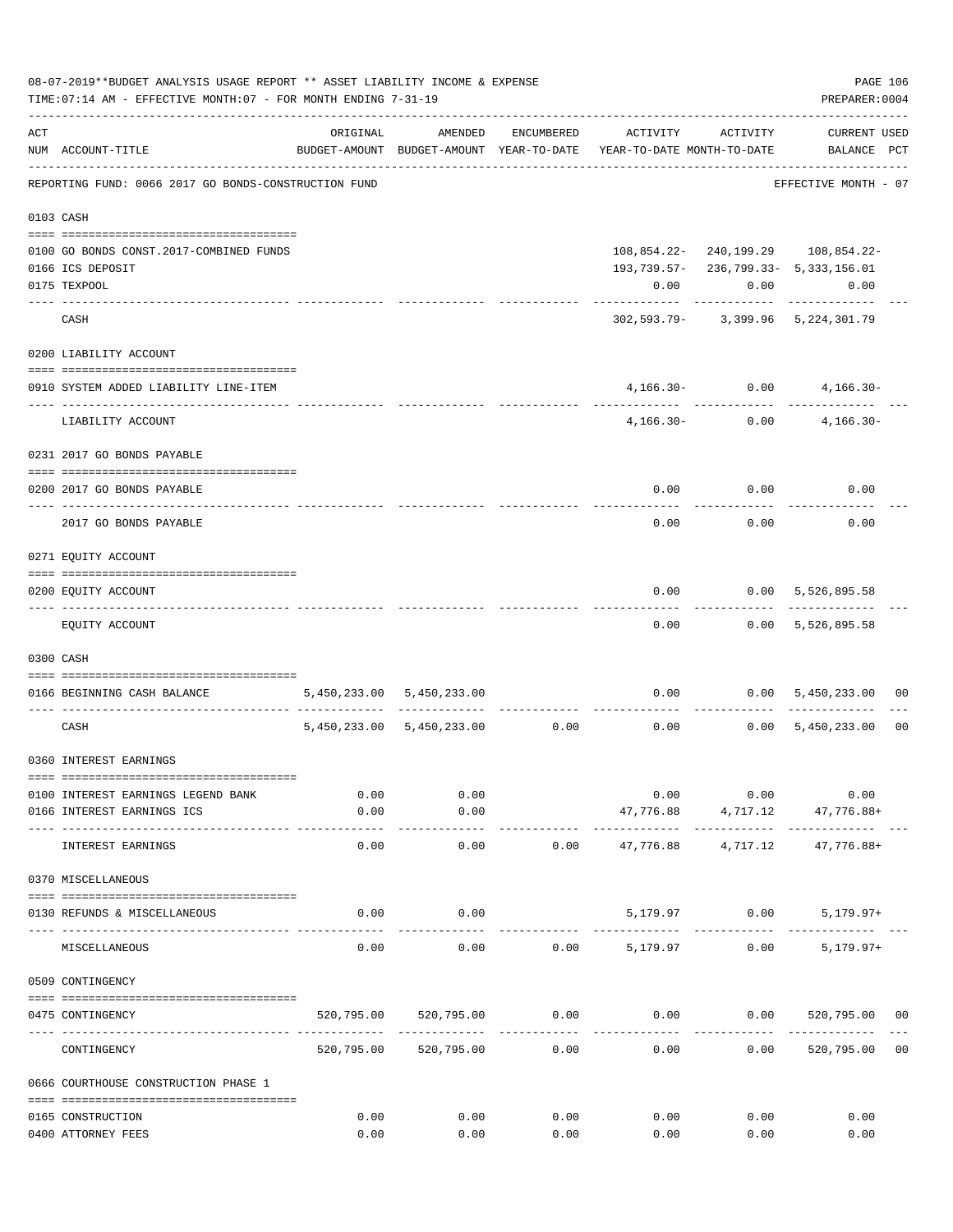TIME:07:14 AM - EFFECTIVE MONTH:07 - FOR MONTH ENDING 7-31-19 PREPARER:0004

| ACT |                                                      | ORIGINAL      | AMENDED       | <b>ENCUMBERED</b> | ACTIVITY    | ACTIVITY                   | <b>CURRENT USED</b>  |                |
|-----|------------------------------------------------------|---------------|---------------|-------------------|-------------|----------------------------|----------------------|----------------|
|     | NUM ACCOUNT-TITLE                                    | BUDGET-AMOUNT | BUDGET-AMOUNT | YEAR-TO-DATE      |             | YEAR-TO-DATE MONTH-TO-DATE | <b>BALANCE</b>       | PCT            |
|     | REPORTING FUND: 0066 2017 GO BONDS-CONSTRUCTION FUND |               |               |                   |             |                            | EFFECTIVE MONTH - 07 |                |
|     | 0402 ENGINEERING                                     | 0.00          | 0.00          | 0.00              | 0.00        | 0.00                       | 0.00                 |                |
|     | 0403 ARCHITECTURAL FEES                              | 2,040.00      | 2,040.00      | 0.00              | 0.00        | 0.00                       | 2,040.00             | 0 <sub>0</sub> |
|     | 0426 PROFESSIONAL FEES                               | 0.00          | 0.00          | 0.00              | 2,230.00    | 0.00                       | $2,230.00 -$         |                |
|     | 0430 BIDS & NOTICES                                  | 0.00          | 0.00          | 0.00              | 81.00       | 0.00                       | $81.00 -$            |                |
|     | 0450 R & M BUILDINGS                                 | 0.00          | 0.00          | 0.00              | 0.00        | 0.00                       | 0.00                 |                |
|     | 0451 ASBESTOS ABATEMENT                              | 0.00          | 0.00          | 0.00              | 57.00       | 0.00                       | $57.00 -$            |                |
|     | 0453 IT DESIGN/SECURITY DESIGN                       | 0.00          | 0.00          | 0.00              | 15,736.00   | 0.00                       | $15,736.00 -$        |                |
|     | 0482 DEMOLITION                                      | 0.00          | 0.00          | 0.00              | 0.00        | 0.00                       | 0.00                 |                |
|     | 0490 MISCELLANEOUS                                   | 0.00          | 0.00          | 0.00              | 0.00        | 0.00                       | 0.00                 |                |
|     | 0535 BUILDING                                        | 0.00          | 0.00          | 0.00              | 0.00        | 0.00                       | 0.00                 |                |
|     | 0574 TECHNOLOGY                                      | 0.00          | 0.00          | 0.00              | 0.00        | 0.00                       | 0.00                 |                |
|     | 0695 SURVEYING                                       | 0.00          | 0.00          | 0.00              | 0.00        | 0.00                       | 0.00                 |                |
|     | COURTHOUSE CONSTRUCTION PHASE 1                      | 2,040.00      | 2,040.00      | 0.00              | 18,104.00   | 0.00                       | 16,064.00-887        |                |
|     | 0667 COURTHOUSE CONSTRUCTION PHASE 2                 |               |               |                   |             |                            |                      |                |
|     | 0165 CONSTRUCTION                                    | 4,800,000.00  | 4,578,741.80  | 0.00              | 65,074.95   | 0.00                       | 4,513,666.85         | 01             |
|     | 0167 CONSTRUCTION MANAGER AGENT                      | 0.00          | 215,740.00    | 0.00              | 215,740.00  | 0.00                       | 0.00 100             |                |
|     | 0400 ATTORNEY FEES                                   | 0.00          | 0.00          | 0.00              | 0.00        | 0.00                       | 0.00                 |                |
|     | 0403 ARCHITECTURAL FEES                              | 99,960.00     | 99,960.00     | 0.00              | 34,600.00   | 0.00                       | 65,360.00            | 35             |
|     | 0421 INTERNET SERVICES                               | 0.00          | 317.91        | 131.25            | 317.91      | 0.00                       | 131.25- 141          |                |
|     | 0426 PROFESSIONAL FEES                               | 0.00          | 0.00          | 0.00              | 0.00        | 0.00                       | 0.00                 |                |
|     | 0430 BIDS & NOTICES                                  | 500.00        | 945.28        | 0.00              | 945.28      | 0.00                       | 0.00                 | 100            |
|     | 0440 UTILITIES ELECTRICITY                           | 0.00          | 70.15         | 98.31             | 70.15       | 63.67                      | $98.31 - 240$        |                |
|     | 0442 UTILITIES WATER                                 | 0.00          | 163.81        | 0.00              | 163.81      | 135.59                     | 0.00                 | 100            |
|     | 0443 TRASH PICK UP                                   | 0.00          | 35.80         | 0.00              | 35.80       | 17.90                      | 0.00                 | 100            |
|     | 0451 ASBESTOS & OTHER TESTING                        | 24,320.00     | 24,320.00     | 0.00              | 11,847.19   | 0.00                       | 12,472.81            | 49             |
|     | 0453 IT DESIGN/SECURITY DESIGN                       | 1,870.00      | 1,870.00      | 0.00              | 0.00        | 0.00                       | 1,870.00             | 0 <sub>0</sub> |
|     | 0455 SECURITY                                        | 748.00        | 748.00        | 0.00              | 0.00        | 0.00                       | 748.00               | 0 <sub>0</sub> |
|     | 0470 OFFICE LEASE                                    | 0.00          | 4,400.00      | 0.00              | 4,400.00    | 1,100.00                   | 0.00                 | 100            |
|     | 0490 MISCELLANEOUS                                   | 0.00          | 85.25         | 0.00              | 85.25       | 0.00                       | 0.00                 | 100            |
|     | 0574 TECHNOLOGY                                      | 0.00          | 0.00          | 0.00              | 0.00        | 0.00                       | 0.00                 |                |
|     | COURTHOUSE CONSTRUCTION PHASE 2                      | 4,927,398.00  | 4,927,398.00  | 229.56            | 333, 280.34 | 1,317.16                   | 4,593,888.10         | 07             |
|     | 2017 GO BONDS-CONSTRUCTION FUND                      |               |               |                   |             |                            |                      |                |
|     | INCOME TOTALS                                        | 5,450,233.00  | 5,450,233.00  |                   | 52,956.85   | 4,717.12                   | 5, 397, 276. 15      | 01             |
|     | <b>EXPENSE TOTALS</b>                                | 5,450,233.00  | 5,450,233.00  | 229.56            | 351,384.34  | 1,317.16                   | 5,098,619.10         | 06             |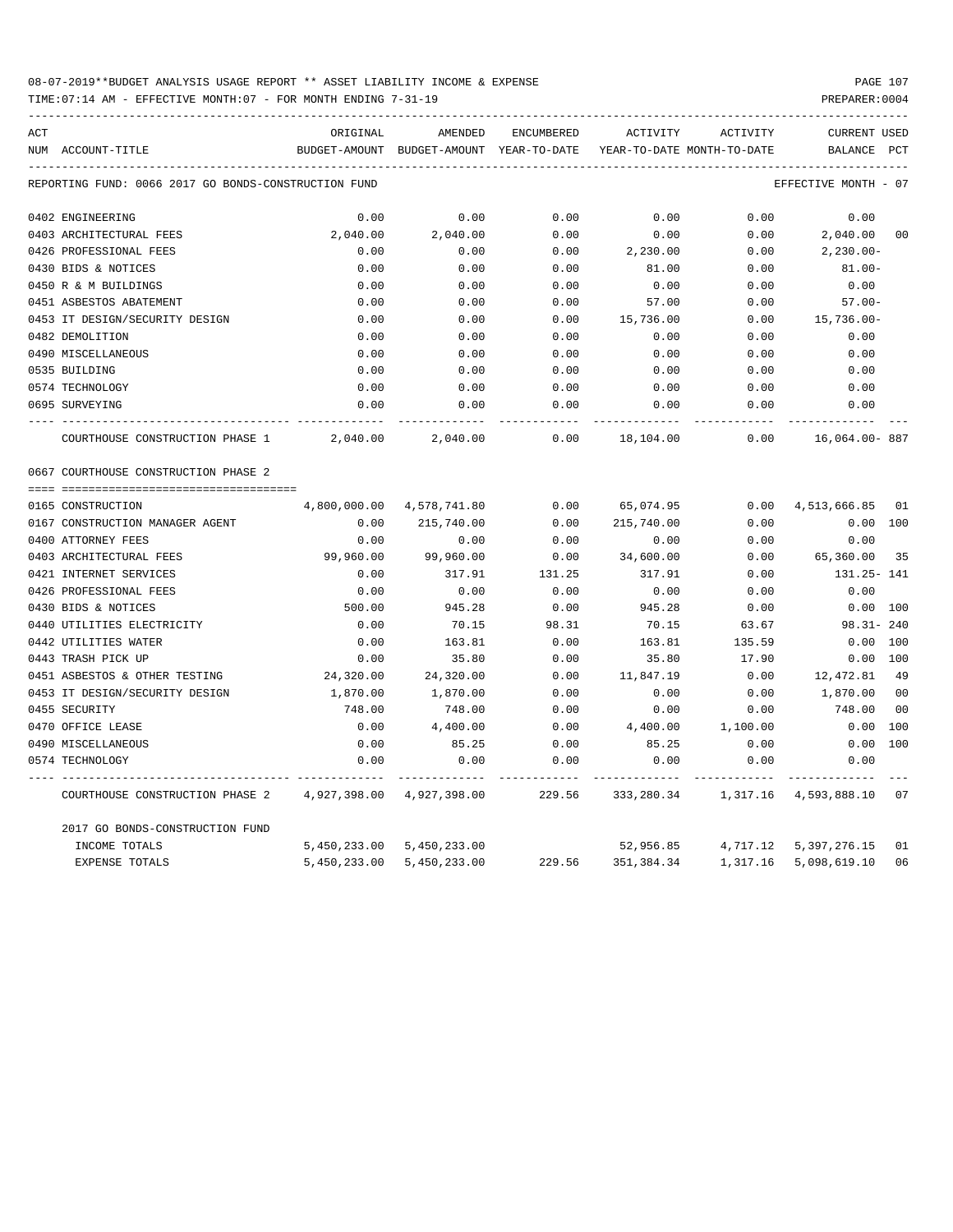|     | 08-07-2019**BUDGET ANALYSIS USAGE REPORT ** ASSET LIABILITY INCOME & EXPENSE<br>TIME: 07:14 AM - EFFECTIVE MONTH: 07 - FOR MONTH ENDING 7-31-19 |           |                                                     |                      |                                        |                                                                    | PREPARER: 0004                     | PAGE 108 |
|-----|-------------------------------------------------------------------------------------------------------------------------------------------------|-----------|-----------------------------------------------------|----------------------|----------------------------------------|--------------------------------------------------------------------|------------------------------------|----------|
| ACT | NUM ACCOUNT-TITLE                                                                                                                               | ORIGINAL  | AMENDED<br>BUDGET-AMOUNT BUDGET-AMOUNT YEAR-TO-DATE | ENCUMBERED           | ACTIVITY<br>YEAR-TO-DATE MONTH-TO-DATE | ACTIVITY                                                           | <b>CURRENT USED</b><br>BALANCE PCT |          |
|     | REPORTING FUND: 0067 F.C. DETENTION CENTER ANNUAL PAYMEN                                                                                        |           |                                                     |                      |                                        |                                                                    | EFFECTIVE MONTH - 07               |          |
|     | 0103 CASH                                                                                                                                       |           |                                                     |                      |                                        |                                                                    |                                    |          |
|     | 0100 ANNUAL PAYMENT-COMBINED FUND CKING                                                                                                         |           |                                                     |                      |                                        | 6,568.99 224.85- 753.04                                            |                                    |          |
|     | CASH                                                                                                                                            |           |                                                     |                      | 6,568.99                               | 224.85-                                                            | 753.04                             |          |
|     | 0200 SYSTEM ADDED LIABILITY DEPARTMENT                                                                                                          |           |                                                     |                      |                                        |                                                                    |                                    |          |
|     | 0910 SYSTEM ADDED LIABILITY LINE-ITEM                                                                                                           |           |                                                     |                      | 0.00                                   | 0.00                                                               | 0.00                               |          |
|     | SYSTEM ADDED LIABILITY DEPARTMENT                                                                                                               |           |                                                     |                      | 0.00                                   | 0.00                                                               | 0.00                               |          |
|     | 0271 EQUITY ACCOUNT                                                                                                                             |           |                                                     |                      |                                        |                                                                    |                                    |          |
|     | 0200 EQUITY ACCOUNT                                                                                                                             |           |                                                     |                      | 0.00                                   | 0.00                                                               | $5,815.95-$                        |          |
|     | EQUITY ACCOUNT                                                                                                                                  |           |                                                     |                      | 0.00                                   | 0.00                                                               | $5,815.95-$                        |          |
|     | 0300 CASH                                                                                                                                       |           |                                                     |                      |                                        |                                                                    |                                    |          |
|     | 0110 UNENCUMBERED FUND BALANCE                                                                                                                  | 0.00      | 0.00                                                |                      | 0.00                                   | 0.00                                                               | 0.00                               |          |
|     | CASH                                                                                                                                            | 0.00      | 0.00                                                | 0.00                 | 0.00                                   | 0.00                                                               | 0.00                               |          |
|     | 0319 ANNUAL PAYMENT INCOME                                                                                                                      |           |                                                     |                      |                                        |                                                                    |                                    |          |
|     | 0551 ANNUAL PAYMENT                                                                                                                             | 10,000.00 | 10,000.00                                           |                      | 10,000.00                              | 0.00                                                               | 0.00 100                           |          |
|     | --------------------- ------<br>ANNUAL PAYMENT INCOME                                                                                           | 10,000.00 | 10,000.00                                           | . <u>.</u> .<br>0.00 | 10,000.00                              | 0.00                                                               | $0.00$ 100                         |          |
|     | 0560 F.C. SHERIFF ANNUAL PAYMENT                                                                                                                |           |                                                     |                      |                                        |                                                                    |                                    |          |
|     |                                                                                                                                                 |           |                                                     |                      |                                        | $10,000.00$ $10,000.00$ $0.00$ $3,431.01$ $224.85$ $6,568.99$ $34$ |                                    |          |
|     | 0428 TRAINING & TUITION<br>0580 INVESTIGATIVE EQUIPMENT                                                                                         | 0.00      | 0.00                                                | 0.00                 | 0.00                                   | 0.00                                                               | 0.00                               |          |
|     | F.C. SHERIFF ANNUAL PAYMENT                                                                                                                     | 10,000.00 | 10,000.00                                           | 0.00                 | 3,431.01                               | 224.85                                                             | 6,568.99                           | 34       |
|     | F.C. DETENTION CENTER ANNUAL PAYME                                                                                                              |           |                                                     |                      |                                        |                                                                    |                                    |          |
|     | INCOME TOTALS                                                                                                                                   | 10,000.00 | 10,000.00                                           |                      | 10,000.00                              | 0.00                                                               | 0.00 100                           |          |
|     | EXPENSE TOTALS                                                                                                                                  | 10,000.00 | 10,000.00                                           | 0.00                 | 3,431.01                               | 224.85                                                             | 6,568.99                           | 34       |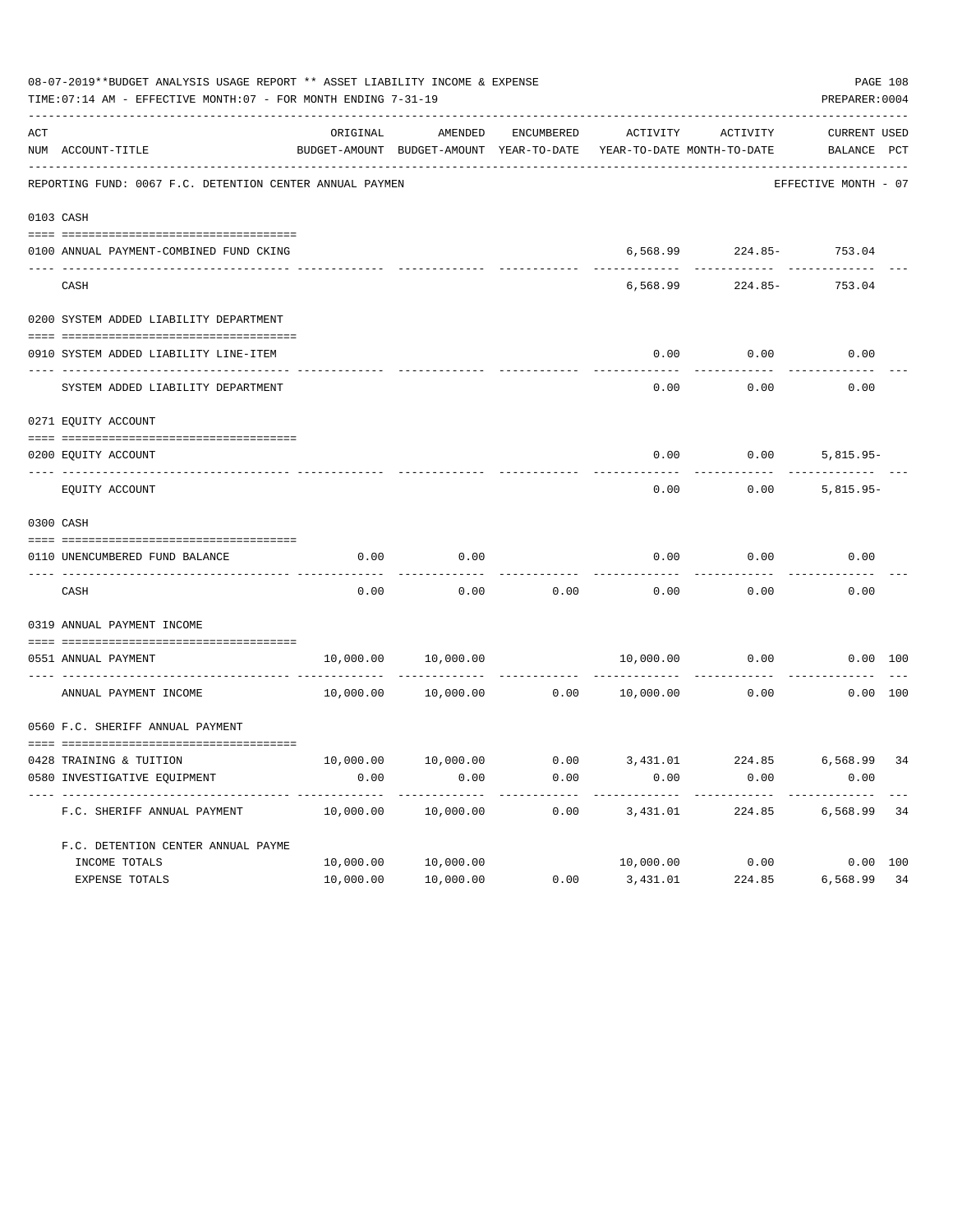|     | 08-07-2019**BUDGET ANALYSIS USAGE REPORT ** ASSET LIABILITY INCOME & EXPENSE<br>TIME: 07:14 AM - EFFECTIVE MONTH: 07 - FOR MONTH ENDING 7-31-19 |               |                                                     |            |             |                                        | PREPARER: 0004                                  | PAGE 109 |
|-----|-------------------------------------------------------------------------------------------------------------------------------------------------|---------------|-----------------------------------------------------|------------|-------------|----------------------------------------|-------------------------------------------------|----------|
| ACT | NUM ACCOUNT-TITLE                                                                                                                               | ORIGINAL      | AMENDED<br>BUDGET-AMOUNT BUDGET-AMOUNT YEAR-TO-DATE | ENCUMBERED | ACTIVITY    | ACTIVITY<br>YEAR-TO-DATE MONTH-TO-DATE | <b>CURRENT USED</b><br>BALANCE PCT              |          |
|     | REPORTING FUND: 0068 2018 GO BONDS-CONSTRUCTION FUND                                                                                            |               |                                                     |            |             |                                        | EFFECTIVE MONTH - 07                            |          |
|     | 0103 CASH                                                                                                                                       |               |                                                     |            |             |                                        |                                                 |          |
|     |                                                                                                                                                 |               |                                                     |            |             |                                        |                                                 |          |
|     | 0100 GO BONDS CONST. 2018-COMB. FUNDS CHE                                                                                                       |               |                                                     |            |             | $0.00$ $0.00$                          | 0.00                                            |          |
|     | 0168 BUSINESS MONEY FUND ACCOUNT                                                                                                                |               |                                                     |            |             |                                        | 6, 303, 193. 45   10, 378. 83   6, 303, 193. 45 |          |
|     | 0175 TEXPOOL                                                                                                                                    |               |                                                     |            | 0.00        | 0.00                                   | 0.00                                            |          |
|     | CASH                                                                                                                                            |               |                                                     |            |             |                                        | 6, 303, 193. 45 10, 378. 83 6, 303, 193. 45     |          |
|     | 0200 LIABILITY ACCOUNT                                                                                                                          |               |                                                     |            |             |                                        |                                                 |          |
|     |                                                                                                                                                 |               |                                                     |            |             |                                        |                                                 |          |
|     | 0910 SYSTEM ADDED LIABILITY LINE -ITEM                                                                                                          |               |                                                     |            | 0.00        | 0.00                                   | 0.00                                            |          |
|     | LIABILITY ACCOUNT                                                                                                                               |               |                                                     |            | 0.00        | 0.00                                   | 0.00                                            |          |
|     | 0231 2018 GO BONDS PAYABLE                                                                                                                      |               |                                                     |            |             |                                        |                                                 |          |
|     | 0200 2018 GO BONDS PAYABLE                                                                                                                      |               |                                                     |            |             |                                        | 6,250,000.00   0.00   6,250,000.00              |          |
|     | 2018 GO BONDS PAYABLE                                                                                                                           |               |                                                     |            |             | ------------                           | $6, 250, 000.00$ $0.00$ $6, 250, 000.00$        |          |
|     | 0271 EQUITY ACCOUNT                                                                                                                             |               |                                                     |            |             |                                        |                                                 |          |
|     | --------------------------------------                                                                                                          |               |                                                     |            |             |                                        |                                                 |          |
|     | 0200 EQUITY ACCOUNT<br>-------------------- --------                                                                                            |               |                                                     |            | 0.00        | 0.00                                   | 0.00                                            |          |
|     | EQUITY ACCOUNT                                                                                                                                  |               |                                                     |            | 0.00        | 0.00                                   | 0.00                                            |          |
|     | 0300 CASH                                                                                                                                       |               |                                                     |            |             |                                        |                                                 |          |
|     | 0168 BEGINNING CASH BALANCE                                                                                                                     | 0.00          | 0.00                                                |            | 0.00        | 0.00                                   | 0.00                                            |          |
|     |                                                                                                                                                 |               |                                                     |            |             |                                        |                                                 |          |
|     | CASH                                                                                                                                            | 0.00          | 0.00                                                | 0.00       | 0.00        | 0.00                                   | 0.00                                            |          |
|     | 0360 INTEREST EARNINGS                                                                                                                          |               |                                                     |            |             |                                        |                                                 |          |
|     |                                                                                                                                                 |               |                                                     |            |             |                                        |                                                 |          |
|     | 0100 INTEREST EARNING LEGEND BANK                                                                                                               | 0.00          | 0.00                                                |            | 0.00        | 0.00                                   | 0.00                                            |          |
|     | 0168 INTEREST EARNINGS BUSINESS MONEY F                                                                                                         | 0.00<br>----- | 0.00<br>-----                                       |            | 53, 193. 45 | 10,378.83<br>.                         | $53, 193.45+$                                   |          |
|     | INTEREST EARNINGS                                                                                                                               | 0.00          | 0.00                                                | 0.00       | 53,193.45   | 10,378.83                              | $53, 193.45+$                                   |          |
|     | 0370 MISCELLANEOUS                                                                                                                              |               |                                                     |            |             |                                        |                                                 |          |
|     | 0130 REFUNDS & MISCELLANEOUS                                                                                                                    | 0.00          | 0.00                                                |            | 0.00        | 0.00                                   | 0.00                                            |          |
|     | MISCELLANEOUS                                                                                                                                   | 0.00          | 0.00                                                | 0.00       | 0.00        | 0.00                                   | 0.00                                            |          |
|     | 0509 CONTINGENCY                                                                                                                                |               |                                                     |            |             |                                        |                                                 |          |
|     |                                                                                                                                                 |               |                                                     |            |             |                                        |                                                 |          |
|     | 0475 CONTINGENCY                                                                                                                                | 0.00          | 0.00                                                | 0.00       | 0.00        | 0.00                                   | 0.00                                            |          |
|     | CONTINGENCY                                                                                                                                     | 0.00          | 0.00                                                | 0.00       | 0.00        | 0.00                                   | 0.00                                            |          |
|     | 0668 COURTHOUSE CONSTRUCTION PHASE 2                                                                                                            |               |                                                     |            |             |                                        |                                                 |          |
|     | 0165 CONSTRUCTION                                                                                                                               | 0.00          | 0.00                                                | 0.00       | 0.00        | 0.00                                   | 0.00                                            |          |
|     | 0400 ATTORNEY FEES                                                                                                                              | 0.00          | 0.00                                                | 0.00       | 0.00        | 0.00                                   | 0.00                                            |          |
|     |                                                                                                                                                 |               |                                                     |            |             |                                        |                                                 |          |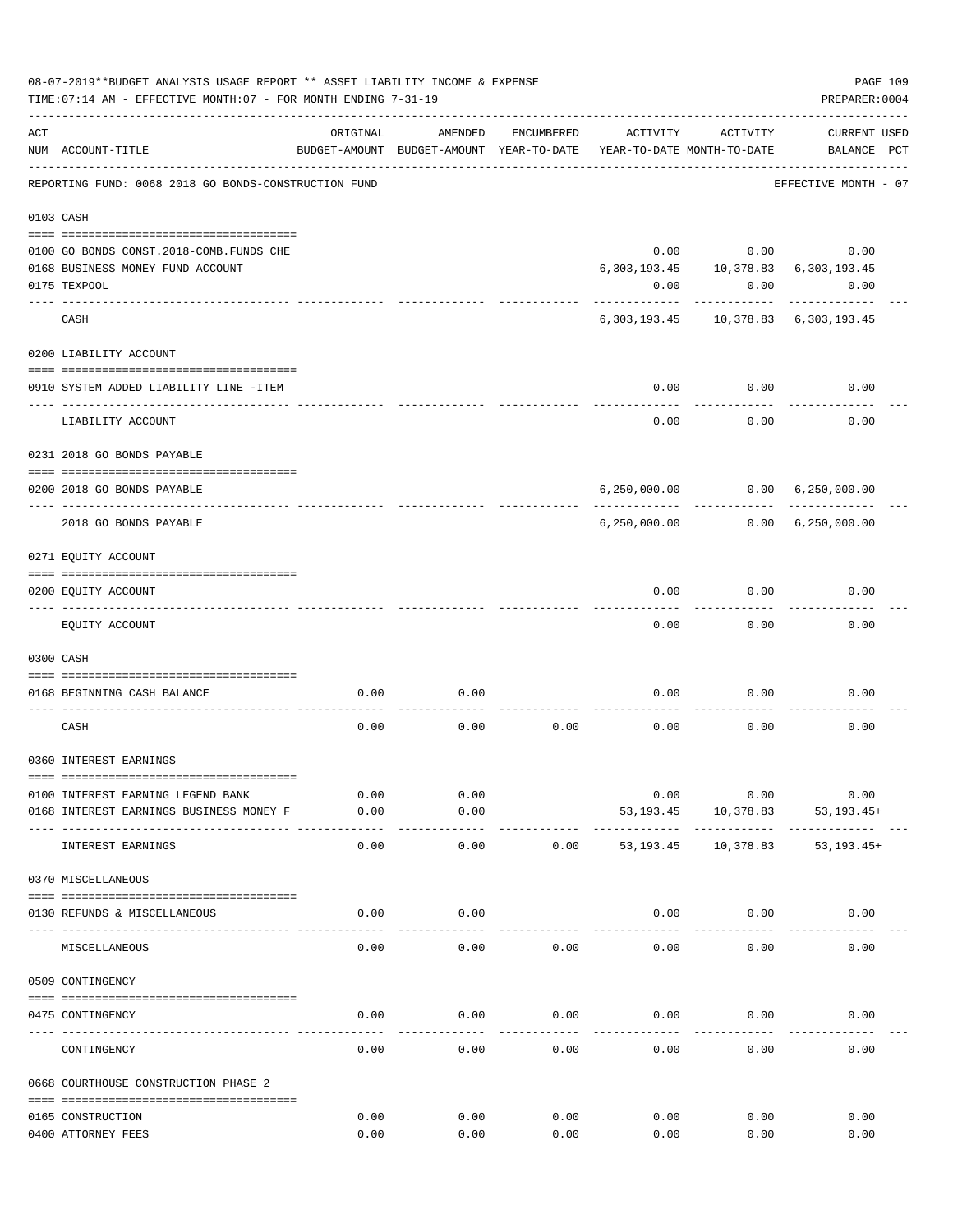|     | TIME: 07:14 AM - EFFECTIVE MONTH: 07 - FOR MONTH ENDING 7-31-19 |                                                                     |         |                       |          |                                          | PREPARER: 0004       |
|-----|-----------------------------------------------------------------|---------------------------------------------------------------------|---------|-----------------------|----------|------------------------------------------|----------------------|
| ACT |                                                                 | ORIGINAL                                                            | AMENDED | ENCUMBERED            | ACTIVITY | ACTIVITY                                 | CURRENT USED         |
|     | NUM ACCOUNT-TITLE                                               | BUDGET-AMOUNT BUDGET-AMOUNT YEAR-TO-DATE YEAR-TO-DATE MONTH-TO-DATE |         |                       |          |                                          | BALANCE PCT          |
|     | REPORTING FUND: 0068 2018 GO BONDS-CONSTRUCTION FUND            |                                                                     |         |                       |          |                                          | EFFECTIVE MONTH - 07 |
|     | 0402 ENGINEERING                                                | 0.00                                                                | 0.00    | 0.00                  | 0.00     | 0.00                                     | 0.00                 |
|     | 0403 ARCHITECTURAL FEES                                         | 0.00                                                                | 0.00    | 0.00                  | 0.00     | 0.00                                     | 0.00                 |
|     | 0426 PROFESSIONAL FEES                                          | 0.00                                                                | 0.00    | 0.00                  | 0.00     | 0.00                                     | 0.00                 |
|     | 0430 BIDS & NOTICES                                             | 0.00                                                                | 0.00    | 0.00                  | 0.00     | 0.00                                     | 0.00                 |
|     | 0450 R & M BUILDINGS                                            | 0.00                                                                | 0.00    | 0.00                  | 0.00     | 0.00                                     | 0.00                 |
|     | 0490 MISCELLANEOUS                                              | 0.00                                                                | 0.00    | 0.00                  | 0.00     | 0.00                                     | 0.00                 |
|     | 0535 BUILDING                                                   | 0.00                                                                | 0.00    | 0.00                  | 0.00     | 0.00                                     | 0.00                 |
|     | 0695 SURVEYING                                                  | 0.00                                                                | 0.00    | 0.00<br>------------- | 0.00     | 0.00                                     | 0.00                 |
|     | COURTHOUSE CONSTRUCTION PHASE 2                                 | 0.00                                                                | 0.00    | 0.00                  | 0.00     | 0.00                                     | 0.00                 |
|     | 2018 GO BONDS-CONSTRUCTION FUND                                 |                                                                     |         |                       |          |                                          |                      |
|     | INCOME TOTALS                                                   | 0.00                                                                | 0.00    |                       |          | 53, 193. 45   10, 378. 83   53, 193. 45+ |                      |
|     | <b>EXPENSE TOTALS</b>                                           | 0.00                                                                | 0.00    | 0.00                  | 0.00     | 0.00                                     | 0.00                 |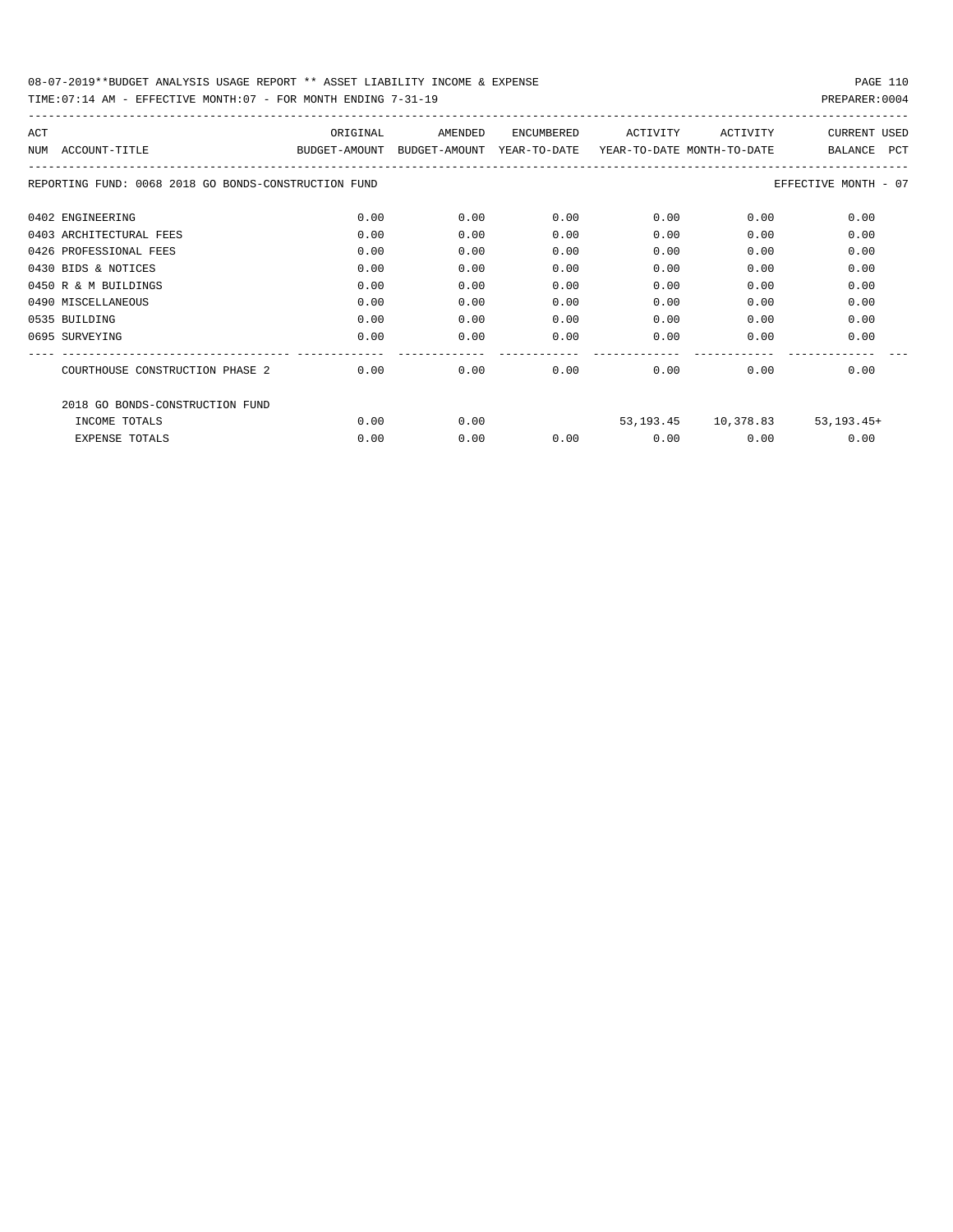|     | 08-07-2019**BUDGET ANALYSIS USAGE REPORT ** ASSET LIABILITY INCOME & EXPENSE<br>TIME: 07:14 AM - EFFECTIVE MONTH: 07 - FOR MONTH ENDING 7-31-19 |                |                                                                                |            |          |                     | PAGE 111<br>PREPARER: 0004         |
|-----|-------------------------------------------------------------------------------------------------------------------------------------------------|----------------|--------------------------------------------------------------------------------|------------|----------|---------------------|------------------------------------|
| ACT | NUM ACCOUNT-TITLE                                                                                                                               | ORIGINAL       | AMENDED<br>BUDGET-AMOUNT BUDGET-AMOUNT YEAR-TO-DATE YEAR-TO-DATE MONTH-TO-DATE | ENCUMBERED | ACTIVITY | ACTIVITY            | <b>CURRENT USED</b><br>BALANCE PCT |
|     | REPORTING FUND: 0070 RIGHT OF WAY FUND                                                                                                          |                |                                                                                |            |          |                     | EFFECTIVE MONTH - 07               |
|     | 0102 A/P CLEARING                                                                                                                               |                |                                                                                |            |          |                     |                                    |
|     | 0100 A/P CLEARING                                                                                                                               |                |                                                                                |            | 0.00     | 0.00                | 0.00                               |
|     | ---- ---------<br>A/P CLEARING                                                                                                                  |                |                                                                                |            | 0.00     | 0.00                | 0.00                               |
|     | 0103 CASH                                                                                                                                       |                |                                                                                |            |          |                     |                                    |
|     | 0100 RIGHT OF WAY-COMBINED FUND CHECKIN                                                                                                         |                |                                                                                |            |          |                     | 105.14- 3.65 16,077.52             |
|     | 0170 RIGHT OF WAY CASH ACCT.                                                                                                                    |                |                                                                                |            | 0.00     | 0.00                | 0.00                               |
|     | 0175 TEXPOOL                                                                                                                                    |                |                                                                                |            | 1,717.07 | 163.39              | 83,641.89                          |
|     | CASH                                                                                                                                            |                |                                                                                |            | 1,611.93 | ---------<br>167.04 | 99,719.41                          |
|     | 0133 ADVANCE TO FUND                                                                                                                            |                |                                                                                |            |          |                     |                                    |
|     | 0010 ADVANCE TO GENERAL                                                                                                                         |                |                                                                                |            | 0.00     | 0.00                | 0.00                               |
|     | 0021 ADVANCE TO R&B #1                                                                                                                          |                |                                                                                |            | 0.00     | 0.00                | 0.00                               |
|     | 0022 ADVANCE TO R&B #2                                                                                                                          |                |                                                                                |            | 0.00     | 0.00                | 0.00                               |
|     | ADVANCE TO FUND                                                                                                                                 |                |                                                                                |            | 0.00     | 0.00                | 0.00                               |
|     | 0200 LIABILITY ACCOUNT                                                                                                                          |                |                                                                                |            |          |                     |                                    |
|     |                                                                                                                                                 |                |                                                                                |            |          |                     |                                    |
|     | 0900 SYSTEM ADDED LIABILITY LINE-ITEM                                                                                                           |                |                                                                                |            | 0.00     | 0.00                | 0.00                               |
|     | 0910 SYSTEM ADDED LIABILITY LINE-ITEM                                                                                                           |                |                                                                                |            | 0.00     | 0.00                | 0.00                               |
|     |                                                                                                                                                 |                |                                                                                |            |          |                     |                                    |
|     | LIABILITY ACCOUNT                                                                                                                               |                |                                                                                |            | 0.00     | 0.00                | 0.00                               |
|     | 0271 EQUITY ACCOUNT                                                                                                                             |                |                                                                                |            |          |                     |                                    |
|     |                                                                                                                                                 |                |                                                                                |            |          |                     |                                    |
|     | 0200 EQUITY ACCOUNT                                                                                                                             |                |                                                                                |            | 0.00     |                     | $0.00$ 98,107.48                   |
|     | EQUITY ACCOUNT                                                                                                                                  |                |                                                                                |            | 0.00     | 0.00                | 98,107.48                          |
|     | 0360 INTEREST EARNINGS                                                                                                                          |                |                                                                                |            |          |                     |                                    |
|     | 0100 INTEREST EARNINGS                                                                                                                          | 0.00<br>------ | 0.00<br>----------                                                             |            |          | 1,611.93 167.04     | 1,611.93+                          |
|     | INTEREST EARNINGS                                                                                                                               | 0.00           | 0.00                                                                           | 0.00       | 1,611.93 |                     | 167.04 1,611.93+                   |
|     | 0622 RIGHT OF WAY                                                                                                                               |                |                                                                                |            |          |                     |                                    |
|     | 0399 CLAIM SETTLEMENTS                                                                                                                          | 0.00           | 0.00                                                                           | 0.00       | 0.00     | 0.00                | 0.00                               |
|     | 0426 APPRAISAL FEES                                                                                                                             | 0.00           | 0.00                                                                           | 0.00       | 0.00     | 0.00                | 0.00                               |
|     | 0429 RELOCATING UTILITIES                                                                                                                       | 0.00           | 0.00                                                                           | 0.00       | 0.00     | 0.00                | 0.00                               |
|     | 0449 CONTRACT EXPENSES FOR FM87 R.O.W.                                                                                                          | 0.00           | 0.00                                                                           | 0.00       | 0.00     | 0.00                | 0.00                               |
|     | RIGHT OF WAY                                                                                                                                    | 0.00           | 0.00                                                                           | 0.00       | 0.00     | 0.00                | 0.00                               |
|     | 0629 RIGHT OF WAY                                                                                                                               |                |                                                                                |            |          |                     |                                    |
|     | 0500 RIGHT OF WAY PUR HWY #82                                                                                                                   | 0.00           | 0.00                                                                           | 0.00       | 0.00     | 0.00                | 0.00                               |
|     | 0501 RIGHT OF WAY PURCHASE FM #87                                                                                                               | 0.00           | 0.00                                                                           | 0.00       | 0.00     | 0.00                | 0.00                               |
|     | 0502 RIGHT OF WAY PURCHASE HWY #121                                                                                                             | 0.00           | 0.00                                                                           | 0.00       | 0.00     | 0.00                | 0.00                               |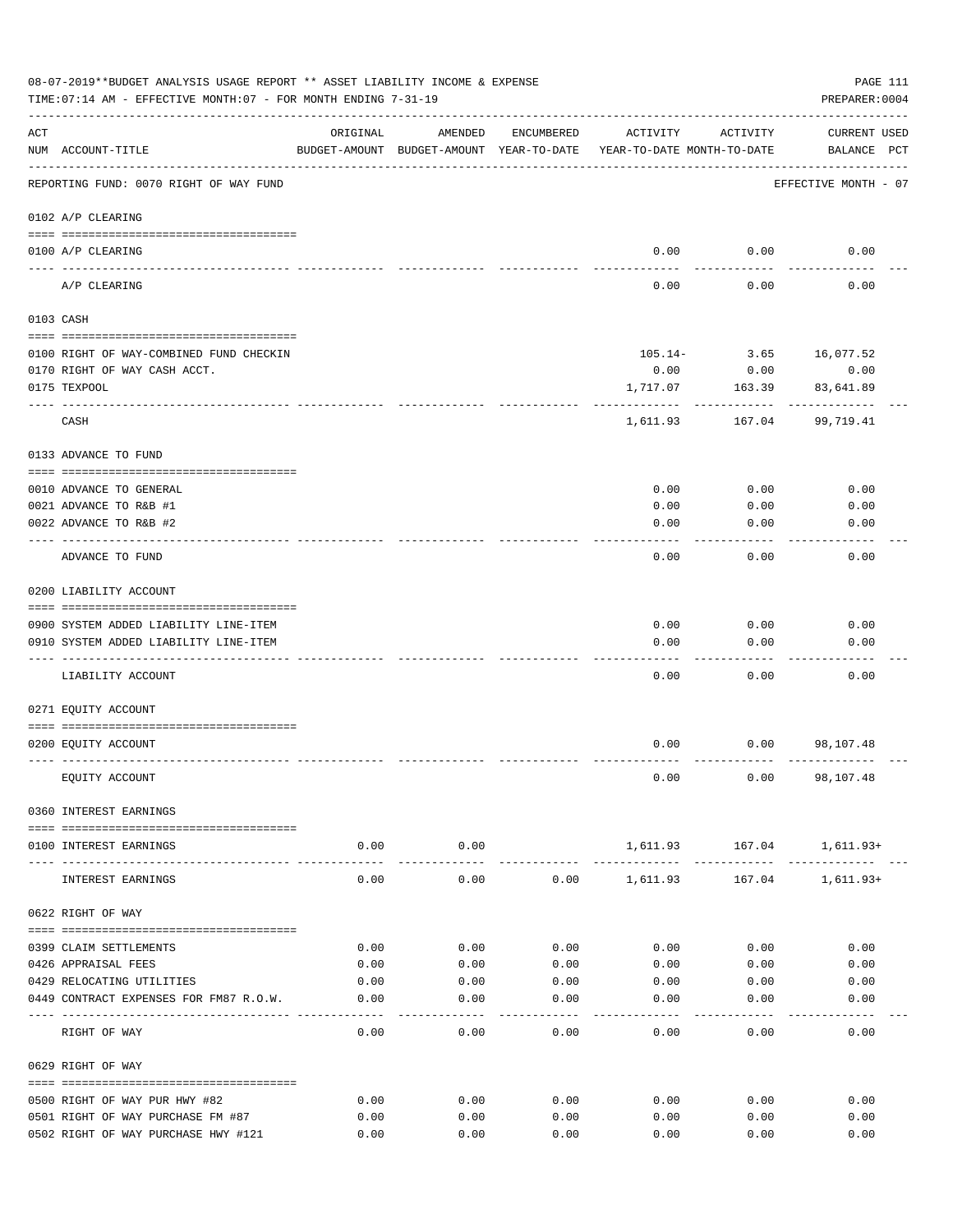| 08-07-2019**BUDGET ANALYSIS USAGE REPORT ** ASSET LIABILITY INCOME & EXPENSE             |          |         |            |             |                           | PAGE 112                        |
|------------------------------------------------------------------------------------------|----------|---------|------------|-------------|---------------------------|---------------------------------|
| TIME: 07:14 AM - EFFECTIVE MONTH: 07 - FOR MONTH ENDING 7-31-19                          |          |         |            |             |                           | PREPARER: 0004                  |
| ACT                                                                                      | ORIGINAL | AMENDED | ENCUMBERED | ACTIVITY    | ACTIVITY                  | CURRENT USED                    |
| NUM ACCOUNT-TITLE<br>BUDGET-AMOUNT BUDGET-AMOUNT YEAR-TO-DATE YEAR-TO-DATE_MONTH-TO-DATE |          |         |            |             |                           | BALANCE PCT                     |
| REPORTING FUND: 0070 RIGHT OF WAY FUND                                                   |          |         |            |             |                           | EFFECTIVE MONTH - 07            |
| 0503 RIGHT OF WAY PURCHASE HWY.78                                                        | 0.00     | 0.00    | 0.00       | $0.00$ 0.00 |                           | 0.00                            |
| RIGHT OF WAY                                                                             | 0.00     | 0.00    | 0.00       |             | $0.00$ and $0.00$<br>0.00 | 0.00                            |
| 0999 ACCOUNTS PAYABLE<br>=============================                                   |          |         |            |             |                           |                                 |
| 0100 A/P CLEARING ACCOUNT                                                                |          |         |            | 0.00        | 0.00                      | 0.00                            |
| ACCOUNTS PAYABLE                                                                         |          |         |            | 0.00        | 0.00                      | 0.00                            |
| RIGHT OF WAY FUND                                                                        |          |         |            |             |                           |                                 |
| INCOME TOTALS                                                                            | 0.00     | 0.00    |            |             |                           | 1,611.93    167.04    1,611.93+ |
| <b>EXPENSE TOTALS</b>                                                                    | 0.00     | 0.00    | 0.00       | 0.00        | 0.00                      | 0.00                            |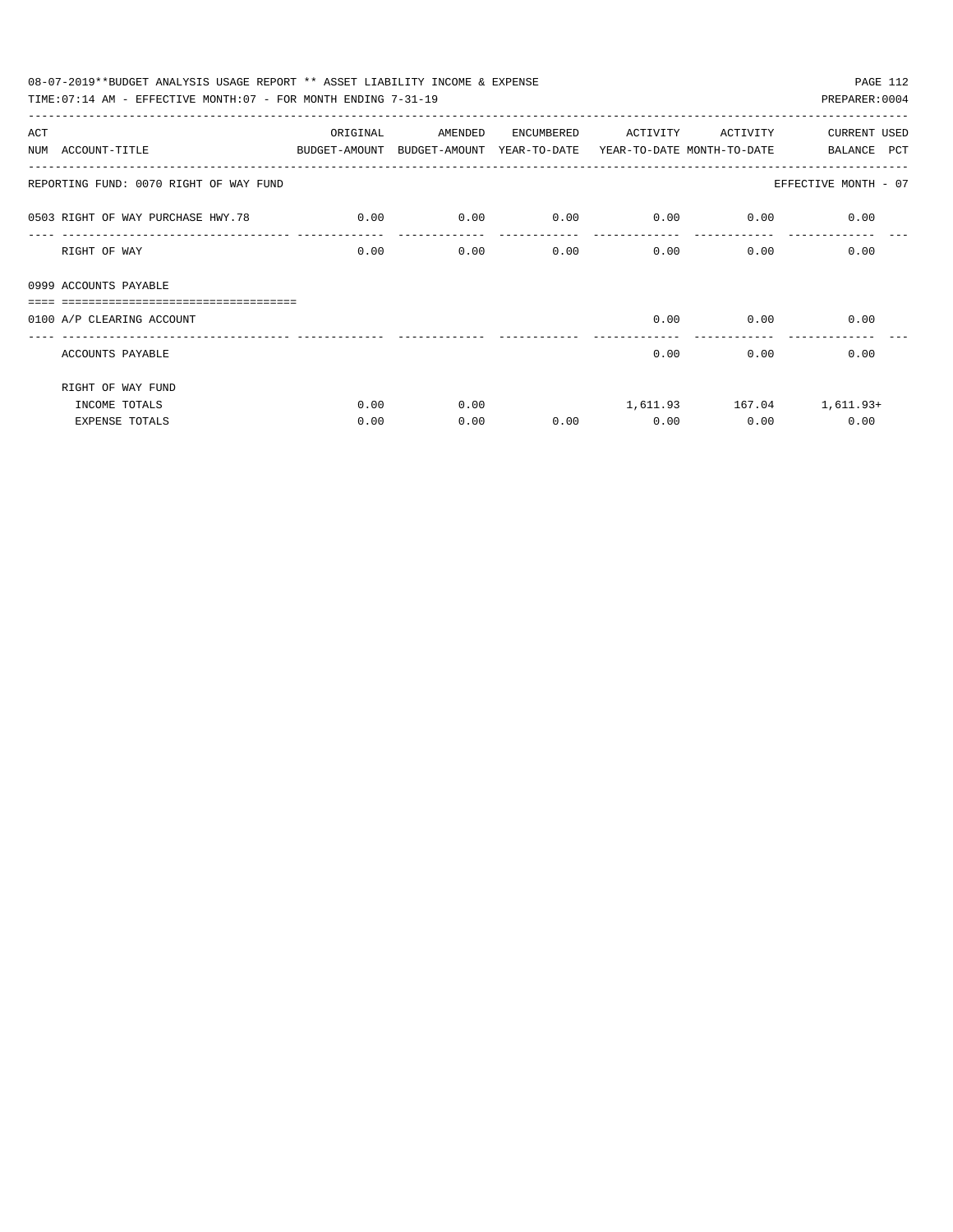|     | 08-07-2019**BUDGET ANALYSIS USAGE REPORT ** ASSET LIABILITY INCOME & EXPENSE<br>TIME: 07:14 AM - EFFECTIVE MONTH: 07 - FOR MONTH ENDING 7-31-19 |                                                      |         |            |          |                                        | PAGE 113<br>PREPARER: 0004         |
|-----|-------------------------------------------------------------------------------------------------------------------------------------------------|------------------------------------------------------|---------|------------|----------|----------------------------------------|------------------------------------|
| ACT | NUM ACCOUNT-TITLE                                                                                                                               | ORIGINAL<br>BUDGET-AMOUNT BUDGET-AMOUNT YEAR-TO-DATE | AMENDED | ENCUMBERED | ACTIVITY | ACTIVITY<br>YEAR-TO-DATE MONTH-TO-DATE | <b>CURRENT USED</b><br>BALANCE PCT |
|     | REPORTING FUND: 0071 INVESTIGATOR CRIMES AGAINST WOMEN                                                                                          |                                                      |         |            |          |                                        | EFFECTIVE MONTH - 07               |
|     | 0100 PAYROLL                                                                                                                                    |                                                      |         |            |          |                                        |                                    |
|     | 0100 PAYROLL                                                                                                                                    |                                                      |         |            | 0.00     | 0.00                                   | 0.00                               |
|     | ---- ----<br>PAYROLL                                                                                                                            |                                                      |         |            | 0.00     | 0.00                                   | 0.00                               |
|     | 0103 CASH                                                                                                                                       |                                                      |         |            |          |                                        |                                    |
|     | 0100 INV. CRIMES AGAINST WOMEN-COMB. FUND                                                                                                       |                                                      |         |            | 0.00     | 0.00                                   | 0.00                               |
|     | CASH                                                                                                                                            |                                                      |         |            | 0.00     | 0.00                                   | 0.00                               |
|     | 0120 RECEIVABLES                                                                                                                                |                                                      |         |            |          |                                        |                                    |
|     | 0312 DUE FROM OTHER GOVERNMENTS                                                                                                                 |                                                      |         |            | 0.00     | 0.00                                   | 0.00                               |
|     | RECEIVABLES                                                                                                                                     |                                                      |         |            | 0.00     | 0.00                                   | 0.00                               |
|     | 0200 SYSTEM ADDED LIABILITY DEPARTMENT                                                                                                          |                                                      |         |            |          |                                        |                                    |
|     | 0910 SYSTEM ADDED LIABILITY LINE-ITEM                                                                                                           |                                                      |         |            | 0.00     | 0.00                                   | 0.00                               |
|     | SYSTEM ADDED LIABILITY DEPARTMENT                                                                                                               |                                                      |         |            | 0.00     | 0.00                                   | 0.00                               |
|     | 0271 EQUITY ACCOUNT                                                                                                                             |                                                      |         |            |          |                                        |                                    |
|     | 0200 EQUITY ACCOUNT                                                                                                                             |                                                      |         |            | 0.00     | 0.00                                   | 0.00                               |
|     | EQUITY ACCOUNT                                                                                                                                  |                                                      |         |            | 0.00     | 0.00                                   | 0.00                               |
|     | 0330 GRANT INCOME                                                                                                                               |                                                      |         |            |          |                                        |                                    |
|     | 0475 INVESTIGATOR CRIMES AGAINST WOMEN                                                                                                          | 0.00                                                 | 0.00    |            | 0.00     | 0.00                                   | 0.00                               |
|     | GRANT INCOME                                                                                                                                    | 0.00                                                 | 0.00    | 0.00       | 0.00     | 0.00                                   | 0.00                               |
|     | 0475 INVESTIGATOR CRIMES AGAINST WOMEN                                                                                                          |                                                      |         |            |          |                                        |                                    |
|     | 0108 SALARY                                                                                                                                     | 0.00                                                 | 0.00    | 0.00       | 0.00     | 0.00                                   | 0.00                               |
|     | 0201 SOCIAL SECURITY TAXES                                                                                                                      | 0.00                                                 | 0.00    | 0.00       | 0.00     | 0.00                                   | 0.00                               |
|     | 0202 GROUP HEALTH INSURANCE                                                                                                                     | 0.00                                                 | 0.00    | 0.00       | 0.00     | 0.00                                   | 0.00                               |
|     | 0203 RETIREMENT                                                                                                                                 | 0.00                                                 | 0.00    | 0.00       | 0.00     | 0.00                                   | 0.00                               |
|     | 0204 WORKERS COMPENSATION                                                                                                                       | 0.00                                                 | 0.00    | 0.00       | 0.00     | 0.00                                   | 0.00                               |
|     | 0205 MEDICARE TAX                                                                                                                               | 0.00                                                 | 0.00    | 0.00       | 0.00     | 0.00                                   | 0.00                               |
|     | INVESTIGATOR CRIMES AGAINST WOMEN                                                                                                               | 0.00                                                 | 0.00    | 0.00       | 0.00     | 0.00                                   | 0.00                               |
|     | INVESTIGATOR CRIMES AGAINST WOMEN                                                                                                               |                                                      |         |            |          |                                        |                                    |
|     | INCOME TOTALS                                                                                                                                   | 0.00                                                 | 0.00    |            | 0.00     | 0.00                                   | 0.00                               |
|     | EXPENSE TOTALS                                                                                                                                  | 0.00                                                 | 0.00    | 0.00       | 0.00     | 0.00                                   | 0.00                               |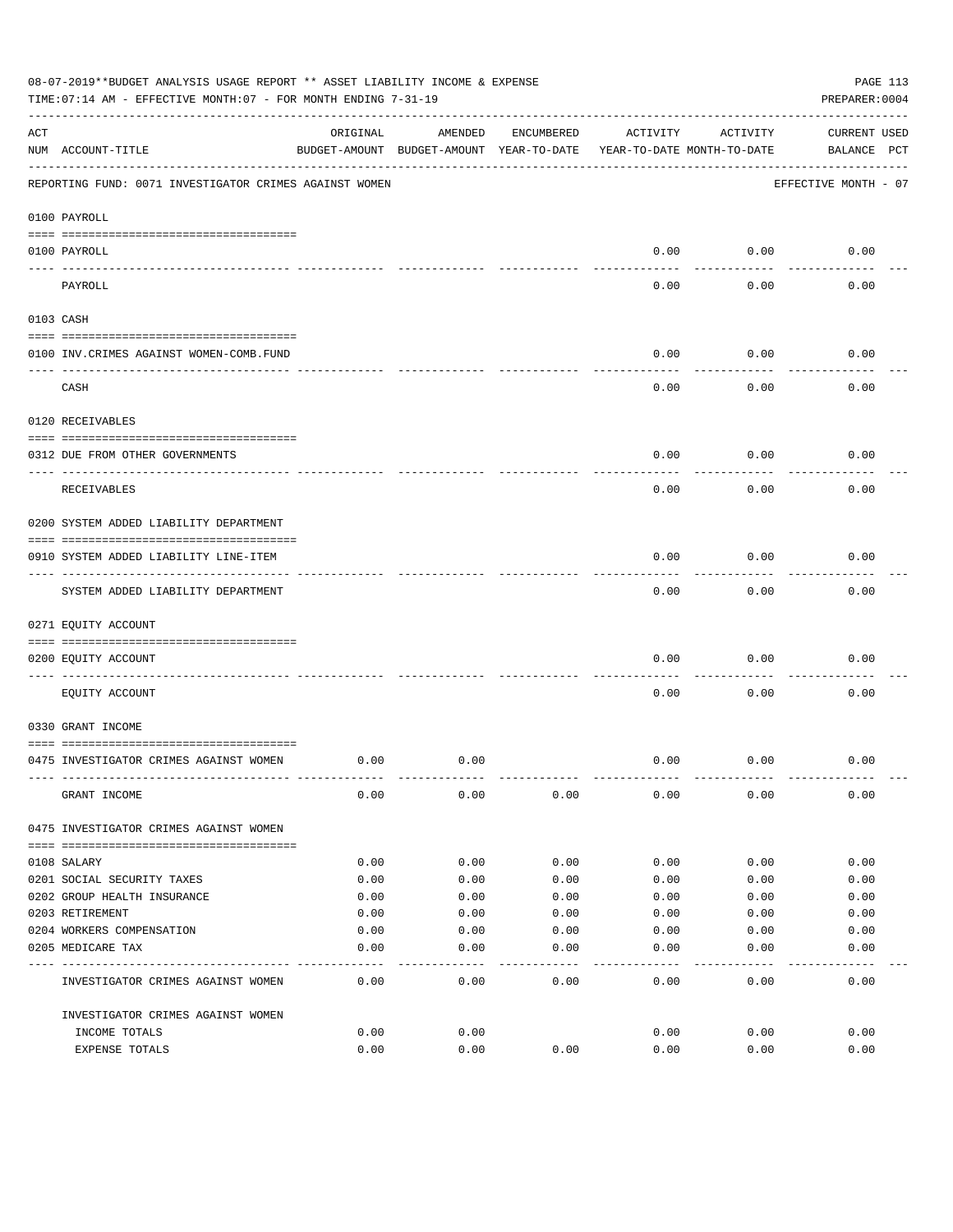|           | 08-07-2019**BUDGET ANALYSIS USAGE REPORT ** ASSET LIABILITY INCOME & EXPENSE<br>TIME: 07:14 AM - EFFECTIVE MONTH: 07 - FOR MONTH ENDING 7-31-19 |          |                                                     |            |          |                                        | PAGE 114<br>PREPARER: 0004         |
|-----------|-------------------------------------------------------------------------------------------------------------------------------------------------|----------|-----------------------------------------------------|------------|----------|----------------------------------------|------------------------------------|
| ACT       | NUM ACCOUNT-TITLE                                                                                                                               | ORIGINAL | AMENDED<br>BUDGET-AMOUNT BUDGET-AMOUNT YEAR-TO-DATE | ENCUMBERED | ACTIVITY | ACTIVITY<br>YEAR-TO-DATE MONTH-TO-DATE | <b>CURRENT USED</b><br>BALANCE PCT |
|           | REPORTING FUND: 0072 INVESTIGATOR CRIMES AGAINST CHILDRE                                                                                        |          |                                                     |            |          |                                        | EFFECTIVE MONTH - 07               |
|           | 0100 PAYROLL                                                                                                                                    |          |                                                     |            |          |                                        |                                    |
| ---- ---- | 0100 PAYROLL                                                                                                                                    |          |                                                     |            | 0.00     | 0.00                                   | 0.00                               |
|           | PAYROLL                                                                                                                                         |          |                                                     |            | 0.00     | 0.00                                   | 0.00                               |
|           | 0103 CASH                                                                                                                                       |          |                                                     |            |          |                                        |                                    |
|           | 0100 INV. CRIMES AGAINST CHILDREN-COMB.F                                                                                                        |          |                                                     |            | 3,297.94 | 0.00                                   | 0.00                               |
|           | CASH                                                                                                                                            |          |                                                     |            | 3,297.94 | 0.00                                   | 0.00                               |
|           | 0120 RECEIVABLES                                                                                                                                |          |                                                     |            |          |                                        |                                    |
|           | 0312 DUE FROM OTHER GOVERNMENTS                                                                                                                 |          |                                                     |            | 0.00     | 0.00                                   | 0.00                               |
|           | RECEIVABLES                                                                                                                                     |          |                                                     |            | 0.00     | 0.00                                   | 0.00                               |
|           | 0200 SYSTEM ADDED LIABILITY DEPARTMENT                                                                                                          |          |                                                     |            |          |                                        |                                    |
|           | 0910 SYSTEM ADDEND LIABILITY LINE-ITEM                                                                                                          |          |                                                     |            | 0.00     | 0.00                                   | 0.00                               |
|           | SYSTEM ADDED LIABILITY DEPARTMENT                                                                                                               |          |                                                     |            | 0.00     | 0.00                                   | 0.00                               |
|           | 0271 EQUITY ACCOUNT                                                                                                                             |          |                                                     |            |          |                                        |                                    |
|           | 0200 EQUITY ACCOUNT                                                                                                                             |          |                                                     |            | 0.00     | 0.00                                   | 3,297.94-                          |
|           | EQUITY ACCOUNT                                                                                                                                  |          |                                                     |            | 0.00     | 0.00                                   | $3,297.94-$                        |
|           | 0330 GRANT INCOME                                                                                                                               |          |                                                     |            |          |                                        |                                    |
|           | 0560 INVESTIGATOR CRIMES AGAINST CHILDR                                                                                                         | 0.00     | 0.00                                                |            | 3,297.94 | 0.00                                   | 3,297.94+                          |
|           | GRANT INCOME                                                                                                                                    | 0.00     | 0.00                                                | 0.00       | 3,297.94 | 0.00                                   | $3,297.94+$                        |
|           | 0560 INVESTIGATOR CRIMES AGAINST CHILDR                                                                                                         |          |                                                     |            |          |                                        |                                    |
|           | 0108 SALARY                                                                                                                                     | 0.00     | 0.00                                                | 0.00       | 0.00     | 0.00                                   | 0.00                               |
|           | 0201 SOCIAL SECURITY TAXES                                                                                                                      | 0.00     | 0.00                                                | 0.00       | 0.00     | 0.00                                   | 0.00                               |
|           | 0202 GROUP HEALTH INSURANCE                                                                                                                     | 0.00     | 0.00                                                | 0.00       | 0.00     | 0.00                                   | 0.00                               |
|           | 0203 RETIREMENT                                                                                                                                 | 0.00     | 0.00                                                | 0.00       | 0.00     | 0.00                                   | 0.00                               |
|           | 0204 WORKERS COMPENSATION                                                                                                                       | 0.00     | 0.00                                                | 0.00       | 0.00     | 0.00                                   | 0.00                               |
|           | 0205 MEDICARE TAX                                                                                                                               | 0.00     | 0.00                                                | 0.00       | 0.00     | 0.00                                   | 0.00                               |
|           | INVESTIGATOR CRIMES AGAINST CHILDR                                                                                                              | 0.00     | 0.00                                                | 0.00       | 0.00     | 0.00                                   | 0.00                               |
|           | INVESTIGATOR CRIMES AGAINST CHILDR                                                                                                              |          |                                                     |            |          |                                        |                                    |
|           | INCOME TOTALS                                                                                                                                   | 0.00     | 0.00                                                |            | 3,297.94 | 0.00                                   | $3,297.94+$                        |
|           | EXPENSE TOTALS                                                                                                                                  | 0.00     | 0.00                                                | 0.00       | 0.00     | 0.00                                   | 0.00                               |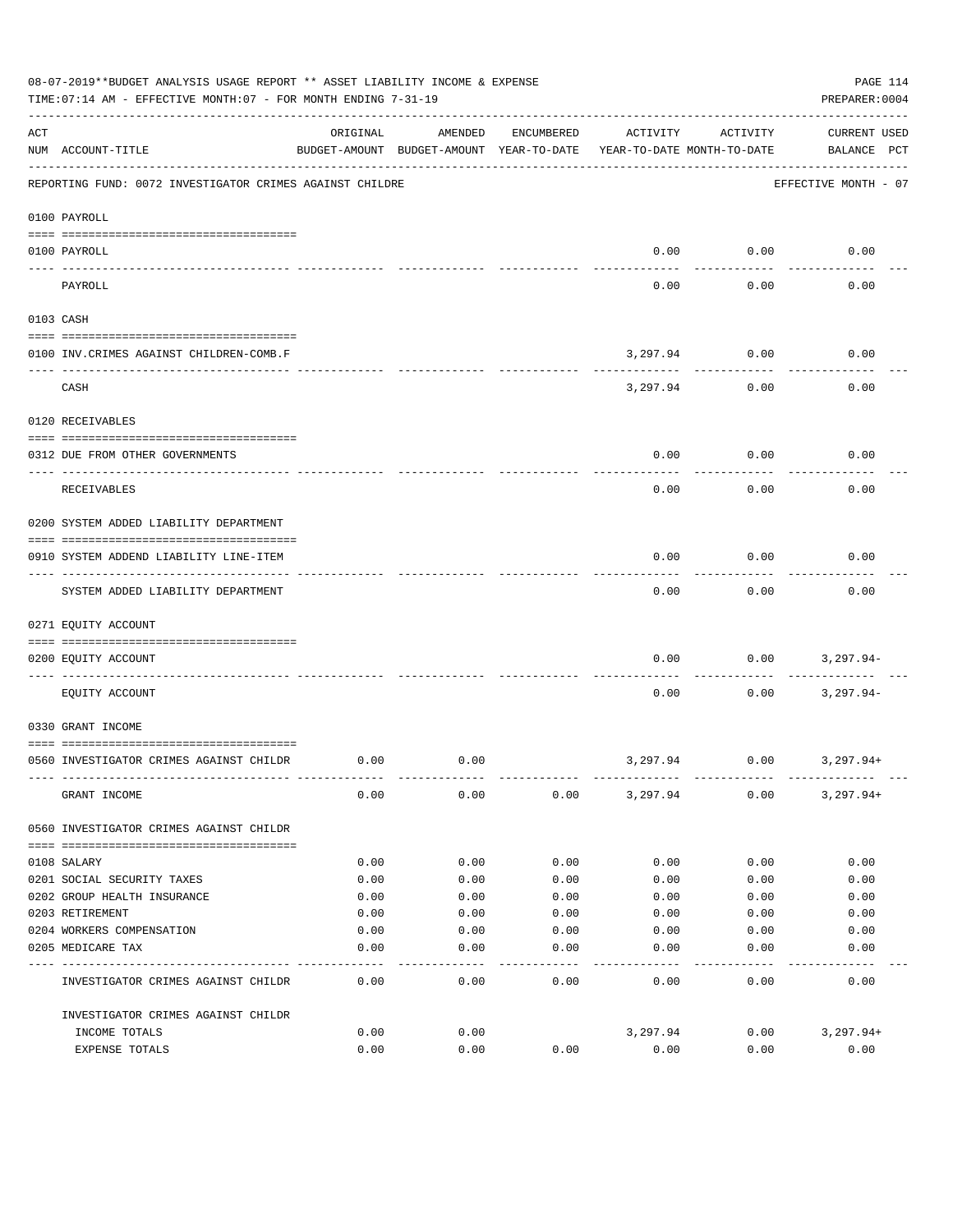|     | 08-07-2019**BUDGET ANALYSIS USAGE REPORT ** ASSET LIABILITY INCOME & EXPENSE<br>TIME: 07:14 AM - EFFECTIVE MONTH: 07 - FOR MONTH ENDING 7-31-19 |          |                                                     |            |                                        |                    | PAGE 115<br>PREPARER: 0004  |
|-----|-------------------------------------------------------------------------------------------------------------------------------------------------|----------|-----------------------------------------------------|------------|----------------------------------------|--------------------|-----------------------------|
| ACT | NUM ACCOUNT-TITLE                                                                                                                               | ORIGINAL | AMENDED<br>BUDGET-AMOUNT BUDGET-AMOUNT YEAR-TO-DATE | ENCUMBERED | ACTIVITY<br>YEAR-TO-DATE MONTH-TO-DATE | ACTIVITY           | CURRENT USED<br>BALANCE PCT |
|     |                                                                                                                                                 |          |                                                     |            |                                        |                    |                             |
|     | REPORTING FUND: 0080 VETERANS COURT PROGRAM                                                                                                     |          |                                                     |            |                                        |                    | EFFECTIVE MONTH - 07        |
|     | 0103 CASH                                                                                                                                       |          |                                                     |            |                                        |                    |                             |
|     | 0180 CASH-VETERANS COURT PROGRAM                                                                                                                |          |                                                     |            |                                        | 350.00 0.00 600.00 |                             |
|     | CASH                                                                                                                                            |          |                                                     |            | 350.00                                 | 0.00               | 600.00                      |
|     | 0200 LIABILITY ACCOUNT                                                                                                                          |          |                                                     |            |                                        |                    |                             |
|     | 0910 SYSTEM ADDED LIABILITY LINE-ITEM                                                                                                           |          |                                                     |            | 0.00                                   | 0.00               | 0.00                        |
|     | LIABILITY ACCOUNT                                                                                                                               |          |                                                     |            | 0.00                                   | 0.00               | 0.00                        |
|     | 0271 EQUITY ACCOUNT                                                                                                                             |          |                                                     |            |                                        |                    |                             |
|     | 0200 EOUITY ACCOUNT                                                                                                                             |          |                                                     |            | 0.00                                   | 0.00               | 250.00                      |
|     | EQUITY ACCOUNT                                                                                                                                  |          |                                                     |            | 0.00                                   | 0.00               | 250.00                      |
|     | 0300 CASH                                                                                                                                       |          |                                                     |            |                                        |                    |                             |
|     | 0180 BEGINNING CASH BALANCE                                                                                                                     | 0.00     | 0.00                                                |            | 0.00                                   | 0.00               | 0.00                        |
|     | CASH                                                                                                                                            | 0.00     | 0.00                                                | 0.00       | 0.00                                   | 0.00               | 0.00                        |
|     | 0370 VETERANS COURT INCOME                                                                                                                      |          |                                                     |            |                                        |                    |                             |
|     | 0130 MISCELLANEOUS                                                                                                                              | 0.00     | 0.00                                                |            | 0.00                                   | 0.00               | 0.00                        |
|     | 0180 PROGRAM FEES                                                                                                                               | 0.00     | 0.00                                                |            | 350.00                                 | 0.00               | $350.00+$                   |
|     | ----------------------------- ---<br>VETERANS COURT INCOME                                                                                      | 0.00     | 0.00                                                | 0.00       | 350.00                                 | 0.00               | $350.00+$                   |
|     | 0570 VETERANS COURT EXPENSE                                                                                                                     |          |                                                     |            |                                        |                    |                             |
|     | 0490 MISCELLANEOUS                                                                                                                              | 0.00     | 0.00                                                | 0.00       | 0.00                                   | 0.00               | 0.00                        |
|     | VETERANS COURT EXPENSE                                                                                                                          | 0.00     | 0.00                                                | 0.00       | 0.00                                   | 0.00               | 0.00                        |
|     | VETERANS COURT PROGRAM                                                                                                                          |          |                                                     |            |                                        |                    |                             |
|     | INCOME TOTALS                                                                                                                                   | 0.00     | 0.00                                                |            | 350.00                                 | 0.00               | $350.00+$                   |
|     | EXPENSE TOTALS                                                                                                                                  | 0.00     | 0.00                                                | 0.00       | 0.00                                   | 0.00               | 0.00                        |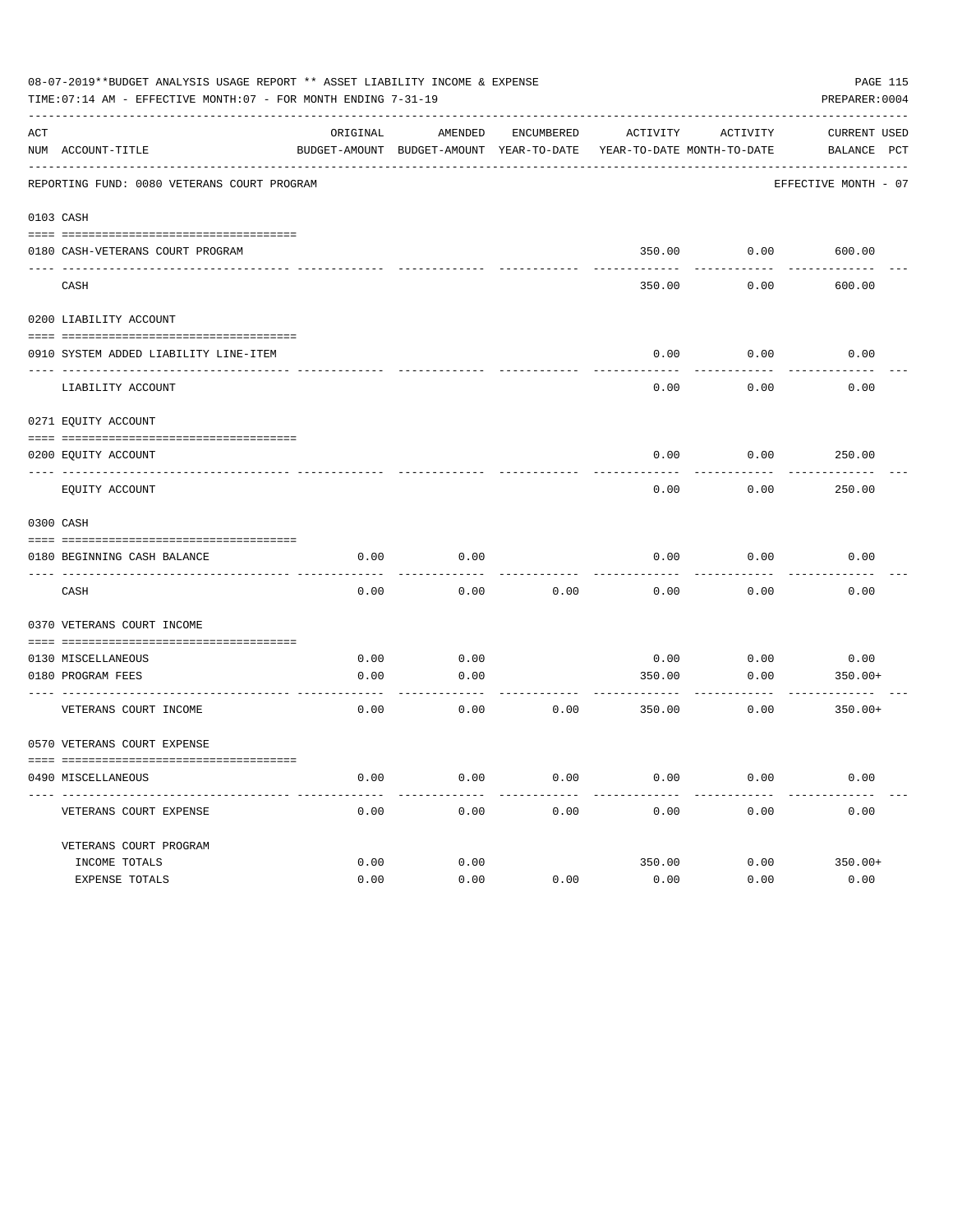|     | 08-07-2019**BUDGET ANALYSIS USAGE REPORT ** ASSET LIABILITY INCOME & EXPENSE<br>TIME: 07:14 AM - EFFECTIVE MONTH: 07 - FOR MONTH ENDING 7-31-19 |                          |                          |              |                                                                     |                      | PAGE 116<br>PREPARER: 0004       |                |
|-----|-------------------------------------------------------------------------------------------------------------------------------------------------|--------------------------|--------------------------|--------------|---------------------------------------------------------------------|----------------------|----------------------------------|----------------|
| ACT | NUM ACCOUNT-TITLE                                                                                                                               | ORIGINAL                 | AMENDED                  | ENCUMBERED   | BUDGET-AMOUNT BUDGET-AMOUNT YEAR-TO-DATE YEAR-TO-DATE MONTH-TO-DATE | ACTIVITY ACTIVITY    | CURRENT USED<br>BALANCE PCT      |                |
|     | REPORTING FUND: 0081 LAKE ROAD IMPACT FUND                                                                                                      |                          |                          |              |                                                                     |                      | EFFECTIVE MONTH - 07             |                |
|     | 0103 CASH                                                                                                                                       |                          |                          |              |                                                                     |                      |                                  |                |
|     |                                                                                                                                                 |                          |                          |              |                                                                     |                      |                                  |                |
|     | 0100 LAKE-COMBINED FUNDS CHECKING                                                                                                               |                          |                          |              |                                                                     |                      | $30,992.00 - 0.00$ 4,021.21      |                |
|     | CASH                                                                                                                                            |                          |                          |              | 30,992.00-                                                          | ------------<br>0.00 | 4,021.21                         |                |
|     | 0200 SYSTEM ADDED LIABILITY DEPT.                                                                                                               |                          |                          |              |                                                                     |                      |                                  |                |
|     | 0910 SYSTEM ADDED LIABILITY LINE ITEM                                                                                                           |                          |                          |              |                                                                     |                      | $30,992.00 - 0.00$ $30,992.00 -$ |                |
|     | SYSTEM ADDED LIABILITY DEPT.                                                                                                                    |                          |                          |              |                                                                     | $30,992.00 - 0.00$   | $30,992.00 -$                    |                |
|     | 0271 EQUITY ACCOUNT                                                                                                                             |                          |                          |              |                                                                     |                      |                                  |                |
|     | 0200 EQUITY ACCOUNT                                                                                                                             |                          |                          |              |                                                                     |                      | $0.00$ $0.00$ $35,013.21$        |                |
|     | EQUITY ACCOUNT                                                                                                                                  |                          |                          |              | 0.00                                                                | 0.00                 | 35,013.21                        |                |
|     | 0300 CASH                                                                                                                                       |                          |                          |              |                                                                     |                      |                                  |                |
|     | 0110 UNENCUMBERED FUND BALANCE                                                                                                                  | 100,000.00               | 100,000.00               |              | 0.00                                                                | 0.00                 | 100,000.00 00                    |                |
|     | CASH                                                                                                                                            | 100,000.00               | 100,000.00               | 0.00         | 0.00                                                                | 0.00                 | 100,000.00                       | 0 <sub>0</sub> |
|     | 0318 NORTH TEX MUNICIPAL WATER DIST                                                                                                             |                          |                          |              |                                                                     |                      |                                  |                |
|     | 0181 YEAR 1 PAYMENT                                                                                                                             | 0.00                     | 0.00                     |              | 0.00                                                                | 0.00                 | 0.00                             |                |
|     | 0182 YEAR 2 PAYMENT                                                                                                                             | 0.00                     | 0.00                     |              | 0.00                                                                | 0.00                 | 0.00                             |                |
|     |                                                                                                                                                 |                          | --------                 |              |                                                                     |                      |                                  |                |
|     | NORTH TEX MUNICIPAL WATER DIST                                                                                                                  | 0.00                     | 0.00                     | 0.00         | 0.00                                                                | 0.00                 | 0.00                             |                |
|     | 0590 MISCELLANEOUS                                                                                                                              |                          |                          |              |                                                                     |                      |                                  |                |
|     |                                                                                                                                                 |                          |                          |              |                                                                     |                      |                                  | - 00           |
|     | 0490 MISCELLANEOUS<br>0576 LUCAS CHEST COMPRESSION SYSTEM                                                                                       | 100,000.00<br>0.00       | 100,000.00<br>0.00       | 0.00<br>0.00 | 0.00<br>0.00                                                        | 0.00<br>0.00         | 100,000.00<br>0.00               |                |
|     | 0579 WEAPONS/TASERS                                                                                                                             | 0.00                     | 0.00                     | 0.00         | 0.00                                                                | 0.00                 | 0.00                             |                |
|     | -----------<br>MISCELLANEOUS                                                                                                                    | ----------<br>100,000.00 | ----------<br>100,000.00 | 0.00         | 0.00                                                                | 0.00                 | ----------<br>100,000.00         | 0 <sub>0</sub> |
|     | LAKE ROAD IMPACT FUND                                                                                                                           |                          |                          |              |                                                                     |                      |                                  |                |
|     | INCOME TOTALS                                                                                                                                   | 100,000.00               | 100,000.00               |              | 0.00                                                                | 0.00                 | 100,000.00                       | 0 <sub>0</sub> |
|     | EXPENSE TOTALS                                                                                                                                  | 100,000.00               | 100,000.00               | 0.00         | 0.00                                                                | 0.00                 | 100,000.00                       | 0 <sub>0</sub> |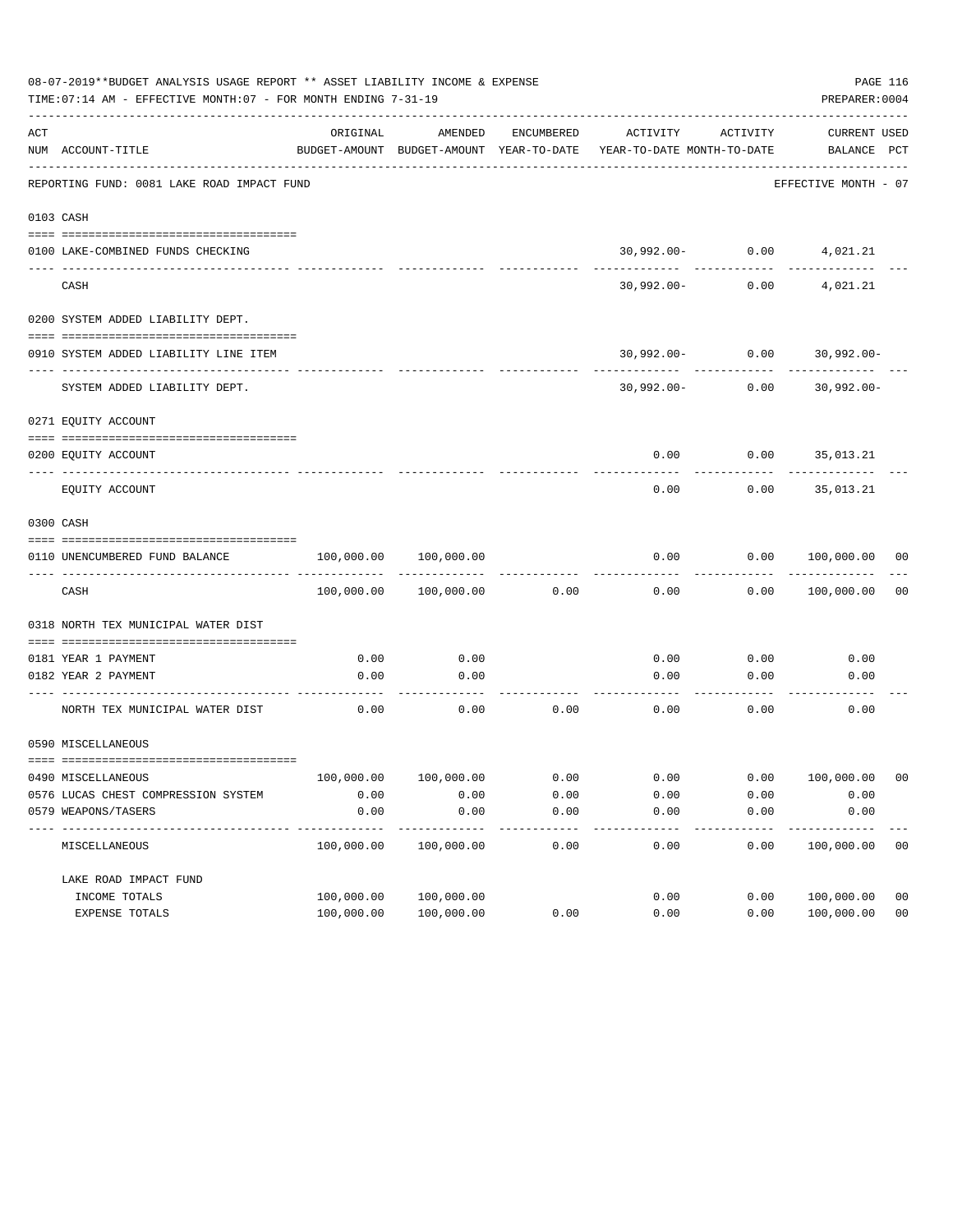|     | 08-07-2019**BUDGET ANALYSIS USAGE REPORT ** ASSET LIABILITY INCOME & EXPENSE<br>TIME: 07:14 AM - EFFECTIVE MONTH: 07 - FOR MONTH ENDING 7-31-19 |            |                             |                      |                                                                                 |                                  | PREPARER: 0004                  | PAGE 117       |
|-----|-------------------------------------------------------------------------------------------------------------------------------------------------|------------|-----------------------------|----------------------|---------------------------------------------------------------------------------|----------------------------------|---------------------------------|----------------|
| ACT | NUM ACCOUNT-TITLE                                                                                                                               | ORIGINAL   | AMENDED                     | ENCUMBERED           | ACTIVITY<br>BUDGET-AMOUNT BUDGET-AMOUNT YEAR-TO-DATE YEAR-TO-DATE MONTH-TO-DATE | ACTIVITY                         | CURRENT USED<br>BALANCE PCT     |                |
|     | REPORTING FUND: 0082 LAKE ROAD IMPACT FUND PCT.3                                                                                                |            |                             |                      |                                                                                 |                                  | EFFECTIVE MONTH - 07            |                |
|     | 0103 CASH                                                                                                                                       |            |                             |                      |                                                                                 |                                  |                                 |                |
|     | 0100 LAKE PCT 3-COMBINED FUNDS CKING                                                                                                            |            |                             |                      |                                                                                 | 22,924.26- 10,170.92- 461,338.74 |                                 |                |
|     | CASH                                                                                                                                            |            |                             |                      |                                                                                 | 22,924.26- 10,170.92- 461,338.74 |                                 |                |
|     | 0200 SYSTEM ADDED LIABILITY DEPT.                                                                                                               |            |                             |                      |                                                                                 |                                  |                                 |                |
|     | 0910 SYSTEM ADDED LIABILITY LINE ITEM                                                                                                           |            |                             |                      | 0.00                                                                            | 0.00                             | 0.00                            |                |
|     | SYSTEM ADDED LIABILITY DEPT.                                                                                                                    |            |                             |                      | 0.00                                                                            | 0.00                             | 0.00                            |                |
|     | 0271 EQUITY ACCOUNT                                                                                                                             |            |                             |                      |                                                                                 |                                  |                                 |                |
|     | 0200 EQUITY ACCOUNT                                                                                                                             |            |                             |                      |                                                                                 | $0.00$ $0.00$ $484,263.00$       |                                 |                |
|     | EOUITY ACCOUNT                                                                                                                                  |            |                             |                      | 0.00                                                                            | 0.00                             | 484,263.00                      |                |
|     | 0300 CASH                                                                                                                                       |            |                             |                      |                                                                                 |                                  |                                 |                |
|     | 0123 UNENCUMBERED FUND BALANCE                                                                                                                  | 484,263.00 | 484,263.00                  |                      | 0.00                                                                            | 0.00                             | 484,263.00                      | 00             |
|     | CASH                                                                                                                                            |            | 484, 263.00 484, 263.00     | 0.00                 | 0.00                                                                            |                                  | $0.00$ 484,263.00               | 00             |
|     | 0318 NORTH TEX MUNICIPAL WATER DIST                                                                                                             |            |                             |                      |                                                                                 |                                  |                                 |                |
|     | 0182 YEAR 1 PAYMENT                                                                                                                             | 0.00       | 0.00                        |                      | 0.00                                                                            | 0.00                             | 0.00                            |                |
|     | NORTH TEX MUNICIPAL WATER DIST                                                                                                                  | 0.00       | 0.00                        |                      | $0.00$ 0.00                                                                     | 0.00                             | 0.00                            |                |
|     | 0623 ROAD & BRIDGE #3 LAKE ROAD EXPENSE                                                                                                         |            |                             |                      |                                                                                 |                                  |                                 |                |
|     | 0341 R & B MAT. ROCK & GRAVEL                                                                                                                   | 0.00       |                             |                      | $0.00$ $0.00$ $22,924.26$ $10,170.92$ $22,924.26$                               |                                  |                                 |                |
|     | 0344 R & B MAT. ASPHALT/ROAD OIL                                                                                                                | 0.00       | 0.00                        | 0.00                 | 0.00                                                                            | 0.00                             | 0.00                            |                |
|     | 0490 MISCELLANEOUS                                                                                                                              | 484,263.00 | 484,263.00                  | 0.00                 | 0.00                                                                            | 0.00                             | 484,263.00                      | 00             |
|     | ROAD & BRIDGE #3 LAKE ROAD EXPENSE                                                                                                              | 484,263.00 | -------------<br>484,263.00 | ------------<br>0.00 | ------------<br>22,924.26                                                       | ------------<br>10,170.92        | -------------<br>461, 338.74 05 |                |
|     | LAKE ROAD IMPACT FUND PCT.3                                                                                                                     |            |                             |                      |                                                                                 |                                  |                                 |                |
|     | INCOME TOTALS                                                                                                                                   | 484,263.00 | 484,263.00                  |                      | 0.00                                                                            | 0.00                             | 484,263.00                      | 0 <sub>0</sub> |
|     | EXPENSE TOTALS                                                                                                                                  | 484,263.00 | 484,263.00                  | 0.00                 | 22,924.26                                                                       | 10,170.92                        | 461,338.74                      | 05             |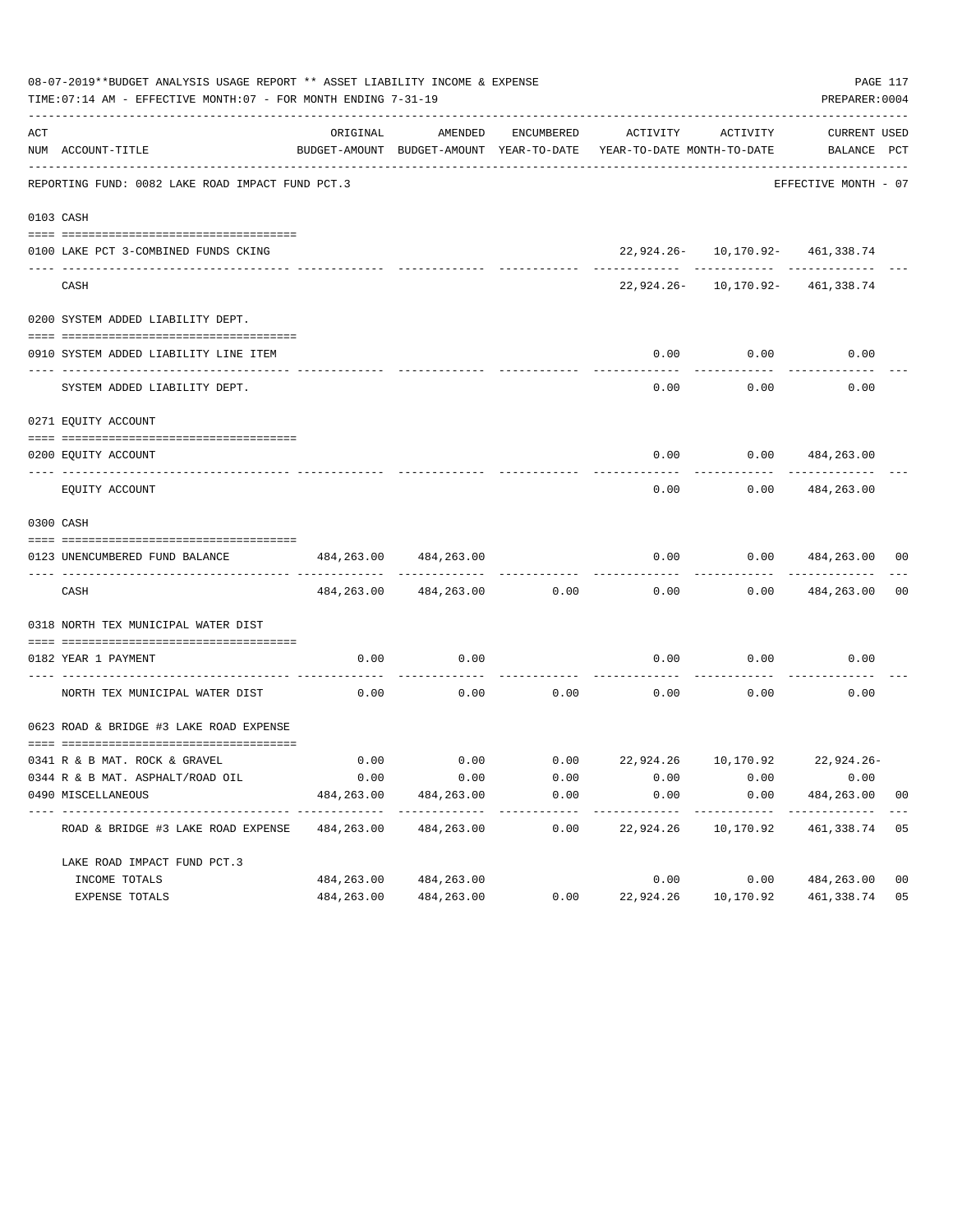|     | 08-07-2019**BUDGET ANALYSIS USAGE REPORT ** ASSET LIABILITY INCOME & EXPENSE<br>TIME: 07:14 AM - EFFECTIVE MONTH: 07 - FOR MONTH ENDING 7-31-19 |                         |                           |                     |                                                                                 |                                                                 | PREPARER: 0004              | PAGE 118             |
|-----|-------------------------------------------------------------------------------------------------------------------------------------------------|-------------------------|---------------------------|---------------------|---------------------------------------------------------------------------------|-----------------------------------------------------------------|-----------------------------|----------------------|
| ACT | NUM ACCOUNT-TITLE                                                                                                                               | ORIGINAL                | AMENDED                   | ENCUMBERED          | ACTIVITY<br>BUDGET-AMOUNT BUDGET-AMOUNT YEAR-TO-DATE YEAR-TO-DATE MONTH-TO-DATE | ACTIVITY                                                        | CURRENT USED<br>BALANCE PCT |                      |
|     | REPORTING FUND: 0083 LAKE ROAD IMPACT FUND PCT.4                                                                                                |                         |                           |                     |                                                                                 |                                                                 | EFFECTIVE MONTH - 07        |                      |
|     | 0103 CASH                                                                                                                                       |                         |                           |                     |                                                                                 |                                                                 |                             |                      |
|     |                                                                                                                                                 |                         |                           |                     |                                                                                 |                                                                 |                             |                      |
|     | 0100 LAKE PCT 4-COMBINED FUNDS CKING                                                                                                            |                         |                           |                     |                                                                                 | 55,886.95-8,738.18-331,113.05<br>-------- ------------ -------- |                             |                      |
|     | CASH                                                                                                                                            |                         |                           |                     |                                                                                 | 55,886.95- 8,738.18- 331,113.05                                 |                             |                      |
|     | 0200 SYSTEM ADDED LIABILITY DEPT.                                                                                                               |                         |                           |                     |                                                                                 |                                                                 |                             |                      |
|     | 0910 SYSTEM ADDED LIABILITY LINE ITEM                                                                                                           |                         |                           |                     | 0.00                                                                            | 0.00                                                            | 0.00                        |                      |
|     | SYSTEM ADDED LIABILITY DEPT.                                                                                                                    |                         |                           |                     | 0.00                                                                            | 0.00                                                            | 0.00                        |                      |
|     | 0271 EQUITY ACCOUNT                                                                                                                             |                         |                           |                     |                                                                                 |                                                                 |                             |                      |
|     | 0200 EQUITY ACCOUNT                                                                                                                             |                         |                           |                     |                                                                                 | $0.00$ $0.00$ $387,000.00$                                      |                             |                      |
|     | EQUITY ACCOUNT                                                                                                                                  |                         |                           |                     | 0.00                                                                            | 0.00                                                            | 387,000.00                  |                      |
|     | 0300 CASH                                                                                                                                       |                         |                           |                     |                                                                                 |                                                                 |                             |                      |
|     |                                                                                                                                                 |                         |                           |                     |                                                                                 |                                                                 |                             |                      |
|     | 0124 UNENCUMBERED FUND BALANCE                                                                                                                  | 387,000.00              | 387,000.00                |                     | 0.00                                                                            | 0.00                                                            | 387,000.00                  | 00                   |
|     | CASH                                                                                                                                            |                         | 387,000.00 387,000.00     | 0.00                | 0.00                                                                            |                                                                 | $0.00$ 387,000.00           | 0 <sub>0</sub>       |
|     | 0318 NORTH TEXAS MUNICIPAL WATER DIST                                                                                                           |                         |                           |                     |                                                                                 |                                                                 |                             |                      |
|     |                                                                                                                                                 |                         |                           |                     |                                                                                 |                                                                 |                             |                      |
|     | 0183 YEAR 1 PAYMENT                                                                                                                             | 0.00                    | 0.00                      |                     | 0.00                                                                            | 0.00                                                            | 0.00                        |                      |
|     | NORTH TEXAS MUNICIPAL WATER DIST                                                                                                                | 0.00                    | 0.00                      |                     | $0.00$ 0.00                                                                     | 0.00                                                            | 0.00                        |                      |
|     | 0624 ROAD & BRIDGE #4 LAKE ROAD EXPENSE                                                                                                         |                         |                           |                     |                                                                                 |                                                                 |                             |                      |
|     |                                                                                                                                                 |                         |                           |                     |                                                                                 |                                                                 |                             |                      |
|     | 0341 R & B MAT. ROCK & GRAVEL                                                                                                                   |                         |                           |                     | $30,000.00$ $30,000.00$ 0.00 55,886.95 8,738.18 25,886.95-186                   |                                                                 |                             |                      |
|     | 0344 R & B MAT. ASPHALT/ROAD OIL                                                                                                                | 20,000.00               | 20,000.00                 | 0.00                | 0.00                                                                            | 0.00                                                            | 20,000.00                   | 00<br>0 <sub>0</sub> |
|     | 0490 MISCELLANEOUS<br>0571 PURCHASE OF MACH./EQUIP.                                                                                             | 287,000.00<br>50,000.00 | 287,000.00<br>50,000.00   | 0.00<br>0.00        | 0.00<br>0.00                                                                    | 0.00<br>0.00                                                    | 287,000.00<br>50,000.00     | 0 <sub>0</sub>       |
|     | ROAD & BRIDGE #4 LAKE ROAD EXPENSE                                                                                                              | 387,000.00              | -----------<br>387,000.00 | -----------<br>0.00 | ---------<br>55,886.95                                                          | 8,738.18                                                        | -----------<br>331,113.05   | $---$<br>14          |
|     | LAKE ROAD IMPACT FUND PCT. 4                                                                                                                    |                         |                           |                     |                                                                                 |                                                                 |                             |                      |
|     | INCOME TOTALS                                                                                                                                   | 387,000.00              | 387,000.00                |                     | 0.00                                                                            | 0.00                                                            | 387,000.00                  | 0 <sub>0</sub>       |
|     | EXPENSE TOTALS                                                                                                                                  | 387,000.00              | 387,000.00                | 0.00                | 55,886.95                                                                       | 8,738.18                                                        | 331, 113.05                 | 14                   |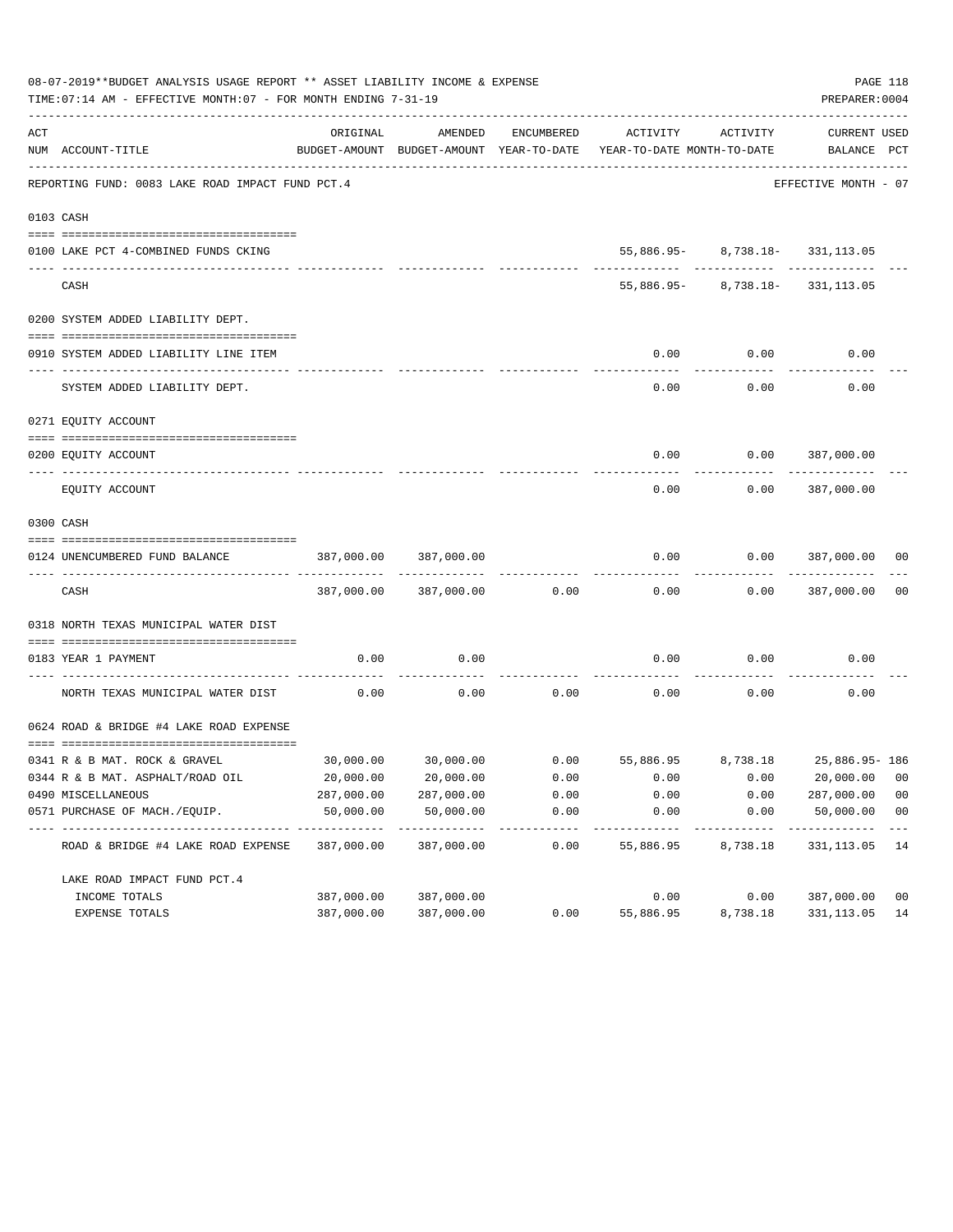| 08-07-2019**BUDGET ANALYSIS USAGE REPORT ** ASSET LIABILITY INCOME & EXPENSE<br>TIME: 07:14 AM - EFFECTIVE MONTH: 07 - FOR MONTH ENDING 7-31-19<br>PREPARER: 0004 |                                                |              |                                                     |            |                                          |                                 |                                             |  |  |  |
|-------------------------------------------------------------------------------------------------------------------------------------------------------------------|------------------------------------------------|--------------|-----------------------------------------------------|------------|------------------------------------------|---------------------------------|---------------------------------------------|--|--|--|
| ACT                                                                                                                                                               | NUM ACCOUNT-TITLE                              | ORIGINAL     | AMENDED<br>BUDGET-AMOUNT BUDGET-AMOUNT YEAR-TO-DATE | ENCUMBERED | ACTIVITY<br>YEAR-TO-DATE MONTH-TO-DATE   | ACTIVITY                        | <b>CURRENT USED</b><br>BALANCE PCT          |  |  |  |
|                                                                                                                                                                   | REPORTING FUND: 0084 BOIS D'ARC LAKE RESERVOIR |              |                                                     |            |                                          |                                 | EFFECTIVE MONTH - 07                        |  |  |  |
|                                                                                                                                                                   | 0100 PAYROLL                                   |              |                                                     |            |                                          |                                 |                                             |  |  |  |
|                                                                                                                                                                   | 0100 PAYROLL<br>---- ----                      |              |                                                     |            | 0.00                                     | 0.00                            | 0.00                                        |  |  |  |
|                                                                                                                                                                   | PAYROLL                                        |              |                                                     |            | 0.00                                     | 0.00                            | 0.00                                        |  |  |  |
|                                                                                                                                                                   | 0103 CASH                                      |              |                                                     |            |                                          |                                 |                                             |  |  |  |
|                                                                                                                                                                   | 0100 BOIS D'ARC-COMBINED FUNDS CHECKING        |              |                                                     |            |                                          | 577,340.14 8,705.08- 577,340.14 |                                             |  |  |  |
|                                                                                                                                                                   | CASH                                           |              |                                                     |            | 577,340.14                               |                                 | 8,705.08- 577,340.14                        |  |  |  |
|                                                                                                                                                                   | 0200 SYSTEM ADDED LIABILITY DEPT.              |              |                                                     |            |                                          |                                 |                                             |  |  |  |
|                                                                                                                                                                   | 0910 SYSTEM ADDED LIABILITY LINE ITEM          |              |                                                     |            | 0.00                                     | 0.00                            | 0.00                                        |  |  |  |
|                                                                                                                                                                   | SYSTEM ADDED LIABILITY DEPT.                   |              |                                                     |            | 0.00                                     | 0.00                            | 0.00                                        |  |  |  |
|                                                                                                                                                                   | 0271 EQUITY ACCOUNT                            |              |                                                     |            |                                          |                                 |                                             |  |  |  |
|                                                                                                                                                                   | 0200 EQUITY ACCOUNT                            |              |                                                     |            | 0.00                                     | 0.00                            | 0.00                                        |  |  |  |
|                                                                                                                                                                   | EQUITY ACCOUNT                                 |              |                                                     |            | 0.00                                     | 0.00                            | 0.00                                        |  |  |  |
|                                                                                                                                                                   | 0300 CASH                                      |              |                                                     |            |                                          |                                 |                                             |  |  |  |
|                                                                                                                                                                   | 0110 UNENCUMBERED FUND BALANCE                 | 0.00         | 0.00                                                |            | 0.00                                     | 0.00                            | 0.00                                        |  |  |  |
|                                                                                                                                                                   | CASH                                           | 0.00         | 0.00                                                | 0.00       | 0.00                                     | 0.00                            | 0.00                                        |  |  |  |
|                                                                                                                                                                   | 0318 NORTH TEXAS MUNICIPAL WATER DIST          |              |                                                     |            |                                          |                                 |                                             |  |  |  |
|                                                                                                                                                                   | 0184 PERSONNEL INCOME YEAR 1                   | 0.00         | 0.00                                                |            | 108,900.00                               |                                 | $0.00 108,900.00+$                          |  |  |  |
|                                                                                                                                                                   | 0185 EMERGENCY RADIO IMP. INC. YEAR 1          | 0.00         | 0.00                                                |            | 400,000.00                               | 0.00                            | $400,000.00+$                               |  |  |  |
|                                                                                                                                                                   | 0186 VEHICLE OR SPEC EQUIP INC YEAR 1          | 0.00         | 0.00                                                |            | 80,000.00                                | 0.00                            | 80,000.00+                                  |  |  |  |
|                                                                                                                                                                   | 0250 DRUG SCREENING/PSYCHOLOGICAL INC Y        | 0.00         | 0.00                                                |            | 600.00                                   | 0.00                            | $600.00+$                                   |  |  |  |
|                                                                                                                                                                   | 0395 UNIFORMS INCOME YEAR 1                    | 0.00         | 0.00                                                |            | 3,000.00                                 | 0.00                            | $3,000.00+$                                 |  |  |  |
|                                                                                                                                                                   | 0427 TRAINING INCOME YEAR 1                    |              |                                                     |            |                                          |                                 |                                             |  |  |  |
|                                                                                                                                                                   | NORTH TEXAS MUNICIPAL WATER DIST               | 0.00<br>0.00 | 0.00<br>-------<br>0.00                             | 0.00       | 10,000.00<br>-------------<br>602,500.00 | 0.00<br>------------<br>0.00    | $10,000.00+$<br>----------<br>$602,500.00+$ |  |  |  |
|                                                                                                                                                                   | 0319 NORTH TEXAS MUNICIPAL WATER DIST          |              |                                                     |            |                                          |                                 |                                             |  |  |  |
|                                                                                                                                                                   |                                                |              |                                                     |            |                                          |                                 |                                             |  |  |  |
|                                                                                                                                                                   |                                                |              |                                                     |            |                                          |                                 |                                             |  |  |  |
|                                                                                                                                                                   | 0184 PERSONNEL INCOME YEAR 2                   | 0.00         | 0.00                                                |            | 0.00                                     | 0.00                            | 0.00                                        |  |  |  |
|                                                                                                                                                                   | 0186 VEHICLE OR SPEC EQUIP INC YEAR 2          | 0.00         | 0.00                                                |            | 0.00                                     | 0.00                            | 0.00                                        |  |  |  |
|                                                                                                                                                                   | 0250 DRUG SCREEN/PSYCHOLOGICAL INC YE          | 0.00         | 0.00                                                |            | 0.00                                     | 0.00                            | 0.00                                        |  |  |  |
|                                                                                                                                                                   | 0395 UNIFORMS INCOME YEAR 2                    | 0.00         | 0.00                                                |            | 0.00                                     | 0.00                            | 0.00                                        |  |  |  |
|                                                                                                                                                                   | 0427 TRAINING INCOME YEAR 2                    | 0.00         | 0.00                                                |            | 0.00                                     | 0.00                            | 0.00                                        |  |  |  |
|                                                                                                                                                                   | 0454 R & M EQUIPMENT INCOME YEAR 2             | 0.00         | 0.00                                                |            | 0.00                                     | 0.00                            | 0.00                                        |  |  |  |
|                                                                                                                                                                   | NORTH TEXAS MUNICIPAL WATER DIST               | 0.00         | 0.00                                                | 0.00       | 0.00                                     | 0.00                            | 0.00                                        |  |  |  |
|                                                                                                                                                                   | 0370 COUNTY FUNDING                            |              |                                                     |            |                                          |                                 |                                             |  |  |  |
|                                                                                                                                                                   | 0184 LOCAL FUNDING                             | 0.00         | 0.00                                                |            | 0.00                                     | 0.00                            | 0.00                                        |  |  |  |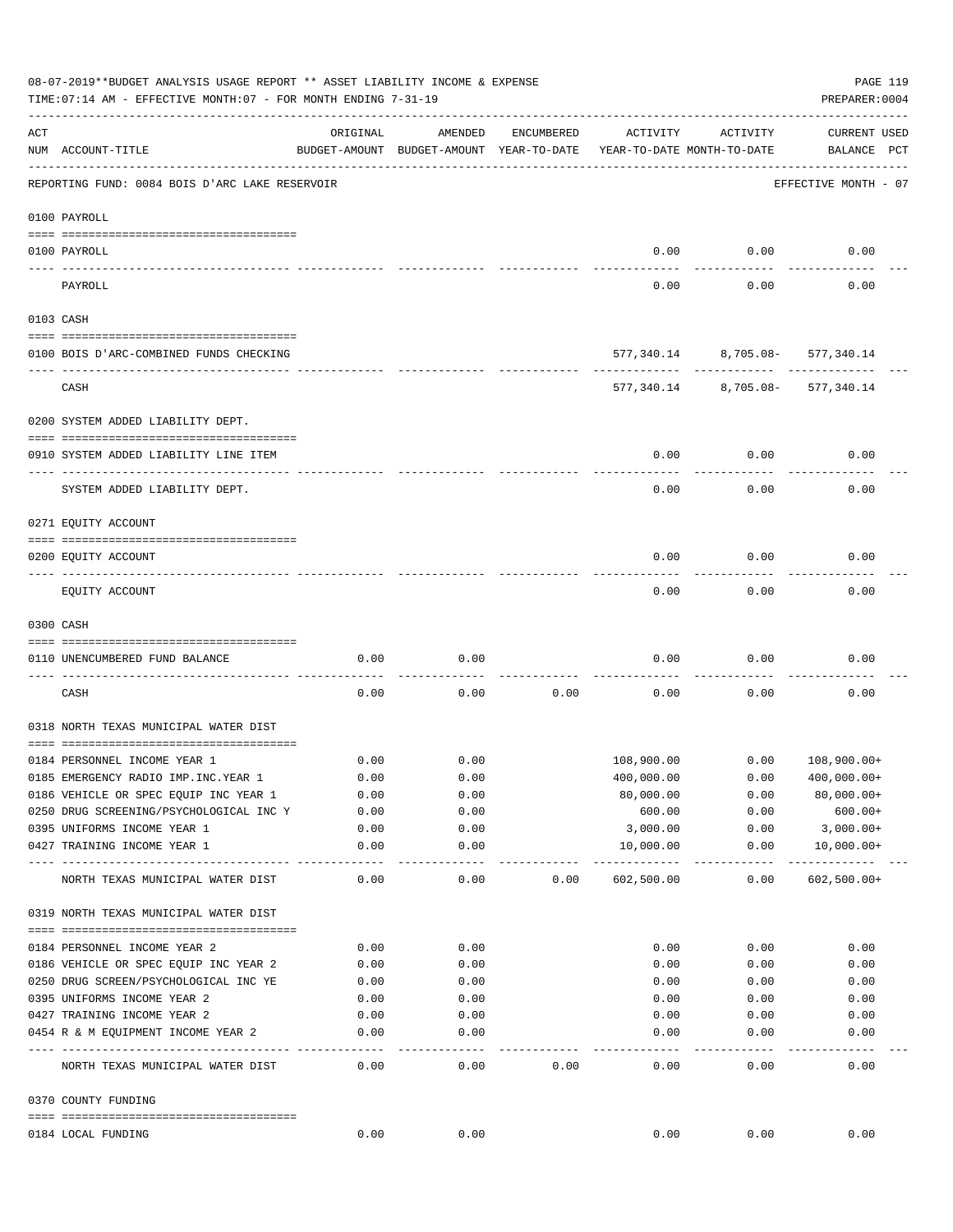| 08-07-2019**BUDGET ANALYSIS USAGE REPORT ** ASSET LIABILITY INCOME & EXPENSE |  |  |          |  |  |  |  |  |  |  |  |  |  |  |  |  |  |  |  |  |  |  |  |  |  |  |  |  |  |  |  |  |  |  |  |  |  |  |  |  |  |  |  |  |  |  |  |  |  |  |  |  |  |  |  |  |  |  |  |  |  |  |  |  |  |  |  |  |  |  |  |  |
|------------------------------------------------------------------------------|--|--|----------|--|--|--|--|--|--|--|--|--|--|--|--|--|--|--|--|--|--|--|--|--|--|--|--|--|--|--|--|--|--|--|--|--|--|--|--|--|--|--|--|--|--|--|--|--|--|--|--|--|--|--|--|--|--|--|--|--|--|--|--|--|--|--|--|--|--|--|--|--|
|                                                                              |  |  |          |  |  |  |  |  |  |  |  |  |  |  |  |  |  |  |  |  |  |  |  |  |  |  |  |  |  |  |  |  |  |  |  |  |  |  |  |  |  |  |  |  |  |  |  |  |  |  |  |  |  |  |  |  |  |  |  |  |  |  |  |  |  |  |  |  |  |  |  |  |
|                                                                              |  |  | PAGE 120 |  |  |  |  |  |  |  |  |  |  |  |  |  |  |  |  |  |  |  |  |  |  |  |  |  |  |  |  |  |  |  |  |  |  |  |  |  |  |  |  |  |  |  |  |  |  |  |  |  |  |  |  |  |  |  |  |  |  |  |  |  |  |  |  |  |  |  |  |  |

| ACT | NUM ACCOUNT-TITLE                              | ORIGINAL | AMENDED |                                            | ENCUMBERED ACTIVITY ACTIVITY |          | CURRENT USED<br>BUDGET-AMOUNT BUDGET-AMOUNT YEAR-TO-DATE YEAR-TO-DATE_MONTH-TO-DATE BALANCE PCT |
|-----|------------------------------------------------|----------|---------|--------------------------------------------|------------------------------|----------|-------------------------------------------------------------------------------------------------|
|     | REPORTING FUND: 0084 BOIS D'ARC LAKE RESERVOIR |          |         |                                            |                              |          | EFFECTIVE MONTH - 07                                                                            |
|     | COUNTY FUNDING                                 | 0.00     | 0.00    | 0.00                                       | 0.00                         | 0.00     | 0.00                                                                                            |
|     | 0560 BOIS D'ARC LAKE EXPENSES                  |          |         |                                            |                              |          |                                                                                                 |
|     | 0104 SALARIES DEPUTIES                         | 0.00     | 0.00    | 0.00                                       |                              |          | 17,119.86 5,706.62 17,119.86-                                                                   |
|     | 0201 SOCIAL SECURITY TAXES                     | 0.00     | 0.00    | 0.00                                       | 1,057.91                     | 352.40   | 1,057.91-                                                                                       |
|     | 0202 GROUP HEALTH INSURANCE                    | 0.00     | 0.00    | 0.00                                       | 4,781.30                     | 1,912.52 | 4,781.30-                                                                                       |
|     | 0203 RETIREMENT                                | 0.00     | 0.00    | 0.00                                       | 1,953.36                     | 651.12   | 1,953.36-                                                                                       |
|     | 0204 WORKERS' COMPENSATION                     | 0.00     | 0.00    | 0.00                                       | 0.00                         | 0.00     | 0.00                                                                                            |
|     | 0205 MEDICARE TAX                              | 0.00     | 0.00    | 0.00                                       | 247.43                       | 82.42    | $247.43-$                                                                                       |
|     | 0206 UNEMPLOYMENT EXPENSE                      | 0.00     | 0.00    | 0.00                                       | 0.00                         | 0.00     | 0.00                                                                                            |
|     | 0250 EMPLOYEE PHYSICALS                        | 0.00     | 0.00    | 0.00                                       | 0.00                         | 0.00     | 0.00                                                                                            |
|     | 0320 WEAPONS SUPPLIES                          | 0.00     | 0.00    | 104.00                                     | 0.00                         | 0.00     | 104.00-                                                                                         |
|     | 0321 PATROL SUPPLIES                           | 0.00     | 0.00    | 0.00                                       | 0.00                         | 0.00     | 0.00                                                                                            |
|     | 0395 UNIFORMS/OTHER                            | 0.00     | 0.00    | 300.17                                     | 0.00                         | 0.00     | $300.17 -$                                                                                      |
|     | 0421 CELL PHONE                                | 0.00     | 0.00    | 0.00                                       | 0.00                         | 0.00     | 0.00                                                                                            |
|     | 0422 R & M RADIO                               | 0.00     | 0.00    | 0.00                                       | 0.00                         | 0.00     | 0.00                                                                                            |
|     | 0427 TRAVEL AND TRAINING                       | 0.00     | 0.00    | 0.00                                       | 0.00                         | 0.00     | 0.00                                                                                            |
|     | 0452 R & M EOUIPMENT                           | 0.00     | 0.00    | 0.00                                       | 0.00                         | 0.00     | 0.00                                                                                            |
|     | 0453 TYLER/CAD MAINTENANCE                     | 0.00     | 0.00    | 0.00                                       | 0.00                         | 0.00     | 0.00                                                                                            |
|     | 0454 R & M AUTO, BOATS, ATV                    | 0.00     | 0.00    | 0.00                                       | 0.00                         | 0.00     | 0.00                                                                                            |
|     | 0487 AUTO & OTHER EQUIPMENT INSURANCE          | 0.00     | 0.00    | 0.00                                       | 0.00                         | 0.00     | 0.00                                                                                            |
|     | 0488 LAW ENFORCEMENT INSURANCE                 | 0.00     | 0.00    | 0.00                                       | 0.00                         | 0.00     | 0.00                                                                                            |
|     | 0573 EMERGENCY RADIO IMPROVEMENTS              | 0.00     | 0.00    | 399,800.00                                 | 0.00                         | 0.00     | 399,800.00-                                                                                     |
|     | 0574 TECHNOLOGY                                | 0.00     | 0.00    | 0.00                                       | 0.00                         | 0.00     | 0.00                                                                                            |
|     | 0575 PURCHASE AUTOS, BOATS, ATV'S              | 0.00     | 0.00    | 0.00                                       | 0.00                         | 0.00     | 0.00                                                                                            |
|     | 0579 WEAPONS                                   | 0.00     | 0.00    |                                            |                              |          | $2,282.56$ $0.00$ $0.00$ $2,282.56$                                                             |
|     | BOIS D'ARC LAKE EXPENSES                       | 0.00     | 0.00    |                                            |                              |          |                                                                                                 |
|     | BOIS D'ARC LAKE RESERVOIR                      |          |         |                                            |                              |          |                                                                                                 |
|     | INCOME TOTALS                                  | 0.00     | 0.00    |                                            |                              |          |                                                                                                 |
|     | <b>EXPENSE TOTALS</b>                          | 0.00     |         | $0.00$ $402,486.73$ $25,159.86$ $8,705.08$ |                              |          | 427,646.59-                                                                                     |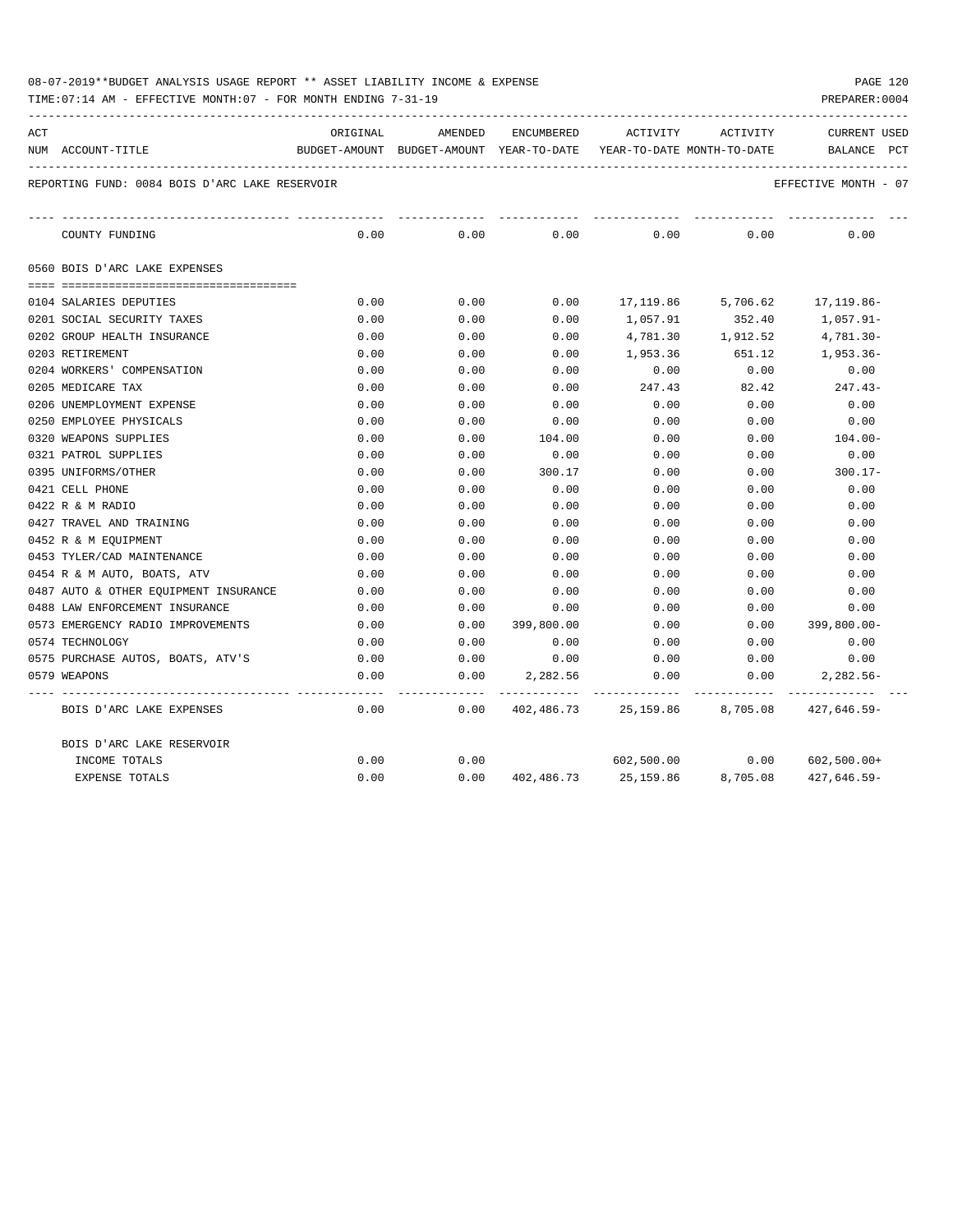|     | 08-07-2019**BUDGET ANALYSIS USAGE REPORT ** ASSET LIABILITY INCOME & EXPENSE<br>TIME: 07:14 AM - EFFECTIVE MONTH: 07 - FOR MONTH ENDING 7-31-19 |          |                                                     |            |                                        |                                  | PAGE 121<br>PREPARER: 0004         |
|-----|-------------------------------------------------------------------------------------------------------------------------------------------------|----------|-----------------------------------------------------|------------|----------------------------------------|----------------------------------|------------------------------------|
| ACT | NUM ACCOUNT-TITLE                                                                                                                               | ORIGINAL | AMENDED<br>BUDGET-AMOUNT BUDGET-AMOUNT YEAR-TO-DATE | ENCUMBERED | ACTIVITY<br>YEAR-TO-DATE MONTH-TO-DATE | ACTIVITY                         | <b>CURRENT USED</b><br>BALANCE PCT |
|     | REPORTING FUND: 0085 LAKE FANNIN                                                                                                                |          |                                                     |            |                                        |                                  | EFFECTIVE MONTH - 07               |
|     | 0103 CASH                                                                                                                                       |          |                                                     |            |                                        |                                  |                                    |
|     | 0100 LAKE FANNIN-COMBINED FUNDS CHECKIN                                                                                                         |          |                                                     |            |                                        | 3,324.07    1,744.07    3,324.07 |                                    |
|     | CASH                                                                                                                                            |          |                                                     |            | 3,324.07                               | 1,744.07                         | 3,324.07                           |
|     | 0200 SYSTEM ADDED LIABILITY DEPARTMENT                                                                                                          |          |                                                     |            |                                        |                                  |                                    |
|     | 0910 SYSTEM ADDED LIABILITY LINE-ITEM                                                                                                           |          |                                                     |            | 0.00                                   | 0.00                             | 0.00                               |
|     | SYSTEM ADDED LIABILITY DEPARTMENT                                                                                                               |          |                                                     |            | 0.00                                   | 0.00                             | 0.00                               |
|     | 0271 EQUITY ACCOUNT                                                                                                                             |          |                                                     |            |                                        |                                  |                                    |
|     | 0200 EQUITY ACCOUNT                                                                                                                             |          |                                                     |            | 0.00                                   | 0.00                             | 0.00                               |
|     | EQUITY ACCOUNT                                                                                                                                  |          |                                                     |            | 0.00                                   | 0.00                             | 0.00                               |
|     | 0300 CASH                                                                                                                                       |          |                                                     |            |                                        |                                  |                                    |
|     | 0110 UNENCUMBERED FUND BALANCE                                                                                                                  | 0.00     | 0.00                                                |            | 0.00                                   | 0.00                             | 0.00                               |
|     | CASH                                                                                                                                            | 0.00     | 0.00                                                | 0.00       | 0.00                                   | 0.00                             | 0.00                               |
|     | 0370 MISCELLANEOUS                                                                                                                              |          |                                                     |            |                                        |                                  |                                    |
|     | 0150 DONATIONS                                                                                                                                  | 0.00     | 0.00                                                |            | 1,580.00                               | 0.00                             | 1,580.00+                          |
|     | 0184 LOCAL FUNDING                                                                                                                              | 0.00     | 0.00                                                |            | 0.00                                   | 0.00                             | 0.00                               |
|     | 0185 RENTAL FEE                                                                                                                                 | 0.00     | 0.00                                                |            | 1,050.00                               | 1,050.00                         | $1,050.00+$                        |
|     | 0186 DEPOSIT FEE                                                                                                                                | 0.00     | 0.00                                                |            | 900.00                                 | 900.00                           | 900.00+                            |
|     | MISCELLANEOUS                                                                                                                                   | 0.00     | 0.00                                                | 0.00       | 3,530.00                               | 1,950.00                         | $3,530.00+$                        |
|     | 0520 LAKE FANNIN EXPENSES                                                                                                                       |          |                                                     |            |                                        |                                  |                                    |
|     | 0186 DEPOSIT REFUND                                                                                                                             | 0.00     | 0.00                                                | 0.00       | 150.00                                 | 150.00                           | $150.00 -$                         |
|     | 0341 R & M ROADS                                                                                                                                | 0.00     | 0.00                                                | 0.00       | 0.00                                   | 0.00                             | 0.00                               |
|     | 0342 R & M CAMPGROUNDS                                                                                                                          | 0.00     | 0.00                                                | 0.00       | 0.00                                   | 0.00                             | 0.00                               |
|     | 0343 R & M DAM                                                                                                                                  | 0.00     | 0.00                                                | 0.00       | 0.00                                   | 0.00                             | 0.00                               |
|     | 0440 UTILITIES ELECTRICITY                                                                                                                      | 0.00     | 0.00                                                | 42.38      | 10.14                                  | 10.14                            | $52.52-$                           |
|     | 0442 UTILITIES WATER                                                                                                                            | 0.00     | 0.00                                                | 0.00       | 45.79                                  | 45.79                            | $45.79-$                           |
|     | 0443 TRASH PICK-UP                                                                                                                              | 0.00     | 0.00                                                | 0.00       | 0.00                                   | 0.00                             | 0.00                               |
|     | 0450 R & M BUILDINGS                                                                                                                            | 0.00     | 0.00                                                | 0.00       | 0.00                                   | 0.00                             | 0.00                               |
|     | 0484 GENERAL LIABILITY INSURANCE                                                                                                                | 0.00     | 0.00                                                | 0.00       | 0.00                                   | 0.00                             | 0.00                               |
|     | 0490 MISCELLANEOUS EXPENSE                                                                                                                      | 0.00     | 0.00                                                | 0.00       | 0.00                                   | 0.00                             | 0.00                               |
|     | LAKE FANNIN EXPENSES                                                                                                                            | 0.00     | 0.00                                                | 42.38      | 205.93                                 | 205.93                           | $248.31-$                          |
|     | LAKE FANNIN<br>INCOME TOTALS                                                                                                                    | 0.00     | 0.00                                                |            | 3,530.00                               | 1,950.00                         | $3,530.00+$                        |
|     | EXPENSE TOTALS                                                                                                                                  | 0.00     | 0.00                                                | 42.38      | 205.93                                 | 205.93                           | $248.31-$                          |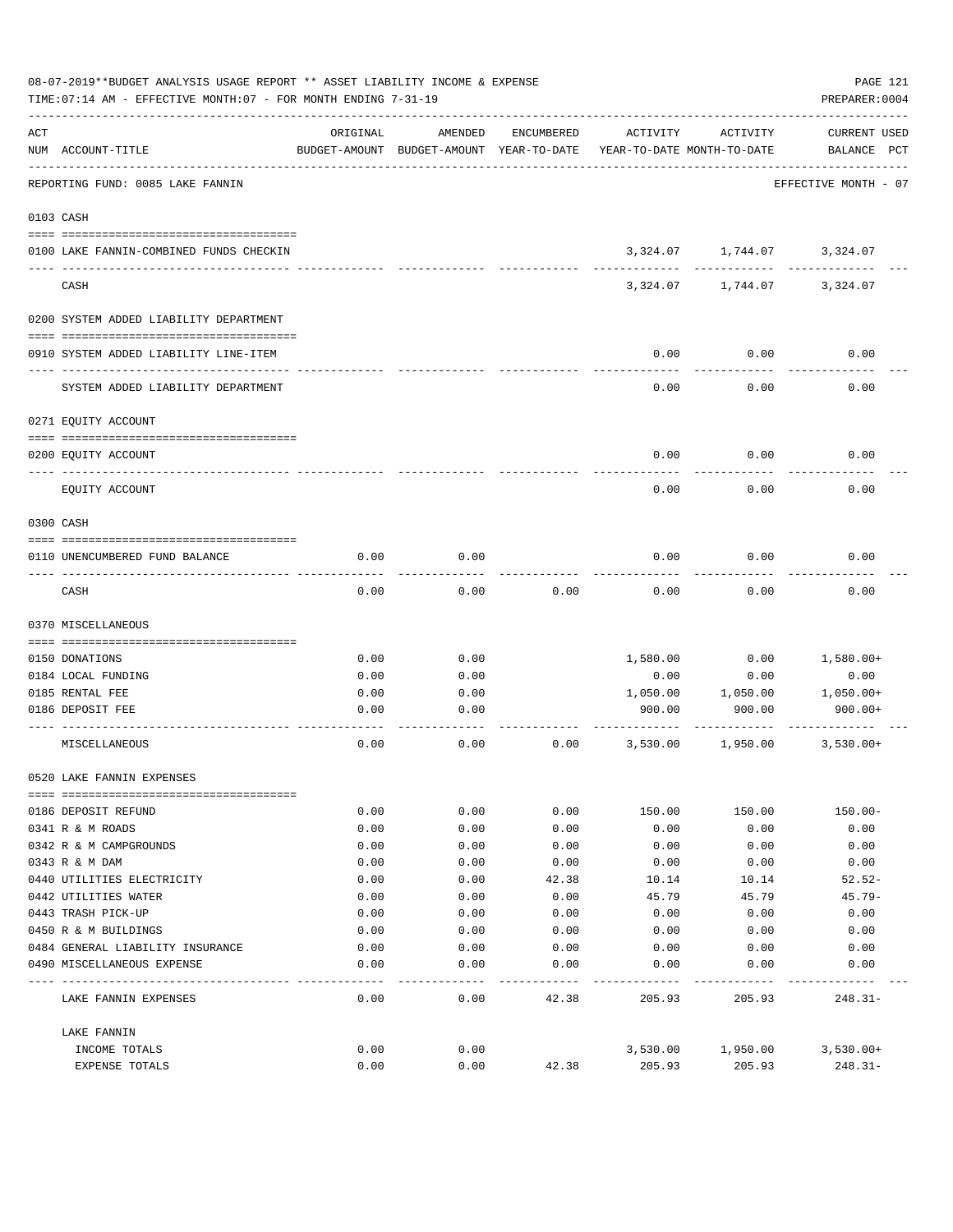|     | 08-07-2019**BUDGET ANALYSIS USAGE REPORT ** ASSET LIABILITY INCOME & EXPENSE<br>TIME: 07:14 AM - EFFECTIVE MONTH: 07 - FOR MONTH ENDING 7-31-19 |                       |           |                     |                                                                                 |                              | PAGE 122<br>PREPARER: 0004  |
|-----|-------------------------------------------------------------------------------------------------------------------------------------------------|-----------------------|-----------|---------------------|---------------------------------------------------------------------------------|------------------------------|-----------------------------|
| ACT | NUM ACCOUNT-TITLE                                                                                                                               | ORIGINAL              | AMENDED   | ENCUMBERED          | ACTIVITY<br>BUDGET-AMOUNT BUDGET-AMOUNT YEAR-TO-DATE YEAR-TO-DATE MONTH-TO-DATE | ACTIVITY                     | CURRENT USED<br>BALANCE PCT |
|     | REPORTING FUND: 0086 SHERIFF'S OFFICE TECHNOLOGY                                                                                                |                       |           |                     |                                                                                 |                              | EFFECTIVE MONTH - 07        |
|     | 0103 CASH                                                                                                                                       |                       |           |                     |                                                                                 |                              |                             |
|     | 0100 TECHNOLOGY FUNDS CHECKING                                                                                                                  |                       |           |                     |                                                                                 | 40,000.00   0.00   40,000.00 |                             |
|     | CASH                                                                                                                                            |                       |           |                     | 40,000.00                                                                       | 0.00                         | ------<br>40,000.00         |
|     | 0200 SYSTEM ADDED LIABILITY DEPT.                                                                                                               |                       |           |                     |                                                                                 |                              |                             |
|     | 0910 SYSTEM ADDED LIABILITY ITEM                                                                                                                |                       |           |                     | 0.00                                                                            | 0.00                         | 0.00                        |
|     | SYSTEM ADDED LIABILITY DEPT.                                                                                                                    |                       |           |                     | 0.00                                                                            | 0.00                         | 0.00                        |
|     | 0271 EQUITY ACCOUNT                                                                                                                             |                       |           |                     |                                                                                 |                              |                             |
|     | 0200 EQUITY ACCOUNT                                                                                                                             |                       |           |                     | 0.00                                                                            | 0.00                         | 0.00                        |
|     | EQUITY ACCOUNT                                                                                                                                  |                       |           |                     | 0.00                                                                            | 0.00                         | 0.00                        |
|     | 0300 CASH                                                                                                                                       |                       |           |                     |                                                                                 |                              |                             |
|     | 0110 UNENCUMBERED FUND BALANCE                                                                                                                  | 0.00                  | 0.00      |                     | 0.00                                                                            | 0.00                         | 0.00                        |
|     | CASH                                                                                                                                            | 0.00                  | 0.00      | 0.00                | 0.00                                                                            | 0.00                         | 0.00                        |
|     | 0319 TECHNOLOGY                                                                                                                                 |                       |           |                     |                                                                                 |                              |                             |
|     | 0420 SECURUS SIGNING BONUS                                                                                                                      | 0.00                  | 0.00      |                     | 40,000.00                                                                       | 0.00                         | 40,000.00+                  |
|     | TECHNOLOGY                                                                                                                                      | 0.00                  | 0.00      | 0.00                | 40,000.00                                                                       | 0.00                         | 40,000.00+                  |
|     | 0370 MISCELLANEOUS                                                                                                                              |                       |           |                     |                                                                                 |                              |                             |
|     | 0130 REFUNDS & MISCELLANEOUS                                                                                                                    | 0.00                  | 0.00      |                     |                                                                                 | $0.00$ 0.00                  | 0.00                        |
|     | MISCELLANEOUS                                                                                                                                   | 0.00                  | 0.00      | 0.00                | 0.00                                                                            | 0.00                         | 0.00                        |
|     | 0560 SHERIFF'S OFFICE TECHNOLOGY                                                                                                                |                       |           |                     |                                                                                 |                              |                             |
|     | 0573 EMERGENCY RADIOS                                                                                                                           | 0.00                  | 0.00      | 0.00                | 0.00                                                                            | 0.00                         | 0.00                        |
|     | SHERIFF'S OFFICE TECHNOLOGY                                                                                                                     | $- - - - - -$<br>0.00 | .<br>0.00 | -----------<br>0.00 | ------------<br>0.00                                                            | -----------<br>0.00          | 0.00                        |
|     | SHERIFF'S OFFICE TECHNOLOGY                                                                                                                     |                       |           |                     |                                                                                 |                              |                             |
|     | INCOME TOTALS                                                                                                                                   | 0.00                  | 0.00      |                     | 40,000.00                                                                       | 0.00                         | $40,000.00+$                |
|     | EXPENSE TOTALS                                                                                                                                  | 0.00                  | 0.00      | 0.00                | 0.00                                                                            | 0.00                         | 0.00                        |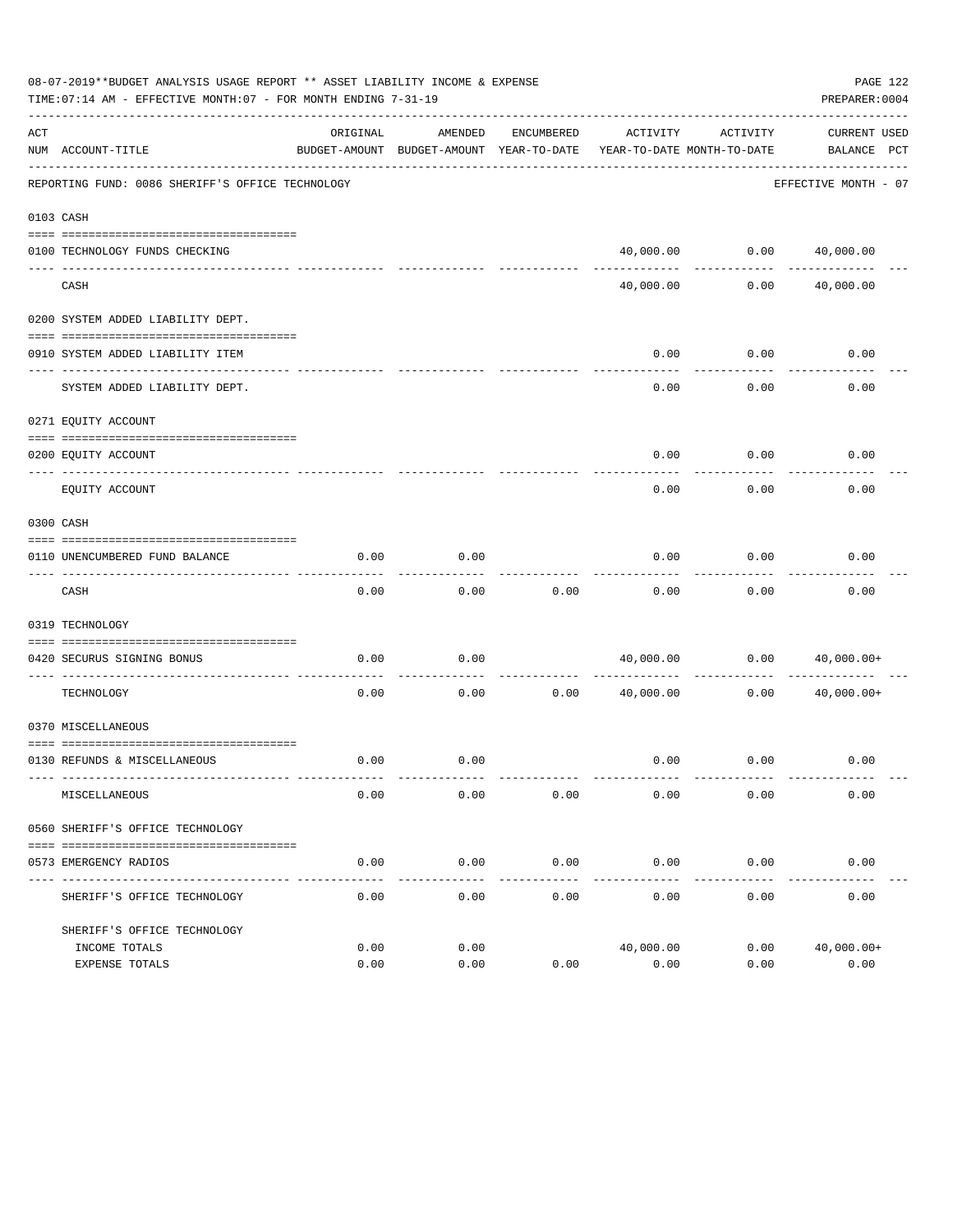|     | 08-07-2019**BUDGET ANALYSIS USAGE REPORT ** ASSET LIABILITY INCOME & EXPENSE<br>TIME: 07:14 AM - EFFECTIVE MONTH: 07 - FOR MONTH ENDING 7-31-19 |          |                                                     |            |                                        |                        | PAGE 123<br>PREPARER: 0004         |
|-----|-------------------------------------------------------------------------------------------------------------------------------------------------|----------|-----------------------------------------------------|------------|----------------------------------------|------------------------|------------------------------------|
| ACT | NUM ACCOUNT-TITLE                                                                                                                               | ORIGINAL | AMENDED<br>BUDGET-AMOUNT BUDGET-AMOUNT YEAR-TO-DATE | ENCUMBERED | ACTIVITY<br>YEAR-TO-DATE MONTH-TO-DATE | ACTIVITY               | <b>CURRENT USED</b><br>BALANCE PCT |
|     | REPORTING FUND: 0087 JUVENILE PROBATION                                                                                                         |          |                                                     |            |                                        |                        | EFFECTIVE MONTH - 07               |
|     | 0103 CASH                                                                                                                                       |          |                                                     |            |                                        |                        |                                    |
|     | 0187 CASH-JUVENILE PROBATION                                                                                                                    |          |                                                     |            |                                        | 163.24- 154.76         | 2,268.33                           |
|     | CASH                                                                                                                                            |          |                                                     |            | 163.24-                                | ------------<br>154.76 | 2,268.33                           |
|     | 0200 SYSTEM ADDED LIABILITY DEPARTMENT                                                                                                          |          |                                                     |            |                                        |                        |                                    |
|     | 0910 SYSTEM ADDED LIABILITY LINE-ITEM                                                                                                           |          |                                                     |            | 0.00                                   | 0.00                   | 0.00                               |
|     | SYSTEM ADDED LIABILITY DEPARTMENT                                                                                                               |          |                                                     |            | 0.00                                   | 0.00                   | 0.00                               |
|     | 0202 ACCOUNTS PAYABLE                                                                                                                           |          |                                                     |            |                                        |                        |                                    |
|     | 0319 A/P RESTITUTION-JUVENILE PROBATION                                                                                                         |          |                                                     |            | 0.00                                   | 0.00                   | 0.00                               |
|     | ACCOUNTS PAYABLE                                                                                                                                |          |                                                     |            | 0.00                                   | 0.00                   | 0.00                               |
|     | 0271 EOUITY                                                                                                                                     |          |                                                     |            |                                        |                        |                                    |
|     | 0200 EQUITY ACCOUNT                                                                                                                             |          |                                                     |            | 0.00                                   | 0.00                   | 2,431.57                           |
|     | EQUITY                                                                                                                                          |          |                                                     |            | 0.00                                   | 0.00                   | 2,431.57                           |
|     | 0340 FEES OF OFFICE                                                                                                                             |          |                                                     |            |                                        |                        |                                    |
|     | 0575 JUVENILE PROBATION FEES                                                                                                                    | 0.00     | 0.00                                                |            | 1,160.00                               | 180.00                 | 1,160.00+                          |
|     | 0576 JUVENILE PROBATION RESTITUTION                                                                                                             | 0.00     | 0.00                                                |            | 694.50                                 | 66.00                  | 694.50+                            |
|     | 0577 JUVENILE PROBATION COURT COSTS                                                                                                             | 0.00     | 0.00                                                |            | 260.00                                 | 0.00                   | $260.00+$                          |
|     | 0578 FEES RECEIVED FOR OTHER COUNTIES                                                                                                           | 0.00     | 0.00                                                |            | 0.00                                   | 0.00                   | 0.00                               |
|     | FEES OF OFFICE                                                                                                                                  | 0.00     | 0.00                                                | 0.00       | 2,114.50                               | 246.00                 | $2,114.50+$                        |
|     | 0575 JUVENILE PROBATION                                                                                                                         |          |                                                     |            |                                        |                        |                                    |
|     |                                                                                                                                                 |          |                                                     |            |                                        |                        |                                    |
|     | 0310 OFFICE SUPP./MISC.                                                                                                                         | 0.00     | 0.00                                                | 0.00       | 1,323.24                               | 20.24                  | $1,323.24-$<br>$694.50 -$          |
|     | 0319 RESTITUTION                                                                                                                                | 0.00     | 0.00                                                | 0.00       | 694.50                                 | 71.00                  |                                    |
|     | 0320 COURT COSTS                                                                                                                                | 0.00     | 0.00                                                | 0.00       | 260.00                                 | 0.00                   | $260.00 -$                         |
|     | 0321 REIMBURSEMENT OF FEES FOR OTHER CO                                                                                                         | 0.00     | 0.00                                                | 0.00       | 0.00                                   | 0.00                   | 0.00                               |
|     | 0353 COMPUTER EXPENSE                                                                                                                           | 0.00     | 0.00                                                | 0.00       | 0.00                                   | 0.00                   | 0.00                               |
|     | 0416 STRUCTURAL FAMILY THERAPY                                                                                                                  | 0.00     | 0.00                                                | 0.00       | 0.00                                   | 0.00                   | 0.00                               |
|     | 0427 TRAVEL AND TRAINING                                                                                                                        | 0.00     | 0.00                                                | 0.00       | 0.00                                   | 0.00                   | 0.00                               |
|     | JUVENILE PROBATION                                                                                                                              | 0.00     | 0.00                                                | 0.00       | 2,277.74                               | 91.24                  | $2,277.74-$                        |
|     | JUVENILE PROBATION                                                                                                                              |          |                                                     |            |                                        |                        |                                    |
|     | INCOME TOTALS                                                                                                                                   | 0.00     | 0.00                                                |            | 2,114.50                               | 246.00                 | $2,114.50+$                        |
|     | EXPENSE TOTALS                                                                                                                                  | 0.00     | 0.00                                                | 0.00       | 2,277.74                               | 91.24                  | $2,277.74-$                        |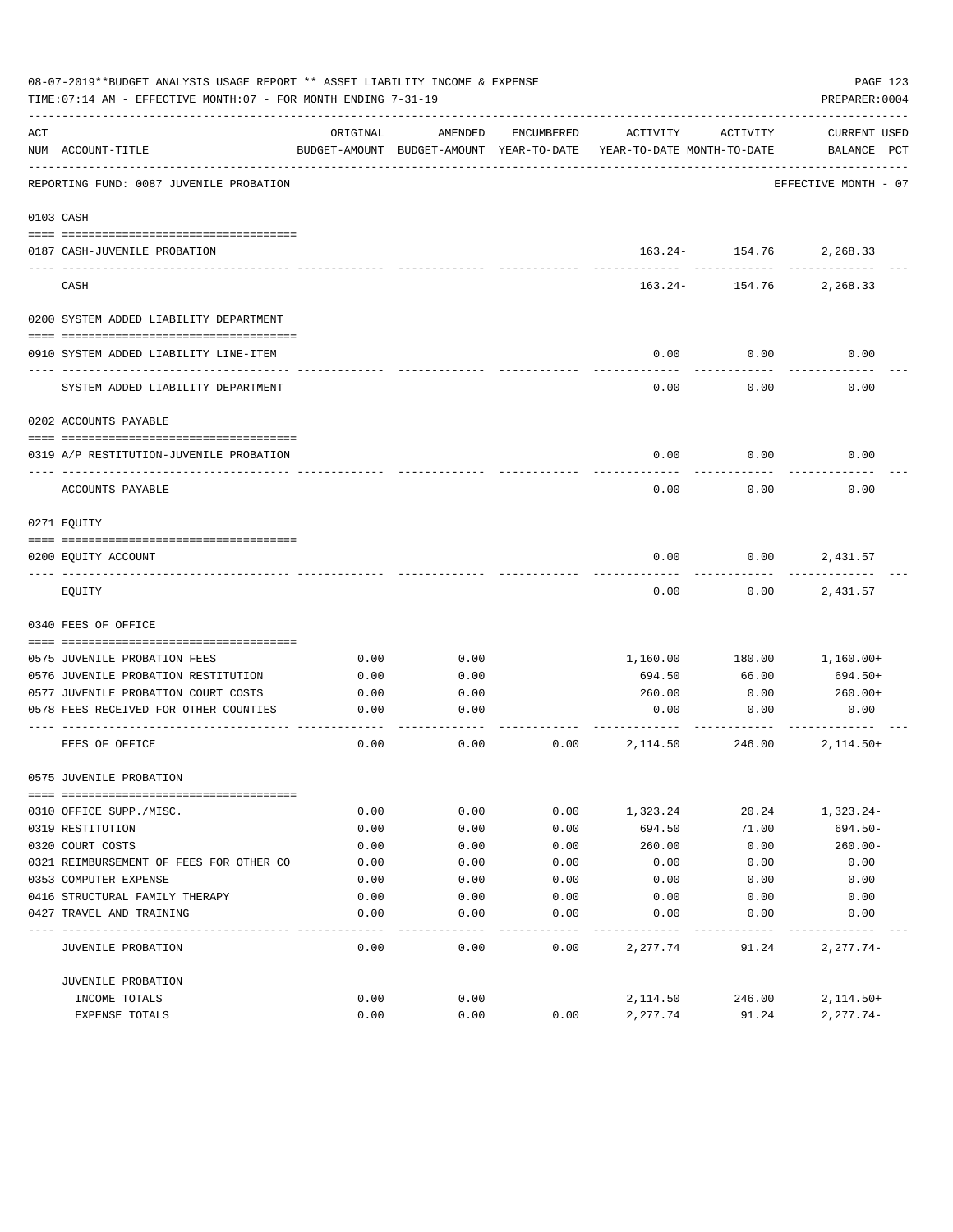|     | 08-07-2019**BUDGET ANALYSIS USAGE REPORT ** ASSET LIABILITY INCOME & EXPENSE<br>TIME: 07:14 AM - EFFECTIVE MONTH: 07 - FOR MONTH ENDING 7-31-19 |          |                                                                     |                   |          |          | PAGE 124<br>PREPARER: 0004 |
|-----|-------------------------------------------------------------------------------------------------------------------------------------------------|----------|---------------------------------------------------------------------|-------------------|----------|----------|----------------------------|
| ACT |                                                                                                                                                 | ORIGINAL | AMENDED                                                             | ENCUMBERED        | ACTIVITY | ACTIVITY | <b>CURRENT USED</b>        |
|     | NUM ACCOUNT-TITLE                                                                                                                               |          | BUDGET-AMOUNT BUDGET-AMOUNT YEAR-TO-DATE YEAR-TO-DATE MONTH-TO-DATE |                   |          |          | BALANCE PCT                |
|     | REPORTING FUND: 0088 IHC NEEDS/OR OTHER RELATED HEALTHCA                                                                                        |          |                                                                     |                   |          |          | EFFECTIVE MONTH - 07       |
|     | 0103 CASH                                                                                                                                       |          |                                                                     |                   |          |          |                            |
|     |                                                                                                                                                 |          |                                                                     |                   | 0.00     | 0.00     | 0.00                       |
|     | 0100 IHC - COMBINED FUNDS CHECKING                                                                                                              |          |                                                                     |                   |          |          |                            |
|     | CASH                                                                                                                                            |          |                                                                     |                   | 0.00     | 0.00     | 0.00                       |
|     | 0271 EQUITY ACCOUNT                                                                                                                             |          |                                                                     |                   |          |          |                            |
|     | 0200 EQUITY ACCOUNT                                                                                                                             |          |                                                                     |                   | 0.00     | 0.00     | 0.00                       |
|     | EQUITY ACCOUNT                                                                                                                                  |          |                                                                     |                   | 0.00     | 0.00     | 0.00                       |
|     | 0367 HOSPITAL AUTHORITY - IHC                                                                                                                   |          |                                                                     |                   |          |          |                            |
|     |                                                                                                                                                 |          |                                                                     |                   |          |          |                            |
|     | 0100 HOSPITAL QUARTERLY PAYMENT                                                                                                                 | 0.00     | 0.00                                                                |                   | 0.00     | 0.00     | 0.00                       |
|     | HOSPITAL AUTHORITY - IHC                                                                                                                        | 0.00     | 0.00                                                                | 0.00              | 0.00     | 0.00     | 0.00                       |
|     | 0645 INDIGENT CARE                                                                                                                              |          |                                                                     |                   |          |          |                            |
|     |                                                                                                                                                 |          |                                                                     |                   |          |          |                            |
|     | 0409 DIABETIC SUPPLIES                                                                                                                          | 0.00     | 0.00                                                                | 0.00              | 0.00     | 0.00     | 0.00                       |
|     | 0410 CERT. REG. NURSE ANES.                                                                                                                     | 0.00     | 0.00                                                                | 0.00              | 0.00     | 0.00     | 0.00                       |
|     | 0411 PHYSICIAN, NON-EMERGENCY                                                                                                                   | 0.00     | 0.00                                                                | 0.00              | 0.00     | 0.00     | 0.00                       |
|     | 0412 PRESCRIPTIONS, DRUGS                                                                                                                       | 0.00     | 0.00                                                                | 0.00              | 0.00     | 0.00     | 0.00                       |
|     | 0413 HOSPITAL, INPATIENT                                                                                                                        | 0.00     | 0.00                                                                | 0.00              | 0.00     | 0.00     | 0.00                       |
|     | 0414 HOSPITAL, OUTPATIENT                                                                                                                       | 0.00     | 0.00                                                                | 0.00              | 0.00     | 0.00     | 0.00                       |
|     | 0415 LABORATORY/X-RAY                                                                                                                           | 0.00     | 0.00                                                                | 0.00              | 0.00     | 0.00     | 0.00                       |
|     | 0418 FED. OUALIFIED HEALTH CENTER                                                                                                               | 0.00     | 0.00                                                                | 0.00              | 0.00     | 0.00     | 0.00                       |
|     | 0420 RURAL HEALTH CLINIC                                                                                                                        | 0.00     | 0.00                                                                | 0.00              | 0.00     | 0.00     | 0.00                       |
|     | 0422 AMBULATORY SURGICAL CENTER                                                                                                                 | 0.00     | 0.00                                                                | 0.00              | 0.00     | 0.00     | 0.00                       |
|     | 0423 MEDICAL EQUIP. PURCHASE                                                                                                                    | 0.00     | 0.00                                                                | 0.00              | 0.00     | 0.00     | 0.00                       |
|     | INDIGENT CARE                                                                                                                                   | 0.00     | 0.00                                                                | $- - - -$<br>0.00 | 0.00     | 0.00     | -----<br>0.00              |
|     | IHC NEEDS/OR OTHER RELATED HEALTHC                                                                                                              |          |                                                                     |                   |          |          |                            |
|     | INCOME TOTALS                                                                                                                                   | 0.00     | 0.00                                                                |                   | 0.00     | 0.00     | 0.00                       |
|     | <b>EXPENSE TOTALS</b>                                                                                                                           | 0.00     | 0.00                                                                | 0.00              | 0.00     | 0.00     | 0.00                       |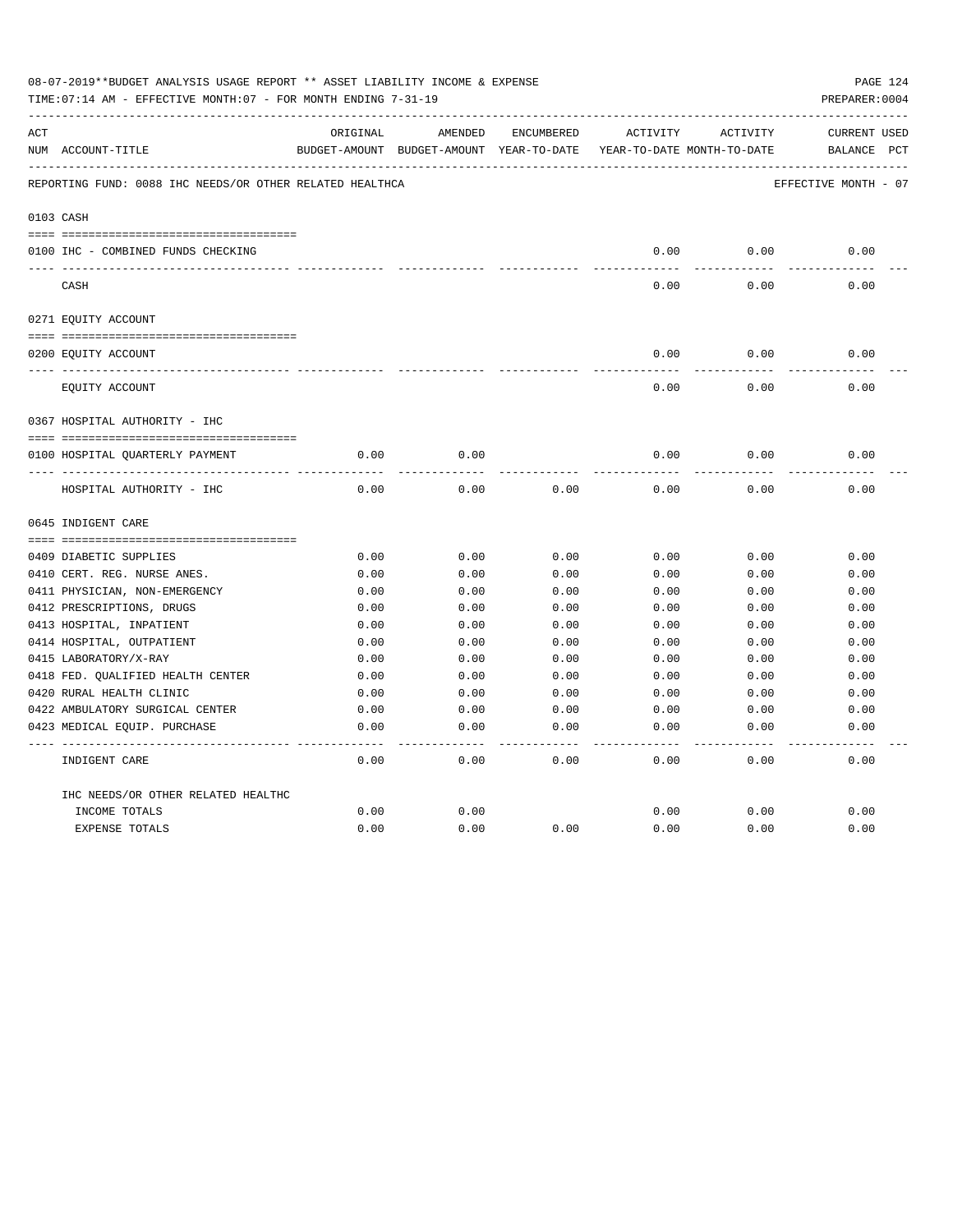|                | 08-07-2019**BUDGET ANALYSIS USAGE REPORT ** ASSET LIABILITY INCOME & EXPENSE<br>TIME: 07:14 AM - EFFECTIVE MONTH: 07 - FOR MONTH ENDING 7-31-19 |             |                                                     |            |                                        |                                   | PREPARER: 0004                     | PAGE 125 |
|----------------|-------------------------------------------------------------------------------------------------------------------------------------------------|-------------|-----------------------------------------------------|------------|----------------------------------------|-----------------------------------|------------------------------------|----------|
| $\mathtt{ACT}$ | NUM ACCOUNT-TITLE                                                                                                                               | ORIGINAL    | AMENDED<br>BUDGET-AMOUNT BUDGET-AMOUNT YEAR-TO-DATE | ENCUMBERED | ACTIVITY<br>YEAR-TO-DATE MONTH-TO-DATE | ACTIVITY                          | <b>CURRENT USED</b><br>BALANCE PCT |          |
|                | REPORTING FUND: 0089 TEXAS JUVENILE JUSTICE DEPT.                                                                                               |             |                                                     |            |                                        |                                   | EFFECTIVE MONTH - 07               |          |
|                | 0100 PAYROLL                                                                                                                                    |             |                                                     |            |                                        |                                   |                                    |          |
|                |                                                                                                                                                 |             |                                                     |            |                                        |                                   |                                    |          |
|                | 0100 PAYROLL                                                                                                                                    |             |                                                     |            | 0.00                                   | 0.00                              | 0.00                               |          |
|                | PAYROLL                                                                                                                                         |             |                                                     |            | 0.00                                   | 0.00                              | 0.00                               |          |
|                | 0103 CASH                                                                                                                                       |             |                                                     |            |                                        |                                   |                                    |          |
|                | 0689 CASH-STRUCTURAL FAM.THER.GRANT OOG                                                                                                         |             |                                                     |            | 0.00                                   | 20,000.00                         | 0.00                               |          |
|                | 0988 CASH-LOCAL FUNDS CARRIED FORWARD                                                                                                           |             |                                                     |            | 1,792.75                               | 0.00                              | 30,784.58                          |          |
|                | 0992 CASH-INTEREST INCOME                                                                                                                       |             |                                                     |            | 131.91                                 | 6.98                              | 13,199.39                          |          |
|                | 0993 CASH-BASIC PROBATION SUPERVISION                                                                                                           |             |                                                     |            | 23,555.98                              | 934.28                            | 15,565.05                          |          |
|                | 0994 CASH-COMMUNITY PROGRAMS                                                                                                                    |             |                                                     |            | 13,081.09                              |                                   |                                    |          |
|                |                                                                                                                                                 |             |                                                     |            |                                        | 505.60                            | 6,874.79                           |          |
|                | 0995 CASH-LOCAL FUNDING FY 2019                                                                                                                 |             |                                                     |            | 3,201.55                               | 1,155.94-                         | 27, 195. 22                        |          |
|                | 0996 CASH-PRE/POST ADJUDICATION                                                                                                                 |             |                                                     |            | 1,332.51                               | 51.28                             | 699.39                             |          |
|                | 0997 CASH-COMMITMENT DIVERSION                                                                                                                  |             |                                                     |            | 1,623.25                               | 62.82                             | 852.57                             |          |
|                | 0998 CASH-MENTAL HEALTH SERVICES                                                                                                                |             |                                                     |            | 3,944.30                               | 371.42                            | 3,539.46                           |          |
|                | 0999 CASH-REGIONALS DIVERSIONS ALTERNAT                                                                                                         |             |                                                     |            |                                        | 1,072.00 1,547.00<br>------------ | 1,072.00<br>------------           |          |
|                | CASH                                                                                                                                            |             |                                                     |            | 49,735.34                              | 22,323.44                         | 99,782.45                          |          |
|                | 0220 DEFERRED REVENUE                                                                                                                           |             |                                                     |            |                                        |                                   |                                    |          |
|                |                                                                                                                                                 |             |                                                     |            |                                        |                                   |                                    |          |
|                | 0189 DEFERRED REVENUE<br>---- -------------                                                                                                     |             |                                                     |            | 0.00                                   | 0.00                              | 0.00                               |          |
|                | DEFERRED REVENUE                                                                                                                                |             |                                                     |            | 0.00                                   | 0.00                              | 0.00                               |          |
|                | 0271 EQUITY ACCOUNT                                                                                                                             |             |                                                     |            |                                        |                                   |                                    |          |
|                | 0200 EQUITY ACCOUNT                                                                                                                             |             |                                                     |            | 0.00                                   | 0.00                              | 50,047.11                          |          |
|                |                                                                                                                                                 |             |                                                     |            |                                        |                                   |                                    |          |
|                | EQUITY ACCOUNT                                                                                                                                  |             |                                                     |            | 0.00                                   | 0.00                              | 50,047.11                          |          |
|                | 0300 CASH                                                                                                                                       |             |                                                     |            |                                        |                                   |                                    |          |
|                | 0110 UNENCUMBERED FUND BALANCE                                                                                                                  | 0.00        | 0.00                                                |            | 0.00                                   | 0.00                              | 0.00                               |          |
|                |                                                                                                                                                 |             | -------                                             |            |                                        |                                   |                                    |          |
|                | CASH                                                                                                                                            | 0.00        | 0.00                                                | 0.00       | 0.00                                   | 0.00                              | 0.00                               |          |
|                | 0330 GRANTS                                                                                                                                     |             |                                                     |            |                                        |                                   |                                    |          |
|                | 0908 STRUCTURAL FAM.THER.GRANT OOG                                                                                                              | 0.00        | 32,500.00                                           |            | 32,500.00                              | 20,000.00                         | 0.00 100                           |          |
|                | 0915 BASIC PROBATION SUPERVISION                                                                                                                | 120,983.00  | 120,983.00                                          |            | 120,983.00                             | 10,082.00                         | 0.00 100                           |          |
|                | 0916 COMMUNITY PROGRAMS                                                                                                                         | 80,500.00   | 80,500.00                                           |            | 80,500.00                              | 6,708.00                          | 0.00 100                           |          |
|                | 0917 PRE/POST ADJUDICATION                                                                                                                      | 8,210.00    | 8,210.00                                            |            | 8,210.00                               | 684.00                            | 0.00 100                           |          |
|                | 0918 COMMITMENT DIVERSION                                                                                                                       | 9,995.00    | 9,995.00                                            |            | 9,995.00                               | 833.00                            | 0.00 100                           |          |
|                | 0919 MENTAL HEALTH SERVICES                                                                                                                     | 15,312.00   | 15,312.00                                           |            | 15,312.00                              | 1,276.00                          | 0.00 100                           |          |
|                | 0920 REGIONAL DIVERSIONS ALTERNATIVES                                                                                                           | 0.00        | 18,572.00                                           |            | 18,572.00                              | 1,547.00                          | 0.00 100                           |          |
|                |                                                                                                                                                 | ----------- | .                                                   |            | . <u>.</u> .                           | -----------                       | ----------                         | $---$    |
|                | GRANTS                                                                                                                                          | 235,000.00  | 286,072.00                                          | 0.00       | 286,072.00                             | 41,130.00                         | 0.00 100                           |          |
|                | 0360 INTEREST INCOME                                                                                                                            |             |                                                     |            |                                        |                                   |                                    |          |
|                |                                                                                                                                                 |             |                                                     |            |                                        |                                   |                                    |          |
|                | 0189 INTEREST INCOME                                                                                                                            | 0.00        | 0.00                                                |            |                                        | 131.91<br>6.98                    | $131.91+$                          |          |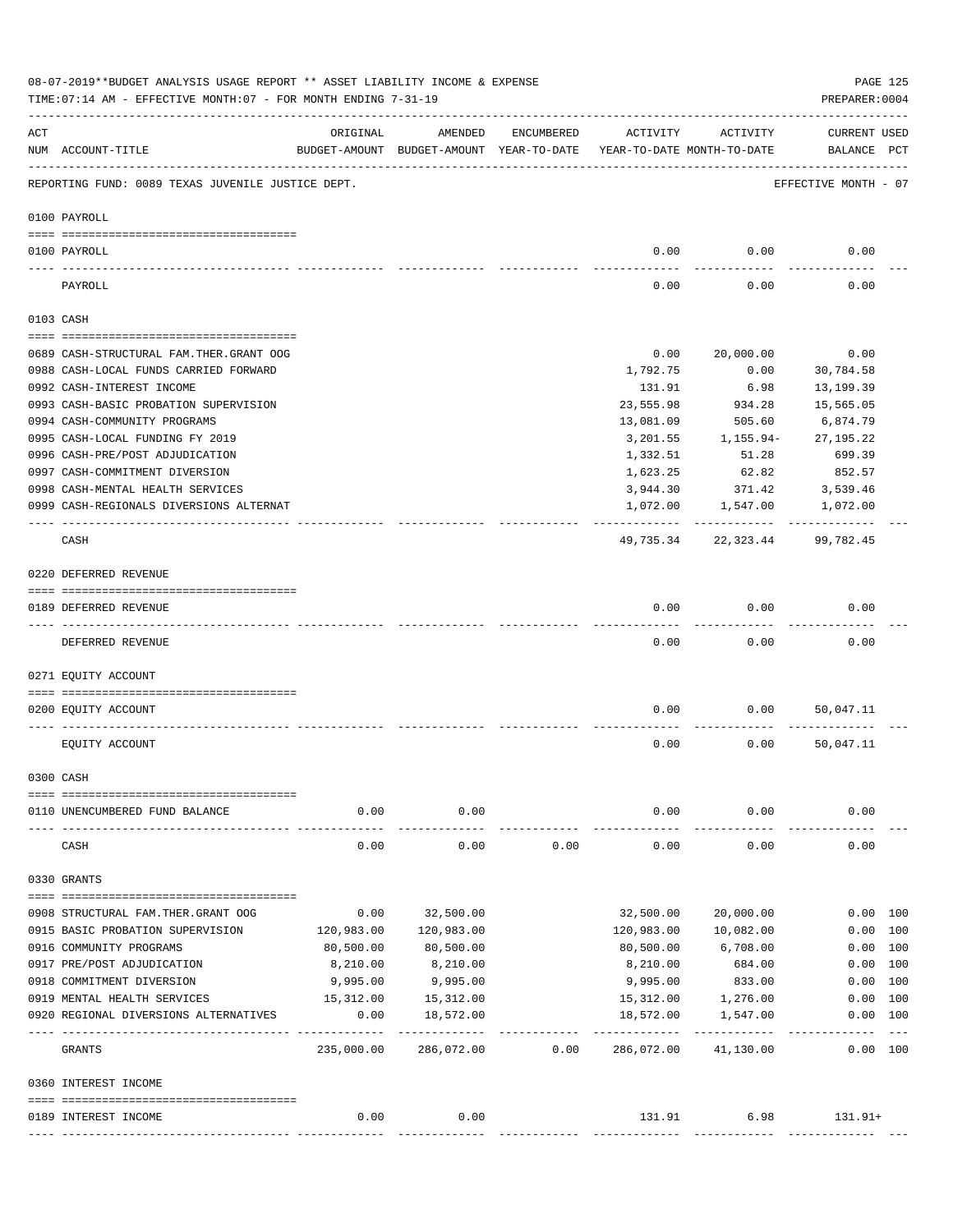| ACT |                                                   | ORIGINAL   | AMENDED                                                             | ENCUMBERED     | ACTIVITY               | ACTIVITY                        | <b>CURRENT USED</b>  |     |
|-----|---------------------------------------------------|------------|---------------------------------------------------------------------|----------------|------------------------|---------------------------------|----------------------|-----|
|     | NUM ACCOUNT-TITLE                                 |            | BUDGET-AMOUNT BUDGET-AMOUNT YEAR-TO-DATE YEAR-TO-DATE MONTH-TO-DATE |                |                        |                                 | BALANCE              | PCT |
|     | REPORTING FUND: 0089 TEXAS JUVENILE JUSTICE DEPT. |            |                                                                     |                |                        |                                 | EFFECTIVE MONTH - 07 |     |
|     | INTEREST INCOME                                   | 0.00       | 0.00                                                                | 0.00           | 131.91                 | 6.98                            | $131.91+$            |     |
|     | 0370 MISCELLANEOUS                                |            |                                                                     |                |                        |                                 |                      |     |
|     | 0130 REFUNDS & MISCELLANEOUS                      | 0.00       | 0.00                                                                |                | 120.00                 | 0.00                            | 120.00+              |     |
|     | 0988 LOCAL FUNDS CARRIED FORWARD                  | 0.00       | 0.00                                                                |                | 700.00                 | 700.00                          | 700.00+              |     |
|     | 0995 LOCAL FUNDING                                | 160,000.00 | 160,000.00                                                          |                | 160,000.00             | 0.00                            | $0.00$ $100$         |     |
|     | MISCELLANEOUS                                     | 160,000.00 | 160,000.00                                                          | 0.00           | 160,820.00             | 700.00                          | 820.00+ 101          |     |
|     | 0581 STRUCTURAL FAMILY THERAPY OOG                |            |                                                                     |                |                        |                                 |                      |     |
|     | 0416 STRUCTURAL FAMILY THERAPY                    | 0.00       |                                                                     | 32,500.00 0.00 | 32,500.00              | 0.00                            | 0.00 100             |     |
|     |                                                   |            |                                                                     | --------       |                        |                                 |                      |     |
|     | STRUCTURAL FAMILY THERAPY OOG                     | 0.00       | 32,500.00                                                           | 0.00           | 32,500.00              | 0.00                            | 0.00 100             |     |
|     | 0588 INTEREST INCOME EXPENSE                      |            |                                                                     |                |                        |                                 |                      |     |
|     | 0103 SALARY COMM.CORR.OFFICERS                    | 0.00       | 0.00                                                                | 0.00           | 0.00                   | 0.00                            | 0.00                 |     |
|     | 0201 SOCIAL SECURITY TAX                          | 0.00       | 0.00                                                                | 0.00           | 0.00                   | 0.00                            | 0.00                 |     |
|     | 0202 GROUP HEALTH INSURANCE                       | 0.00       | 0.00                                                                | 0.00           | 0.00                   | 0.00                            | 0.00                 |     |
|     | 0203 RETIREMENT                                   | 0.00       | 0.00                                                                | 0.00           | 0.00                   | 0.00                            | 0.00                 |     |
|     | 0204 WORKERS COMPENSATION                         | 0.00       | 0.00                                                                | 0.00           | 0.00                   | 0.00                            | 0.00                 |     |
|     | 0205 MEDICARE TAX                                 | 0.00       | 0.00                                                                | 0.00           | 0.00                   | 0.00                            | 0.00                 |     |
|     | 0310 OFFICE SUPPLIES                              | 0.00       | 0.00                                                                | 0.00           | 0.00                   | 0.00                            | 0.00                 |     |
|     | 0574 COMPUTER EQUIPMENT                           | 0.00       | 0.00                                                                | 0.00           | 0.00                   | 0.00                            | 0.00                 |     |
|     | INTEREST INCOME EXPENSE                           | 0.00       | 0.00                                                                | 0.00           | 0.00                   | 0.00                            | 0.00                 |     |
|     | 0589 REGIONAL DIVERSIONS ALTERNATIVES             |            |                                                                     |                |                        |                                 |                      |     |
|     |                                                   |            |                                                                     |                |                        |                                 |                      |     |
|     | 0416 STRUCTURAL FAMILY THERAPY                    |            | $0.00$ 18,572.00                                                    |                | $0.00$ 17,500.00       |                                 | $0.00$ 1,072.00      | 94  |
|     | 0469 UNEXPENDED FUNDS                             | 0.00       | 0.00                                                                | 0.00           | 0.00                   | 0.00                            | 0.00                 |     |
|     | REGIONAL DIVERSIONS ALTERNATIVES                  | 0.00       | 18,572.00                                                           | 0.00           | 17,500.00              | 0.00                            | 1,072.00             | 94  |
|     | 0590 BASIC PROBATION SUPERVISION                  |            |                                                                     |                |                        |                                 |                      |     |
|     | 0102 SALARY APPOINTED OFFICIAL                    | 32,143.01  | 32,143.01                                                           | 0.00           | 27,197.94              | 2,472.54                        | 4,945.07             | 85  |
|     | 0103 SALARY COMM.CORR.OFFICERS                    | 38,416.11  | 38,416.11                                                           | 0.00           |                        | 32,505.88 2,955.08              | 5,910.23             | 85  |
|     | 0201 SOCIAL SECURITY TAX                          | 4,374.66   | 4,374.66                                                            | 0.00           | 3,609.62               | 327.54                          | 765.04               | 83  |
|     | 0202 GROUP HEALTH INSURANCE                       | 15,791.33  | 15,791.33                                                           | 0.00           | 13, 156. 20 1, 315. 62 |                                 | 2,635.13             | 83  |
|     | 0203 RETIREMENT                                   | 8,071.96   | 8,071.96                                                            | 0.00           | 6,827.92               | 619.18                          | 1,244.04             | 85  |
|     | 0204 WORKERS COMPENSATION                         | 987.82     | 987.82                                                              | 0.00           | 888.43                 | 0.00                            | 99.39                | 90  |
|     | 0205 MEDICARE TAX                                 | 1,023.11   | 1,023.11                                                            | 0.00           | 844.38                 | 76.62                           | 178.73               | 83  |
|     | 0310 OPERATING/TRAVEL EXPENSES                    | 20,175.00  | 20,175.00                                                           | 0.00           |                        | 12,396.65 1,381.14              | 7,778.35             | 61  |
|     | 0469 UNEXPENDED FUNDS                             | 0.00       | 0.00                                                                | 0.00           | 0.00<br>-----------    | 0.00<br>-------------           | 0.00                 |     |
|     | BASIC PROBATION SUPERVISION                       |            | 120,983.00 120,983.00                                               | 0.00           |                        | 97,427.02 9,147.72 23,555.98 81 |                      |     |
|     | 0591 COMMUNITY PROGRAMS                           |            |                                                                     |                |                        |                                 |                      |     |
|     |                                                   |            |                                                                     |                |                        |                                 |                      |     |
|     | 0102 SALARY APPOINTED OFFICIAL                    | 25,667.72  | 25,667.72                                                           | 0.00           |                        | 21,718.84 1,974.44              | 3,948.88             | 85  |
|     | 0103 SALARY COMM.CORR.OFFICERS                    | 30,677.10  | 30,677.10                                                           | 0.00           | 25,957.58              | 2,359.78                        | 4,719.52             | 85  |
|     | 0201 SOCIAL SECURITY TAX                          | 3,492.68   | 3,492.68                                                            | 0.00           | 2,883.18               | 261.62                          | 609.50               | 83  |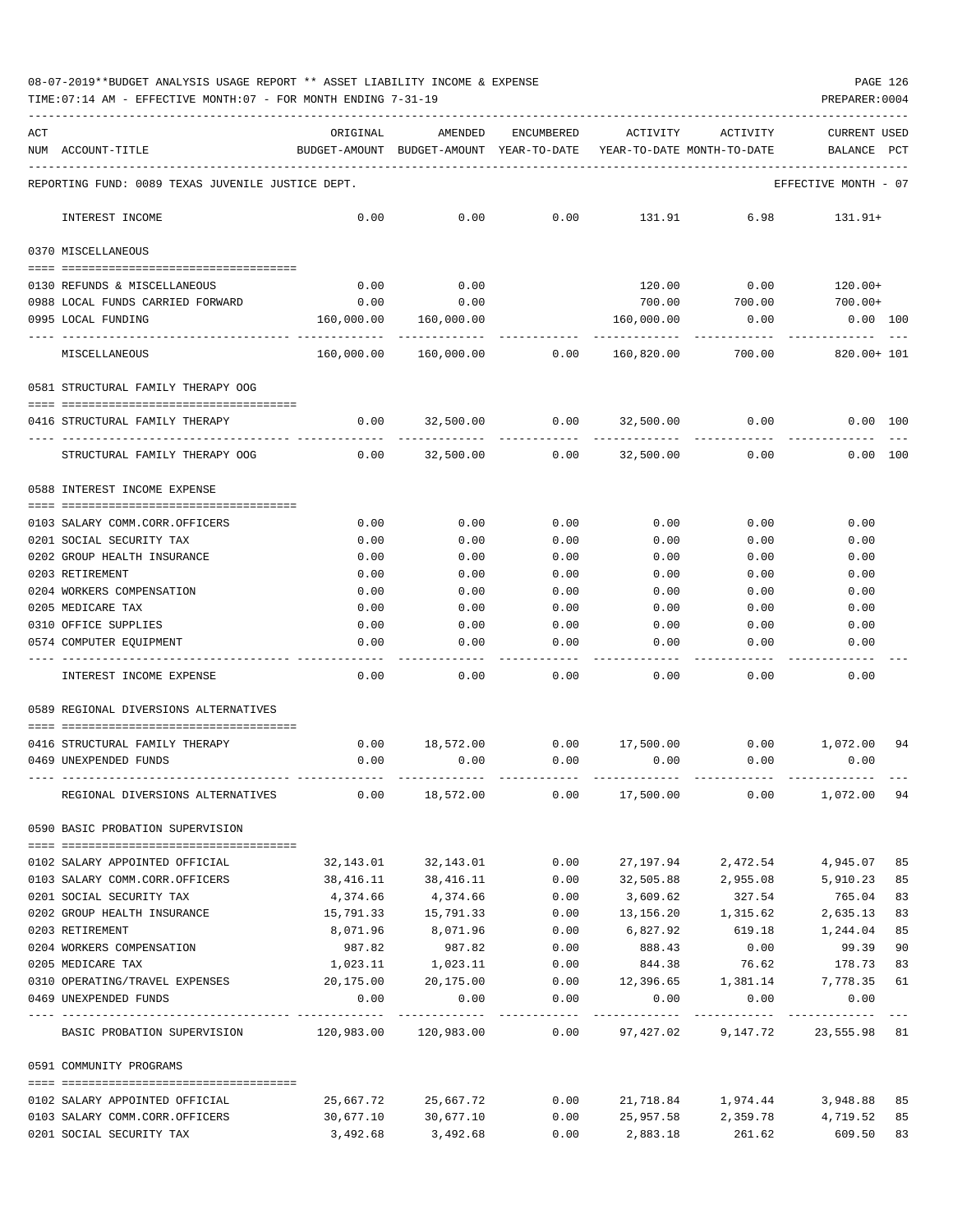| ACT<br>NUM ACCOUNT-TITLE                          | ORIGINAL     | AMENDED<br>BUDGET-AMOUNT BUDGET-AMOUNT YEAR-TO-DATE | ENCUMBERED            | ACTIVITY               | ACTIVITY<br>YEAR-TO-DATE MONTH-TO-DATE | CURRENT USED<br>BALANCE | PCT |
|---------------------------------------------------|--------------|-----------------------------------------------------|-----------------------|------------------------|----------------------------------------|-------------------------|-----|
| REPORTING FUND: 0089 TEXAS JUVENILE JUSTICE DEPT. |              |                                                     |                       |                        |                                        | EFFECTIVE MONTH - 07    |     |
| 0202 GROUP HEALTH INSURANCE                       | 12,610.83    | 12,610.83                                           | 0.00                  |                        | 10,508.40  1,050.84  2,102.43          |                         | 83  |
| 0203 RETIREMENT                                   | 6,445.85     | 6,445.85                                            | 0.00                  | 5,453.37               | 494.52                                 | 992.48                  | 85  |
| 0204 WORKERS COMPENSATION                         | 788.82       | 788.82                                              | 0.00                  | 223.10                 | 0.00                                   | 565.72                  | 28  |
| 0205 MEDICARE TAX                                 | 817.00       | 817.00                                              | 0.00                  | 674.44                 | 61.20                                  | 142.56                  | 83  |
| 0469 UNEXPENDED FUNDS                             | 0.00         | 0.00                                                | 0.00                  | 0.00                   | 0.00                                   | 0.00                    |     |
| COMMUNITY PROGRAMS                                |              | 80,500.00 80,500.00 0.00                            |                       |                        | 67,418.91    6,202.40    13,081.09     |                         | 84  |
| 0592 PRE/POST ADJUDICATION FACILITIES             |              |                                                     |                       |                        |                                        |                         |     |
| 0102 SALARY APPOINTED OFFICIAL                    |              | 2,617.79 2,617.79                                   |                       |                        | $0.00$ 2,214.96 201.36 402.83          |                         | 85  |
|                                                   |              |                                                     |                       |                        |                                        |                         |     |
| 0103 SALARY COMM.CORR.OFFICERS                    | 3,128.68     | 3,128.68                                            | 0.00                  | 2,647.26               | 240.66                                 | 481.42                  | 85  |
| 0201 SOCIAL SECURITY TAX                          | 356.28       | 356.28                                              | 0.00                  | 294.26                 | 26.70                                  | 62.02                   | 83  |
| 0202 GROUP HEALTH INSURANCE                       | 1,286.08     | 1,286.08                                            | 0.00                  | 1,072.80               | 107.28                                 | 213.28                  | 83  |
| 0203 RETIREMENT                                   | 657.40       | 657.40                                              | 0.00                  | 556.68                 | 50.48                                  | 100.72                  | 85  |
| 0204 WORKERS COMPENSATION                         | 80.45        | 80.45                                               | 0.00                  | 22.75                  | 0.00                                   | 57.70                   | 28  |
| 0205 MEDICARE TAX                                 | 83.32        | 83.32                                               | 0.00                  | 68.78                  | 6.24                                   | 14.54                   | 83  |
| 0408 DETENTION<br>0469 UNEXPENDED FUNDS           | 0.00<br>0.00 | 0.00<br>0.00                                        | 0.00<br>0.00          | 0.00<br>0.00           | 0.00<br>0.00                           | 0.00<br>0.00            |     |
| PRE/POST ADJUDICATION FACILITIES                  | 8,210.00     | 8,210.00                                            | 0.00                  | 6,877.49               |                                        | 632.72 1,332.51         | 84  |
| 0593 COMMITMENT DIVERSION                         |              |                                                     |                       |                        |                                        |                         |     |
|                                                   |              |                                                     |                       |                        |                                        |                         |     |
| 0102 SALARY APPOINTED OFFICIAL                    | 3,186.94     | 3,186.94                                            | 0.00                  | 2,696.54               | 245.14                                 | 490.40                  | 85  |
| 0103 SALARY COMM.CORR.OFFICERS                    | 3,808.92     | 3,808.92                                            | 0.00                  | 3,223.00               | 293.00                                 | 585.92                  | 85  |
| 0201 SOCIAL SECURITY TAX                          | 433.73       | 433.73                                              | 0.00                  | 358.38                 | 32.52                                  | 75.35                   | 83  |
| 0202 GROUP HEALTH INSURANCE                       | 1,565.70     | 1,565.70                                            | 0.00                  | 1,305.00               | 130.50                                 | 260.70                  | 83  |
| 0203 RETIREMENT                                   | 800.33       | 800.33                                              | 0.00                  | 677.37                 | 61.42                                  | 122.96                  | 85  |
| 0204 WORKERS COMPENSATION                         | 97.94        | 97.94                                               | 0.00                  | 27.70                  | 0.00                                   | 70.24                   | 28  |
| 0205 MEDICARE TAX                                 | 101.44       | 101.44                                              | 0.00                  | 83.76                  | 7.60                                   | 17.68                   | 83  |
| 0415 RESIDENTIAL PLACEMENT                        | 0.00         | 0.00                                                | 0.00                  | 0.00                   | 0.00                                   | 0.00                    |     |
| 0469 UNEXPENDED FUNDS                             | 0.00         | 0.00                                                | 0.00                  | 0.00                   | 0.00                                   | 0.00                    |     |
| COMMITMENT DIVERSION                              | 9,995.00     | 9,995.00                                            | 0.00                  | 8,371.75               | 770.18                                 | 1,623.25                | 84  |
| 0594 MENTAL HEALTH SERVICES                       |              |                                                     |                       |                        |                                        |                         |     |
| 0102 SALARY APPOINTED OFFICIAL                    | 1,673.98     | 1,673.98                                            | 0.00                  | 1,416.36               | 128.76                                 | 257.62                  | 85  |
| 0103 SALARY COMM.CORR.OFFICERS                    | 2,000.68     | 2,000.68                                            | 0.00                  | 1,692.90               | 153.90                                 | 307.78                  | 85  |
| 0201 SOCIAL SECURITY TAX                          | 227.83       | 227.83                                              | 0.00                  | 188.24                 | 17.08                                  | 39.59                   | 83  |
| 0202 GROUP HEALTH INSURANCE                       | 822.41       | 822.41                                              | 0.00                  | 685.80                 | 68.58                                  | 136.61                  | 83  |
| 0203 RETIREMENT                                   | 420.38       | 420.38                                              | 0.00                  | 355.77                 | 32.26                                  | 64.61                   | 85  |
| 0204 WORKERS COMPENSATION                         | 51.44        | 51.44                                               | 0.00                  | 14.55                  | 0.00                                   | 36.89                   | 28  |
| 0205 MEDICARE TAX                                 | 53.28        | 53.28                                               | 0.00                  | 44.08                  | 4.00                                   | 9.20                    | 83  |
| 0413 PSYCHOLOGICAL                                | 5,550.00     | 5,550.00                                            | 0.00                  | 2,075.00               | 500.00                                 | 3,475.00                | 37  |
| 0414 COUNSELING                                   | 4,512.00     | 4,512.00                                            | 0.00                  | 4,895.00               | 0.00                                   | 383.00-108              |     |
| 0415 RESIDENTIAL PLACEMENT                        |              |                                                     |                       |                        |                                        |                         |     |
| 0469 UNEXPENDED FUNDS                             | 0.00<br>0.00 | 0.00<br>0.00                                        | 0.00<br>0.00          | 0.00<br>0.00           | 0.00<br>0.00                           | 0.00<br>0.00            |     |
| MENTAL HEALTH SERVICES                            |              | 15,312.00 15,312.00                                 | $- - - - - -$<br>0.00 | ---------<br>11,367.70 | 904.58                                 | 3,944.30                | 74  |
| 0994 LOCAL FUNDS CARRIED FORWARD                  |              |                                                     |                       |                        |                                        |                         |     |
|                                                   |              |                                                     |                       |                        |                                        |                         |     |
| 0415 RESIDENTIAL PLACEMENT                        | 0.00         | 0.00                                                | 0.00                  | 23,454.60              | 700.00                                 | $23,454.60-$            |     |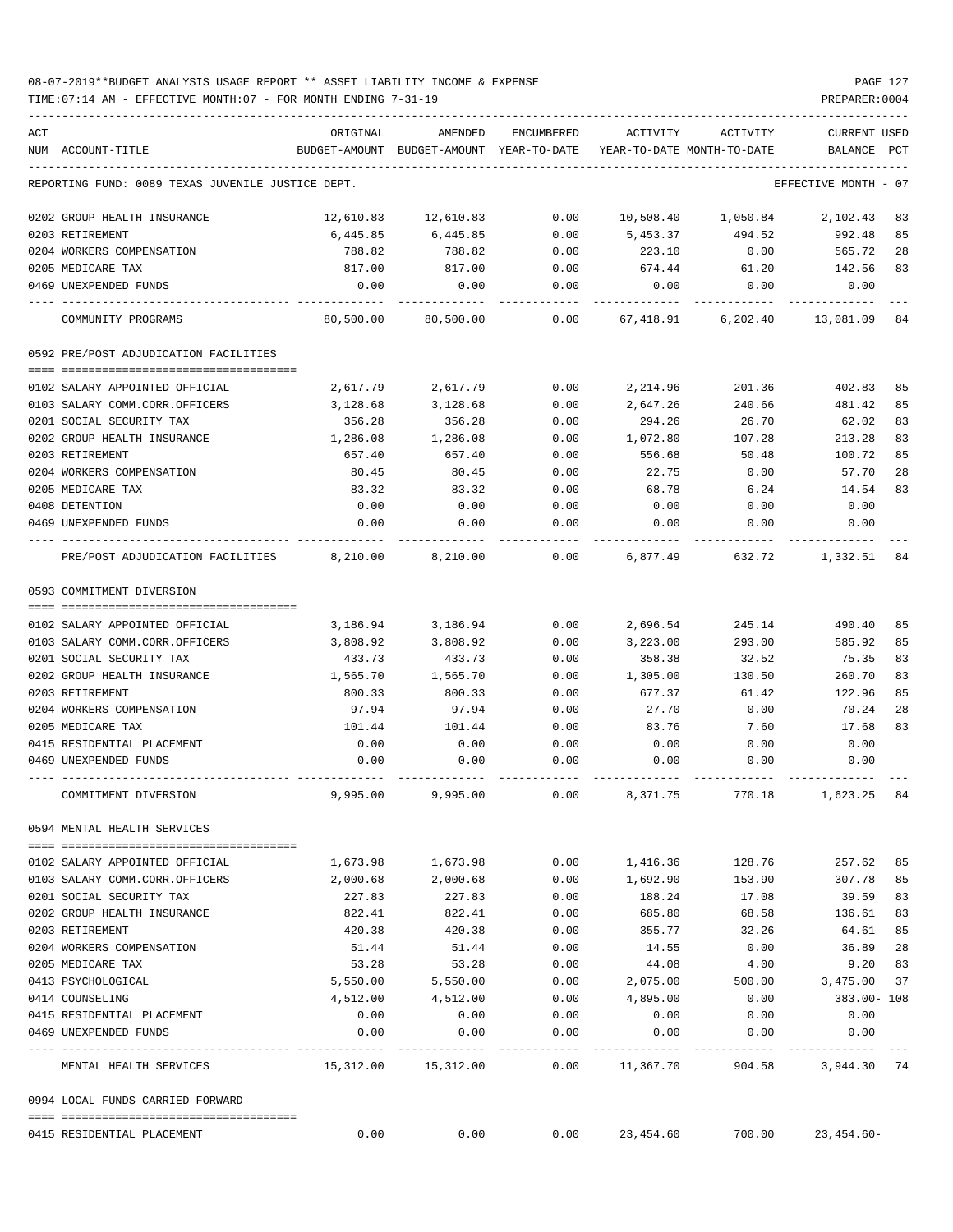| <b>ACT</b> | NUM ACCOUNT-TITLE                                 | ORIGINAL<br>BUDGET-AMOUNT BUDGET-AMOUNT YEAR-TO-DATE YEAR-TO-DATE MONTH-TO-DATE | AMENDED               |             |                   | ENCUMBERED ACTIVITY ACTIVITY                                     | <b>CURRENT USED</b><br>BALANCE PCT |    |
|------------|---------------------------------------------------|---------------------------------------------------------------------------------|-----------------------|-------------|-------------------|------------------------------------------------------------------|------------------------------------|----|
|            |                                                   |                                                                                 |                       |             |                   |                                                                  |                                    |    |
|            | REPORTING FUND: 0089 TEXAS JUVENILE JUSTICE DEPT. |                                                                                 |                       |             |                   |                                                                  | EFFECTIVE MONTH - 07               |    |
|            | 0488 LAW ENFORCEMENT INSURANCE                    | 0.00<br>--------- --------------                                                | 0.00                  |             |                   | $0.00$ $723.00$ $0.00$ $723.00$<br>_____________________________ |                                    |    |
|            | LOCAL FUNDS CARRIED FORWARD                       | 0.00                                                                            |                       | ----------- |                   | $0.00$ $0.00$ $24,177.60$ $700.00$ $24,177.60$ $100$             |                                    |    |
|            | 0995 LOCAL FUNDING                                |                                                                                 |                       |             |                   |                                                                  |                                    |    |
|            | 0102 SALARY APPOINTED OFFICIAL                    | 4,782.81                                                                        | 4,782.81              | 0.00        | 4,046.90          | 367.90                                                           | 735.91 85                          |    |
|            | 0103 SALARY COMM.CORR.OFFICERS                    | 5,716.23                                                                        | 5,716.23              | 0.00        | 4,836.70          | 439.70                                                           | 879.53                             | 85 |
|            | 0105 OFFICE MANAGER                               | 0.00                                                                            | 0.00                  | 0.00        | 0.00              | 0.00                                                             | 0.00                               |    |
|            | 0201 SOCIAL SECURITY TAX                          | 650.92                                                                          | 650.92                | 0.00        | 537.58            | 48.78                                                            | 113.34                             | 83 |
|            | 0202 GROUP HEALTH INSURANCE                       |                                                                                 | 2,349.72 2,349.72     | 0.00        | 1,959.60          | 195.96                                                           | 390.12                             | 83 |
|            | 0203 RETIREMENT                                   |                                                                                 |                       | 0.00        |                   | 1,016.79 92.20                                                   | 184.30                             | 85 |
|            | 0204 WORKERS COMPENSATION                         | 146.99                                                                          | 146.99                | 0.00        | 41.57             | 0.00                                                             | 105.42                             | 28 |
|            | 0205 MEDICARE TAX                                 | 152.24                                                                          | 152.24                | 0.00        | 125.64            | 11.40                                                            | 26.60                              | 83 |
|            | 0401 AUDIT EXPENSE                                | 3,000.00                                                                        | 3,000.00              | 0.00        | 2,600.00          | 0.00                                                             | 400.00                             | 87 |
|            | 0405 DETENTION OPERATING COST FY19                | 132,000.00                                                                      | 132,000.00            | 0.00        | 101,776.62        | 0.00                                                             | 30,223.38                          | 77 |
|            | 0406 DETENTION OPERATING COST FY18                | 0.00                                                                            | 0.00                  | 0.00        | 0.00              | 0.00                                                             | 0.00                               |    |
|            | 0407 DETENTION OPERATING COST FY17                | 0.00                                                                            | 0.00                  | 0.00        | 0.00              | 0.00                                                             | 0.00                               |    |
|            | 0414 COUNSELING                                   | 0.00                                                                            | 0.00                  | 0.00        | 0.00              | 0.00                                                             | 0.00                               |    |
|            | 0415 RESIDENTIAL PLACEMENT                        | 10,000.00                                                                       | 10,000.00             | 0.00        | 14,706.70         | 0.00                                                             | 4,706.70- 147                      |    |
|            | 0416 STRUCTURAL FAMILY THERAPY                    | 0.00                                                                            | 0.00                  | 0.00        | 0.00              | 0.00                                                             | 0.00                               |    |
|            | 0427 TRAVEL AND TRAINING                          | 0.00                                                                            | 0.00                  | 0.00        | 0.00              | 0.00                                                             | 0.00                               |    |
|            | 0453 COMPUTER SOFTWARE                            | 0.00                                                                            | 0.00                  | 0.00        | 0.00              | 0.00<br>------------ -------------                               | 0.00                               |    |
|            | LOCAL FUNDING                                     |                                                                                 |                       |             |                   | 160,000.00 160,000.00 0.00 131,648.10 1,155.94 28,351.90 82      |                                    |    |
|            | TEXAS JUVENILE JUSTICE DEPT.                      |                                                                                 |                       |             |                   |                                                                  |                                    |    |
|            | INCOME TOTALS                                     |                                                                                 | 395,000.00 446,072.00 |             |                   | 447,023.91 41,836.98 951.91+100                                  |                                    |    |
|            | <b>EXPENSE TOTALS</b>                             | 395,000.00                                                                      | 446,072.00            |             | $0.00$ 397,288.57 | 19,513.54                                                        | 48,783.43 89                       |    |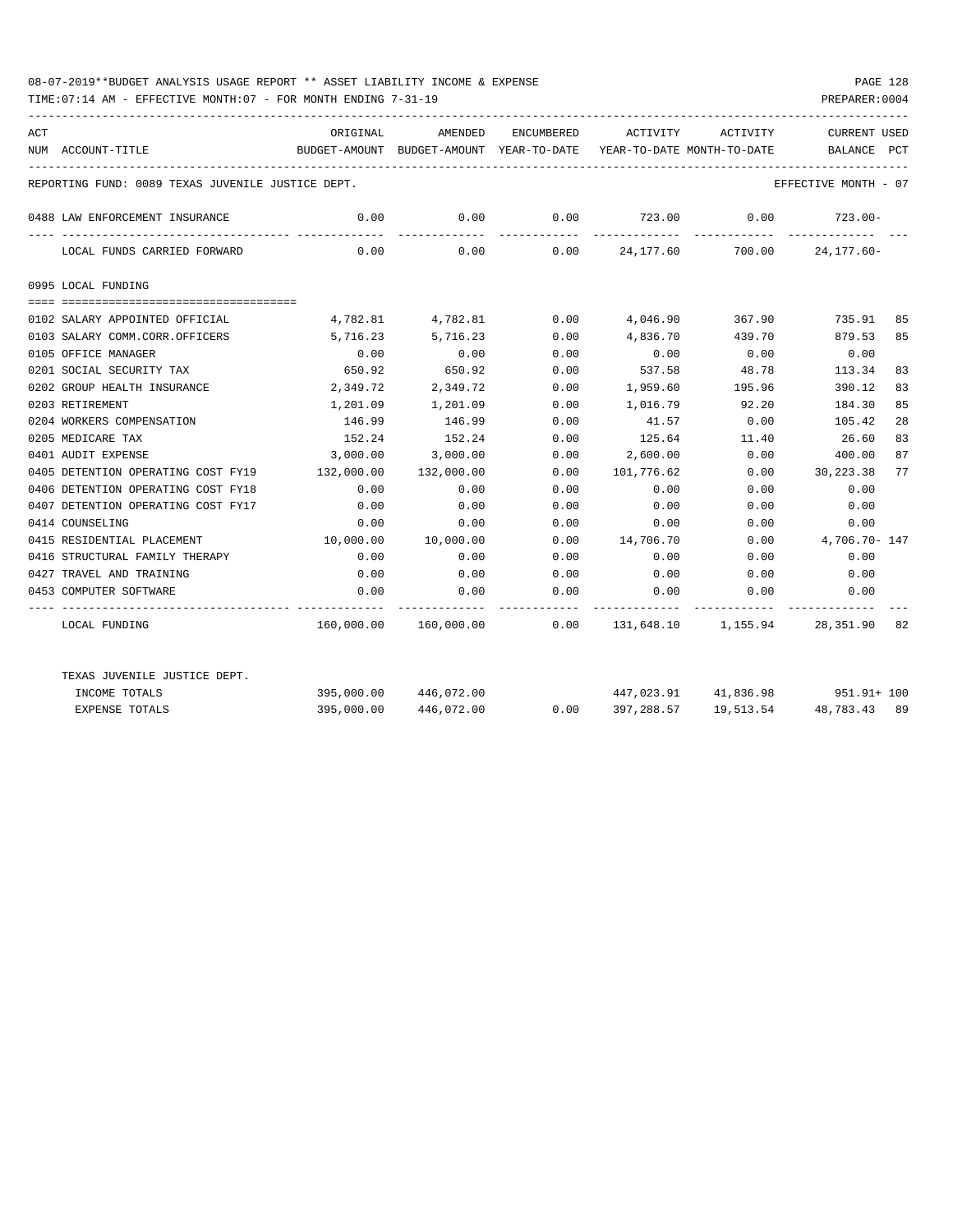|     | 08-07-2019**BUDGET ANALYSIS USAGE REPORT ** ASSET LIABILITY INCOME & EXPENSE<br>TIME: 07:14 AM - EFFECTIVE MONTH: 07 - FOR MONTH ENDING 7-31-19 |          |                                                     |               |                                        |               | PAGE 129<br>PREPARER: 0004         |                |
|-----|-------------------------------------------------------------------------------------------------------------------------------------------------|----------|-----------------------------------------------------|---------------|----------------------------------------|---------------|------------------------------------|----------------|
| ACT | NUM ACCOUNT-TITLE                                                                                                                               | ORIGINAL | AMENDED<br>BUDGET-AMOUNT BUDGET-AMOUNT YEAR-TO-DATE | ENCUMBERED    | ACTIVITY<br>YEAR-TO-DATE MONTH-TO-DATE | ACTIVITY      | <b>CURRENT USED</b><br>BALANCE PCT |                |
|     | REPORTING FUND: 0092 STATZER FUND                                                                                                               |          |                                                     |               |                                        |               | EFFECTIVE MONTH - 07               |                |
|     | 0103 CASH                                                                                                                                       |          |                                                     |               |                                        |               |                                    |                |
|     |                                                                                                                                                 |          |                                                     |               |                                        |               |                                    |                |
|     | 0100 STATZER-COMBINED FUNDS CHECKING                                                                                                            |          |                                                     |               | 700.56                                 | 758.89        | 5,310.17                           |                |
|     | 0175 TEXPOOL                                                                                                                                    |          |                                                     |               | 837.35                                 | 79.67         | 40,798.15                          |                |
|     | CASH                                                                                                                                            |          |                                                     |               | 1,537.91                               | 838.56        | 46,108.32                          |                |
|     | 0200 SYSTEM ADDED LIABILITY DEPARTMENT                                                                                                          |          |                                                     |               |                                        |               |                                    |                |
|     | 0900 SYSTEM ADDED LIABILITY LINE-ITEM                                                                                                           |          |                                                     |               | 0.00                                   | 0.00          | 0.00                               |                |
|     | 0910 SYSTEM ADDED LIABILITY LINE-ITEM                                                                                                           |          |                                                     |               | 0.00                                   | 0.00          | 0.00                               |                |
|     |                                                                                                                                                 |          |                                                     |               |                                        |               |                                    |                |
|     | SYSTEM ADDED LIABILITY DEPARTMENT                                                                                                               |          |                                                     |               | 0.00                                   | 0.00          | 0.00                               |                |
|     | 0271 EQUITY ACCOUNT                                                                                                                             |          |                                                     |               |                                        |               |                                    |                |
|     | 0200 EQUITY ACCOUNT                                                                                                                             |          |                                                     |               | 0.00                                   | 0.00          | 44,570.41                          |                |
|     | EOUITY ACCOUNT                                                                                                                                  |          |                                                     |               | 0.00                                   | 0.00          | 44,570.41                          |                |
|     | 0360 INTEREST EARNINGS                                                                                                                          |          |                                                     |               |                                        |               |                                    |                |
|     | 0100 INTEREST EARNINGS                                                                                                                          | 50.00    | 50.00                                               |               | 780.06                                 | 80.71         | 730.06+ 560                        |                |
|     | 0350 GOV. COMMODITY PROG. ASCS                                                                                                                  | 0.00     | 0.00                                                |               | 0.00                                   | 0.00          | 0.00                               |                |
|     | INTEREST EARNINGS                                                                                                                               | 50.00    | 50.00                                               | 0.00          | 780.06                                 | 80.71         | 730.06+ 560                        |                |
|     | 0370 RENT                                                                                                                                       |          |                                                     |               |                                        |               |                                    |                |
|     |                                                                                                                                                 |          |                                                     |               |                                        |               |                                    |                |
|     | 0100 RENT                                                                                                                                       | 560.00   | 560.00                                              |               |                                        | 757.85 757.85 | 197.85+ 135                        |                |
|     | 0130 REFUNDS & MISCELLANEOUS                                                                                                                    | 0.00     | 0.00                                                |               | 0.00                                   | 0.00          | 0.00                               |                |
|     | RENT                                                                                                                                            | 560.00   | 560.00                                              | 0.00          | 757.85                                 | 757.85        | 197.85+ 135                        |                |
|     | 0700 STATZER FARM                                                                                                                               |          |                                                     |               |                                        |               |                                    |                |
|     | 0310 OFFICE SUPPLIES                                                                                                                            | 0.00     | 0.00                                                | 0.00          | 0.00                                   | 0.00          | 0.00                               |                |
|     | 0430 BIDS AND NOTICES                                                                                                                           | 110.00   | 110.00                                              | 0.00          | 0.00                                   | 0.00          | 110.00                             | 0 <sub>0</sub> |
|     | 0484 APPRAISALS                                                                                                                                 | 0.00     | 0.00                                                | 0.00          | 0.00                                   | 0.00          | 0.00                               |                |
|     | 0490 LITERACY COUNCIL DONATION                                                                                                                  | 500.00   | 500.00                                              | 0.00          | 0.00                                   | 0.00          | 500.00                             | 0 <sub>0</sub> |
|     | -----------------------<br>STATZER FARM                                                                                                         | 610.00   | 610.00                                              | $---$<br>0.00 | 0.00                                   | 0.00          | 610.00                             | 00             |
|     | 0999 ACCOUNTS PAYABLE                                                                                                                           |          |                                                     |               |                                        |               |                                    |                |
|     |                                                                                                                                                 |          |                                                     |               |                                        |               |                                    |                |
|     | 0100 A/P CLEARING ACCOUNT                                                                                                                       |          |                                                     |               | 0.00                                   | 0.00          | 0.00                               |                |
|     | ACCOUNTS PAYABLE                                                                                                                                |          |                                                     |               | 0.00                                   | 0.00          | 0.00                               |                |
|     | STATZER FUND                                                                                                                                    |          |                                                     |               |                                        |               |                                    |                |
|     | INCOME TOTALS                                                                                                                                   | 610.00   | 610.00                                              |               | 1,537.91                               | 838.56        | 927.91+ 252                        |                |
|     | EXPENSE TOTALS                                                                                                                                  | 610.00   | 610.00                                              | 0.00          | 0.00                                   | 0.00          | 610.00                             | 0 <sub>0</sub> |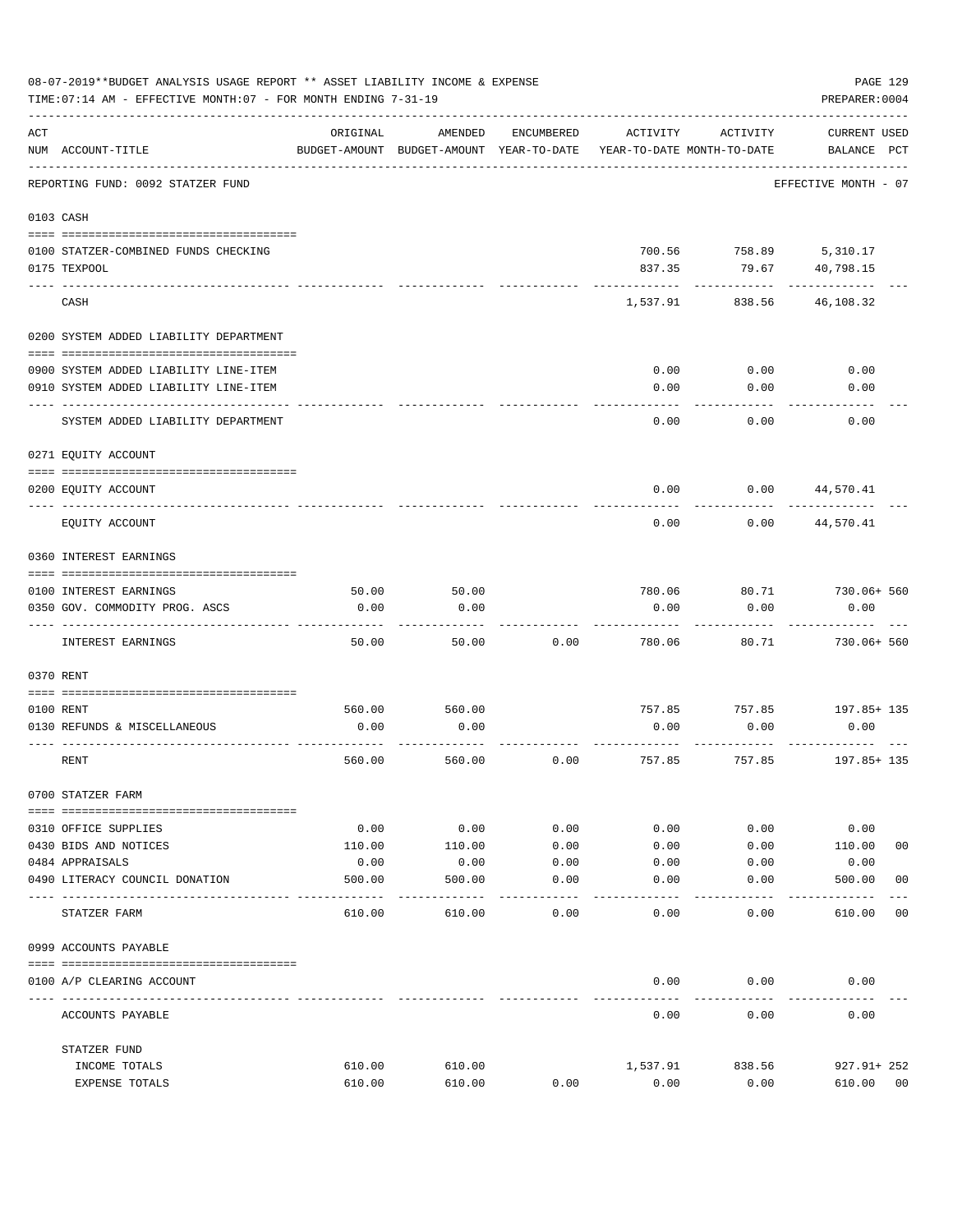|     | 08-07-2019**BUDGET ANALYSIS USAGE REPORT ** ASSET LIABILITY INCOME & EXPENSE<br>TIME: 07:14 AM - EFFECTIVE MONTH: 07 - FOR MONTH ENDING 7-31-19 |          |                                          |            |                            |           | PAGE 130<br>PREPARER: 0004 |  |
|-----|-------------------------------------------------------------------------------------------------------------------------------------------------|----------|------------------------------------------|------------|----------------------------|-----------|----------------------------|--|
| ACT |                                                                                                                                                 | ORIGINAL | AMENDED                                  | ENCUMBERED | ACTIVITY                   | ACTIVITY  | <b>CURRENT USED</b>        |  |
|     | NUM ACCOUNT-TITLE                                                                                                                               |          | BUDGET-AMOUNT BUDGET-AMOUNT YEAR-TO-DATE |            | YEAR-TO-DATE MONTH-TO-DATE |           | BALANCE PCT                |  |
|     | REPORTING FUND: 0093 TX. COMM. DEVELOPMENT PGM                                                                                                  |          |                                          |            |                            |           | EFFECTIVE MONTH - 07       |  |
|     | 0103 CASH                                                                                                                                       |          |                                          |            |                            |           |                            |  |
|     |                                                                                                                                                 |          |                                          |            |                            |           |                            |  |
|     | 0909 CASH- #713169 RANDOLPH                                                                                                                     |          |                                          |            | 0.00                       | --------- | $0.00$ 100.00              |  |
|     | CASH                                                                                                                                            |          |                                          |            | 0.00                       | 0.00      | 100.00                     |  |
|     | 0120 RECEIVABLES                                                                                                                                |          |                                          |            |                            |           |                            |  |
|     | 0312 DUE FROM OTHER GOVERNMENT                                                                                                                  |          |                                          |            | 0.00                       | 0.00      | 0.00                       |  |
|     |                                                                                                                                                 |          |                                          |            |                            | --------  |                            |  |
|     | RECEIVABLES                                                                                                                                     |          |                                          |            | 0.00                       | 0.00      | 0.00                       |  |
|     | 0200 LIABILITY ACCOUNT                                                                                                                          |          |                                          |            |                            |           |                            |  |
|     | 0910 SYSTEM ADDED LIABILITY                                                                                                                     |          |                                          |            | 0.00                       | 0.00      | 0.00                       |  |
|     | LIABILITY ACCOUNT                                                                                                                               |          |                                          |            | 0.00                       | 0.00      | 0.00                       |  |
|     | 0271 EQUITY ACCOUNT                                                                                                                             |          |                                          |            |                            |           |                            |  |
|     | 0200 EQUITY ACCOUNT                                                                                                                             |          |                                          |            | 0.00                       | 0.00      | 100.00                     |  |
|     | EQUITY ACCOUNT                                                                                                                                  |          |                                          |            | 0.00                       | 0.00      | 100.00                     |  |
|     | 0330 GRANT INCOME                                                                                                                               |          |                                          |            |                            |           |                            |  |
|     |                                                                                                                                                 |          |                                          |            |                            |           |                            |  |
|     | 0909 GRANT #713169 RANDOLPH<br>---------------------- -----                                                                                     | 0.00     | 0.00                                     |            | 0.00                       | 0.00      | 0.00                       |  |
|     | GRANT INCOME                                                                                                                                    | 0.00     | 0.00                                     | 0.00       | 0.00                       | 0.00      | 0.00                       |  |
|     | 0370 REFUNDS & MISCELLANEOUS                                                                                                                    |          |                                          |            |                            |           |                            |  |
|     |                                                                                                                                                 |          |                                          |            |                            |           |                            |  |
|     | 0130 REFUNDS & MISCELLANEOUS                                                                                                                    | 0.00     | 0.00                                     |            | 0.00                       | 0.00      | 0.00                       |  |
|     | REFUNDS & MISCELLANEOUS                                                                                                                         | 0.00     | 0.00                                     | 0.00       | 0.00                       | 0.00      | 0.00                       |  |
|     | 0909 GRANT #713169 RANDOLPH                                                                                                                     |          |                                          |            |                            |           |                            |  |
|     |                                                                                                                                                 |          |                                          |            |                            |           |                            |  |
|     | 0414 GRANT ADMINISTRATION                                                                                                                       | 0.00     | 0.00                                     | 0.00       | 0.00                       | 0.00      | 0.00                       |  |
|     | 0415 CONSTRUCTION EXPENSE                                                                                                                       | 0.00     | 0.00                                     | 0.00       | 0.00                       | 0.00      | 0.00                       |  |
|     | 0416 ENGINEERING                                                                                                                                | 0.00     | 0.00                                     | 0.00       | 0.00                       | 0.00      | 0.00                       |  |
|     | GRANT #713169 RANDOLPH                                                                                                                          | 0.00     | 0.00                                     | 0.00       | 0.00                       | 0.00      | 0.00                       |  |
|     | TX. COMM. DEVELOPMENT PGM                                                                                                                       |          |                                          |            |                            |           |                            |  |
|     | INCOME TOTALS                                                                                                                                   | 0.00     | 0.00                                     |            | 0.00                       | 0.00      | 0.00                       |  |
|     | EXPENSE TOTALS                                                                                                                                  | 0.00     | 0.00                                     | 0.00       | 0.00                       | 0.00      | 0.00                       |  |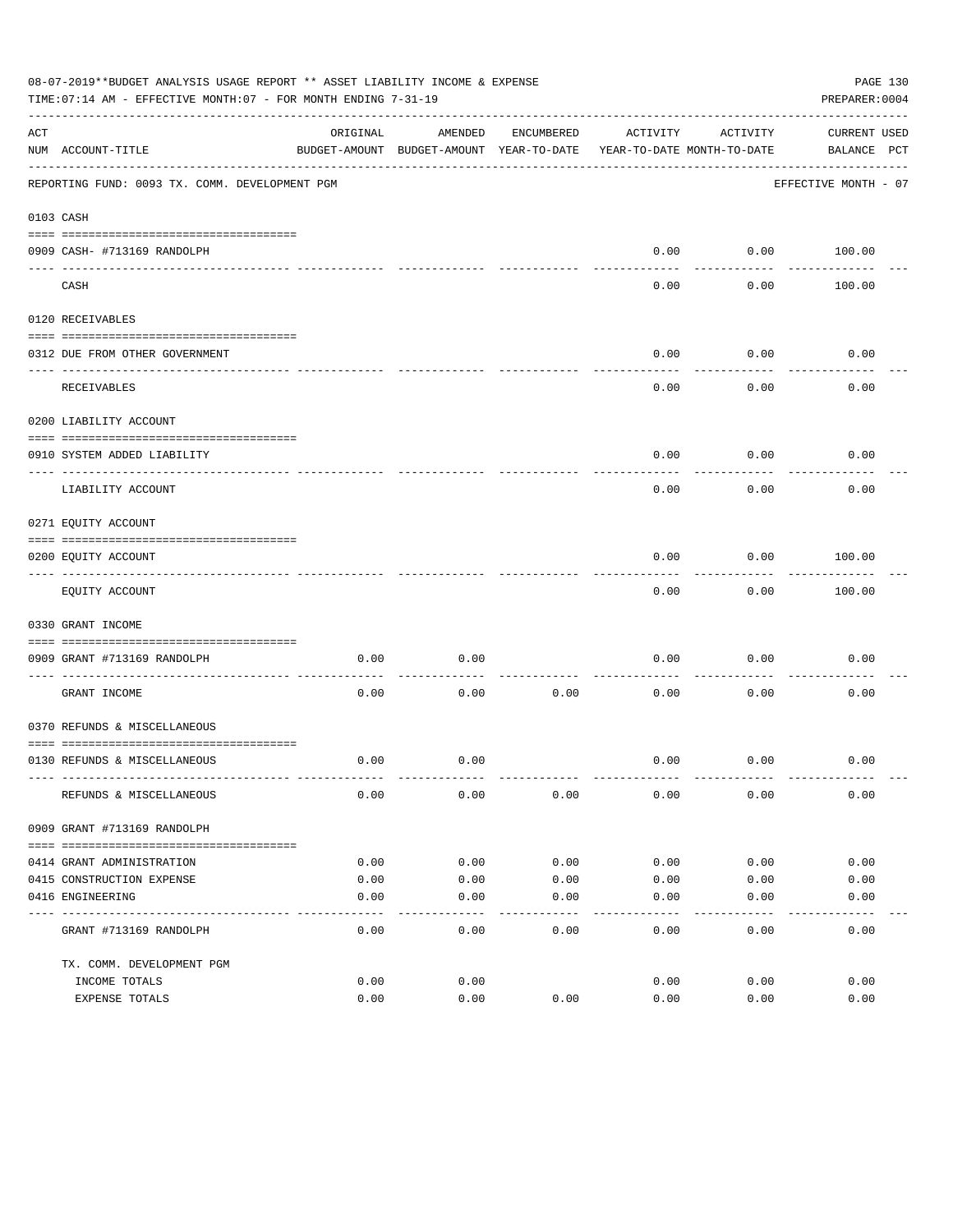| 08-07-2019**BUDGET ANALYSIS USAGE REPORT ** ASSET LIABILITY INCOME & EXPENSE<br>PAGE 131<br>TIME: 07:14 AM - EFFECTIVE MONTH: 07 - FOR MONTH ENDING 7-31-19<br>PREPARER: 0004 |                                        |          |         |            |                                                                                 |                            |                                    |  |
|-------------------------------------------------------------------------------------------------------------------------------------------------------------------------------|----------------------------------------|----------|---------|------------|---------------------------------------------------------------------------------|----------------------------|------------------------------------|--|
| ACT                                                                                                                                                                           | NUM ACCOUNT-TITLE                      | ORIGINAL | AMENDED | ENCUMBERED | ACTIVITY<br>BUDGET-AMOUNT BUDGET-AMOUNT YEAR-TO-DATE YEAR-TO-DATE MONTH-TO-DATE | ACTIVITY                   | <b>CURRENT USED</b><br>BALANCE PCT |  |
|                                                                                                                                                                               | REPORTING FUND: 0095 PAYROLL           |          |         |            |                                                                                 |                            | EFFECTIVE MONTH - 07               |  |
|                                                                                                                                                                               | 0100 PAYROLL CLEARING ACCOUNT          |          |         |            |                                                                                 |                            |                                    |  |
|                                                                                                                                                                               | 0100 PAYROLL CASH                      |          |         |            | ------                                                                          | $3.71 - 0.66$<br>--------- | 20.65                              |  |
|                                                                                                                                                                               | PAYROLL CLEARING ACCOUNT               |          |         |            | $3.71-$                                                                         | 0.66                       | 20.65                              |  |
|                                                                                                                                                                               | 0200 SYSTEM ADDED LIABILITY DEPARTMENT |          |         |            |                                                                                 |                            |                                    |  |
|                                                                                                                                                                               | 0910 SYSTEM ADDED LIABILITY LINE-ITEM  |          |         |            | 0.00                                                                            | 0.00                       | 0.00                               |  |
|                                                                                                                                                                               | SYSTEM ADDED LIABILITY DEPARTMENT      |          |         |            | 0.00                                                                            | 0.00                       | 0.00                               |  |
|                                                                                                                                                                               | 0271 EQUITY ACCOUNT                    |          |         |            |                                                                                 |                            |                                    |  |
|                                                                                                                                                                               | 0200 DEPOSITS                          |          |         |            | 0.00                                                                            | 0.00                       | 24.36                              |  |
|                                                                                                                                                                               | EQUITY ACCOUNT                         |          |         |            | 0.00                                                                            | 0.00                       | 24.36                              |  |
|                                                                                                                                                                               | 0360 INTEREST EARNINGS                 |          |         |            |                                                                                 |                            |                                    |  |
|                                                                                                                                                                               | 0100 INTEREST EARNINGS                 | 0.00     | 0.00    |            | 0.00                                                                            | 0.00                       | 0.00                               |  |
|                                                                                                                                                                               | INTEREST EARNINGS                      | 0.00     | 0.00    | 0.00       | 0.00                                                                            | 0.00                       | 0.00                               |  |
|                                                                                                                                                                               | 0370 MISCELLANEOUS                     |          |         |            |                                                                                 |                            |                                    |  |
|                                                                                                                                                                               | 0125 AFLAC FSA CLEARING                | 0.00     | 0.00    |            | 0.00                                                                            | 0.00                       | 0.00                               |  |
|                                                                                                                                                                               | 0130 REFUNDS & MISCELLANEOUS           | 0.00     | 0.00    |            | $3.71-$                                                                         | 0.66                       | 3.71                               |  |
|                                                                                                                                                                               | MISCELLANEOUS                          | 0.00     | 0.00    | 0.00       | $3.71-$                                                                         | 0.66                       | 3.71                               |  |
|                                                                                                                                                                               | PAYROLL                                |          |         |            |                                                                                 |                            |                                    |  |
|                                                                                                                                                                               | INCOME TOTALS                          | 0.00     | 0.00    |            | $3.71-$                                                                         | 0.66                       | 3.71                               |  |
|                                                                                                                                                                               | <b>EXPENSE TOTALS</b>                  | 0.00     | 0.00    | 0.00       | 0.00                                                                            | 0.00                       | 0.00                               |  |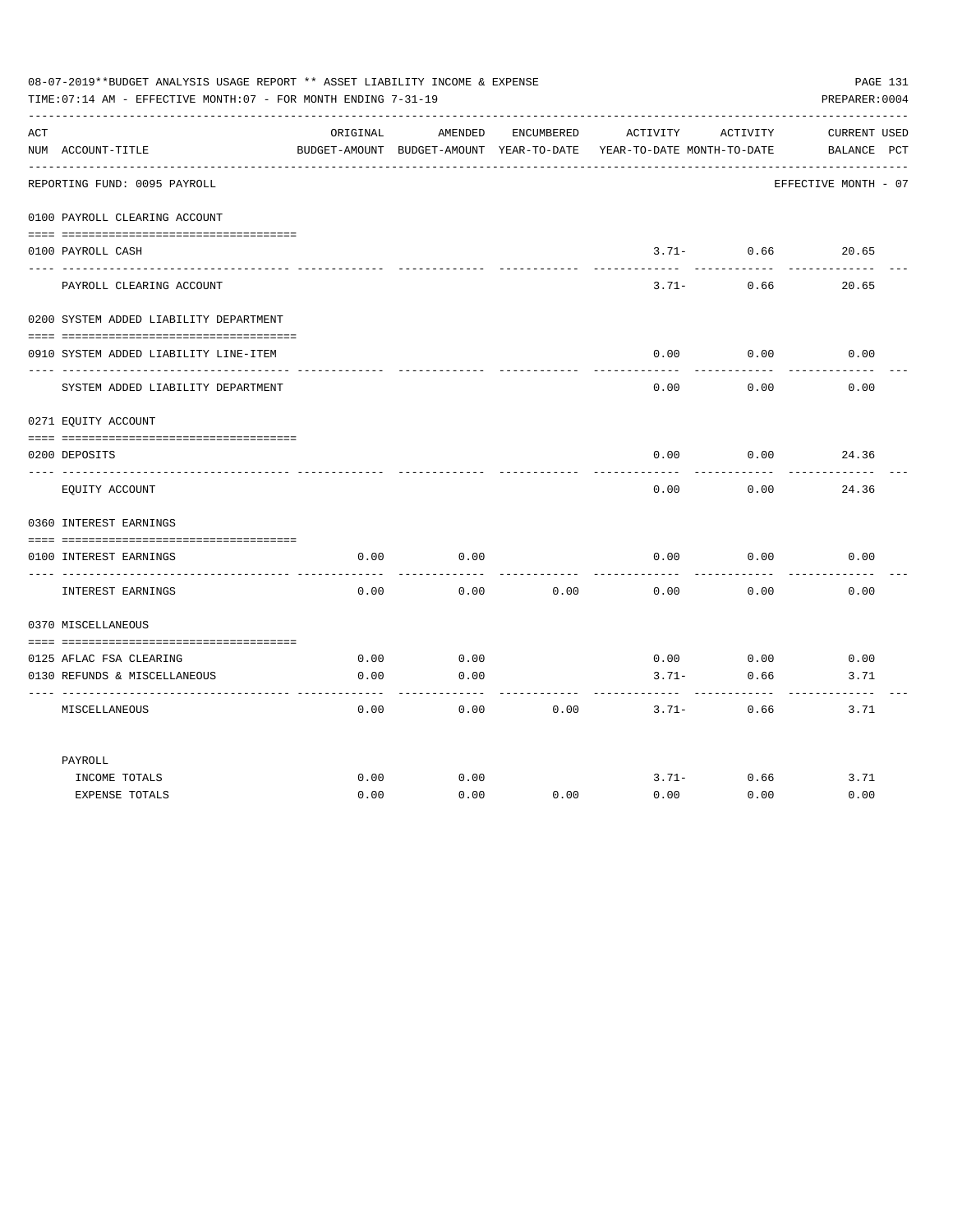|     | 08-07-2019**BUDGET ANALYSIS USAGE REPORT ** ASSET LIABILITY INCOME & EXPENSE<br>PAGE 132<br>TIME: 07:14 AM - EFFECTIVE MONTH: 07 - FOR MONTH ENDING 7-31-19<br>PREPARER: 0004 |          |         |            |                                                                     |           |                                              |  |  |
|-----|-------------------------------------------------------------------------------------------------------------------------------------------------------------------------------|----------|---------|------------|---------------------------------------------------------------------|-----------|----------------------------------------------|--|--|
| ACT |                                                                                                                                                                               | ORIGINAL | AMENDED | ENCUMBERED | ACTIVITY                                                            | ACTIVITY  | <b>CURRENT USED</b>                          |  |  |
|     | NUM ACCOUNT-TITLE                                                                                                                                                             |          |         |            | BUDGET-AMOUNT BUDGET-AMOUNT YEAR-TO-DATE YEAR-TO-DATE MONTH-TO-DATE |           | BALANCE PCT                                  |  |  |
|     | REPORTING FUND: 0098 CAPITAL ASSETS                                                                                                                                           |          |         |            |                                                                     |           | EFFECTIVE MONTH - 07                         |  |  |
|     | 0160 CAPITAL ASSETS                                                                                                                                                           |          |         |            |                                                                     |           |                                              |  |  |
|     |                                                                                                                                                                               |          |         |            |                                                                     |           |                                              |  |  |
|     | 0100 LAND<br>0200 BUILDINGS                                                                                                                                                   |          |         |            | 0.00<br>0.00                                                        | 0.00      | $0.00$ $341,561.30$<br>4,737,000.00          |  |  |
|     | 0201 ACCUM.DEPRECIATION-BUILDINGS                                                                                                                                             |          |         |            | 0.00                                                                | 0.00      | $3,376,677.74-$                              |  |  |
|     | 0210 AUTOMOBILES AND TRUCKS                                                                                                                                                   |          |         |            | 0.00                                                                | 0.00      | 2,013,774.80                                 |  |  |
|     | 0211 ACCUM.DEPR.AUTOS AND TRUCKS                                                                                                                                              |          |         |            | 0.00                                                                | 0.00      | 1,436,261.71-                                |  |  |
|     | 0215 COMPUTER EQUIPMENT                                                                                                                                                       |          |         |            | 0.00                                                                | 0.00      | 647,940.20                                   |  |  |
|     | 0216 ACCUM.DEPR.-COMPUTER EQUIPMENT                                                                                                                                           |          |         |            | 0.00                                                                | 0.00      | 647,940.20-                                  |  |  |
|     | 0220 OFFICE EQUIPMENT                                                                                                                                                         |          |         |            | 0.00                                                                | 0.00      | 99,653.24                                    |  |  |
|     | 0221 ACCUM. DEPR. - OFFICE EQUIPMENT                                                                                                                                          |          |         |            | 0.00                                                                | 0.00      | 99,653.24-                                   |  |  |
|     | 0225 RADIO EQUIPMENT                                                                                                                                                          |          |         |            | 0.00                                                                | 0.00      | 213, 359.45                                  |  |  |
|     | 0226 ACCUM.DEPR.-RADIO EQUIPMENT                                                                                                                                              |          |         |            | 0.00                                                                | 0.00      | 201,161.84-                                  |  |  |
|     | 0227 SECURITY EQUIPMENT                                                                                                                                                       |          |         |            | 0.00                                                                | 0.00      | 5,578.00                                     |  |  |
|     | 0228 ACCUM.DEP. - SECURITY EQUIPMENT                                                                                                                                          |          |         |            | 0.00                                                                | 0.00      | 464.83-                                      |  |  |
|     | 0230 ROADS                                                                                                                                                                    |          |         |            | 0.00                                                                | 0.00      | 17,817,815.13                                |  |  |
|     | 0231 ACCUM. DEPRECIATION-ROADS                                                                                                                                                |          |         |            | 0.00                                                                | 0.00      | 14,344,578.06-                               |  |  |
|     | 0235 BRIDGES                                                                                                                                                                  |          |         |            | 0.00                                                                |           | 0.00 10,687,643.03                           |  |  |
|     | 0236 ACCUM. DEPRECIATION-BRIDGES                                                                                                                                              |          |         |            | 0.00                                                                |           | $0.00 \quad 4,936,832.54-$                   |  |  |
|     | 0300 ROAD EQUIPMENT                                                                                                                                                           |          |         |            | 0.00                                                                |           | $0.00 \quad 3,376,053.43$                    |  |  |
|     | 0301 ACCUM.DEPRECIATION-ROAD EQUIPMENT                                                                                                                                        |          |         |            | 0.00<br>-----                                                       | --------- | $0.00 \quad 2.684.312.76 -$<br>------------- |  |  |
|     | CAPITAL ASSETS                                                                                                                                                                |          |         |            | 0.00                                                                |           | $0.00 \quad 12,212,495.66$                   |  |  |
|     | 0271 EQUITY ACCOUNT                                                                                                                                                           |          |         |            |                                                                     |           |                                              |  |  |
|     |                                                                                                                                                                               |          |         |            |                                                                     |           |                                              |  |  |
|     | 0200 EQUITY ACCOUNT                                                                                                                                                           |          |         |            | 0.00                                                                |           | $0.00 \quad 12,212,495.66-$                  |  |  |
|     | EQUITY ACCOUNT                                                                                                                                                                |          |         |            | 0.00                                                                |           | $0.00 \quad 12,212,495.66-$                  |  |  |
|     | CAPITAL ASSETS                                                                                                                                                                |          |         |            |                                                                     |           |                                              |  |  |
|     | INCOME TOTALS                                                                                                                                                                 | 0.00     | 0.00    |            | 0.00                                                                | 0.00      | 0.00                                         |  |  |
|     | EXPENSE TOTALS                                                                                                                                                                | 0.00     | 0.00    | 0.00       | 0.00                                                                | 0.00      | 0.00                                         |  |  |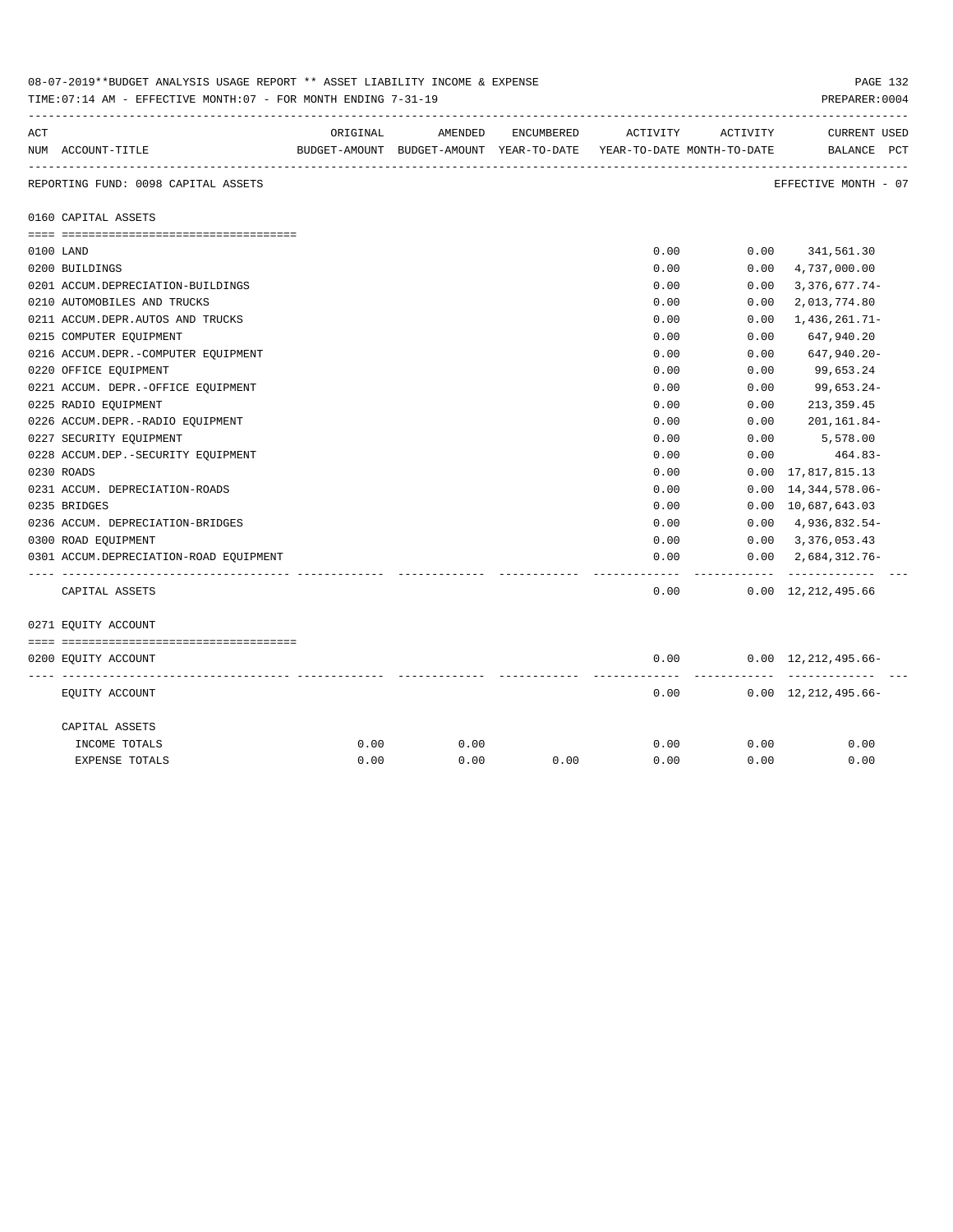| ACT |                                        | ORIGINAL | AMENDED                                  | ENCUMBERED | ACTIVITY                   | ACTIVITY | <b>CURRENT USED</b>       |  |
|-----|----------------------------------------|----------|------------------------------------------|------------|----------------------------|----------|---------------------------|--|
|     | NUM ACCOUNT-TITLE                      |          | BUDGET-AMOUNT BUDGET-AMOUNT YEAR-TO-DATE |            | YEAR-TO-DATE MONTH-TO-DATE |          | BALANCE PCT               |  |
|     | REPORTING FUND: 0099 GOVERNMENTAL DEBT |          |                                          |            |                            |          | EFFECTIVE MONTH - 07      |  |
|     | 0170 DEFERRED PENSION OUTFLOW          |          |                                          |            |                            |          |                           |  |
|     | 0200 DEFERRED PENSION OUTFLOW          |          |                                          |            | 0.00                       |          | $0.00 \quad 1,805,395.00$ |  |
|     |                                        |          |                                          |            |                            |          |                           |  |
|     | DEFERRED PENSION OUTFLOW               |          |                                          |            | 0.00                       |          | $0.00 \quad 1,805,395.00$ |  |
|     | 0200 GOVERNMENTAL DEBT                 |          |                                          |            |                            |          |                           |  |
|     |                                        |          |                                          |            |                            |          |                           |  |
|     | 0240 ACCRUED INTEREST                  |          |                                          |            | 0.00                       | 0.00     | 109,948.00                |  |
|     | 0250 GENERAL OBLIGATION BOND           |          |                                          |            | 0.00                       | 0.00     | 6,090,000.00              |  |
|     | 0251 GOB-CURRENT PORTION               |          |                                          |            | 0.00                       | 0.00     | 60,000.00                 |  |
|     | 0255 BOND DISCOUNT CURRENT             |          |                                          |            | 0.00                       | 0.00     | $2,699.60-$               |  |
|     | 0256 BOND DISCOUNT                     |          |                                          |            | 0.00                       | 0.00     | $63,440.69-$              |  |
|     | 0257 BOND PREMIUM CURRENT              |          |                                          |            | 0.00                       | 0.00     | 10,976.99                 |  |
|     | 0258 BOND PREMIUM                      |          |                                          |            | 0.00                       | 0.00     | 257,959.36                |  |
|     | 0275 NOTES PAYABLE                     |          |                                          |            | 0.00                       | 0.00     | 0.00                      |  |
|     | 0277 NOTE #16240648-SHERIFF            |          |                                          |            | 0.00                       | 0.00     | 0.00                      |  |
|     | 0278 NOTE #16308936-SHERIFF            |          |                                          |            | 0.00                       | 0.00     | 0.00                      |  |
|     | 0279 NOTE #16291000-R&B#3              |          |                                          |            | 0.00                       | 0.00     | 0.00                      |  |
|     | 0280 NOTE #16295968-R&B#3              |          |                                          |            | 0.00                       | 0.00     | 0.00                      |  |
|     | 0281 ODYSSEY #16235752-GENERAL         |          |                                          |            | 0.00                       | 0.00     | 0.00                      |  |
|     | 0310 CAPITAL LEASE-CURRENT PORTION     |          |                                          |            | 0.00                       | 0.00     | 89,024.03                 |  |
|     | 0350 ACCRUED COMPENSATION              |          |                                          |            | 0.00                       | 0.00     | 179,813.42                |  |
|     | 0400 NET PENSION LIABILITY             |          |                                          |            | 0.00                       | 0.00     | 2,174,592.00              |  |
|     | 0450 DEFERRED PENSION IN FLOW          |          |                                          |            | 0.00                       | 0.00     | 204,393.00<br>----------- |  |
|     | GOVERNMENTAL DEBT                      |          |                                          |            | 0.00                       | 0.00     | 9,110,566.51              |  |
|     | 0271 EOUITY                            |          |                                          |            |                            |          |                           |  |
|     | 0200 EQUITY ACCOUNT                    |          |                                          |            | 0.00                       |          | $0.00$ 7, 305, 171.51-    |  |
|     | EQUITY                                 |          |                                          |            | 0.00                       | 0.00     | 7,305,171.51-             |  |
|     | GOVERNMENTAL DEBT                      |          |                                          |            |                            |          |                           |  |
|     | INCOME TOTALS                          | 0.00     | 0.00                                     |            | 0.00                       | 0.00     | 0.00                      |  |
|     | <b>EXPENSE TOTALS</b>                  | 0.00     | 0.00                                     | 0.00       | 0.00                       | 0.00     | 0.00                      |  |